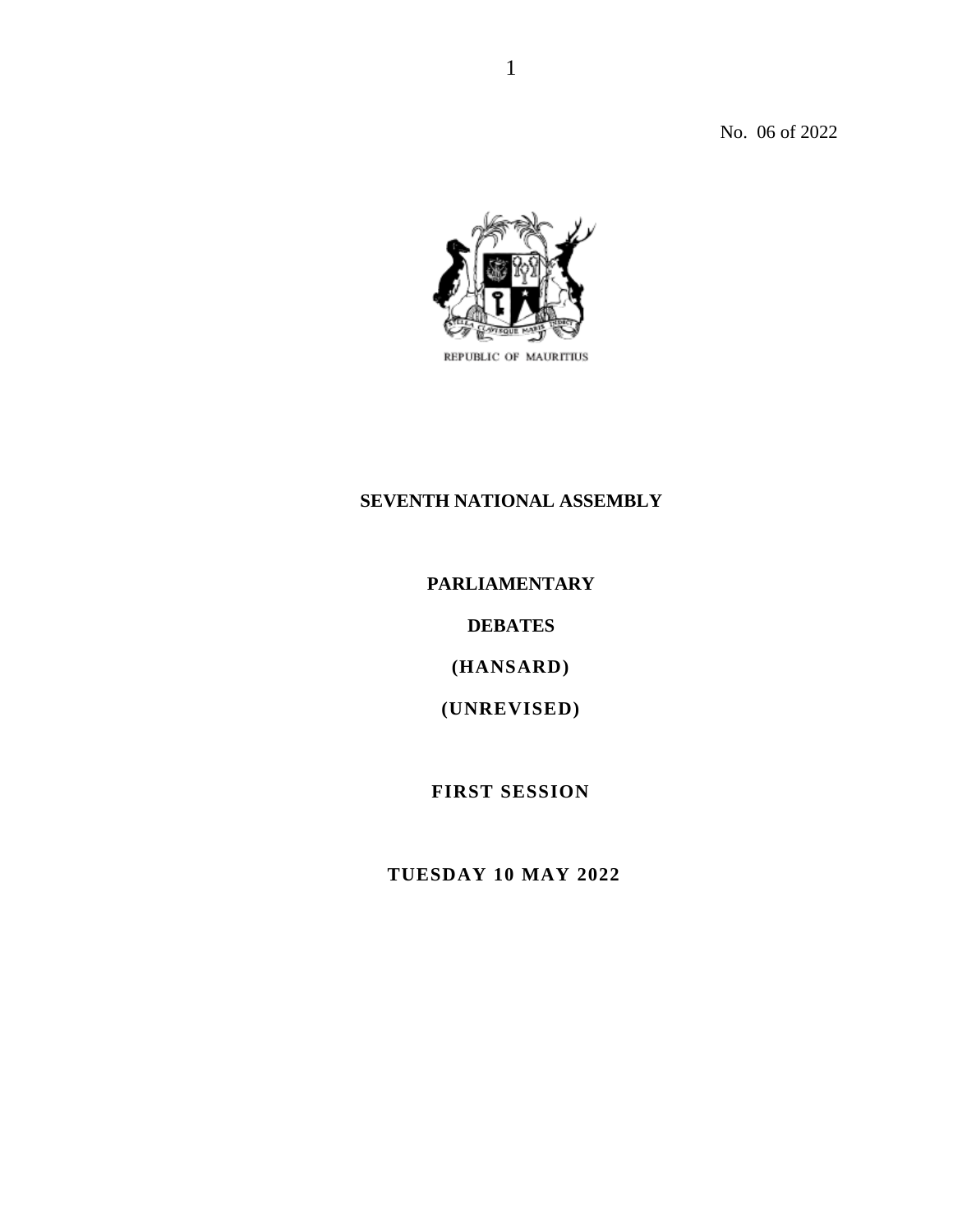**CONTENTS**

**ANNOUNCEMENTS**

**PAPERS LAID**

**QUESTIONS** *(Oral)*

**MOTION**

**STATEMENT BY MINISTER**

**BILLS** *(Public)*

**ANNOUNCEMENT**

**MOTION OF NO CONFIDENCE IN GOVERNMENT**

**ADJOURNMENT**

**QUESTIONS** *(Written)*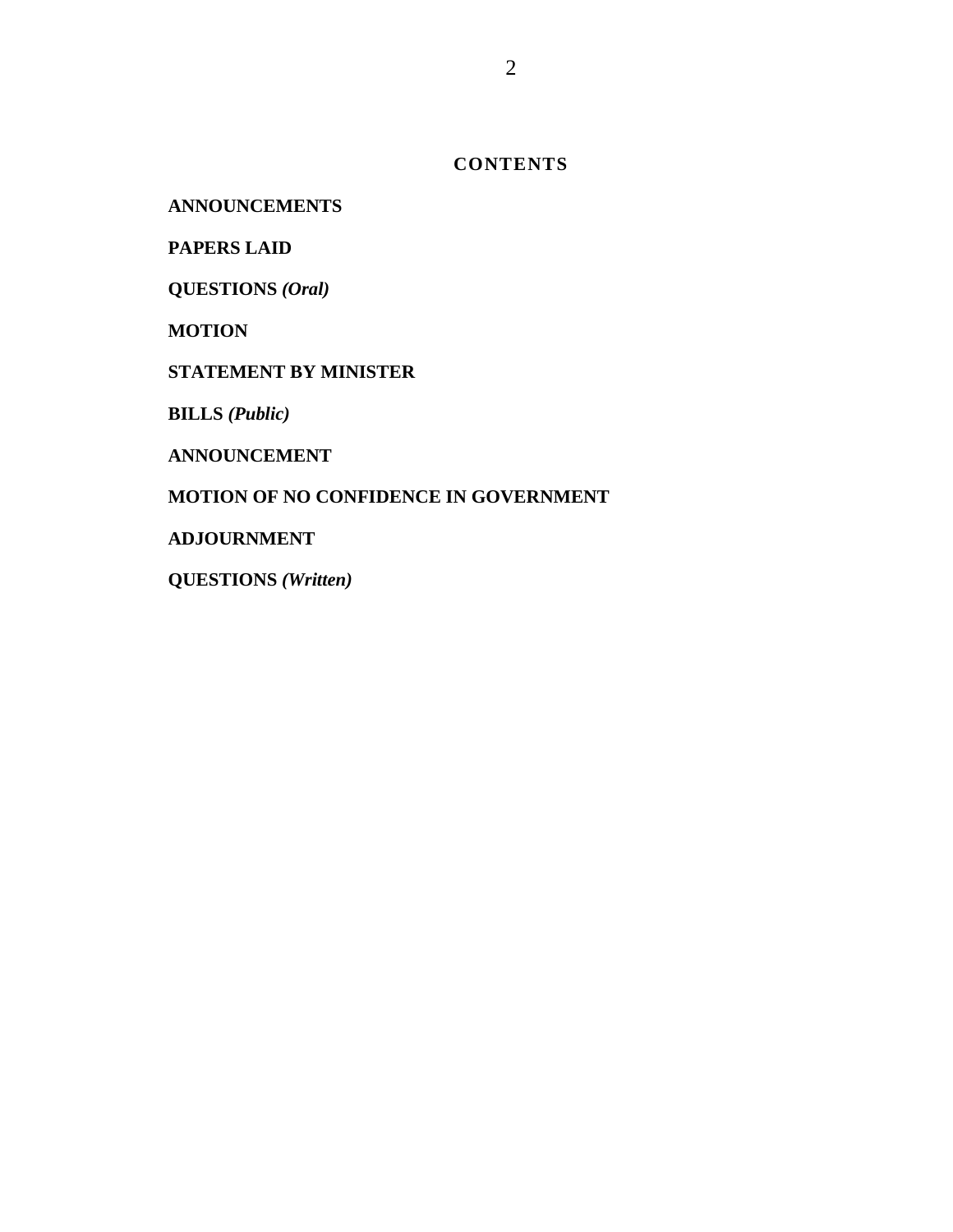## **THE CABINET**

**(Formed by Hon. Pravind Kumar Jugnauth)**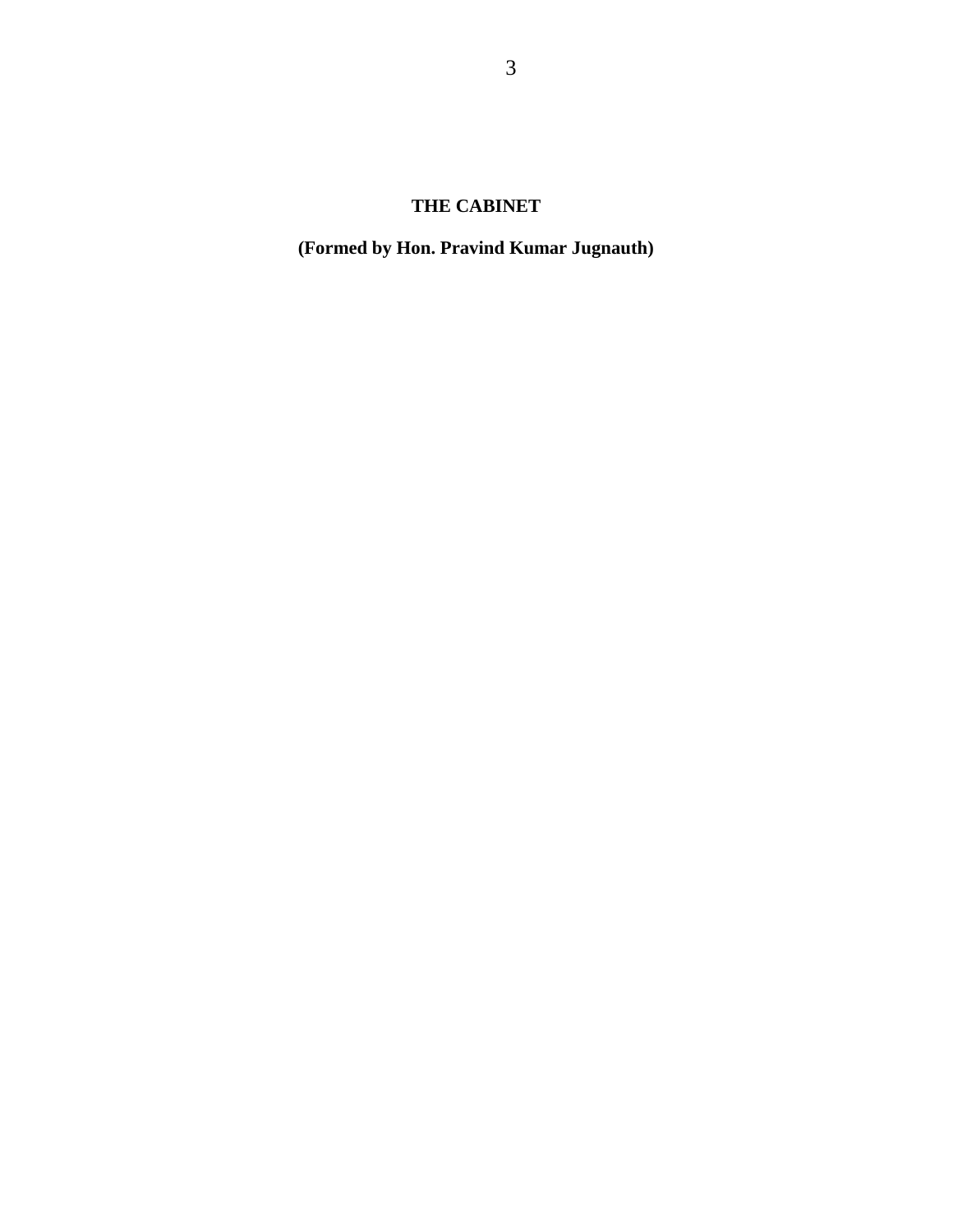| Hon. Pravind Kumar Jugnauth            | Minister, Minister of Defence,<br>Prime      |  |
|----------------------------------------|----------------------------------------------|--|
|                                        | <b>Affairs</b><br>Home<br>and<br>External    |  |
|                                        | Communications,                              |  |
|                                        | Minister for Rodrigues, Outer Islands and    |  |
|                                        | <b>Territorial Integrity</b>                 |  |
| Hon. Louis Steven Obeegadoo            | Deputy Prime Minister, Minister<br>of        |  |
|                                        | Housing and Land Use Planning,               |  |
|                                        |                                              |  |
|                                        | Minister of Tourism                          |  |
| Hon. Mrs Leela Devi Dookun-Luchoomun,  | Vice-Prime<br>Minister,<br>Minister<br>of    |  |
| <b>GCSK</b>                            | Education, Tertiary Education, Science and   |  |
|                                        | Technology                                   |  |
|                                        |                                              |  |
| Dr. the Hon. Mohammad Anwar Husnoo     | Vice-Prime Minister, Minister of Local       |  |
|                                        | Disaster<br><b>Risk</b><br>Government<br>and |  |
|                                        | Management                                   |  |
| Hon. Alan Ganoo                        | Minister of Land Transport and Light Rail    |  |
|                                        | Minister of Foreign Affairs, Regional        |  |
|                                        | Integration and International Trade          |  |
| Dr. the Hon. Renganaden Padayachy      | Minister of Finance, Economic Planning       |  |
|                                        | and Development                              |  |
|                                        |                                              |  |
| Hon. Mrs Fazila Jeewa-Daureeawoo, GCSK | Minister of Social Integration,<br>Social    |  |
|                                        | Security and National Solidarity             |  |
|                                        |                                              |  |
| Hon. Soomilduth Bholah                 | Minister of Industrial Development, SMEs     |  |
|                                        | and Cooperatives                             |  |
| Hon. Kavydass Ramano                   | Minister of Environment, Solid Waste         |  |
|                                        | Management and Climate Change                |  |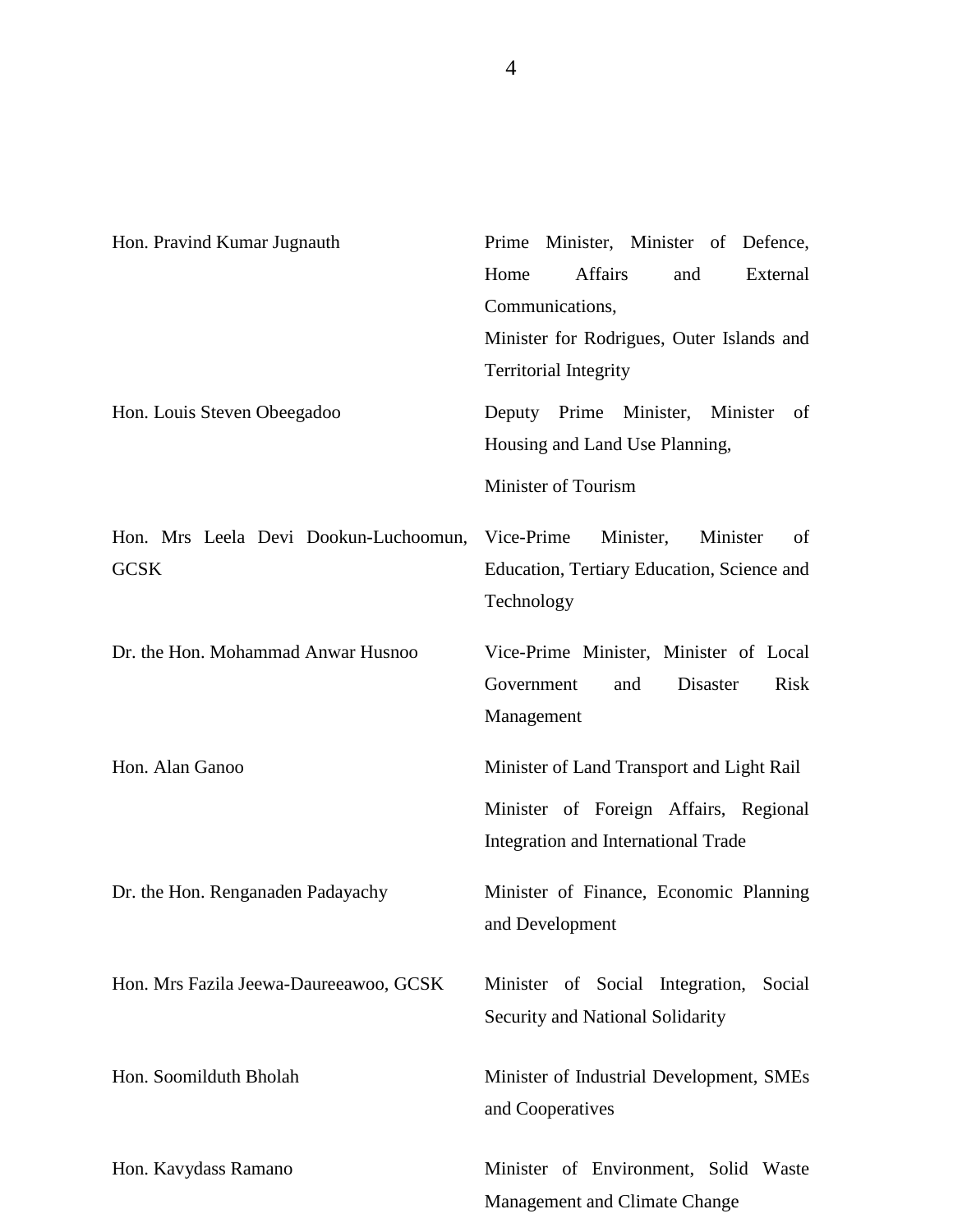| Hon. Mahen Kumar Seeruttun                | Minister of Financial Services and Good<br>Governance                                                             |
|-------------------------------------------|-------------------------------------------------------------------------------------------------------------------|
| Hon. Georges Pierre Lesjongard            | Minister of Energy and Public Utilities                                                                           |
| Hon. Maneesh Gobin                        | Attorney General,<br>Minister of Agro-Industry and Food<br>Security                                               |
| Hon. Jean Christophe Stephan Toussaint    | Minister of Youth Empowerment, Sports<br>and Recreation                                                           |
| Hon. Mahendranuth Sharma Hurreeram        | Minister of National Infrastructure and<br><b>Community Development</b>                                           |
| Hon. Darsanand Balgobin                   | Minister of Information<br>Technology,<br>Communication and Innovation                                            |
| Hon. Soodesh Satkam Callichurn            | Minister of Labour, Human Resource<br>Development and Training<br>Minister of Commerce and Consumer<br>Protection |
| Dr. the Hon. Kailesh Kumar Singh Jagutpal | Minister of Health and Wellness                                                                                   |
| Hon. Sudheer Maudhoo                      | Minister<br>of Blue<br>Economy,<br>Marine<br>Resources, Fisheries and Shipping                                    |
| Hon. Mrs Kalpana Devi Koonjoo-Shah        | Minister of Gender Equality and Family<br>Welfare                                                                 |
| Hon. Avinash Teeluck                      | Minister of Arts and Cultural Heritage                                                                            |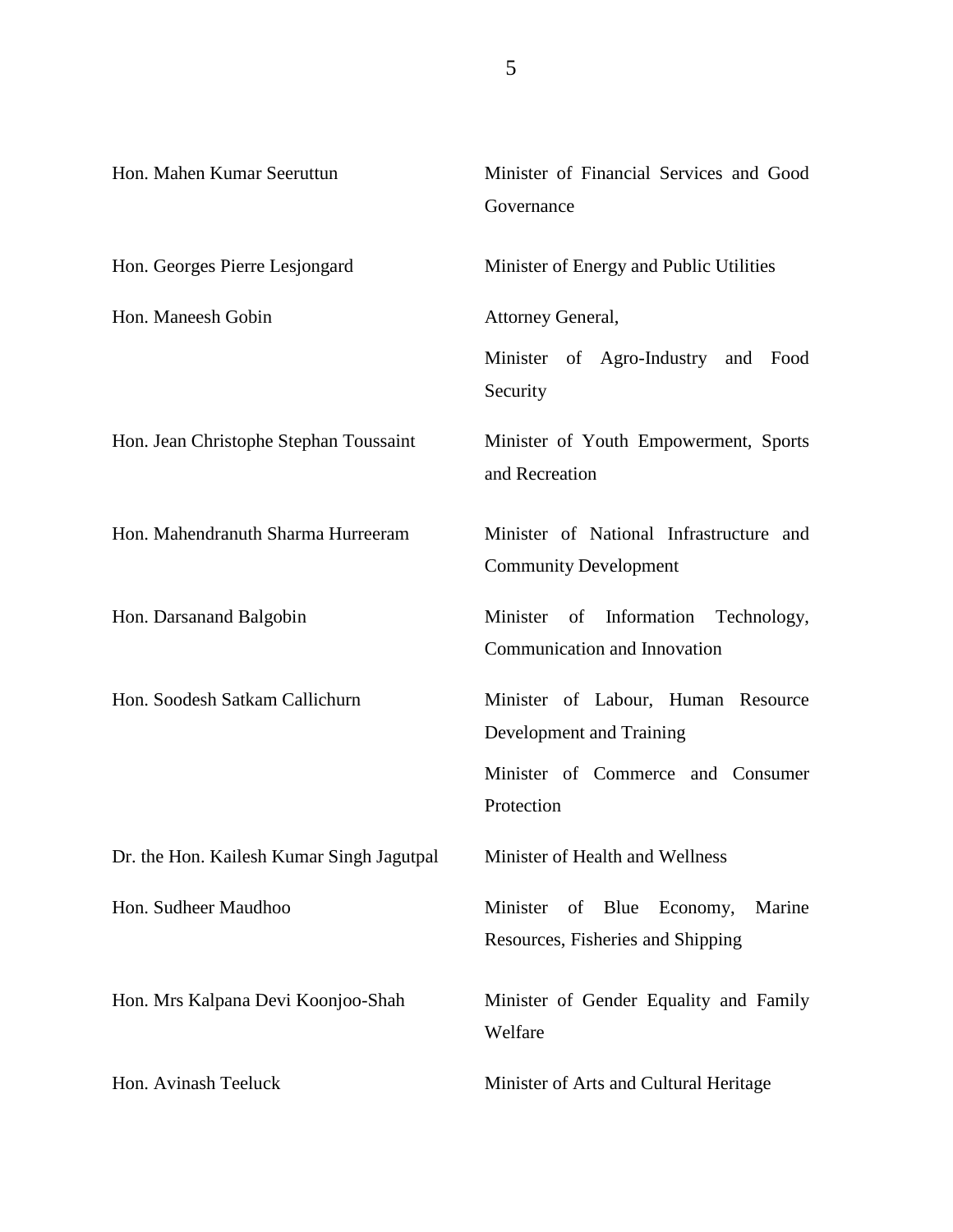Hon. Teeruthraj Hurdoyal Minister of Public Service, Administrative and Institutional Reforms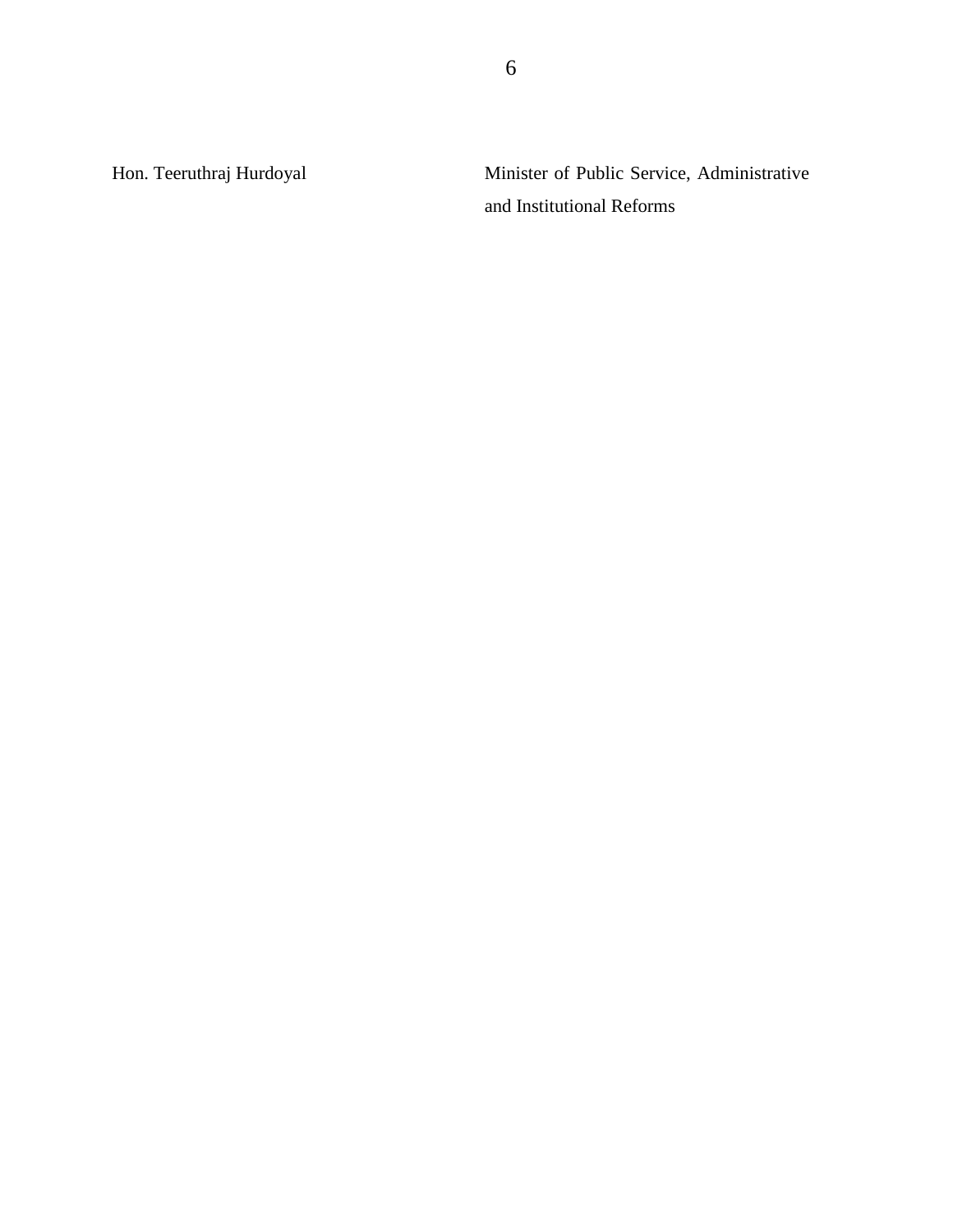## **PRINCIPAL OFFICERS AND OFFICIALS**

| Mr Speaker                                                          | Hon. Sooroojdev Phokeer, GCSK, GOSK |
|---------------------------------------------------------------------|-------------------------------------|
| Deputy Speaker                                                      | Hon. Mohammud Zahid Nazurally       |
| Deputy Chairperson of Committees                                    | Hon. Sanjit Kumar Nuckcheddy        |
| Clerk of the National Assembly                                      | Lotun, Mrs Bibi Safeena             |
| Adviser                                                             | Dowlutta, Mr Ram Ranjit             |
| Deputy Clerk                                                        | Ramchurn, Ms Urmeelah Devi          |
| <b>Clerk Assistant</b>                                              | Gopall, Mr Navin                    |
| <b>Clerk Assistant</b>                                              | Seetul, Ms Darshinee                |
| <b>Hansard Editor</b>                                               | Jankee, Mrs Chitra                  |
| Parliamentary Librarian and Information Jeewoonarain, Ms Prittydevi |                                     |
| Officer                                                             |                                     |
| Serjeant-at-Arms                                                    | Bundhoo, Mr Anirood                 |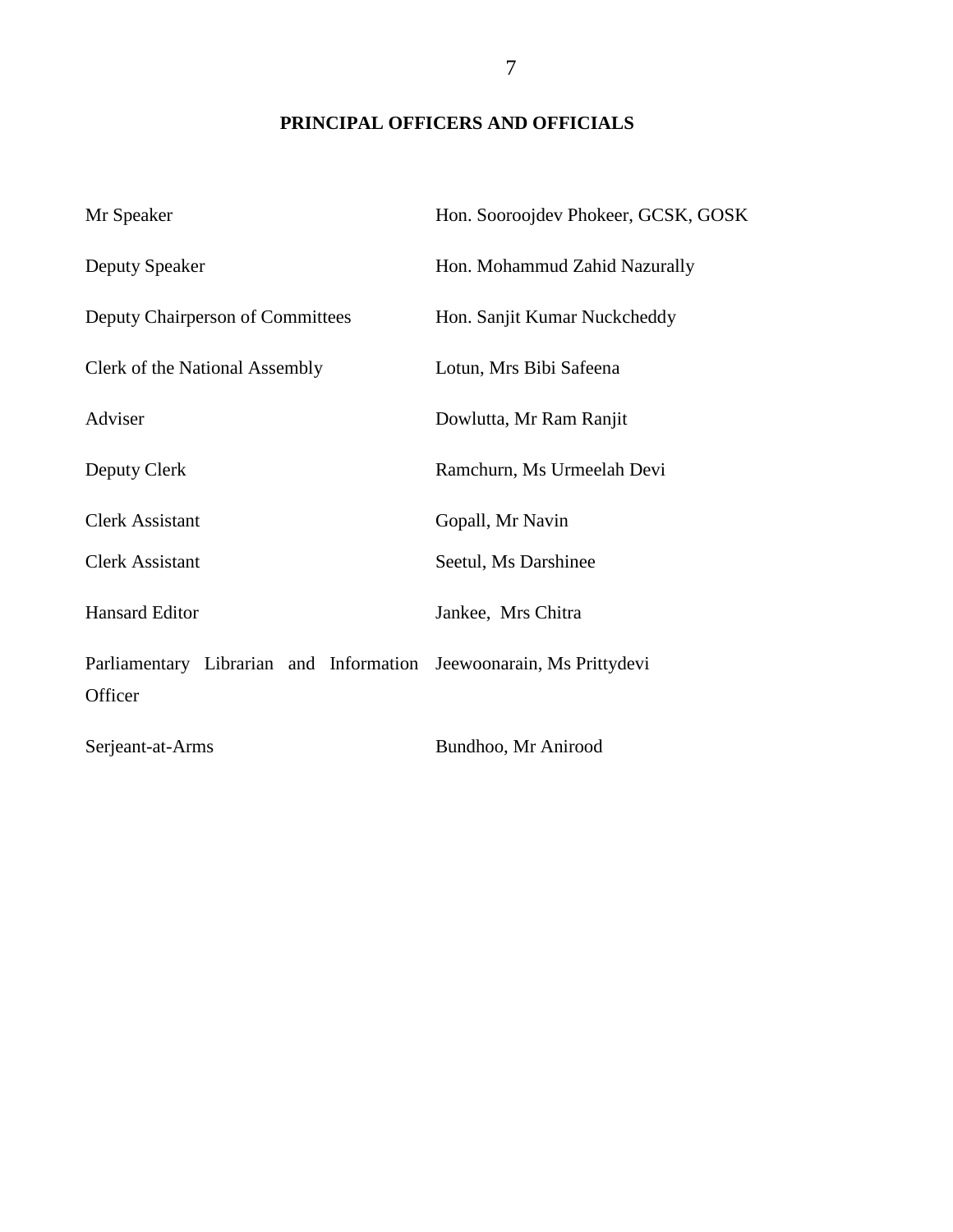**MAURITIUS**

**Seventh National Assembly**

**---------------**

**FIRST SESSION**

**------------**

**Debate No. 06 of 2022**

**Sitting of Tuesday 10 May 2022**

The Assembly met in the Assembly House, Port Louis, at 11.30 a.m.

**The National Anthem was played**

*(Mr Speaker in the Chair)*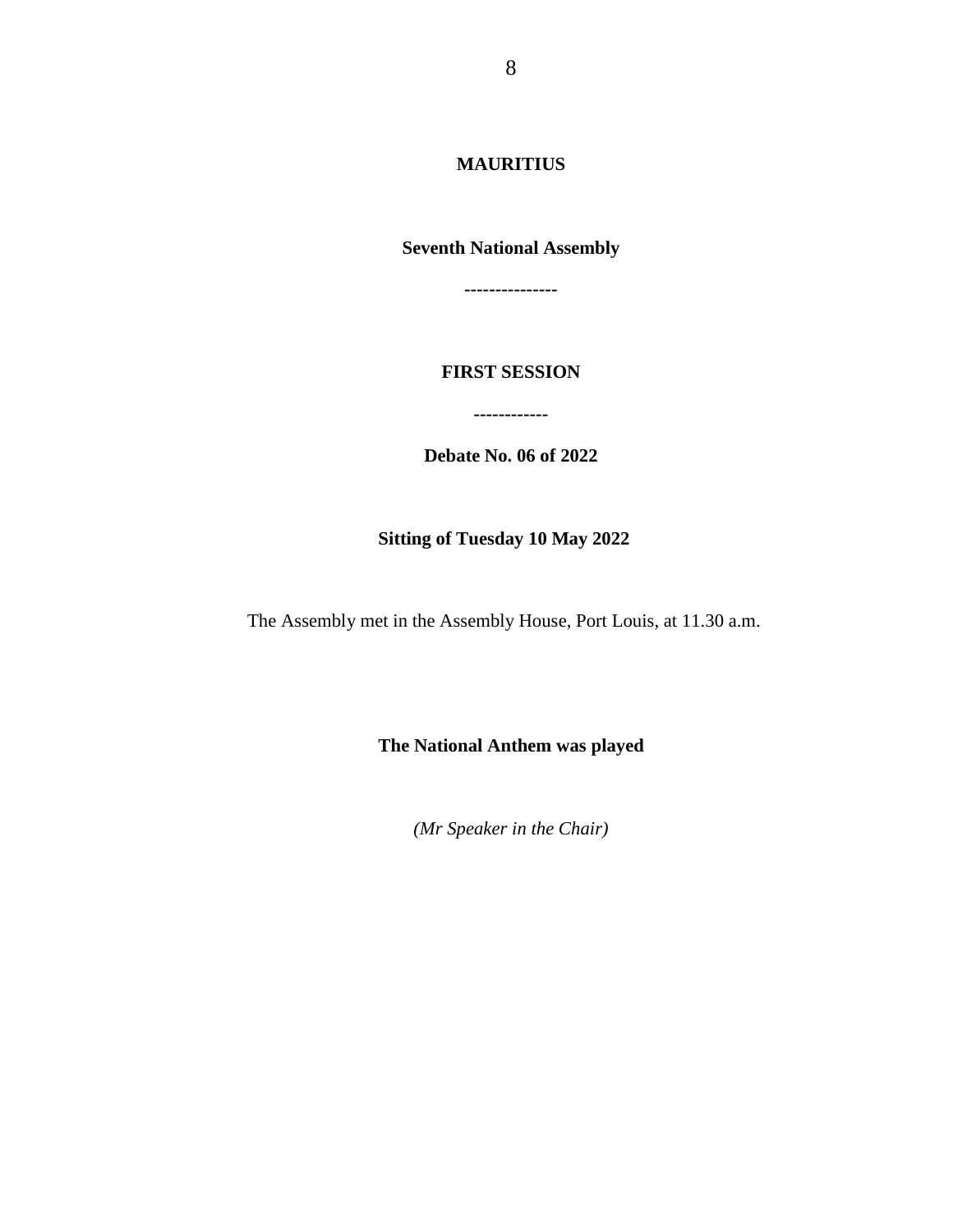# **ANNOUNCEMENTS OBITUARY**

## **MR LOUIS RAYMOND RIVET, GOSK**

**The Prime Minister**: Mr Speaker, Sir, it is with deep regret that we learnt of the demise of Mr Louis Raymond Rivet, GOSK, former Member of Parliament, on Friday 06 May 2022, at the age of 95.

Mr Rivet was born on 23 July 1926 in Beau Bassin. After completing his secondary education at Royal College of Curepipe, Mr Rivet joined the teaching profession in 1948, at the St Esprit College where he taught Chemistry, Physics, and Mathematics.

He then decided to pursue his tertiary education at the University of London. In 1957, he returned to Mauritius with a Bachelor of Science, and resumed his teaching career at the St Esprit College. In the same year, he became the Head of the Physics Department. He was later awarded a Postgraduate Certificate in Education from the University of London.

In 1976, Mr Rivet published a Periodic Table intended for university students studying electronics and spectroscopy. In 1979, he published a simplified version of the Periodic Table for Chemistry students. In 1983, he wrote a 248-page book entitled "Understanding Physics – Part I". In 1987, Mr Rivet was appointed Rector of the St Esprit College, a post which he held until 1994.

Mr Speaker, Sir, Mr Rivet had keen interest in politics as well. He was a founding Member of the *Parti Mauricien*. In 1961, he contested the Municipal Council Election for Beau-Bassin/Rose Hill, and was elected. In 1965, he became Chairperson of the Municipal Council of Beau Bassin/Rose Hill.

In 1967, Mr Rivet ran for the General Election in Constituency No. 20 – Beau Bassin and Petite Rivière under the banner of the *Parti Mauricien Social Démocrate*, and was elected First Member to serve the then Legislative Assembly. In 1976, he ran for the General Election in the same Constituency under the banner of the *Union Démocratique Mauricienne* but was not elected.

In 1997, the title of honorary citizen of the town of Beau Bassin/Rose Hill was conferred upon Mr Rivet by the Municipal Council. On 12 March 2019, the title of Grand Officer of the Order of the Star and Key of the Indian Ocean was conferred upon him for his outstanding contribution in the fields of education and science.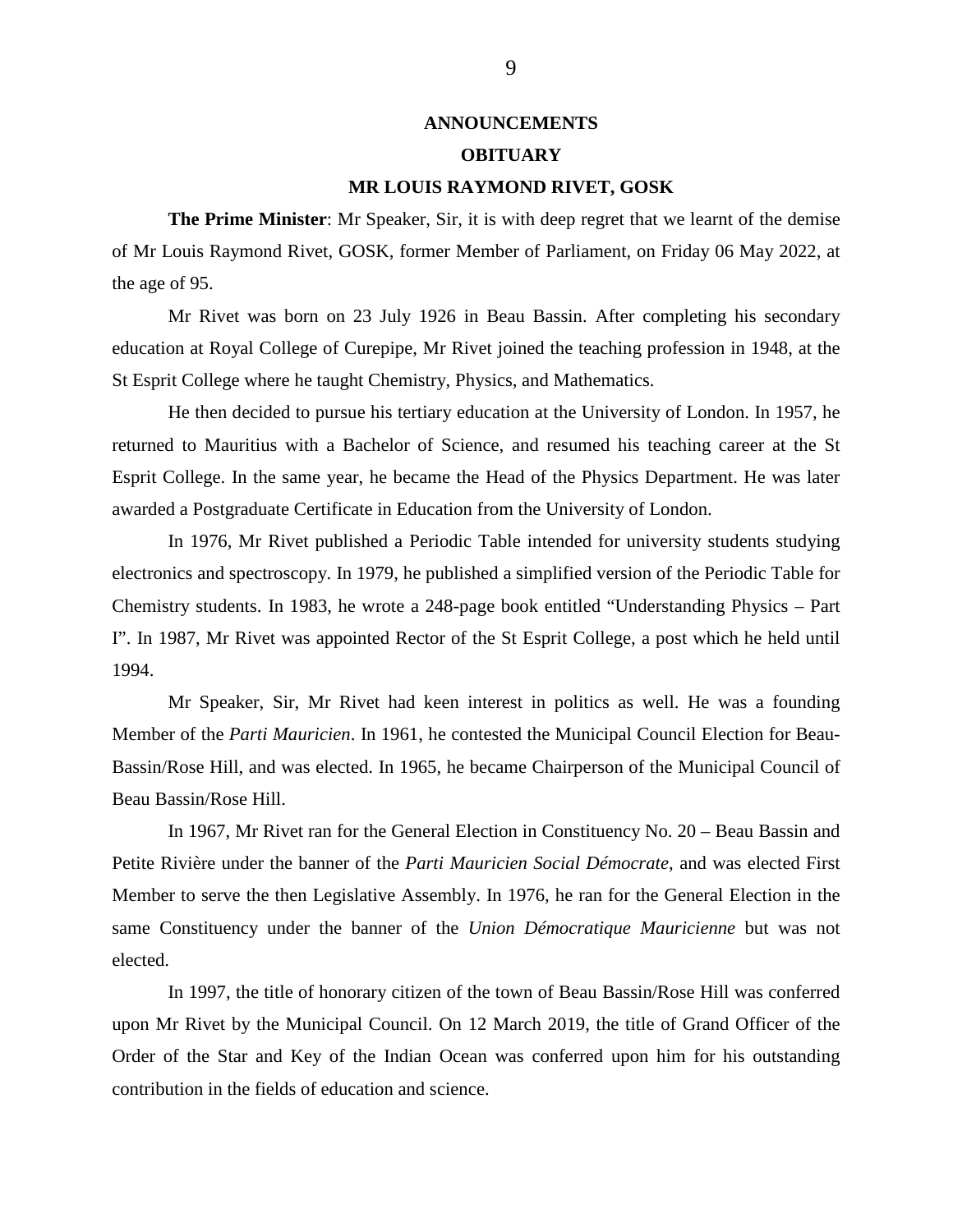Mr Speaker, Sir, may I request you to kindly direct the Clerk of the National Assembly to convey the deep condolences of the Assembly to the members of the bereaved family of late Mr Louis Raymond Rivet.

**Mr Speaker**: Hon. Leader of the Opposition!

**The Leader of the Opposition (Mr X. L. Duval)**: Mr Speaker, Sir, I knew Mr Raymond Rivet well. He was an exceptional person who has greatly contributed in the field of politics and in the education sector, particularly as Rector of Saint Esprit College in Quatre Bornes. He will always be remembered as the inventor of the Periodic Tables. May I associate myself with the tribute paid by the hon. Prime Minister to late Mr Louis Raymond Rivet, and I request the Clerk to convey our condolences to the bereaved family, especially to his children Patrice, Myriam, Denis, and Daryl. Thank you.

**Mr Speaker**: Hon. Members, I associate myself with the tribute paid to the memory of late Mr Louis Raymond Rivet, GOSK, former Member of Parliament, by the hon. Prime Minister and the hon. Leader of the Opposition and I direct the Clerk to convey the deep condolences of the Assembly to the bereaved family.

## **FOURTH MEMBER FOR PORT LOUIS MARITIME & PORT LOUIS EAST – LETTER OF 27 APRIL 2022**

Hon. Members, I have an announcement to make. I have to inform the House that on Wednesday 27 April 2022, I received a letter from the hon. Fourth Member for Port Louis Maritime and Port Louis East (Mr Juman).

In the said letter, the hon. Member referred to the reply given by the hon. Deputy Prime Minister, in his capacity as Acting Prime Minister, at the Sitting of Tuesday 19 April 2022, to Parliamentary Question B/315, in regard to an overseas mission undertaken by Mr Dick Ng Sui Wa, Chairperson of the Information and Communication Technologies Authority.

Moreover, hon. Juman has, on the basis of copy of a Purchase Order issued by the ICTA which he annexed to the said letter, stated that the hon. Deputy Prime Minister has, I quote –

"misled the House"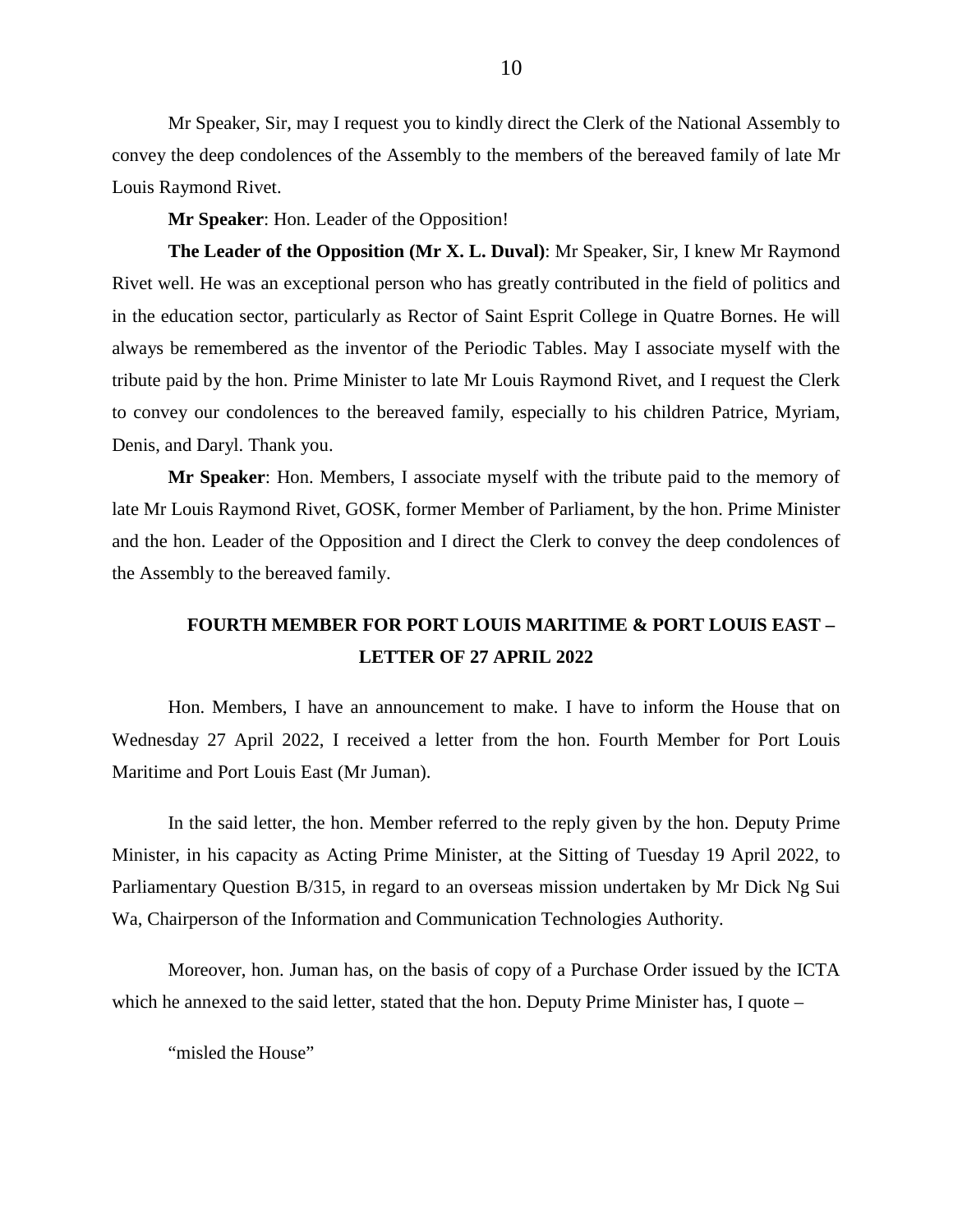I am of the view that, in so doing, the hon. Member formed the opinion that the Purchase Order *de facto* challenges the reply given to the House by the hon. Deputy Prime Minister which was to the effect that, inasmuch as the trip effected by the Chairperson of the ICTA to which the Parliamentary Question referred, was a private trip, neither Government nor the ICTA was responsible for any attended costs.

Hon. Members, on a procedural note, I wish to draw the attention of the House to the following –

- $\triangleright$  Firstly, hon. Juman addressed to me a letter containing serious allegations against the hon. Deputy Prime Minister in no equivocal terms, which is tantamount to challenging the conduct of the latter and requested me to call him to order.
- $\triangleright$  Standing Order 40(5) lays down the procedure available to a hon. Member wishing to challenge the conduct of another hon. Member before the House, and which reads as follows, I quote –

"The conduct of the President and the Vice-President of the Republic or the person performing the functions of the President's Office, the Speaker, Members of the Assembly, Judges, Members of Statutory Commissions or other persons engaged in the administration of Justice shall not be raised except upon a substantive motion moved for that purpose; and in any amendment, question to a Minister, or remarks in a debate dealing with any other subject, reference to the conduct of the persons aforesaid shall be out of order."

In the light of the aforesaid, the course of action initiated by hon. Juman is, to all intents and purposes, procedurally incorrect.

Moreover, I wish to apprise the House that, by letter dated 29 April 2022, the attention of hon. Juman was drawn to the fact that the procedure that obtains in relation to the subject matter and tenor of his letter dated 27 April 2022, is contained in Standing Order 40(5).

Hon. Members, on another note, however, I have to inform the House that I view with much concern the fact that the letter which hon. Juman addressed to me found its way in the edition of *L'Express* dated 28 April 2022, inasmuch as same is deemed to be of private nature and to which I had not yet replied.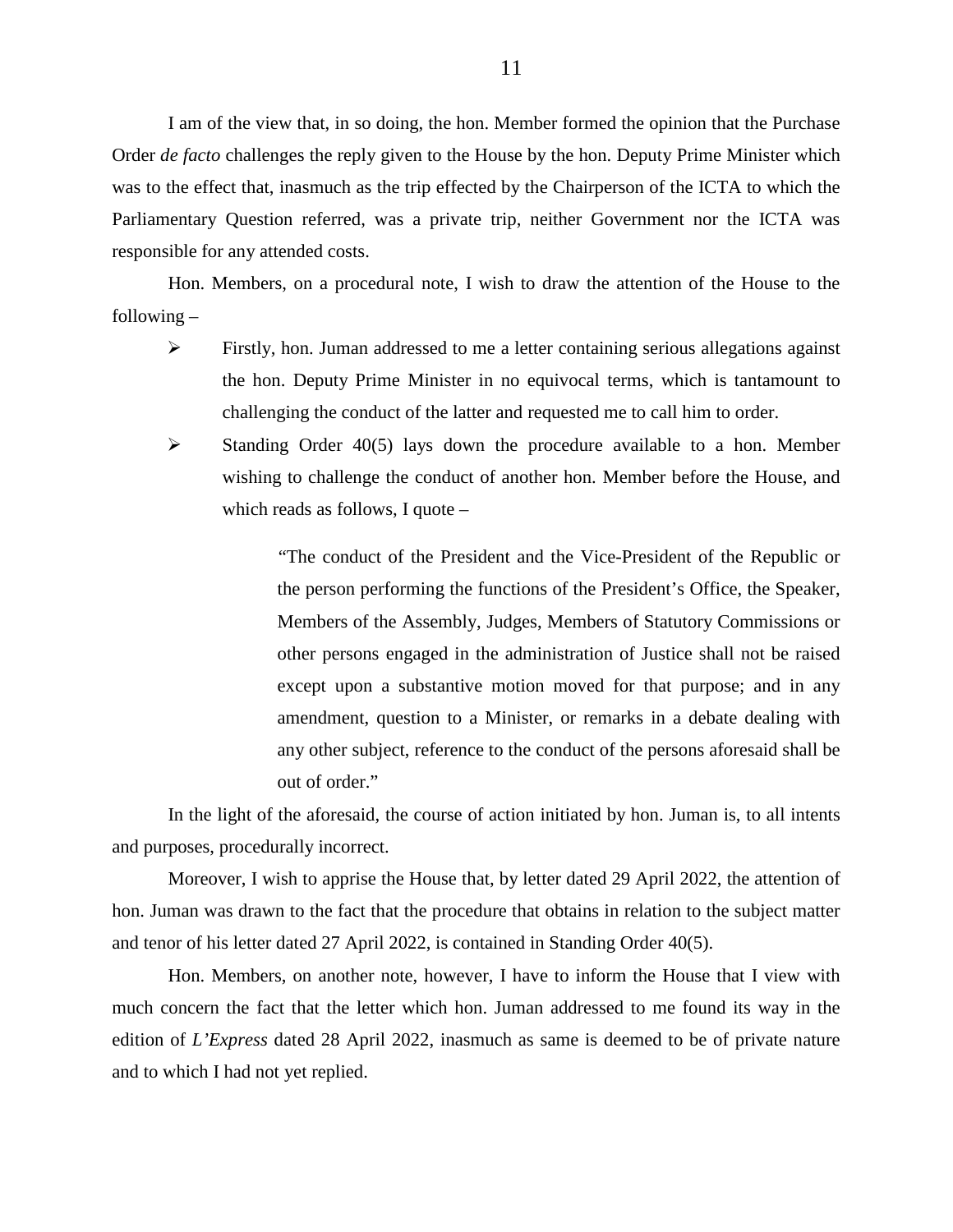Hon. Members, while, on one hand, hon. Juman acted in complete oblivion of the provisions of Standing Order 40(5), he has, on the other hand, defied elementary and basic principles of parliamentary etiquette and traditions by causing to be published a letter containing serious allegations against another hon. Member, thus bringing Parliament, the temple of democracy, which epitomizes the will of the people into disrepute.

Hon. Members, it has, regrettably, been observed that some hon. Members have taken the habit of bringing procedural issues in the public domain through the media while same can best be dealt with in Parliament, oblivious of the grave consequences that same can have in the mind of the public and on the institution, and what same can entail for themselves.

I can only appeal to hon. Members to stand guided by such a conduct as to glorify the decorum and dignity of this august Assembly, which we have all, humbly, pledged to uphold at all stages, at all times.

I thank you for your attention.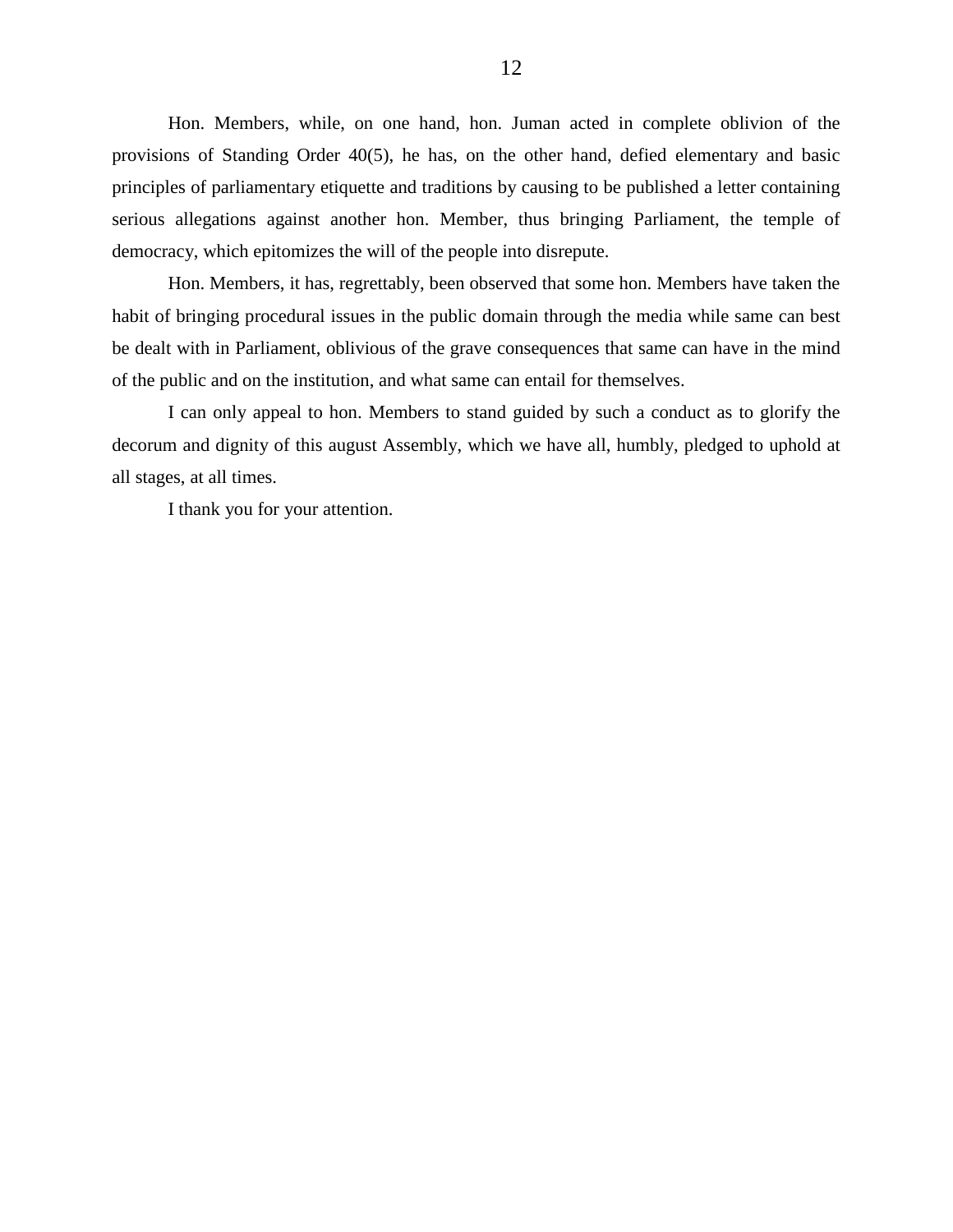## **PAPERS LAID**

**The Prime Minister:** Mr Speaker, Sir, the Papers have been laid on the Table.

# **A. Prime Minister's Office Ministry of Defence, Home Affairs and External Communications Ministry for Rodrigues, Outer Islands and Territorial Integrity**

- (a) Certificate of Urgency in respect of the following Bills (In Original):
	- (i) The Road Traffic (Amendment) Act 2019 (Amendment) Bill (No. VI of 2022);and
	- (ii) The Supplementary Appropriation (2020-2021) (No. 3) Bill (No. VII of 2022).
- (b) The Report of the Director of Audit on the Financial Statements of the Rodrigues Subsidy Account for the year ended 30 June 2021.
- (c) The Annual Report of the Mauritius Ports Authority for the Financial Year 2020- 2021.

# **B. Ministry of Land Transport and Light Rail Ministry of Foreign Affairs, Regional Integration and International Trade**

- (a) The Light Rail Fares and Light Rail Tickets (Amendment) Regulations 2022. (Government Notice No. 99 of 2022)
- (b) The Road Traffic (Bus Fares) (Amendment) Regulations 2022. (Government Notice No. 100 of 2022)

## **C. Ministry of Finance, Economic Planning and Development**

Estimates of Supplementary Expenditure (2020-2021) (No. 3) of 2022.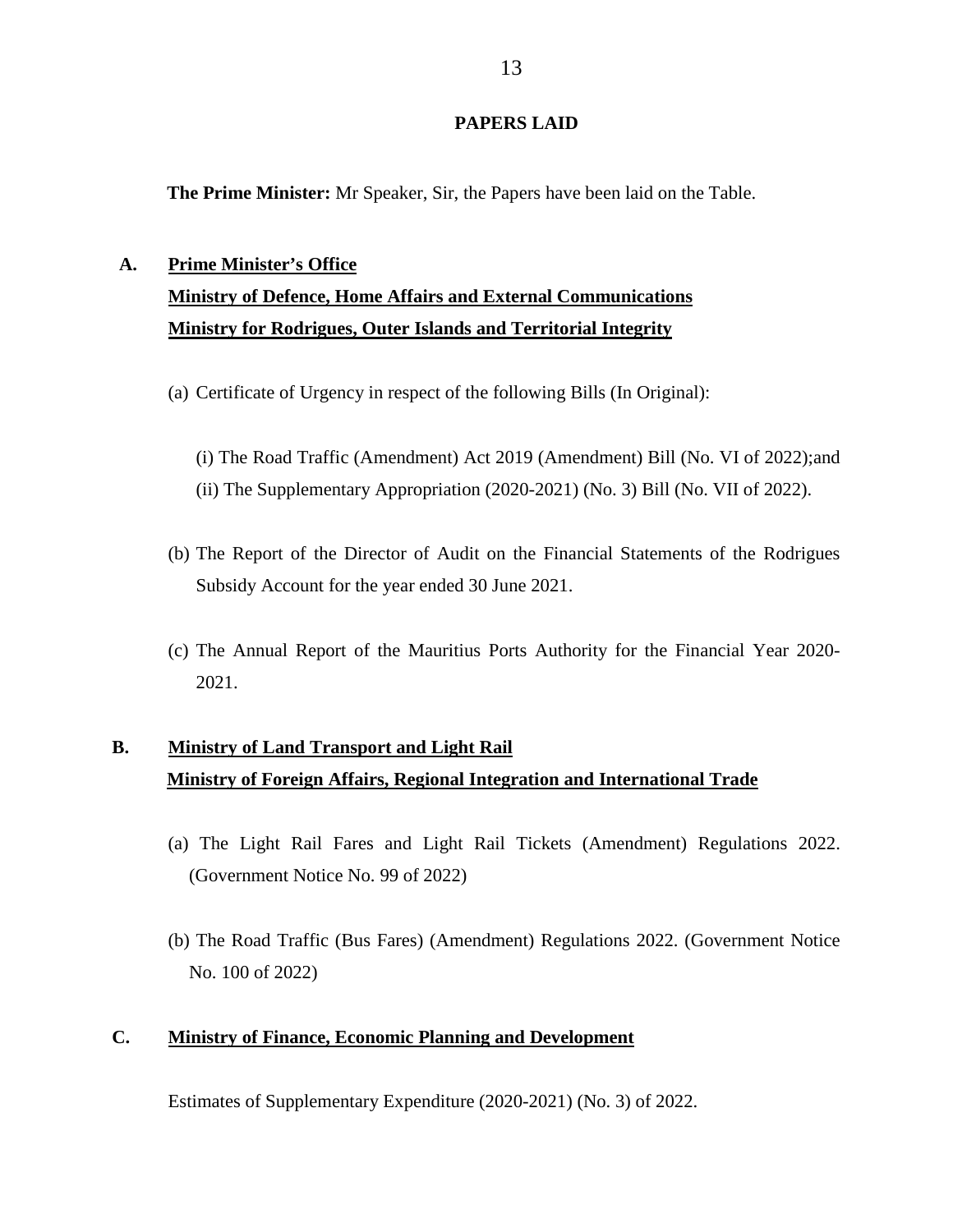## **D. Ministry of Social Integration, Social Security and National Solidarity**

- (a) The Annual Report 2016-2017 of the Training and Employment of Disabled Persons Board.
- (b) The Social Aid (Amendment) Regulations 2022. (Government Notice No. 96 of 2022)

## **E. Ministry of Industrial Development, SMEs and Cooperatives**

The Annual Report of the National Co-operative College for the Financial Year 01 July 2019 to 30 June 2020.

## **F. Ministry of Financial Services and Good Governance**

 The Financial Services (Consolidated Licensing and Fees) (Amendment No. 2) Rules 2022. (Government Notice No. 98 of 2022)

## **G. Ministry of Information Technology, Communication and Innovation**

The Information and Communication Technologies (Clearance to Import ICT Equipment) (Amendment) Regulations 2022. (Government Notice No. 97 of 2022)

## **H. Ministry of Health and Wellness**

The Dangerous Drugs (Prescribed Forms) (Amendment) Regulations 2022. (Government Notice No. 95 of 2022)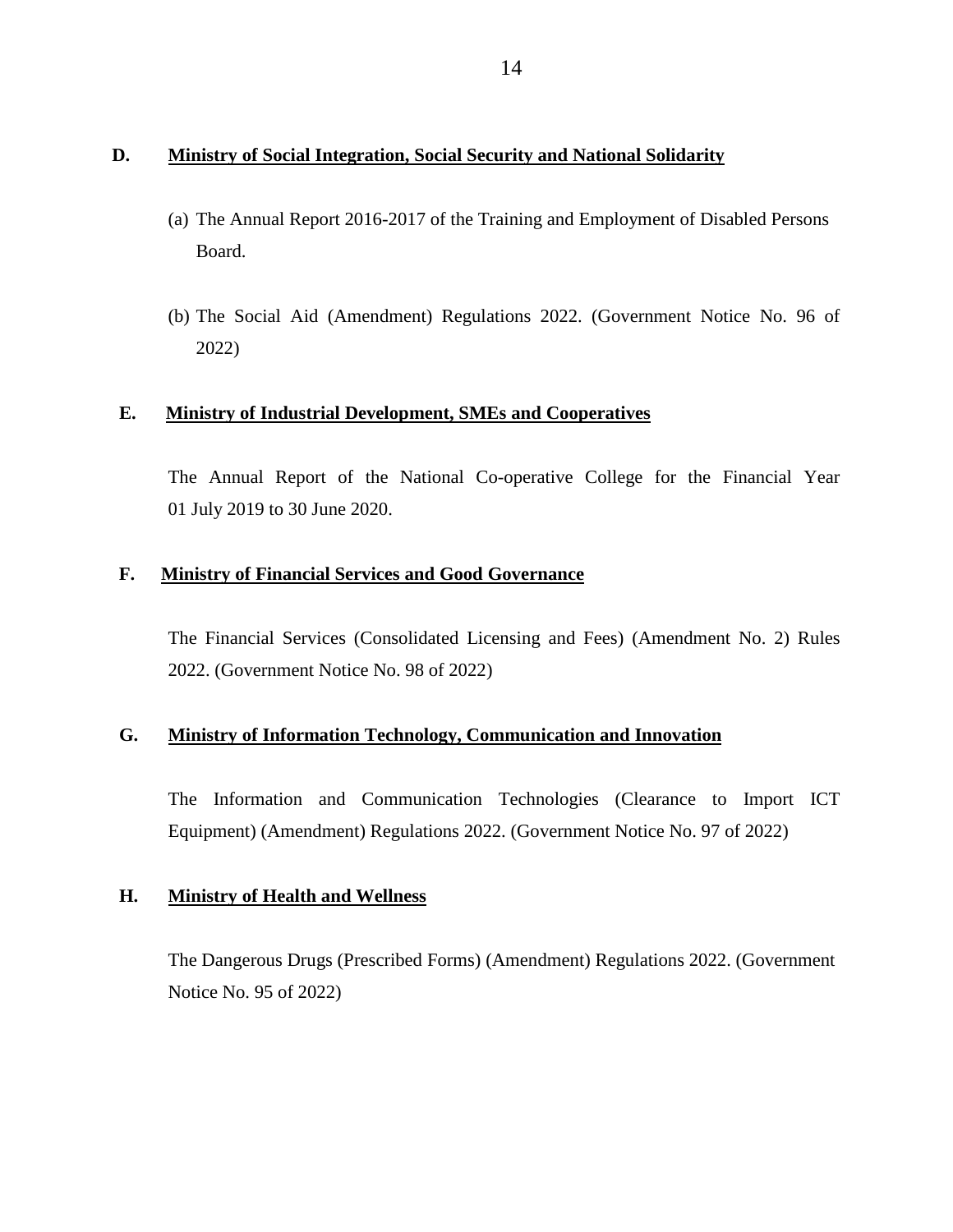#### **ORAL ANSWERS TO QUESTIONS**

#### **MBC - MAURITIAN SIGN LANGUAGE - LIVE BROADCAST**

**(No. B/524) Ms J. Bérenger (First Member for Vacoas & Floréal)** asked the Prime Minister, Minister of Defence, Home Affairs and External Communications, Minister for Rodrigues, Outer Islands and Territorial Integrity whether, in regard to the Mauritian sign language, he will, for the benefit of the House, obtain from the Mauritius Broadcasting Corporation, information as to where matters stand regarding the proposed collaboration between the Corporation and the Society for the Welfare of the Deaf for the live broadcast of one news bulletin therein, as suggested by the Society for the Welfare of the Deaf.

**The Prime Minister:** Mr Speaker, Sir, in my reply to Parliamentary Question B/387 at the Sitting of 18 May 2021, I explained the various implications and challenges for the introduction of live broadcast of news bulletins in the Mauritian Sign Language.

I also informed that the Mauritius Broadcasting Corporation was working in close collaboration with the Ministry of Social Integration, Social Security and National Solidarity and the Society for the Welfare of the Deaf to examine those implications and challenges, and that they were considering the advisability of implementing the project in a phased manner, that is, in the first instance, increasing the number of weekly news bulletin in the Mauritian Sign Language from one to two and, at a later stage, identifying a specific live news bulletin to include the sign language interpretation.

Mr Speaker, Sir, the House will recall that a news bulletin in the Mauritian Sign Language was first introduced in 2007 and was broadcast on Saturdays on MBC 2 only. The duration of the broadcast in those days was around five minutes. As from November 2015, the bulletin was broadcast on three channels, namely MBC 1, *Senn Kreol* and MBCSat. In December 2020, the duration of the news bulletin was increased from 5 to around 12 minutes. This news bulletin in the Mauritian Sign Language is currently being broadcast every Saturday on MBC 1, MBCSat and *Senn Kreol* at 17.48 hours, 17.15 hours and 19.18 hours respectively. This news bulletin is also rebroadcast on MBC 1 on the next day at 12.25 hours.

Mr Speaker, Sir, I am informed that a meeting was convened by the Mauritius Broadcasting Corporation on 10 August 2020 with representatives of the Ministry of Social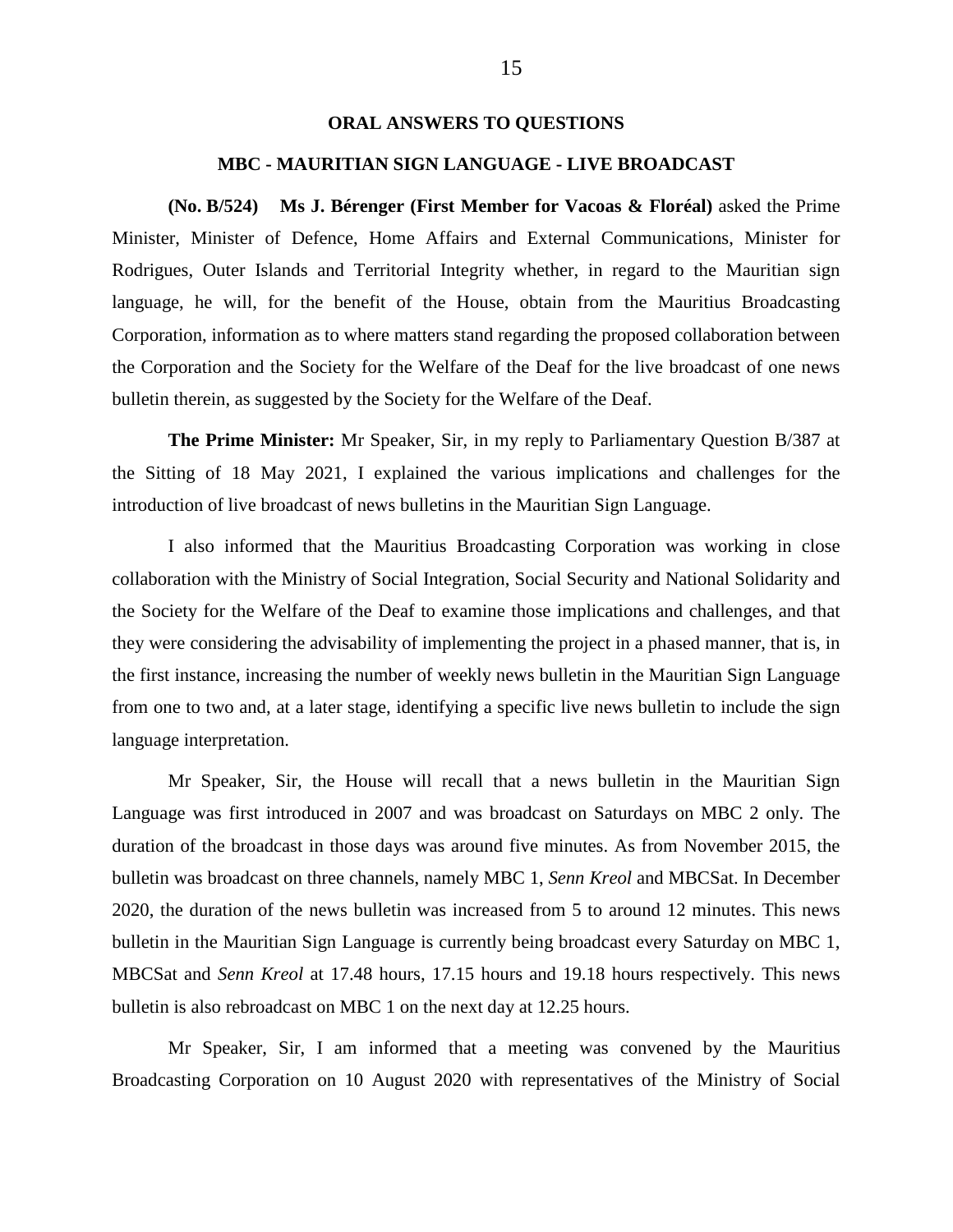Integration, Social Security and National Solidarity and the Society for the Welfare of the Deaf to examine ways and means of introducing live news bulletins in the Mauritian Sign Language. The Society for the Welfare of the Deaf had pointed out that competent staff had to be sent to India for training as interpreters and newscasters for the hearing impaired. Further discussions in this line were put on hold in view of the COVID-19 pandemic and travel restrictions.

A second meeting was held at the Mauritius Broadcasting Corporation on 26 May 2021 with, among others, the representatives of the Ministry of Social Integration, Social Security and National Solidarity and the Society for the Welfare of the Deaf for follow-up actions.

During the meeting, the representative of the Society for the Welfare of the Deaf reiterated that, in order to produce a daily live news bulletin, additional human resources would have to be trained as interpreters and newscasters. The cost implications for all stakeholders were also discussed.

In view of the lack of adequately trained personnel at this stage, the Society for the Welfare of the Deaf made a request for a mid-week Mauritian Sign Language news bulletin, in addition to the one being broadcast on Saturdays. It was agreed that the technical facilities would be provided by the MBC while the mode of financing the fees for Mauritian Sign Language interpreters and newscasters would have to be examined.

Mr Speaker, Sir, a follow-up meeting was held at the Mauritius Broadcasting Corporation on 28 January 2022 with all stakeholders, including the Chairperson of Society for the Welfare of the Deaf to discuss the matter further and chart a way forward.

The representative of the Society for the Welfare of the Deaf confirmed that live telecast of the news bulletin cannot be entertained for the time being due to lack of interpreters and newscasters. The Society has indicated that for daily live news bulletin in Mauritian Sign Language to become a reality, a pool of interpreters will first have to be trained in the Mauritian Sign Language. The Society has further indicated that such training would take around two years. Presently, there are three hearing interpreters and eight deaf newscasters and they would not be sufficient for the proposed live telecast of news bulletin in the Mauritian Sign Language.

Mr Speaker, Sir, I am informed that for two news bulletins in the Mauritian Sign Language, the services of three interpreters and eight deaf newscasters would be required. The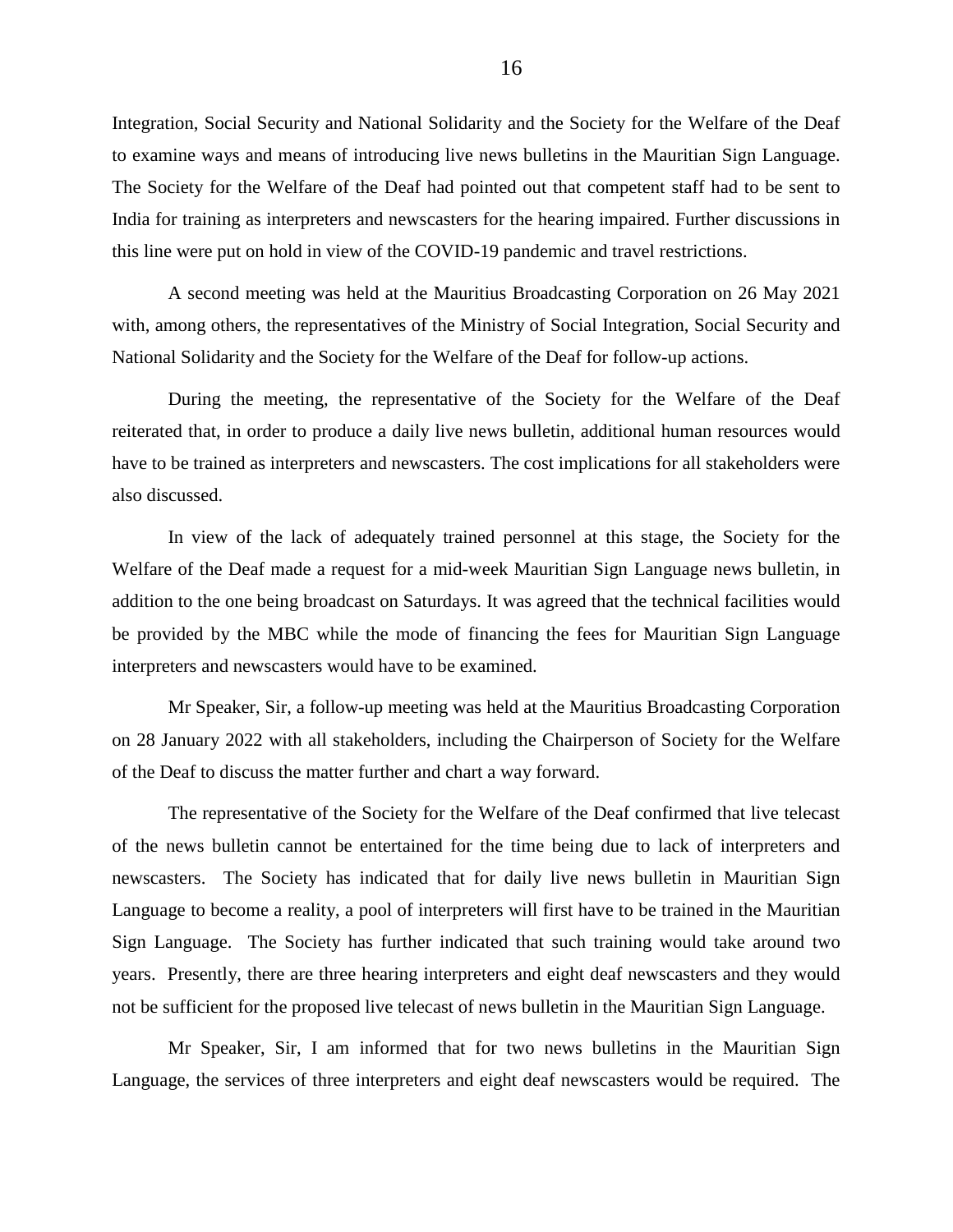deaf newscasters would work in two batches of four persons; one for the Saturday news bulletin and the second one for the proposed mid-week news bulletin.

I am further informed that the training programme for the Mauritian Sign Language interpreters comprises two phases. The Ministry of Social Integration, Social Security and National Solidarity has taken the initiative of mounting locally the first phase of the training programme which will be conducted by the Mauritius Institute of Training and Development, in collaboration with the Society for the Welfare of the Deaf. Phase 1 will be geared towards imparting to participants the basic communication skills in Mauritian Sign Language and will be conducted in four different batches of three months' duration each. Successful participants from the different batches in the first phase will be retained for further training in the second phase, which aims at developing communicative proficiency in Mauritian Sign Language.

The second phase comprises six modules, which is covered over a period of one year. At the end of the course, there will be a two-weeks' visit abroad for exposure and assessment. This second phase of the training programme will be conducted in collaboration with the Indian Sign Language Interpreters Association, which is affiliated with the World Association of Sign Language of Interpreters.

Mr Speaker, Sir, it has been agreed by all parties that the proposed mid-week news bulletin in the Mauritian Sign Language be considered for the time being and for which the MBC is ready to provide all technical facilities and backup for the early kick-start of the project.

Thank you.

**Ms J. Bérenger:** Thank you. The hon. Prime Minister just said that interpreters still need to be trained in Mauritian Sign Language, but, in 2020, following my PQ B/521 on the same subject, which is live broadcast in Mauritian Sign Language, the Prime Minister said that, in the past, we asked for assistance from South Africa. Can he indicate to the House what kind of assistance was asked and most importantly what was the outcome? Because the years go by and live broadcast in Mauritian Sign Language is still not a reality.

**The Prime Minister:** Mr Speaker, Sir, I am informed that the Mauritian Sign Language is not being taught and lectured in many other countries. The most appropriate one – this is what I have been informed by the Society for the Welfare of the Deaf - is in India. They have a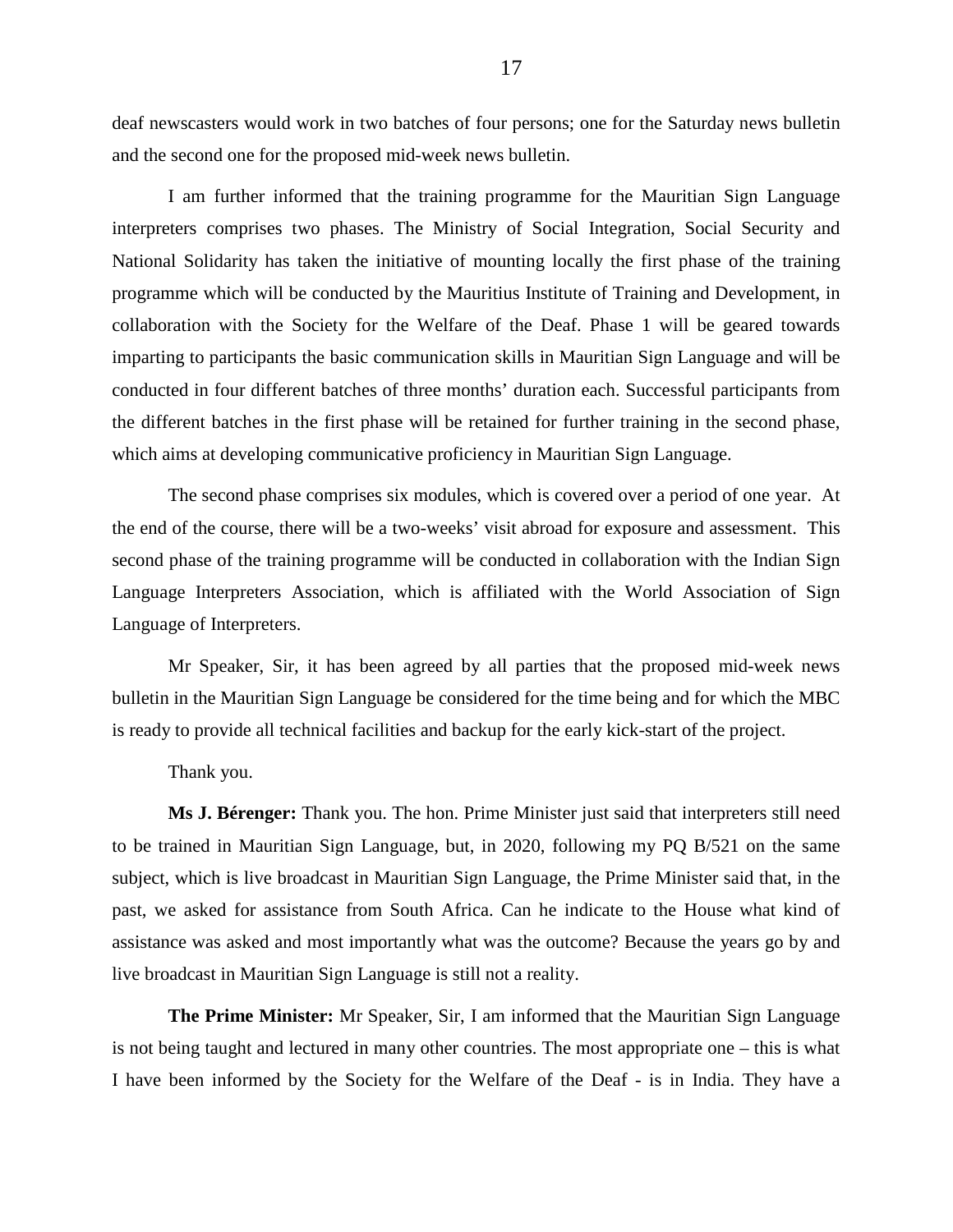collaboration with India and in the past, I believe that some interpreters have been trained in India.

So, up to now, I am not aware whether South Africa is also another country where we can send people. But as I have replied, the issue of training has, of course, been looked at very carefully. It is unfortunate that during the time when we wanted to move forward, the borders were closed. Then we had restrictions because of the COVID-19 situation, and then India itself, and you will recall that even after we had relaxed in terms of our borders, still had very strict border control. So, it is only now, as I have stated in my answer, that we are looking at how we can at least send some people to be trained in India.

**Ms J. Bérenger:** L'honorable Premier ministre parle de frontières fermées, mais dans ses réponses précédentes à mes questions parlementaires sur le même sujet, c'est-à-dire sur la retransmission en direct des bulletins télévisés en langages des signes - tout comme la réponse qu'il vient de donner à l'instant - l'honorable Premier ministre met en avant le manque de facilité technique pour permettre aux sourds et malentendants de suivre les bulletins télévisés en direct et surtout il met en avant le coût onéreux. Mais le Premier ministre n'est-il pas d'accord qu'il faudrait revoir les priorités ? Car il s'agit ici d'inclusivité ; il s'agit du respect des droits humains ; il s'agit du respect de la Convention des Nations Unies sur les droits des personnes en situation de handicap, dont Maurice est signataire. Et si son gouvernement peut dépenser des milliards dans les projets d'infrastructure…

## **Mr Speaker:** No! Put your question!

**Ms J. Bérenger:** J'arrive avec ma question. Et des millions dans des *per diem,* cela devrait être possible…

#### *(Interruptions)*

**Mr Speaker:** I will disallow your question if you continue along that line!

**Ms J. Bérenger:** Est-ce que l'honorable Premier ministre n'est-il pas d'accord que cela devrait être possible d'investir ce qui est nécessaire pour que la communauté des sourds et malentendants ne soit pas discriminée?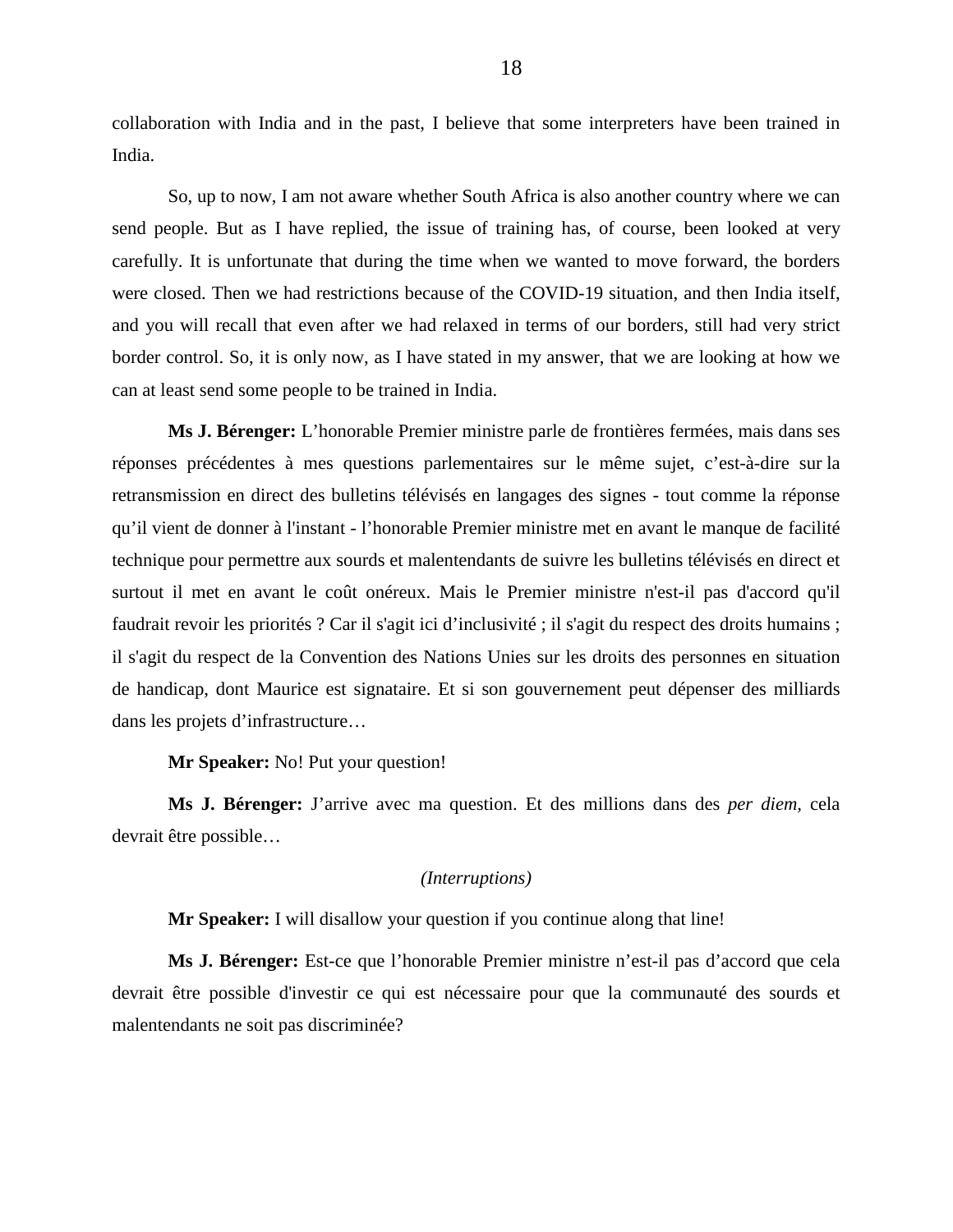**The Prime Minister:** M. le président, je pense qu'il faut faire l'honorable membre se rappeler que son parti a été au gouvernement de 2000 à 2005. À ce moment, n'y avait-il pas le droit des personnes handicapées et des personnes sourdes ?

#### *(Interruptions)*

#### **Mr Speaker:** Order!

**The Prime Minister:** Il y avait 5 ans pour demander à la *MBC* de faire ce qu'on est en train de demander aujourd'hui ! Mais seulement, il faut quand même admettre, comme je l'ai dit dans ma réponse, que le fait qu'on avait commencé avec un *news bulletin* de 4-5 minutes et au fil des années cela a augmenté, je suis d'accord que ce n'est pas suffisant. Je suis d'accord qu'il faut faire encore plus et c'est la raison pour laquelle le côté technique a été revu.

Evidemment, ce que j'ai répondu auparavant c'est la réalité. Il y a toute une organisation à mettre en place au niveau de la *MBC*. Mais après discussion avec la société, avec le ministère de la Sécurité sociale, on est tombé d'accord de bouger par phase et d'essayer d'augmenter le *news bulletin* qui se fait actuellement une fois la semaine et qui est répété le lendemain, c'est-àdire le même *news bulletin* qui est *recorded* mais qui est rediffusé. Allons essayer de voir comment on peut l'augmenter à deux fois par semaine. Je comprends que la *MBC* a travaillé dans ce sens et la *MBC*, très probablement, dans un proche avenir, va être prête pour pouvoir diffuser ce deuxième bulletin. Mais seulement, il y a aussi les coûts. Donc, au ministère de la Sécurité sociale et dans les autres ministères, on est en train de travailler pour voir comment on peut trouver le financement nécessaire pour faire ce deuxième bulletin devenir une réalité. Et puis, il y a le long terme. Et à long terme, si on arrive à réaliser ce deuxième bulletin, il faut essayer de voir comment on peut non seulement continuer à augmenter le nombre de bulletins mais aussi et éventuellement venir avec le *live broadcast in the Mauritian Sign Language*.

**Ms J. Bérenger:** The House will recall that India – since the Prime Minister was talking about India – enacted its accessibility standards for persons with disabilities in television programmes. Can the hon. Prime Minister indicate to the House whether Mauritius will enable the enactment of such standards in Mauritius?

**The Prime Minister:** Sorry? Which standard is the hon. Member talking about?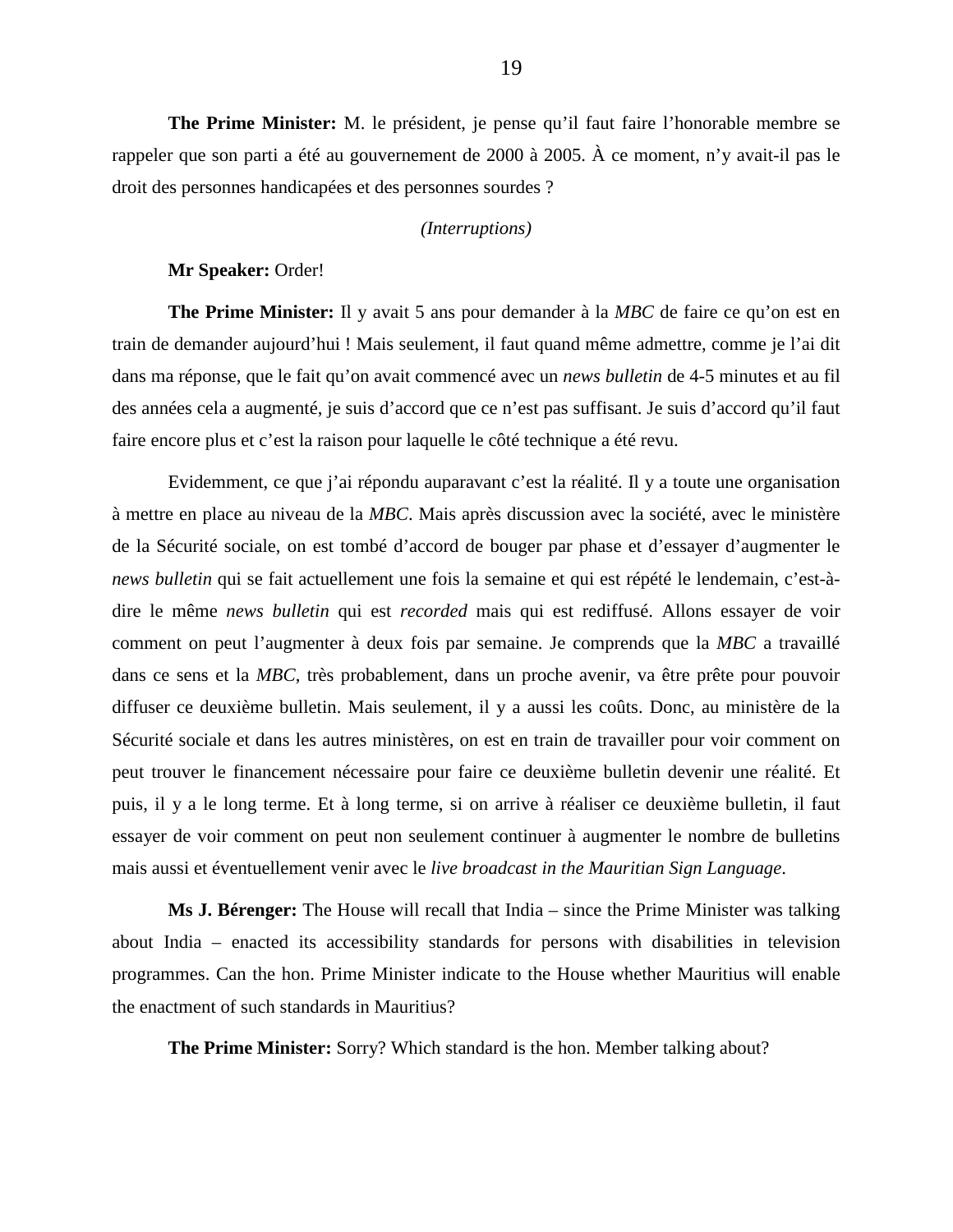**Ms J. Bérenger:** India enacted its accessibility standards for persons with disabilities in television programmes. Since the Prime Minister was talking about India, can he indicate to the House whether we will ask for assistance from India for the enactment of such standards?

**The Prime Minister:** Mr Speaker, Sir, each country has provided different regulations and different laws adapted to its own situation. Of course, we want to improve in Mauritius with regard to accessibility of people who are *autrement capables* and whatever assistance we can get not only from India but also from other countries, we shall, of course, tap such assistance.

**Mr Speaker:** The Table is advised that PQ B/537 will be replied by the hon. Minister of Information Technology, Communication and Innovation, that PQs B/587 and B/614 will be replied by the hon. Prime Minister time permitting, that PQs B/528, B/536, B/540, B/587 have been withdrawn.

Next question!

#### **MR P. U. - FOREIGN CITIZEN - JUDGE'S INJUNCTION**

**(No. B/525) Mr R. Uteem (Second Member for Port Louis South & Port Louis Central)** asked the Prime Minister, Minister of Defence, Home Affairs and External Communications, Minister for Rodrigues, Outer Islands and Territorial Integrity whether, in regard to Mr P. U., he will, for the benefit of the House, obtain information as to who gave instructions for the removal from Mauritius thereof in breach of an injunction issued by a Judge of the Supreme Court.

**The Prime Minister:** Mr Speaker, Sir, I will reply to Parliamentary Questions B/525 and B/530 together as they relate to the same subject matter.

Mr Speaker, Sir, Mr P. U. was never deported from Mauritius. The issue of issuing and executing a deportation order against him do not, therefore, in any way, arise.

There has also been no breach of an injunction issued by a Judge of the Supreme Court as I shall explain later.

Mr Speaker, Sir, at this juncture, let me hasten to say that it is preposterous to even imagine that the Government and the institutions of this country would flout the rule of law at the risk of damaging their credibility over the removal of a foreign citizen whose name was until, a few days ago, unknown to the general public.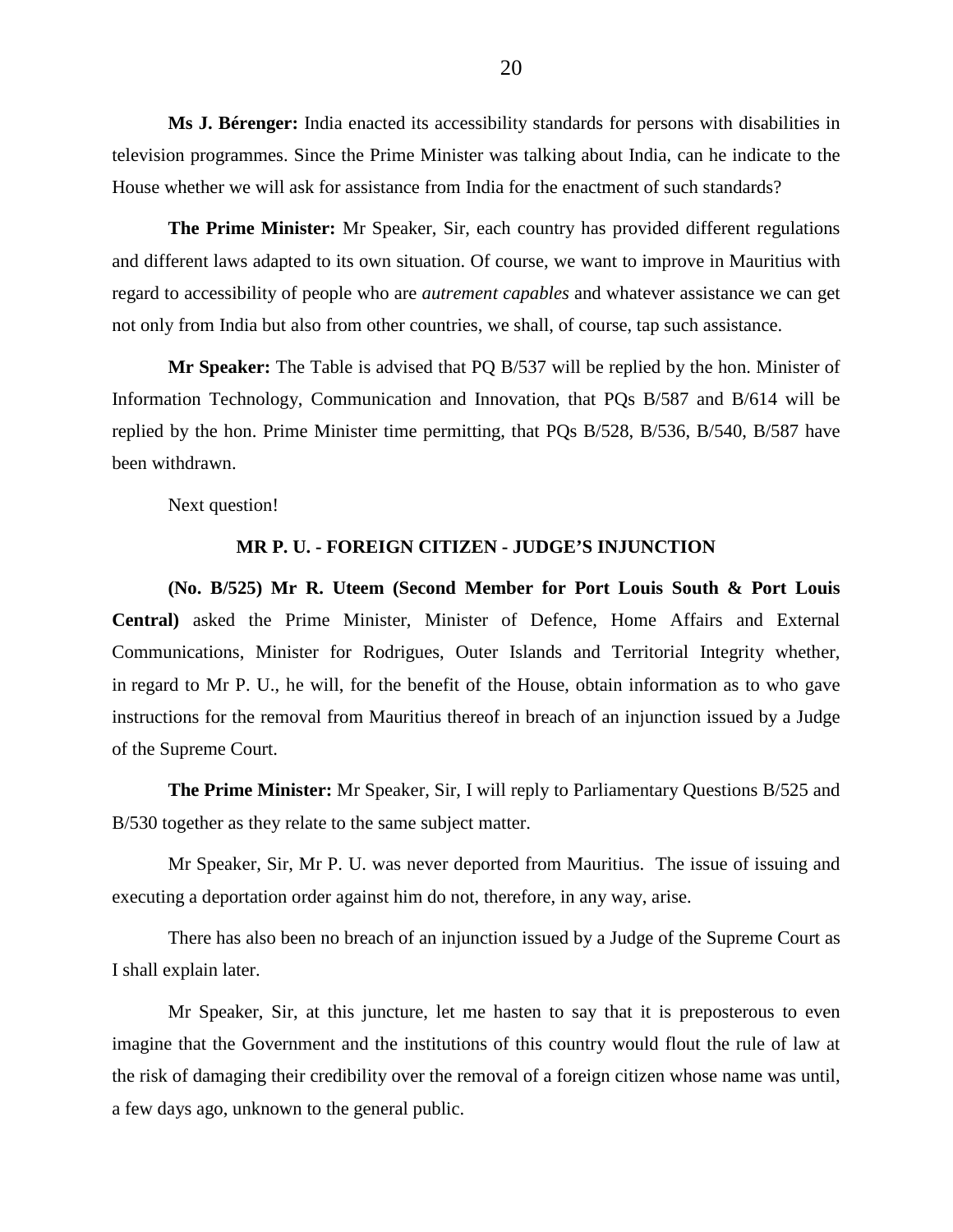It is high time that good sense prevails and that those who are creating sensationalism out of gross misinformation take responsibility for their actions.

Mr Speaker, Sir, allow me to take this opportunity to set the record straight.

Mr P. U., a Slovak national born on 28 May 1970 in Slovakia came to Mauritius on 19 February 2019 from Kenya. He was allowed to land for a period of 30 days on a tourist visa.

On 14 March 2019, he submitted an online application through the Economic Development Board for an Occupation Permit to stay and work in Mauritius as professional with Euro-Cola (Mauritius) Ltd. He left the country on 02 April 2019 for Reunion Island. He returned on 03 April 2019 from Reunion Island and was allowed to land for a period of 50 days on a business visa.

Mr Speaker, Sir, I am informed that on 05 April 2019, a search on the name " P. U." was carried out on the Controversial List of the Passport and Immigration Office, the Interpol Database and World Check and the search returned no result. His application for an Occupation Permit was, therefore, approved for a period of 3 years.

An appointment was scheduled on 19 April 2019 for Mr P. U. to call personally at the Passport and Immigration Office to submit original documents for the issuance of the Occupation Permit.

I am further informed that on 19 April 2019, prior to the issuance of the Occupation Permit, a search on the name "P. U." was again carried out on the Controversial List of the Passport and Immigration Office, the Interpol Database and World Check and the search revealed nothing adverse against him. On this basis, P. U. was issued with an Occupation Permit to stay and work in Mauritius as professional for the post of Product Director with Euro-Cola (Mauritius) Ltd valid until 18 April 2022.

Mr Speaker, Sir, I am also informed that on 05 November 2020, the Attorney General's Office received a request dated 06 August 2020 from the Slovak Republic for the arrest and extradition of P. U. According to the Slovak Authorities, he was wanted for prosecution in the Slovak Republic for, and I quote –

(a) "establishing, masterminding and supporting a criminal group for which he was liable to a term of imprisonment of 5 to 10 years, and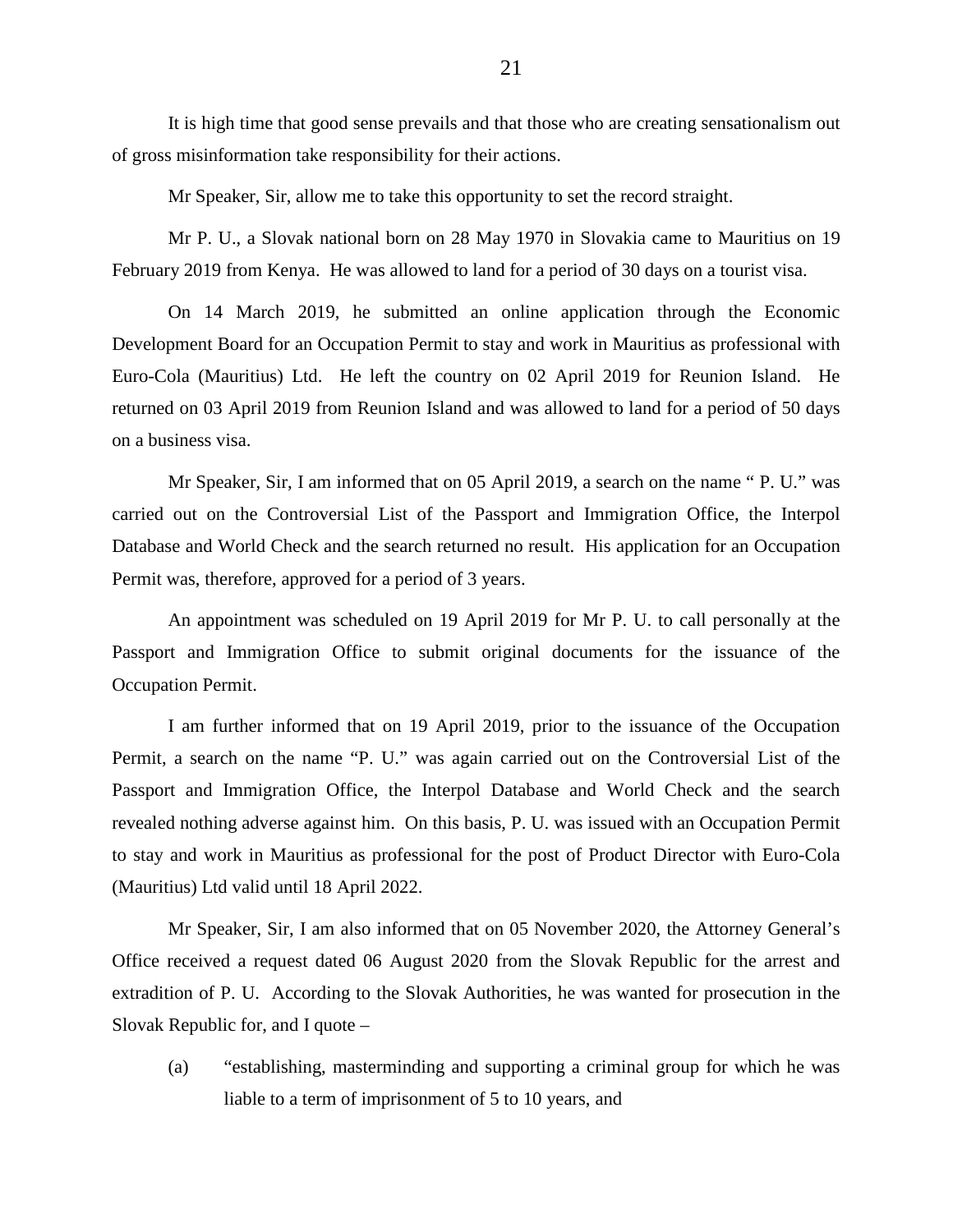(b) illicit manufacture, possession of trafficking in narcotics and psychotropic substances, poisons or precursors, for which he was liable to a term of imprisonment of 20 to 25 years or life imprisonment altogether."

It is appropriate to note that, at the time of the receipt of the request, our borders had been closed since 19 March 2020 and were only fully reopened on 01 October 2021, and this, on account of the COVID-19 pandemic.

On 25 January 2021, the Attorney General's Office wrote to the appropriate authorities in Mauritius to confirm the presence of P. U. in the country. Having confirmed that P. U. was in Mauritius, draft applications for extradition and arrest pending extradition were prepared by the Attorney General's Office by 22 March 2021. However, the applications were kept in abeyance due to the second lockdown that began on 10 March 2021 and ended on 30 April 2021.

Following the re-opening of the Mauritian borders on 01 October 2021, I am informed that the Attorney General's Office again wrote to the appropriate authorities to confirm the presence of P. U. in Mauritius and having received such confirmation on 28 October 2021, went on to ascertain whether the Slovakian Authorities were ready, willing, and able to remove P. U. from Mauritius, should an extradition order be made against him. On 15 February 2022, the Attorney General's Office received confirmation that the Slovakian Authorities were ready, willing, and able to remove P. U. from Mauritius. Applications for the extradition of P. U. and his arrest pending extradition were lodged on 22 February 2022 before the District Court of Port Louis.

He was arrested on 22 February 2022 and granted bail on 09 March 2022.

Extradition proceedings have been ongoing and the hearing has been fixed for 11 May 2022. It is worth noting that, in the meantime, the Occupation Permit of P.U. was to expire on Monday 18 April 2022.

Mr Speaker, Sir, meanwhile, on 23 March 2022, while extradition proceedings were still ongoing, the Registrar of Civil Status informed my Office of the publication of the proposed civil marriage between P. U. and Miss M. J. D. A., a citizen of Mauritius, which had been received, and was requesting a clearance certificate before the date of the wedding. On 28 March 2022, the Secretary for Home Affairs informed the Registrar of Civil Status of an objection to the intended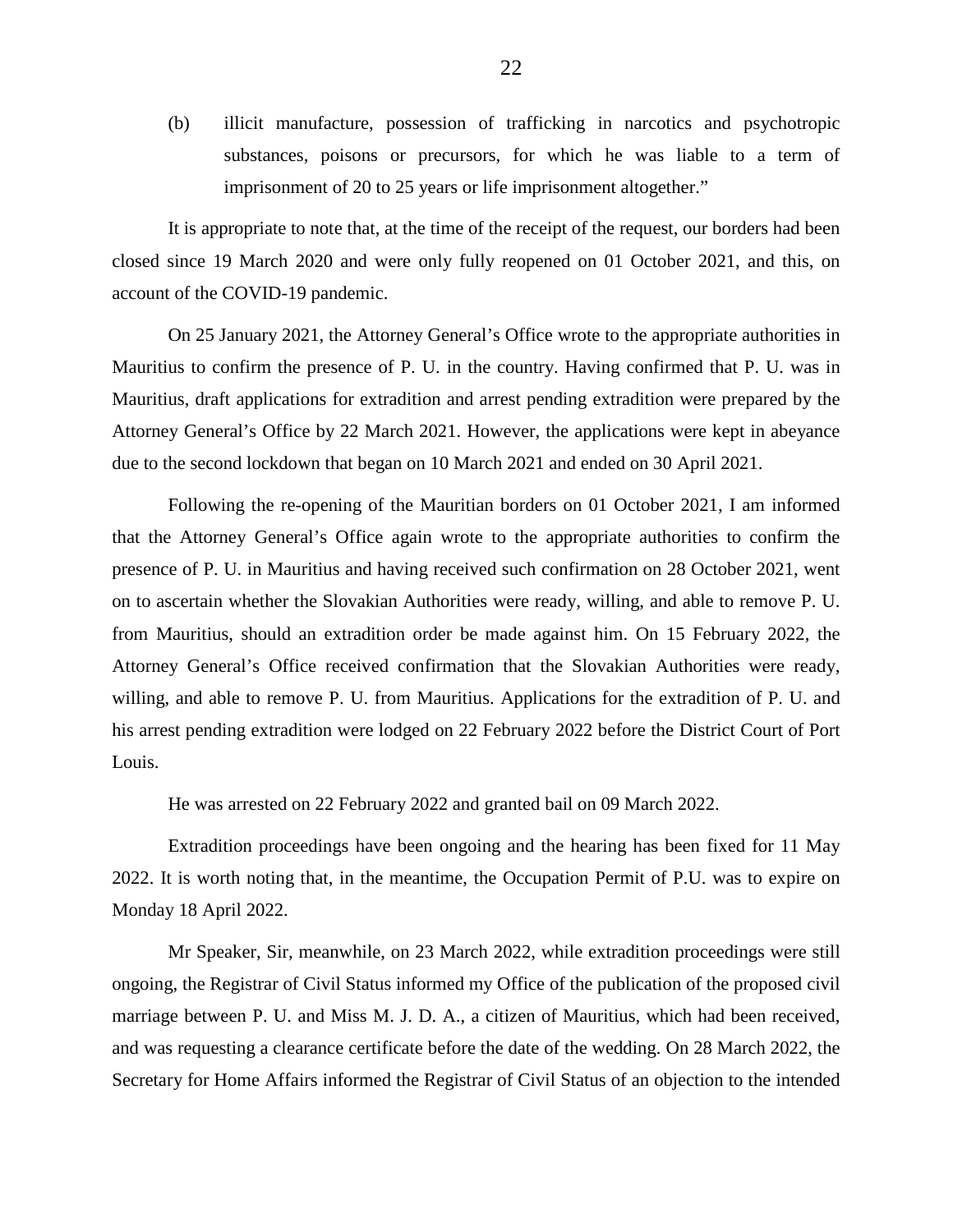marriage on the ground that P. U. was trying to marry a Mauritian citizen for the sole purpose of acquiring the status of resident.

On 31 March 2022, P. U. submitted an application for the renewal of his Occupation Permit as Professional with Euro-Cola (Mauritius) Ltd through the Economic Development Board which was due to expire on 18 April 2022.

Mr Speaker, Sir, at this juncture, it became essential to take a decision on the status of resident of P. U., who, let me recall, was wanted in the Republic of Slovakia for establishing, masterminding, and supporting a criminal group, and for illicit manufacture, possession of trafficking in narcotics and psychotropic substances, poisons or precursors. From information received from Slovak Authorities, for the period 2015 to 2018, P. U. and his criminal group provided precursors in the form of pills for the production of approximately 480 kilogrammes of methamphetamine for a value of at least 16.8 million euros, that is, about Rs758.5 m.

Without resorting to expert literature on the subject, a Google search of the word "methamphetamine" returns the following result: "a synthetic drug with more rapid and lasting effects than amphetamine, used illegally as a stimulant."

Mr Speaker, Sir, everybody is aware of my personal engagement in the fight against this scourge of our society known as substance abuse as well as against the associated trading and trafficking in illegal drugs.

The real treasure of this country is its human resource and it is truly heart breaking to see how substance abuse is ruining the lives of youth with great potential in this country.

I wish that those who are taxing the Government and institutions of this country of having committed an illegal act in connection with the removal of P. U. from Mauritius never experience the heartache of having a child hooked up on methamphetamine. Expert literature describes "methamphetamine" as a powerful and highly addictive substance. It is known to have caused death or serious brain damage in youngsters who had been initiated to the substance.

With this in mind, Mr Speaker, Sir, my only option as the Minister responsible for the subject of immigration was to deprive P. U. of his status of resident by invoking sections 6 and 9A(8) of the Immigration Act.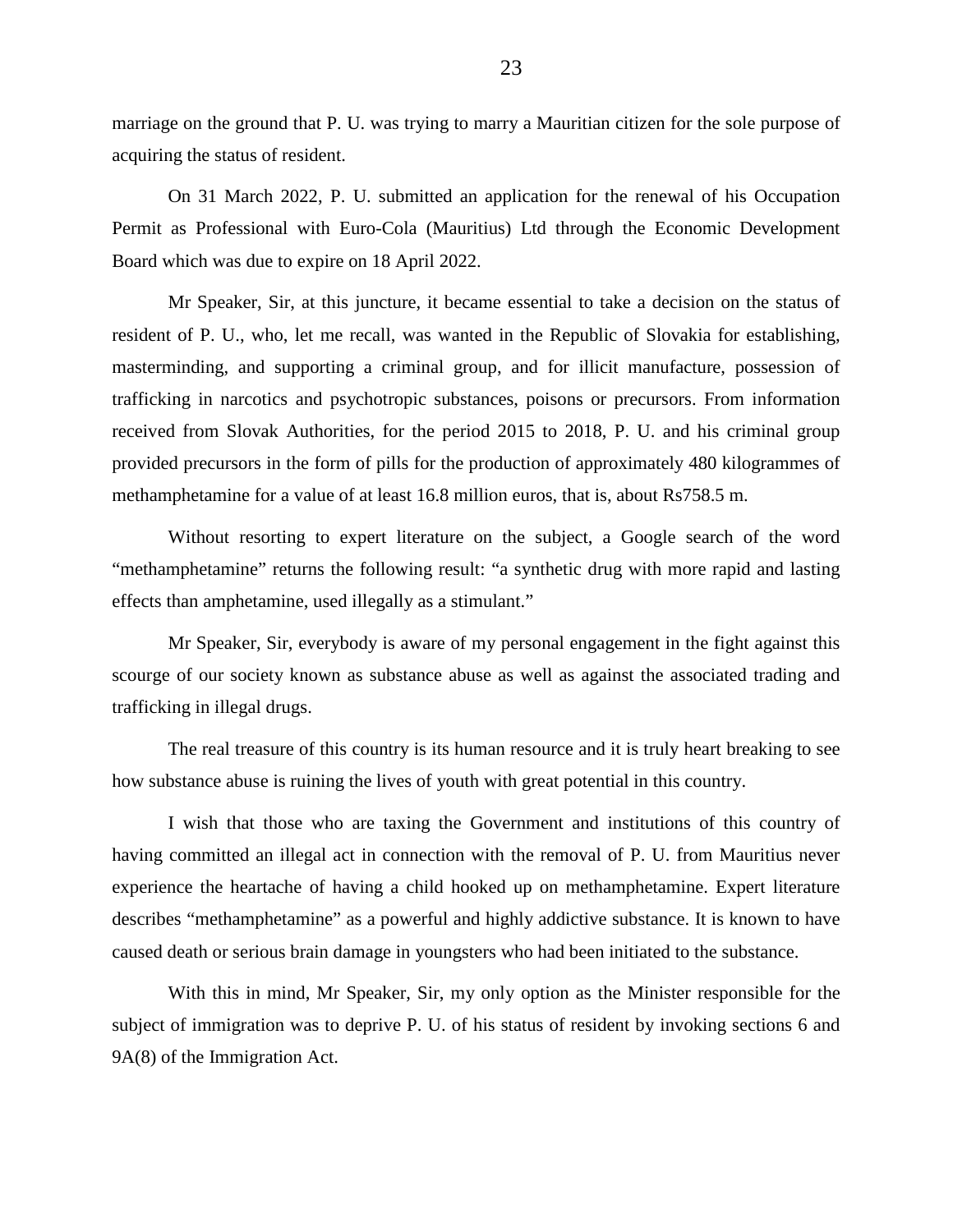Mr Speaker, Sir, as much as I am unflinchingly committed against cracking down on substance abuse and illegal drug trade and trafficking in this country, I am a fervent advocate of the rule of law.

It baffles me that persons who have taken the sacred oath to be faithful and bear true allegiance to the Republic of Mauritius according to law and to well and truly discharge the duties of a barrister according to law would use misinformation to manipulate public opinion. The latest that I have heard is that these persons are brandishing a clean Certificate of Character issued by the Director of Public Prosecutions of Mauritius in respect of P. U. on 08 March 2022.

Mr Speaker, Sir, of course, Mr P. U. will have a clean Certificate of Character in Mauritius as he has never committed a criminal offence in our territory. But that does not automatically wipe out his antecedents as a wanted fugitive reported armed and dangerous by Interpol.

I am not the judge of these persons, but I remain convinced that the legal profession remains, at the core, a noble profession and that these people will be appropriately judged by their peers.

Mr Speaker, Sir, in dealing with Mr P. U., my Office and myself have ensured that we have scrupulously observed the laws of this land.

I am well aware that this august Assembly is not the forum to ventilate issues of law. There are Courts that have been set up in this land for this purpose. But in view of the misinformation that is circulating around this matter, as is evidenced by the equally misinformed questions B/525 and B/530 being asked, I find myself obliged to expatiate on the legal provisions underpinning the removal of P. U. from this country.

On 15 April 2022, based on sections 6 and 9A(8) of the Immigration Act and in my absolute discretion and in the public interest as the law allows me as Minister responsible for the subject of immigration, I deprived P. U. of his status of resident. I am informed that the notice of deprivation of the status of resident was served by registered post at the last known address of P. U. on 26 April 2022, as required by section 6(6) of the Immigration Act. For good measure, I am quoting these sections. I quote –

#### "**6. Loss of status of resident**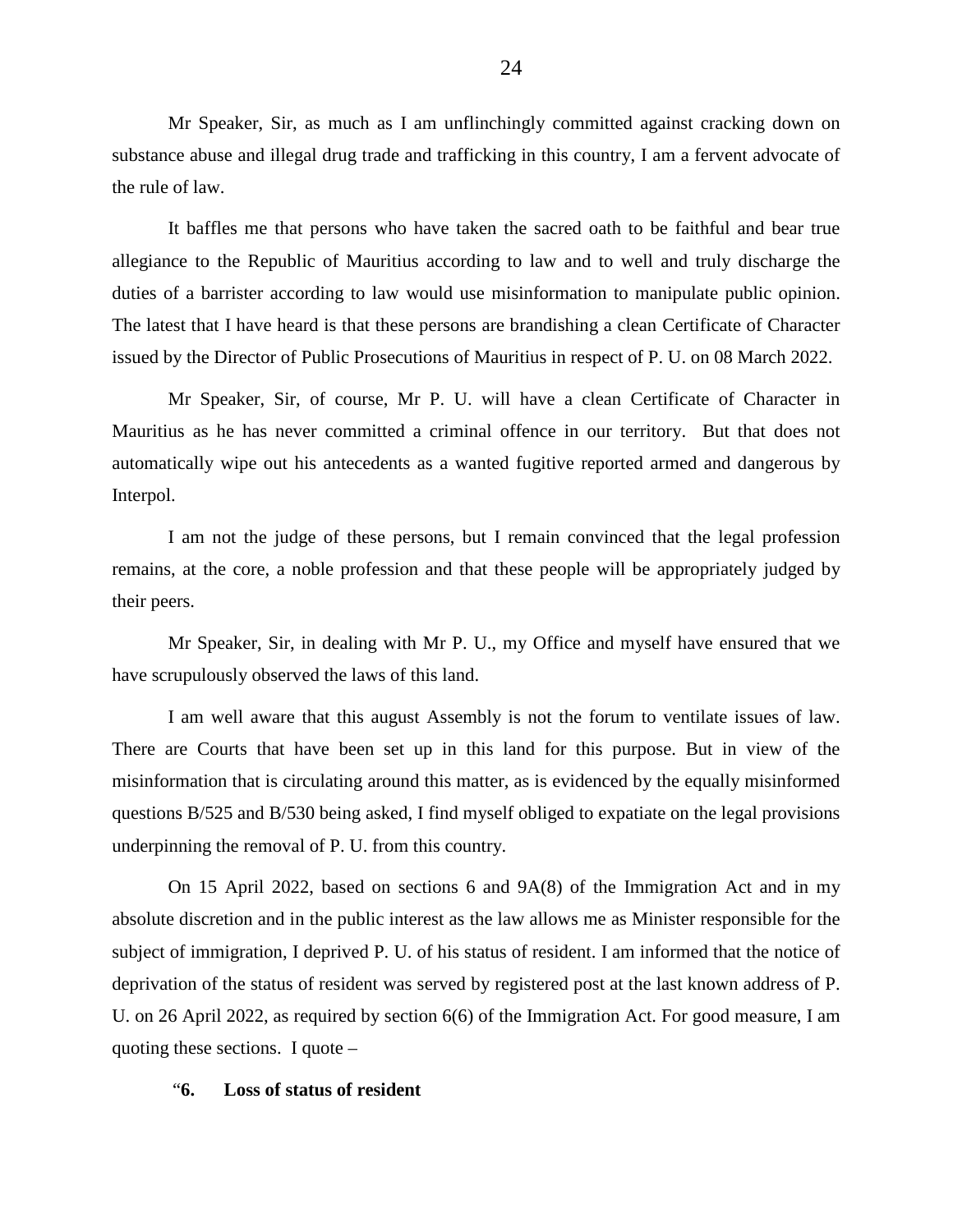(1) Where, in relation to a resident, the Minister is satisfied that it is in the public interest to do so, he may, in his absolute discretion, deprive him of his status of resident.

(6) Where a resident is deprived of his status of resident, a notice to that effect shall be served upon him by post at his last known address.

## **9A. Occupation permit**

(8) Sections 6 and 6A shall apply to a person who has been issued with an occupation permit as they would have applied to a person who has acquired the status of resident."

As can be noted, these provisions operate independently of any extradition or deportation proceedings. The moment a person is deprived of his status of resident, he has no legal standing to be in the Mauritian territory as can be seen from sections 3 and 4 of the Immigration Act, which provide as follows, and I quote –

## "**3. "Restriction on admission to Mauritius**

Subject to this Act, no person may be admitted to Mauritius or, being within Mauritius, remain there.

#### **4. Entitlement to admission to Mauritius**

Subject to this Act, a citizen, a permanent resident, a resident or an exempted person, shall be allowed to enter Mauritius or, being in Mauritius, to remain there so long as he holds his status of citizen, permanent resident, resident or exempted person, as the case may be."

Mr Speaker, Sir, in the whole campaign of misinformation and disinformation surrounding this matter, I have heard it said that it was necessary to resort to deportation under the Deportation Act once a person is deprived of his status of resident and becomes a prohibited immigrant.

Mr Speaker, Sir, I have, here, to refer this august Assembly to section 6(5) of the Immigration Act, which provides as follows, and I quote –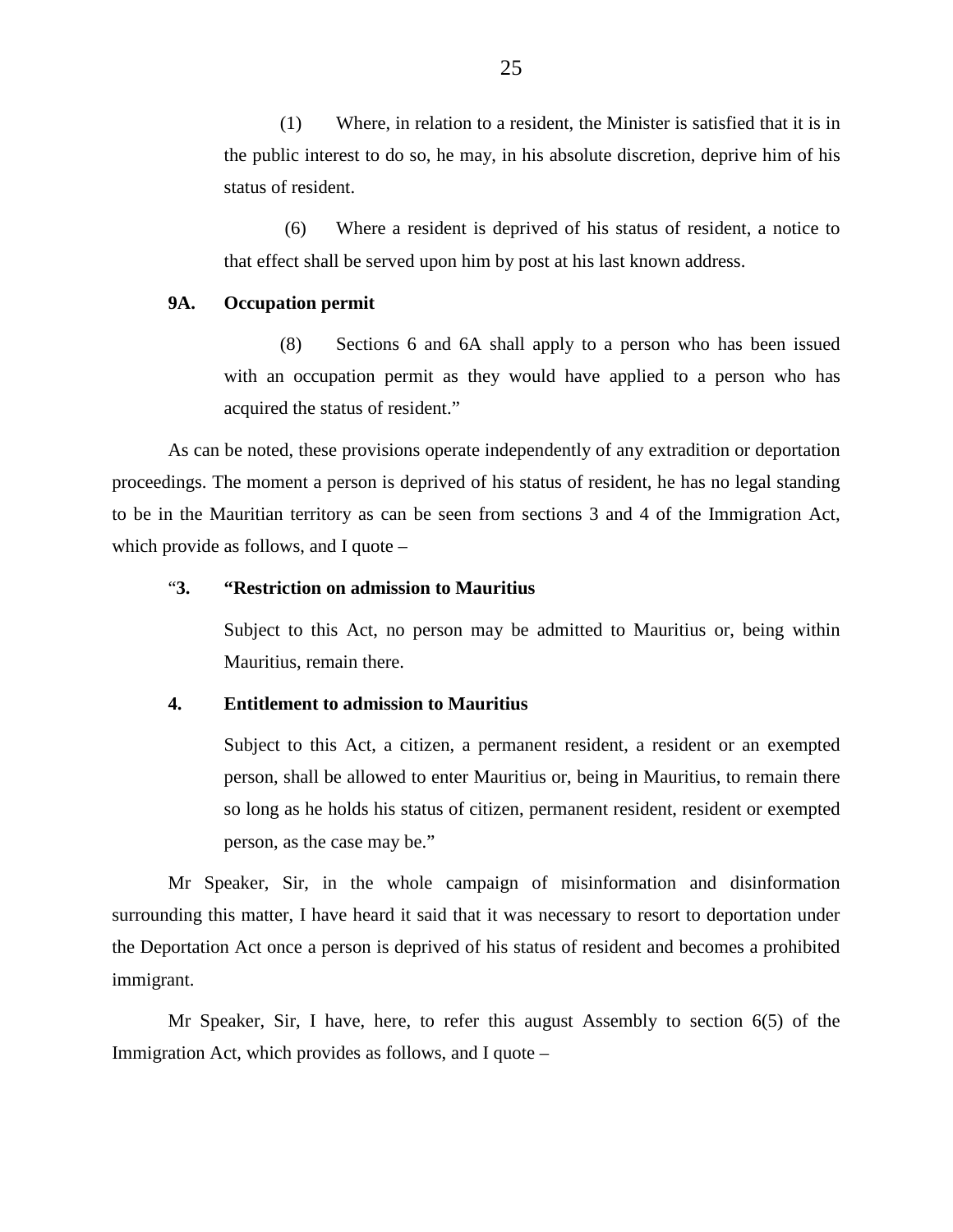"(5) Where a person has been deprived of his status of resident under subsection (1) or has ceased to be a resident under subsections (2), (3) or (4), he shall be deemed to be a prohibited immigrant for the purposes of this Act and of the Deportation Act."

It would seem that the learned people, who are taxing the Government and the institutions of this country of having acted illegally inadvertently, or worse, knowingly, missed the fact that a person who is deprived of his status of resident becomes a prohibited immigrant for the purpose of the Immigration Act.

At this juncture, I find it necessary to quote section 20 of the Immigration Act which provides that, and I quote –

#### "**20. Lawful custody**

Any person who is detained by virtue of this Act shall, whilst being detained and whilst being conveyed for the purpose of being removed from Mauritius, be deemed to be in lawful custody."

Upon being deprived of his status of resident under sections 6(1) and 9A(8) of the Immigration Act, Mr P. U. was on 26 April 2022, lawfully conveyed by the Police under section 20 of the Act for his removal by the Slovakian Authorities. It is to be noted that, at no material time, was the Police the object of a Court Order.

Mr Speaker, Sir, coming to deportation, which is altogether a completely different process in itself, it is appropriate to refer to section 4 of the Deportation Act which provides as follows, and I quote –

## "**4. Deportation orders**

Subject to this Act, the Minister may, if he thinks fit, make a deportation order, in such form as may be prescribed, in respect of –

- (a) a convicted person;
- (b) an undesirable person;
- (c) a destitute person; or
- (d) a prohibited immigrant."

Mr Speaker, Sir, on the clear express wording of the law, deportation is an option that is open to the Minister. It is not mandatory that a person, who has been declared a prohibited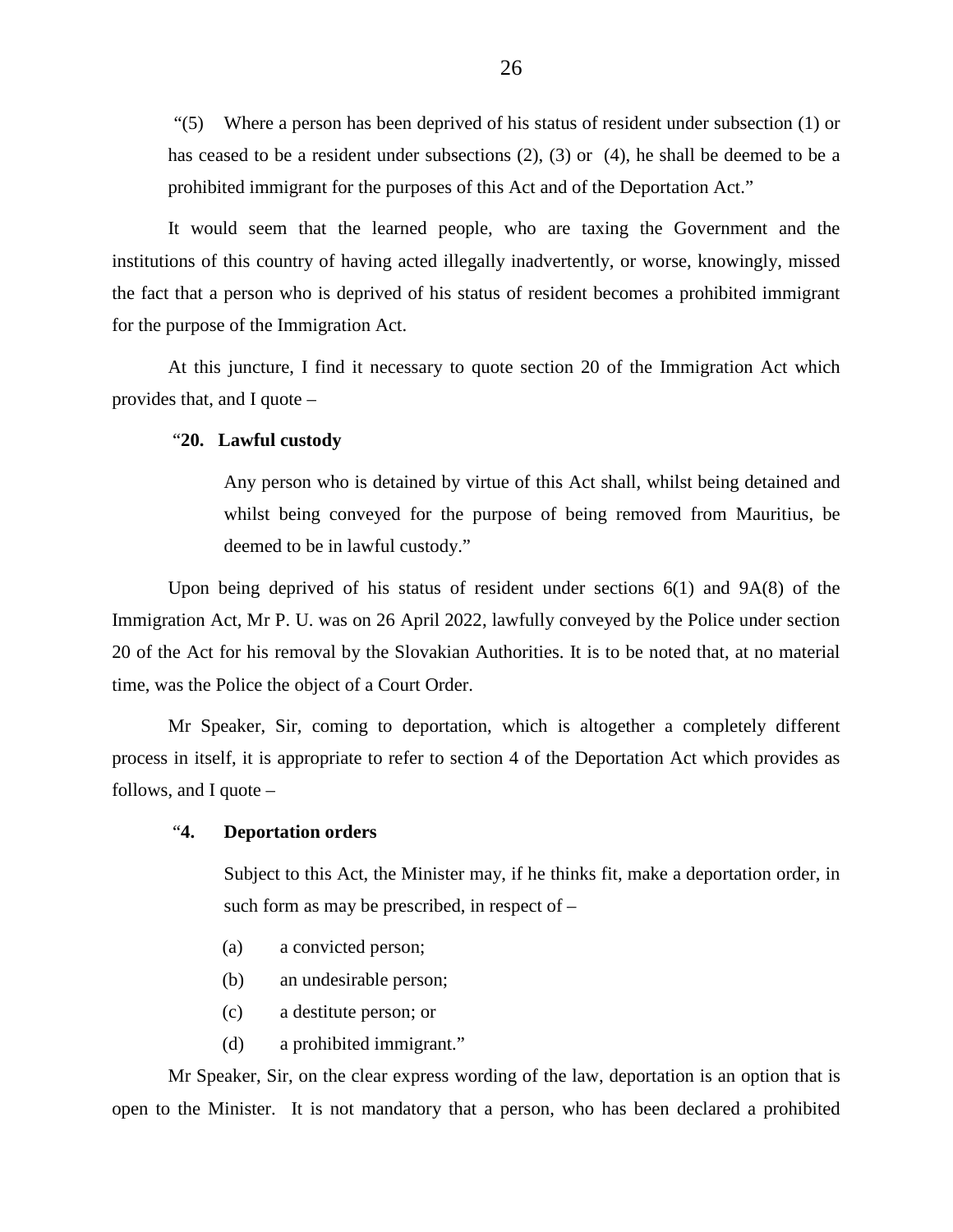immigrant, be deported if the authorities of the country of which he is a national are present in Mauritius and ready, willing, and able to take him back to his country.

Here, it has to be stressed that the Republic of Slovakia is a member of the European Union and bound by the European Convention on Human Rights from which Chapter II of our Constitution is inspired. The handing over of P.U. to and his removal by the Slovakian Authorities were perfectly lawful, and the same fundamental human rights guaranteed under our Constitution will continue to apply to him.

Mr Speaker, Sir, let me now address the erroneous information that is circulating to the effect that an Order of our Supreme Court has been flouted.

The Order was an interim order in the nature of an injunction prohibiting and restraining the State of Mauritius, the Prime Minister, the Passport and Immigration Officer, the Attorney General and the Director of Civil Aviation from, and I quote –

- "(i) deporting the applicant from Mauritius without complying with the provisions of the Deportation Act; and
- (ii) extraditing the applicant and/or removing him from Mauritius prior to the conclusion of the Extradition hearing (cause no. 1670/2022) before the District Court of Port Louis."

It is clear that P.U. was neither deported nor extradited from Mauritius but was removed from Mauritius by the Slovakian Authorities.

The part played by the Police was mere lawful conveyance under section 20 of the Immigration Act that I have just cited. The Mauritian Authorities, cited in the Order, did not remove Mr P. U. from Mauritius. This would have entailed positive actions like, for example, securing a place on a flight and escorting him to Slovakia, which is not the case here.

The question of flouting a Court Order, therefore, does not arise.

Let me conclude, Mr Speaker, Sir, by saying that even though section 6(1) of the Immigration Act gives me an absolute discretion, my decision to deprive P. U. of his status of resident is still reviewable by the Courts on the authority of Green v Prime Minister and Minister of Home Affairs 1993 SCJ at page 389.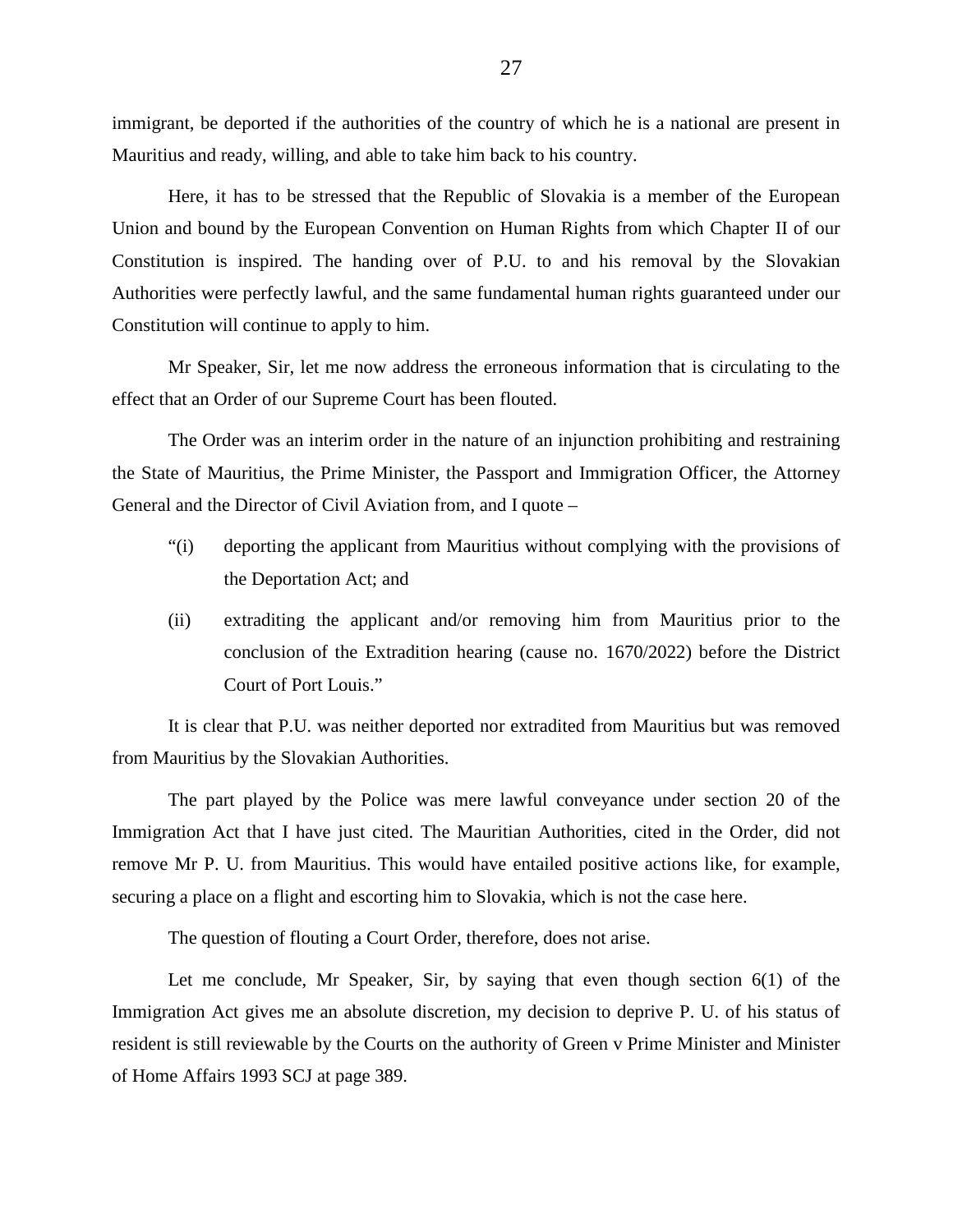I invite anybody, who is aggrieved by my decision and who has sufficient legal standing to do so, to challenge the decision before a Court of Law as civilised people would do in a civilised State governed by the rule of law.

Finally, I am informed of a communication from the Slovakian Authorities as follows, and I quote  $-$ 

"For completeness, we would like to state that by the judgment of the Specialized Criminal Court, Banská Bystrica, dated 22.04.2022, file no. BB-4T/12/2020, the defendant Mr P.U., was found guilty for the continuing particularly serious crime of the illicit production of narcotic drugs and psychotropic substances, poisons or precursors, their possession and trafficking with them, whereby the court imposed a sentence of twenty-two years' imprisonment."

#### *(Interruptions)*

**Mr Speaker:** Order! Order! Order! You may continue!

**The Prime Minister:** For the execution of the imprisonment sentence, the Court placed the defendant, Mr P. U., in a maximum security facility. Further, the Court imposed on him the penalty of forfeiture of property and the State is becoming the owner of the forfeited property. Thank you.

**Mr Uteem:** Mr Speaker, Sir, the communiqué issued by the Prime Minister's Office on 30 April 2022 and today's reply in Parliament is in itself a contempt of the decision of a Judge of the Supreme Court to refer this matter to the DPP for prosecution. So, may I know from the hon. Prime Minister, being given that he has stated this Mr P. U. is such a big criminal, how is it that when he was Minister of Finance and EDB was under his responsibility, this person was given an occupation permit for three years? How is it that even in 2020, when the Attorney General's Office was informed how dangerous this person was, he was still allowed to stay in Mauritius? Even in October 2021, when the borders were reopened, he was still allowed to stay in Mauritius and trade. How is it that, today, after three years, you have the numb to come and say that it is only now that you have woken up and decided to use your powers under the Immigration Act to deport him? Have you enquired what he has been doing in Mauritius in these three years?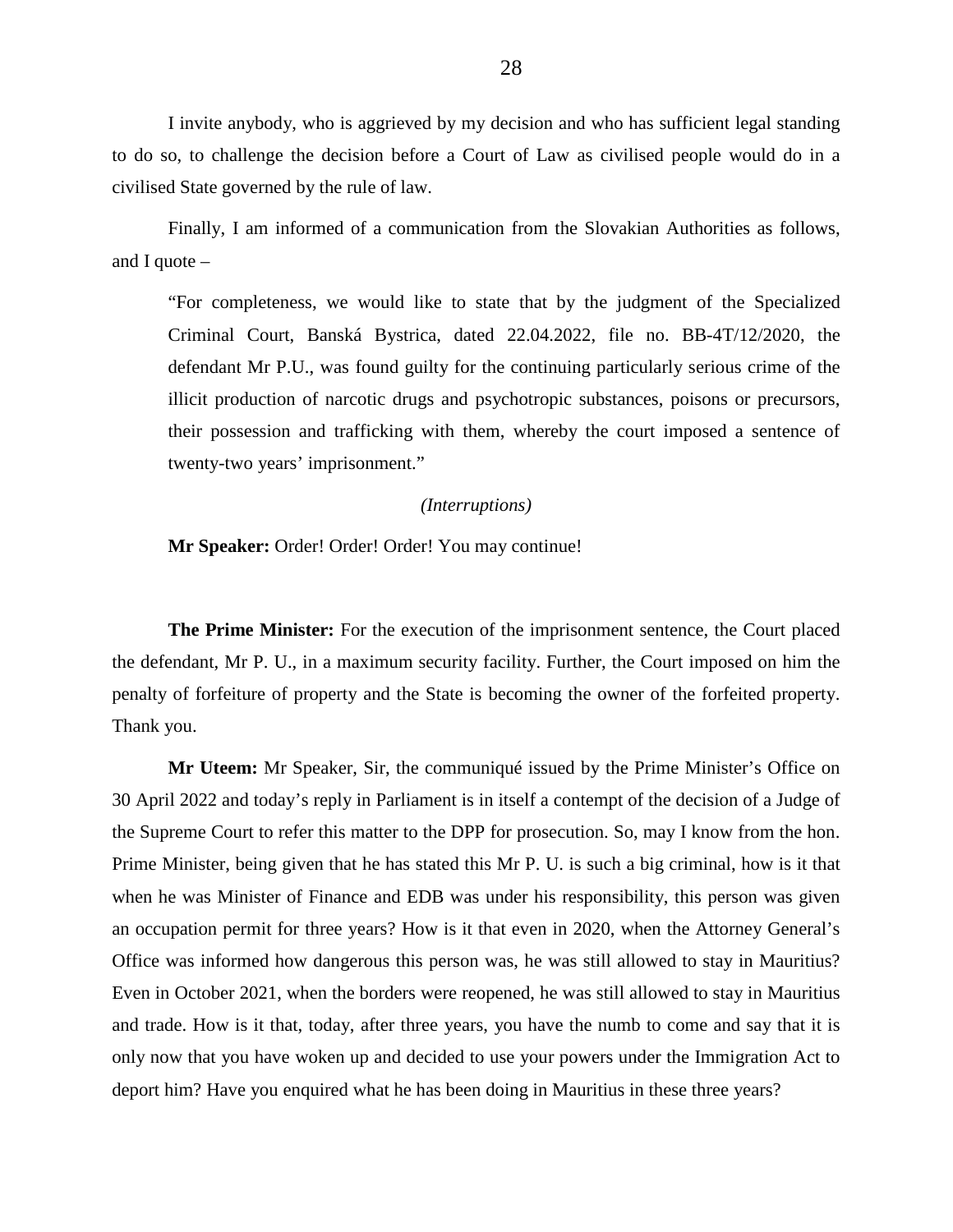**Mr Speaker:** You have made your point! Let the Prime Minister reply!

#### *(Interruptions)*

**Mr Speaker:** Order! Order!

**The Prime Minister:** Mr Speaker, Sir, as soon as we were made aware of information of that nature from the Slovakian Authorities, the Authorities in Mauritius, the Attorney General, started to act immediately. I have given extensively, chronologically, the different processes that the Government, the different institutions, the different departments have engaged into in order to try to hand over this Slovakian national to the Slovakian Authorities. I do not need to repeat again if the hon. Member has not been paying attention and listening carefully to what I have been saying.

**Dr. Boolell:** Mr Speaker, Sir, listening to the Prime Minister, it stands clear that Government has failed to live up to the expectation of law and justice.

## *(Interruptions)*

And that it has been harbouring a criminal…

*(Interruptions)*

**Mr Speaker:** Order!

**Dr. Boolell:** Harbouring a criminal since more than …

*(Interruptions)*

**Mr Speaker:** Order please!

**Dr. Boolell:** In the light of the international warrant that was forwarded to the Attorney General's Office and the request for extradition sent by Slovakian Authorities to the Ministry of Foreign Affairs, Regional Integration and International Trade, can I ask him, following the warrant and the request for extradition, when was the case referred to the Police, knowing that this country has been harbouring a criminal since 2018? When was the case referred to the Police and whether he was called for questioning by the Police since then?

**An hon. Member:** *Li pane comprend narien!*

**The Prime Minister:** In fact, yes, the hon. Member has not understood anything!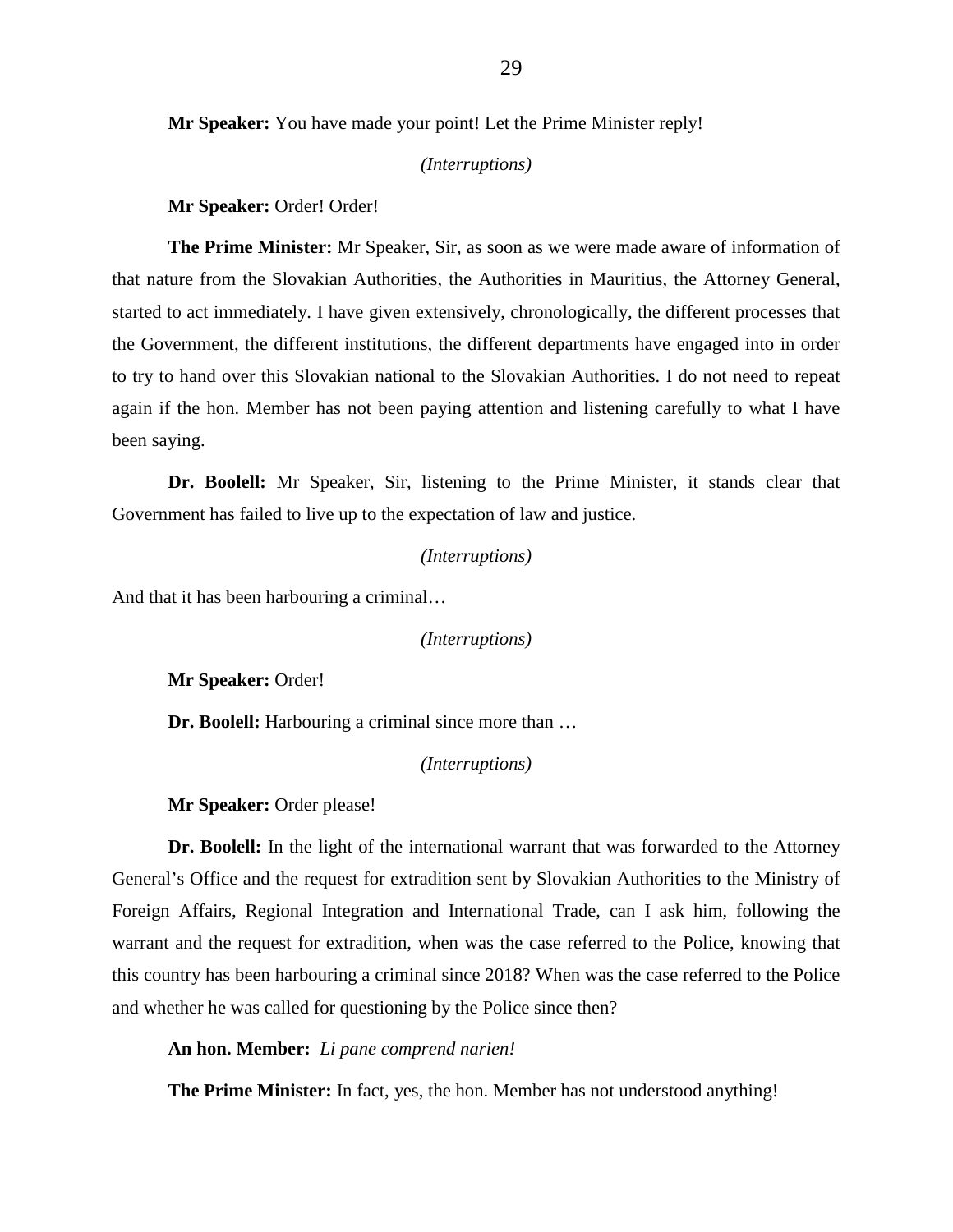```
(Interruptions)
```
He has not understood!

*(Interruptions)*

**Mr Speaker:** Please!

*(Interruptions)*

Wait! Wait for the reply!

*(Interruptions)*

**Dr. Boolell:** Give the answer! Tell us when!

*(Interruptions)*

**Mr Speaker:** Wait!

*(Interruptions)*

Okay! If you want to put a few supplementary questions, I can allow, but I am reminding the House that we have already exceeded the time. Time is over already. Don't make an abuse of parliamentary times!

**The Prime Minister:** Where have I mentioned in my reply that the case has been referred to the Police for investigation? Where? I have tried to answer as slowly as possible so that Members can grasp what I have been saying. Where has it been mentioned that the matter has been referred to the Police for enquiry? I have said that we received the information from the Slovakian Authorities, which have requested extradition procedure to be started, and I have then stated what has happened after that. For sure, the hon. Member is completely lost!

**Dr. Boolell:** No!

*(Interruptions)*

**Mr Speaker:** Wait!

*(Interruptions)*

Hon. Dr. Boolell, don't interrupt! Don't interrupt!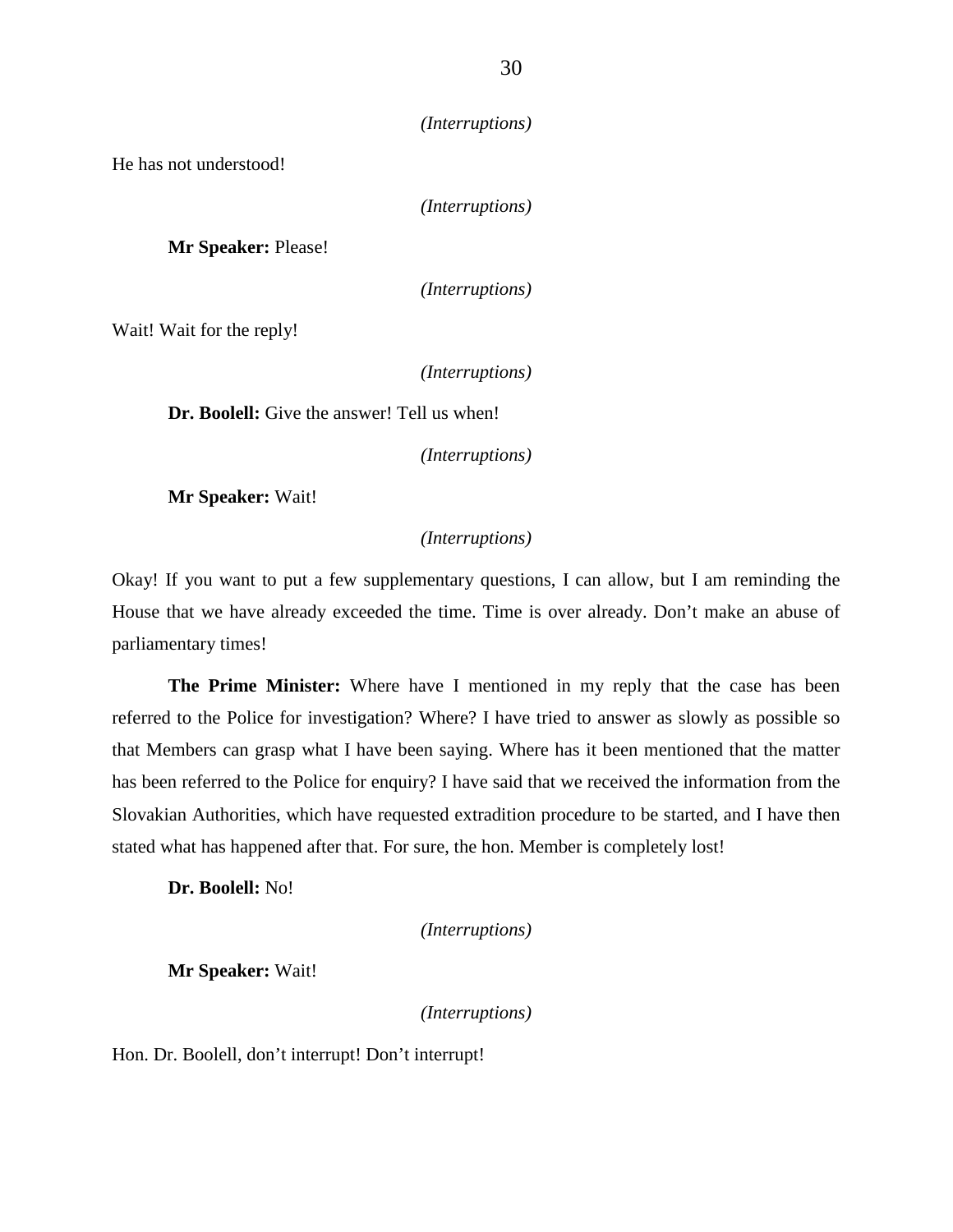**The Prime Minister:** Following what I have said, even in the Press he has been reading, nowhere is it mentioned therein that the matter has been referred to the Police for any criminal investigation.

#### *(Interruptions)*

**Mr Speaker:** You made your point! You already had your question. Please, don't give replies to other questions!

Hon. Mrs Luchmun Roy!

**Mrs Luchmun Roy:** Thank you very much, Mr Speaker, Sir. As a woman, and as a mother of two children, I can only congratulate the Prime Minister for handing over to the Slovakian Authorities…

### *(Interruptions)*

**Mr Speaker:** Order! Order here also!

**Mrs Luchmun Roy:** … a criminal involved in drug trafficking. I wish to ask the hon. Prime Minister whether he can specify the nature of the offence for which Mr P. U. was wanted in Slovakia and …

## *(Interruptions)*

**Mr Speaker:** Order! Order!

**Mrs Luchmun Roy:** … whether he can, therefore, be concluded that the lawyer who defended him has been paid with drug-tainted money? Thank you.

## *(Interruptions)*

**The Prime Minister:** Mr Speaker, Sir, as I said, Mr P. U. was wanted in Slovakia for establishing, masterminding…

#### *(Interruptions)*

… and supporting a criminal group, and also for the illicit manufacture, possession and trafficking in narcotics and psychotropic substances, poisons or precursors. I have also informed the House about the outcome of this case. He was found guilty for all those charges and he was sentenced to 22 years of imprisonment. Now, with regard to how and what amount has been paid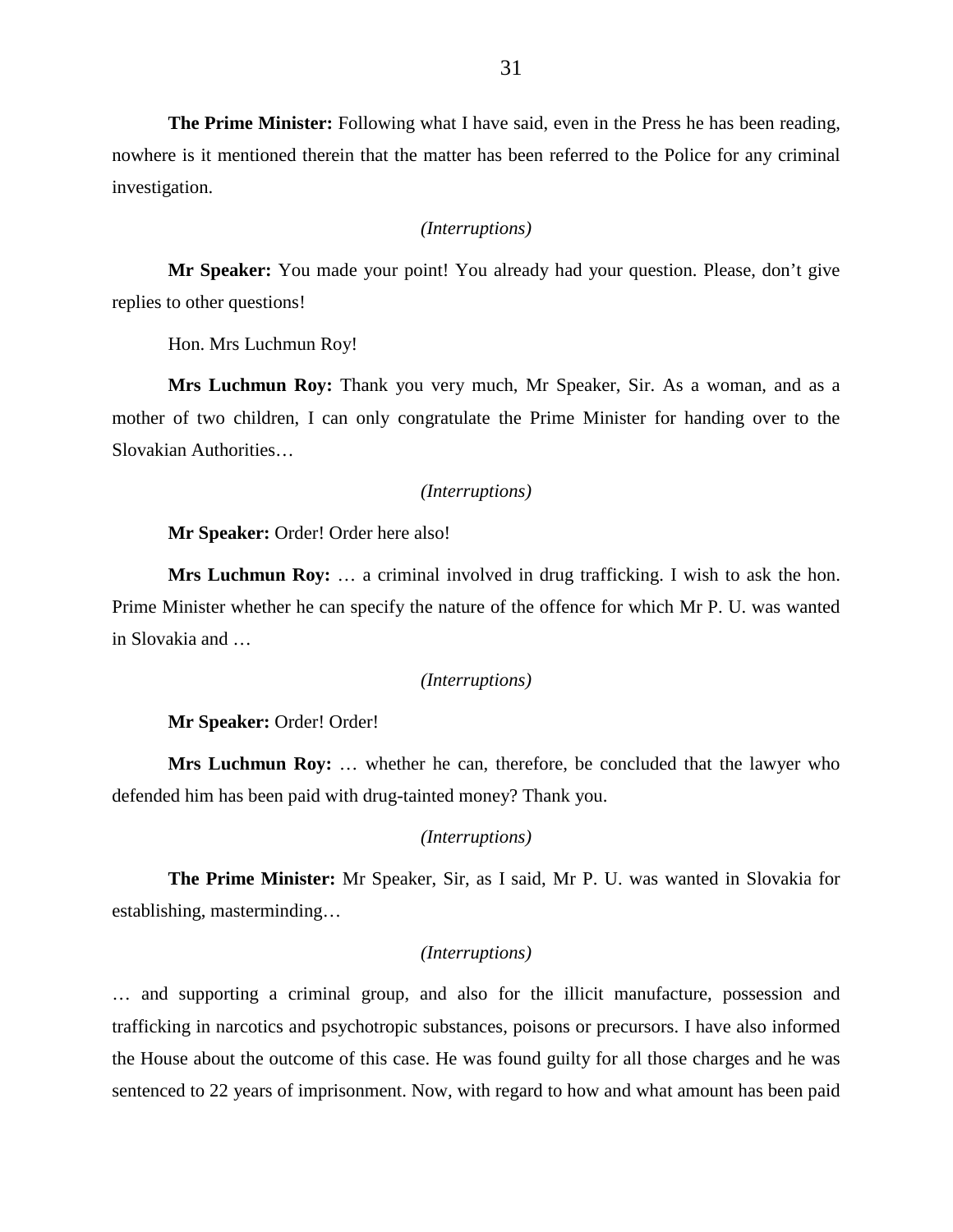to some people, I am not able to venture on this issue. I trust that the authorities will, of course, closely follow up on the issue, especially on the issue of potential money laundering or payment of fees which have been derived from criminal offences that are related to drugs. I leave it to the authorities to closely monitor and to see whether there has been any offence that has been committed. Let me also say one thing because the hon. Member had been listening, interrupting all the time. If you look at the Affidavit that has been sworn by Mr P. U., you will see how he has lied in his Affidavit, saying that he is not a fugitive in his country. Go and read the bail application, you will see…

*(Interruptions)*

…you will see…

*(Interruptions)*

**Mr Speaker:** Order!

**The Prime Minister:** You will see that the magistrate himself…

*(Interruptions)*

**Mr Speaker:** Order!

**The Prime Minister:** …himself or herself states that he is being looked for in the country. So, I do not want…

*(Interruptions)*

…I do not want…

*(Interruptions)*

Mr Speaker, Sir, I do not want to take the time of the House to refer to those documents but, of course, we will also have plenty of time outside to be able to speak about this case.

Mr Speaker, Sir, I think *le peuple est en train de voir que nous, nous sommes en train de mener un combat!*

*(Interruptions)*

**Mr Speaker:** Order!

*(Interruptions)*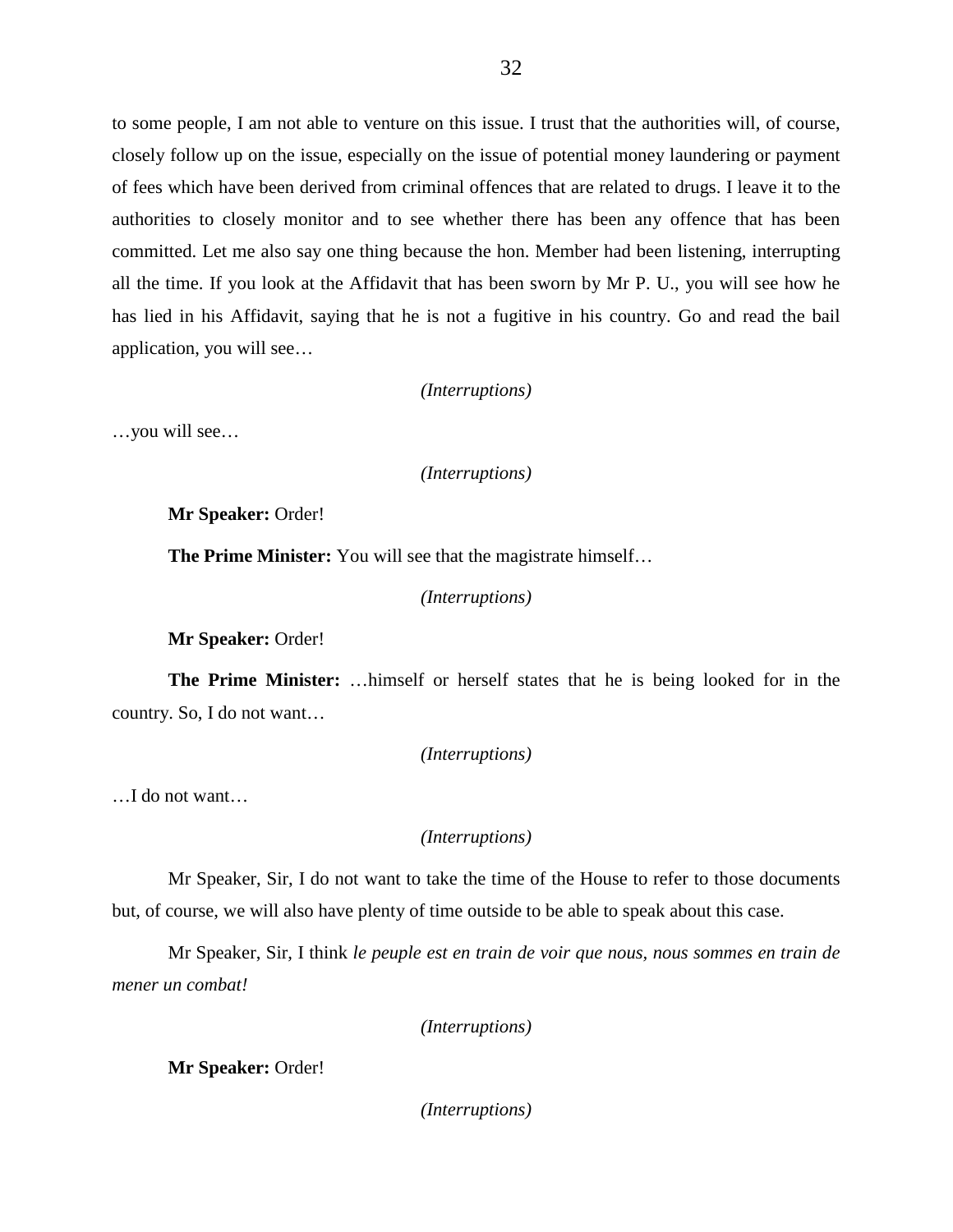On both sides of the House!

*(Interruptions)*

Order on both sides of the House!

*(Interruptions)*

Order!

*(Interruptions)*

The Table is advised…

**The Prime Minister:** Mr Speaker, Sir, I have not finished with my answer!

**Mr Speaker:** Please, please, I have exceeded by almost 25 minutes. Bear with me!

**The Prime Minister:** But I have not finished my reply!

*(Interruptions)*

**Mr Speaker:** I will give you one minute!

*(Interruptions)*

**The Prime Minister:** In one minute. *Le peuple est en train de voir que nous, nous menons un combat contre le trafic de drogue…*

*(Interruptions)*

*…contre les trafiquants. Et voilà…*

*(Interruptions)*

*…nous voyons ceux qui sont en train de défendre ces trafiquants !*

*(Interruptions)*

*Nous nous sommes du côté de la loi…*

*(Interruptions)*

*…et eux ils sont en train de produire et…* 

*(Interruptions)*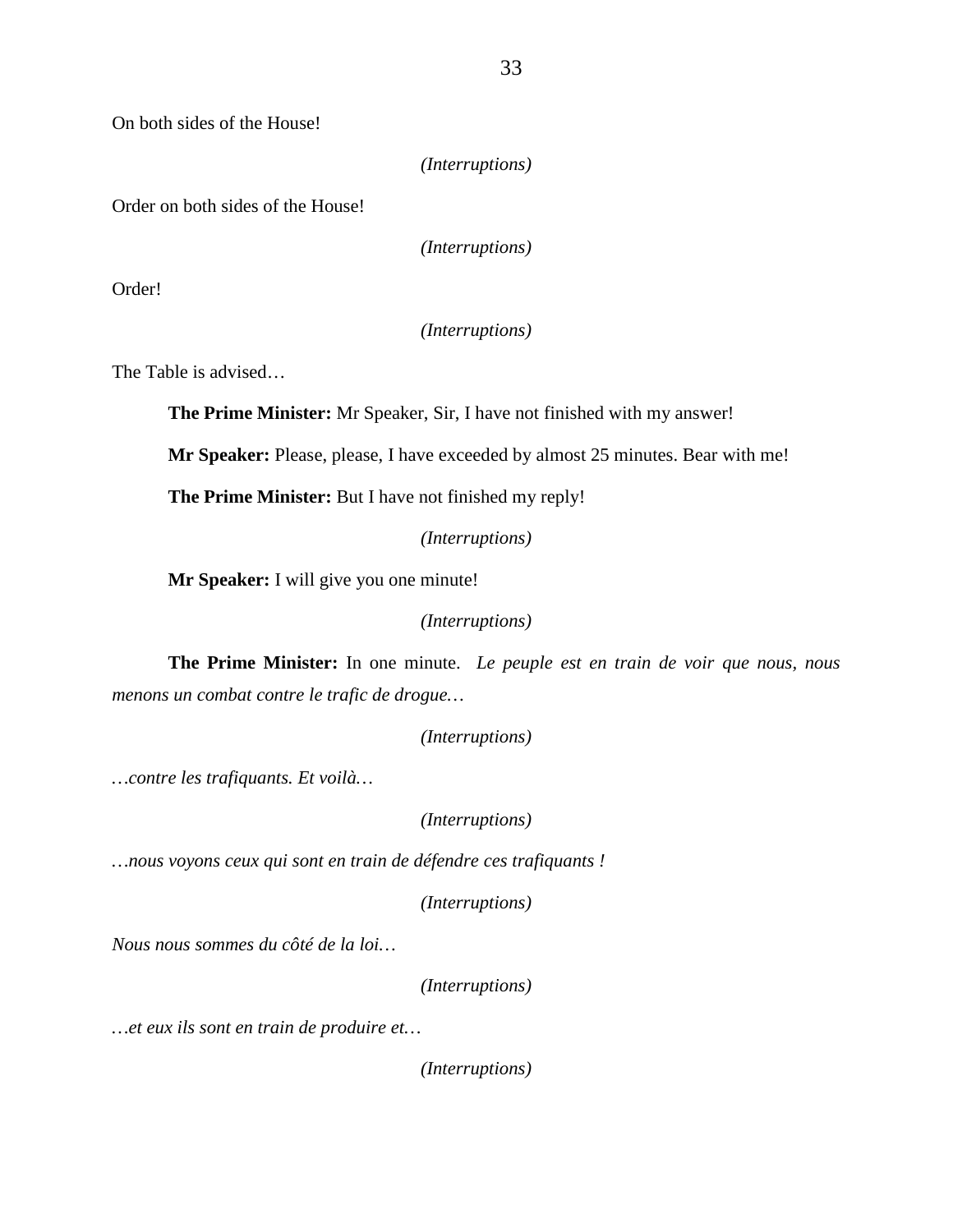| Mr Speaker: Order!                            |                                                                                                                                                                                                                                                                                                                                    |
|-----------------------------------------------|------------------------------------------------------------------------------------------------------------------------------------------------------------------------------------------------------------------------------------------------------------------------------------------------------------------------------------|
|                                               | (Interruptions)                                                                                                                                                                                                                                                                                                                    |
| Order!                                        |                                                                                                                                                                                                                                                                                                                                    |
|                                               | (Interruptions)                                                                                                                                                                                                                                                                                                                    |
| Order!                                        |                                                                                                                                                                                                                                                                                                                                    |
|                                               | (Interruptions)                                                                                                                                                                                                                                                                                                                    |
| Order here!                                   |                                                                                                                                                                                                                                                                                                                                    |
|                                               | (Interruptions)                                                                                                                                                                                                                                                                                                                    |
| Order!                                        |                                                                                                                                                                                                                                                                                                                                    |
|                                               | (Interruptions)                                                                                                                                                                                                                                                                                                                    |
| Hon. Gobin! I am pointing at you! Order!      |                                                                                                                                                                                                                                                                                                                                    |
|                                               | (Interruptions)                                                                                                                                                                                                                                                                                                                    |
| Chief Whip, I am pointing at you! Order!      |                                                                                                                                                                                                                                                                                                                                    |
|                                               | (Interruptions)                                                                                                                                                                                                                                                                                                                    |
| Order or you walk out!                        |                                                                                                                                                                                                                                                                                                                                    |
|                                               | (Interruptions)                                                                                                                                                                                                                                                                                                                    |
| An hon. Member: Alle pran de zalimet laba do! |                                                                                                                                                                                                                                                                                                                                    |
|                                               | (Interruptions)                                                                                                                                                                                                                                                                                                                    |
| <b>PER PERSONAL SET</b>                       | $\mathbf{1}$ $\mathbf{1}$ $\mathbf{1}$ $\mathbf{1}$ $\mathbf{1}$ $\mathbf{1}$ $\mathbf{1}$ $\mathbf{1}$ $\mathbf{1}$ $\mathbf{1}$ $\mathbf{1}$ $\mathbf{1}$ $\mathbf{1}$ $\mathbf{1}$ $\mathbf{1}$ $\mathbf{1}$ $\mathbf{1}$ $\mathbf{1}$ $\mathbf{1}$ $\mathbf{1}$ $\mathbf{1}$ $\mathbf{1}$ $\mathbf{1}$ $\mathbf{1}$ $\mathbf{$ |

**Mr Speaker:** The Table has been advised that PQs B/614, B/533, B/529, B/534, B/535 have been withdrawn.

*(Interruptions)*

Question to Ministers! MP Bodha!

**Mr Bodha:** Thank you, Mr Speaker, Sir. PQ B/542.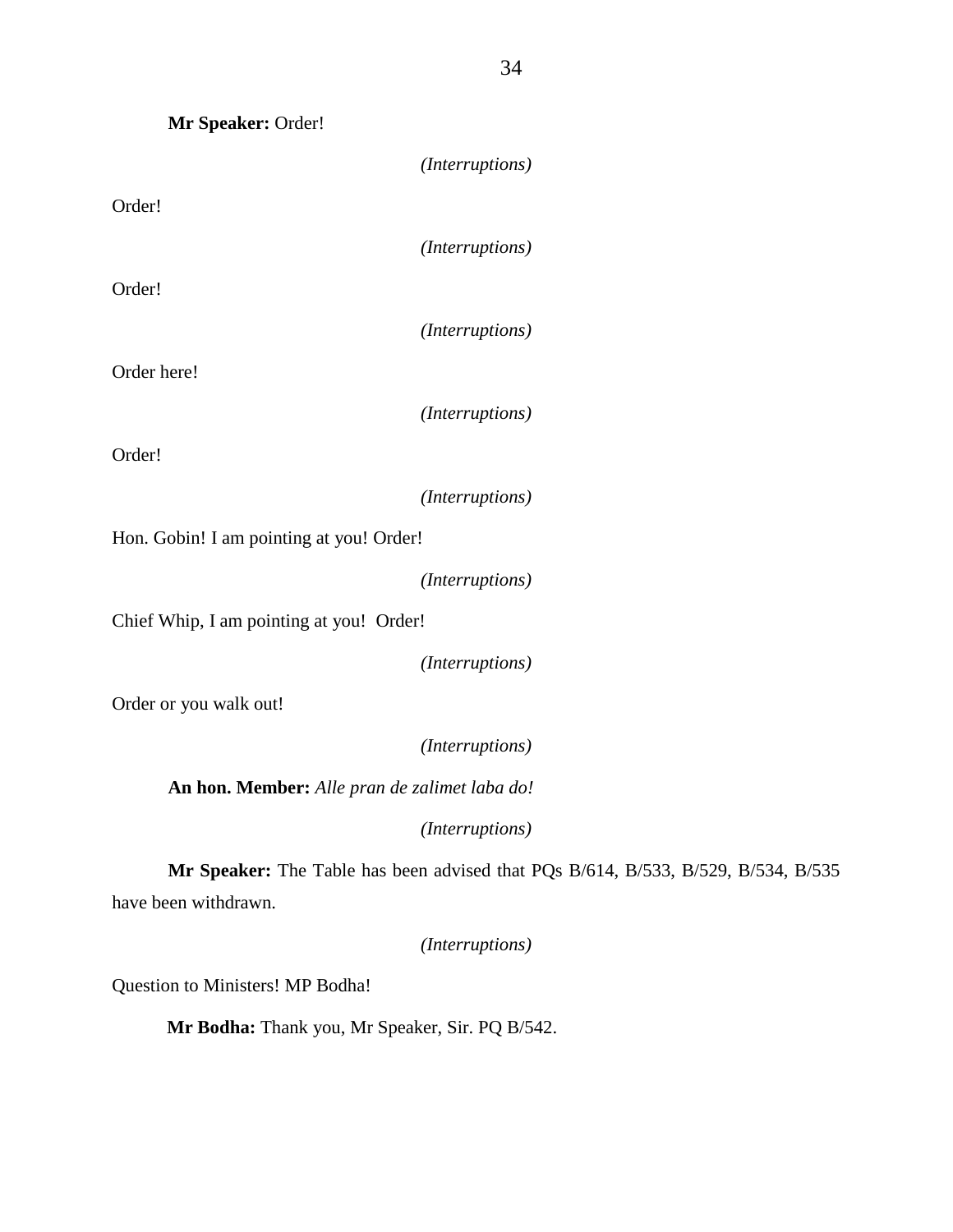#### **NATIONAL LAND TRANSPORT AUTHORITY – BUS FARES – REVIEW**

**(No. B/542) Mr N. Bodha (Second Member for Vacoas & Floréal)** asked the Minister of Land Transport and Light Rail, Minister of Foreign Affairs, Regional Integration and International Trade whether, in regard to passenger bus fares, he will, for the benefit of the House, obtain from the National Land Transport Authority, information as to if a review thereof is being considered.

**Mr Ganoo:** Mr Speaker, Sir, as the House is aware, Government has, on 6 May 2022, agreed to the revision of bus fares. The bus fares have accordingly been increased by Rs5 to Rs10 depending on the number of stages travelled, that is, the distance between the origindestination points.

Mr Speaker, Sir, arrangements have already been made to prescribe the new fares which are effective as from 08 May 2022.

**Mr Bodha:** Mr Speaker, Sir, may I ask the hon. Minister, supplementary was for the Prime Minister but I did not have the time…

#### *(Interruptions)*

**Mr Speaker:** Please behave yourselves on this side!

**Mr Bodha:** Mr Speaker, Sir, this being a very harsh decision, may I ask the hon. Minister why an urgent decision to reduce taxes on diesel could have provided a solution not to raise the bus fares in Mauritius?

**Mr Ganoo:** Mr Speaker, Sir, the decision to reduce taxes on diesel does not depend on the Ministry of Land and Transport, I will ask the hon. Member to send a Parliamentary Question to the Minister responsible for the structure and for the price of Gasoil and Mogas.

**Mr Bodha:** Mr Speaker, Sir, the decision is a decision of Government involving the Minister of Finance because the bus fares relate to two issues: one is the budget for the free travel and second, the budget for the BCRA, that is the recovery for bus companies. My question is – it is a Government decision – the hon. Minister cannot ask me to refer to another Minister. It is a Government decision. My question is, again, why when he presented the case in Cabinet, why Government did not take the decision to reduce taxes on diesel, saving so much trouble to so many people because 500,000 people…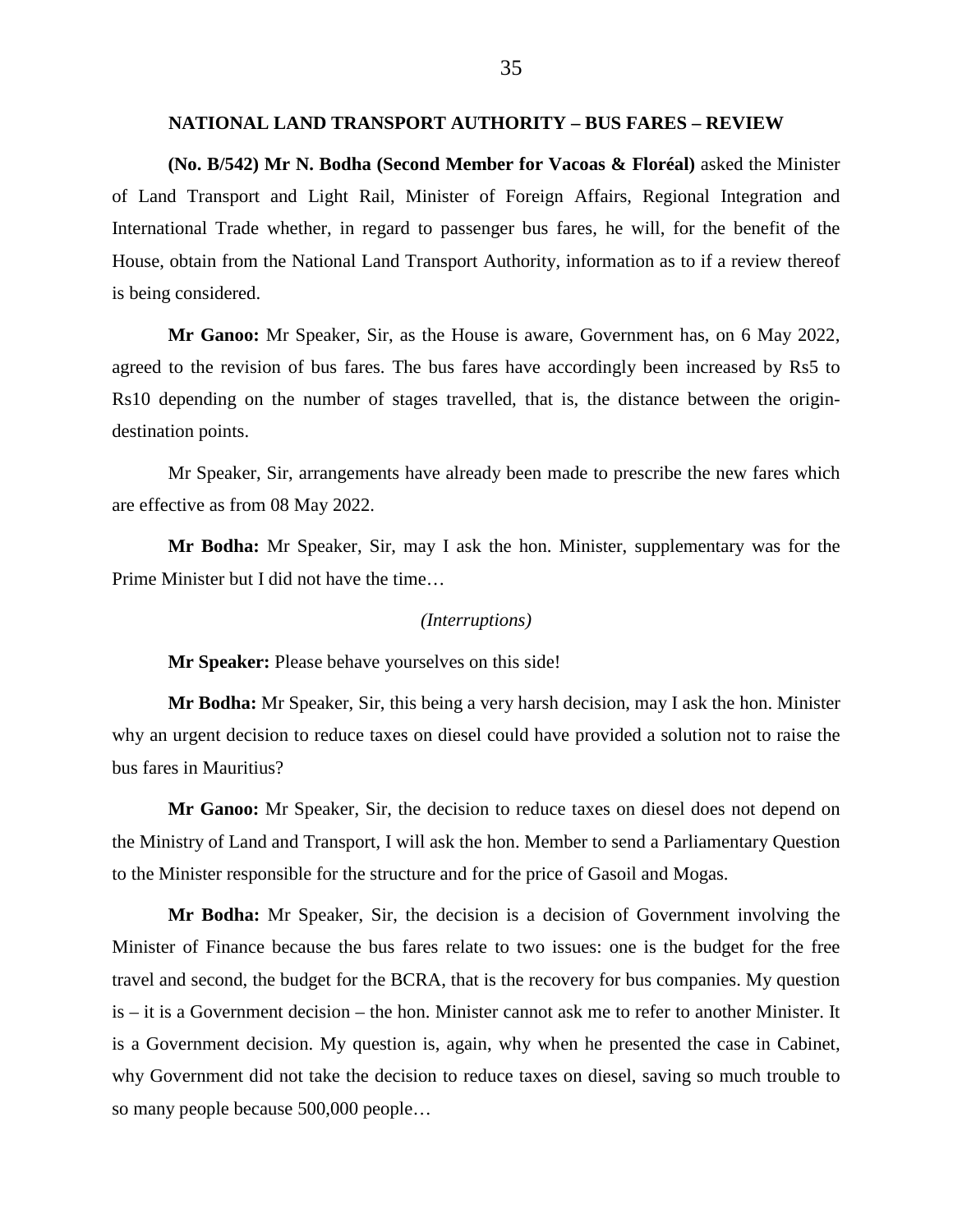**Mr Speaker:** You already made your point!

**Mr Bodha:** ...travel every day on buses?

**Mr Speaker:** You already made your point!

**Mr Ganoo:** Mr Speaker, Sir, I am sure that the hon. Member is aware; he has been a previous Minister of Transport, now being a Member of this House and he has been here for years. The transport industry, Mr Speaker, Sir, is heavily subsidised by Government as it is the case in most countries of the world and this level of subsidy which is provided to the industry, Mr Speaker, Sir, the hon. Member knows is co-related to the costs of the operations of the bus industry, that is, the major components of the subsidy relate to the cost of diesel and wages and other benefits.

This subsidy, the hon. Member knows also, is channelled through this Bus Company Recovery Account (BCRA) which was in fact set up in 2004 and this fund is funded through a levy per litre of Rs1.60 per litre from the price structure of Mogas and Gasoil and the revenue obtained in the fund varies of course with the volume of Mogas and Gasoil which has been sold and consumed. The expenses which are to be detected from the fund and given to the different bus operators vary with the differences in the price of diesel and wages and other related benefits.

Mr Speaker, Sir, the hon. Member and other Members of the Opposition have complained about this increase but may I remind him and all of his colleagues and friends, Mr Speaker, Sir, that in fact, at the time he himself was Minister for Land and Transport from 2014 to 2019, the revenue contributed to the BCRA was much higher, in fact Rs880 m. were being injected into that fund. The BCRA which was initially set up to compensate the bus operators for increase in price was finally also utilised to compensate operators for the increase in the wages and other related benefits of the workers.

Mr Speaker, Sir, the hon. Member and the House should know that the last time fares were increased were in 2013 and in fact, during that time, during the period of 2008 to 2013, fares were increased in 2008 and then in 2010 and then 2013 but from 2008 to 2013, the quantum of increase during those five years was from Rs4 to Rs9 and today, we have increased from Rs5 to Rs10 but the percentage was 31% at that time just as this time, Mr Speaker, Sir.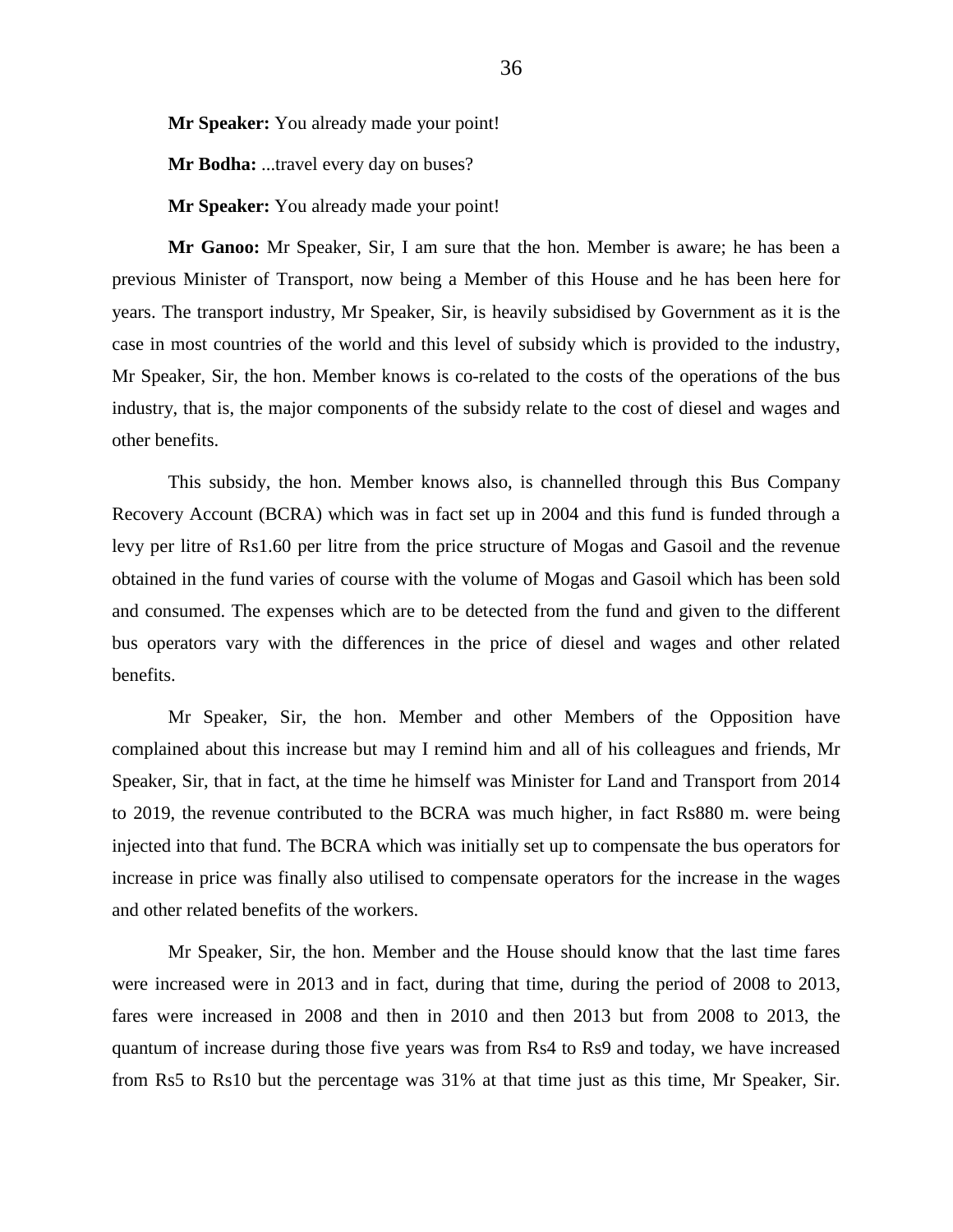From 2008 to 2013 for a period of five years, the increase which intervened after five years was 31% just as today the average increase is 31% although the stretch of time is nine years this time because last time, the last increase was in 2013 and today, nine years after, we have increased the tariff fares by 31% just as it was done for the period of five years from 2008 to 2013.

The more so, Mr Speaker, Sir, to answer the hon. Member, at that time the price of the litre of diesel was Rs37.95 and it had increased in 2013 after five years to Rs43.95. What I am trying to prove, Mr Speaker, Sir, is that the price of diesel was lower even during those five years when we compare what is obtained today.

In fact, from 2008 to 2013, the increase was Rs6.00 per litre, whereas during these past two years, the increase has been, from 2019 to now, Rs14.60. *Depuis 2019, pendant les deux dernières années*, the fuel price has increased *à R 14.60,* when we compare to what happened during those five years, *2008 à 2013*, *seulement R 6.00*, Mr Speaker, Sir. The average is the same 31%.

So, the hon. Member, I think, should look at the figures of the past before - or any other Member for that matter - coming to challenge. There was no choice after nine years, Mr Speaker. And the hon. Member knows that the Singapore Cooperation Enterprise, when he was Minister, produced a report saying, Mr Speaker, Sir, that tariff fares should be reviewed regularly so that we should not invite such an unaffordable increase after so many years. But we have managed to increase the price by only 31% same as under the Labour Government from 2008 to 2013, although the price of diesel was much lower at this time.

### **Mr Speaker**: Hon. Dhunoo!

**Mr Dhunoo**: Thank you, Mr Speaker, Sir. Can the hon. Minister indicate to the House the number of commuters per day and the amount which are disbursed for paying bus fares out of their own pockets?

**Mr Ganoo**: In fact, this is a question, Mr Speaker, Sir, which I think the answer should be made known to the public. Every day, Mr Speaker, Sir, we have *465,000 Mauriciens qui voyagent dans nos autobus*. Now, according to our record, 105,000 are senior citizens who do not pay tariff fares. We have *70,000 étudiants* also in the same category. *En plus, 40,000*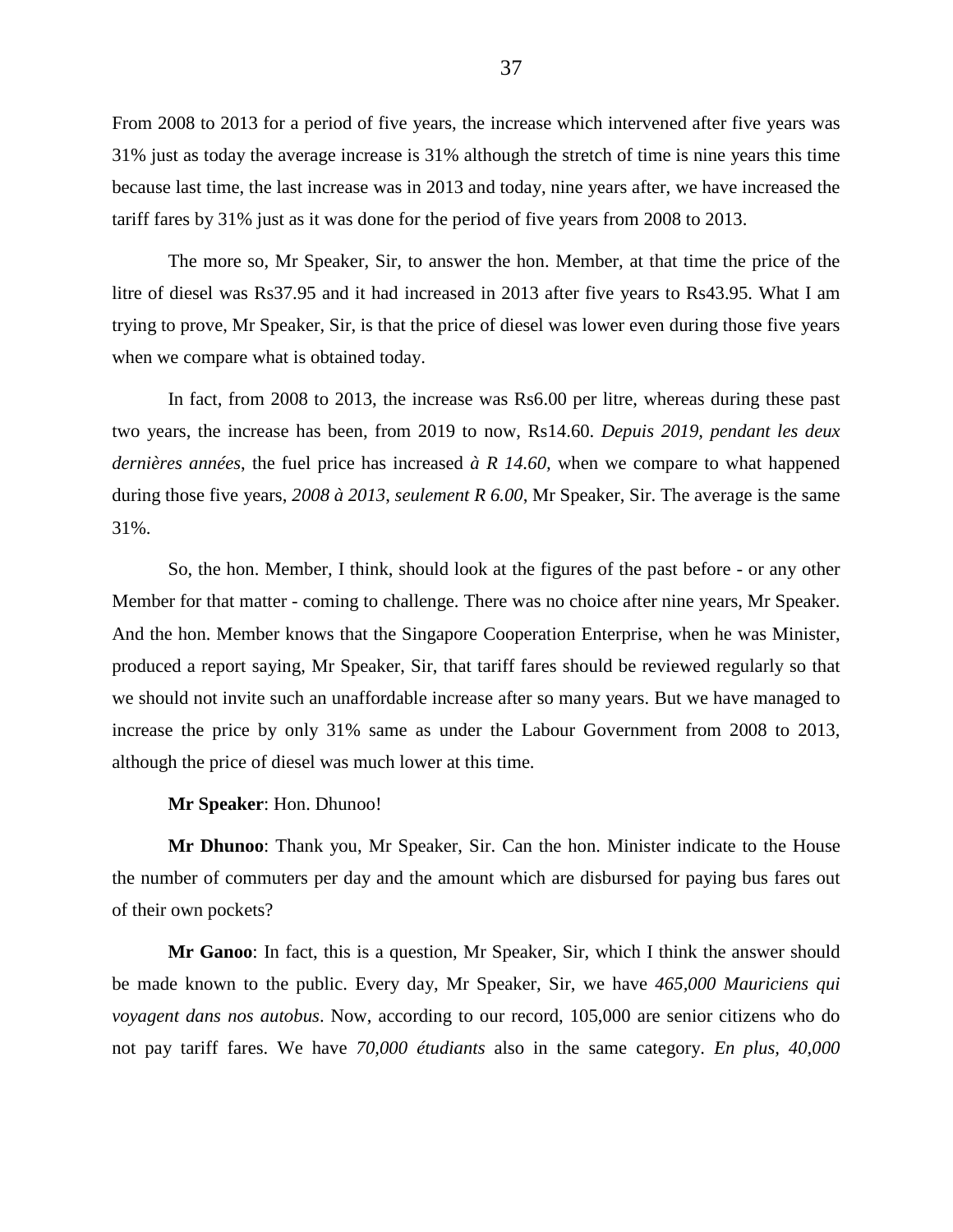*fonctionnaires voyagent* and they are refunded by Government. In addition, 207,000 employees of the private sector travel and their tariff fares are refunded.

En tout, donc, pour répondre à la question de l'honorable membre, il y a plus de 400,000 personnes qui voyagent et dont les *tariff fares* ne sont pas payés de leurs *own pockets*. Pour répondre à la question, c'est soit le patronat, soit l'État qui rembourse les *tariff fares* des fonctionnaires ou dans la catégorie de nos *senior citizens* et des étudiants, évidement, ils ne payent rien pour voyager dans nos bus.

**Mr Speaker**: The Table has been advised that PQs B/545 and B/561 will be replied by the hon. Deputy Prime Minister. Also that PQs B/537, B/598, B/607, B/611 and B/574 have been withdrawn. Also, PQs B/569, B/586, B/581, B/597, B/604, B/566, B/573, B/613 and B/594 have been withdrawn.

Next question!

# **Mr Abbas Mamode:** PQ B/543!

# **MOTORWAYS & CLASSIFIED ROADS - DIRECTION SIGNAGE**

**(No. B/543) Mr S. Abbas Mamode (Second Member for Port Louis Maritime & Port Louis East)** asked the Minister of National Infrastructure and Community Development whether, in regard to the motorways and classified roads, he will, for the benefit of the House, obtain from the Road Development Authority, information as to if there is a lack of direction signage at different places along same and, if so, indicate if consideration will be given for the placing of conspicuous direction signage thereat.

**Mr Hurreeram**: Mr Speaker, Sir, as the House is aware, all matters pertaining to traffic signs fall under the purview of the Ministry of Land Transport and Light Rail and the Traffic Management and Road Safety Unit (TMRSU). The Road Development Authority (RDA), on its part, has the responsibility to implement road signages, road markings, traffic lights and other traffic schemes on classified roads and motorways, after obtaining the required approval from the TMRSU.

Mr Speaker, Sir, I am informed by the RDA that there is no lack of direction signage on motorways and classified roads and there is no such case reported to it so far. In fact, there are presently more than 10,000 road traffic signs under the responsibility of the RDA on these roads.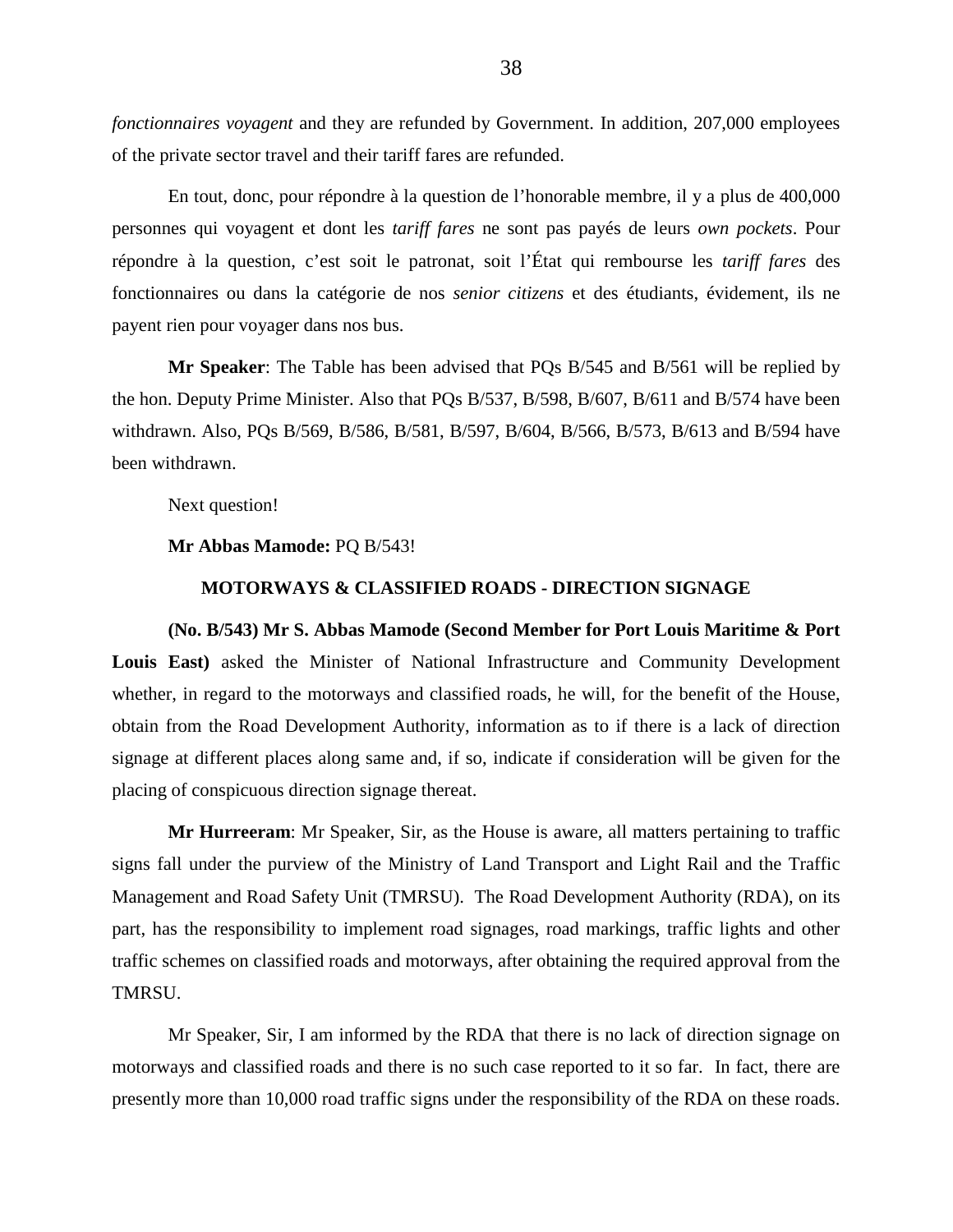These traffic signs are subject to normal wear and tear owing to environmental conditions and are thus maintained and/or replaced as part of the regular maintenance plan of the RDA. As I mentioned in my reply to Parliamentary Question B/1156 on 23 November last, in September 2020, the RDA had procured some 2,700 traffic signs of the latest international standards, that is, using reflective Diamond Grade Sheet, for an amount of Rs4.1 m. and are being installed, whenever and wherever required, by the direct labour of the RDA.

However, Mr Speaker, Sir, I am informed that the TMRSU, as the authority responsible for traffic signage, is presently carrying out a road safety inspection on all classified roads, including motorways to identify any hazards, faults and deficiencies in the road signage system, including directional signs that may lead to accidents. Based on the outcome thereof, appropriate actions will be implemented by the TMRSU and the RDA, including installation of additional directional signages, if need be.

Mr Speaker, Sir, as I highlighted in my reply to Parliamentary Question B/1156, I reiterate that for any new traffic signage or replacement of existing traffic signage, the RDA will use conspicuous signage of latest standards, as advised by the TMRSU.

Thank you.

**Mr Abbas Mamode**: Thank you, Mr Speaker, Sir. Can the Minister ensure that for signage in dark spots, sufficient lighting is provided?

**Mr Hurreeram**: Mr Speaker, Sir, in fact, as I mentioned earlier, the strategy of the RDA is to provide Diamond Grade traffic signs, which have highest retroreflectivity and does not necessarily need additional lights to make them visible. Nonetheless, the RDA has embarked on a pilot project to provide solar light at two locations, namely at Petit Camp Branch Road in Quatre Bornes and in Baie du Tombeau. The RDA is enlisting the collaboration of Energy Services Division (ESD) of my Ministry and the University of Mauritius to work out on a specification for solar street lighting. Subject to the successful implementation of these two pilot projects and availability of funds, solar street lighting will be extended to different parts of the island.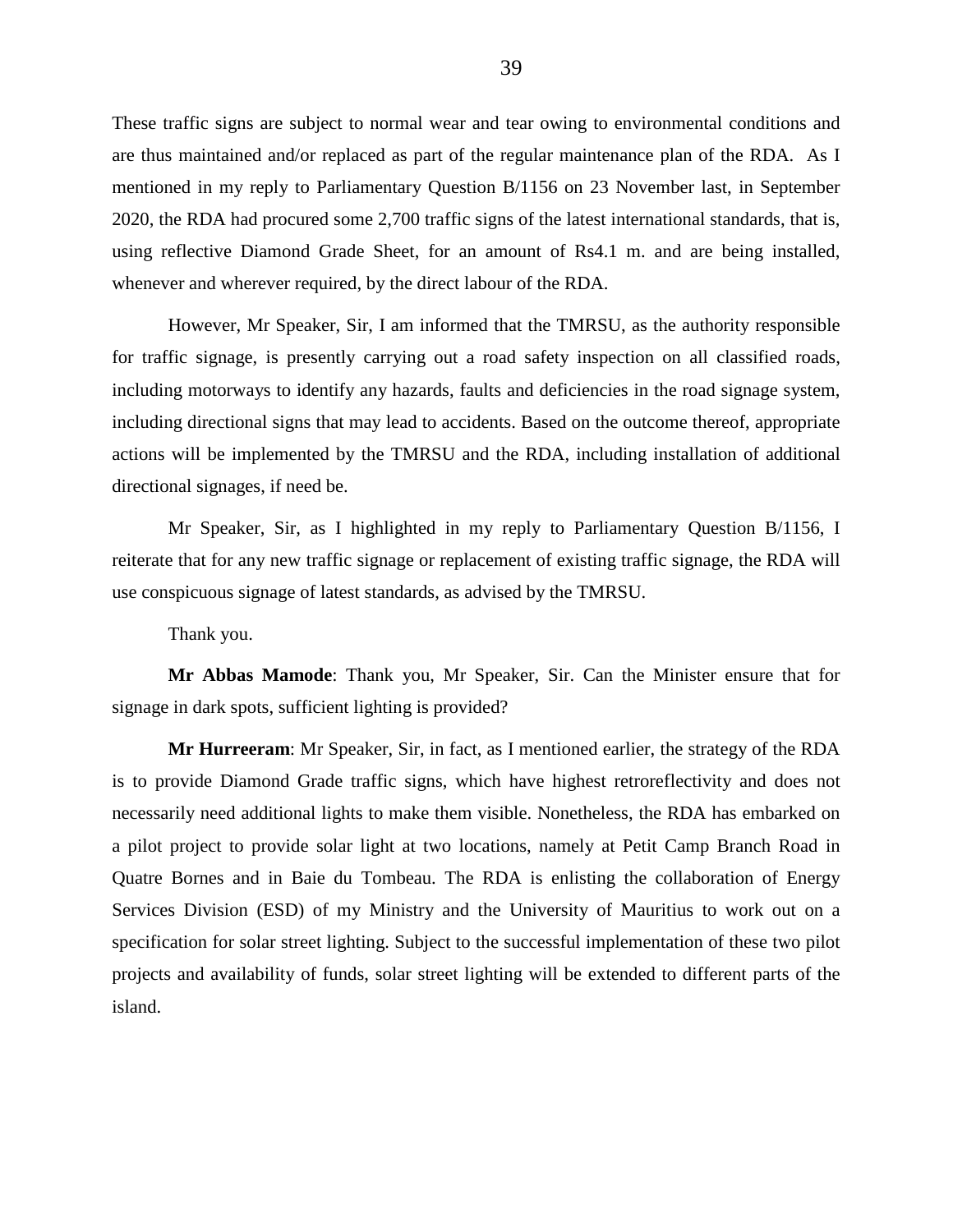**Mr Abbas Mamode**: Thank you, Mr Speaker, Sir. Following recent incidents in certain public areas, can the Minister inform the House of the number of road signage that have been damaged and the cost thereof?

**Mr Hurreeram**: Unfortunately, Mr Speaker, Sir, we have had quite some damages following the recent occurrences of 22 April 2022. Damages have been noted to various road signages at *Cité Mangalkhan*, *Baie du Tombeau*, *Mer Rouge* roundabout on the motorway, *Grand Rivière Nord Ouest* and *Cité Vallijee*. The damages amount to Rs300,000 that will now have to be paid from public funds. As at to date, all damaged traffic signs have been removed and 40% have been replaced. Complete replacement is scheduled by end of May 2022.

**Mr Osman Mahomed**: Thank you. Can I ask the hon. Minister, in regard to the survey that is being done by the Traffic Management and Road Safety Unit that he mentioned in his reply, when are they expected to complete this survey? Thank you.

**Mr Hurreeram**: As I have already replied, Mr Speaker, Sir, this is an ongoing survey. It is an ongoing survey that keeps happening and as and when required, we keep changing because these signages are subject to normal wear and tear. So, we cannot stop it at one date and start again. So, it is a permanent thing that keeps on going across the island.

**Mr Speaker**: Hon. Dhunoo!

**Mr Dhunoo**: Thank you, Mr Speaker, Sir. Can the hon. Minister inform the House if the Road Development Authority is considering using cat's eyes on the roads?

**Mr Hurreeram:** As I have mentioned already, Mr Speaker, Sir…

*(Interruptions)*

**Mr Speaker:** Order!

**Mr Hurreeram:** Yes, we are…

*(Interruptions)*

**Mr Speaker:** Order!

**Mr Hurreeram:** I guess he might be quite frustrated to keep putting questions and not replying them. Your turn might come someday. So, Mr Speaker, Sir, yes, in fact the TMRSU and the RDA are working in close collaboration to bring in new technologies in the cat's eyes,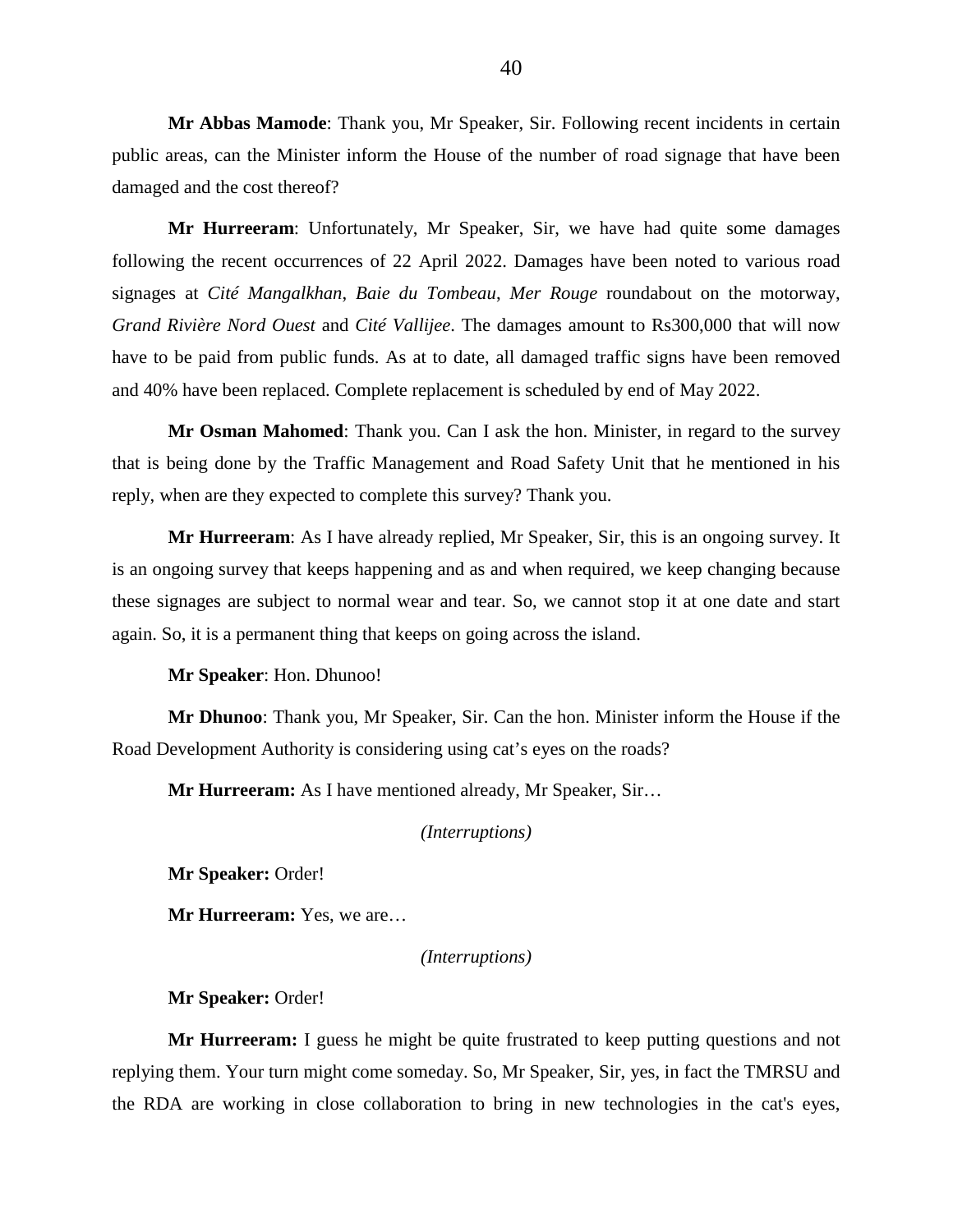because now they also have, I understand, cat's eyes that operate with solar energy and that get brighter at night. So, yes, we are definitely considering of making our road much safer by, for instance, giving conspicuous, that is, signs that are easily visible in terms of size, borders, illumination, it being clearly visible and comprehensive. And obviously, in all those road furniture that we add to make our roads safer, those cat's eyes are in fact, very important components.

**Mr Speaker:** Hon. Members, the Table has been advised that PQ B/567 has been withdrawn.

At this stage, I will suspend the Sitting for one and a half hours.

*At 1.00 p.m., the Sitting was suspended.*

*On resuming at 2.36 p.m. with Mr Speaker in the Chair.*

**Mr Speaker:** Please remain seated and be seated! MP Lobine!

# **VACOAS URBAN TERMINAL - CONSTRUCTION - CONTRACT**

# **(No. B/544) Mr K. Lobine (First Member for La Caverne & Phoenix)** asked the Vice-Prime Minister, Minister of Local Government and Disaster Risk Management whether, in regard to the Vacoas Urban Terminal, he will, for the benefit of the House, obtain information as to if the contract for the construction thereof has been awarded and, if so, indicate the –

- (a) name of the selected bidder, and
- (b) source of funding thereof.

**The Vice-Prime Minister, Minister of Local Government and Disaster Risk Management (Dr. A Husnoo):** Mr Speaker, Sir, my Ministry had, on 29 October 2020, launched a Request for Proposals from prospective applicants for the Development and Operation of a Modern Urban Terminal at Vacoas. At the closing date on 26 February 2021, two proposals were received.

Following an evaluation exercise, the proposal from Joint Venture Laxmanbhai & Co. (Mauritius) Ltd and Manser Saxon Contracting Ltd was retained. As per the terms and conditions of the RFP document, the successful applicant was notified of the award of the contract on 15 September 2021.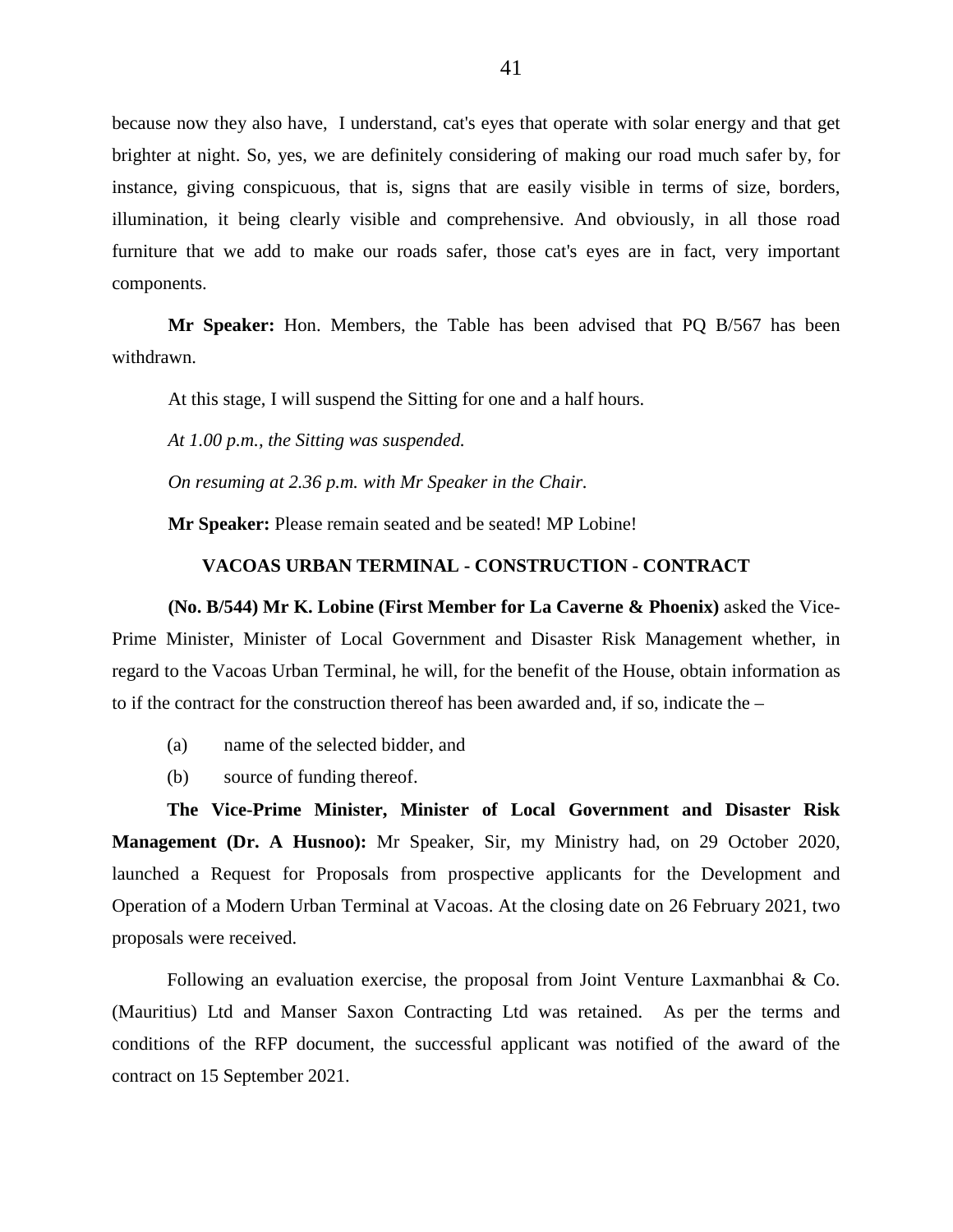On 29 September 2021, the applicant acknowledged receipt of the letter of notification of the contract award and raised some issues regarding certain provisions of the RFP. In this respect, consultations had to be held with the applicant and the State Law Office to resolve these issues.

My Ministry is now expecting the applicant to submit the required document for consideration.

On 04 March 2022, the joint venture was requested to submit its detailed Design and Business Model for consideration by my Ministry. However, on 31 March 2022, the JV informed that it would require additional time for the submission of the Detailed Design. As regards the Business Model, same is expected in a week's time.

Mr Speaker, Sir, concerning part (b) of the question, I wish to inform the House that the aim of the Request for Proposals for the Urban Terminal project is to induce active Private Sector Participation and mobilise private investment in such national infrastructure development projects with a view to modernising the economy and fuelling creation of employment while promoting social integration in the mainstream economy.

In this respect and as per terms and conditions of the RFP document, the entire cost of the development including design, engineering, relocation, diversion of existing utility services, construction, operations, maintenance and management of the project has to be borne by the selected applicant.

**Mr Lobine:** May I ask the hon. Vice-Prime Minister, with regard to the public investment component in this project, what is the estimated cost that will be projected for this project?

**Dr. Husnoo:** So, the five portions of state land to the extent of 6 *arpents* and 88 perches, and the cost evaluated was Rs21,315,000 per annum – the rental value. But to encourage the promoters – because the promoters are financing the whole construction, the Government has given this land just like the urban terminal at Victoria at a discounted rate of 91.7% and it comes to an actual rental of about Rs1,769,145 annually.

**Mr Lobine:** The concept of this Vacoas Urban Terminal, has there been prior consultation with the inhabitants and small entrepreneurs of the region, bearing in mind that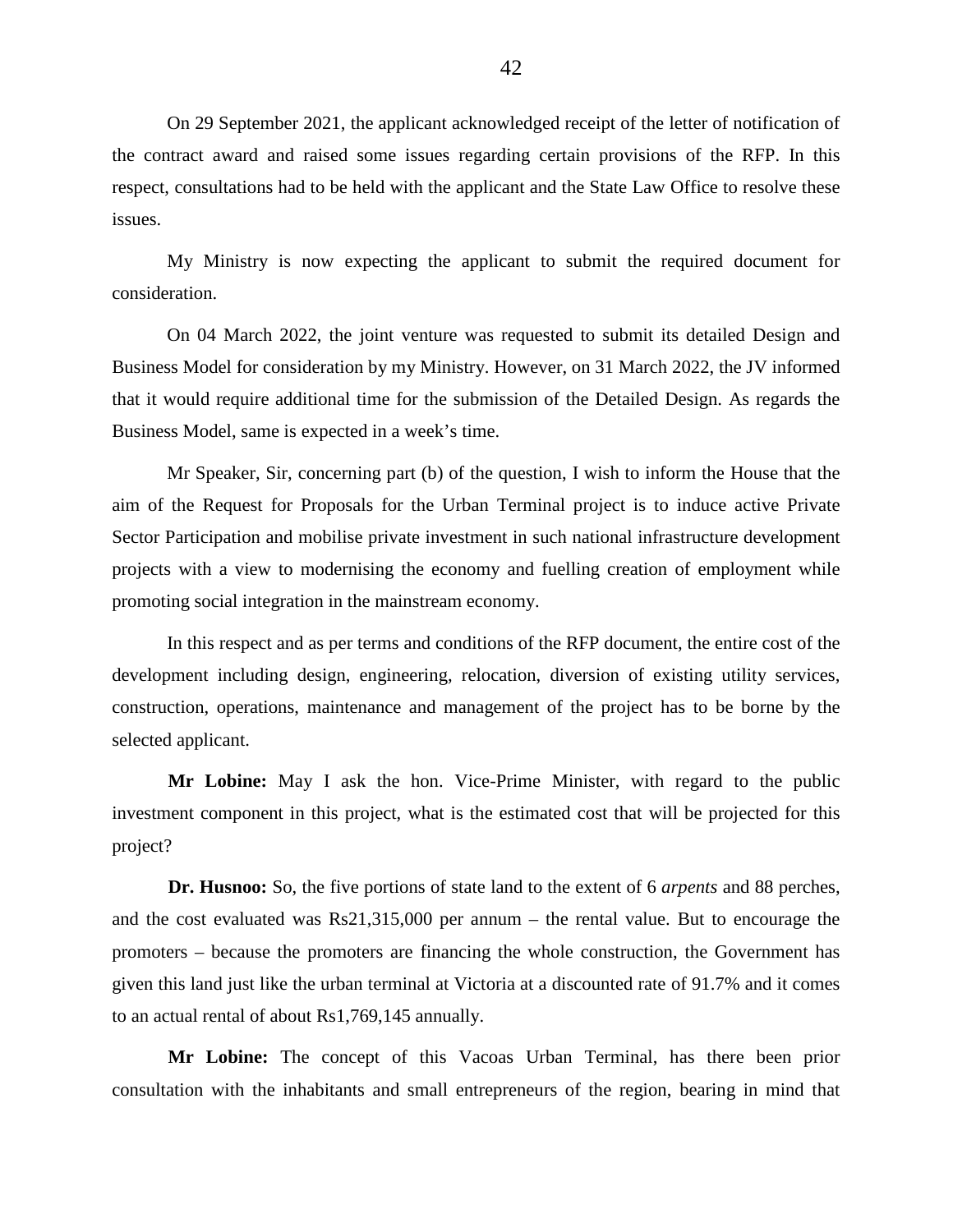where this site is located, it is in a highly residential area whereby now you are having the Metro passing by, you have got the actual terminal but it is a very highly residential concentrated area; has there been prior consultation with the inhabitants and the small entrepreneurs, taking into account that Vacoas has got its own specificity in terms of entrepreneurs living and working there?

**Dr. Husnoo:** I think that was discussed at the level of the Vacoas-Phoenix Council with the inhabitants. And as far as the area is concerned, as you know, the market fair was there for a long time. So, it is not just residential, it has been commercial as well for a long time.

#### **Mr Speaker:** Hon. Ittoo!

**Mr Ittoo:** Thank you, Mr Speaker, Sir. Can we know from the hon. Minister whether, the metal structure of the market fair, the dismantling of same, is included in the scope of works of selected bidder and what has been planned for these metal structures? Thank you.

**Dr. Husnoo:** No. When we have to relocate, we naturally have to build other structures to relocate the people working in the fair. So, that has been taken care of by the Council.

**Mr Lobine:** With regard to this Vacoas Urban Terminal, is the Government having an integral approach to also completely revamp the centre of Vacoas which is a dead place for the time being and with the advent of this new Vacoas Urban Terminal, this will create more havoc for the small entrepreneurs living in this area. Has this been taken into consideration and will you consider revamping the centre of Vacoas, because you are shifting the centre of Vacoas?

# *(Interruptions)*

**Mr Speaker:** You made your point! You are repeating your question!

**Dr. Husnoo:** I think that is what we are doing, actually, with the urban terminal to try to improve the area, be it commercial, residential and everything, in that particular area. It is the same that we are trying to do in different cities as well – in Port Louis, Quatre Bornes, Curepipe – to improve that particular area because a lot of these places are rundown places if you take some of the markets. That is why we are trying to improve the living facilities and the commercial facilities in these areas.

**Mr Osman Mahomed:** Mr Speaker, Sir, thank you. I understand from the reply given by the hon. Minister that the same discounted rate as per the Victoria Urban Terminal is being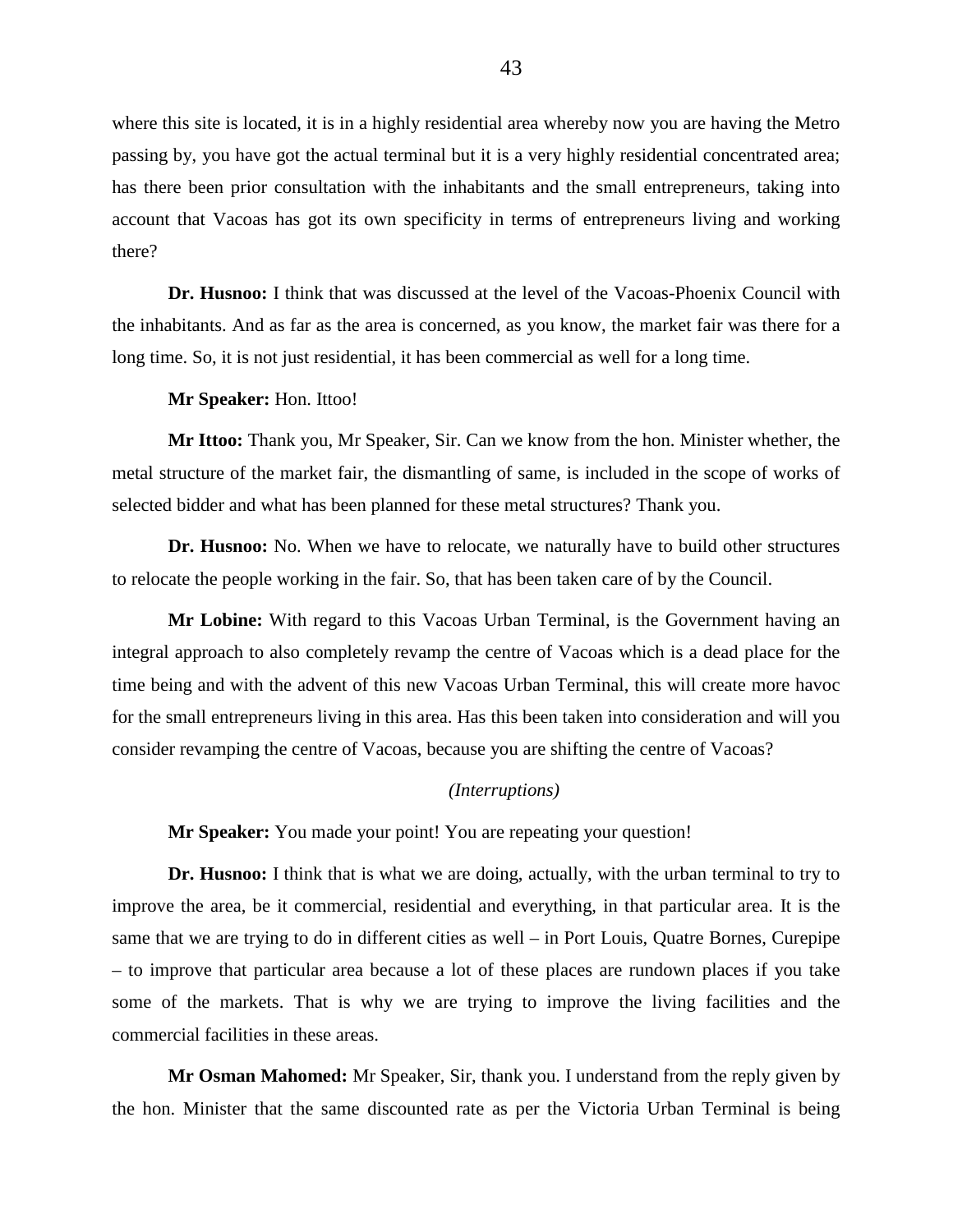applied for this project. Bearing in mind that here, in Victoria Urban Terminal, there is a social component whereby street hawkers are being given *étals*. Can I ask the hon. Minister whether in Vacoas, the same facilities are being obtained by Government?

**Dr. Husnoo:** Yes. We are giving the same facilities at the same rate. And there also, as you know, we have the market fair which is already there and the promoter will have to provide the market fair for about 1,600 stalls. And this is going to be given to the Municipal Council of Vacoas-Phoenix. So, we have this social component in it as well.

**Mr Speaker:** Next question!

**Ms J. Bérenger:** B/545.

#### **HOUSING UNITS - HAZARDOUS ASBESTOS - OWNERS - COMPENSATION**

**(No. B/545) Ms J. Bérenger (First Member for Vacoas & Floréal)** asked the Minister of Finance, Economic Planning and Development whether, in regard to the housing units containing hazardous asbestos and which need to be dismantled, he will state if financial measures or compensation will be considered in respect thereof.

**The Deputy Prime Minister, Minister of Housing and Land Use Planning, Minister of Tourism (Mr S. Obeegadoo):** Mr Speaker, Sir, with your permission, I shall reply to PQ B/545 addressed to Dr. the hon. Minister of Finance.

I am informed that provision has been made under the Solid Waste Management Program of the National Environment and Climate Change Fund for financial year 2021/2022 as follows –

- (i) Rs5 m. for "Asbestos Treatment Program in ex-CHA houses in respect of the removal and carting away of asbestos in these ex-CHA houses also known as EDC houses", and
- (ii) another Rs5 m. for "expenses in connection with houses containing asbestos under the grant scheme for purchase of building materials and casting of roof slabs".

I wish to draw the attention of the hon. Lady that in the 2019/2020 Budget, the grant scheme was extended to owners of EDC houses containing asbestos.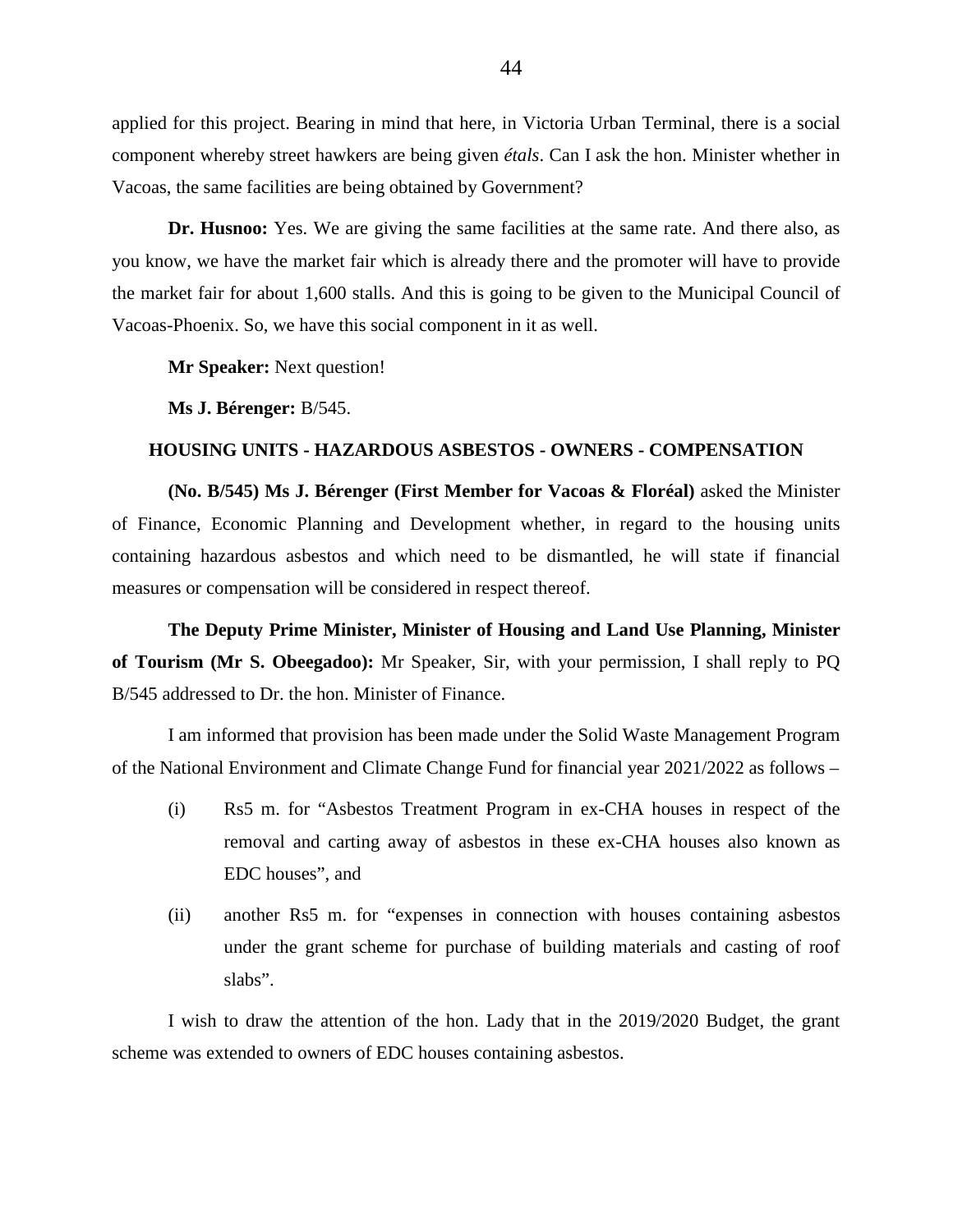**Ms J. Bérenger:** Merci. Malheureusement ma question a été adressée au ministre des Finances mais j'ose espérer que le ministre du Logement pourra répondre à ma question. Les allocations indiquées, bien évidemment ne suffisent pas pour pouvoir se reloger, surtout qu'on parle ici des propriétaires d'anciennes maisons CHA, EDC comme on dit, qui sont les plus vulnérables, qui sont au bas de l'échelle. Donc, je souhaitais demander au ministre des Finances si une considération spéciale pourrait leur être accordée dans le prochain budget afin que ces propriétaires de maisons contenant de l'amiante, puissent se reloger dans des maisons qui ne soient pas un danger pour leur santé.

**The Deputy Prime Minister:** Je souhaiterais assurer Madame la députée que sa préoccupation est aussi la nôtre et que le problème est bien plus complexe qu'il ne le semble. Au-delà des fonds nécessaires au relogement de toutes ces familles en attendant que soient reconstruites leurs demeures actuelles, il y a de multiples obstacles qui se posent à nous. C'est un dossier sur lequel je me penche depuis deux ans. Prenons l'exemple des maisons comme c'est souvent le cas de ce qu'on appelait à l'époque, les cités ouvrières, dont les propriétaires ne sont plus mais qu'il y a des multiples héritiers, certains pas au pays, d'autres disséminés à travers la république sans un affidavit de succession, sans les documents nécessaires, déjà les propriétaires n'arrivent pas à remplir les documents nécessaires pour qu'ils puissent obtenir l'aide de l'État.

Ensuite, il y a le fait qu'il y a la réticence des gens à quitter leur maison. Souvent, ces personnes ne sont pas conscientes du danger et parfois le danger, il n'est pas immédiat si ces maisons ont été correctement entretenues. Ensuite, il y a aussi le fait que les responsabilités sont disséminées entre trois ministères au moins: le ministère des Collectivités locales, le ministère de l'Environnement et le ministère du Logement. Mais je souhaiterais rassurer Madame la députée et la Chambre qu'en ce moment même, mon ministère discute avec le ministère des Finances d'une nouvelle initiative que j'avais déjà annoncée ici en 2020 mais qui, à cause de la Covid-19, a été retardée, mais d'une nouvelle initiative correctement pourvue en fond, en financement mais aussi nous permettant de coordonner l'action de l'État tant pour agir dans le meilleur intérêt de ceux qui habitent des maisons avec de l'amiante et au plus vite.

**Ms J. Bérenger:** J'entends bien les difficultés évoquées par l'honorable ministre mais puisqu'il est responsable du logement, est-ce qu'il pourrait donner la garantie que dans les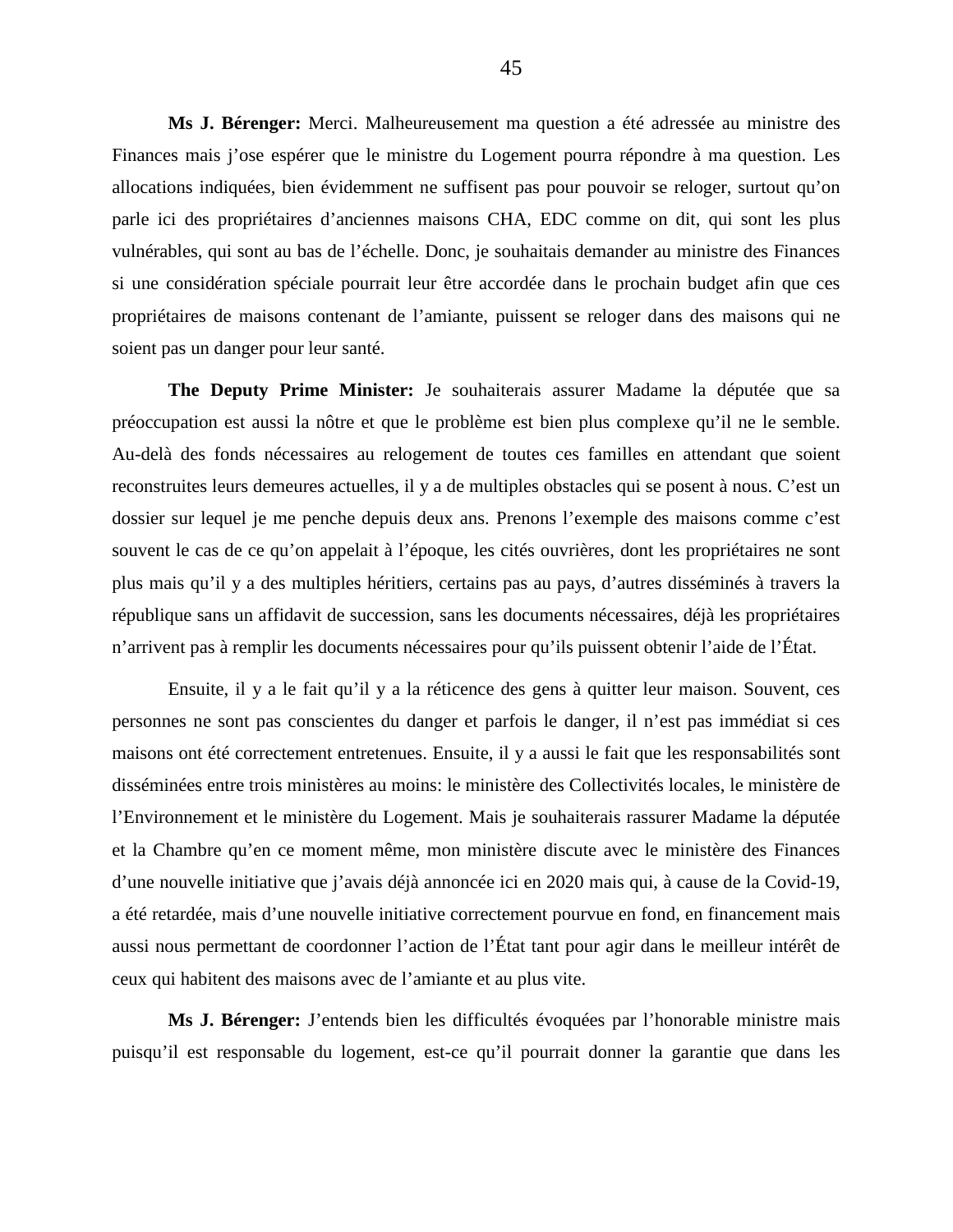12,000 logements qui sont préconisées par *NSLD Ltd*, priorité pourrait être donnée à ces occupants de maisons avec de l'amiante ?

**The Deputy Prime Minister:** Non, je ne peux pas donner une telle garantie pour la raison très simple que les 12,000 demeures à être construites seront construites à l'intention de ceux qui ne sont pas propriétaires de maisons. Tandis que pour l'amiante, il s'agit de déplacer les habitants de ces maisons pour un temps limité afin que soient reconstruites leurs maisons qu'ils vont par la suite regagnées.

Donc, c'est deux cas de figure différents. Mais oui, l'utilisation de logements sociaux, indépendamment des 12,000 maisons à construire, l'utilisation de logements sociaux disponibles à titre temporaire est une des solutions que nous envisageons.

### **Mr Speaker:** Hon. Dr. Aumeer!

**Dr. Aumeer:** Thank you, Mr Speaker, Sir. When we talk about hazardous asbestos, obviously, we are talking about its main implication on the health of any individual who resides in these particular circumstances, particularly lung disease. Can I ask the hon. Minister whether – I know he is not particular prone for that answer, it is the Minister of Health and Wellness – whether there has been any audit on the prevalence of lung disease of those residents with regard to an eventual compensation in terms of assisting them for their health care? Thank you.

**The Deputy Prime Minister:** It is a very relevant question indeed. No, I am not aware of any such survey having been conducted. However, the Addison Report that goes back some 20 years now did point out that there was no immediate danger at the time, and recommended measures to properly maintain these houses so that they would not represent a real threat to the health of the inhabitants as long as the structure, the walls and roofs of these houses containing asbestos were not tempered with. But I do agree that it would have been very helpful if we had such a survey. The priority remains to remove asbestos wherever we can do it and as fast as we can do it from residential buildings.

**Mr Speaker:** Next question! Next question, hon. Member!

**Ms J. Bérenger:** PQ B/546.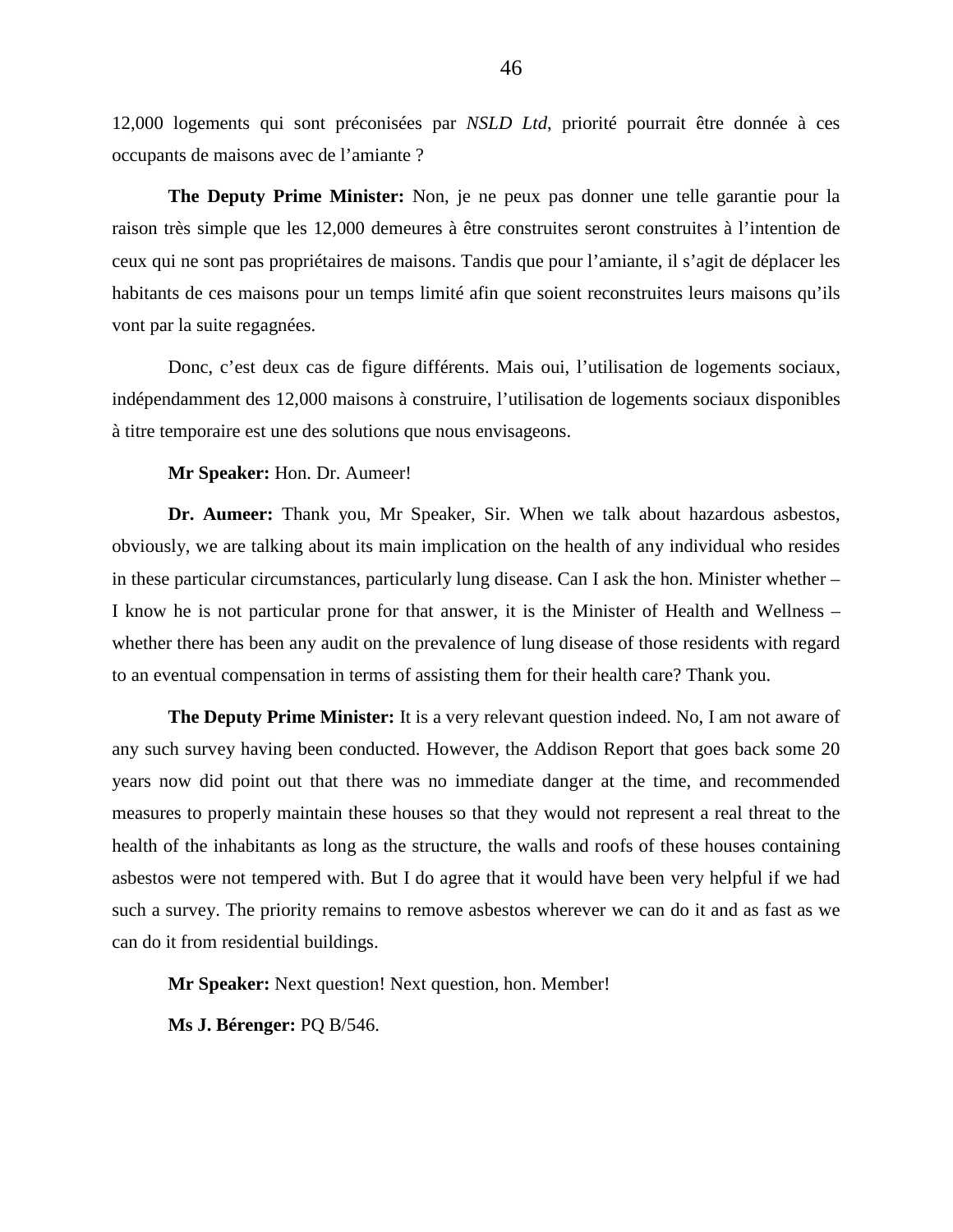# **MANAGEMENT OF COASTAL ZONES – ENVIRONMENTALLY SENSITIVE AREAS MAPPING**

**(No. B/546) Ms J. Bérenger (First Member for Vacoas & Floréal)** asked the Minister of Environment, Solid Waste Management and Climate Change whether, in regard to the Environmentally Sensitive Areas, he will state where matters stand as to the proposed validation thereof by the relevant authorities of the draft Environmentally Sensitive Areas Mapping produced under the Management of Coastal Zones in Mauritius Project.

**Mr Ramano:** Mr Speaker, Sir, as I mentioned in the reply to PQ B/803 on 27 July 2021, the Mainstreaming Biodiversity into the Management of Coastal Zones in the Republic of Mauritius project which is grant funded by the Global Environment Facility and supported by the United Nations Development Programme is being spearheaded by the Ministry of Blue Economy, Marine Resources, Fisheries and Shipping. However, my Ministry is the executing agency for the updating of data, maps and policy of Environmentally Sensitive Areas (ESAs).

As I also indicated, the first draft of the ESA GIS datasets was submitted by the consultancy firm FCG ANZDEC Ltd in June 2020. In view of discrepancies and inaccuracies noted in the locations of some ESAs in sugarcane fields, roads and buildings, the consultant was requested to review the datasets.

However, it was observed that even the fourth revised draft received in May 2021, had only partially addressed the discrepancies. Considering, amongst others, that the delimitation of the ESAs and the maps did not reflect the actual physical configuration, the Ministry of Housing and Land Use Planning could not validate the data sets for transcription into the Outline Planning Schemes under the Town and Country Planning Act.

Consequently, Mr Speaker, Sir, in June and July 2021, stakeholders were enjoined to submit their comments and suggestions to enable the finalisation of the datasets. Views received from relevant public bodies such as the Ministry of Local Government and Disaster Risk Management, the Ministry of Blue Economy, Marine Resources, Fisheries and Shipping, the National Parks and Conservation Service were relayed to the consultancy firm through the UNDP in August 2021.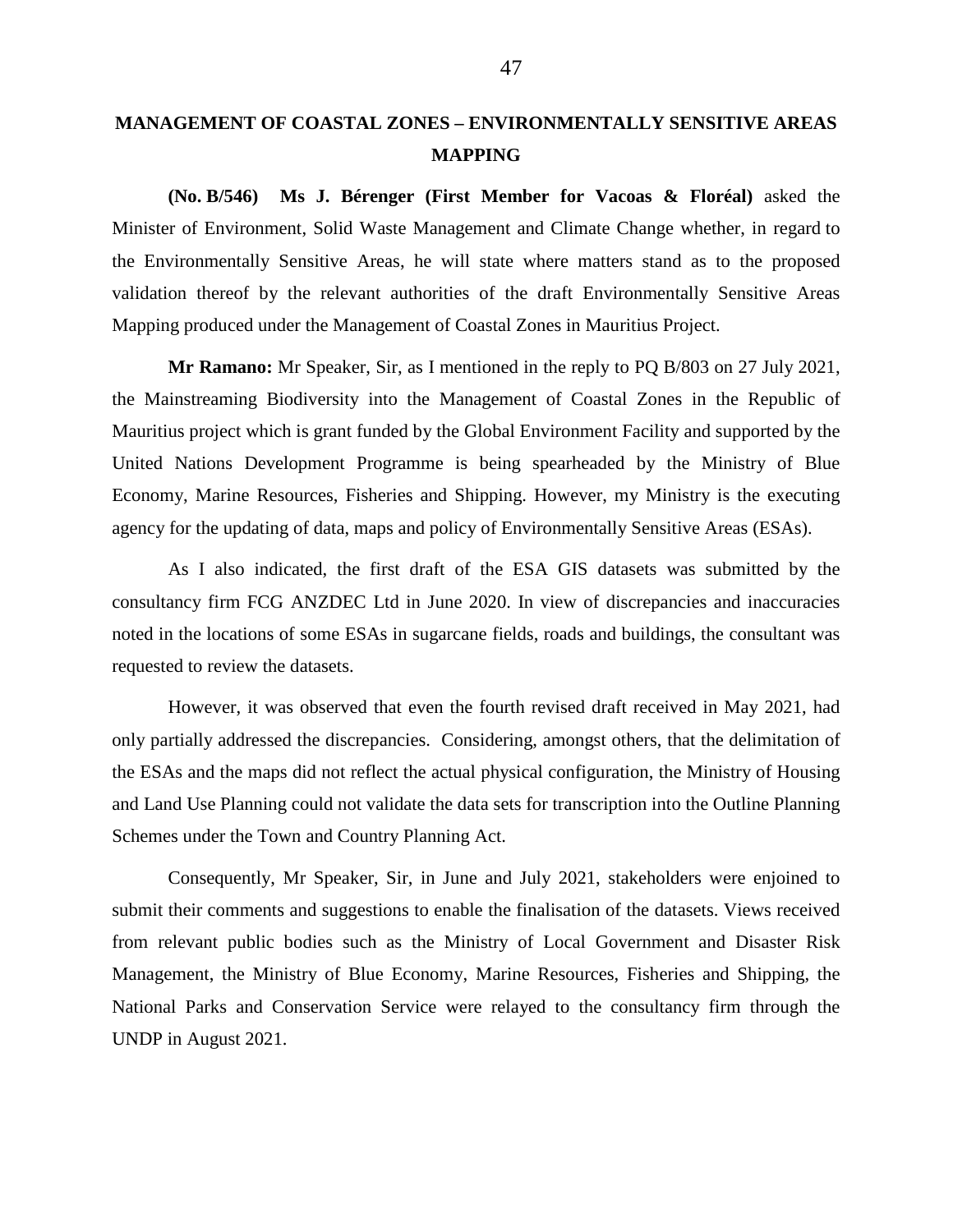Since then, several unsuccessful attempts were made by my Ministry through the UNDP to hold technical meetings with local representatives of FCG ANZDEC Ltd to clarify and finalise the ESA GIS datasets maps and reports. I am made to understand that, in February 2022, the GIS team of the UNDP Headquarters based in New York confirmed discrepancies in the land-based ESA GIS datasets including those relating to wetlands and sand dunes. In view of the reasons outside the purview of my Ministry, bilateral meetings with key Ministries/Departments including the Ministry of Housing and Land Use Planning, the Ministry of Blue Economy, Marine Resources, Fisheries and Shipping and the National Parks and Conservation Service resumed only since February this year to address specific concerns.

Mr Speaker, Sir, I should highlight that in view of protracted delays in the completion of the project, mainly on account of the COVID-19 pandemic, the UNDP acceded to the request of my Ministry to extend the completion date of the project to December 2022 to allow sufficient time for the consultancy firm to address all discrepancies and also to conduct the necessary ground truthing exercise to ensure the accuracy of the ESA maps.

Once all the discrepancies are addressed by the consultant, the holding of a workshop would be envisaged to finalise and validate the datasets, maps and report. Upon validation, the Ministry of Housing and Land Use Planning would be in a position to initiate procedures for the inclusion of the finalised ESA maps in their new Outline Planning Schemes.

**Ms J. Bérenger:** If I am not mistaken, in the last workshop of the UNDP on 08 March, two key deliverables were the Wetland Bill and the ESA Mapping, *qui se font donc attendre depuis très longtemps maintenant. Par respect pour le projet de UNDP et pour l'argent que nous as confié le* Global Environment Facility, *le ministre n'est-il pas d'accord qu'il serait plus sage de ne pas accéder aux demandes de permis qui tombent sous la responsabilité de son ministère pour les développements à proximité des zones sensibles en attendant que le* ESA mapping *soit finalisé et rendu public* ?

**Mr Ramano:** M. le président, je souhaite que l'honorable membre sache ce qu'elle est en train de dire – donc, qu'on doit *freeze* toutes les applications au niveau des collectivités locales, *freeze* toutes les applications au niveau du ministère de l'Environnement en attendant que les *deliverables* soient faits.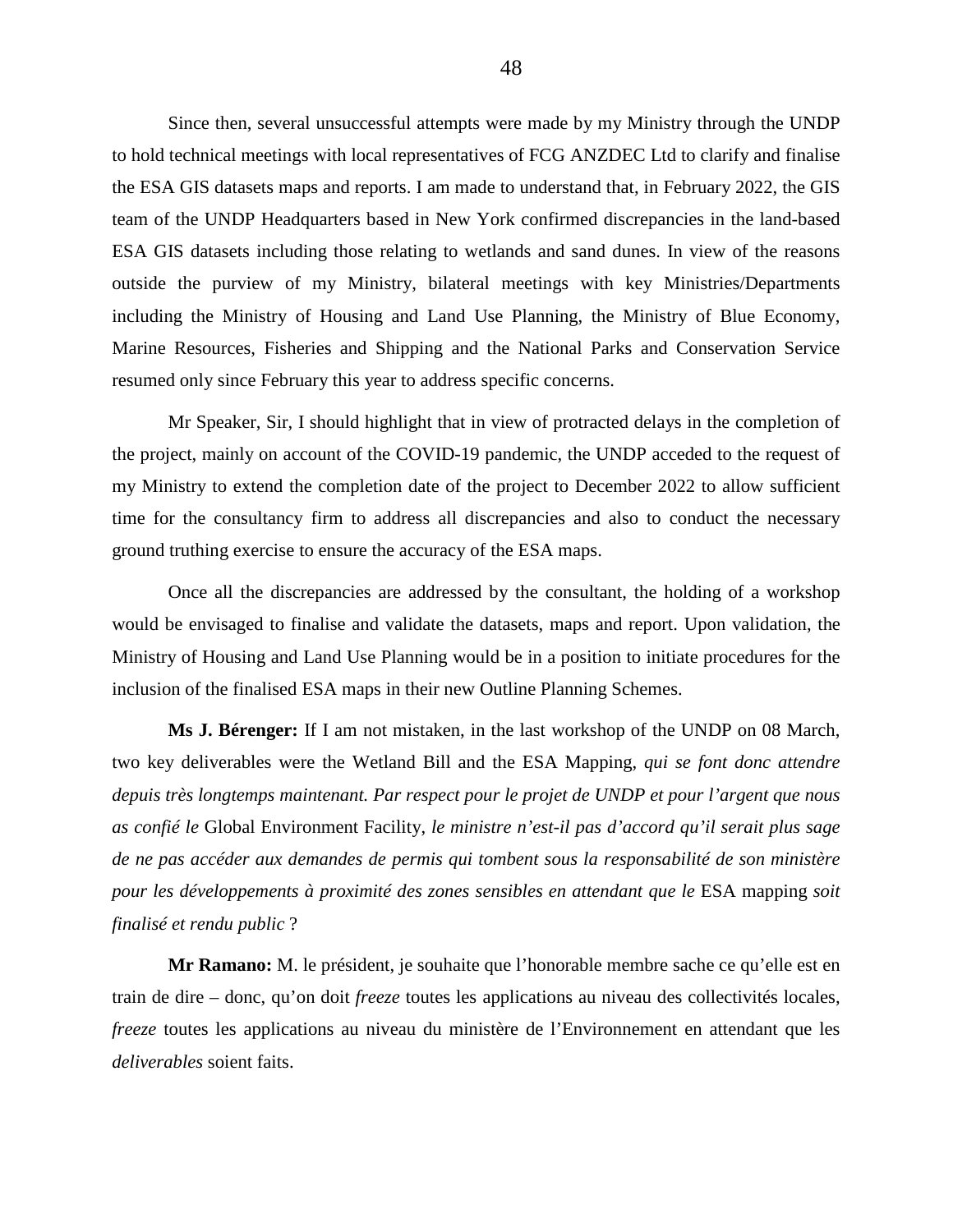M. le président, je pense qu'à ce jour nous avons une base de travail ; nous avons une base de travail au niveau du ministère de l'Environnement pour la délivrance des permis *EIA.* M. le président, ce que nous souhaitons avant tout, c'est que nous puissions avoir ce *mapping*, que nous puissions avoir des données exactes. Et là, ces *discrepancies* sont des *discrepancies*  flagrants et nous ne pouvons pas nous attarder sur ces *discrepancies.* Mais ce sont des *discrepancies* qui sont quand même importants pour nous, M. le président.

C'est la raison pour laquelle nous avons approché le *UNDP* pour que cette facilité soit étendue jusqu'à décembre 2022. Et moi, je suis confiant que maintenant que les contacts bilatéraux ont été initiés entre les différentes autorités avec le consultant, je souhaite que dans les semaines à venir, dans les mois à venir, nous puissions apporter les mesures correctives en ce qui concerne les *discrepancies* qui ont été constatés.

### **Mr Speaker:** Hon. David!

**Mr David:** M. le président, le *mapping* est effectivement une attente de longue date. Mais au-delà de la cartographie, c'est surtout la politique d'aménagement qui va découler de ces cartographies. Et comme nous le savons, les *ESAs* se trouvent à la fois sur des terrains de l'État et des terrains privés. Puis-je demander au ministre de l'Environnement, la politique qu'il compte suggérer au gouvernement pour préserver les *ESAs* se trouvant sur des terrains privés, s'agira-t-elle d'acquérir par l'État des portions de terre écologiquement sensibles ? Ou peut-être trouver un terrain d'entente, sans jeu de mots, avec les propriétaires pour qu'ils ne construisent pas sur les *ESAs* privés, moyennant probablement une compensation qui leur serait alors versée par l'État ?

**Mr Ramano:** M. le président, je remercie l'honorable membre pour cette question. C'est une question très pertinente. Nous savons pertinemment bien qu'il n'existe pas mal d'*ESAs* sur les terrains privés. Oui, nous sommes en train de voir. Aujourd'hui, M. le président, je dois dire que les remarques qui ont été faites par les différentes autorités, permettez-moi d'énumérer quelques remarques qui ont été faites par les différentes autorités en ce qui concerne les *main discrepancies*. Les *main discrepancies* concernent –

- (i) la définition *of wetland and the criteria used for identification of wet lands;*
- (ii) *the methodology and accuracy of mapping exercise;*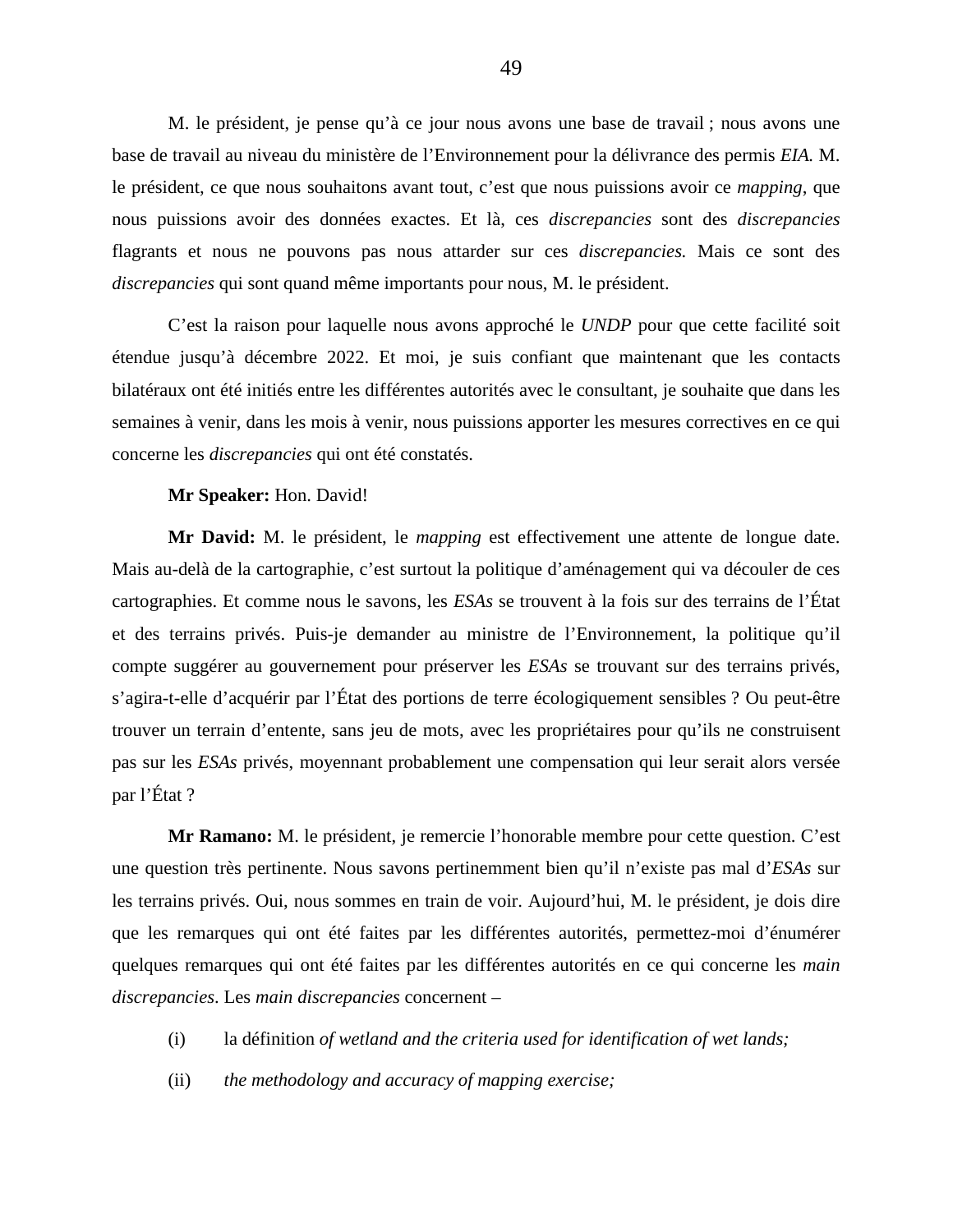- (iii) les *man-made features such as irrigation ponds, soil pans, dams and reservoirs, etc. and buildings mapped as wetlands;*
- (iv) *cela concerne le* ground truthing of the map ESAs, if any undertaken for the mapping exercise.

C'est pour vous dire, M. le président, oui, nous sommes totalement conscient que les différents *ESAs* concernent les terrains publics et aussi les terrains privés. Lorsque nous viendrons de l'avant avec les nouveaux règlements en ce qui concerne les *ESAs* à travers l'*Environment Protection Act*, et en ce qui concerne les *wetlands* sous le *Wetland Bill*, oui, M. le président, nous prendrons en considération les terrains du domaine public et aussi les terrains du domaine privé.

**Mr Speaker**: Hon. Dr. Gungapersad!

# **SECONDARY SCHOOLS STUDENTS - SEXUAL ABUSE - JANUARY 2015 TO 10 MAY 2022**

**(No. B/547) Dr. M. Gungapersad (Second Member for Grand'Baie & Poudre d'Or)** asked the Vice-Prime Minister, Minister of Education, Tertiary Education, Science and Technology whether, in regard to the State and private secondary schools in mainland Mauritius and in Rodrigues Island, she will state the reported number of students thereof having allegedly been victims of sexual abuse inside and outside the school premises, respectively, since January 2015 to date.

**The Vice-Prime Minister, Minister of Education, Tertiary Education, Science and Technology (Mrs L. D. Dookun-Luchoomun)**: Mr Speaker, Sir, cases of alleged sexual abuse reported are immediately referred to the Child Development Unit of the Ministry of Gender Equality and Family Welfare in accordance with the provisions of the Children's Act and to the Police for investigation as well as to the National Education and Counselling Services of my Ministry, thus with a view to providing psychological support to both victims and perpetrators in case the latter are students.

Mr Speaker, Sir, I am informed that since January 2015 to date, there were 16 reported cases of students who allegedly have been victims of sexual abuse with respect to both State and private secondary schools in Mauritius and 2 cases in Rodrigues.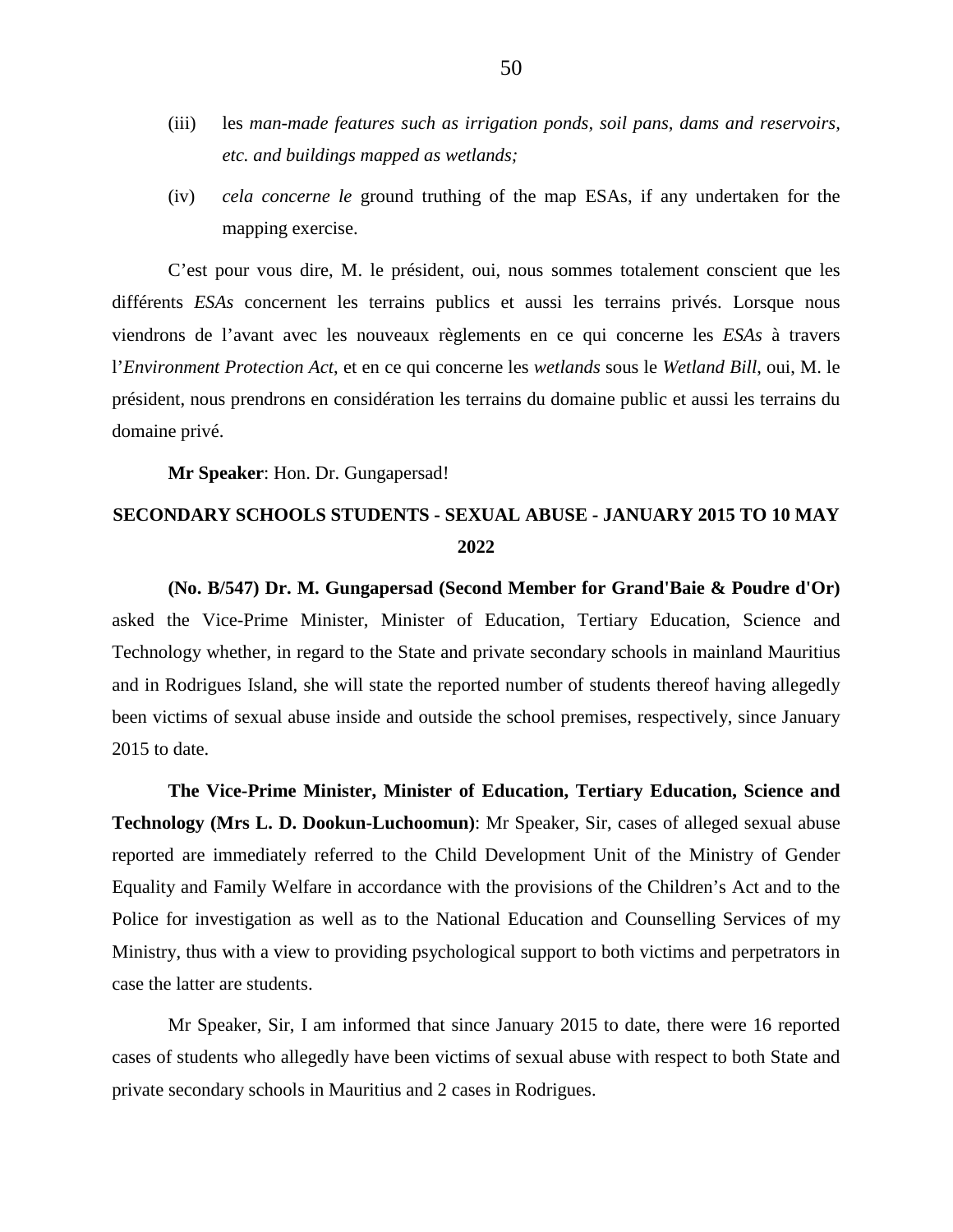The number of cases of alleged sexual abuse in the community that were reported to the Police over the past 8 years stands at 1,222 in Mauritius, and 176 in Rodrigues.

Mr Speaker, Sir, my Ministry has a zero tolerance policy in respect of cases occurring on school premises. The assistance and intervention of our institutional partners, namely the CDU, the *Brigade Pour La Protection Des Mineurs*, and the Police, as the case may call for, are solicited for further investigation and any criminal proceedings required. Where school staff have been identified as perpetrators, strict disciplinary actions such as interdiction and dismissal are resorted to.

**Dr. Gungapersad**: Thank you, hon. Minister. May I, Mr Speaker, Sir, ask the hon. Minister what measures are taken by the Ministry to provide a secure environment in respect to Section 30 and Section 31 of the Children's Act 2020, when we have victims who come from certain environment, certain families where parents or relatives themselves are the perpetrators of these acts?

**Mrs Dookun-Luchoomun**: Mr Speaker, Sir, any child involved in such cases are referred to us, the National Education Counselling Service Department of the Ministry, and Educational Psychologists intervene at the level of the school to help the student to reintegrate school life and ensure that learning is not disrupted. The NECS works in complementarity with the CDU, the Heads of schools, Senior Educators and the Student Care and Counselling Desk Officers to help the reintegration of the students to occur smoothly without any fear or stigmatisation or intimidation by school friends. At the same time, we do liaise with the Police, with educational social workers and the CDU to ensure that a follow-up is done at the level of the student's house, at home and to see to it that further protection is provided to the child.

**Dr. Gungapersad**: Will the hon. Minister inform the House, if she has the figures, how many of these victims have had to quit their studies or whether the Ministry has ever gauged the adverse impact the sexual abuses have on the education and well-being of these victims?

**Mrs Dookun-Luchoomun**: As I have just stated, Mr Speaker, Sir, when the cases are reported to the Ministry and we are aware, the National Education Counselling Services, the Educational Psychologists, the educational social workers do make sure that the child gets the support required. However, we do understand that in certain cases, at home, the protection of Police is then sought to ensure that the child is, let us say, in a well-protected environment. But,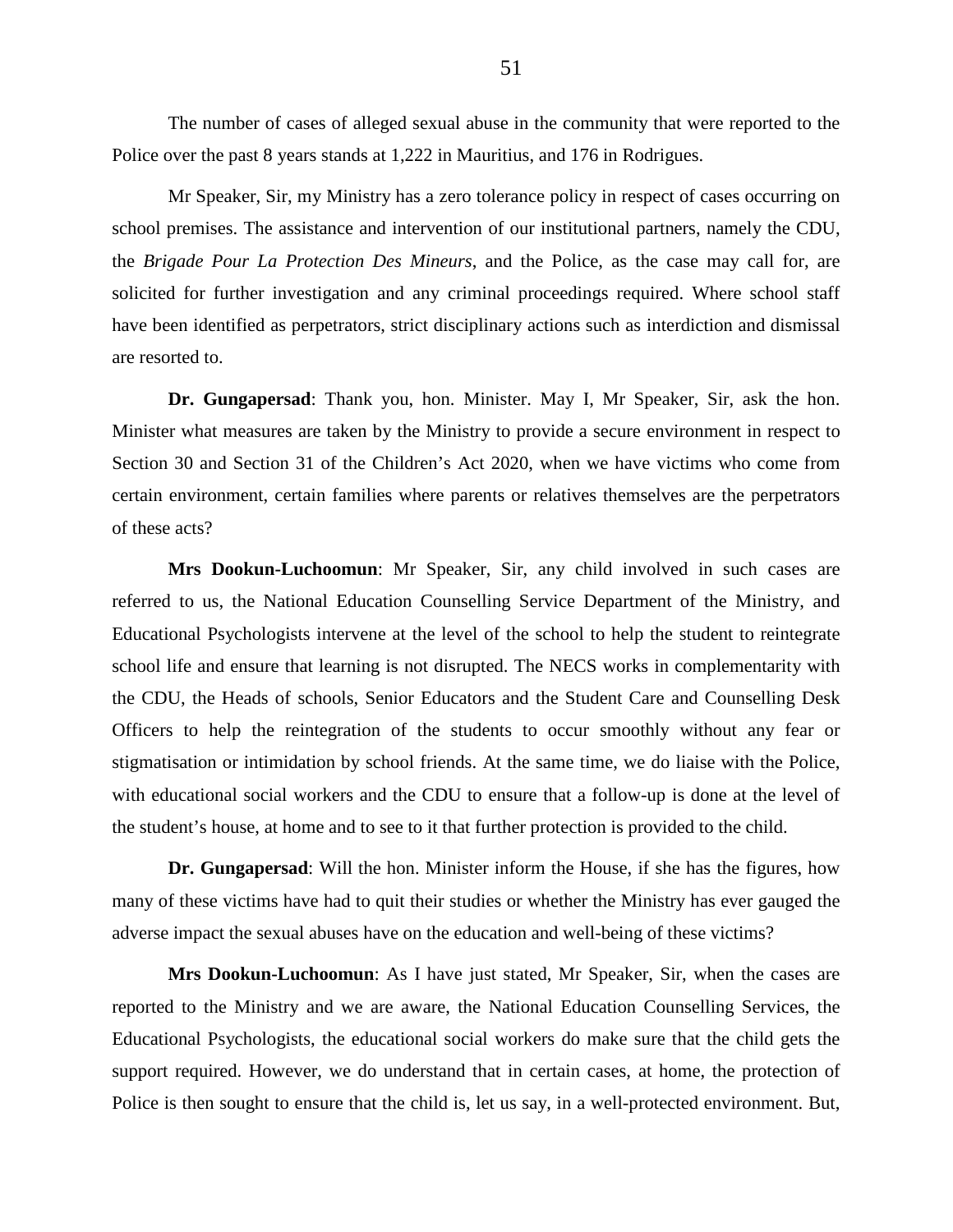then, as far as schooling is concerned, in the cases that I have just mentioned, the students are at school except, perhaps, for one who has already passed out of school, meaning to say, that has completed schooling.

**Dr. Gungapersad**: Hon. Minister, there is often a stigma associated with reporting the cases of sexual abuse and so on, and in respect of Section 34 of Children's Act 2020, where mandatory reporting for child in danger, what mechanisms has the Ministry put in place so that victims can easily have recourse to the support of Police and the authorities?

**Mrs Dookun-Luchoomun**: Mr Speaker, Sir, as I have just mentioned, we have got the counselling desk in schools and we have got the Educational Psychologists and educational social workers who normally try to give the support required to the students, and then all these cases are treated with strict confidentiality so as not to make other students aware, and so as to avoid having the child going through harassment, intimidation or stigmatisation at the level of the school.

**Mr Speaker**: Hon. Lobine!

#### *MORCELLEMENT* **AUREA, COTE D'OR - ADMINISTRATIVE JURISDICTION**

**(No. B/548) Mr K. Lobine (First Member for La Caverne & Phoenix)** asked the Vice-Prime Minister, Minister of Local Government and Disaster Risk Management whether, in regard to Morcellement Aurea at Côte d'Or, he will state since when same is serviced by any local authority, indicating the local authority under which it falls.

**The Vice-Prime Minister, Minister of Local Government and Disaster Risk Management (Dr. A. Husnoo)**: Mr Speaker, Sir, I am informed that *Morcellement* Aurea at Côte d'Or falls under the administrative jurisdiction of both the Municipal Council of Vacoas-Phoenix and the District Council of Moka.

I am informed by the District Council of Moka that an approximate extent of 179 *arpents* falls under its purview, and same was handed over to it on 21 December 2015. Since then, the Council is maintaining the street lighting network thereat and is also providing scavenging service. The road network is in good condition and does not require any maintenance, at this stage.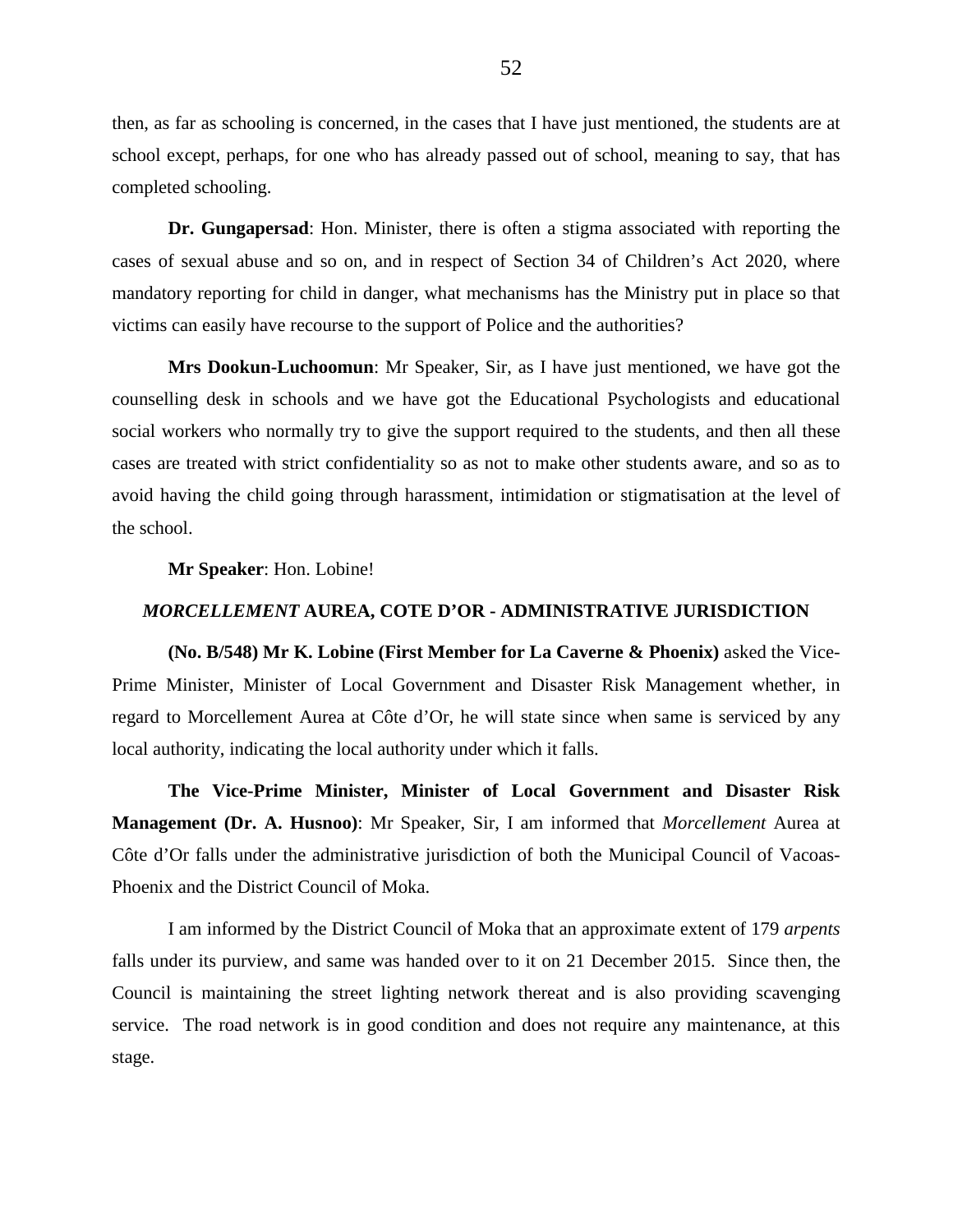I am further informed that the green spaces within the *Morcellement* were being maintained by SIT Property Development Ltd for a period of 5 years up to December 2020. However, due to lack of manpower and financial resources, the District Council of Moka is not in a position to maintain the green spaces and bare lands.

As regards the part under the jurisdiction of the Municipal Council of Vacoas-Phoenix, I am informed that the Council is servicing an extent of approximately 36 *arpents* and is providing scavenging service thereat, once weekly, namely on Wednesdays and is maintaining the street lighting network, and the road network and green spaces as well.

I am informed that following an agreement entered into between the Municipal Council of Vacoas-Phoenix and SIT Property Development Ltd in 2016, the latter has been maintaining the soft landscaping areas until December 2020. As from the year 2021, the Council is maintaining the 17,000  $m^2$  of green spaces and 17,000  $m^2$  of soft landscaping despite its limited resources. The last cleaning works were effected in March 2022.

#### **CONSTITUENCY NO. 6 - DEVELOPMENT PROJECTS**

**(No. B/549) Dr. M. Gungapersad (Second Member for Grand'Baie & Poudre d'Or)** asked the Minister of National Infrastructure and Community Development whether, in regard to development projects in Constituency No. 6, Grand'Baie and Poudre d'Or, he will –

- (a) state the  $-$ 
	- (i) number thereof implemented by the National Development Unit since January 2015 to date;
	- (ii) total budget earmarked therefor for the year 2021-2022, indicating the amount thereof disbursed as at to date, and
- (b) table the list of completed and ongoing projects per locality.

**Mr Hurreeram**: Mr Speaker, Sir, I wish, in the very first instance, to highlight that development projects for any constituency are identified by the Parliamentary Private Secretaries, that is, the PPSs, in consultation with the local authorities, the *forces vives* and the community leaders, amongst others. Thereafter, the technical officers of my Ministry carry out appropriate surveys on such projects to determine the scope of works, estimated costs, following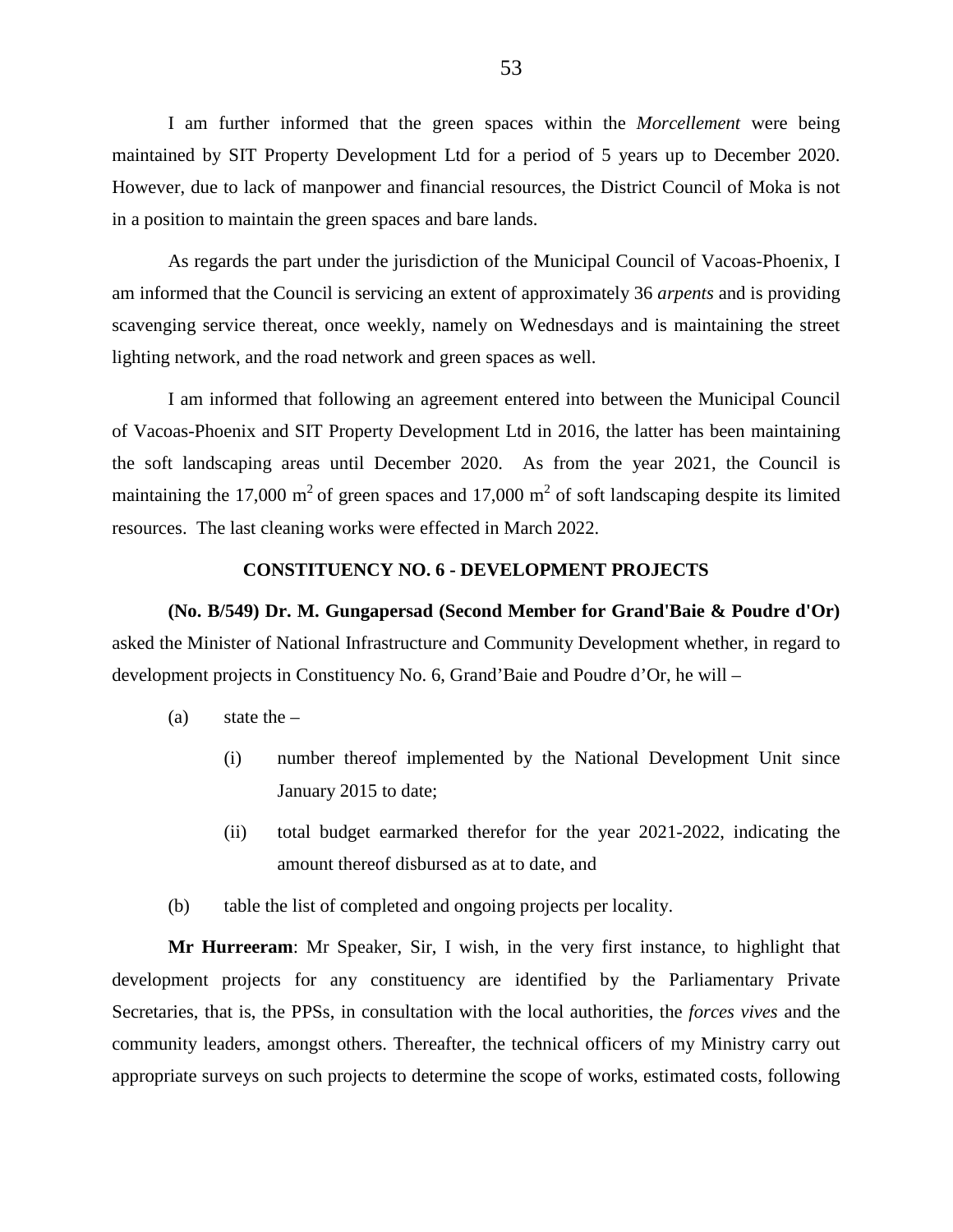which a priority list for implementation is worked out in consultation with the stakeholders I mentioned earlier.

With regard to part (a) (i) of the question, I am informed that the National Development Unit has, since January 2015 to date, implemented 57 roads projects, 23 drains and 14 amenities projects for an amount of some Rs228 m.

As regards part (a) (ii) of the question, I am informed that an amount of Rs30 m. has been earmarked for road projects and Rs17 m. for amenities projects to be implemented by the NDU. In addition, the Land Drainage Authority has identified 73 drain projects in Constituency No. 6 for a total amount of some Rs1.1 billion, to be implemented by different implementing agencies including the NDU, the RDA and the local authorities, over a period of three financial years.

I am further informed that as at end of April 2022, an amount of Rs19 m. altogether for road, drain and amenities projects has already been disbursed in this Financial Year for Constituency No. 6. Eight projects are ongoing for an amount of some Rs155 m. These projects include Phase 1 of the Flood Mitigation Measures at Fond Du Sac, awarded for an amount of Rs104 m. and drainage works at Vale, awarded for an amount of Rs23 m.

Furthermore, 31 projects are at design stage for an estimated cost of around Rs1 billion.

In addition, Mr Speaker, Sir, I am advised that the RDA and the local authorities have also implemented 20 drain projects in the Constituency for an amount of Rs32 m.

With regard to part (b) of the question, I am tabling a list of completed and ongoing projects as requested by the hon. Member.

**Dr. Gungapersad:** Thank you, hon Minister, for your clear answer. May I ask the hon. Minister if there are any risk-prone areas in Constituency No. 6 which have not been earmarked so far due to unavailability of funds or budgetary constraints?

**Mr Hurreeram:** Mr Speaker, Sir, I have said in my reply. Land Drainage Authority has identified 73 drain projects. Obviously, this is a dynamic situation. You can have a flood prone area now, which, tomorrow might no more be a flood- prone area and then not having a floodprone area in a specific region and then next rainfall, you realise it is flood-prone. So, there are 73 drain projects identified and some Rs1.1 billion has been earmarked.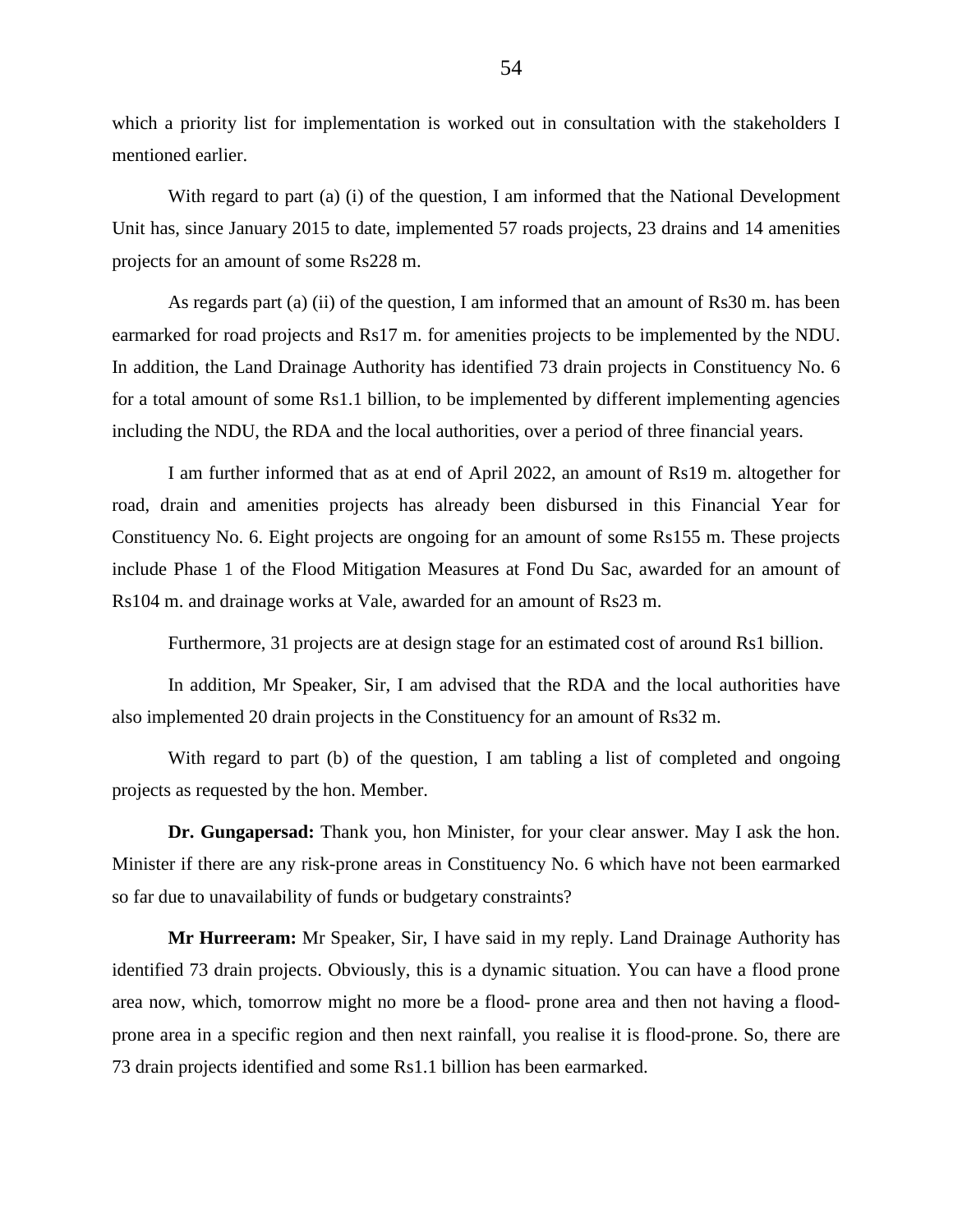**Dr. Gungapersad:** Thank you. May I ask the Minister whether, the long-awaited completion of works of the Melville-Goodlands link road, commonly known as Kallee Road, will they be completed any time soon?

**Mr Hurreeram:** Mr Speaker, Sir, I know my two colleagues, Minister Teeluck and PPS Ramdhany have been working very hard on this…

#### *(Interruptions)*

True. You like it or not. You want to smile? I am sorry about that. My colleagues are working hard and PPS Ramdhany has made this his *cheval de bataille*, and we have allocated funds and it will happen. Yes, it will happen.

**Mr Speaker:** Hon. Armance!

**Mr Armance:** B/550, Mr Speaker, Sir.

# **CONSTITUENCY NO. 1 - FLOOD-PRONE AREAS - DRAINAGE PROJECTS**

**(No. B/550) Mr P. Armance (Third Member for GRNW & Port Louis West)** asked the Minister of National Infrastructure and Community Development whether, in regard to the flood-prone areas identified in Constituency No. 1, Grand River North West and Port Louis West, he will, for the benefit of the House, obtain from the Land Drainage Authority, the list of drainage projects implemented thereat since 2019 to date, indicating –

- (a) in each case, the value and the name of the contractor thereof;
- (b) those earmarked for implementation in the short and long terms, respectively, and
- (c) where matters stand as to the implementation of the Richelieu Drain Project.

**Mr Hurreeram:** Mr Speaker, Sir, I am informed by the Land Drainage Authority that the following regions in Constituency No. 1, Grand River North West and Port Louis West have been declared as flood-prone areas –

- (i) Cité Richelieu;
- (ii) Canal Dayot;
- (iii) Sable Noir;
- (iv) Ruisseau des Créoles Street;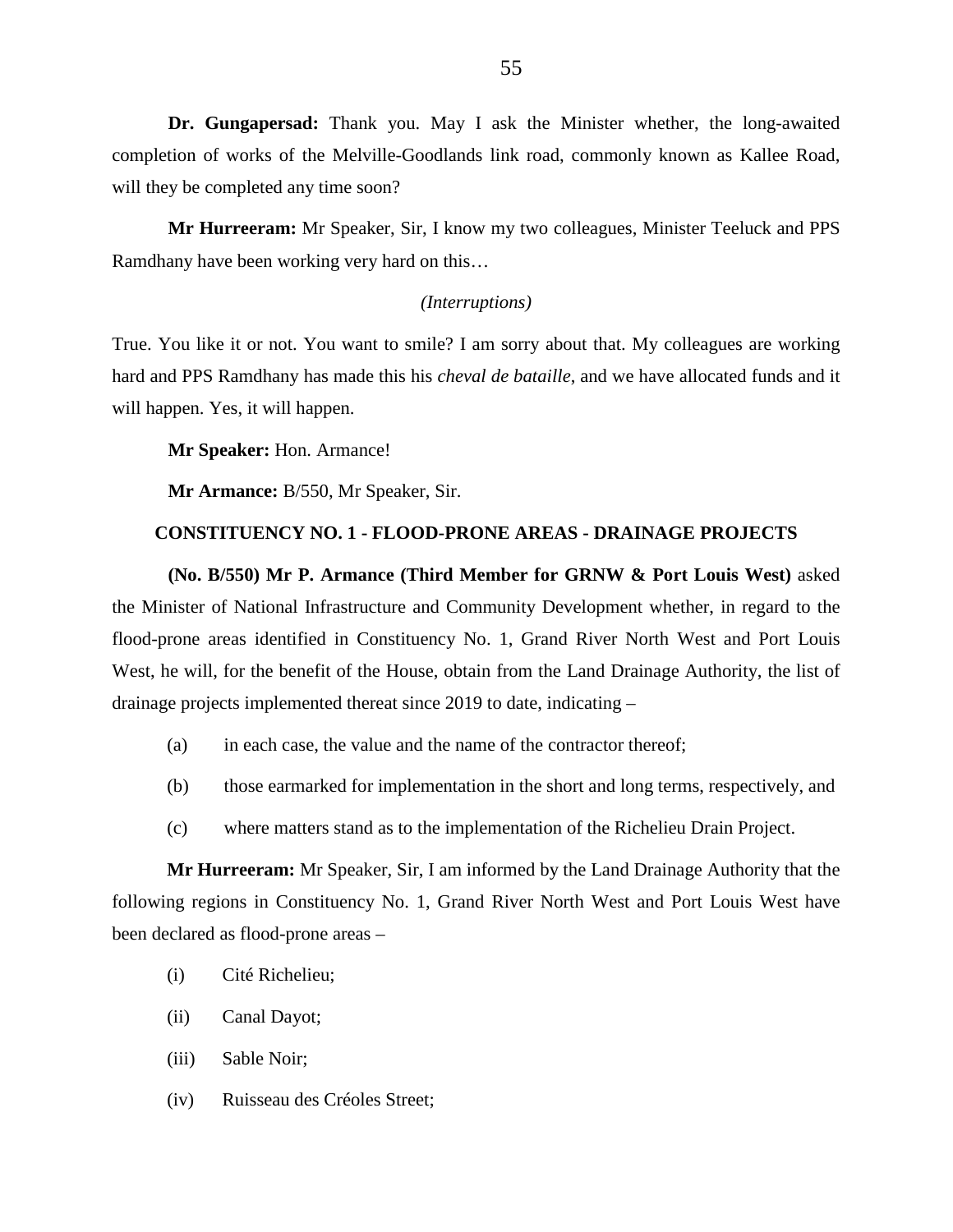- (v) Pointe aux Sables Road and Golden Road at Pointe aux Sables;
- (vi) Cité Débarcadere, Pointe aux Sables;
- (vii) Pigeon Street and surroundings in Pointe aux Sables;
- (viii) Florinbunda Street and surroundings in Pointe aux Sables;
- (ix) Rivulet St Louis, Pailles;
- (x) Dhalia Street (opposite CWA), Pailles West;
- (xi) Cassis, Canal Perdu;
- (xii) Near Casernes, Port Louis, and
- (xiii) Motorway M2 (near Food Canners), Bell Village.

Mr Speaker, Sir, with regard to part (a) of the question, I am informed that from 2019 to date, the NDU and the RDA have already completed 12 drain projects in these regions for an amount of around Rs56 m. I am tabling a copy of these completed projects, including the amount spent and the names of the contractors.

Mr Speaker, Sir, as regards part (b) of the question, I am informed that 4 projects amounting to some Rs59 m. are currently under construction, as follows –

- (i) Construction of drains at Avenue Crécerelle, Petit Verger, Pointe aux Sables;
- (ii) Construction of drain and resurfacing of Cassis Road, Cassis;
- (iii) Construction of Drain at Narcisse Street, *Morcellement* Rey, Pointe aux Sables near Mr Bonamally's house and construction of drain & resurfacing at 123, Impasse Menagerie, Cassis;
- (iv) Construction of drain at St. Vincent De Paul Street near Church, Pailles, and
- (v) Construction of drain at Aiglons and Challenger Streets, Pointe aux Sables.

Furthermore, 13 projects are at design stage and Consultants will be appointed with respect to the design of 10 projects. I am tabling the list of these 23 projects as well.

Mr Speaker, Sir, regarding part (c) of the question, I wish to highlight that this project is a very complex one and I should thank my colleague, PPS Dorine Chukowry for her unconditional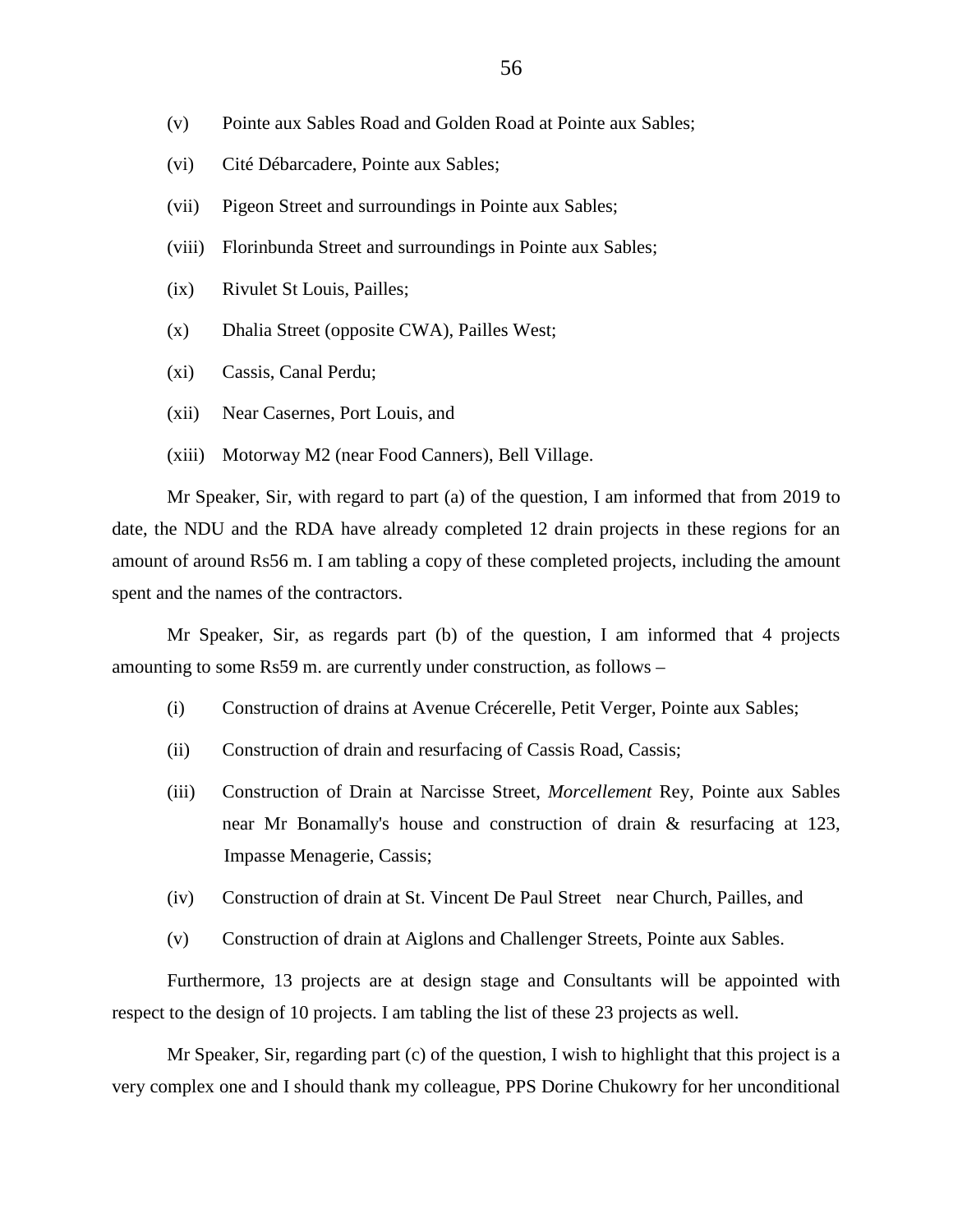support into making this happen and it entails land acquisition of over 40 hectares for construction of retention basins, drains and swales. The project consists of the construction of over four kilometres of drains/ swales, two retention basins and the construction of four bridges through main roads, including A1 Road, A3 Road, Avenue Peupliers, and Pointe aux Sables Coastal Road.

The drainworks also cross the metroline through two existing culverts and provide a cut off drain upstream of the metroline up to Grand River North West. Traffic management during working hours would be a challenge too.

Moreover, due to the topography of the region, surface water from the upstream areas of Coromandel/Chebel flows under gravity towards the region of Richelieu and contribute to the flooding of the region of Richelieu, Black River Road, La Tour Koenig and Pointe aux Sables. Therefore, Mr Speaker, Sir, a holistic catchment-wise approach is required to alleviate flooding problems in all these regions and for which intensive surveys have had to be carried out.

Mr Speaker, Sir, the Consultant has had, therefore, to consider all these factors in the preparation of the Detailed Design Report, which he has now completed and I am happy to say, submitted to my Ministry on Wednesday last, that is, on 04 May 2022. These are being examined by the Engineers of my Ministry and a close follow-up is being done thereon to ensure that the bidding exercise is conducted at the earliest. Thank you.

**Mr Armance:** Mr Speaker, Sir, I would like to believe that the Minister and his PPSs are working very hard, but if I go through Budget 2020-2021…

**Mr Speaker:** Put your question!

**Mr Armance:** It's a question!

**Mr Speaker:** This is a supplementary question. Put your supplementary question!

**Mr Armance:** Yes, it is a question! I am referring to the Budget. In the Budget 2020- 2021, there was an amount of Rs343 m. for projects that he just listed. And the Minister mentioned to me that he only spent Rs59 m. Can you explain to me now that we are closing the Financial Year, you only spent 1/5 less of your budget, how come you are saying you are working very hard?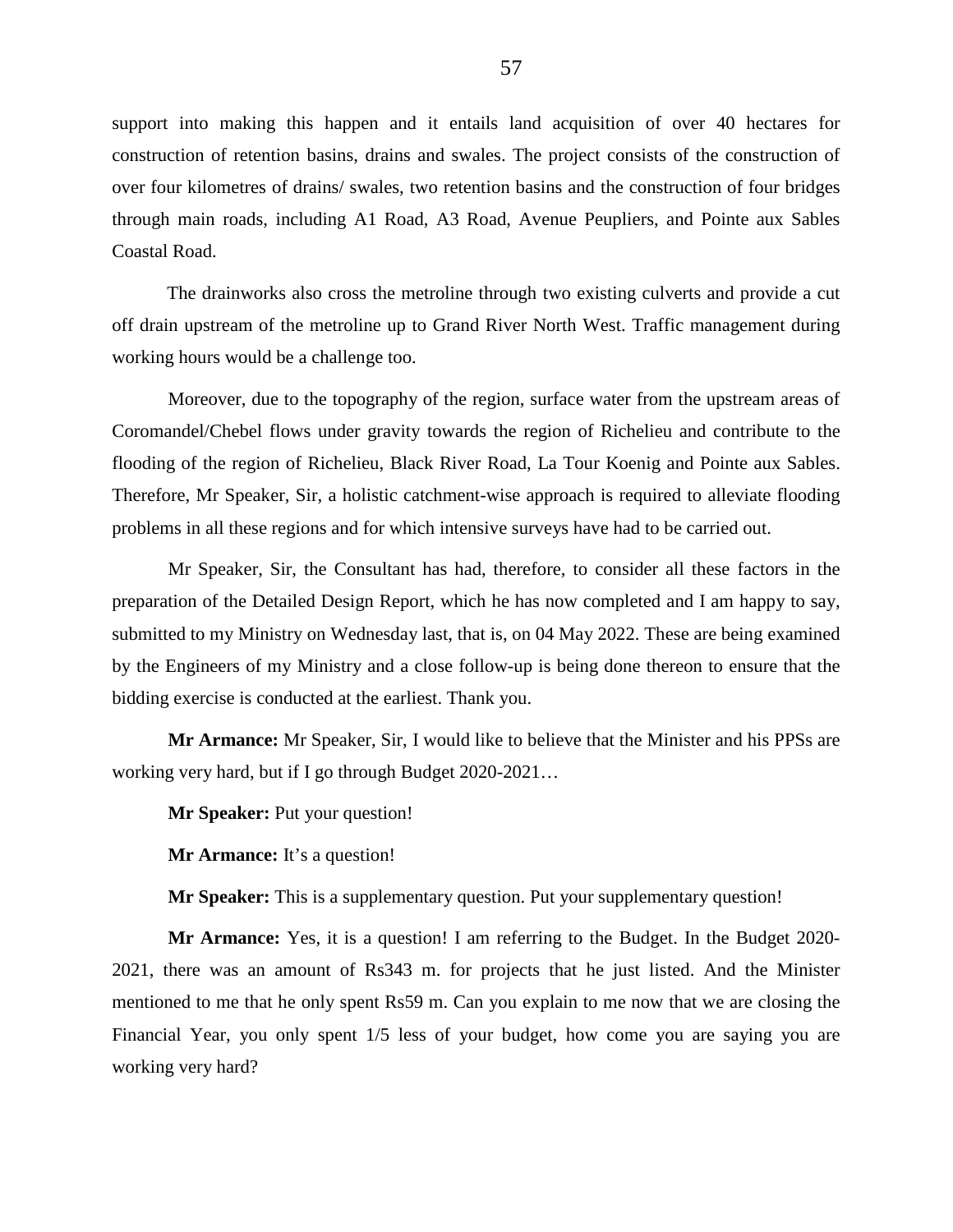**Mr Hurreeram:** Mr Speaker, Sir, I will be fair to my hon. Colleague. He is very right; the way he is putting it, the way he is understanding things. Not his fault. I will try to explain again. So, what I said is that 12 drain projects in these regions for an amount of around Rs56 m. have been completed. There are four other projects for an amount of Rs59 m. So, it is Rs56 m. plus Rs59 m. Now, the biggest project in the Constituency for which I have just explained regarding part (c) of the question, I have made him understand. The survey we have had to do. The holistic approach we have had to take to resolve the Richelieu problem for which the bidding exercise will be launched in a matter of days. This project alone will cost around Rs300 m.

**Mr Speaker:** Hon. Members, the Table has been advised that PQs B/570, B/571, B/591, B/592, and B/616 have been withdrawn. Next question!

**Mr Assirvaden:** PQ B/551!

# **CENTRAL ELECTRICITY BOARD (GREEN ENERGY) CO. LTD -OPERATIONS**

**(No. B/551) Mr P. Assirvaden (Second Member for La Caverne & Phoenix)** asked the Minister of Energy and Public Utilities whether, in regard to the Central Electricity Board (Green Energy) Co. Ltd., he will, for the benefit of the House, obtain information as to if it is fully operational or has been scrapped.

**Mr Lesjongard**: In a reply to a previous question, I had informed the House that an exercise had been carried out regarding rationalisation of operations of the Central Electricity Board (CEB) subsidiaries keeping in view factors relating to financial sustainability, control of overheads, cost, efficiency and synergy.

Thus, the activities of CEB (Green Energy) Co. Ltd have been integrated in Central Electricity Board between January to May 2021. Staff and assets have also been transferred.

It is worth highlighting that following this rationalisation exercise, a Renewable Energy and Strategic Projects Department has been created at the Central Electricity Board to spearhead and coordinate all renewable energy projects, schemes and activities. The integration of the activities of this subsidiary in the Central Electricity Board has resulted in improved coordination and synergy between the different functions relating to planning, resourcing, procurement,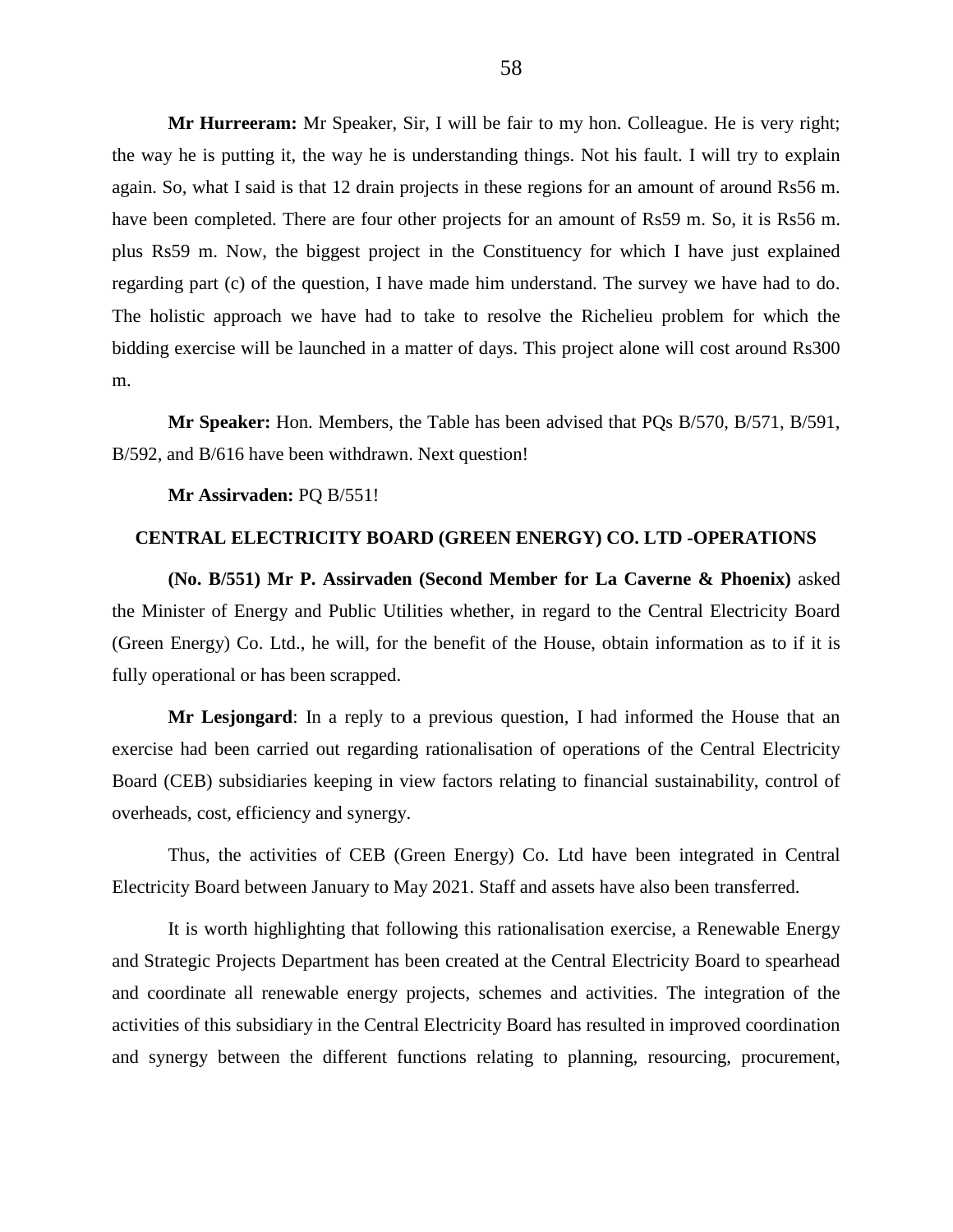transmission and distribution. As such, this new department has been delivering results according to set targets.

Mr Speaker, Sir, I am informed by the Central Electricity Board that CEB (Green Energy) Co. Ltd has ceased to trade on 01 May 2021.

**Mr Assirvaden:** M. le ministre, depuis 2020 à ce jour, vous avez, à tort ou à raison, démantelé toutes les subsidiaires : *CEB Green,* dans le futur, peut-être, *CEB Facilities*, que votre prédécesseur, l'honorable Collendavelloo, avait instituées.

La semaine dernière dans ma question, le 19 avril, vous disiez que R 1.2 milliards ont été investis dans ces subsidiaires créées de 2015 à 2020. Et aujourd'hui, pour *CEB Green*, vous dites que c'est fermé, c'est liquidé. Qu'en est-il des R 250 millions, l'argent des contribuables, qui ont été investis par le CEB dans le *CEB Green*?

**Mr Lesjongard:** Mr Speaker, Sir, I understand from the Central Electricity Board that following the integration into CEB on the 01 May 2021 of CEB Green Energy Co. Ltd, all fixed assets were transferred to the Central Electricity Board at a net book value totalling to Rs205.7 m. I understand also the proceeds from this transfer plus the receipts from the sale of electricity have been used to repay part of the loan of the Central Electricity Board, which I understand the amount paid was of the order of some Rs220 m., Mr Speaker, Sir.

**Mr Assirvaden:** *CEB Green*, M. le ministre, est liquidé et fermé, ses employés transférés au CEB. Ces employés qui ont été transférés au *CEB* ont perdu leur temps de service qui va à l'encontre du *Workers' Rights Act*. Comment expliquez-vous, M. le ministre, que ces employés ont été intégrés au *CEB*, à tort ou à raison, mais les membres du conseil d'administration du *CEB Green* continuent à siéger sur une compagnie fantôme et à être rémunérés grassement ? Comment est-il possible ?

**Mr Lesjongard:** Mr Speaker, Sir, this is not a correct statement.

**Mr Osman Mahomed:** Thank you. Can I ask the hon. Minister what has become of the then General Manager of the CEB Green Co. Ltd, Mr Dayal, what is his attribute now and what are his achievements so far?

**Mr Lesjongard:** Mr Speaker, Sir, I understand that Mr Dayal was integrated from the Central Electricity Board Green Co. Ltd to the CEB as Head of Green Energy and Low Carbon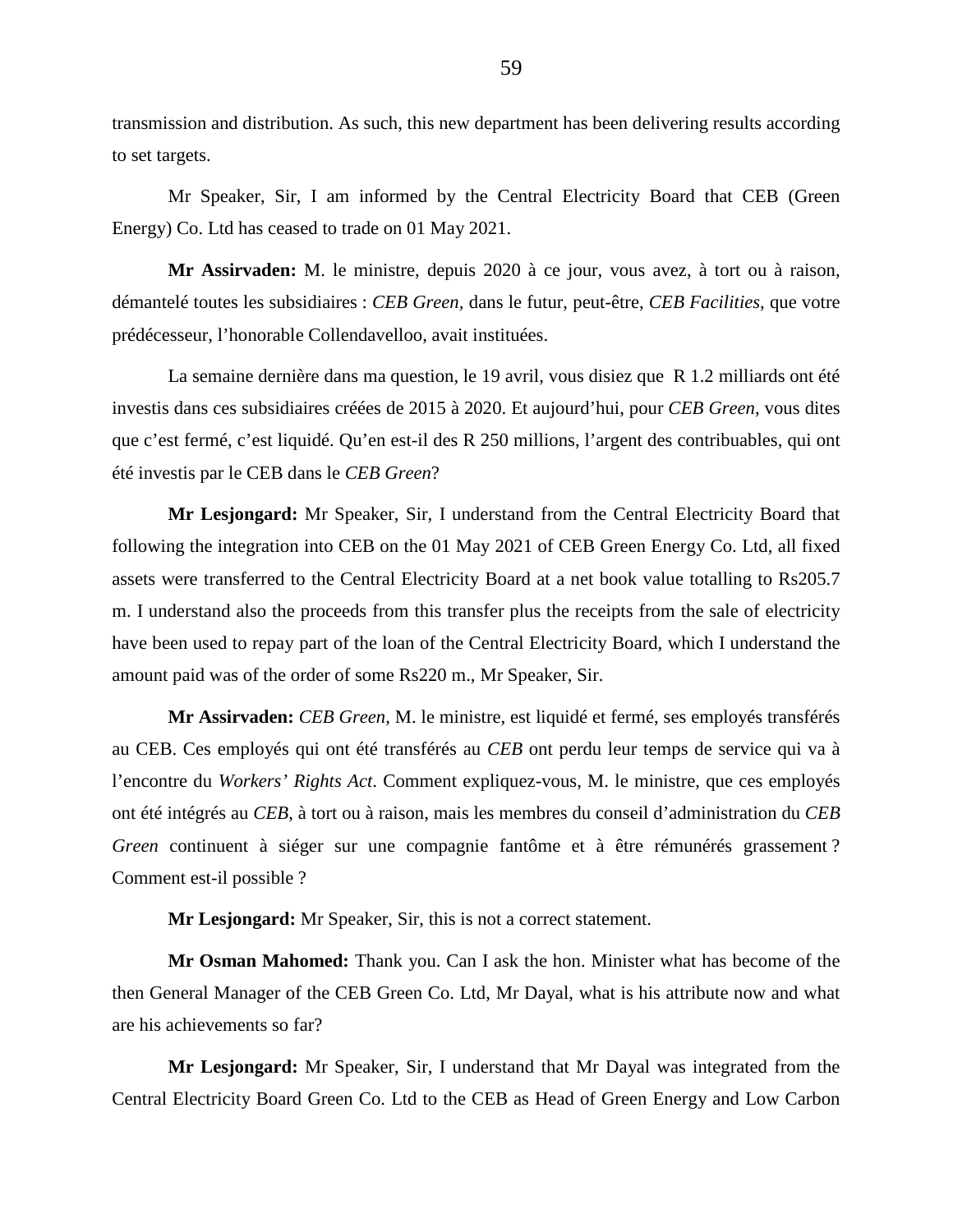Initiatives. He is currently drawing a monthly basic salary of Rs120,000 plus salary compensation at approved rates. I also understand that Mr Dayal has recently been assigned actingship at the level of Energy Efficiency Manager, that is, since 20 September 2021. His duties in this capacity - it is a long list of duties, Mr Speaker, Sir, I will just elaborate on a few, that is  $-$ 

- design, implement and evaluate energy efficiency and energy management programmes in the organisation,
- conduct energy efficiency assessments within the organisation and make recommendations for the installation of energy efficiency equipment, technology and products to reduce energy consumption and improve energy efficiency within the organisation.

**Mr Assirvaden:** Pendant six ans, votre prédécesseur, M. le ministre, a fait concernant, par exemple, le *CEB Green* - aujourd'hui, vous avez tout démantelé ; les projets, cette transition énergétique - les projets que faisaient *CEB Green* dans le passé ont pris du retard. Et aujourd'hui vous concédez, sûrement vous allez concéder, M. le ministre, que les 8 MW de PV à Henrietta ont pris deux ans de retard à cause de ce démantèlement de *CEB Green* ?

**Mr Lesjongard:** M. le président, *we all understand why there have been delays in the implementation of a lot of projects in the country, first of all, because of COVID.* Dans ce que l'honorable membre a dit, je ne concède à rien. Il a exprimé son opinion. Je ne suis pas d'accord avec lui mais je respecte son opinion.

**Mr Speaker:** Next question!

**Mrs Foo Kune-Bacha:** PQ B/552.

# **TOURISM PROMOTION & DESTINATION MARKETING – PROMOTION CAMPAIGNS**

**(No. B/552) Mrs K. Foo Kune-Bacha (Second Member for Beau Bassin & Petite Rivière)** asked the Deputy Prime Minister, Minister of Housing and Land Use Planning, Minister of Tourism whether, in regard to tourism promotion and destination marketing, he will, for the benefit of the House, obtain from the Mauritius Tourism Promotion Authority, information as to –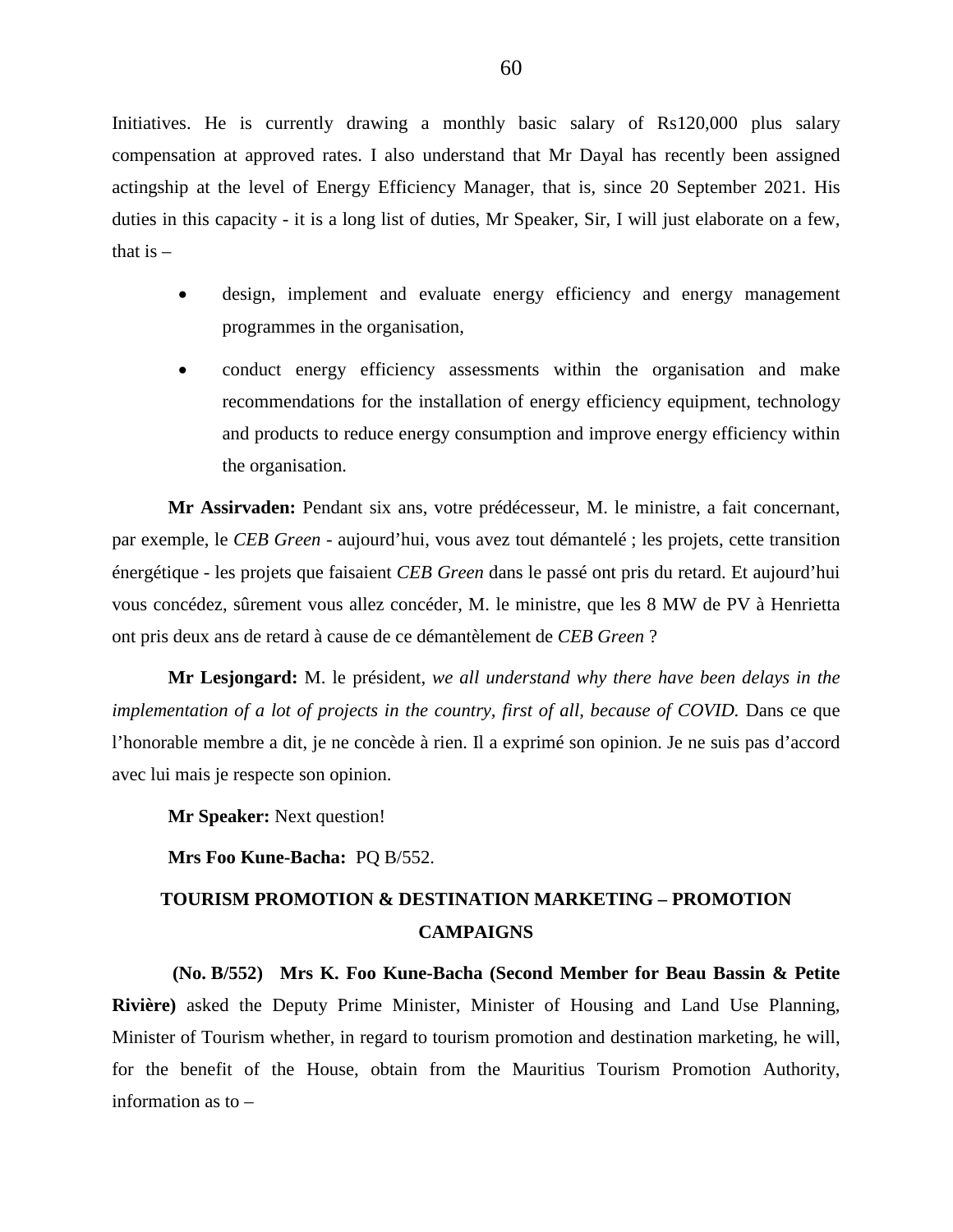- (a) the quantum of funds spent in respect thereof since June 2021 to date;
- (b) the target markets, including the quantum of funds spent on each, and
- (c) where relevant, to whom contracts were awarded, indicating the contract cost and duration of contract.

**The Deputy Prime Minister:** Mr Speaker, Sir, I am informed by the Mauritius Tourism Promotion Authority, that an amount of Rs346.2 m. has been disbursed from June 2021 to date for tourism promotion and destination marketing.

I am further informed by the MTPA that the relevant promotion campaigns have been conducted in respect of 33 target markets. With your permission, Mr Speaker Sir, I shall arrange for the information requested for in parts (b) and (c) of the question to be placed in the Library of the National Assembly, at the earliest.

**Mrs Foo Kune-Bacha:** Merci. J'assume que dans les chiffres fournis par l'honorable ministre, l'accord de parrainage entre la *MTPA* et le *Liverpool Football Club Athletics Ground Ltd*. y figurent aussi. J'aimerais donc demander au ministre, si jusqu'à présent, il y a eu, un bon ou mauvais retour, sur l'investissement de ces R 400 millions et quelles sont les retombées de cet accord jusqu'à présent ?

**The Deputy Prime Minister**: Je suis désolé, M. le président, mais je parle sous votre contrôle, cette question n'a rien à voir avec les arrangements conclus avec le *Liverpool Football Club*. Si une question m'était posée, je répondrai avec grand plaisir en fournissant tous les éléments d'informations que malheureusement, je n'ai pas sous la main aujourd'hui.

La question se réfère à *tourists promotion* non pas *tourism,* ce qui fait une différence en anglais, et *destination* et *destination marketing*. Donc, c'est pour cela, qu'en toute bonne foi, j'ai communiqué le montant des dépenses et je déposerai à la bibliothèque de l'Assemblée nationale, les renseignements concernant les dépenses sur différents marchés.

Pour Liverpool, comme vous le savez, il y avait eu une décision de suspendre l'accord à cause de la Covid. Malheureusement, je n'ai pas tous les détails sous la main, sinon ce serait avec plaisir que je vous les communiquerai. Donc, je fais la suggestion à madame la députée de reposer une question la semaine prochaine concernant Liverpool.

*(Interruptions)*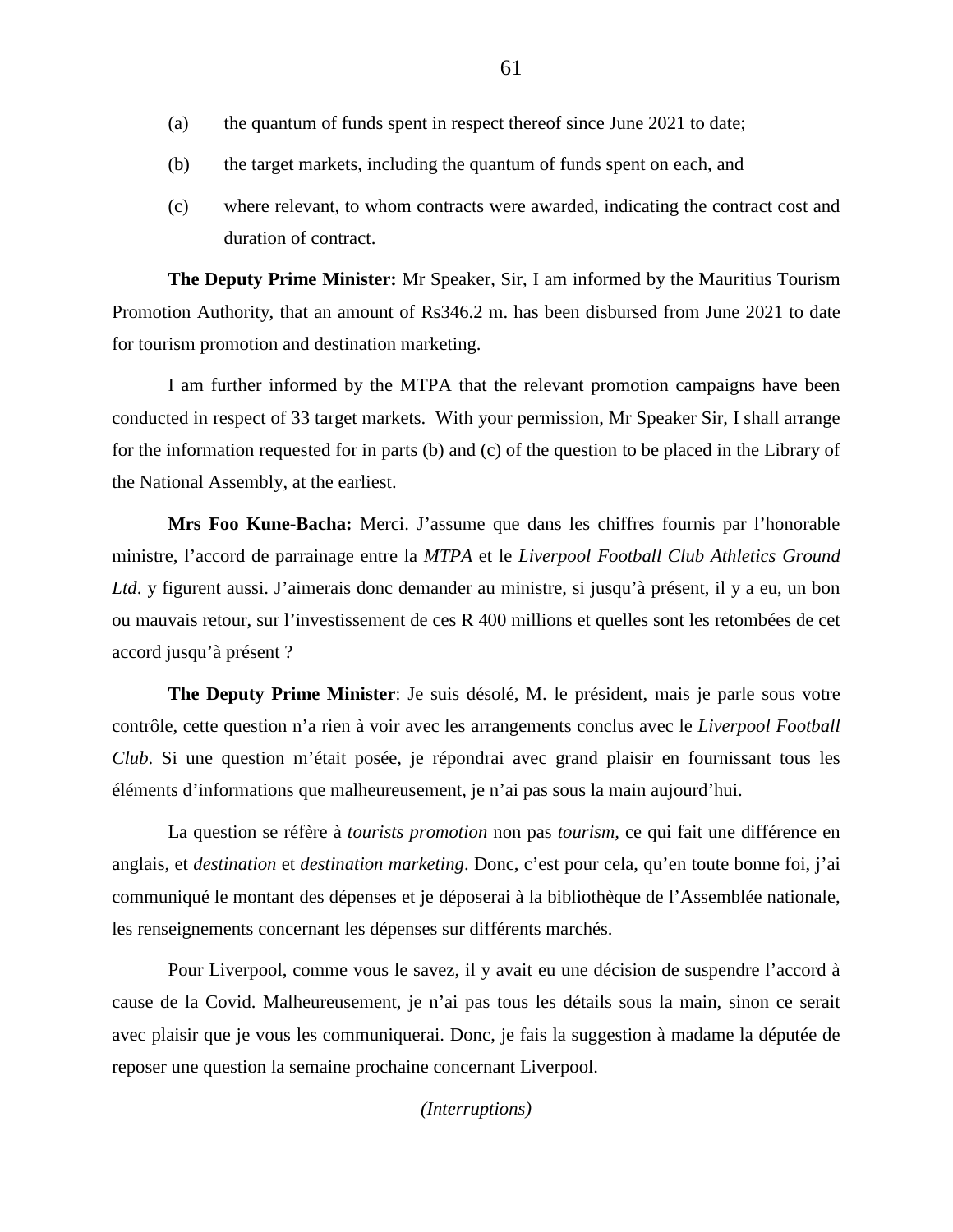**Mrs Foo Kune-Bacha:** I beg to differ. My question is regarding tourism promotion and not tourists. Kindly read the question well.

**The Deputy Prime Minister:** I do concede the point and I do apologise to the hon. lady and to the House. The question which was reproduced in my answer - and the fault is my Ministry's - referred to tourist promotion. So, I do apologise and once again I would invite the hon. lady to put a separate question or else I would be happy in the course of a statement made to the Assembly to provide all relevant information concerning Liverpool Football Club.

**Mrs Foo Kune-Bacha:** In that case, can I ask the Minister to provide me with a written answer regarding my question the way I wrote it because it is not every day that my question is being canvassed.

**The Deputy Prime Minister:** Let me once again explain, Mr Speaker, Sir. The question as we understood it referred to a country's destination marketing. Information has been put up, which will be placed in the National Assembly concerning each country, the contracts that had been awarded and the cost pertaining to each contract for different agencies. I consider that the arrangement with Liverpool Football Club is something very specific that utilises sports infrastructure for publicity to support tourism. So, it will not have been included in the information compiled. But again, I shall be happy to provide that information to the hon. lady.

**Mr Bhagwan:** Can the Deputy Prime Minister inform us in his reply whether there are funds, money which has been spent in Dubai for tourism promotion and how much has been spent in Dubai?

**The Deputy Prime Minister:** I will reply in a general manner. I am sure that money has been spent in Dubai and rightly so. Let me explain. In the strategy, the 2022 Tourism Strategy that we did make public and I do intend to hold a special meeting for parliamentarians of both sides of the House to present and discuss this strategy…

# *(Interruptions)*

# **Mr Bhagwan:** In Dubai?

**The Deputy Prime Minister:** Yes, I shall explain. There are two dimensions. One is consolidation of our main markets; our main markets are in Western Europe, within the region in South Africa and in Reunion Island. And then, the next dimension are the opportunity markets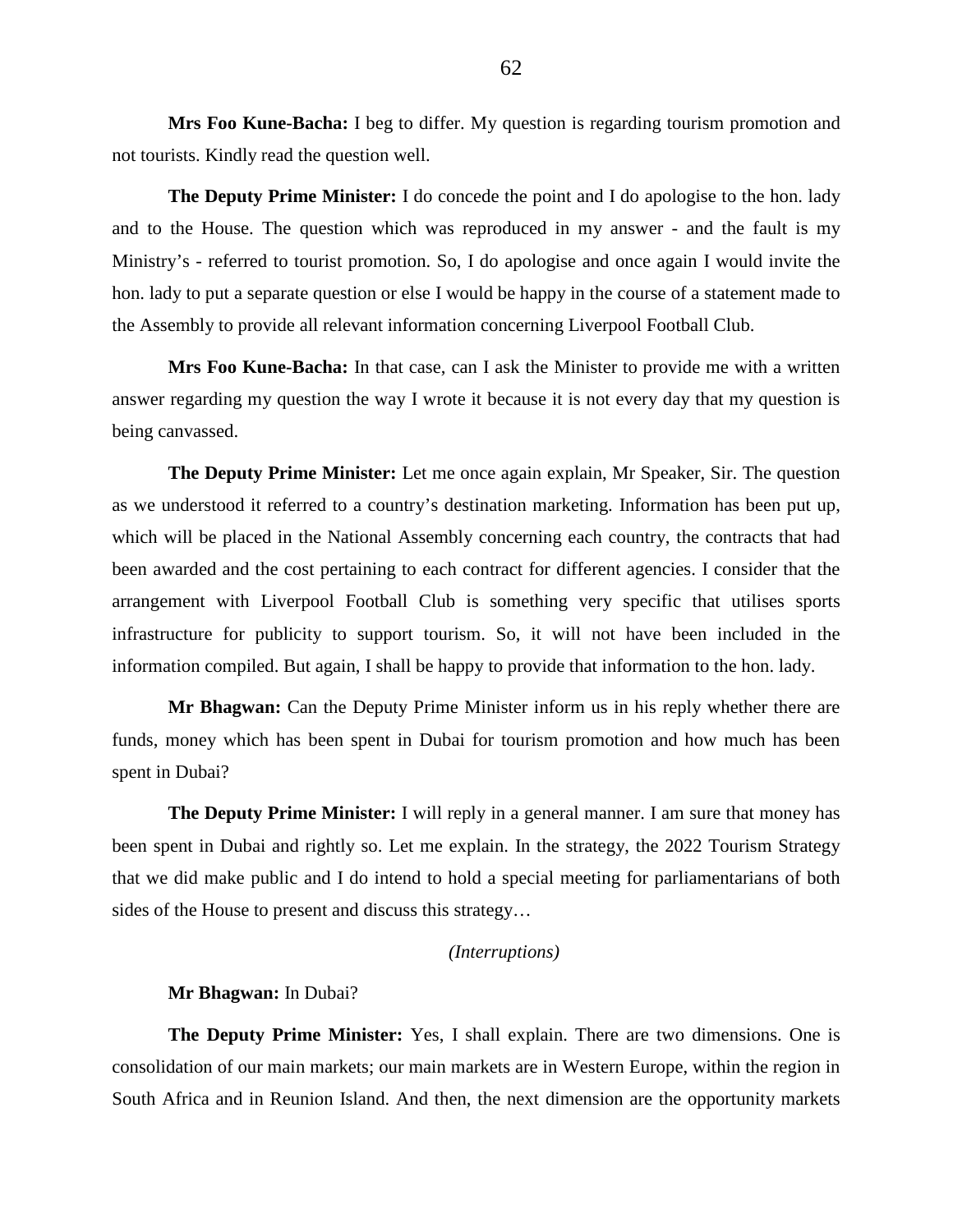where there now exists, in the new international context, the ability to bring to Mauritius from these markets many more tourists than before.

India is an opportunity market, the Gulf States, including Saudi Arabia and the United Arab Emirates and Kuwait and Bahrain. In fact, all the Gulf Cooperation States present a formidable opportunity for Mauritius. We have invested in tourism promotion in Dubai. Right now, if I am not mistaken, the Director of the MTPA is attending the Arab Tourism Fair – I think it is in Dubai – but certainly in the United Arab Emirates and, yes, we will put in more efforts and more funds in promotion of Mauritius as a tourist destination within the Arab world including Dubai.

**Mr Speaker:** Hon. Dr. Aumeer!

# **CYCLONIC & BAD WEATHER CONDITIONS - EVACUEE CENTRES - FAMILIES**

**(No. B/553) Dr. F. Aumeer (Third Member for Port Louis South & Port Louis Central)** asked the Minister of Social Integration, Social Security and National Solidarity whether, in regard to families seeking refuge in centres during cyclonic and bad weather conditions, she will state –

- (a) the number of persons who repetitively resort thereto;
- (b) if her Ministry has identified genuine distressed families in need of urgent help to obtain a social housing unit, and
- (c) the facilities offered to genuine distressed families to improve their current housing condition until they can benefit from a decent house through the National Empowerment Foundation.

**Mrs Jeewa-Daureeawoo:** Mr Speaker, Sir, I wish to inform the House that according to the National Disaster Scheme 2015, evacuee centres are opened either when a cyclone warning Class 3 is issued by the Mauritius Meteorological services or following a request of National Disaster Emergency Operation Command in the event of heavy rainfall/flooding.

With respect to part (a) of the question, I am informed that for the year 2022, 126 families had sought refuge in the evacuee centres more than once. However, many spent the night in the centres for security reasons as they did not feel safe in their house. Staying in the evacuee centres does not necessarily mean that the houses of these families have been damaged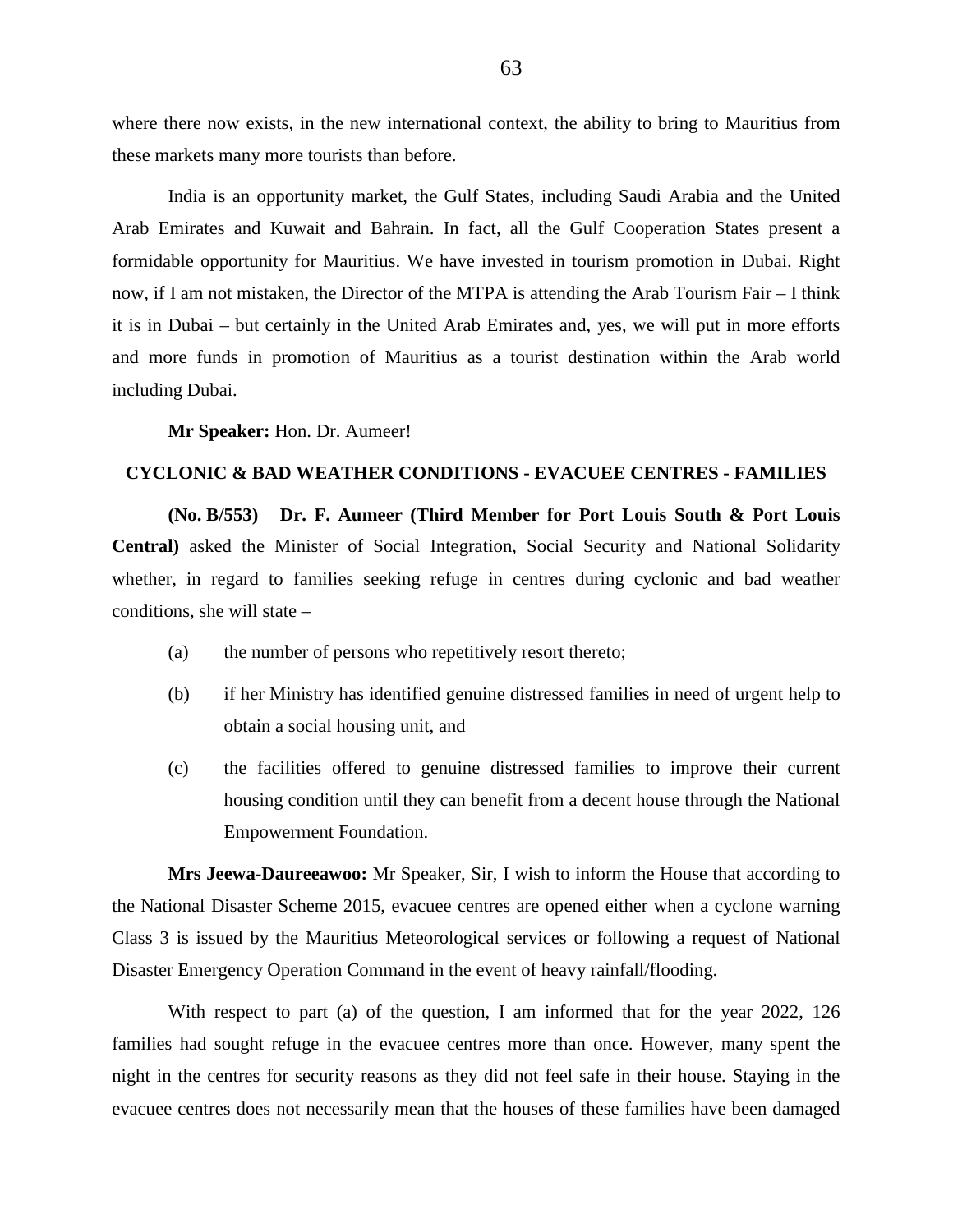and they require housing support. Those who have approached the Ministry with a request for housing support have been attended to.

With respect to part (b) of the question, I wish to highlight that officers of my Ministry and the National Empowerment Foundation in collaboration with the Police Department carried out a survey to assess the extent of damages caused to the houses of 29 families who were still in evacuee centres following cyclone Batsirai and Emnati in February 2022. Upon the survey, I was informed that no damage was caused to the house of one family and one family was living in a rented house.

With respect to part (c) of the question, I am informed that the following appropriate and prompt actions have been taken by my Ministry and National Empowerment Foundation to assist the remaining 27 families –

- (i) the names and details of the 27 families were forwarded to the NHDC out of which five families have already been allocated housing units by the NHDC;
- (ii) the houses of five families have been repaired by NEF;
- (iii) three families are still occupying evacuee centres in Petite Rivière Social Welfare Centre and Nehru Community Centre out of which two families will be allocated housing units by NHDC, and
- (iv) the house of one family is under repair.

The remaining 14 families have already left the evacuee centres.

After the passing of both cyclones, NEF made arrangements for the provision of school materials for the 75 children accommodated at the evacuee centres. Furthermore, it is to be noted that in accordance with the Social Aid Regulation 1984, an allowance of Rs188 is payable per person per night spent at evacuee centres.

In addition, persons whose foodstuffs have been damaged during cyclone and heavy rainfall are also entitled to an allowance of Rs188 per member per day for a maximum of three days upon presentation of a Police memo certifying same.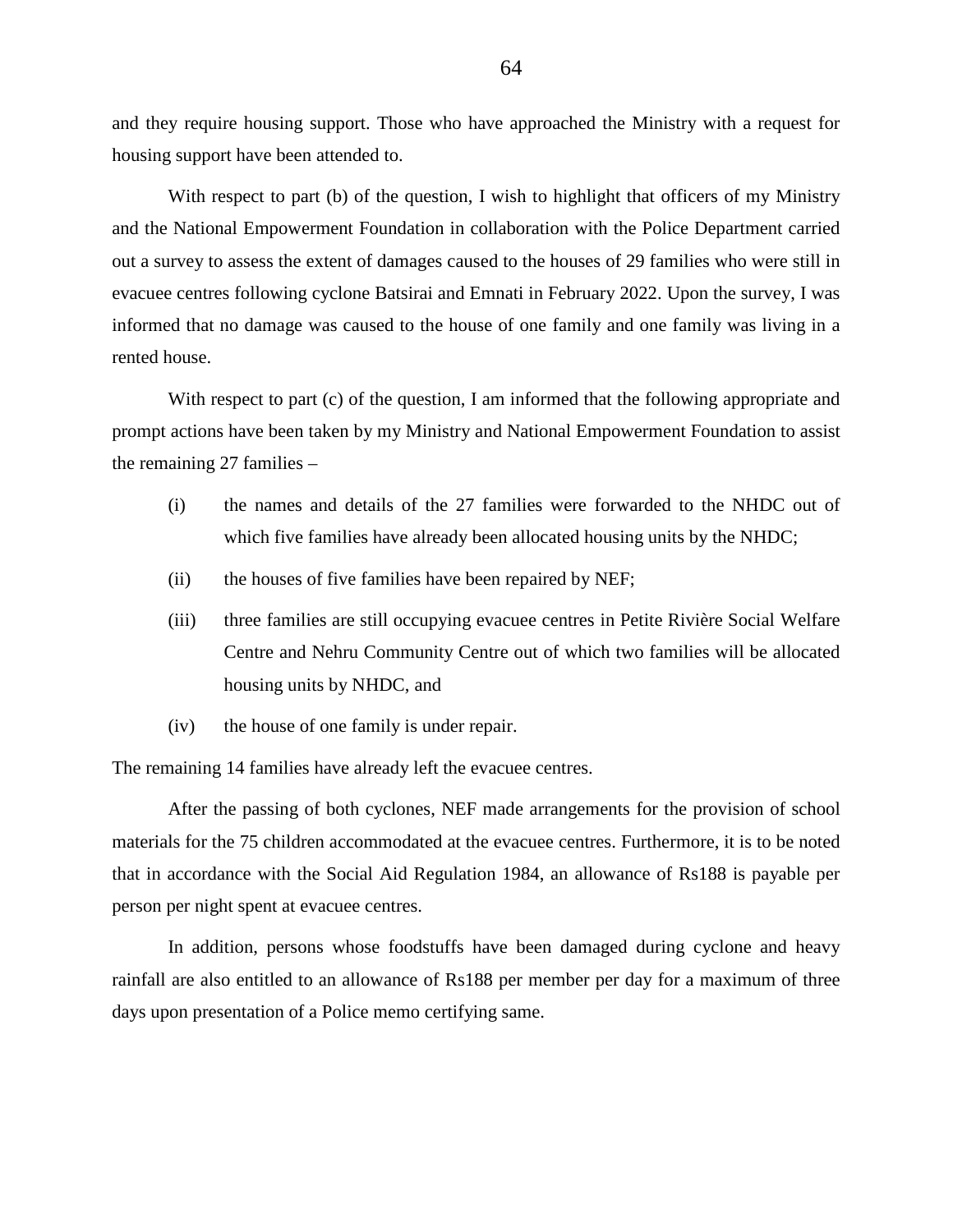I am informed that since January 2022 to date, cyclone allowance has been paid to 267 families for an amount of Rs166,568 and flood allowance has been paid to 432 families for an amount of Rs300,800.

**Dr. Aumeer:** Thank you, hon. Minister. Will the hon. Minister consider increasing that basic allowance of Rs188 daily which is for a maximum of three days for these distressed families, considering the huge increase and major hike in basic commodities these days?

**Mrs Jeewa-Daureeawoo:** I can say that this particular allowance is regularly revised by the Ministry of Finance in line with the rate of inflation and cost of living. It was last visited in January 2020 and we are doing the needful for this sum to be revised.

**Dr. Aumeer:** Hon. Minister, many of these people, the remaining if I can get your answers right, 14, I think, is left, of these people live in extreme poverty and very precarious conditions, having at times virtually no room for the poorest one. Will the Minister consider temporary housing where land is available on a short term basis for these families?

**Mrs Jeewa-Daureeawoo**: First of all, let me say that there are only 3 families in the evacuee centre. What you are saying is policy decision which requires extensive consultations, but I take good note of your suggestions and we will see.

**Mr Uteem**: The hon. Minister just mentioned that Police Memo is required before any family is entitled to an allowance. Has the attention of the hon. Minister been brought to the fact that the Police has refused to come and inspect the houses of those people in Tranquebar who were subject to flooding during the Batsirai Cyclone and the other heavy rainfalls at the beginning of this year, and as a result, several households were unable to benefit from the social grant for Bad Weather Allowance?

**Mrs Jeewa-Daureeawoo**: Mr Speaker, Sir, as far as I know, whenever there are natural calamities, flooding or cyclone, the resources of the Police are, I can say, stretched. I am informed that site visits are being carried out whenever there is a request. I am not aware whether there has not been any site visit. If you do have the information let me have it. I will check and revert back to you.

**Mr Speaker**: Hon. Ms Tour!

# **TERMINUS LALLMAN – UPPER CRÈVE COEUR – MAIN ROAD UPGRADING**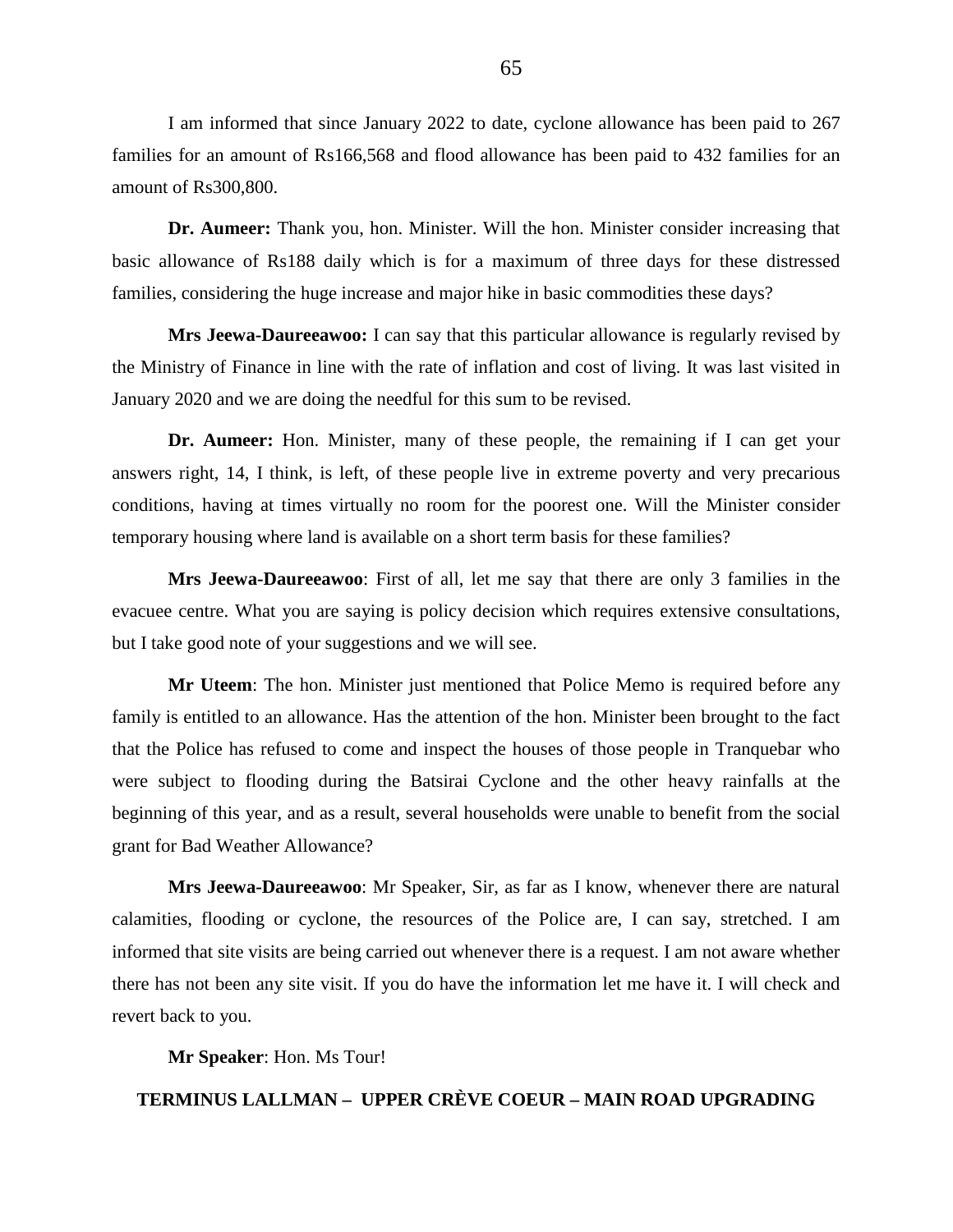**(No. B/554) Ms J. Tour (Third Member for Port Louis North & Montagne Longue)**  asked the Minister of National Infrastructure and Community Development whether, in regard to the upgrading of the main road at the level of terminus Lallman to Upper Crève Coeur, he will state where matters stand.

**Mr Hurreeram**: Mr Speaker, Sir, I thank the hon. Member for the question which will allow me to clarify on the delay regarding the construction works of the upgrading of the main road at the level of the Terminus Lallman to Upper Crève Coeur. I am informed that on 06 May 2021, a Works Order to the tune of Rs14.2 m., inclusive of VAT, was issued to the Contractor, Square Deal Multipurpose Cooperative Society Ltd for the upgrading works.

The contractual start date was 10 May 2021 and scheduled completion 30 November 2021, that is, the works were expected to be completed within six and a half months.

Subsequently, on 17 May 2021, trial pits were carried out for identifying location of any existing services. It was observed that the relocation of the CWA pipe was required prior to starting the construction of a retaining wall, which formed part of the scope of works for the project.

In line with existing practice, on 27 May 2021, a list of the required water line fittings was submitted to the CWA. Part of these materials was received on 23 June 2021 and the Contractor started the relocation works as from the next day itself, that is, 24 June 2021. The remaining CWA materials have been received at a later stage and I am informed that these location works have now been completed.

Mr Speaker, Sir, the reinforcement for the retaining wall structure is being prepared offsite and the construction of the wall is expected to start on site by early June 2022. I am given to understand that the Contractor is facing a shortage of labour. Accordingly, the construction of the retaining wall will be completed; the resurfacing of the road will be undertaken. The project is expected to be completed by the end of November this year.

I have requested the Technical Officers of my Ministry to carry out a very close inspection on the project to ensure that there is no further delay in its implementation.

Thank you.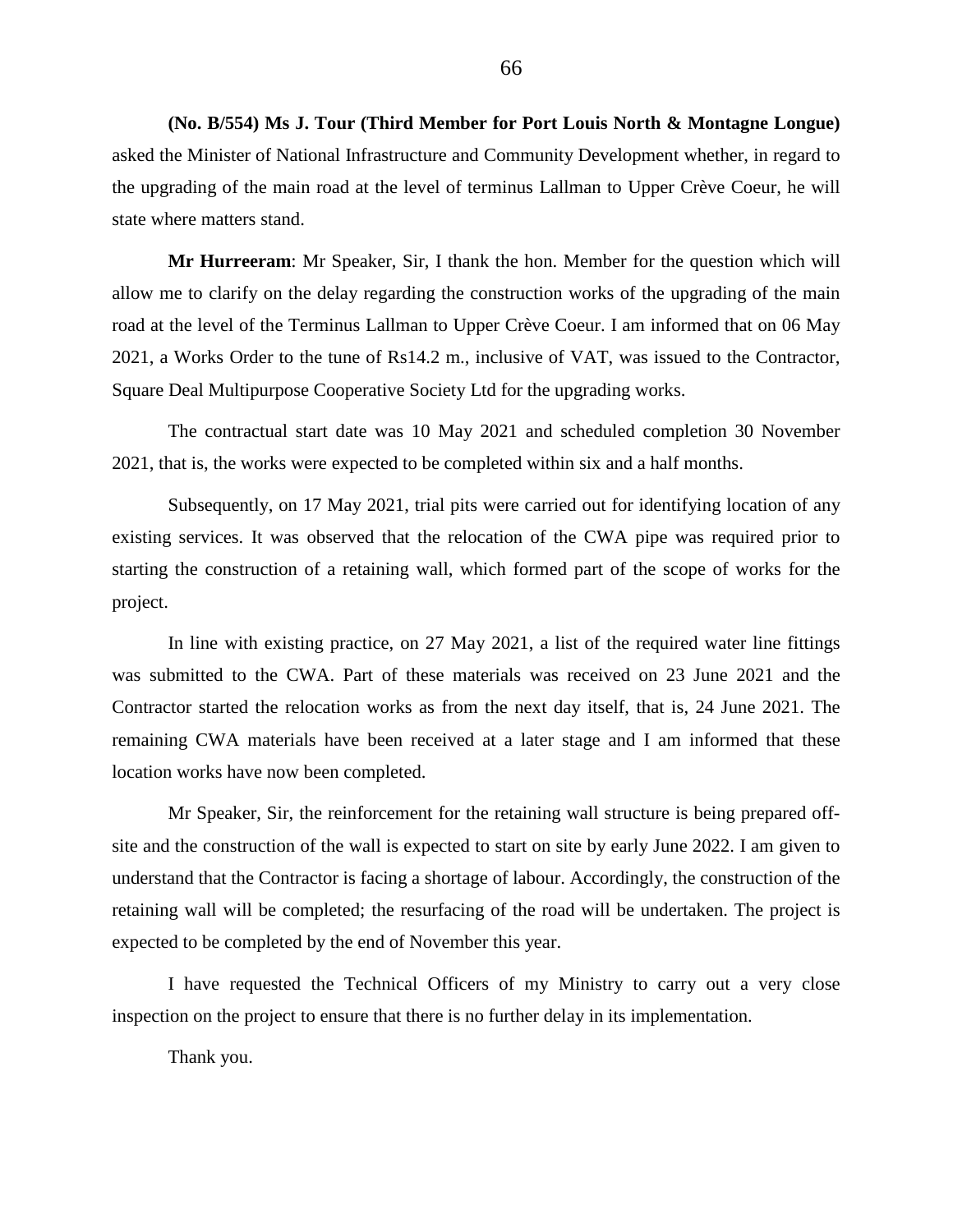**Ms Tour**: Thank you, Mr Speaker, Sir. As the hon. Minister mentioned, the project was supposed to be completed within six months, and next week will mark nearly one year that the project is still ongoing. Can I ask the hon. Minister that the project is completed sooner because the current state of the road is causing a lot of predicaments to the inhabitants of Crève Coeur?

**Mr Hurreeram**: We are very much aware of the situation, Mr Speaker, Sir, as that matter was also taken in the last session during the last Adjournment Matters. We are pressing upon the Contractor. Now, we will have to apply liquidated damages if need be. And also, decision has been taken at the NDU level not to award any further contract to that same Contractor until this work has been completed. So, we are doing whatever possible at the Ministry's level to make sure that the work is done as soon as possible.

**Mrs Luchmun Roy**: Thank you, Mr Speaker, Sir. I would request the hon. Minister if he could talk to the Contractor or to the officers looking after this project, if they can put some safety signages there? There some *usagers de la route,* those who go with their lorries because it is a mountainous region, if there could be some signages there to prevent people to access the road so that we keep it safe. Thank you.

**Mr Hurreeram**: It is well noted, Mr Speaker, Sir.

**Mr Speaker**: Next question!

## **CEB EMPLOYEES UNION – DEMONSTRATION – WOMEN HARASSMENT**

**(No. B/555) Mr P. Assirvaden (Second Member for La Caverne & Phoenix)** asked the Minister of Energy and Public Utilities whether he will state if he has taken cognizance of the recent public peaceful demonstration by the Union of the Employees of the Central Electricity Board (UECEB) in front of the CEB Head Office regarding the issue of harassment of women and, if so, will he, for the benefit of the House, obtain from the CEB, information as to if the General Manager proposes to meet representatives of the UECEB to discuss the issue.

**Mr Lesjongard**: Mr Speaker, Sir, I am informed by the Central Electricity Board that a public peaceful demonstration took place in front of its Curepipe Office on Friday 15 April 2022. About ten (10) persons were present at the demonstration, of which four (4) were CEB employees. Of these four (4) employees, there were two (2) women employees and the remaining two (2) male employees were officials of the Union of Employees of the CEB and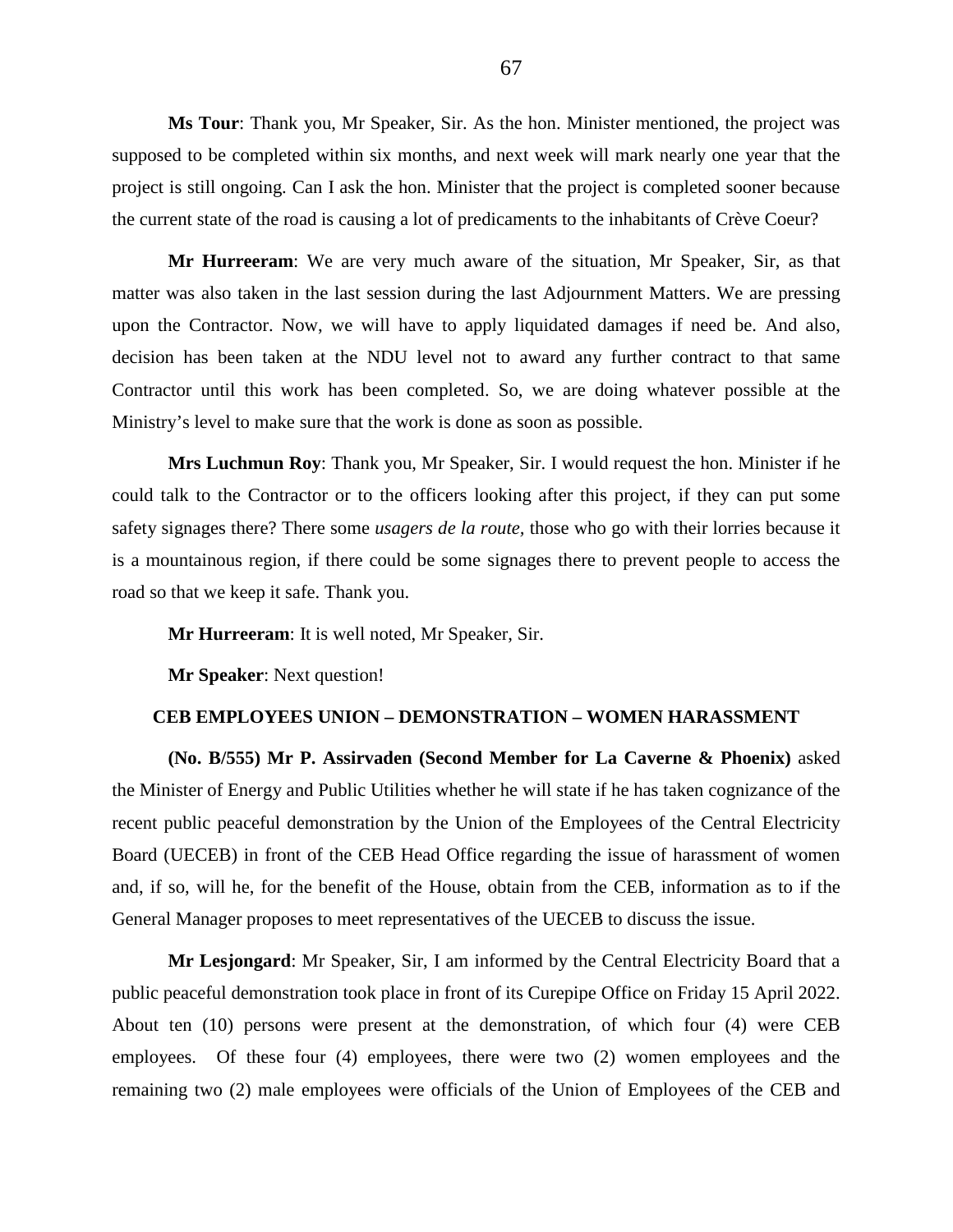Other Energy Sectors (UECEBOES). No other CEB employee had participated in the demonstration.

I am given to understand that the other demonstrators were employees of Casino de Maurice, located near the premises of CEB Curepipe, and could be members of the Federation of Progressive Unions, to which the Union of Employees of the CEB and Other Energy Sectors is affiliated.

It has been gathered that the grievances of the demonstrators pertained mostly to alleged sexist attitude of some male colleagues, the perceived lack of opportunity for female employees to get promoted at the Central Electricity Board and anomalies in salary among others.

Mr Speaker, Sir, I am further informed that the Central Electricity Board Gender Cell, headed by the Human Resource Manager of the CEB, had meetings with several employees, including the female employees posted at the Curepipe Office, on 19 April 2022. Formal meetings and interviews were moreover carried out on 21 and 22 April 2022 with six (6) women employees and their official statements were taken. The Central Electricity Board is investigating the matter and necessary action initiated accordingly.

It is to be highlighted that the Central Electricity Board has informed that there has been no formal complaint regarding harassment received from its women employees.

Mr Speaker, Sir, I am informed that the General Manager of the Central Electricity Board has met with the Union of Employees of the CEB and Other Energy Sectors as well as their Negotiator, Mr Jack Bizlall, on 22 April 2022. Both have been apprised of the situation and actions that the Central Electricity Board intends to take to remedy to the situation and they have agreed to cooperate with the CEB to resolve any gender related issue that may crop up.

Mr Speaker, Sir, the Central Electricity Board has dealt with the matter with all the seriousness that it requires. Over the past weeks, the General Manager has been personally involved in awareness and communication campaign to sensitise employees on gender issues. The last one took place at Fort Victoria Power Station last Thursday 05 May 2022.

As a responsible employer, the Central Electricity Board recognises and seeks to protect the rights of all its employees to be treated with respect and dignity irrespective of their position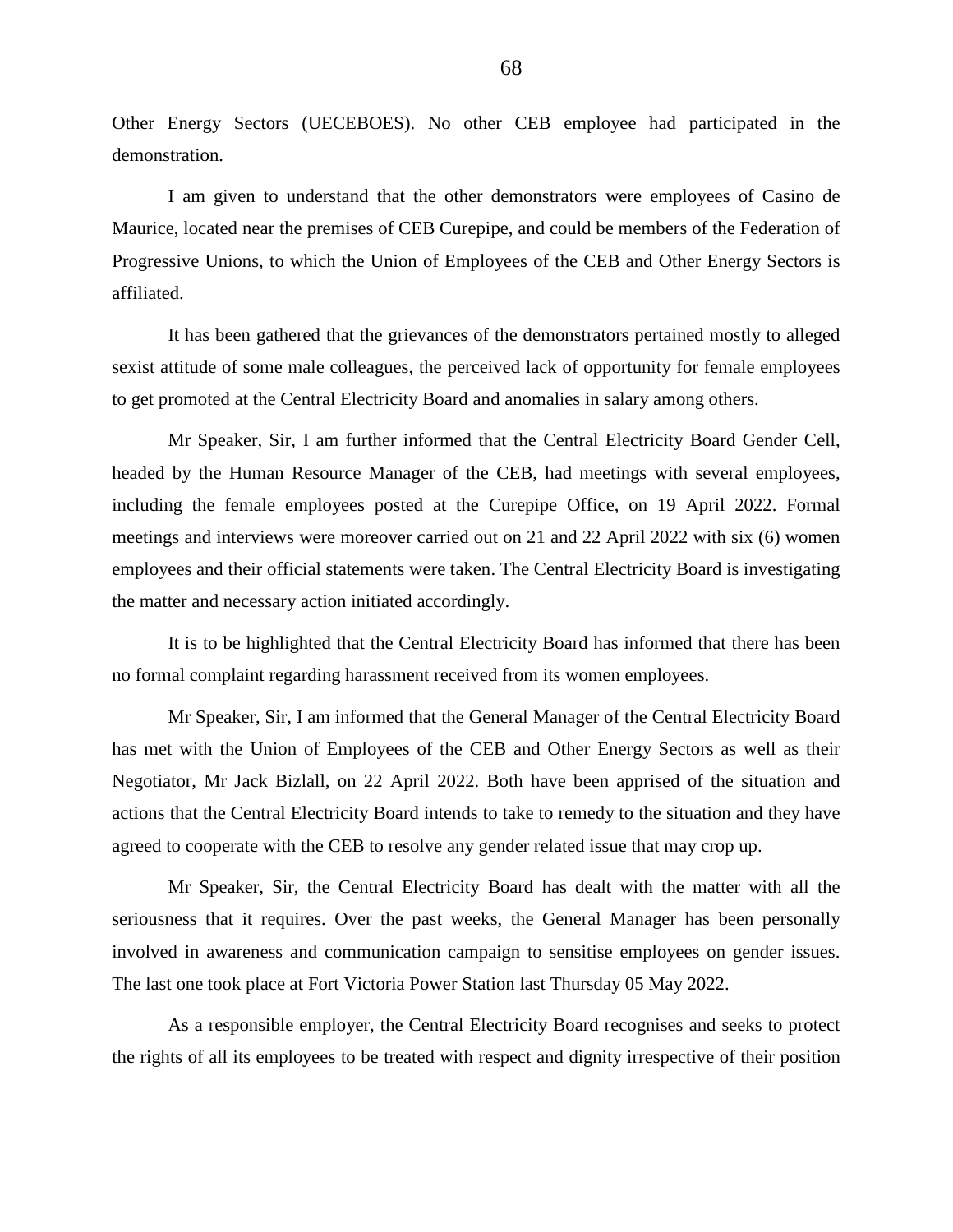in the organisational hierarchy. The Central Electricity Board will pursue its efforts to ensure a harmonious working environment for all its employees.

I thank you, Mr Speaker, Sir.

**Mr Assirvaden:** Peut-on savoir du ministre si les dames qui ont dénoncé ce cas allégué de harcèlement sont toujours à leurs postes ou ont été mutées ?

**Mr Lesjongard:** I do not have this precise information, Mr Speaker, Sir. I believe that nobody has been transferred after that demonstration. But anyway, I can check the information and revert back to the hon. Member.

**Mr Assirvaden:** Une dernière précision du ministre, il y a pas mal de dénonciations ces temps-ci au sein du *CEB* concernant les harcèlements, pas que des dames, mais aussi des messieurs. Est-ce que le ministre est au courant que le chef du centre d'appel, un monsieur S. S., a dénoncé un cas de harcèlement à l'encontre du *General Manager* du *CEB* ? Est-ce que le ministre est au courant de cela ?

**Mr Lesjongard:** No, I am not aware, Mr Speaker, Sir, but I understand that the cases that have been evoked by the hon. Member happen in any other organisation. But I can tell the House, Mr Speaker, Sir, that harassment, bullying or any other sort of degrading treatment in all its form are contrary to the CEB's internal rules and regulations. There is a CEB Code of Conduct. In accordance to the CEB's Code of Conduct, all employees must observe the highest standard of conduct at all times within the Central Electricity Board, Mr Speaker, Sir.

**Mrs Foo Kune-Bacha:** Merci. La section 114 (3) du *Workers' Rights Act* stipule que les employeurs sont ceux tenus pour responsables pour toute forme de violence au travail, y compris le harcèlement. Quelle sera donc la position prise du ministère envers l'employeur responsable, dans ce cas le *CEB*, dans ces cas de harcèlement, si avérés envers des femmes employées par cette institution ?

**Mr Lesjongard:** Mr Speaker, Sir, the hon. Member has already addressed the problem in the question itself. There is going to be an enquiry, and if after the enquiry has been carried out, it is concluded that the employer has been found responsible, necessary actions will be taken; not at this stage.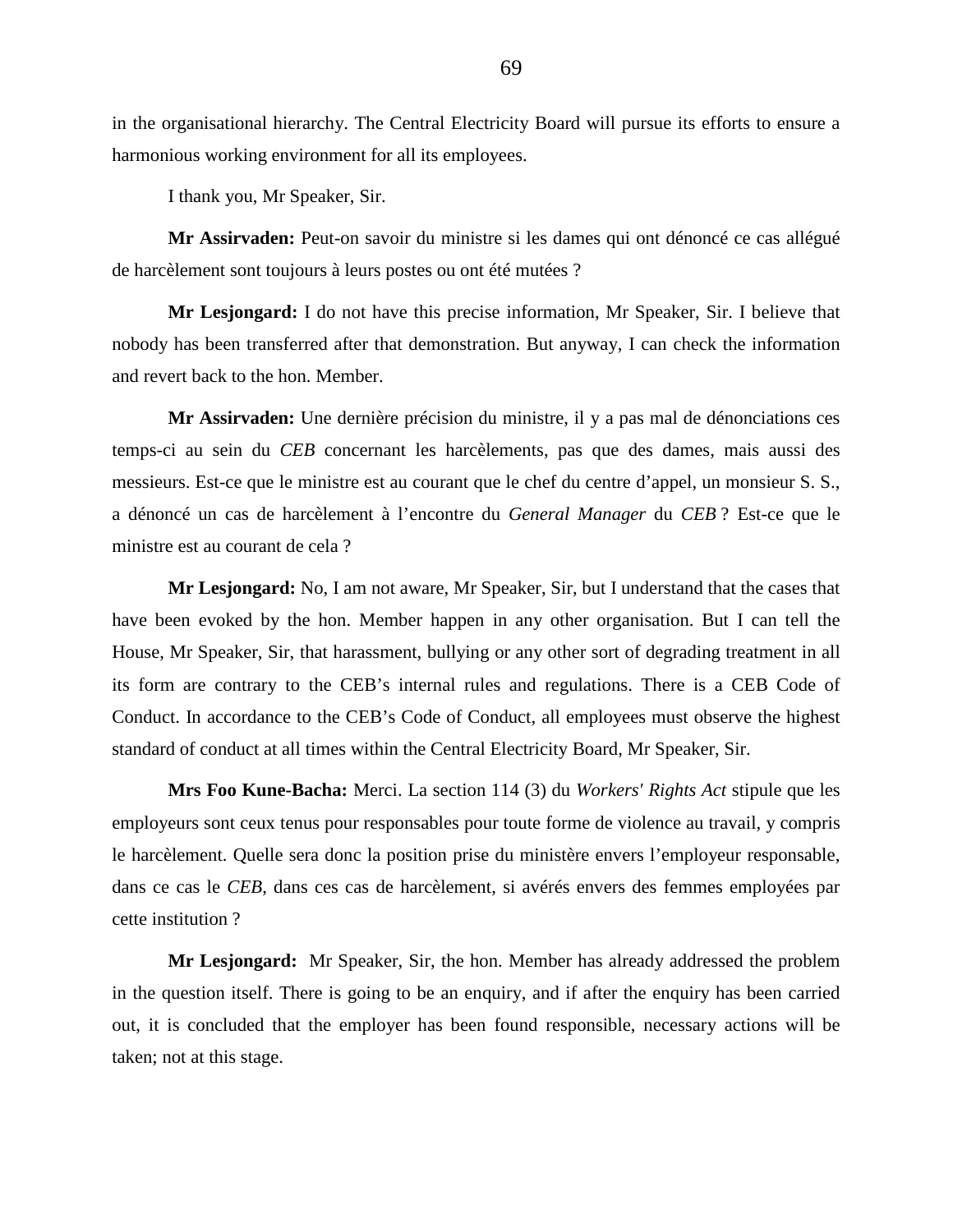**Mr Assirvaden:** Merci, M. le président. M. le ministre, si le cas de monsieur S. S. s'avère vrai - je dis bien 'si'- et nous parlons ici, M. le ministre, du *General Manager* du CEB ; pas un chef de section mais le *General Manager* du CEB, est-ce que le ministre peut prendre l'engagement de voir ce cas avec la direction du *CEB*, le *Board* et de voir ce qu'on peut faire ?

**Mr Lesjongard:** M. le président, l'honorable membre sait très bien que sa question est une question hypothétique. *It goes against the rules of this National Assembly and I cannot reply to this question, Mr Speaker, Sir.*

**Mr Speaker:** Hon. Osman Mahomed!

**Mr Osman Mahomed:** PQ B/556!

# **CADASTRE UNIT - DIGITAL CADASTRE DATABASE** - **PARCEL IDENTIFICATION NUMBERS**

**(No. B/556) Mr Osman Mahomed (First Member for Port Louis South & Port Louis Central)** asked the Deputy Prime Minister, Minister of Housing and Land Use Planning, Minister of Tourism whether, in regard to the Cadastre Unit, he will state if it has ceased taking applications for the issue of Parcel Identification Numbers due to technical issues with the Digital Cadastre Database and, if so, indicate the measures being taken in relation thereto and the date on which normal service is expected to resume.

**The Deputy Prime Minister:** Mr Speaker, Sir, I am advised that the Parcel Identification Number, commonly referred to as PIN, is a number, a unique identifier assigned to a land parcel. The PIN is automatically generated by the Digital Cadastre Database of the Land Administration and Valuation Information Management System, referred to as LAVIMS.

PINS are normally required for the following transactions –

- 1. Transfer of ownership of immovable property;
- 2. Mortgages on immovable properties, and
- 3. Drawing up of survey reports or memoranda of survey following land survey or obtention of a *morcellement* permit or development permit.

Application for PINS are registered, processed and issued by the Cadastre Unit of my Ministry.

Mr Speaker, Sir, I am informed that due to a technical problem, which occurred on the LAVIMS server on 22 April 2022, applications for PINS could not be registered online.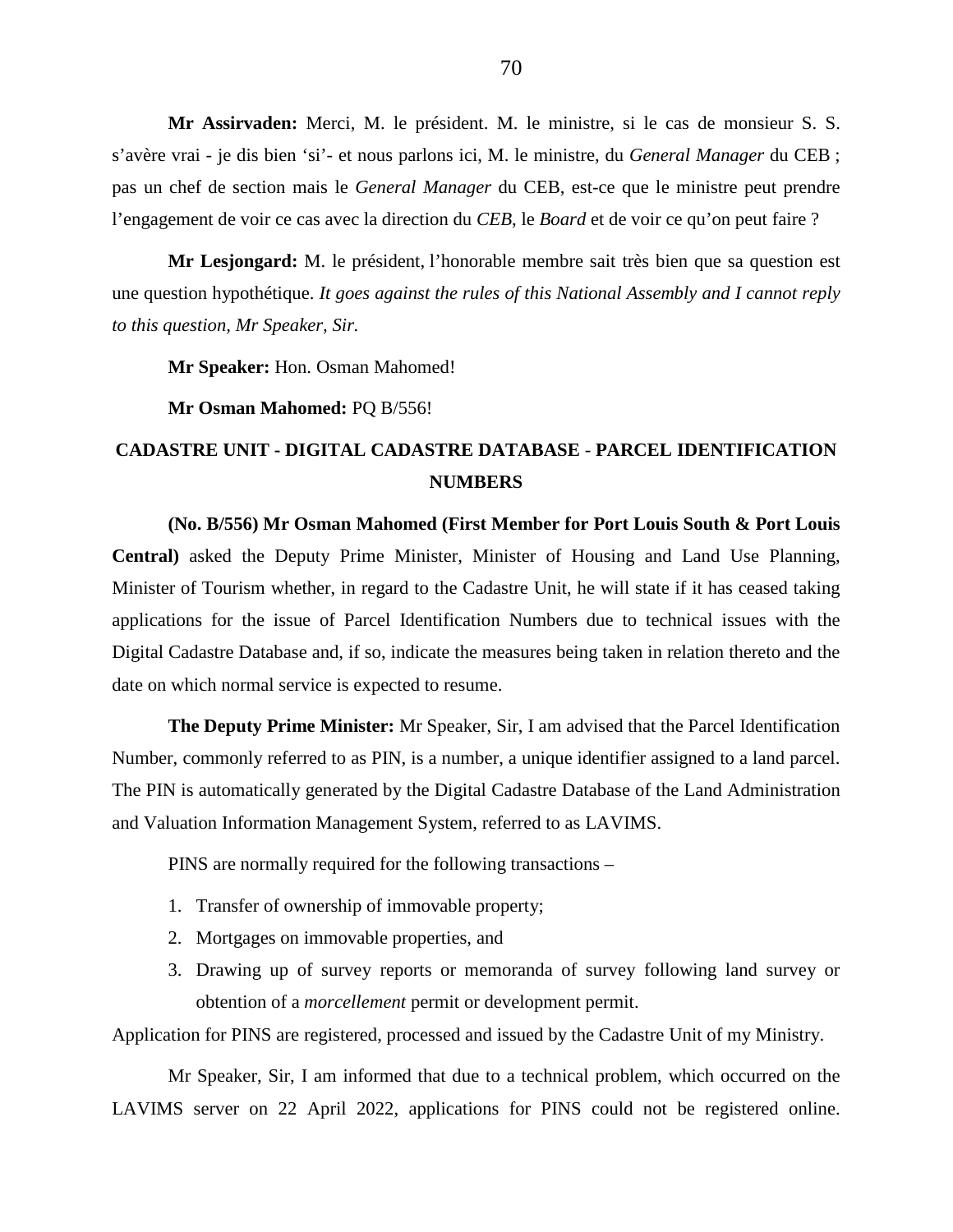However, applications were being accepted manually and registered. At no point in time, therefore, according to the information provided to me, did the Cadastre Unit of my Ministry cease to register new applications for PINS.

I am further informed that following the intervention of the LAVIMS maintenance contractor, the system was repaired and was again fully operational on 29 April 2022, that is, applications could once again be registered and processed online.

Mr Speaker, Sir, I wish to reassure the House that the necessary arrangements have reportedly been made at the level of my Ministry to clear at the soonest the backlog of applications pertaining to the down time period of 22 to 29 April 2022.

**Mr Osman Mahomed:** Thank you. I do understand that the hon. Minister has mentioned that according to information provided to him, registration for PINS was being done manually. But the information that I have, as per Notice published at the desk of the Ministry itself, it reads as follows –

"The general public is hereby informed that the Cadastre Unit will not be taking applications for PINS today, 25 April 2022 due to unforeseen technical issues on the digital cadastre database management system."

So, I beg to differ. Applications were not been taken.

**The Deputy Prime Minister:** Well, I am grateful to the hon. gentleman for bringing the matter to my attention. In fact, I was not even aware of this. I had received no representations from the public and the question provided me the opportunity of looking into it. If the hon. gentleman has information different from what I have reported, I would be grateful if he would provide same to me and I will look into it.

**Mr Osman Mahomed:** In the same vein, I am given to understand that the system crashes quite often, again due to technical reasons. Can I ask the hon. Minister to ask the officer why is that so? Because when this is the case, as rightly mentioned by the hon. Minister himself, no transaction on properties can be taken and this creates havoc in the system.

**The Deputy Prime Minister:** Absolutely, Mr Speaker, Sir. On one hand, we have a duty to provide appropriate service to the public being given the mandatory aspect of the PIN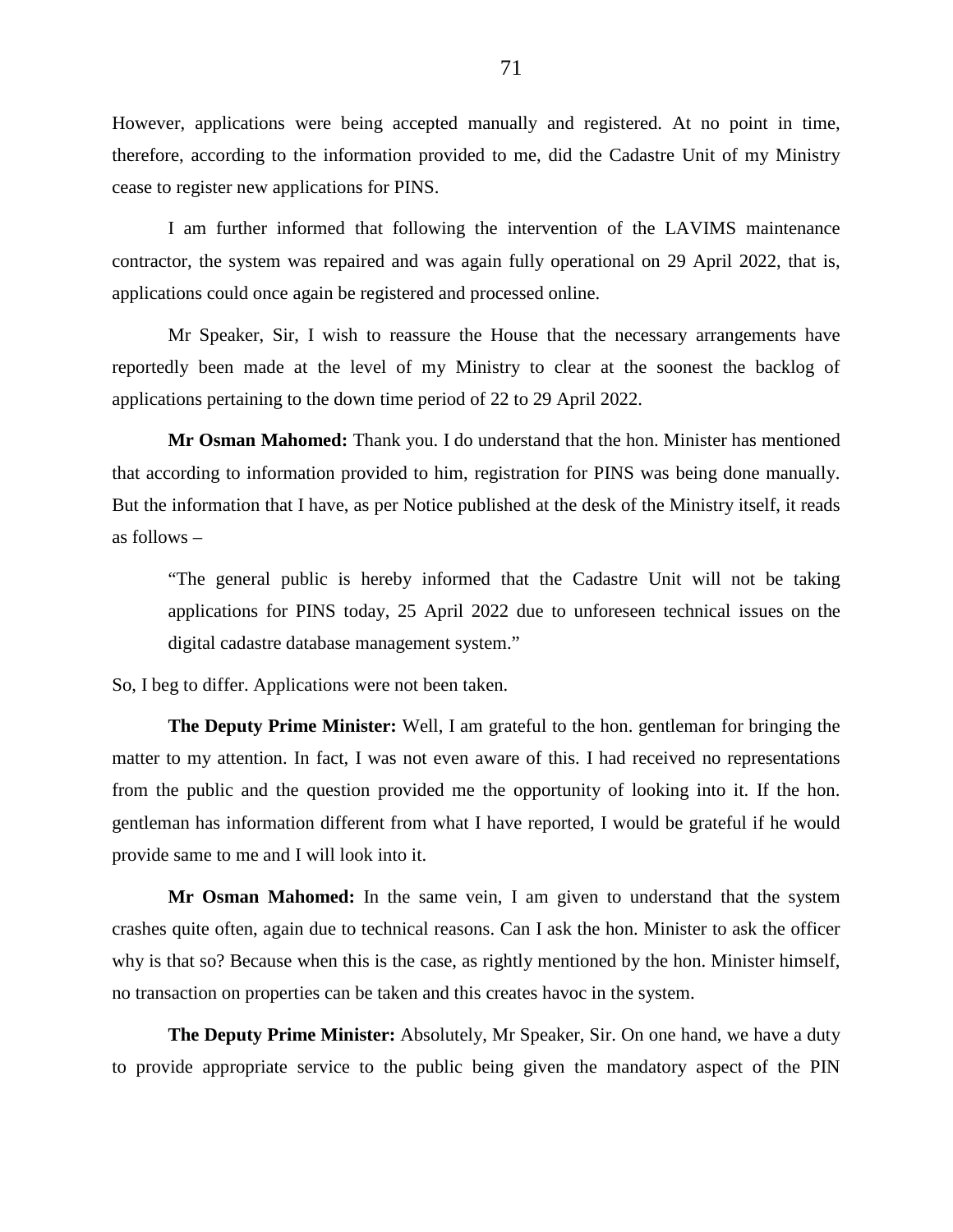requirement and on the other hand, there must be standby arrangements so that people are not unduly penalised if there is a technical breakdown. Yes, I undertake to do so.

**Mr Speaker:** Next question!

**Dr. Aumeer:** PQ B/557, please!

# **OPHTHALMOLOGY SERVICES - CATARACT SURGERY – 2019 TO 2022**

**(No. B/557) Dr. F. Aumeer (Third Member for Port Louis South & Port Louis Central)** asked the Minister of Health and Wellness whether, in regard to the Ophthalmology Services, he will state, over the past three years respectively, the number of –

- (a) patients on the waiting list for cataract surgery, indicating the number thereof who passed away before the realisation of the said surgery, and
- (b) cataract surgery performed at the Subramania Bharati Moka Eye Hospital and the New Souillac Hospital, respectively.

**Dr. Jagutpal:** I am informed that the number of patients on the waiting list for cataract surgery for the past three years were as follows –

- in 2019, 2,508;
- in 2020, 3,718, and
- in 2021, 4,960 patients were on the waiting list.

Mr Speaker Sir, the number of patients on the waiting list escalated mainly due to the first lockdown from 20 March 2020 to 24 May 2020 (approximately 45 working days), time during which only emergency cases were attended to.

Due to the prevailing sanitary conditions at the material time and in view to protect the health of patients suffering from comorbidities as well as the elderly, limited cataract surgeries were restarted on 25 May 2020 and this continued until 09 March 2021.

We again had to face a similar situation as from 10 March 2021 with the imposition of a second confinement. The limited number of surgeries which were being carried out were stopped completely until 15 May 2021. However, emergency surgeries were being attended to at all times. As from 17 May 2021, again, limited cataract surgeries were restarted until 30 August 2021.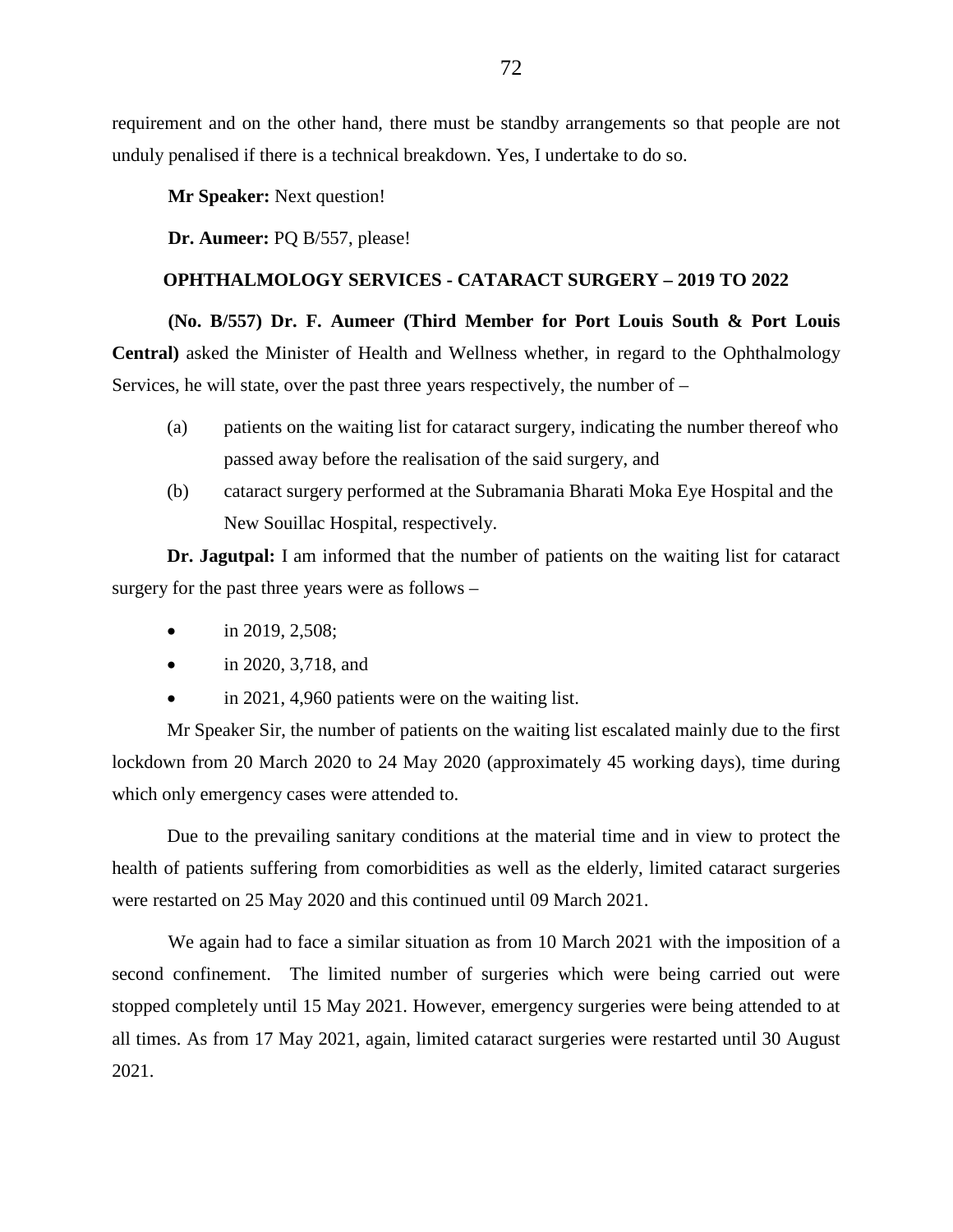On 31 August 2021, PCR tests were warranted for all patients due for surgery. With the prevailing sanitary protocols at that time, cataract surgeries were continued on a limited basis in view of protecting the elderly against COVID-19.

Mr Speaker, Sir, as a result of the above, the number of working days in 2020 and 2021 were drastically reduced thereby leading to a significant increase in the number of patients awaiting cataract surgeries on the waiting list and new cases added to the backlog.

Mr Speaker, Sir, cataract surgeries started on a full-fledged basis in January 2022 with approximately 40 cases being done both at Subramania Bharati and New Souillac Hospital on a daily basis.

Mr Speaker, Sir, as regards the number of deaths, I am informed that since 2019 to date, a total of 125 patients have passed away before they were called for surgery: 18 in 2019, 59 in 2020 and 46 in 2021.

Mr Speaker, Sir, with regard to part (b) of the question, I am informed that the number of cataract surgeries carried out at Moka Eye Hospital and New Souillac Hospital are as follows –

- for 2019:  $7,212$ ;
- for 2020: 5,742, and
- for  $2021: 3,370$ .

For the period 01 January to 30 April 2022, 4,565 patients at Moka Eye Hospital and New Souillac Hospital are on the waiting list. During the same period, 2,536 cases of cataract surgeries have been performed in both hospitals. It is expected that 5,000 additional cataract cases would be performed by the end of 2022.

**Dr. Aumeer:** Thank you, hon. Minister. As you rightly pointed out, there is a sharp increase in the waiting list of patients needing to undergo eye surgery, be it cataract or vitrectomy and considering the high incidence of non-communicable diseases, the list will keep on increasing. Will the hon. Minister advise the relevant Heads of departments that priorities be given to those where there is a threat to independent living and employment, meaning that visual handicap be a more important criteria than visual acuity in the process awaiting?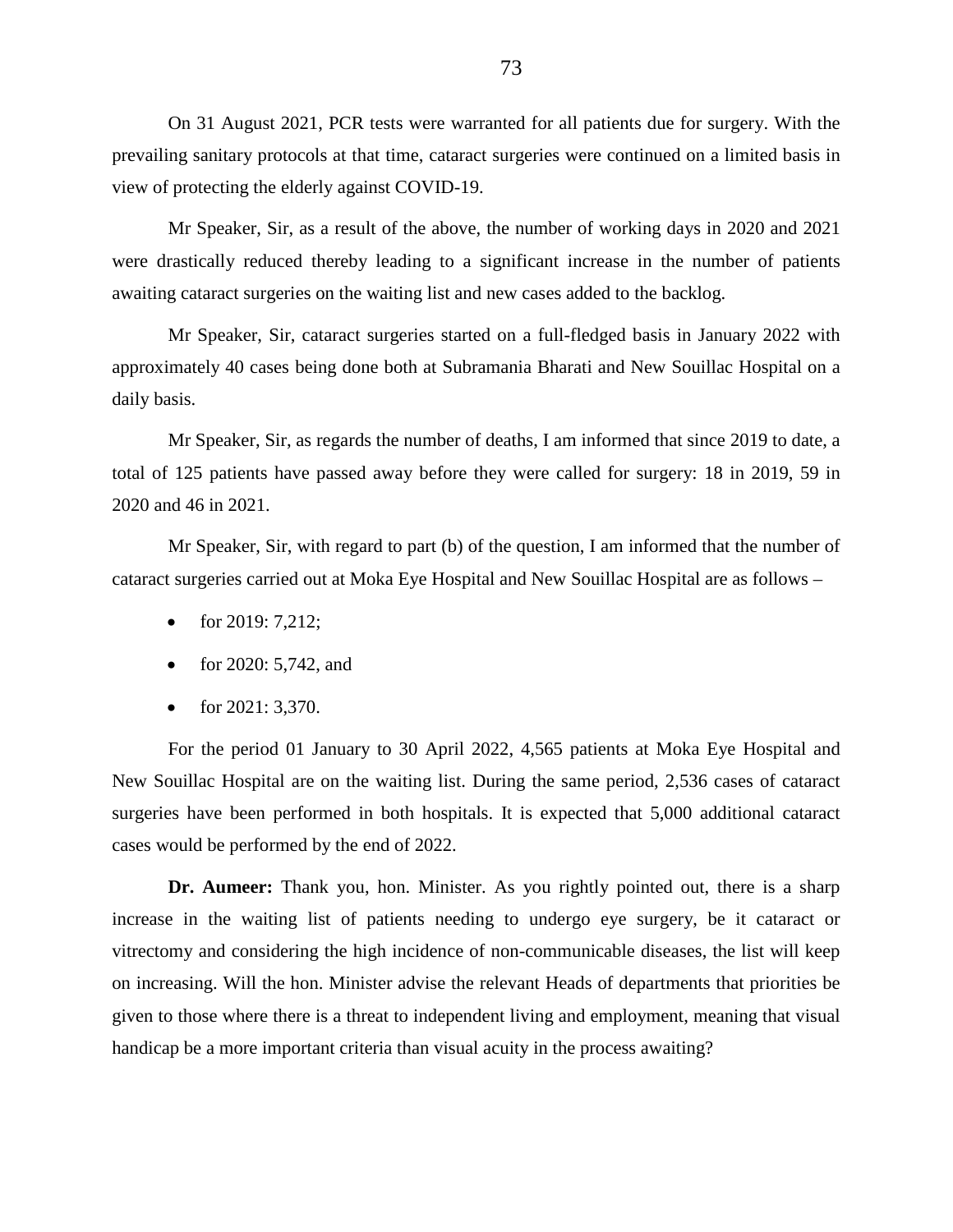**Dr. Jagutpal:** Mr Speaker, Sir, with regard to the threats of individual patients because of their impairment in the daily living, it is the doctor who will have to prioritise surgeries in terms of the capacity for daily living. So, this is already being catered for because cataract surgeries are basically routine surgeries yet they are being placed according to priority. The severe ones will be given the opportunity to be operated in the first hand and then subsequently, others to be operated.

**Dr. Aumeer:** Thank you, hon. Minister. Again, with regard to such an exhaustive waiting list, will the Minister or his Ministry consider the option of contracting out cataract or vitrectomy surgery to private entities so as to decrease the waiting time on the list despite the best efforts of ophthalmic surgeons in the Government?

**Dr. Jagutpal:** Mr Speaker, Sir, to decrease the list, the Ministry will first opt to maximise our hospitals to do more surgeries and the planning is to provide session basis surgeries. Let us say, for example, between 7.00 p.m. to 10 p.m., an additional 10 to 15 surgeries can be done and this will help to decrease the waiting list that we have accumulated. And then, to work with private institutions to do cataract surgeries, this will, obviously, have a cost implication. We have to look first at exploiting our own resources and then look for additional if ever we can work with the private sector to do those surgeries.

**Mr Speaker:** Hon. Ittoo!

**Mr Ittoo:** Already canvassed, Mr Speaker, Sir. Thank you.

**Dr. Aumeer:** Thank you, Mr Speaker, Sir. The number of ophthalmic surgeons working as acting specialists in the Department of Eye in the Ministry amounts to approximately 2 to 4, as I understand. Can the hon. Minister inform the House as to why these acting specialists have not been confirmed yet despite having been to interviews since October last year?

**Dr. Jagutpal:** Mr Speaker, Sir, all interviews and the process of appointing specialists is not for the Ministry, it is for the Public Service Commission. Now, it is the Public Service Commission who conducts interviews and advertises the vacancies. The Ministry only informs the Public Service Commission that there are vacancies and if the Public Service Commission has already conducted the interviews, the Ministry only has to remind them that there exist posts and they have to appoint those specialists.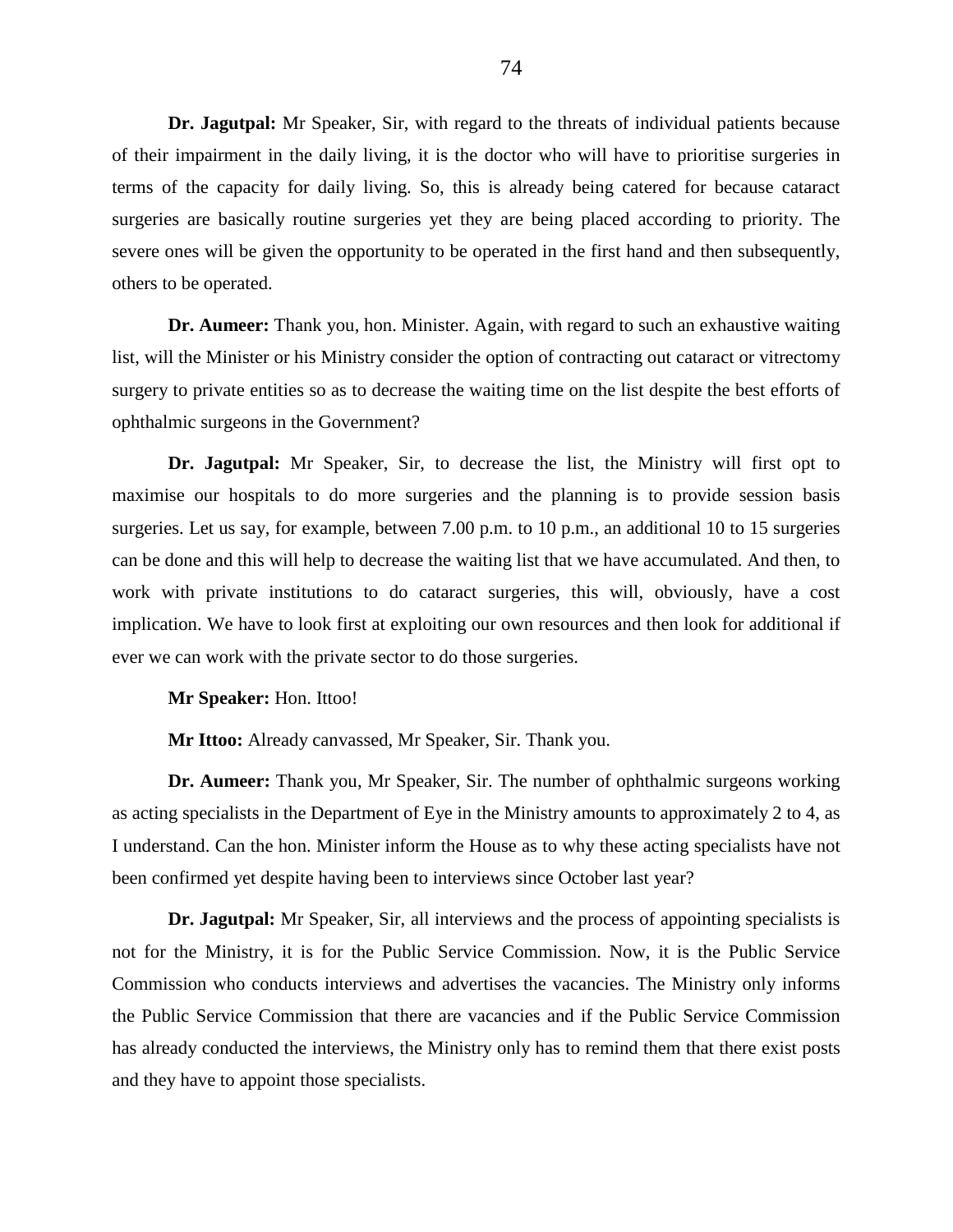**Mr Speaker:** Hon. Mrs Luchmun Roy!

**Mrs Luchmun Roy:** Thank you, Mr Speaker, Sir. Can the hon. Minister inform the House whether specific measures will be taken in particular for our senior citizens with regard to those who are suffering from eye problems? Thank you.

**Dr. Jagutpal:** Mr Speaker, Sir, in fact the Ministry is in the process of implementing the ICOPE. What is the ICOPE? It is the Integrated Care for Older people, guidelines and standards developed by the World Health Organisation. Now, these guidelines will include screening programmes for the elderly, for the detection of health issues including the visual acuity and that will ensure that other conditions can be met. The ICOPE will most likely be presenting its Action Plan by the end of this year.

**Mr Speaker:** Next question!

### **MAURITIUS HIGH COMMISSION, KUALA LUMPUR** - **CHANCERY - RELOCATION**

**(No. B/558) Mr R. Bhagwan (First Member for Beau Bassin & Petite Rivière)** asked the Minister of Land Transport and Light Rail, Minister of Foreign Affairs, Regional Integration and International Trade whether, in regard to the relocation of our mission in Kuala Lumpur as reported in the Report 2020-2021 of the Director of Audit, he will state if the relevant parent Ministry had authorised same and, if not, indicate –

- (a) under whose authority same was effected;
- (b) if the High Commissioner had issued a letter to the Malaysian authorities stating that the Government of Mauritius had authorised same, and
- (c) if consideration will be given for the High Commissioner to be requested to step down pending the initiation and conclusion of an inquiry thereinto.

**Mr Ganoo:** Mr Speaker, Sir, I wish to inform the House that my Ministry was in principle agreeable to the relocation of our Chancery to a different site upon expiry of the lease agreement and for other reasons, including the high renting cost and deplorable conditions of the building.

I am informed that the Chancery of the Mauritius High Commission in Kuala Lumpur has been relocated to a diplomatic enclave at 36 Jalan Mengkuang, Ampang Hilir, 55000 Kuala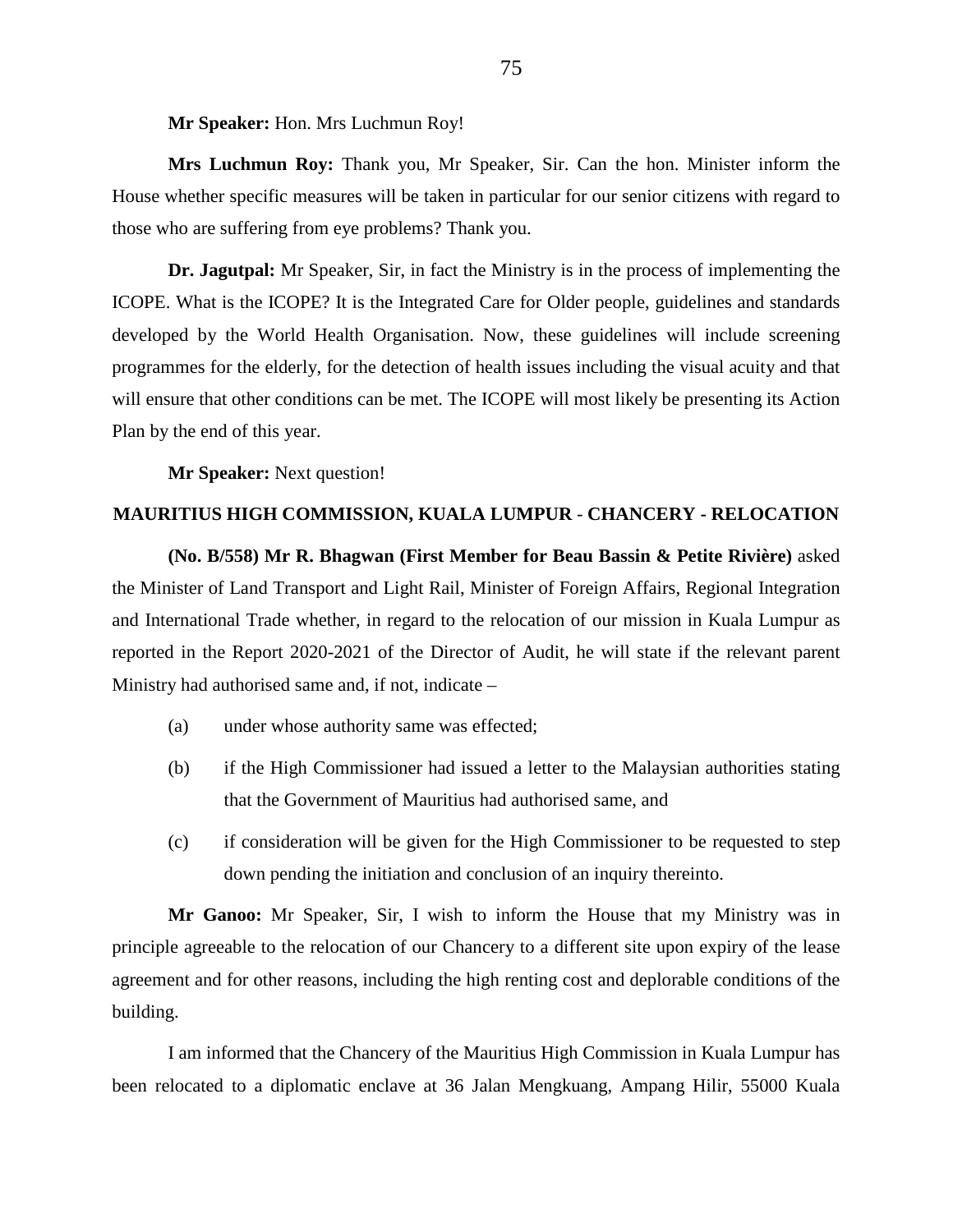Lumpur as from November 2021. The Ministry has subsequently conveyed its approval for the relocation of the Chancery. Several foreign embassies are located in the diplomatic area, including three nation States of the five permanent members of the UN Security Council.

Mr Speaker, Sir, with regard to part (b) of the question, I am informed that in line with the Vienna Convention on diplomatic relations, the mission has informed the Ministry of Foreign Affairs in Malaysia of its intention to relocate and has subsequently obtained a 'no objection' thereof on 06 September 2021.

Mr Speaker, Sir, with regard to part (c) of the question, an enquiry is being undertaken on the matter and the course of action would be determined following its outcome.

**Mr Bhagwan:** Can I ask the hon. Minister whether, in a correspondence dated 20 August, addressed to the Head of Mission, the Ministry directed the Head of Chancery to immediately stay action on the proposal and whether this is the case?

**Mr Ganoo:** The Ministry directed the High Commission …

*(Interruptions)*

**Mr Bhagwan:** To stay action.

Mr Ganoo: To stay action on what?

**Mr Bhagwan:** This process of changing the Embassy, of moving the Embassy in a correspondence dated 20 August, reference 1000/11616/2.

**Mr Ganoo:** Yes, Mr Speaker, Sir…

**Mr Bhagwan:** Do you have this correspondence?

**Mr Ganoo:** Subsequently, the Ministry gave its approval for the relocation to the mission.

**Mr Bhagwan:** He has mentioned about an inquiry. Who is conducting that inquiry? When did that inquiry start its work?

**Mr Ganoo:** Mr Speaker, Sir, the head of the Ministry of Foreign Affairs is conducting the inquiry.

**Mr Speaker:** Hon. Dhunoo!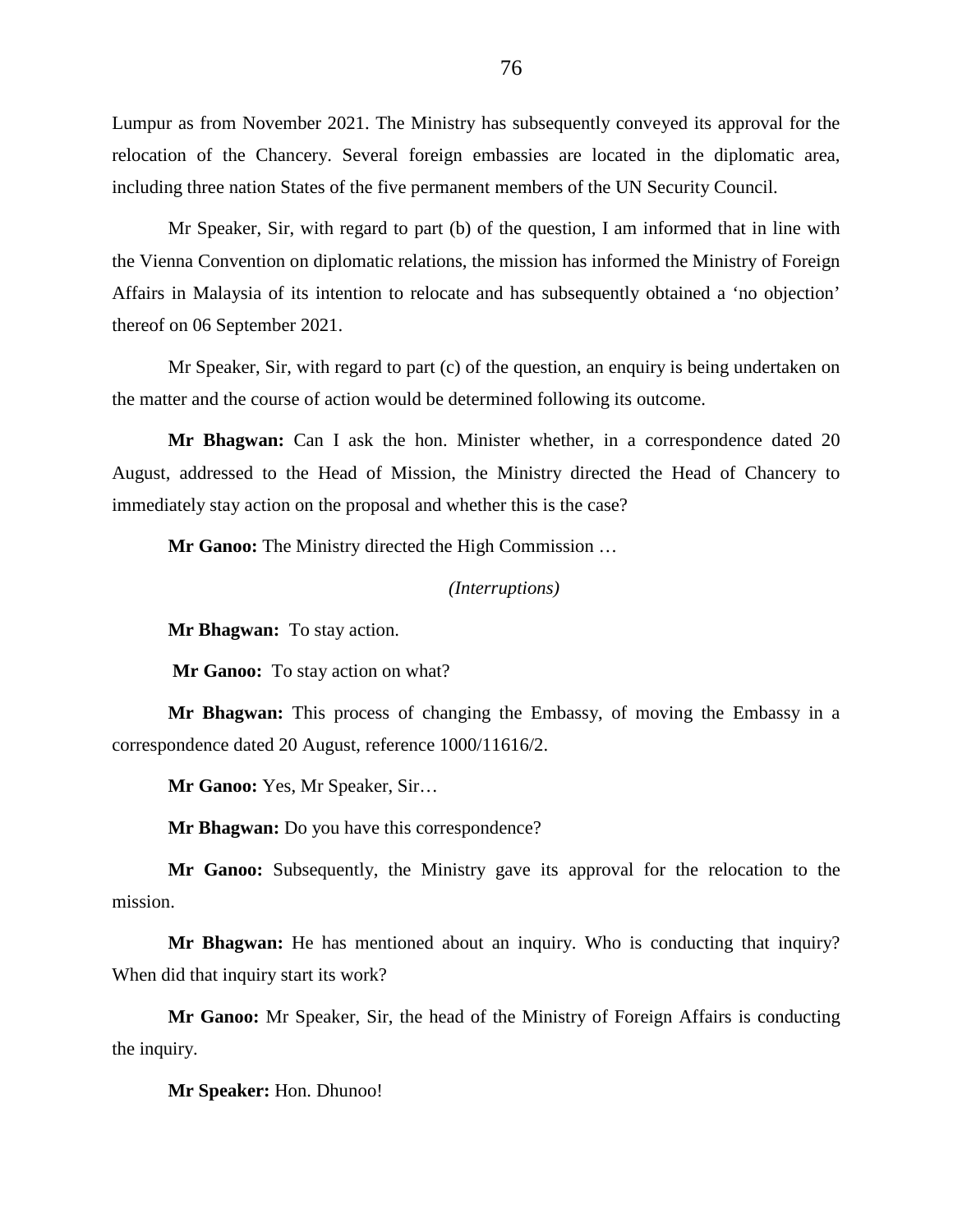**Mr Dhunoo:** Thank you, Mr Speaker, Sir. Can the hon. Minister inform the House if other diplomatic missions are located in the diplomatic area and if yes, which ones?

**Mr Ganoo:** I did answer in the reply I gave, Mr Speaker, Sir, that the new location where the mission has now moved, in fact, harbours the three nation states of the five permanent members of the UN Security Council and also there is a long list of countries which I do not wish to mention which are located in the same enclave. In fact, there are 31 other countries which have their missions in the same complex, in the enclave, Mr Speaker, Sir.

**Mr Uteem:** Mr Speaker, Sir, just for clarification, may I know from the hon. Minister, is he saying that the High Commissioner of Mauritius in Kuala Lumpur took it onto himself to identify a new place and move to that new place and it is only then that the Ministry was informed and this is the reason why now the Ministry is conducting an inquiry into the same? Did I correctly understand the situation?

**Mr Ganoo:** In fact, Mr Speaker, Sir, since 21 April 2021, the mission had informed the previous landlord that they do not intend to renew the lease agreement upon its expiry on the 31 October 2021. Therefore, the Ministry was informed of the expiry of the lease which was to take place in October 2021 and therefore the High Commissioner had to look for another premises, Mr Speaker, Sir. As I said, all the procedures were abided to. The mission has informed the Minister of Foreign Affairs in Malaysia of its intention to relocate and I will subsequently obtain the 'No Objection' from the part of the Malaysian Authorities. So, all the procedures were respected, Mr Speaker, Sir.

**Mr Speaker:** The Table has been advised that PQs B/568, B/609 have been withdrawn. Next question!

#### **Mr Abbas Mamode:** B/559.

### **PORT LOUIS - TRAFFIC CONGESTION - REMEDIAL MEASURES**

**(No. B/559) Mr S. Abbas Mamode (Second Member for Port Louis Maritime & Port Louis East)** asked the Minister of National Infrastructure and Community Development whether, in regard to the present state of the traffic congestion at junction of Sir Abdool Razack Mohamed Street, Military Road and Bernardin de Saint Pierre Street, at La Croisée Vallée des Prêtres, in Port Louis, he will, for the benefit of the House, obtain from the Road Development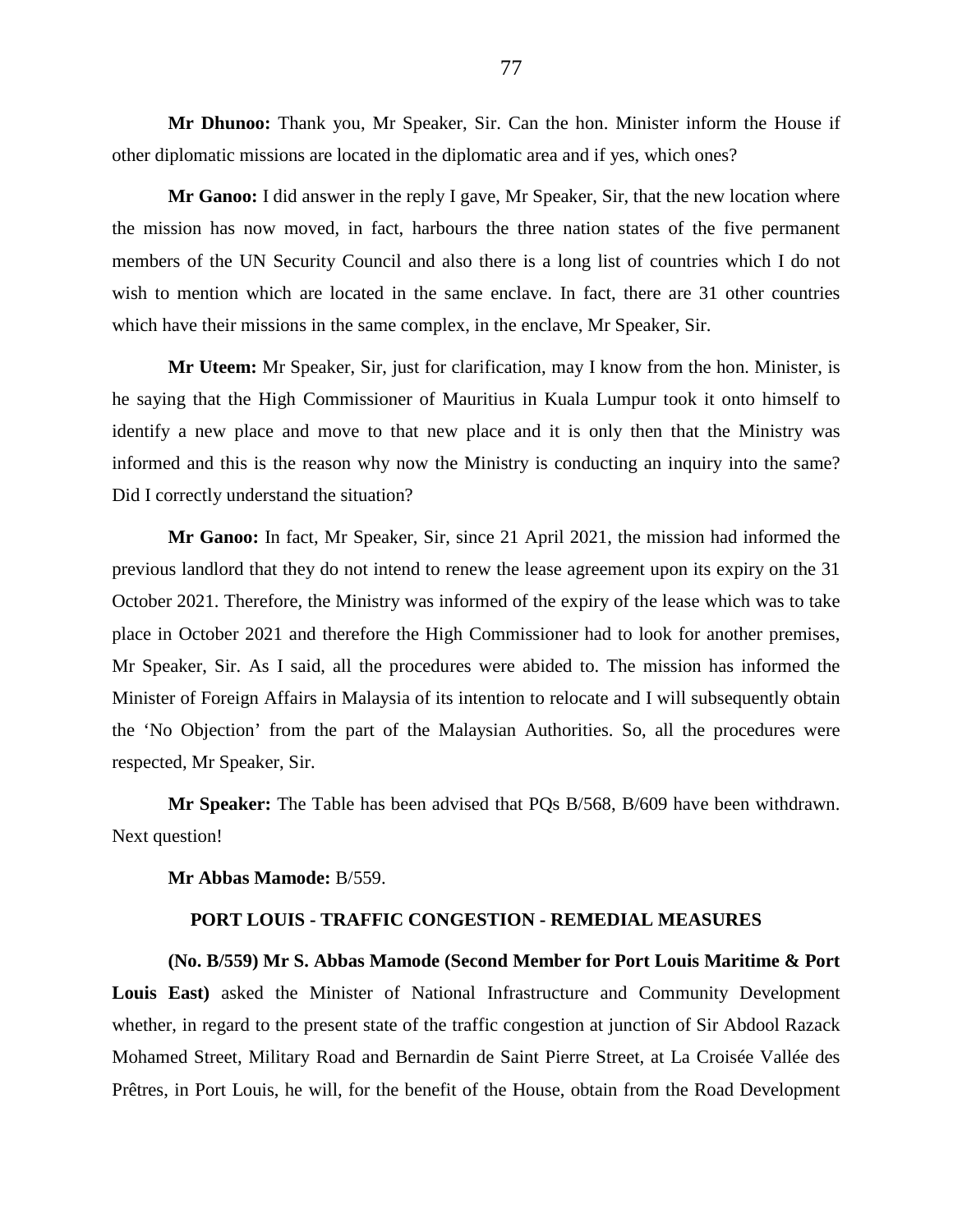Authority, information as to the proposed remedial measures to be implemented in the short and long terms, respectively.

**Mr Hurreeram:** Mr Speaker, Sir, Vallée des Prêtres is indeed a highly built up area, with its main access and exit being along Bernardin de St Pierre Road (B143) which connects to Abdool Razack Mohamed and Pamplemousses Streets (B32), through a junction. A second major junction in this region is located where Military Road adjoins Abdool Razack Mohamed Street, connecting Quay D to Vallée des Prêtres, Cité Martial and Plaine Verte.

I am informed by the Road Development Authority (RDA) that both these junctions are operating beyond capacity during peak hours, thus causing long queuing along the main roads. The traffic congestion during peak times has reached a saturation point, for which an immediate solution is required to relieve the traffic load thereat.

In this connection, consultations have been held with relevant stakeholders namely, RDA, Traffic Management and Road Safety Unit (TMRSU), the Police Department, Members of the National Assembly, of the Constituency and Parliamentary Private Secretary and Minister Lesjongard with a view to identifying a solution to resolve the problem. And I wish to thank my colleagues of the Constituency for their extensive support in conduct of the consultation exercise.

Mr Speaker, Sir, I am pleased to inform the House that, as a short term resolution to relieve the traffic congestion, the following measures have been agreed to for implementation as a priority –

- (i) signalisation of existing junctions along the Road (B32);
- (ii) provision of a right turning lane for vehicles heading towards Vallée des Prêtres at the Junction (B32/B143), and
- (iii) construction of a dedicated slip lane which will connect Road (B143) to the Military road and Abdool Razack Mohamed Streets junction, for traffic coming from Vallée des Prêtres, heading towards Plaine Verte.

I am informed that the project will be implemented under the Framework Agreement of the RDA to the tune of around Rs35 m., inclusive of VAT.

With regard to the long term measures, the matter is still under consideration at the level of my Ministry and on which the consultation exercise will be pursued.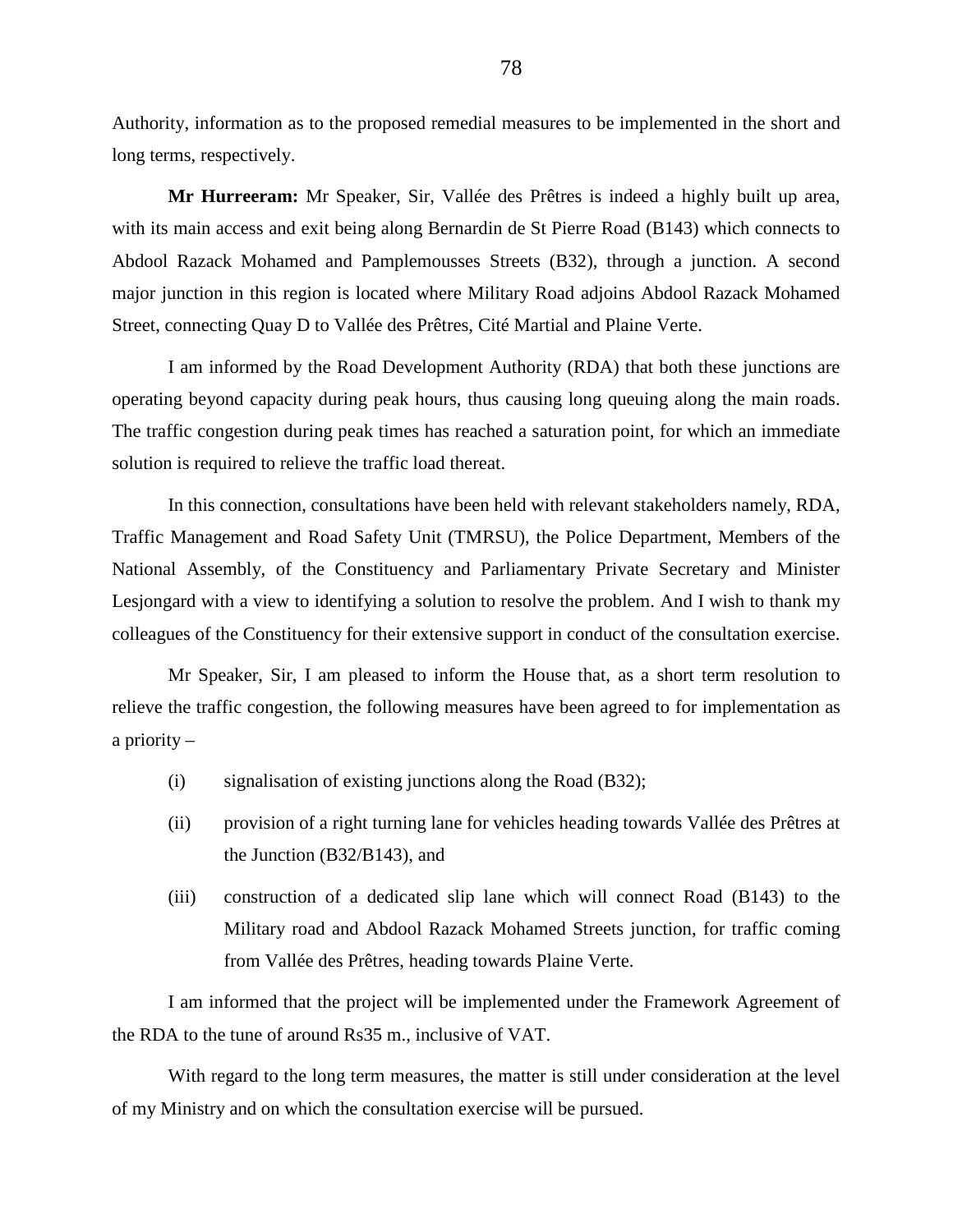Thank you.

**Mr Abbas Mamode:** I wish to thank the hon. Minister for this project since it is a long overdue one. Can the hon. Minister inform the House when the works will start?

**Mr Hurreeram:** The work is expected to start in July 2022 and will last for at least six months.

**Mr Speaker:** Please, go ahead!

**Mrs Luchmun Roy:** Thank you, Mr Speaker, Sir, I would like to extend my gratitude towards the Minister because this project has been welcomed by the inhabitants of Vallée des Prêtres. My question to the Minister is would he consider to do a communication campaign for those inhabitants and for the users especially to share the project and they can know exactly at what time and when the works are going to start? Thank you.

**Mr Hurreeram:** I invite the hon. Member to join us in this exercise.

**Mr Ameer Meea:** Mr Speaker, Sir, I have raised this issue since 2010 and it is a very long, outstanding issue and what I will ask the hon. Minister in the meantime – because it will take some months for this measure to be put in place – but in the meantime, the immediate solution is to have policemen posted every day in the morning and in the evening because the flow of vehicles…

**Mr Speaker:** Put your question!

**Mr Ameer Meea:** …sometimes there are policemen but very often…

**Mr Speaker:** Put your question!

**Mr Ameer Meea:** My request to the hon. Minister is to see to it that until the works are done…

**Mr Speaker:** Put your question!

**Mr Ameer Meea:** …is that policemen are placed every day.

# *(Interruptions)*

**Mr Speaker:** This is a request on Adjournment matters. No, you have no question? I do not think the Minister will answer then.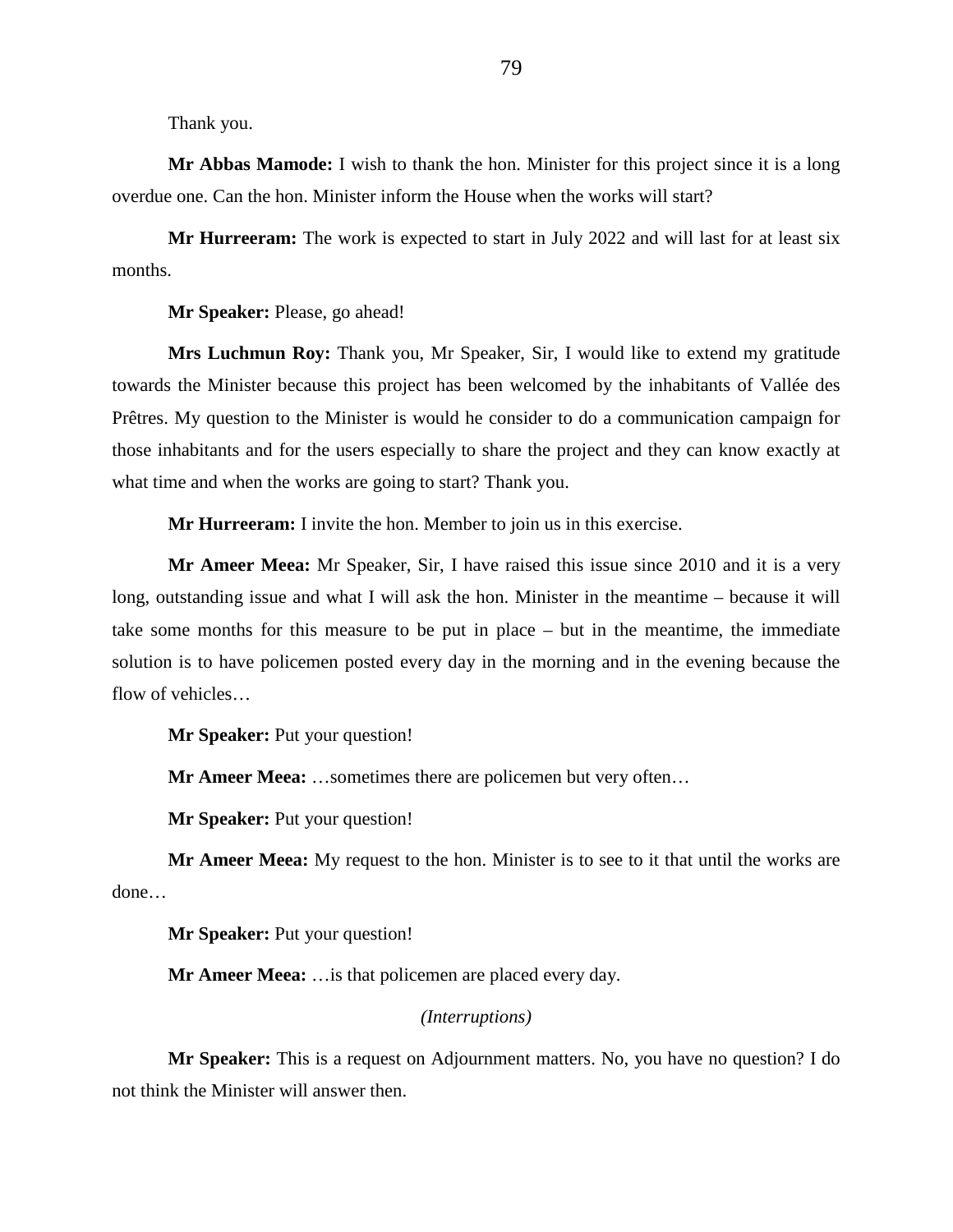**Mr Hurreeram:** We take note.

**Mr Speaker:** You have no question? In my view…

*(Interruptions)*

**An hon. Member:** Yes, but let him reply!

*(Interruptions)*

**Mr Speaker:** No! No!

*(Interruptions)*

The Minister does not have to reply to that question!

*(Interruptions)*

Next question!

**Mr Ramful:** B/560.

#### **MAURITIUS & INDIA – CECPA AGREEMENT**

**(No. B/560) Mr D. Ramful (First Member for Mahebourg & Plaine Magnien)** asked Minister of Land Transport and Light Rail, Minister of Foreign Affairs, Regional Integration and International Trade whether, in regard to the Comprehensive Economic Cooperation and Partnership Agreement between Mauritius and India which came into force on 01 April 2021, he will state the total value of goods and services exported and imported, respectively, by Mauritius thereunder, giving a breakdown thereof.

**Mr Ganoo:** Mr Speaker, Sir, I thank the hon. Member for giving me an opportunity to reply on the question dealing with our trade and investment relations between the Republic of India and Mauritius which have been thriving over the years.

Mr Speaker, Sir, Mauritius and India signed the Comprehensive Economic Cooperation and Partnership Agreement (CECPA) on 22 February 2021 which entered into force on 1 April 2021. The CECPA provides preferential access to Mauritian exporters on a list of 615 products into the Indian market which are as follows –

- (i) duty free access on 376 products;
- (ii) reduced duties on 127 products;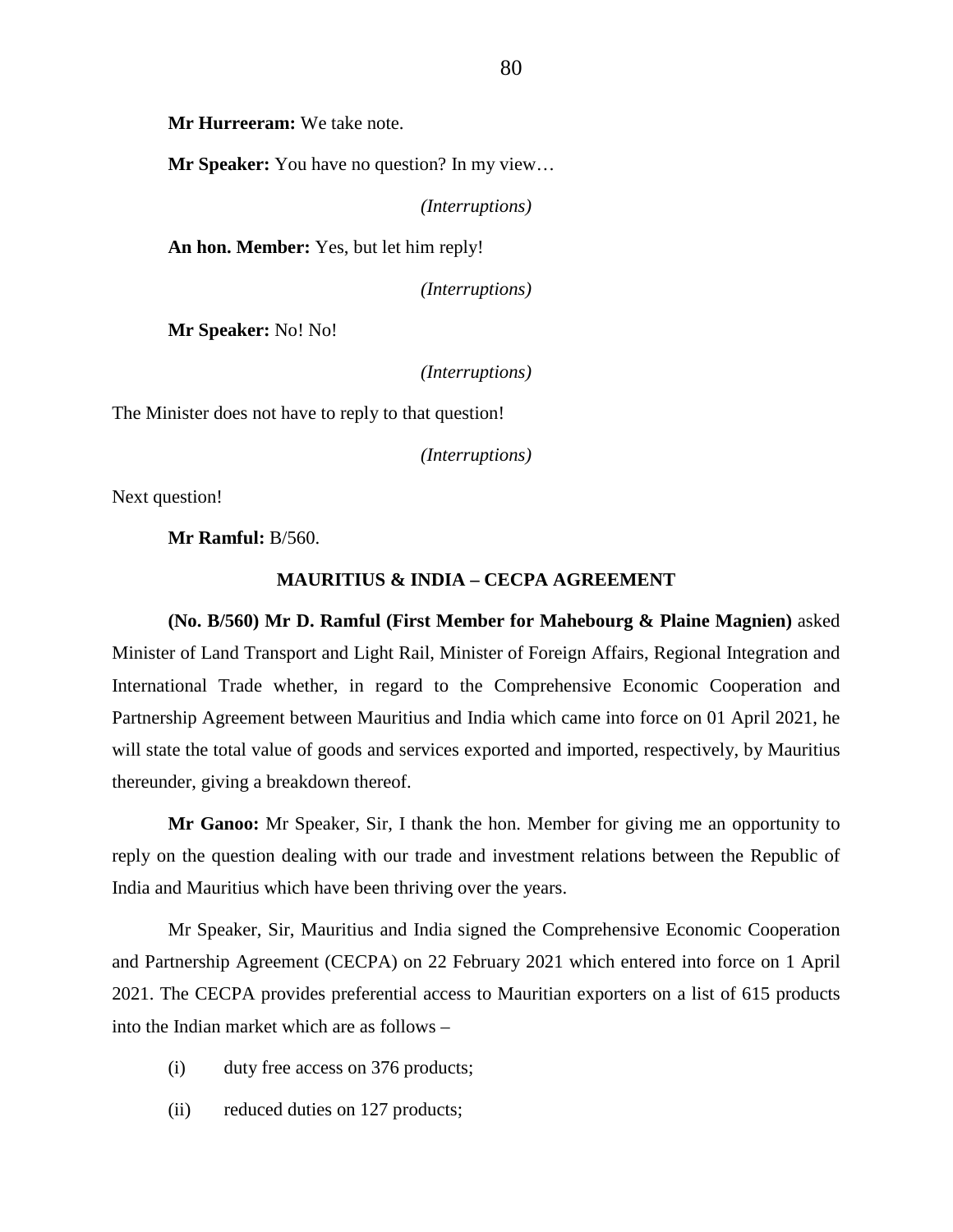- (iii) tariff rate quotas on 112 products including *inter alia* 40,000 tons of special sugar at 10% duty compared to 100% applicable to import from all sources;
- (iv) 2 million litres of beer at 25% duty compared to 150% duty;
- (v) 1.5 million litres of rum at 50% duty compared to existing duty of  $150\%$ ;
- (vi) 5,000 litres of fruit wine at 50% duty compared to duty of 150%;
- (vii) 7.5 million pieces of garments at zero duty,
- (viii) 7,000 tonnes of canned tuna at zero duty.

As regards the Mauritius market access offer, preferential treatment is being provided to the Indian side on a list of 310 products with tariff-rate quotas on 88 products which limit the volume or value of preferential imports from India to protect the domestic industry.

Since the coming into force of the CECPA, exports to India as at January 2022 stood at Rs2 billion, an increase of 58.3% compared to 2020, Mr Speaker, Sir. The main export of products comprise medical devices, articles of apparel, jewellery, rum, alcoholic drinks and spirits, animal feeds, aluminium and copper waste, parts of machinery, sacks and bags, amongst others. The Mauritius Sugar Syndicate has recently finalised an order of one container of special sugars under the CECPA, which is currently being processed for shipment.

It is to be noted that the relevant authorities in India are working on a mechanism to monitor the TRQs under the CECPA. Once this process is finalised and operational, it is expected that exports to India under the CECPA will increase.

With respect to imports, the total value of goods imported from India as at January 2022 amounted to Rs34.8 billion. The main products imported are gas, oil, medicaments, motor spirits, jet fuel and basmati rice. It is to be noted that these products do not fall under the preferential access that Mauritius provides under the CECPA. Imports under the CECPA, per se, amount to Rs48.6 m. for the period of 01 April 2021 to 30 March 2022, comprising essentially of spices and quartz slabs.

The CECPA also contains a comprehensive chapter on services, which is aimed at improving bilateral trade in services. Both Mauritius and India have taken commitments in some 31 subsectors, including insurance, insurance related services, banking and other financial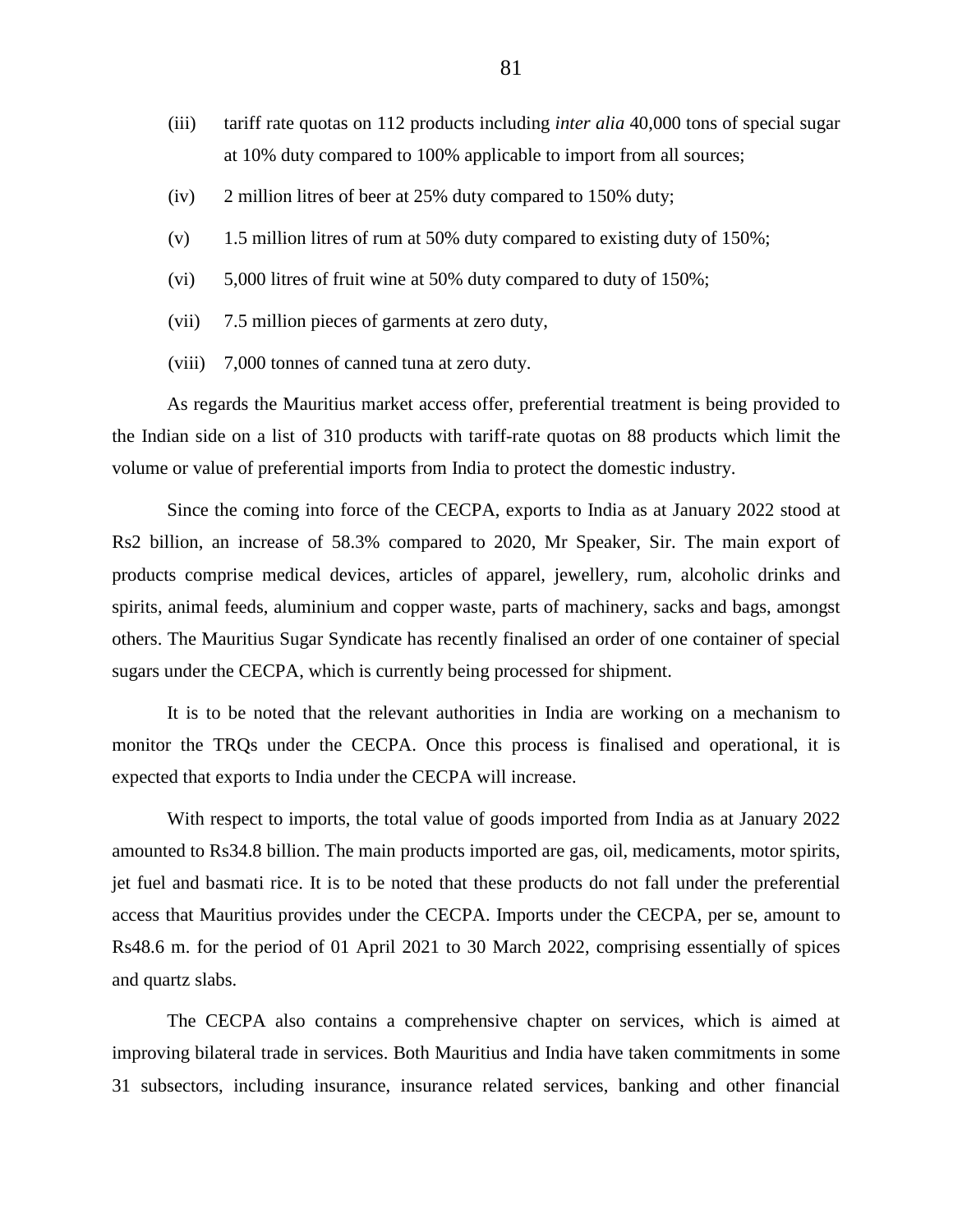services, telecommunications, professional services such as accounting, auditing, market research, architectural, engineering, veterinary services, distribution services, tourism and travel related services, translation and interpretation services.

Being the first trade agreement signed by India with an African country, the CECPA, Mr Speaker, Sir, opens up the possibility for Mauritian and Indian businesses to team up together to access the vast African market. Through the CECPA, Indian businesses can also access countries with which Mauritius has concluded trade agreements.

The trade in services statistics are not disaggregated at country level, neither by the Bank of Mauritius nor by the Statistics Mauritius. Hence, statistics on exports and imports of services under the CECPA are not available. However, investment from India which technically is considered as exports amounted to Rs222 m. in the first three quarters of 2021.

**Mr Ramful**: One more question. There is a lot of good intention from the Minister. But then, the Minister would agree with me that, looking at the figures, we have exported only Rs2 billion and we have imported about Rs34.8 billion from India. The trade deficit with India is quite wide. Now, what is the Minister proposing concretely to make better use of this agreement in order to close the gap?

**Mr Ganoo**: I hope the hon. Member got the figures right. I said since the coming into force of the CECPA, exports to India stood at Rs2 billion, which constitute an increase of 58.3% compared to 2020. But, I agree with the hon. Member, Mr Speaker, Sir. This is a new trade agreement. We have to fully exploit the opportunities under this partnership agreement and it is crucial to devise and implement an aggressive marketing and trade promotion strategy.

The Economic Development Board (EDB), under the Ministry of Finance, Economic Planning and Development, I know, Mr Speaker, Sir, is already working on an export plan in that regard. But, I must tell the hon. Member also that we have already organised and participated in a number of sensitisation campaigns virtually on the CECPA with key institutions. I have a list of 20 of them, Mr Speaker, Sir. I can forward a list to the hon. Member and table a list of all the initiatives that my Ministry and the Ministry of Finance, Economic Planning and Development have done together.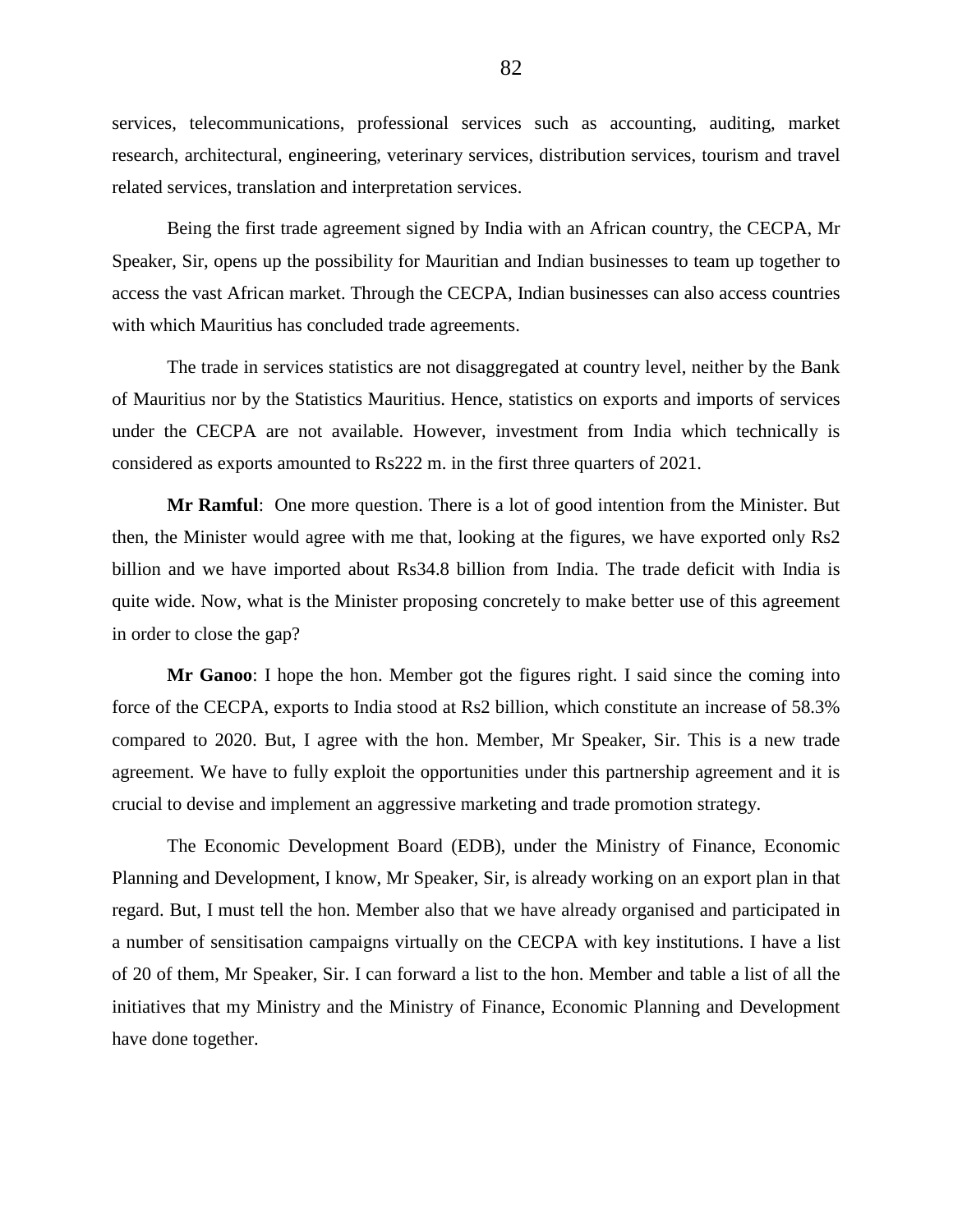The House should also be informed, Mr Speaker, Sir, that Government set up an Inter-Ministerial Committee to monitor implementation of our various free-trade agreements. But *l'idéal n'existe pas, M. le président*. I agree we have to muster all the capacity and competence that we have to fully exploit these opportunities under the CECPA. I agree with the hon. Member, more should be done. There is no doubt about that, absolutely right.

**Mr Speaker**: Hon. Members the Table is advised that PQs B/599, B/563, B/582, B/601 and B/602 have been withdrawn. Time over!

#### **MOTION**

#### **SUSPENSION OF S.O. 10(2)**

**The Prime Minister**: Mr Speaker, Sir, I beg to move that all the business on today's Order Paper be exempted from the provisions of paragraph (2) of Standing Order 10.

### **The Deputy Prime Minister seconded.**

*Question put and agreed to.* 

(4.26 p.m.)

#### **STATEMENT BY MINISTER**

## **PUBLIC SERVICE VEHICLE LICENCES**

**The Minister of Land Transport and Light Rail, Minister of Foreign Affairs, Regional Integration and International Trade (Mr A. Ganoo):** Mr Speaker, Sir, with your permission, I wish to make a short Statement with regard to the extension of delays in respect of Public Service Vehicle Licences.

Mr Speaker, Sir, to further alleviate the problems faced by transport operators during the COVID-19 pandemic, Government has recently agreed that the National Land Transport Authority extends the delay to licensees who have been granted either a taxi or contract car or contract bus licence for the implementation of their Public Service Licence Vehicle, up to 31 December 2022.

Likewise, holders of a Public Service Vehicle Licence have up to 31 December 2022 to replace their vehicles, namely their taxi, contract car or contract bus. This measure would allow transport operators to make suitable arrangements accordingly.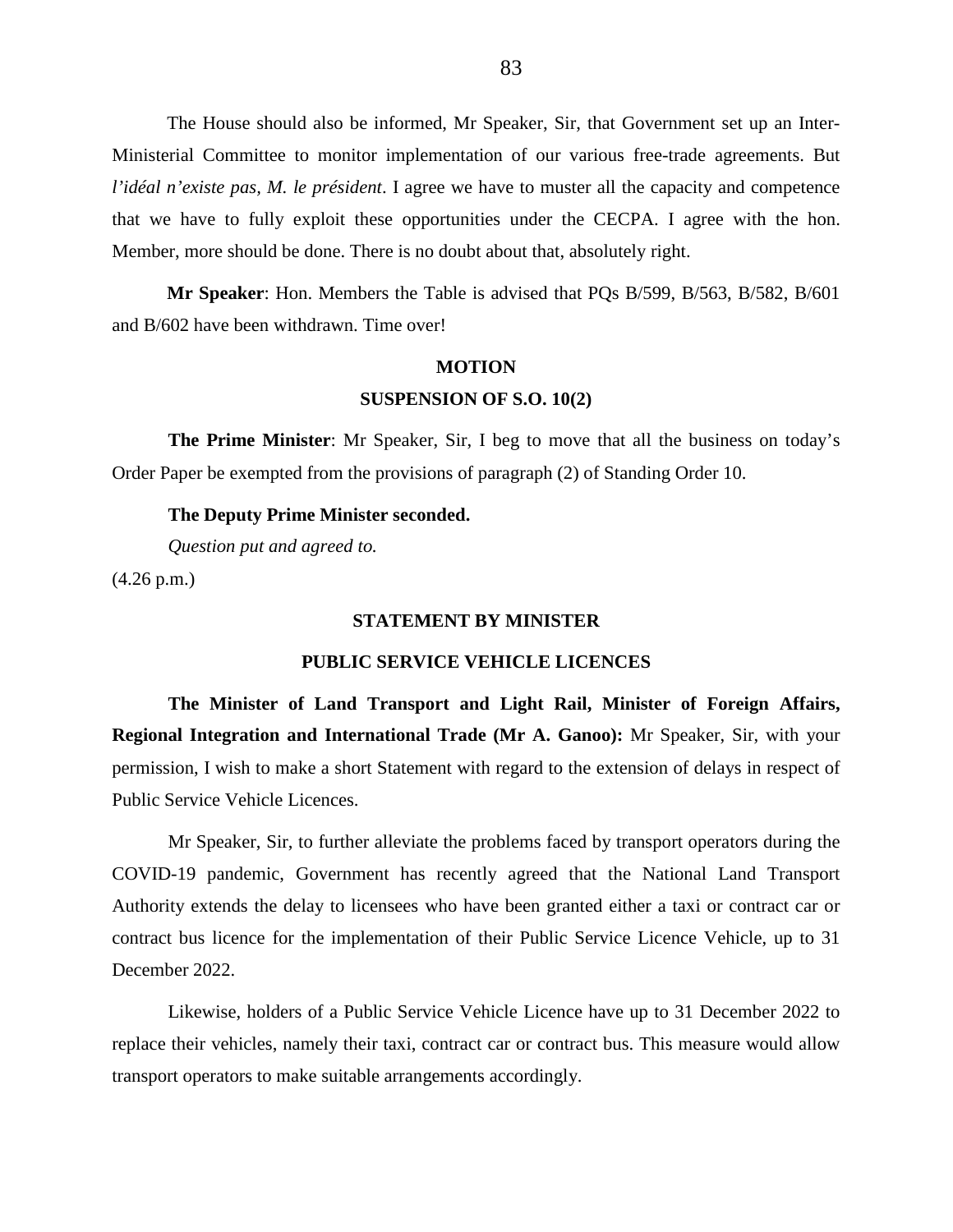Mr Speaker, Sir, in addition, the variation of the contract bus licence of operators involved in the conveyance of tourists to carry employees will continue up to 31 December 2022. This measure was, in fact, implemented in 2020 and was to be effective up to 30 June 2022. However, after taking into consideration the difficult situation of those operators, Government has decided to extend the variation of the licence by a further 6 months pending the full recovery of the tourism industry.

Mr Speaker, Sir, over the past two years, several mitigating measures and facilities have been devised to support transport operators in addressing the challenges of the COVID-19 pandemic as regards Public Service Vehicle Licences.

One such example relates to waiving of the public service vehicle licence fees of contract bus operators licensed to carry tourists up to 30 June 2022. Similarly, a one-off allowance of Rs10,000 was provided to taxi operators based at hotels and airport as well as to individual contract bus operators licensed to convey tourists in order to mitigate the incidence of COVID-19 pandemic on their activities.

Government, in its Programme 2020-2024, extended financial support up to the tune of Rs100,000 to holders of taxi licences for them to acquire or renew their vehicle. This measure incentivised taxi operators to purchase better and more comfortable cars. I am informed that more than 700 licensees have availed of this one-off facility.

Likewise, the setting of the Taxi Operators Welfare Fund would also ensure that the social and economic well-being of taxi operators are met as the Fund would provide loan and financial facilities and will set up specific schemes and welfare activities in favour of taxi operators and their families.

Furthermore, the replacement age of a contract car was revised from 5 to 6 years in order to alleviate the situation of contract car operators.

All these measures demonstrate that Government is sympathetic to the plight of the transport operators and the extension of delays would give a breather to holders of Public Service Vehicle Licences amidst the present situation.

Mr Speaker, Sir, once again, I wish to reassure the House, that the stance of this Government is and would always be geared towards enhancing the transport sector.

I thank you, Mr Speaker, Sir.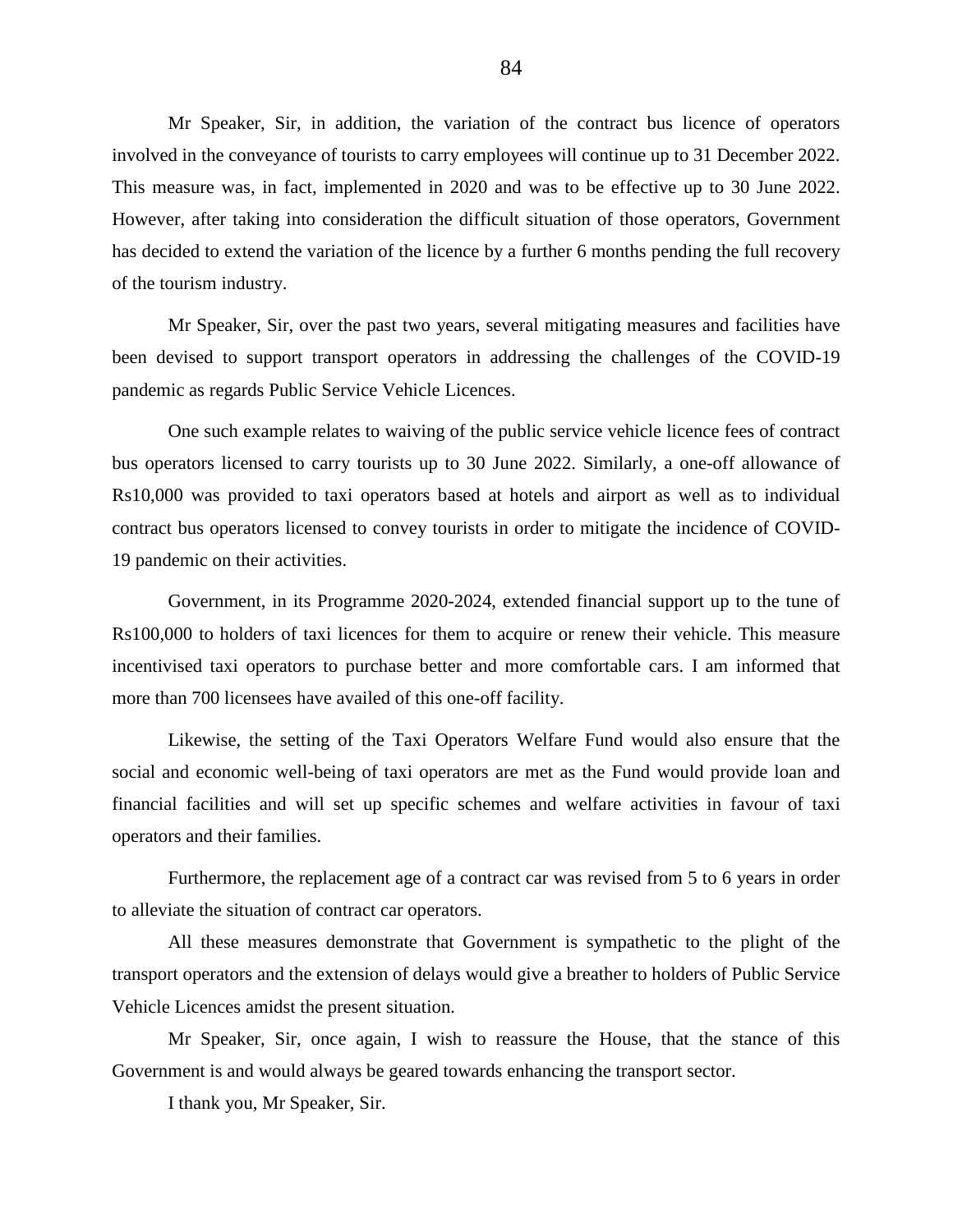### **PUBLIC BILLS**

# *First Reading*

*On motion made and seconded, the following Bills were read a first time –*

- *(a) The Road Traffic (Amendment) Act 2019 (Amendment) Bill (No. VI of 2022).*
- *(b) The Supplementary Appropriation (2020-2021) (No. 3) Bill (No. VII of 2022).*

# **ANNOUNCEMENT**

# **MOTION – TIME ALLOCATION**

**Mr Speaker:** Hon. Members, I have a short announcement to make before giving the floor to the hon. Leader of the Opposition.

I have to inform the House that, in conformity with the responsibilities bestowed upon the Whips and in which the Speaker has no say, a time allocation has been agreed between the Chief Government Whip and the Opposition Whip. I, therefore, make an appeal to hon. Members whose name appear on the list of orators to bear in mind the time allotted when making their respective speeches.

Moreover, I wish to draw the attention of hon. Members to the provisions of Standing Order 47 in regard to Irrelevance or Repetition which reads as follows, I quote –

"The Speaker or the person presiding, after having called the attention of the Assembly, or of the Committee, to the conduct of a Member, who persists in irrelevance, or tedious repetition either of his or her own argument or of the arguments used by other Members in debate, may direct him or her to discontinue his or her speech."

I, therefore, invite hon. Members to, accordingly, not indulge in irrelevance and tedious repetition, failing which, I will have no choice than to interrupt them.

Hon. Leader of the Opposition!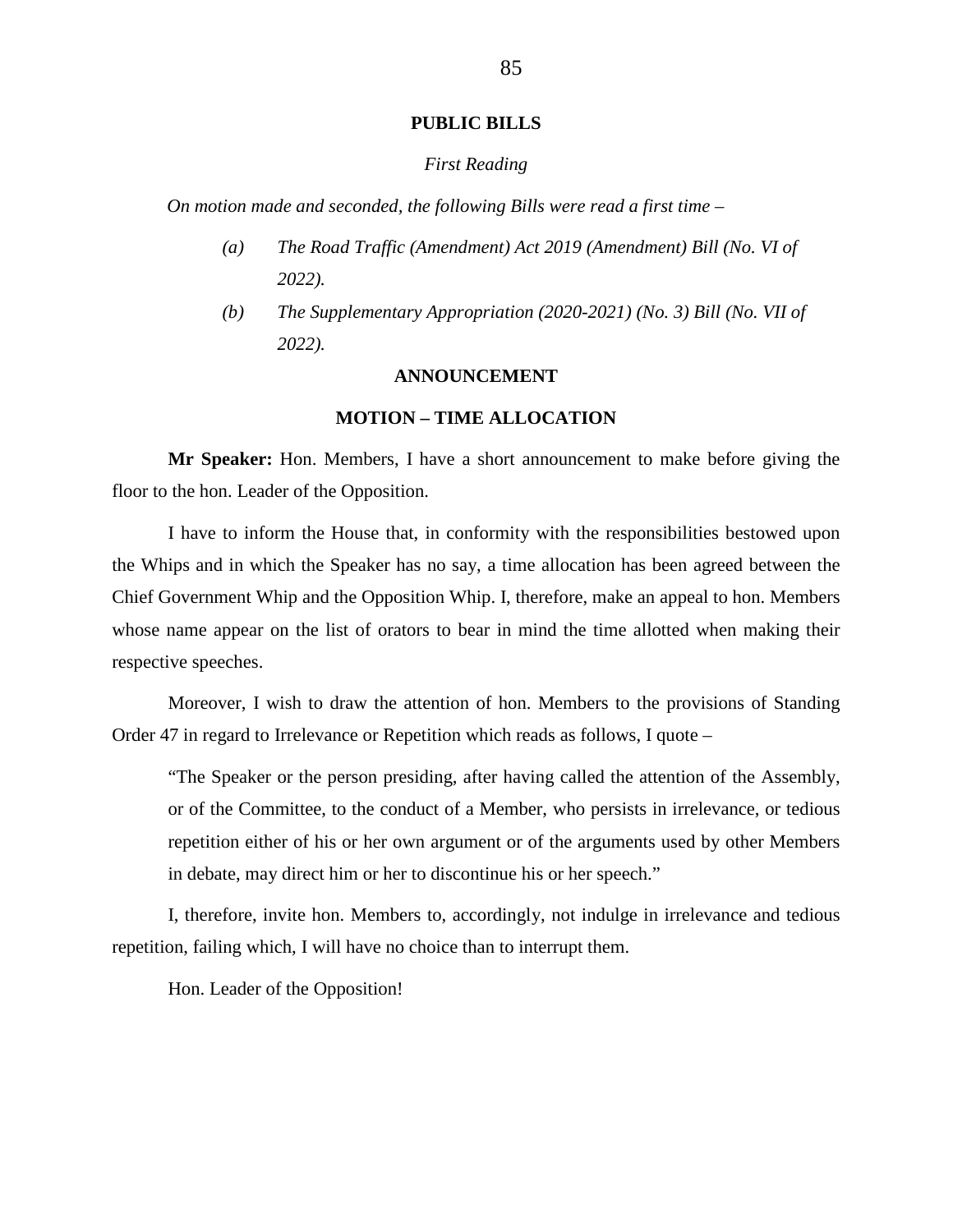#### **MOTION**

# **MOTION OF NO CONFIDENCE IN GOVERNMENT**

(4.31 p.m.)

**The Leader of the Opposition (Mr X. L. Duval):** Mr Speaker, Sir, I beg to move the motion standing in my name –

# "*This Assembly has no confidence in Government*."

Mr Speaker, Sir, just to inform you that if ever I run over the 40 minutes allocated now, it will be deducted from the time at summing-up. Thank you.

M. le président, j'ai l'honneur cet après-midi de vous présenter ma motion de blâme contre le gouvernement qui sera secondée par l'honorable Paul Bérenger. Nous avons devant nous à l'île Maurice, M. le président, une situation inédite. Des dizaines de milliers de familles mauriciennes se trouvent au bord du désespoir. Face à la colère du peuple qui s'est exprimé récemment dans des émeutes à travers l'île, j'ai la responsabilité cet après-midi, M. le président, de porter la voix de la population ici même à l'Assemblée nationale.

Je vais commencer par faire part de trois témoignages qui reflètent pour moi la réalité mauricienne d'aujourd'hui. Le premier témoignage, Monsieur Yousouf que je connais personnellement, habite à Quatre Bornes. Il a travaillé toute sa vie, M. le président. Il est retraité. Malheureusement, maintenant il a le cancer et les médicaments sont tellement chers qu'il est forcé à faire la quête à la fin du mois pour se payer les médicaments qui ne sont bien sûr pas disponibles à l'hôpital.

Je prendrai aussi le cas, M. le président, de Madame Devika qui est une de mes voisines à Melville. Elle ne peut plus envoyer sa fille à l'école par van scolaire car ça coûte trop cher. Elle a besoin de se débrouiller autrement. C'est ça la réalité mauricienne d'aujourd'hui. Et je prendrai aussi le cas de Mario, un habitant de Port-Louis. Il a un petit job et ses salaires ne sont plus suffisants - il touche le salaire minimum - pour nourrir sa femme et ses deux enfants. Il doit aujourd'hui faire un travail d'agent de sécurité le soir pour arrondir les fins de mois. Voilà, M. le président, des témoignages des Mauriciens et des Mauriciennes en 2022.

Ça fait des semaines et des semaines que nous demandons au gouvernement, plus particulièrement au Premier ministre et au ministre des Finances d'agir, sans vraiment qu'il y ait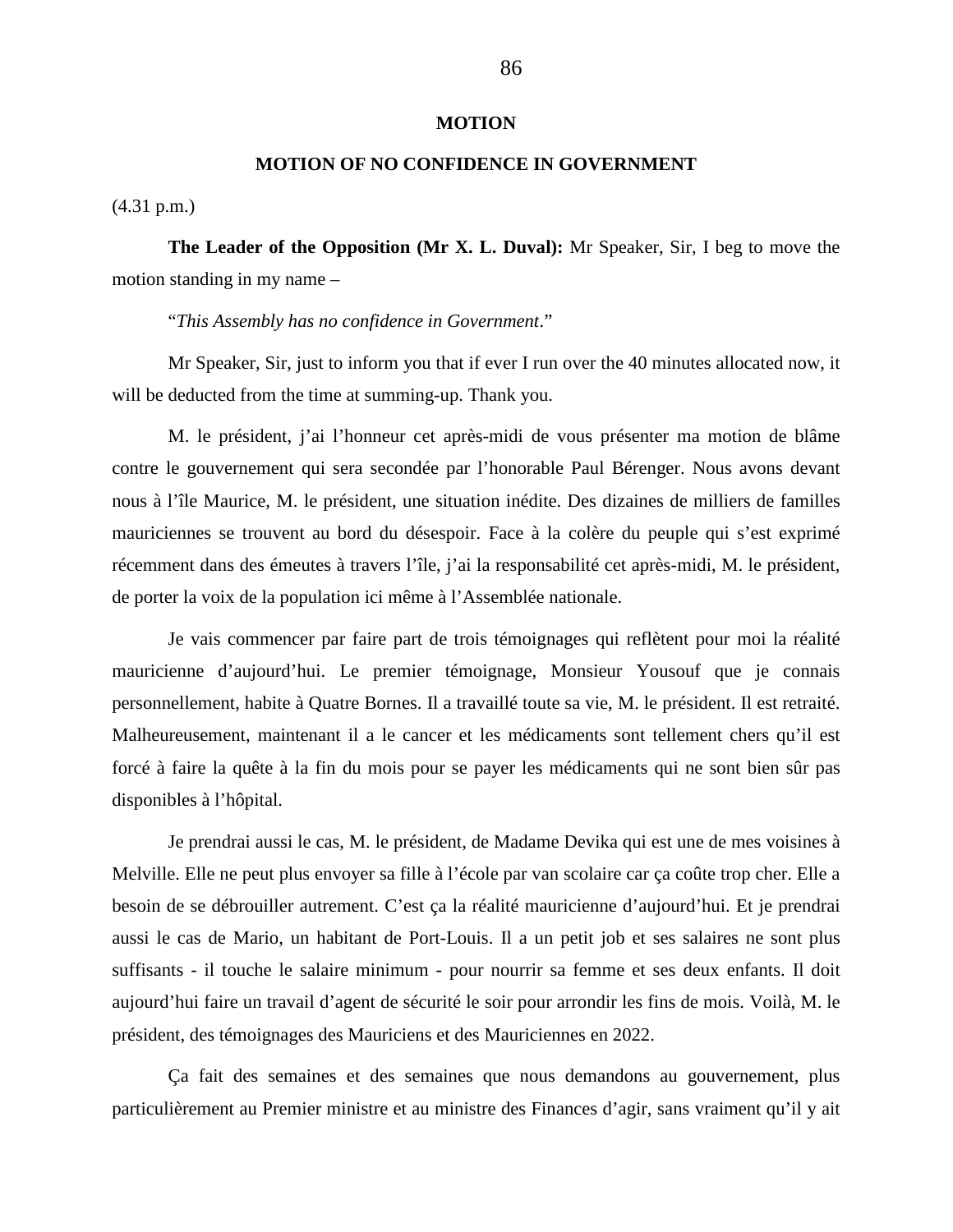eu action de la part du gouvernement. Et je suis heureux, M. le président, de voir, cet après-midi même, que le FMI, *of all people,* dans son *concluding statement*, a conclu que le gouvernement devrait venir avec des mesures ciblées pour aider la population. Voilà que le FMI même, M. le président, face à l'inaction du gouvernement, met ça dans son *concluding statement*. Et, M. le président, le ministre de la Culture, - je ne veux pas être méchant - n'a pas honte de venir dire que ce débat aujourd'hui n'est pas nécessaire ? Ce n'est pas nécessaire. On a besoin de faire autre chose. On doit parler du *Beach Authority Bill,* de je ne sais pas quel autre *Bill*. On ne peut pas parler de la misère du peuple dans ce Parlement, M. le président. C'est une honte, M. le président ! Il aurait dû se corriger, j'espère. Je ne le vois pas sur la liste des orateurs. C'est dommage !

M. le président, ce débat démocratique est non seulement nécessaire mais essentiel. Je vous dirai pourquoi. Parce que la population mauricienne a besoin de démocratie. La population mauricienne a soif de démocratie. Si la démocratie parlementaire ne fonctionne pas, si la démocratie au niveau des élections ne fonctionne pas, c'est la rue, M. le président, qui va parler. Aujourd'hui, à Maurice, on est un peu sous l'influence de ce qui se passe au Sri Lanka. Une île amie, pas loin de chez nous. Nous ne voulons pas, M. le président, que les choses se détériorent comme au Sri Lanka. Nous voulons, ici, que la démocratie parlementaire fonctionne, que nous pouvons avoir des débats civilisés. Ce sera civilisé en tout cas de ma part. Mais ce sera conflictuel, même hautement conflictuel ! Nous allons mettre les ministres et le gouvernement devant leurs responsabilités. Bien sûr qu'ils vont attaquer, bien sûr qu'ils vont répondre, peutêtre même que ça va faire mal, mais c'est ça la démocratie parlementaire. On a besoin de ça. On ne peut pas avoir un Parlement muselé, M. le président. C'est mauvais pour le pays. Et tout à l'heure, on parlera des élections municipales.

M. le président, pourquoi cette motion de blâme ? Parce que j'ai essayé, avec deux motions que j'ai présentées ici, urgentes, pour le Covid. J'ai essayé de faire les débats de l'Assemblée nationale refléter la situation actuelle dans le pays, la situation sanitaire. Les deux motions, M. le président, dans votre sagesse, *no doubt*, vous les avez refusées. Donc, je suis obligé aujourd'hui de venir, après 26 ans, avec le seul outil qui m'appartient, c'est-à-dire cette motion de blâme qu'on ne peut pas refuser et qu'on doit donner dans les 30 jours de dépôt de la motion. Et voilà, aujourd'hui, pourquoi on se retrouve avec une motion de blâme contre ce gouvernement. *So be it*, M. le président ! Allons faire face à la musique.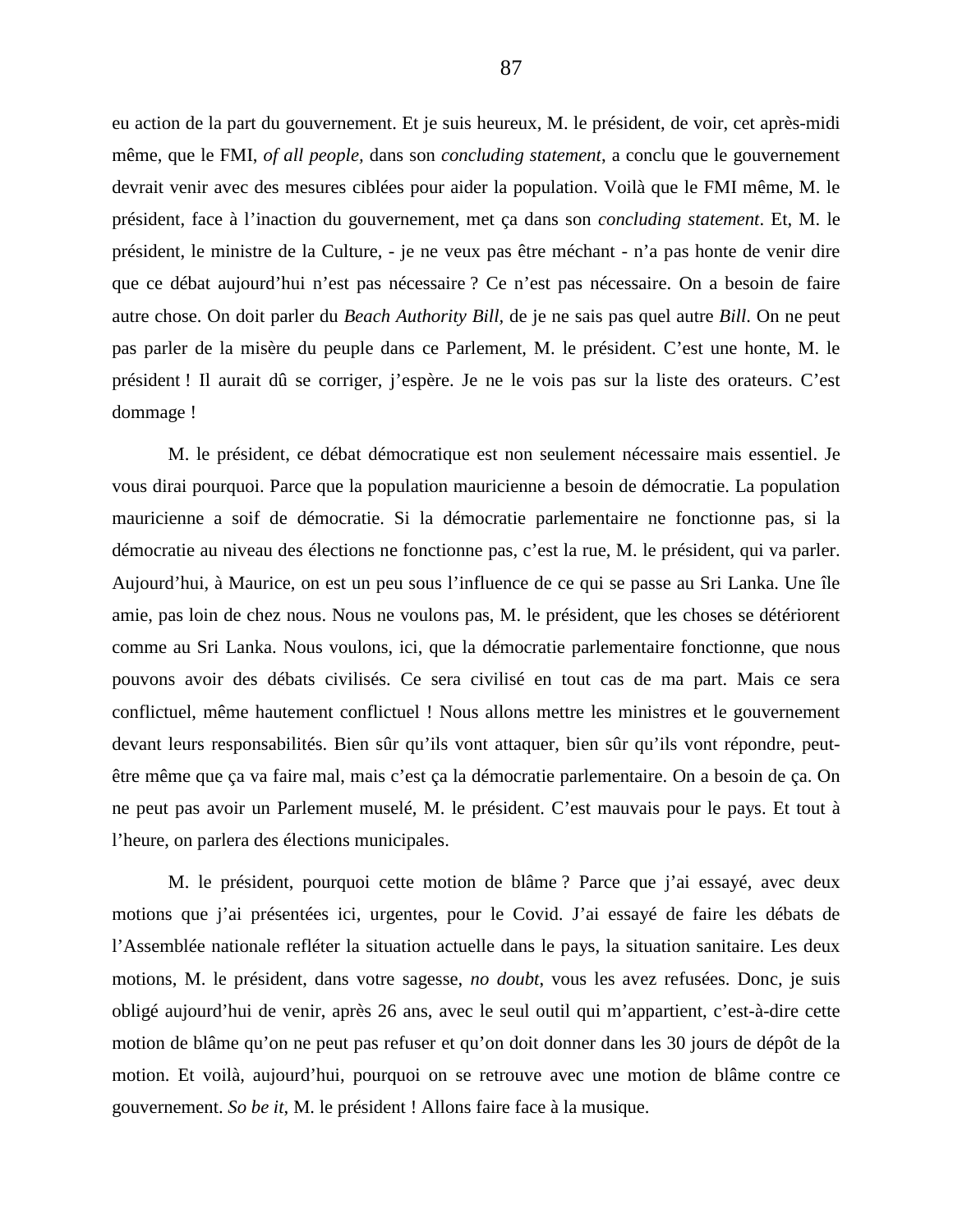Je vais prendre plusieurs sujets, M. le président, mais individuellement même on aurait pu faire une motion de blâme pour chacun de ces sujets. Je prends le coût de la vie, la montée des prix que je peux résumer, M. le président, dans la phrase '*ensam tou pos vid',* pas *'ensam tou posib'* ; ça c'est autre chose. Ça aussi, mais *'ensam tou pos vid'.* M. le président, deuxièmement, il y a le refus du gouvernement à venir en aide aux ménages de manière conséquente. C'est pourquoi ils nous diront, M. le président, qu'effectivement les caisses de l'État sont vides. Pourquoi ? Parce qu'on a tout gaspillé. Ils ont tout gaspillé. Et je viendrai, M. le président, tout à l'heure, avec une liste de R 74 milliards, clair gaspillage de l'argent public. R 74,000 millions de gaspillage de notre argent puisé dans le *Consolidated Fund* et dans les fonds de la vénérable Banque de Maurice, M. le président. Nous parlerons aussi du Covid-19 et de ses séquelles. Le Covid-19 a bon dos ; comme on dit, *never waste a good crisis*. Pourquoi ne pas se servir du Covid-19 pour renvoyer les élections municipales ? Je parlerai aussi, M. le président, des dizaines de cas de corruption alléguée qui n'ont pas eu de suite ni de fin. Bien sûr, M. le président, on finira par la démocratie et le renvoi des élections municipales. Tout cela, M. le président, avec un parfum d'irresponsabilité. Après moi, le déluge ; d'incompétence, on ne sait pas ce qu'il faut faire ; de manque de vision, et carrément aussi de la désinvolture.

Concernant le coût de la vie, M. le président, je vous ai fait part de quelques témoignages tout à l'heure. Maintenant, je vais venir au rapport. Qu'est-ce que disent les rapports ? Il y a le rapport du *National Wage Consultative Council* qui dit clairement qu'il y a 90,000 personnes ; un peu plus, 92,000 personnes qui touchent R 11,000 ou même moins à l'île Maurice. C'est dans un rapport officiel ; presque 20 % de la population active qui touchent le salaire minimum ou moins. Et nous aurons aussi, M. le président, bien sûr, à parler de tous ces pensionnaires – combien ils sont les pensionnaires? 275,000 pensionnaires qui touchent combien ? R 9,000, parce que cela n'a pas augmenté depuis deux ans et demi. R 9,000 par mois, qui fait combien, M. le président? 365,000 personnes qui ont moins de R 11,000 pour vivre, pour faire durer les 30 ou 31 jours du mois, M. le président. Ce sont les nouveaux pauvres de l'île Maurice. Sans oublier bien sûr la classe moyenne de plus en plus dépossédée. Maintenant, vous pourrez dire -

« Ah, c'est Xavier Duval qui dit ça! »

Mais non, ce n'est pas Xavier Duval qui dit ça !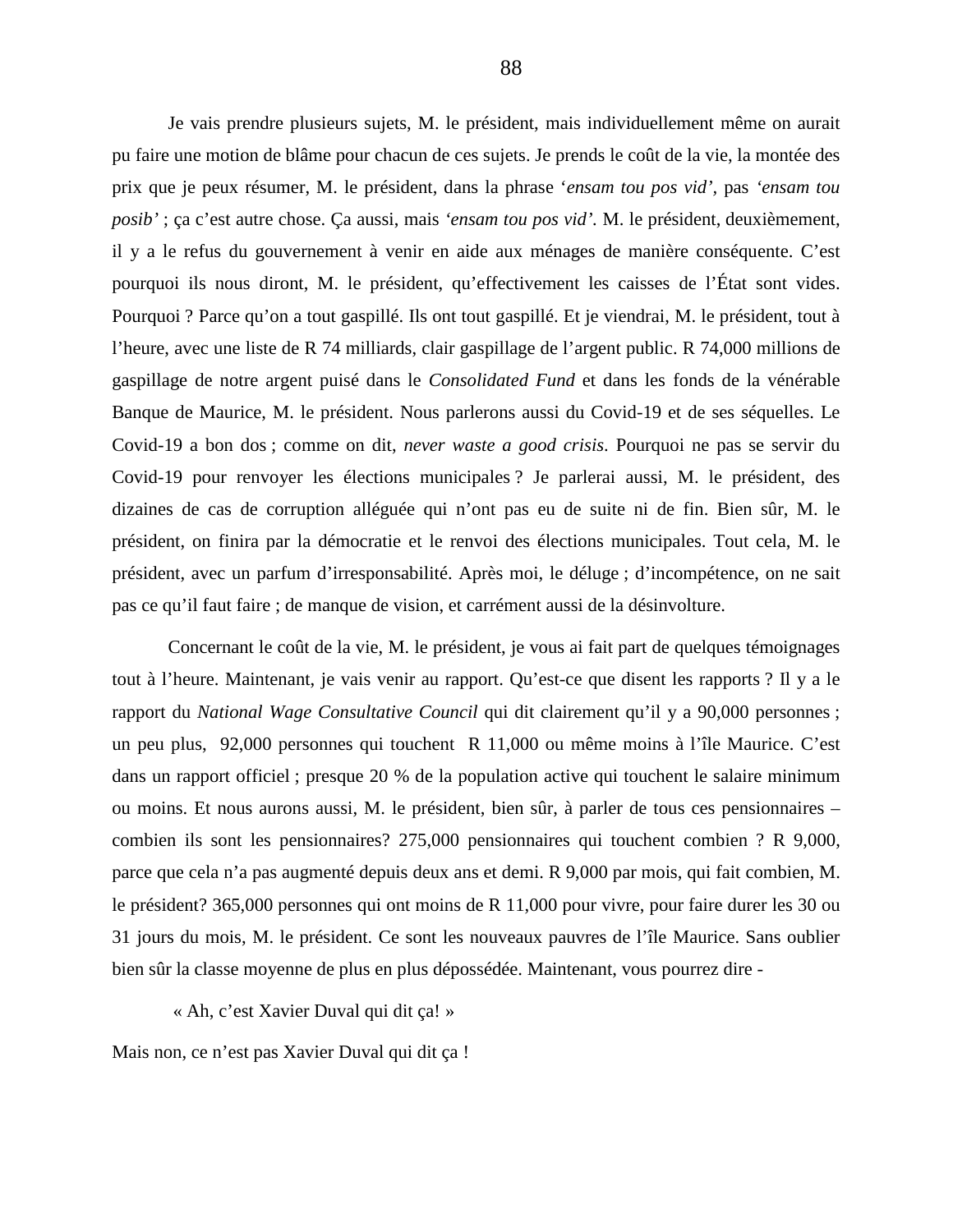Voilà le rapport de la Banque mondiale cette fois-ci. *Systematic Country Diagnosis* ; voyez à la page 14, M. le président, ce que ça dit. Ce qu'ils disent, M. le président, c'est qu'à Maurice on a connu un « *rapid reversal of progress against poverty »* ; page 14. Depuis 2012 j'étais ministre des Finances en 2012 - il y a eu une amélioration dans la pauvreté. Et après, aujourd'hui, une détérioration ! La Banque mondiale parle de 16 % de Mauriciens qui sont sous le seuil de la pauvreté – 16 %, M. le président.

Maintenant, allons parler de ce salaire minimum de R 11,000. Qu'est-ce que ça représente aujourd'hui, M. le président? Nous avons une inflation officielle de 11 %. Le ministre des Finances a parlé de 5 % l'autre jour ; je ne sais pas quels chiffres le ministre des Finances a pris ; le Premier ministre a parlé de 8 % ; le FMI parle aujourd'hui de 11. 4 % pour 2022, M. le président. Ça, c'est la vérité! Mais comme on le sait, l'inflation n'affecte pas tout le monde pareil, parce que ceux qui sont affectés par la montée des prix des denrées, ceux qui sont plus affectés par la montée du prix du gaz et du pétrole, ça, ce sont des gens qui vont probablement avoir une inflation à 15 % cette année-ci – 15 % n'est pas exagéré. Mais R 11,000, M. le président, quand vous avez retiré 15 % d'inflation pour cette année-ci, quand vous avez retiré tous les taux d'inflation depuis ces dernières années, mais ça ne vaut pas R 7,000 – ça ne vaut pas les R 7,000 de quelques années de cela. Tout le monde voit cela ! Est-ce que le gouvernement voit cela ou est-ce que le gouvernement est dans un *money illusion* ? Vous savez ce que c'est le *money illusion*, M. le président ? On a de l'argent dans sa poche ; on dirait au Zimbabwe, on peut avoir des milliards dans sa poche, en fin de compte on ne peut pas s'acheter une baguette de pain parce que *that is called money illusion*, c'est-à-dire l'argent, la valeur qui compte ; ce n'est pas le nombre de billets dans sa poche, M. le président.

Voilà donc le premier message que j'ai : on ne peut pas attendre jusqu'en décembre pour avoir la compensation salariale ; on ne pourra pas. Les gens vont se révolter, il y en a qui vont même rester le ventre vide, ils ne vont pas manger, ils ne vont pas nourrir leurs enfants, ils ne vont pas envoyer leurs enfants à l'école, etc., etc. On ne peut pas attendre jusqu'à décembre! Et la première demande de l'opposition – je pense que tout le monde va être d'accord avec moi, M. le président – c'est qu'on augmente immédiatement le salaire minimum dans ce prochain budget qui sera là dans quelques semaines, pour rattraper toute la perte de pouvoir qu'il y aura cette année-ci et qu'il y a eu dans les années précédentes.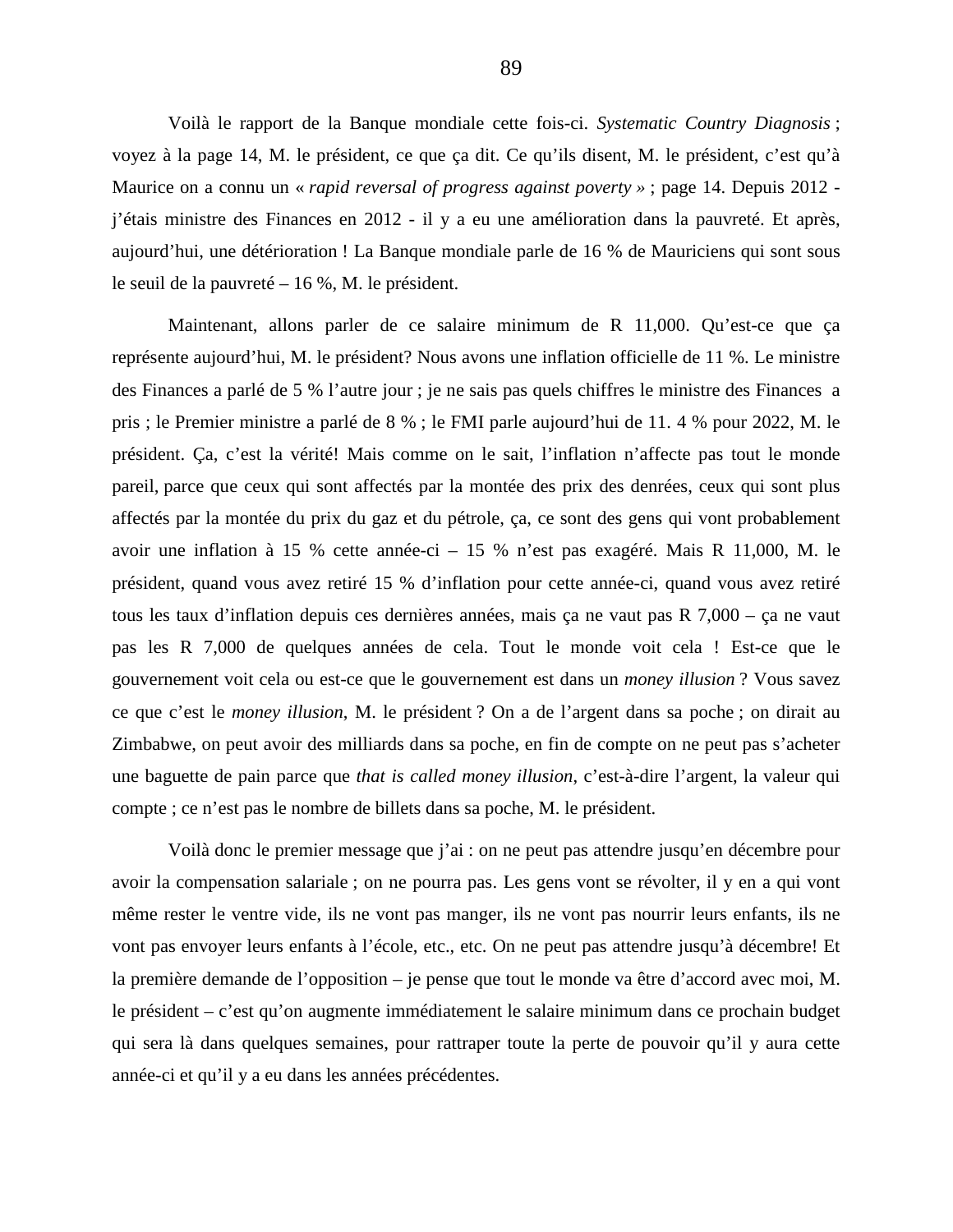M. le président, le gouvernement avait offert, je crois, bien R 400 ou R 500 en janvier comme augmentation – seulement R 400 ou R 500. Mais avec l'essence qui a augmenté, avec tout qui monte, ça ne veut rien dire. Aujourd'hui, il vous faut des milliers de roupies pour compenser la perte de pouvoir d'achat des Mauriciens. Je prendrai, M. le président, quelques exemples.

Je reprends 2014, l'année des grandes élections générales. 1 kilo de poulet, M. le président, je ne vais pas faire de publicité, je ne donnerai pas la marque - R 102 en 2014, R 196.50 aujourd'hui ; presque doublé. Une pochette de ciment – parce que des gens aiment faire des petites constructions, etc. – 25 kilos équivalent aujourd'hui, R 90 à l'époque, R 173 à Grand Gaube aujourd'hui si vous achetez. Une barre de fer, M. le président, 6 mm, en 2014, R 37, aujourd'hui à R 115 ; ça a triplé. Voilà quelques exemples. Et dans tout cela, le gouvernement avait proposé un observatoire des prix. *Kot obzervatwar de pri ! Disparet !* L'observatoire n'existe plus ! Pourquoi ? Ils ne peuvent pas venir dire la vérité ! L'observatoire des prix, avec des fonctionnaires payés, depuis juin 2021, annoncé, je crois que depuis décembre *ça a supposé commencer*, aujourd'hui nous sommes en mai, on arrive à un an bientôt le mois prochain, zéro rapport de l'observatoire des prix ! Vous trouvez que c'est normal une situation pareille pour le pays que l'observatoire des prix n'a jamais soumis de rapport ?

M. le président, je ne vous ai donné que quelques exemples, j'en ai toute une liste si on me *challenge* tout à l'heure. Mais au lieu de venir prendre des mesures concrètes, qu'est-ce qu'on a fait ? On a joué avec quelques subventions. 40,000 items dans un supermarché, on va faire quelques subventions sur 300. Il y a 4,800 médicaments dans les pharmacies à Maurice, on va baisser sur 15 ; 15 sur 4,800 ! Qu'est-ce que c'est ça ? Et M. le président, par cette incompétence, insouciance même peut-être, nous allons vers des pénuries au début du mois prochain. *Marke garde !* Ministre des Finances, écoutez bien – parce que je sais que vous avez des problèmes entre vous – nous allons vers des pénuries le mois prochain, du lait, de l'huile comestible, si vous ne faites pas quelque chose immédiatement. Et ne dites pas qu'on ne vous a pas dit ! Ça, c'est le problème, M. le président. Il faut agir rapidement si nous voulons que les choses s'améliorent. N'oubliez pas, M. le président, à Sri Lanka, là-bas, les étagères étaient vides et le peuple s'est révolté. On ne veut pas arriver à cela. C'est pourquoi j'éreinte ma gorge pour vous dire ce qui se passe dans le pays.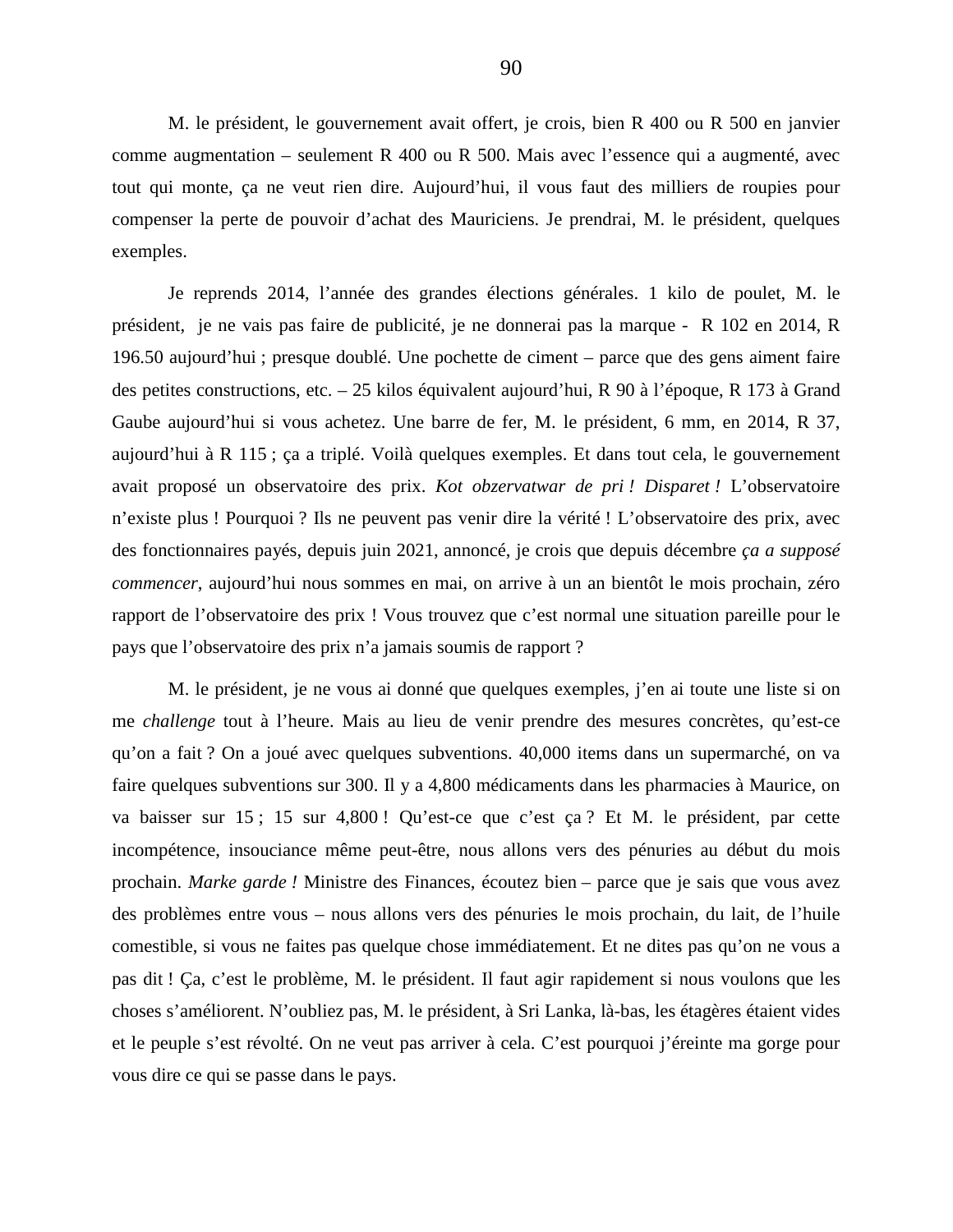M. le président, pour les pensionnaires, *menmen,* R 9,000 ils ont eu en 2019 après les élections générales. Après, zéro ! Pas un sou ! Après, l'inflation n'a cessé de détruire leur pouvoir d'achat. Ils sont des grands consommateurs de médicaments. Le ministre de la Santé, sans même perdre un brin de cheveux, il vient annoncer ici, quelques semaines de cela, comme si de rien : 'voilà, j'ai checké pour 15 items, et ça augmente 30 % par an, voilà, merci beaucoup' ; il se rassoit comme si de rien. Mais 30 % par an, c'est énorme ! Quand vous calculez que les fonctionnaires n'ont rien eu pendant deux ans et demi ! C'est ça que Yousouf a besoin de faire la quête à la fin du mois ! Et il y a le rapport du *Competition Commission*, il y a le rapport de l'OMS qui dit exactement ce qu'il faut faire. Qu'est-ce qu'il fait ? Il renvoie la balle à son collègue, son collègue lui renvoie la balle, *ping-pong* ! Médicaments, *ping-pong*, M. le président ! Donc, les pensionnaires, la situation est claire et simple. Le ministre des Finances, dans sa sagesse, je suppose, a introduit la Contribution Sociale Généralisée ? Quand ? En septembre 2020 ; plus d'un an et demi de cela. Il a ramassé à ce jour, si on croit ces chiffres dans le *consolidated accounts* et dans le rapport de l'audit, il va ramasser R 15 milliards jusqu'à la fin du mois prochain – R 15 milliards ramassés sous CSG, pas un sou dépensé, M. le président. Vous trouvez ça normal vous alors que les pensionnaires souffrent ? On taxe les gens et on garde l'argent, on garde un *war chest* pour pouvoir annoncer de belles choses à la veille des élections générales alors que les gens souffrent aujourd'hui ? Il a ramassé R 15 milliards, M. le président. R 15 milliards est plus qu'il n'en faut pour donner à chacun des 275,000 pensionnaires R 2,000 d'augmentation par mois. Calculez, M. le président, vous verrez. Comptez 13 mois, vous allez voir qu'il y a de l'argent qui va même rester. Mais pourquoi donc refuser à ces pauvres pensionnaires une augmentation méritée, une augmentation qui est déjà taxée ; l'argent est déjà là. Quel gouvernement sans cœur, M. le président, pourrait refuser cette augmentation aux pensionnaires qui ont travaillé pendant des années, des dizaines, des vingtaines, trentaines, quarantaines dans les champs, dans les usines, dans les cours, dans les maisons ! Les *ti dimouns,*  on leur refuse le droit de vivre bien alors que l'argent est là, M. le président !

Maintenant, j'ai parlé des médicaments ; nous avons vu des centaines de millions, même de milliards de roupies de gaspillage. On parlera toute à l'heure de Molnupiravir, etc. Est-ce que vous savez, M. le président, qu'il y avait une chose paraît-il que le gouvernement a bien fait, c'est-à-dire ce *Medical Negligence Standing Committee* ? Ce fameux *Medical Negligence Standing Committee* avec un président, M. Nuckcheddy. Ils ont cessé de fonctionner, M. le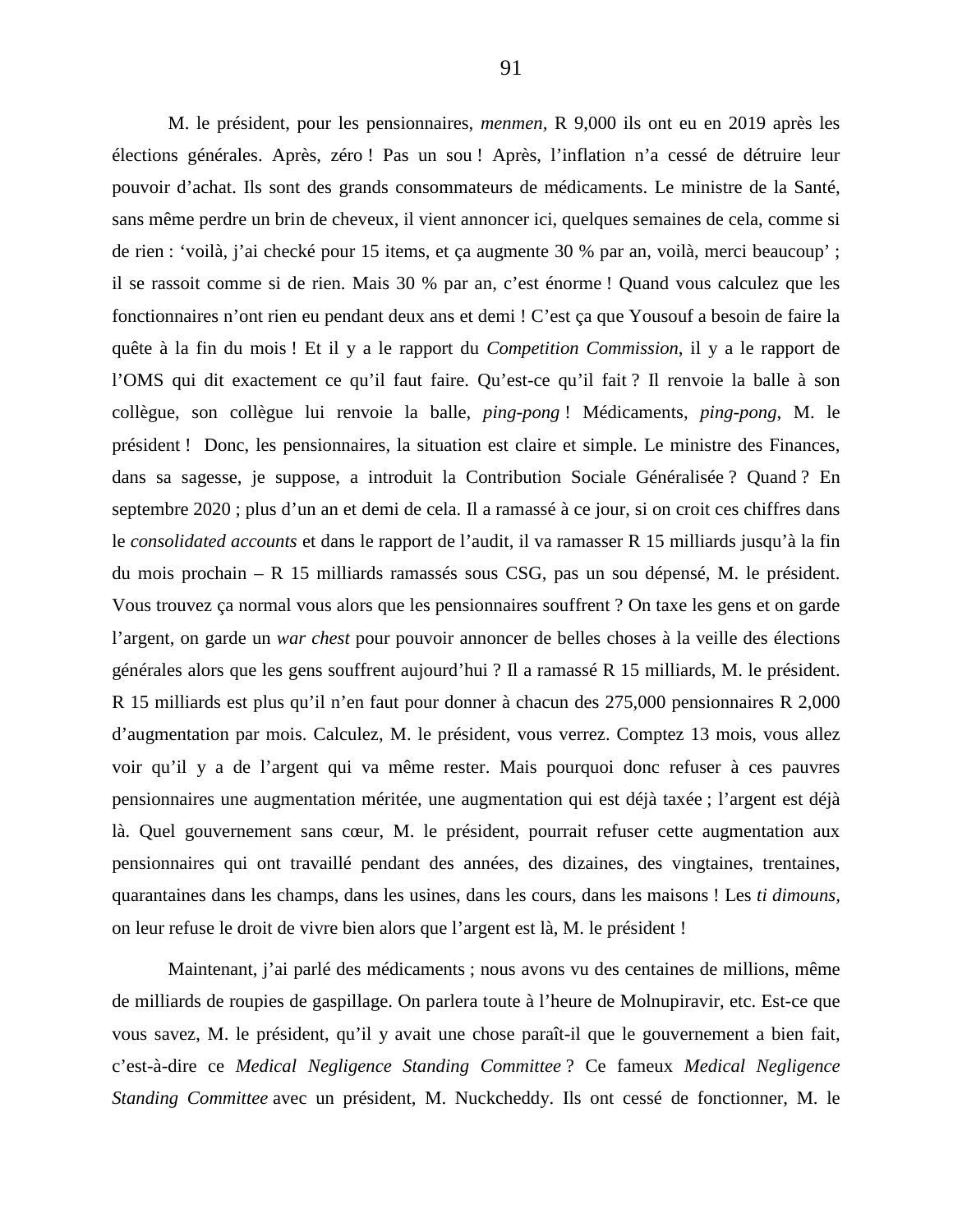président ! Pourquoi ? Alors qu'il y a des cas de négligence alléguée par milliers tous les mois dans les hôpitaux, le *Medical Negligence Standing Committee* a cessé d'opérer ! Pourquoi ? Parce que le ministère leur a refusé quelques milliers de roupies pour pouvoir fonctionner, leur a refusé des fonctionnaires pour les aider dans leur travail.

Voilà le résultat des efforts de l'honorable Dr. Jagutpal supposément ; zéro ! Vous allez répondre, s'il vous plaît, je compte sur vous. Je suis sûr que vous allez dire que vous allez trouver les fonds pour payer ces personnes-là. Parce que c'est un drame ; j'ai moi-même soulevé beaucoup de cas de négligence médicale ici même.

Venons aujourd'hui maintenant sur la taxe sur l'essence. Tous les pays du monde ont baissé la taxe sur l'essence - tous les pays du monde ! Pourquoi ? Parce que l'augmentation, nous l'espérons, est temporaire. Puisque l'augmentation est temporaire, on essaye de réduire l'effet immédiat d'une augmentation pour après égaliser, pour ne pas créer de choc à l'économie et ne pas créer de choc dans le budget des ménages. C'est pourquoi tous les gouvernements - la France a mis un cap, l'Angleterre a retiré – tous !

Ici, M. le président, est-ce que vous serez choqué – je pense que vous ne serez pas choqué parce que vous allez vous attendre à ce que je dis – qu'au lieu de baisser les taxes sur l'essence, le gouvernement a augmenté la TVA sur l'essence ? Elle était de R 6 en 2015, aujourd'hui elle est à R 9 ! R 3, M. le président, j'arrondis ! Une augmentation parce que la TVA est sur le *ad valorem*. Plus l'essence monte à Maurice, plus la taxe monte ! Ce n'est pas fou ça ? Ce n'est pas fou ? Plus quelque chose monte, plus la taxe monte ! Vous auriez imaginé qu'au contraire, un gouvernement intelligent, compétent aurait réalisé que l'on ne peut pas augmenter la taxe alors que le pays s'étouffe, que le monde entier baisse et nous on augmente. Bravo à ce gouvernementlà !

Maintenant, on continue, M. le président. Il y a un item qui est louche dans ce *price structure*-là ; un item louche. Cet item-là, M. le président, s'appelle *contribution for construction of oil storage*. Vous savez, on a environ plus de 400 millions de litres d'essence et de diesel importés et vendus annuellement à l'île Maurice. 400 millions de litres ! Et ce gouvernement-là, depuis 2015, prend 65 sous sur chaque litre ! C'est où ce *Mer Rouge Oil Storage Terminal (MOST)* ? Ça existe ! Vous savez combien le gouvernement a investi? R 50 millions. Vous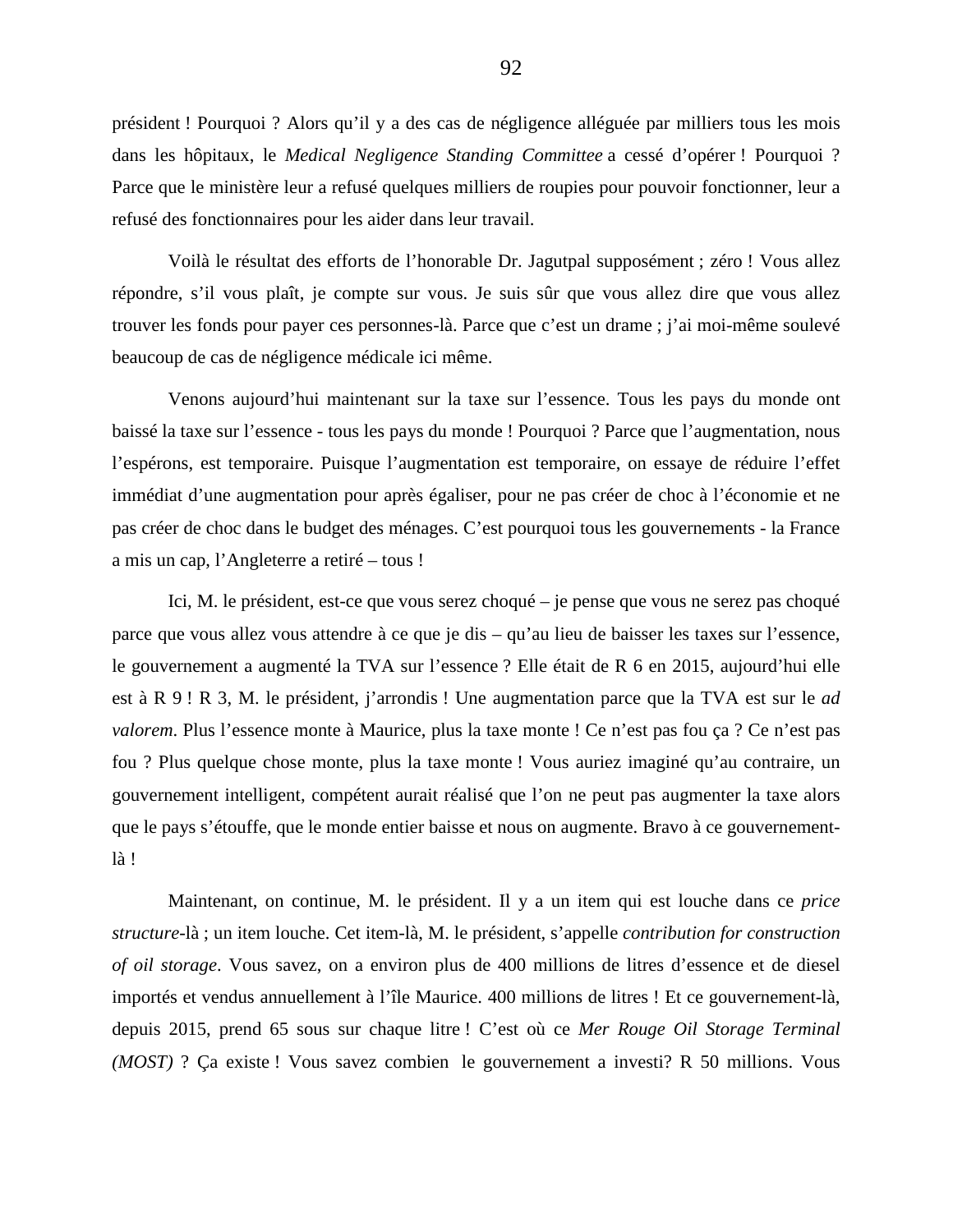savez combien d'argent ils ont récolté depuis décembre 2015 ? Plus de R 1 milliard, M. le président. Où est parti cet argent ?

Le *Mer Rouge Oil Storage*, qu'est-ce que c'est là-bas ? C'est un gratte-ciel qu'ils ont construit ? Non ! Ils ont construit, ils ont investi R 50 millions. Peut-être qu'il y a des petites dépenses, peut-être que le ministre des Finances va venir dire tout à l'heure qu'en fin de compte ce n'est pas R 1 milliard qu'on a pris *in excess,* qu'il y a peut-être eu des petites dépenses. Mais en tout cas, c'est exorbitant, c'est exagéré ! C'est presque mettre la main dans la poche des consommateurs alors qu'on n'en a pas besoin de cet argent. Quand cet argent-là rentre, je présume que c'est servi par le ministère des Finances, par le gouvernement pour son gaspillage habituel.

Donc, M. le président, environ R 300 millions est collectée sur cet item ; 65 sous pour le *MOST*, dont le gouvernement a dépensé R 50 millions il y a des années de cela, et cela continue à être collecté. Il nous faut des explications concernant cet item-là, M. le président.

Nous allons maintenant continuer avec l'histoire de l'île Maurice moderne, le style du gouvernement de nos jours, le gouvernement MSM, la Banque de Maurice et la roupie, M. le président. Je suis heureux qu'après ma *PNQ,* quelqu'un a dû comprendre ce qui se passe et que la dépréciation de la roupie a cessé. Alors même que le ministre des Finances avait dit qu'il n'y avait pas de pénurie, le lendemain, le surlendemain, l'équivalent de R 10 milliards a été mis sur le marché en dollars justement pour confirmer qu'il y avait une énorme pénurie de devises à Maurice, que même les denrées alimentaires ne pouvaient plus être commandées.

La *BOM*, autrefois une institution vénérable, a été délestée de R 158 milliards ces dernières années, comme si *it was free money*. Elle a été fragilisée comme jamais avant. Le gouvernement, M. le président, a royalement ignoré non seulement les bons conseils prodigués, ici dans cette Chambre, mais aussi les bons conseils de la Banque mondiale et du FMI. La Banque de Maurice aujourd'hui est hautement fragilisée. Je vous remets encore une fois au *concluding statement* du FMI de midi aujourd'hui. Et voilà ce que ce *concluding statement* dit, M. le président. Il dit au gouvernement mauricien de retourner tout argent qui reste encore, qui n'a pas été gaspillé au *MIC*. Il y en a une partie qui a été bien dépensée, une partie qui a été gaspillée comme on le sait. Tout l'argent qui n'a pas été gaspillé – je suppose qu'il y a 330 milliards – le FMI *puts it black on white : return unspent money to the Bank of Mauritius.* Voilà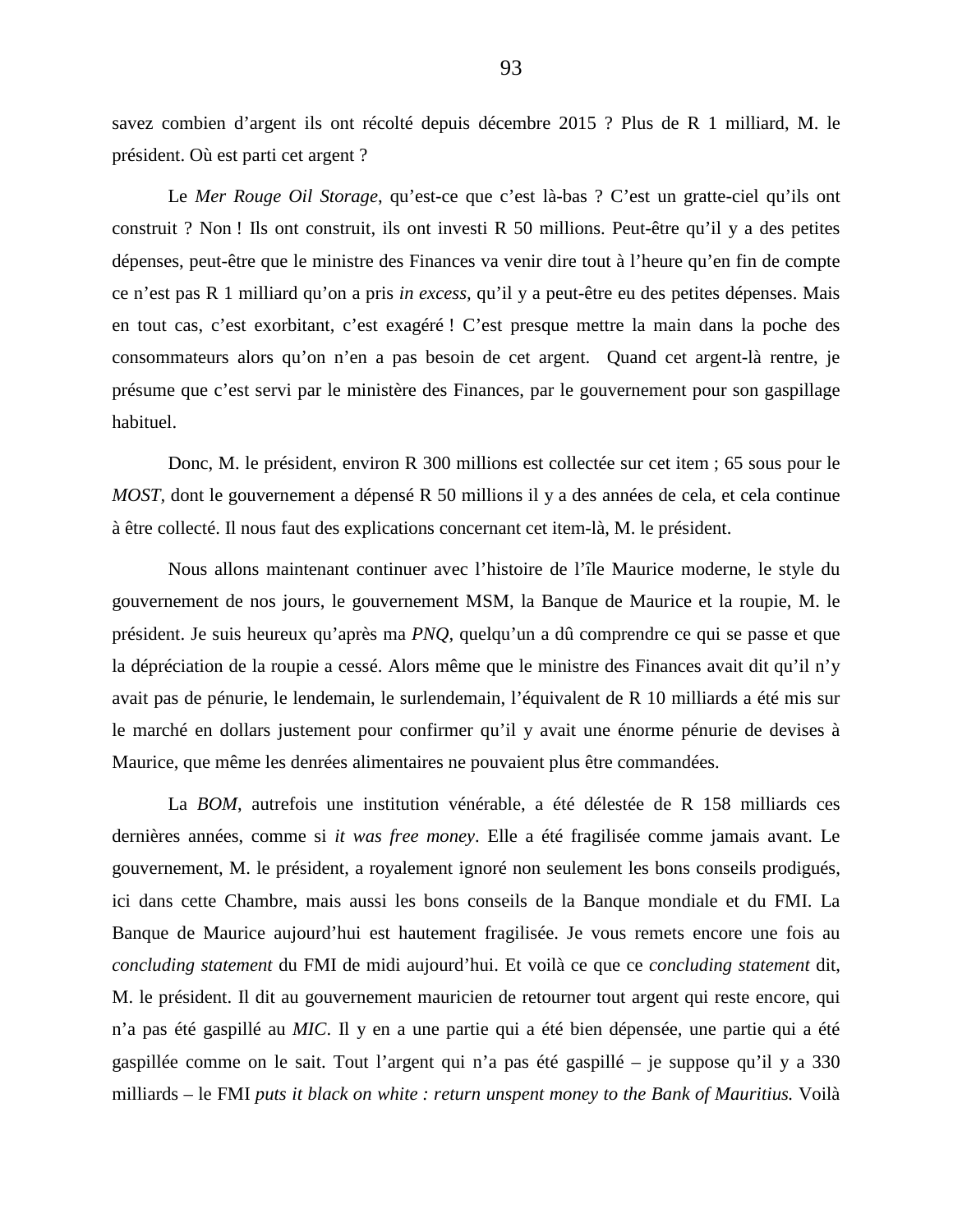les instructions, les conseils que le FMI donne au gouvernement mauricien aujourd'hui, en mai 2022.

Ils vont plus loin, M. le président. Ils disent que les pertes éventuelles de la Banque de Maurice – parce que la Banque de Maurice n'est pas loin de la faillite, avec un mouvement d'échange – devront être couvertes par les contribuables mauriciens. C'est exactement ce qu'on a dit combien de fois ! On a tellement pris qu'il ne reste plus de réserves ! Un mouvement contraire, des dépenses *unexpected,* la Banque de Maurice se trouve en négatif. Et *thank God for IMF* – le ministre des Finances a disparu, je pense qu'il ne peut plus entendre - il vient dire ici : "*consequent with the BOM Act (…), Government needs to cover BOM's losses which may materialize,"* à la page 2 aujourd'hui, M. le président. Ils disent aussi qu'il faut améliorer la bonne gouvernance à la Banque de Maurice.

S'il y a une place où il y aurait dû avoir de la bonne gouvernance, une place à Maurice, ce serait à la Banque de Maurice, qui est en charge de toutes les banques et même les institutions financières. Et voilà que le FMI dit qu'il faut améliorer la bonne gouvernance à la Banque de Maurice, M. le président.

Malheureusement, il y a pire que ça, M. le président. Je vous parlerai de cela. Il y a la fameuse *Mauritius Investment Corporation (MIC)*. La *MIC* a reçu R 80 milliards, a dépensé peut-être R 50 milliards, dont R 23 milliards qu'ils ont donnés à *Airport Holdings*. Il y a de fortes chances, M. le président, que les comptes des états financiers du *MIC* vont être qualifiés par les auditeurs *KPMG*. Il y a de fortes chances. À cause du poids de la *MIC,* 80 milliards dans le *Balance Sheet* de la Banque de Maurice ; on n'aurait jamais dû se retrouver sur le *Balance Sheet*  de la Banque de Maurice, mais cela c'était une invention du ministère des Finances. R 80 milliards qualifiés par *KPMG* se retrouvent sur le *Balance Sheet* aussi de la Banque de Maurice.

On va se retrouver, si on ne fait pas quelque chose, avec l'état financier de la Banque de Maurice, elle-même, qualifié par les auditeurs, je crois encore une fois c'est *KPMG*. Allons faire bien attention, on a joué avec le feu ; on a fait on dirait apprenti sorcier. Jamais personne d'autre au monde n'a fait autant que ça. Voilà, on en a fait à Maurice ! Aujourd'hui, on se retrouve avec la possibilité qu'à cause des investissements de la *MIC*, les comptes de la *MIC* soient qualifiés. Et parce que les comptes de la *MIC* soient qualifiés, la Banque de Maurice, elle-même, ses comptes qualifiés. Voilà, un centre financier international, régional, *whatever* ! Et le *Balance*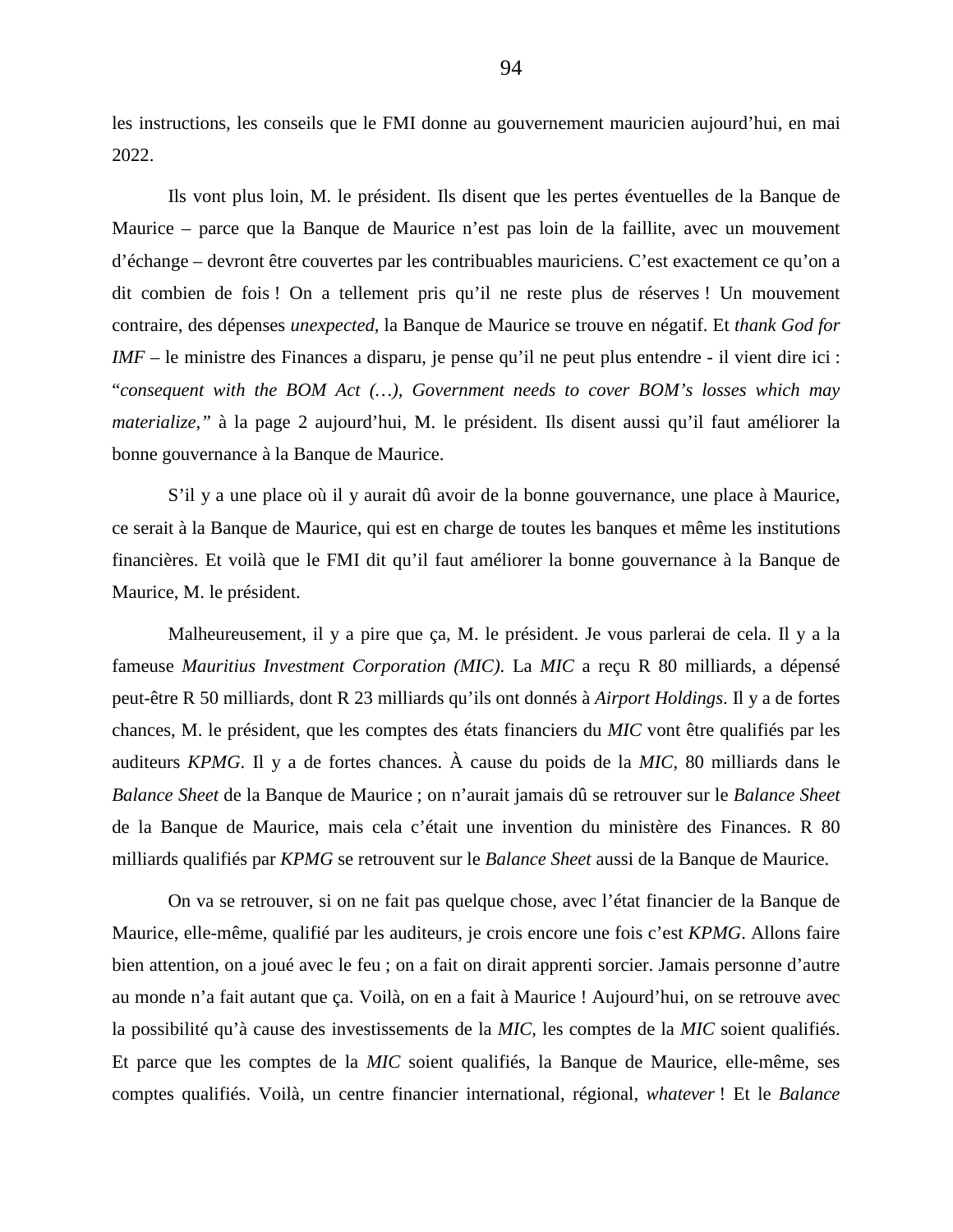*Sheet* de la Banque Centrale n'est même pas fiable aux yeux des auditeurs. C'est ça que « qualifié » veut dire. Nous avons des experts comptables dans la Chambre, ils ne vont pas me démentir dessus ; ils ne vont pas me contredire. 'Qualifié' veut dire ce n'est pas fiable, il y a un problème. On va se retrouver - et j'espère que non, j'espère que j'ai tort - mais c'est l'information que je détiens quand je vous parle aujourd'hui, M. le président.

Et Moody's, M. le président. En 2012, j'étais le ministre des Finances. J'avais déjà fait un an, j'avais remplacé l'honorable Premier ministre. En 2012, Moody's a confiance dans le gouvernement ; Moody's a confiance dans l'institution financière ; Moody's a confiance dans notre vision ; Moody's *upgrade* l'île Maurice, le *credit rating*, pour la première fois dans son histoire, de Baa2 à Baa1. C'était quand j'étais le ministre des Finances. Je n'ai pas besoin de félicitations d'un tel ou un tel. J'ai Moody's déjà, M. le président, qui m'a donné mon certificat de compétence. Je n'ai pas besoin d'autres personnes ; merci beaucoup ! Par contre, M. le président, l'année dernière, en juin encore - je crois - nous avons été *downgraded* de Baa1 à Baa2. Et je ne sais pas ce que Moody's va faire. J'espère qu'ils ne vont pas faire l'irréparable. Mais qu'est-ce que la *Mauritius Bankers Association* dit ? La *Mauritius Bankers Association*, ce ne sont pas des gens qui fument le synthétique et puis qui viennent écrire un rapport. Non, non, non ! *Pas fume synthétique* et puis vient écrire un rapport ! Non, non ! La *Mauritius Bankers Association*, on le respecte, s'il vous plaît. Qu'est-ce qu'ils ont écrit, M. le président ? À la page 4, je vais le lire en anglais –

*"On the current trajectory, Mauritius could be further downgraded to Baa3, the last investment grade notation."*

Et quand ça arrive, si ça arrive, automatiquement toutes les banques de Maurice vont se retrouver *junk status* puisqu'elles vont être toujours plus bas que le pays lui-même. Et, M. le président, qu'est-ce que cela veut dire ? Pour les banquiers –

*"If this were to happen on this current trajectory…"* 

Ce qu'ils disent, c'est-à-dire, on va vers ça, -

*"…a loss of existing and new business would be highly likely…"*

Voilà, maintenant, la poule aux œufs d'or ! *Highly likely to lose new business*! Qu'est-ce qui va rester de l'économie mauricienne ? On va continuer à vendre des terres je suppose. Faites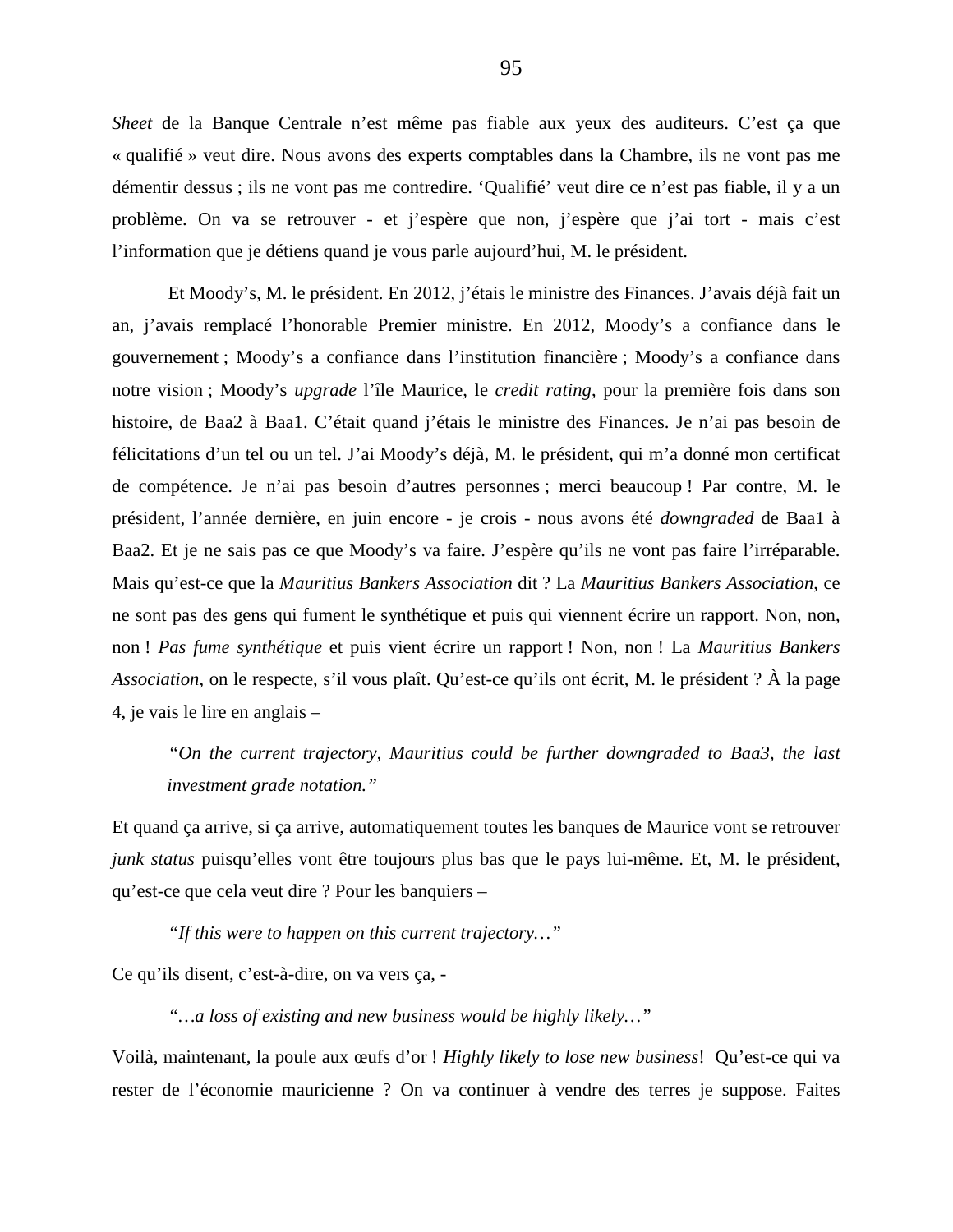attention, vous avez un budget, honorable ministre des Finances ; vous avez une autre responsabilité devant vous. Attention que demain on ne vienne pas vous mettre ce Baa3 sur le dos parce que vous n'avez pas écouté ce que la *Mauritius Bankers Association* vous a dit, et ce qu'ici-même on vous répète à la Chambre cet après-midi, M. le président. Nous ne souhaitons pas que ça arrive. Mais pourquoi on en est arrivé là, M. le président ? Parce que nous sommes arrivés ces dernières années à un gaspillage sans précédent, au syndrome Sri Lanka encore, M. le président. On a dévalisé les fonds du gouvernement comme s'il n'y avait pas de lendemain. Après moi, le déluge ! Qu'est-ce qu'on a fait ? On a taxé et on a emprunté à outrance. Tout à l'heure, je reviendrai sur ce que le rapport du directeur de l'audit dit. On a taxé et on a emprunté à outrance. On a financé des projets bidon. On a payé des milliards de roupies pour des décisions revanchardes. *Bez sann-la, bez lot-la !* Voilà, c'est le contribuable qui a payé. Voilà, M. le président.

*BAI* ! Vous m'avez arrêté l'autre jour. Cette fois-ci, je crois que vous m'avez donné l'occasion de dire ce que j'ai à dire. *BAI*, R 20 milliards dépensées alors qu'on aurait pu avoir fait autrement. *Safe City,* R 19 milliards pour je crois 200 contraventions qu'ils ont pris. R 19 milliards ! Et les caméras de *Safe City* ne fonctionnent toujours pas ; *face recognition, traffic control*, *speeding*, tout ça ne marche pas encore jusqu'à l'heure, quatre ans, cinq ans après ! R 19 milliards ! Betamax*, totally avoidable !* R 6 milliards payées à Betamax ! Le fameux stade à Côte d'Or, R 5 milliards ! Je vous raconterai une petite histoire pour le stade, M. le président. J'étais ministre des Finances, la Chine nous avait offert R 1 milliard. On devait mettre cet argent, R 1 milliard, pour financer un centre de formation pour les travailleurs dans les avions ; le personnel des avions. Le nouveau gouvernement a retiré cet argent avec le centre financier régional pour les avions et les a mis dans ce malheureux stade qui a coûté donc R 5 milliards. R 5,000 millions, M. le président ! Liverpool : R 400 millions ! Molnupiravir : R 79 millions ! *Splash Gate* : on a mis R 400 millions dans un *waterpark* ; *tou kas inn disparet, rest zis larouy !* Et on a, M. le président, bien sûr, le dernier en date, R 23 milliards pour *Air Mauritius*. Tout ça si on ajoute, ça fait R 74 milliards ; R 74,000 millions de gaspillage ! À moins que quelqu'un viendra me dire que je me suis trompé, il y a peut-être quelque chose que j'ai ajouté qu'il ne fallait pas. Mais je persiste que ça fait R 74 milliards pour un stade fantôme, etc., etc. Et j'ai demandé au gouvernement de reconsidérer - ce n'est pas méchamment - les projets qui ne sont pas essentiels, qui ne vont pas ramener les dividendes voulues et qui peuvent être reportés. Je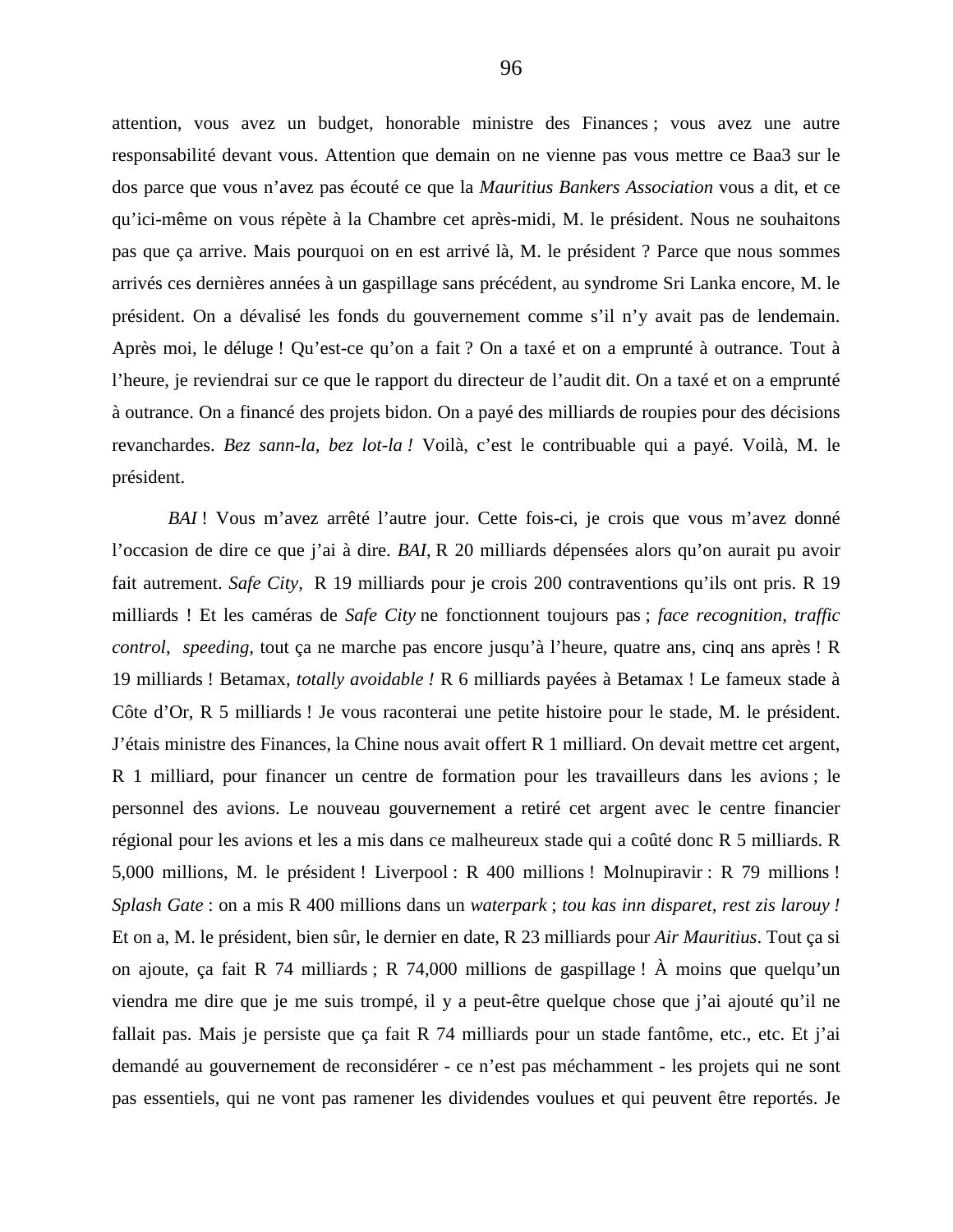pense comprendre que peut-être ça se fera. Est-ce que vraiment le *e-passport* est essentiel pour vous, M. le président ? Vous avez besoin d'un *e-passport* ? *Pa kapav debrouye avek* ce qu'on a là ? Ça va nous coûter R 525 millions. *The new ID Card !* Qu'est-ce qui n'est pas bon avec le *new ID Card* ? Je ne sais pas ! Ça va coûter R 230 millions. La *State House : -* le Président n'habite même pas là-bas - R 271 millions ! Le *Police Academy !* Est-ce que les policiers ont besoin d'une académie ; c'est ça qu'ils ont besoin ? Ou ils ont besoin d'équipements ? Et on peut parler des équipements. D'ailleurs, je dois parler des équipements tout à l'heure, M. le président ; les équipements de la police. M. le président, donc, on a des projets à venir qui ne sont pas essentiels pour le pays. Et ce que nous aurions fait, si l'opposition était au pouvoir, M. le président, nous aurions augmenté la pension de vieillesse, nous aurions augmenté le salaire minimum…

# *(Interruptions)*

… nous aurions arrêté le gaspillage…

# *(Interruptions)*

… et nous aurions aussi, M. le président, …

### **Mr Speaker**: Order!

**Mr X. L. Duval**: …reconsidéré ces projets qui ne sont pas, à notre avis, essentiels pour le pays. Maintenant, M. le président, je vois - je ne vais pas me servir du mot que je me sers d'habitude - qu'il y a du bruit.

Voilà, M. le président, qu'est-ce que le rapport de l'audit dit sur ce fameux gouvernement ? Qu'est-ce que le rapport de l'audit - ce vénérable fonctionnaire - dit ? À la page 38, M. le président, le directeur de l'audit, je crois qu'il est choqué par la dette publique. Il est choqué. Il le dit, M. le président, au premier paragraphe, à la page 39. Vous savez combien le *servicing* de la dette publique a coûté en 2021, l'année dernière, en douze mois ? Combien cela a couté d'après vous ? Je vous dis, M. le président, que le directeur de l'audit a chiffré le *servicing*  de la dette publique à R 110.4 milliards ! Comparez cela, M. le président. Je regarde mon ami, l'honorable Lesjongard. Son budget pour son ministère, tout compris, incluant de l'eau 24/7 : R 3 milliards, M. le président. L'Éducation, je crois un peu plus. La Santé : R 13 milliards. Ici, R 110 milliards ! On a emprunté et on doit repayer ; c'est ce qu'on a repayé. Et c'est R 20 milliards de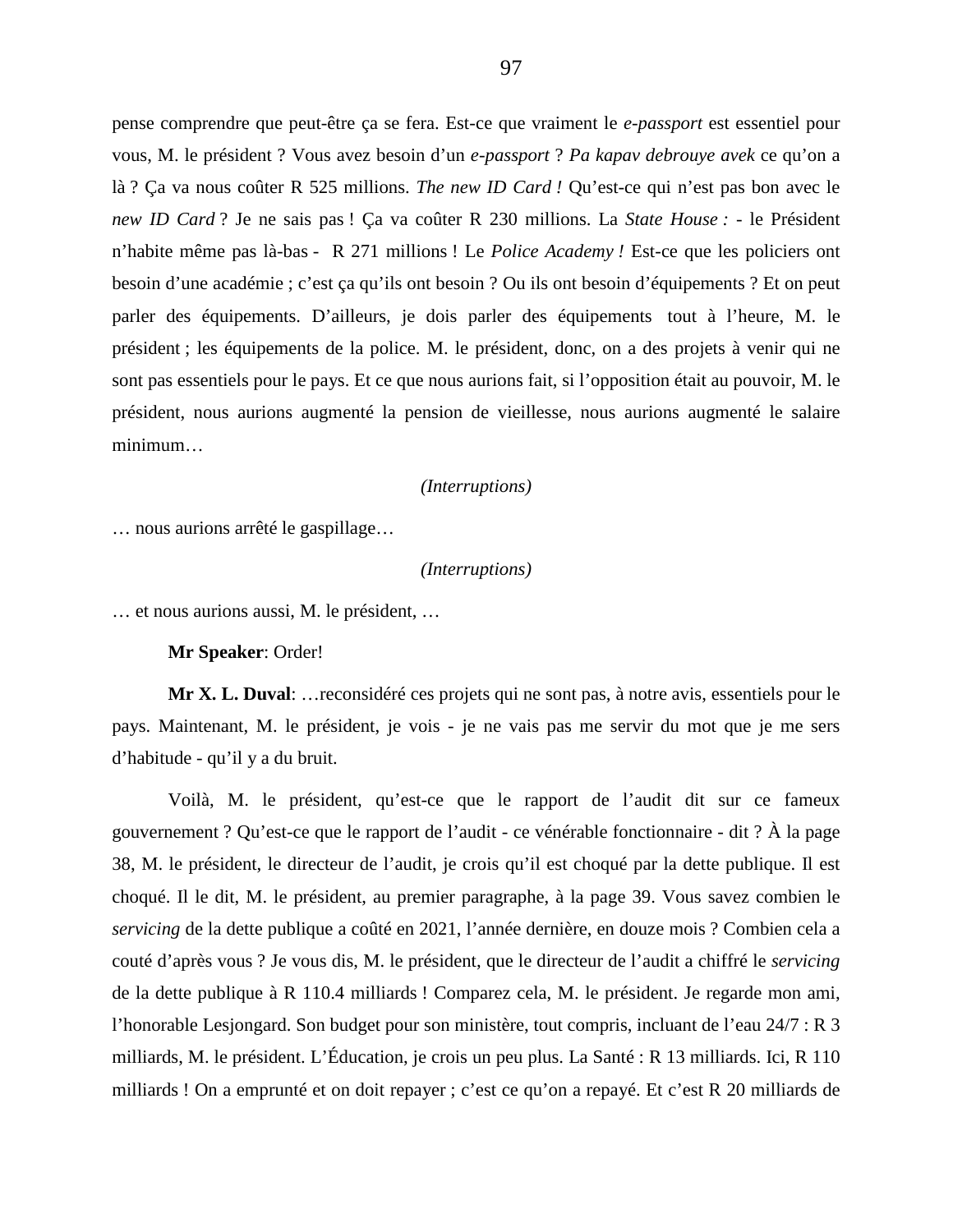plus que l'année précédente. Et peut-être cette année-ci cela va être encore 20 milliards de plus. Où est-ce qu'on va ? Il n'y a personne qui réfléchit ? Il n'y a personne qui dit que 110 milliards de roupies de *debt servicing*, c'est énorme et que cet argent-là aurait pu être servir à faire tellement de belles choses pour le pays ? On a emprunté. On a mis R 74 milliards dans des projets. On ne sait même pas pourquoi on a fait ça aujourd'hui et on paye R 110 milliards de *debt servicing*. Peut-être que le ministre des Finances a oublié. C'est à la page 39 du rapport de l'audit de l'année dernière.

Comme je vous dis, M. le président, R 3 milliards pour le ministère des Utilités publiques et pour la promotion touristique R 308 millions. Voilà, R 308 millions pour la promotion touristique et R 110 milliards la dette publique, M. le président. Ça c'est la vérité des chiffres. Et donc, quand on emprunte, qu'est-ce qu'on fait, M. le président ? On hypothèque l'avenir. On hypothèque les générations à venir. Et ces pays qui ont des problèmes aujourd'hui, le Pakistan, le Sri Lanka, *okay*, ils sont avec la Chine eux. Nous, c'est un peu différent. Mais ces pays-là, pourquoi sont-ils dans des situations comme ça ? Pourquoi ils sont *in default* ? Parce qu'ils n'ont pas pu repayer leurs dettes. Allons imaginer maintenant, M. le président, allons voir l'avenir. Où on en est maintenant, l'avenir ? L'Allemagne est en récession. L'Angleterre est en récession. Je présume toute l'Europe va être en récession avec la guerre en Ukraine et la montée des prix. Toute l'Europe ! C'est notre marché principal. La guerre en Ukraine va affecter le tourisme.

M. le président, nous avons devant nous une situation difficile ; récession en Europe, la guerre, l'après Covid, et la guerre froide aussi. Mais est-ce qu'on pourra continuer à repayer ces R 110 milliards qu'on doit maintenant, annuellement, je présume ? Est-ce qu'on pourra repayer ça ? Est-ce que quelqu'un se demande quel est le *repayment capacity* de Maurice ? Ça, M. le président, c'est quelque chose à voir.

La corruption, M. le président. L'opposition et la presse ; nous n'avons pas cessé de soulever des dizaines de cas de corruption. Moi-même, Molnupiravir, *Splash gate*, *Sugar Insurance Fund Board* à l'époque, l'achat d'un terrain à Quatre Bornes pour R 100 millions, M. le président. Ce qui s'est passé dans la cour de Moka, le ministère du Commerce. La corruption alléguée à outrance, *badine* avec appel d'offres avec ses autres collègues, M. le président. Le ministre d'alors ! L'essence avariée ! On sait ce qui s'est passé avec l'essence avariée ; comment des dizaines de milliers de voitures ont été affectées à Maurice parce que l'essence n'était pas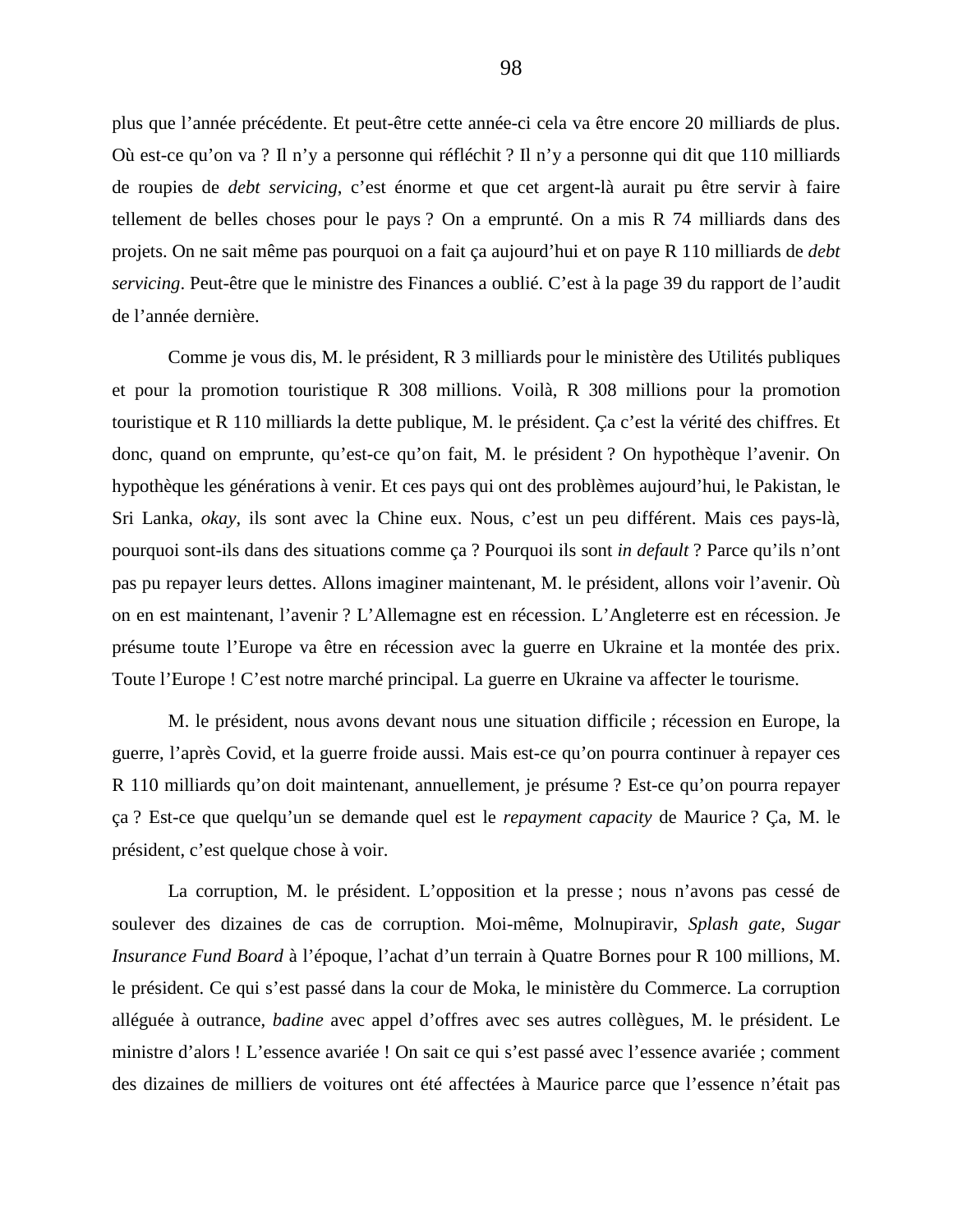*according to specifications*. *Pack and Blister*, etc. Mais où est la finalité ? Je soulève ça, M. le président, parce qu'on ne peut pas demander à la population de *'serre ceinture'* et de l'autre côté, l'impression est donnée que rien n'est fait pour arrêter et punir les coupables. Les gens ne vont pas accepter ça. Les gens pourront accepter s'ils voient que tout le monde se sacrifie et fait des efforts. Mais ils ne vont pas accepter s'ils pensent que les gens ne font pas des efforts et qu'en fin de compte, il y a une classe de gens qui est au-dessus de la loi et une autre classe qui doit même payer jusqu'à R 2,000 si elle ne porte pas de masque, M. le président.

Donc, M. le président, je viens sur la Covid-19. *Never waste a good crisis*! Ce dimancheci, les derniers chiffres que j'ai vus, il y a eu 15 cas de Covid à Maurice. Aucune admission à ENT dimanche. Les chiffres officiels, un peu douteux d'ailleurs tout le temps, mais enfin les chiffres officiels du ministère de la Santé. Aucun cas, M. le président. N'est-il pas l'heure de retourner aux Mauriciens leurs droits fondamentaux ? C'est ne pas 15 cas de Covid dans un pays qui vont nous empêcher de vivre. Le Covid ne peut pas avoir bon dos. Le Covid ne peut pas servir juste pour empêcher des démonstrations, des réunions publiques et politiques de plus de 50 personnes. Ce n'est pas une raison pour garder ce fameux masque. Ce n'est pas une raison ! La raison sanitaire n'existe pas en ce moment. Peut-être que ça existera dans un temps et à ce moment-là, on va remettre comme dans tous les pays. Tous les pays ont retiré le port du masque, au moins à l'extérieur. *Partou sa* !

# *(Interruptions)*

**Mr Speaker:** What is happening here?

**Mr X. L. Duval:** He is just supporting me, Mr Speaker, Sir. Don't worry about it!

Donc, ce fameux '*met mask la'*, moi je croyais que c'était juste pour empêcher les rassemblements publics, mais on trouve aujourd'hui qu'il y a une autre raison aussi…

# **An hon. Member:** *Paissa.*

**Mr X. L. Duval:** Oui ! C'est pour soulever des fonds en fin de compte. Il y a un *dual purpose*. On a donné des instructions à chaque pauvre *Trainee Police Constable*. Ils vont *amerder* les passants maintenant pendant leur travail. Chaque personne qui n'a pas bien mis leur masque, *p manz so dalpuri, so pom ek li pa met so mask, bez li R 2,000 lamann.* Cinq par jour ! *Mari* rentable *sa* ! *Be* si on garde ça pour tout le temps, *pa bisin ena income tax* ! *Mari* rentable,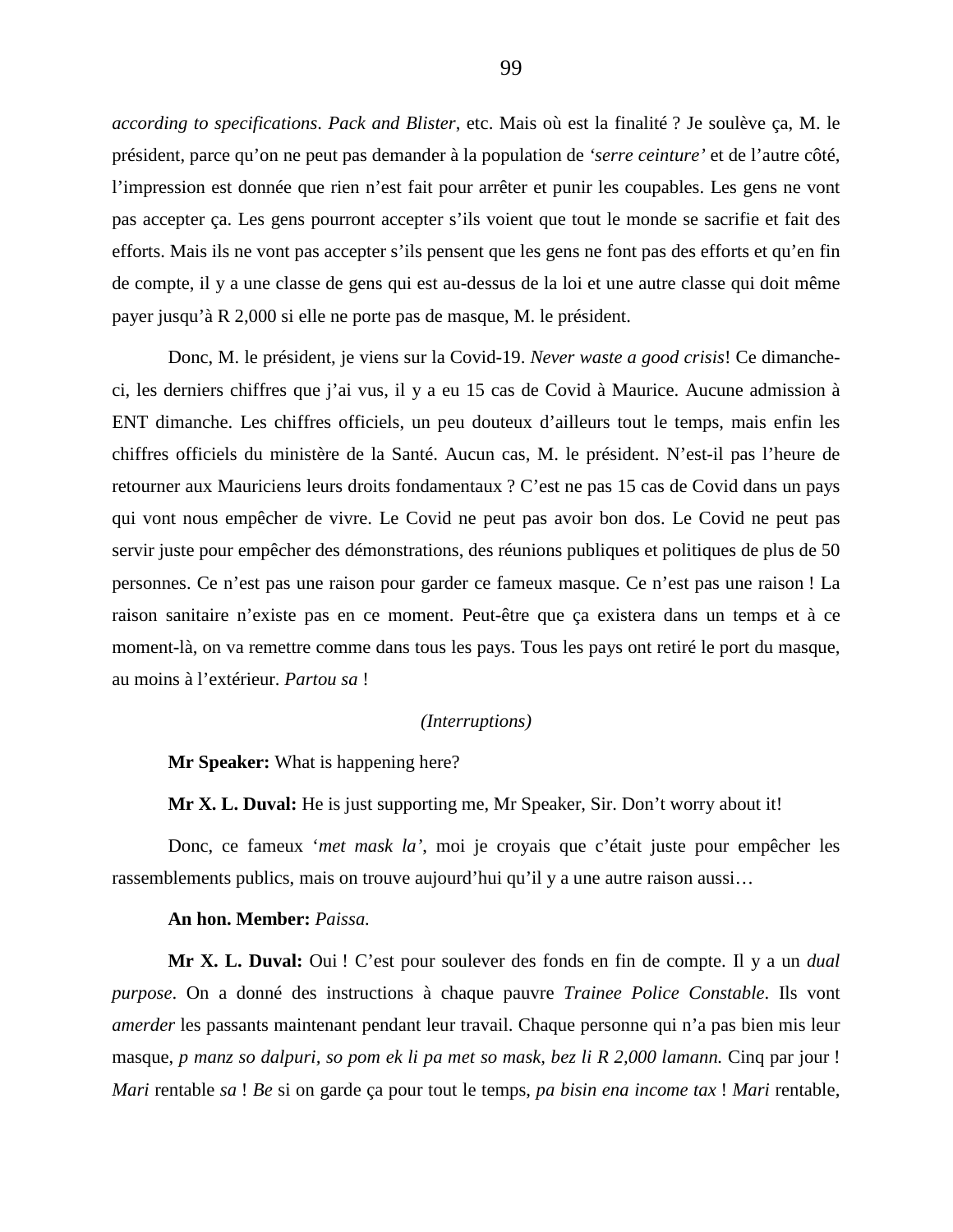M. le président, pour aller en harceler les passants. C'est une honte cette lettre-là, M. le président, signée par un *Divisional Commander.* Si vous en avez besoin, je crois que ça a été dans la presse. Je n'ai pas besoin de *table*, sinon je vais le *table*. Voilà donc la situation ! Et ça, on ne parle que des *trainees* ; les autres policiers normaux ont aussi leur rôle pour ramener de l'argent pour le ministère des Finances et pour le gouvernement ; chaque Mauricien qui marche et qui n'a pas mis son masque, M. le président. Et si on ne compte que les *Trainee Police Officers*, ils sont supposés ramener plus d'un milliard de roupies par an s'ils travaillent 7 sur 7. Peut-être un peu moins s'ils font un peu moins de zèle. Voilà, M. le président, c'est inacceptable tout ça !

C'est une grave entorse à une démocratie. Se servir du Covid pour renvoyer les élections municipales, ce n'est pas démocratique, ce n'est pas acceptable. Les gens ont droit d'exprimer leurs opinions dans un vote, M. le président. Ça, c'est la démocratie ! Voyez en Angleterre ! M. Boris Johnson, il y avait des élections quelques jours de cela. Ils ont perdu beaucoup de sièges, mais ils ont fait les élections. Macron a fait ses élections présidentielles. À Rodrigues, *Ti-Rodrigues* avec son petit hôpital là-bas, l'hôpital Victoria, il y avait des milliers de cas, plus de 3,000 cas. Ils ont fait les élections régionales, M. le président. Qu'est-ce qui empêche le gouvernement aujourd'hui de faire les élections municipales? Rien, sauf le désir de ne pas affronter la population, au moins dans les villes. C'est la seule raison et aucune autre raison. Zéro raison à part cela ! Aucun pays ne renvoie des élections à cause du Covid. Aucun! Même la Russie probablement fera les élections. Je ne sais pas ce qui se passe en Corée du Nord. Ici à Maurice, M. le président, nous sommes en droit, à l'Assemblée nationale aujourd'hui, de réclamer les élections municipales immédiatement après le budget. Faites-les immédiatement ; on vous donne jusqu'au budget et après, faites les élections municipales. C'est ça, M. le président.

M. le président, la démocratie marche avec transparence. On a tout fait ici pour refuser de répondre aux questions légitimes des membres de l'Opposition. J'avais posé une question sur le *Mauritius Investment Corporation Ltd*. Le même jour, le ministre Ganoo répond sur Métro Express, le ministre des Finances refuse de répondre sur *Mauritius Investment Corporation Ltd*. Pourquoi ? Pourtant les deux sont des compagnies. Il y a de plus en plus de ces compagnies-là. 12,000 maisons qui vont être construites, 12 milliards de roupies ou plus. J'espère que le *Deputy Prime Minister* va répondre à cette Assemblée nationale. Il y a tellement, tellement de ces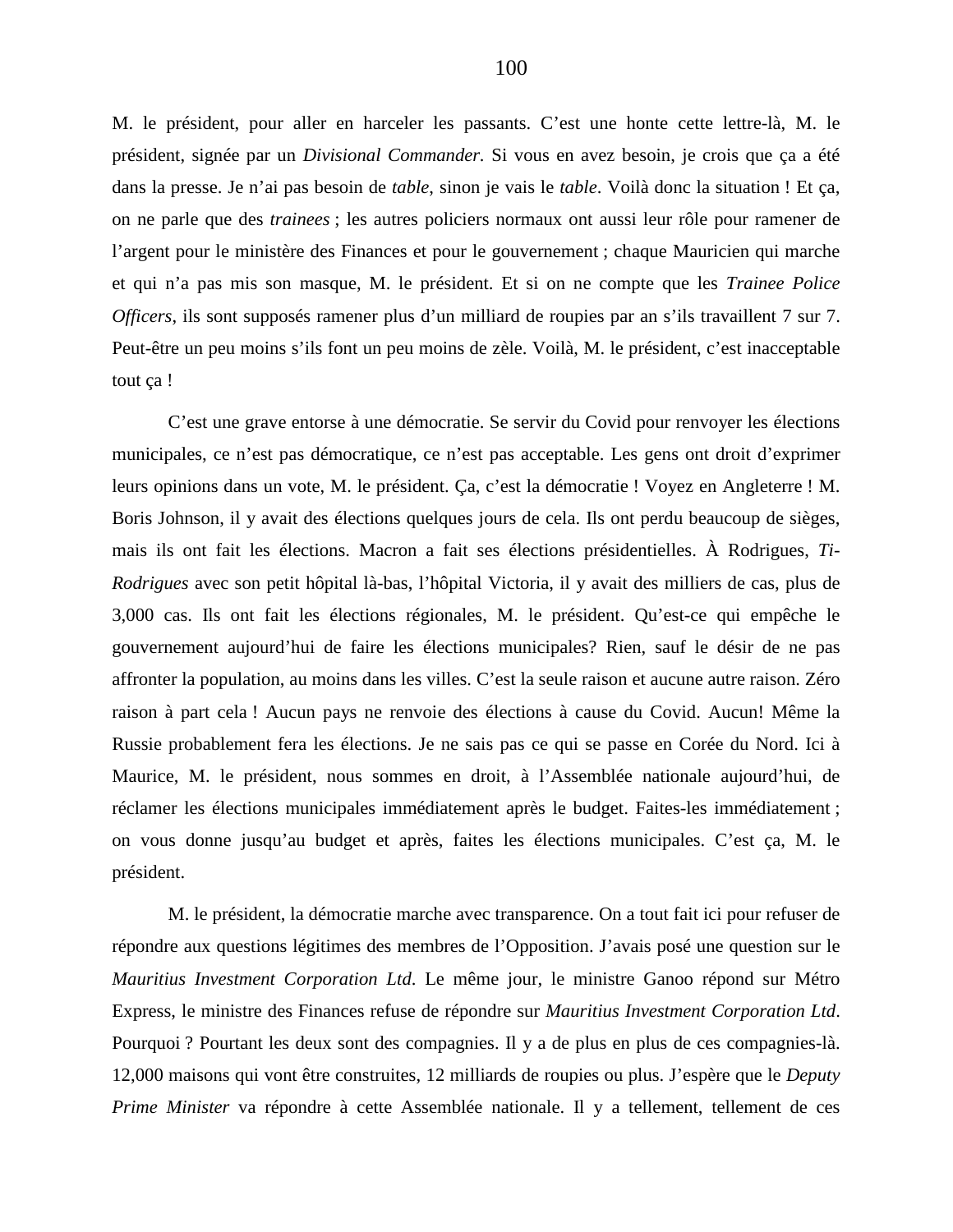compagnies-là aujourd'hui. Et puis aussi, M. le président, nous n'allons pas oublier la période de Covid. Le *High-Level Committee* qui a siégé tous les jours je pense, 300 réunions ou plus. Maintenant ça doit être plus. On veut nous faire croire et aussi au Directeur de l'audit qu'il n'y a aucun procès-verbal de ces 300 réunions du *High-Level Committee*. Un n'existe pas ! *Mari memwar sa* pour se rappeler quelles décisions qu'on a prises 300 réunions de cela.

On veut nous faire croire qu'un gouvernement peut fonctionner, qu'un *High-Level Committee* qui prend une décision, d'après ce que les rapports du *PAC* et de l'audit disent, M. le président, n'a gardé aucun *records* qu'il peut donner au Directeur de l'audit ou bien qu'on peut nous fournir ici, à l'Assemblée nationale. Qui va croire cela ? On ne sait pas, donc, à quel niveau cette opacité va continuer.

Vous avez un rôle à jouer aussi, M. le président. Encouragez la transparence dans cette Assemblée nationale ! Donc, M. le président, nous avons un Parlement muselé, nous avons une situation difficile. M. le président, je vais juste dire que ce genre de débat civilisé, musclé mais civilisé, est nécessaire. Nous avons été témoins depuis quelques semaines de cela à des affrontements qui peuvent déraper *at any time*, M. le président. Vous savez qu'est-ce que cela aurait pu entamer si ce M. François Gowin était mort? Pourquoi M. Gowin est aujourd'hui à l'hôpital dans une situation critique avec une balle réelle dans la gorge ? Pourquoi ? Ce n'est pas la faute du policier, parce que le policier, c'est tout ce qu'on lui a donné pour se défendre. Bon, il a essayé de viser sur le genou, il a eu la gorge. Qu'est-ce que c'est que ça ? Ils sont mal entraînés !

Mais il est quand même l'heure aujourd'hui de donner les équipements nécessaires à la force policière pour qu'ils puissent se protéger sans avoir à tuer les membres de la population mauricienne, sans avoir à blesser les membres de la population mauricienne. Et des équipements existent ! Où est le *water canon* qui existait autrefois ? Disparu ! Pourquoi ne prenez-vous pas tous ces milliards pour acheter un *water canon* ? Pourquoi pas ? Où sont les balles en caoutchouc qui existent dans d'autres pays ? Même les *tasers*, peut-être même les balles fanées auraient fait moins de dégâts. Les policiers doivent pouvoir se protéger. Même dans l'Opposition, je vous dis cela.

Mais quand ils se protègent avec des armes inappropriées qui vont après tuer des gens, qui vont après créer des émeutes sans fin et sans contrôle dans le pays, ça c'est dangereux et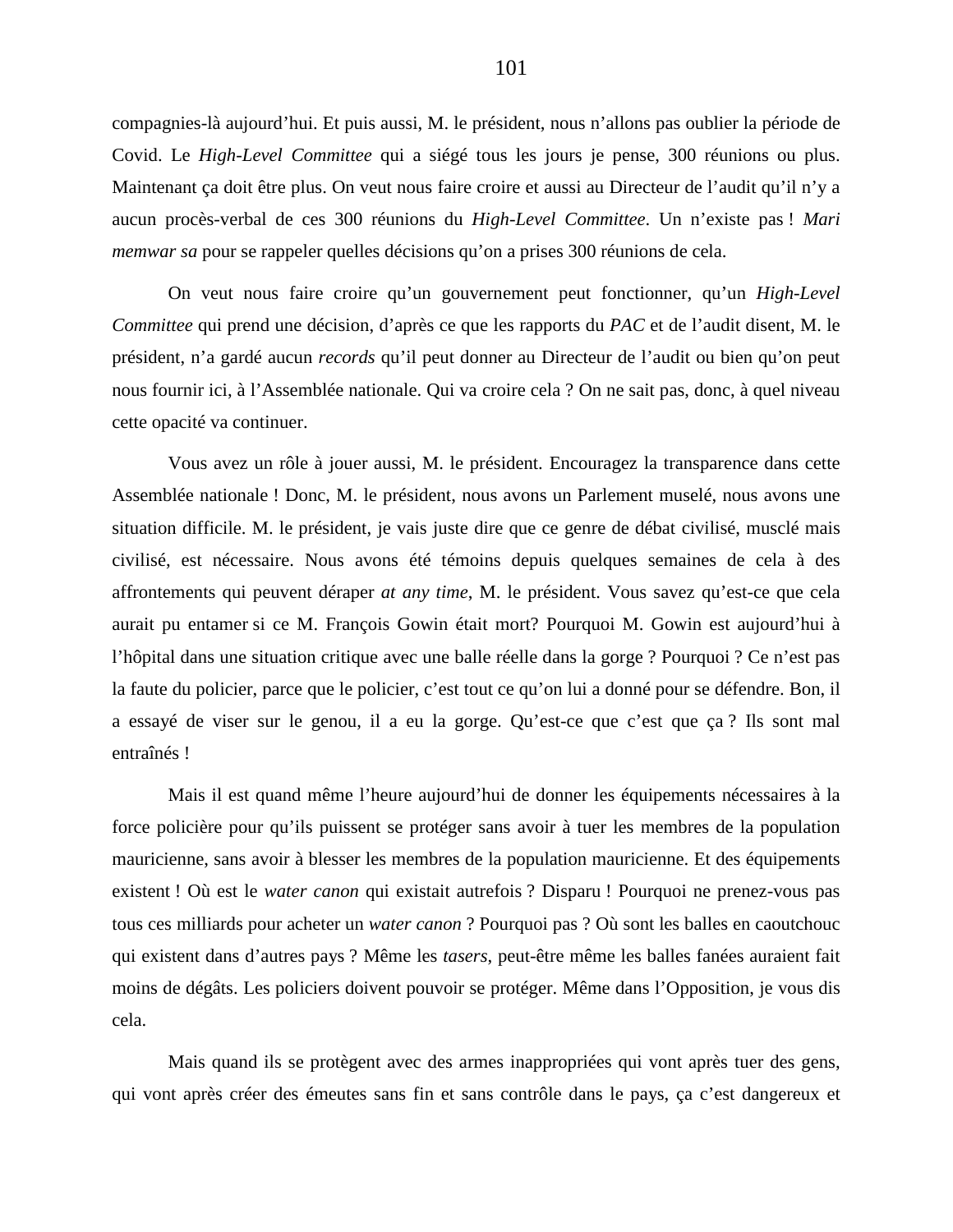irresponsable. C'est irresponsable ! Vous n'avez pas le droit de faire cela. Vous n'avez pas le droit de ne donner que des revolvers à des policiers dans les stations de police. Le seul moyen de se défendre dans une émeute c'est de tuer des gens ? C'est cela 2022 ? Heureusement que ce monsieur-là n'est pas mort ! J'espère qu'il va s'en sortir et j'espère aussi que vous allez l'envoyer à la Réunion pour qu'il puisse se faire soigner, parce qu'il n'est pas encore parti à la Réunion. J'espère que le ministre de la Santé nous écoute. Peut-être qu'il était là au mauvais moment ; peut-être qu'il a fait quelque chose qu'il ne fallait pas, mais ce n'était pas une raison de le tuer. Ce n'était pas une raison de le paralyser à vie. Il y avait d'autres façons.

Quand j'étais au gouvernement, je me rappelle que j'avais moi-même présidé un comité – je ne sais pas si le Premier ministre d'alors était dessus – concernant les équipements de la police. On est venu avec un rapport sérieux qui n'a jamais été implémenté. C'est l'heure aujourd'hui de l'implémenter. On joue avec le feu et ce n'est pas bon de faire cela.

Donc, mon appel, M. le président - je suis sur le point de terminer - c'est qu'on fasse le nécessaire pour que *law and order* règnent dans notre pays mais pas aux dépens de la vie des autres personnes. M. le président, j'ai presque terminé.

J'espère que cette journée va être utile pour le gouvernement. J'espère que les revendications de la population que j'ai amenées aujourd'hui, que j'ai portées aujourd'hui à cette Assemblée nationale soient utilisées pour un budget valable dans les semaines qui viennent. Parce que, M. le président, ce qui est clair, c'est que l'Opposition aurait réagi différemment. Nous aurions écouté la voix de la raison. Nous aurions écouté les bons conseils financiers prodigués de part et d'autre, inclus par des grandes institutions internationales. Nous aurions protégé la Banque de Maurice de toute possibilité de faillite parce que sinon, après, c'est la dégringolade de la roupie et l'inflation sans contrôle.

Nous aurions amené une aide immédiate à tous ceux au bas de l'échelle incluant, pourquoi pas, une aide alimentaire à travers des *supermarket vouchers*. Nous aurions augmenté, M. le président, immédiatement le salaire minimal pour que les gens puissent vivre décemment. Nous aurions donné, M. le président, R 2,000 en plus aux pensionnaires immédiatement parce que l'argent est déjà là. Nous aurions mis un stop au gaspillage au sein du gouvernement, un stop/annulation des projets inutiles. Nous aurions puni sévèrement, M. le président, les cas de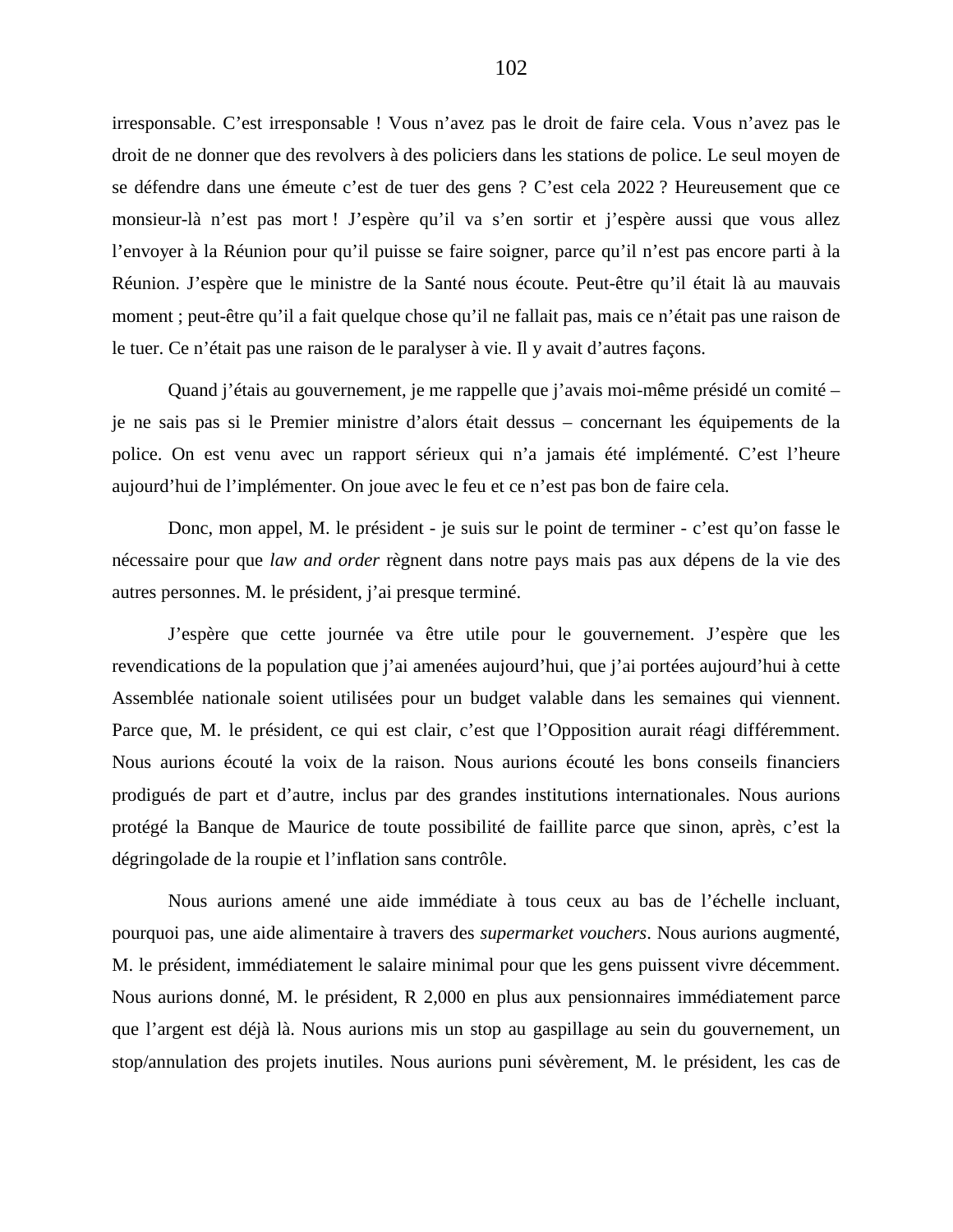corruption et bien sûr, on aurait enlevé les mesures sanitaires exagérées. Et en finale, nous aurions donné des élections municipales immédiatement pour rétablir la démocratie à Maurice.

Merci, M. le président.

### **Mr Bérenger seconded.**

**Mr Speaker:** Hon. Members, I suspend the Sitting for 30 minutes.

*At 5.25 p.m., the Sitting was suspended.*

*On resuming at 6.09 p.m. with Mr Speaker in the Chair.*

**Mr Speaker:** Hon. Dr. Padayachy!

**The Minister of Finance, Economic Planning and Development (Dr. R. Padayachy):** M. le président, c'est dans cette auguste Assemblée et avec la confiance de la population que je me saisis de cette occasion pour faire de ce que certains ont assez justement qualifié de « badinage parlementaire » une mise au point factuelle et éclairée.

Cette motion vient en effet confirmer que l'opposition ne reculera devant rien pour essayer d'obtenir des gains politiques quitte à mettre en péril la stabilité du pays. Nous l'avons vu durant la pandémie de la Covid-19, et maintenant avec les conséquences du conflit entre la Russie et l'Ukraine sur les économies du monde entier. Ce n'est donc qu'une énième tentative pour essayer de créer un climat de tension, de division et de doute dans notre pays.

Ce jeu de dupes n'est pas le nôtre. De ce côté de la Chambre, guidés par la vision du Premier ministre, nous travaillons pour consolider la confiance de la population. Les Mauriciens le voient bien, et le disent même. Pas plus tard que le week-end dernier, les partis d'opposition ont reçu une véritable douche froide avec la publication d'une étude d'opinion plus qu'embarrassante pour eux. Ce sondage, qui les ramène à la réalité, les crédite de seulement 5% des intentions de vote dans l'éventualité qu'ils parviennent à conclure une alliance entre eux. Et le leader de L'opposition a, tenez-vous bien, 2 pourcent. 2 pourcent, M. le président, qui dit mieux.

M. le président, j'en reviens aux sujets de fond. Une fois n'est pas coutume, pour rendre compte de l'action de ce gouvernement, faudrait-il encore que cette dernière soit remise dans son juste contexte. Il y a maintenant deux ans, une crise d'une magnitude jamais observée s'est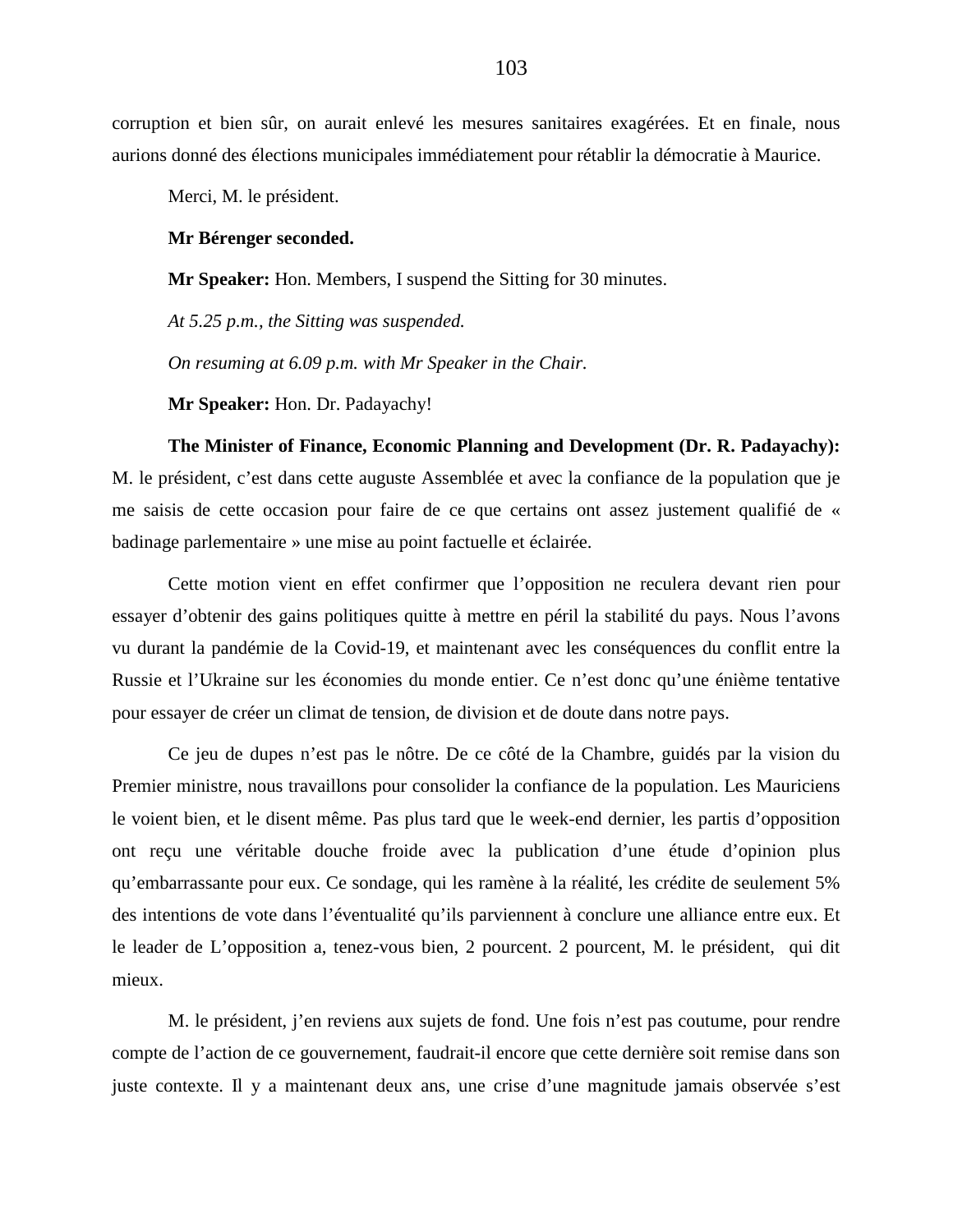abattue sur la planète. A Maurice, une double contraction, un secteur touristique à genou et tout un écosystème socio-économique à préserver.

L'économie mauricienne a ainsi subi deux contractions successives. La première de 6,9% pour l'année fiscale 2019-2020 et la seconde 5,4% pour l'année fiscale 2020-2021. Entre 2019 et 2021, le flux de touristes annuel est passé de 1,383,000 à un peu plus de 179,000, soit une chute vertigineuse de 87%.

Au cours de cette période, le pays a ainsi enregistré un déficit de quelque 122 milliards de roupies en termes d'entrées de devises étrangères. A cela s'est ajouté le conflit russo-ukrainien, une « crise sur une autre crise » pour reprendre l'expression consacrée par la Directrice générale du FMI.

Les disruptions énergétiques et alimentaires de la guerre viennent aujourd'hui s'ajouter aux perturbations économiques toujours en cours, avec à la clef une résurgence forte de l'inflation mondiale qui pèsera encore davantage sur les petits États insulaires comme Maurice.

Ces chocs foudroyants, qui auraient pu nous faire vaciller, nous ont pourtant confortés dans notre philosophie. Celle de placer l'humain, coute que coute, au cœur de notre stratégie. Ce n'est pas moi qui congratule l'action gouvernementale, mais bien le FMI lui-même.

M. le président, on parle d'incompétence du gouvernement et le FMI, hasard du calendrier, est venue pour préparer l'article IV à Maurice. Laissez-moi donc reprendre mot pour mot les conclusions de l'institution –

*« Mauritius is gradually recovering from the pandemic. Large and comprehensive support measures helped cushion the social and economic impact of the pandemic. Most sectors have returned to pre-pandemic levels of economic activity and the tourism sector is gradually recovering. »*

M. le président, a cela, permettez-moi de rajouter que le même FMI anticipe une croissance de 6,1% pour l'année 2022 sur la base de 800,000 touristes, tout en précisant que la performance pourrait être encore meilleure si l'objectif d'un million de touristes est atteint.

En effet, le FMI prévoit, tout comme les institutions locales, que chaque 100,000 touristes supplémentaire rapportera 0,6 point de pourcentage de croissance additionnel. Ainsi, avec un million de touristes, notre économie pourra atteindre près de 7,5% de croissance cette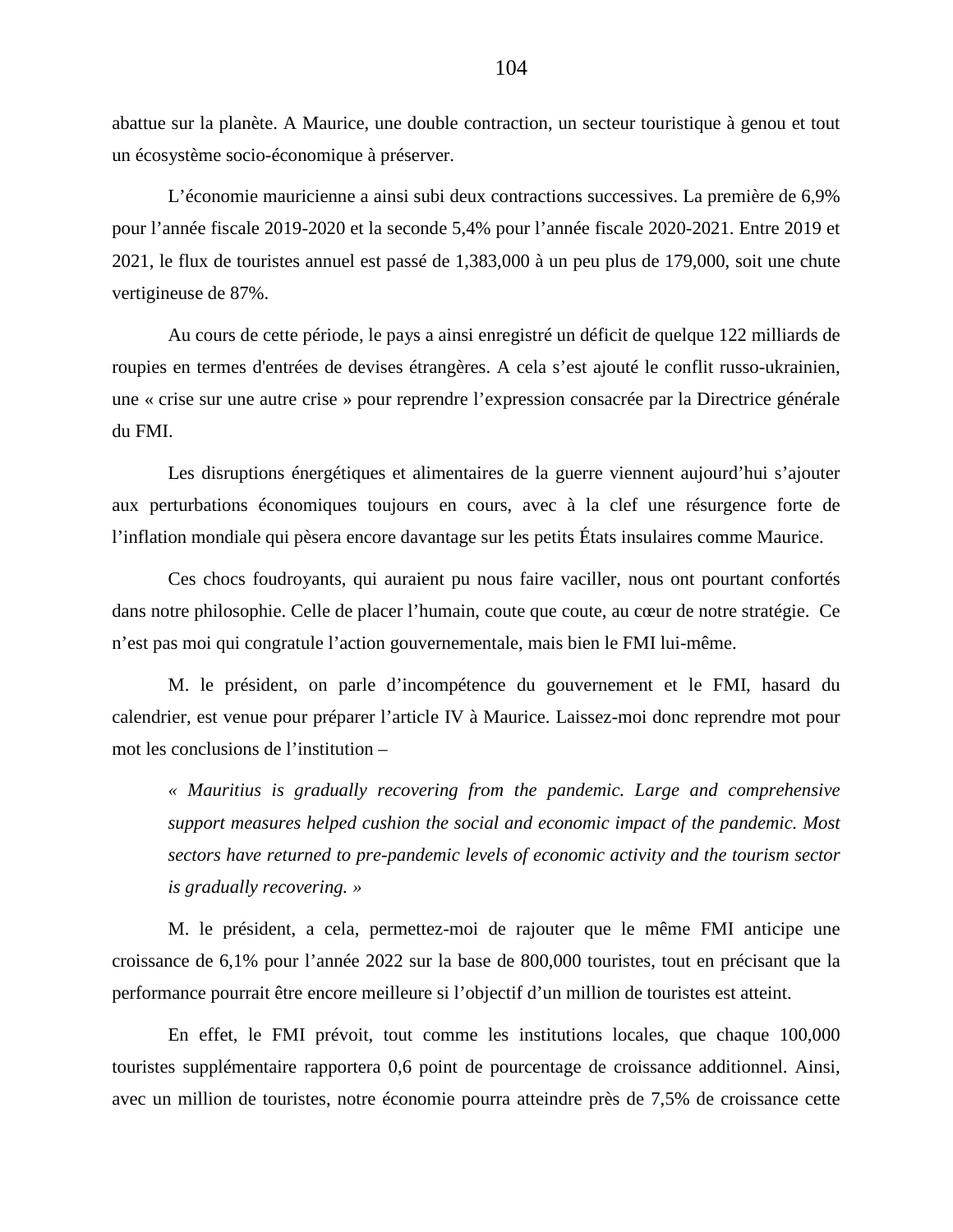année, toutes choses égales par ailleurs. Le PIB de 2022 devrait atteindre 520 milliards de roupies, contre 498 milliards de roupies en 2019, dépassant la barre historique des 500 milliards de roupies.

Enfin, et pour brosser un panorama complet de notre reprise économique, permettez-moi de préciser que notre trajectoire fiscale ainsi que le niveau de chômage à 7,8% en 2022 sont tous deux en baisse. Face à ces chiffres, il me semble bien difficile pour l'opposition de faire croire à la population que ce gouvernement ne relève pas le plus grand défi socio-économique de notre histoire.

Nos concitoyens sont conscients des moyens exceptionnels déployés par le gouvernement, à hauteur de 32% du PIB selon la Banque mondiale, pour atténuer autant que possible l'impact de ces crises successives sur le pays. Et on nous parle, M. le président, de gaspillages, alors que nous avons financé à hauteur de –

- 40 milliards de roupies pour les pensions et aides financières aux plus démunis ;
- 28 milliards de roupies d'aides aux travailleurs en payant les salaires pendant la pandémie ;
- 12 milliards de roupies pour les logements sociaux ;
- 9 milliards de roupies pour les drains dans les régions les plus à risque, ou encore
- 8 milliards de roupies en subsides.

La population saura aussi faire la différence entre les réalisations de ce gouvernement – de surcroit, en temps de crise – et celles de l'opposition lorsque celle-ci était aux commandes du pays et avait la possibilité de changer les choses.

Elle se souviendra certainement des pseudos réformes économiques proposées par le gouvernement PTR-PMSD qui n'ont eu que pour objectif et finalité que de creuser les inégalités dans ce pays.

Cette opposition qui mène aujourd'hui une campagne supposément contre la cherté de la vie, avait en 2006 trouvé rien de mieux que de supprimer les subventions sur le prix de vente du riz et de la farine. Une mesure qui avait lourdement pénalisé le pouvoir d'achat des ménages à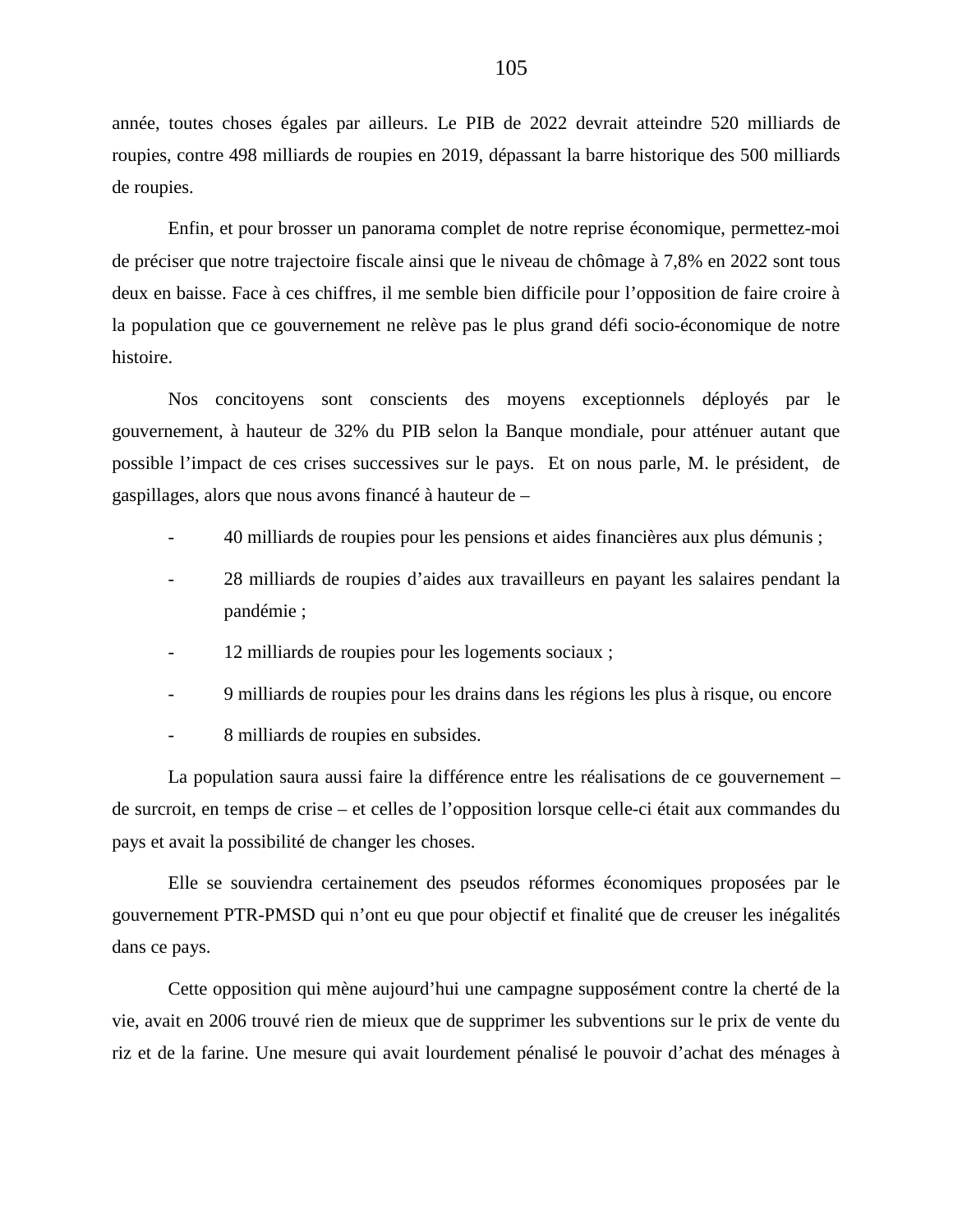faible revenus et ceux de la classe moyenne. Mais ce n'était pas la seule mesure antisociale du régime PTR-PMSD de l'époque. La liste est encore longue. J'y reviendrai.

M. le président, face à tant de démagogie, nous de ce côté, nous parlons le langage de la vérité et de la solidarité. Nous avons été portés aux responsabilités pour défendre les plus vulnérables et la classe moyenne, les grands oubliés de l'ancien régime. Alors qu'ils étaient aux fonctions, dans un contexte mondial pourtant très favorable, ils avaient fait de la politique punitive et antisociale leur leitmotiv.

Dois-je rappeler qu'ils n'avaient eu aucun scrupule à –

- introduire la *National Residential Property Tax*;
- abolir le mécanisme des tripartites pour le paiement de la compensation salariale ;
- arrêter la distribution de pain aux enfants dans les écoles ;
- faciliter les procédures de licenciements économiques ;
- ôter les subsides sur les frais d'examens de *SC* et de *HSC* ;
- retirer les exemptions fiscales pour les contribuables sur les prêts logements et les personnes à charge ;
- réduire le seuil d'exemption de la TVA de 3 millions de roupies à 2 millions de roupies pour les PME ;
- introduire un impôt sur l'épargne, et enfin
- baisser là on avait les moyens de moitié la taxe pour les plus fortunés.

Je souligne que la moitié des ménages à l'époque touchaient moins de R 8,000 par mois et que la pension n'était que de R 3000.

M. le président, ils n'ont eu de cesse que de favoriser les plus aisés et de pénaliser les plus faibles de notre société. Un manque de considération pour les Mauriciens tout comme une aberration socio-économique, alors que nous savons très bien qu'une politique de diminution des inégalités est, *in fine*, une politique de soutien à la croissance. Là encore, les chiffres parlent.

Je l'ai dit et je le redis.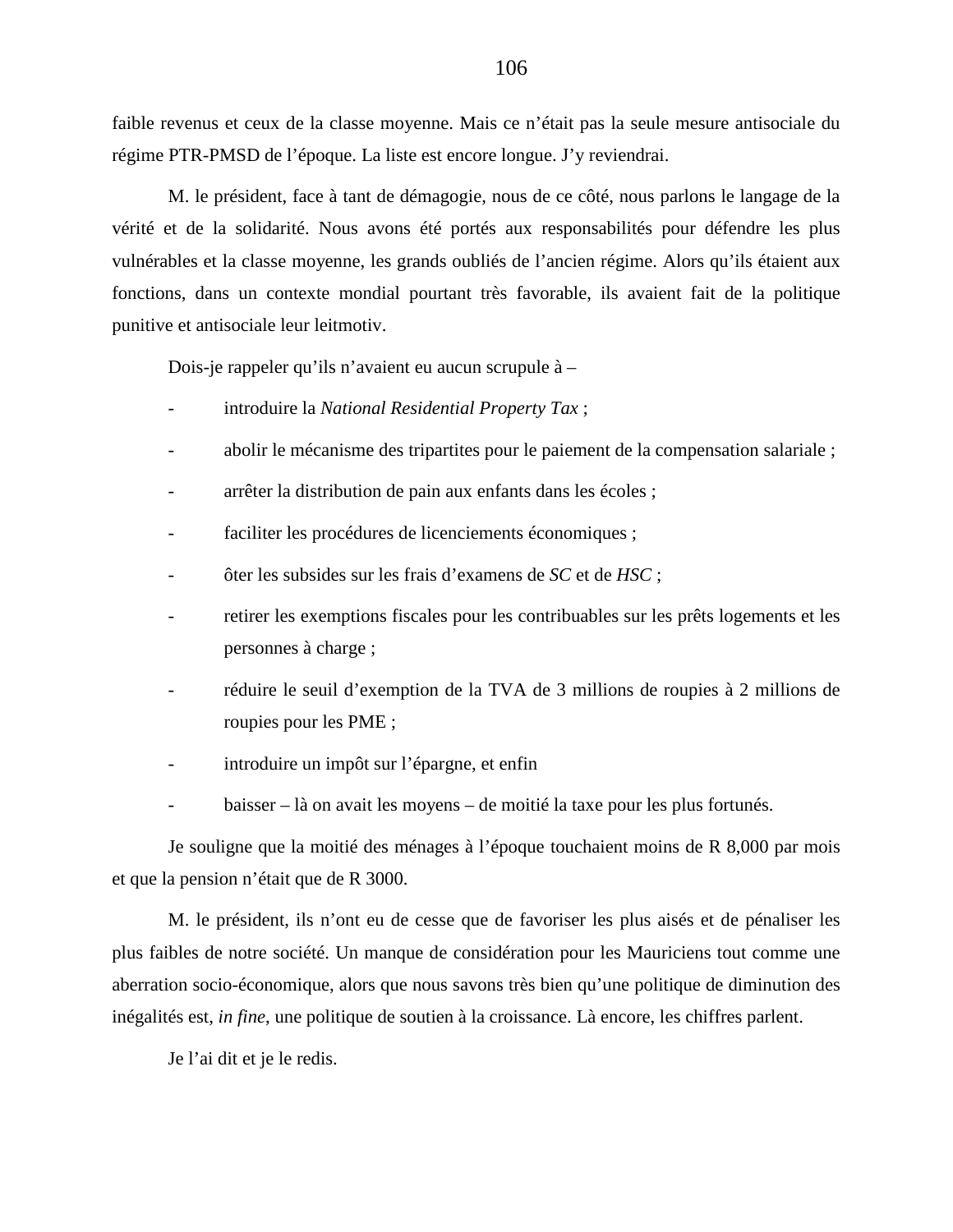Une augmentation des inégalités de revenus de 0,03 point de Gini entraîne une baisse de la croissance économique de 0,35 point de pourcentage par an.

M. le président, en plaçant ce Gouvernement aux responsabilités en 2014 et 2019, les Mauriciens ont su faire la part des choses pour éviter à tout prix la dégringolade sociale et économique qui s'annonçait. Comme l'avait formulé Albert Einstein –

« *L'avenir est un inconnu, mais un inconnu quelque peu prévisible. Pour deviner le futur, il faut d'abord se tourner vers le passé. C'est là que les graines de l'avenir ont été plantées.* »

Les Mauriciens ont vu juste, dans les rangs du Gouvernement, nous leur disons merci pour cette confiance accordée et renouvelée.

Dans la constance et la résilience, nous serons toujours aux côtés de la population.

La population retiendra que c'est ce Gouvernement sous le leadership du Premier ministre Pravind Jugnauth, qui, au fil des années, a renversé les politiques régressives, les unes après les autres, avec de grandes réformes économiques et sociales.

Je pense notamment à l'avènement du salaire minimum, du *Negative Income Tax* et de la progressivité du barème fiscal, du rétablissement du tripartisme et du renforcement des lois en faveur des droits et surtout de la dignité des travailleurs. Ce n'est pas tout.

Nous avons aussi à notre actif –

- L'augmentation de la pension de retraite de base de 3, 623 roupies à 9,000 roupies; et l'augmentation des autres pensions de base, y compris la pension d'invalidité, représentant presque 40 milliards de roupies;
- L'introduction d'une *Subsistence Allowance Scheme* pour les familles vivant dans la pauvreté absolue ;
- Le paiement d'une compensation salariale intégrale entre 2015 et 2022;
- Le paiement du *PRB* en 2016 et en 2021 ;
- L'éducation tertiaire gratuite pour nos jeunes dans les institutions publiques ;
- Les subventions pour les frais d'examen de *SC* et de *HSC* ;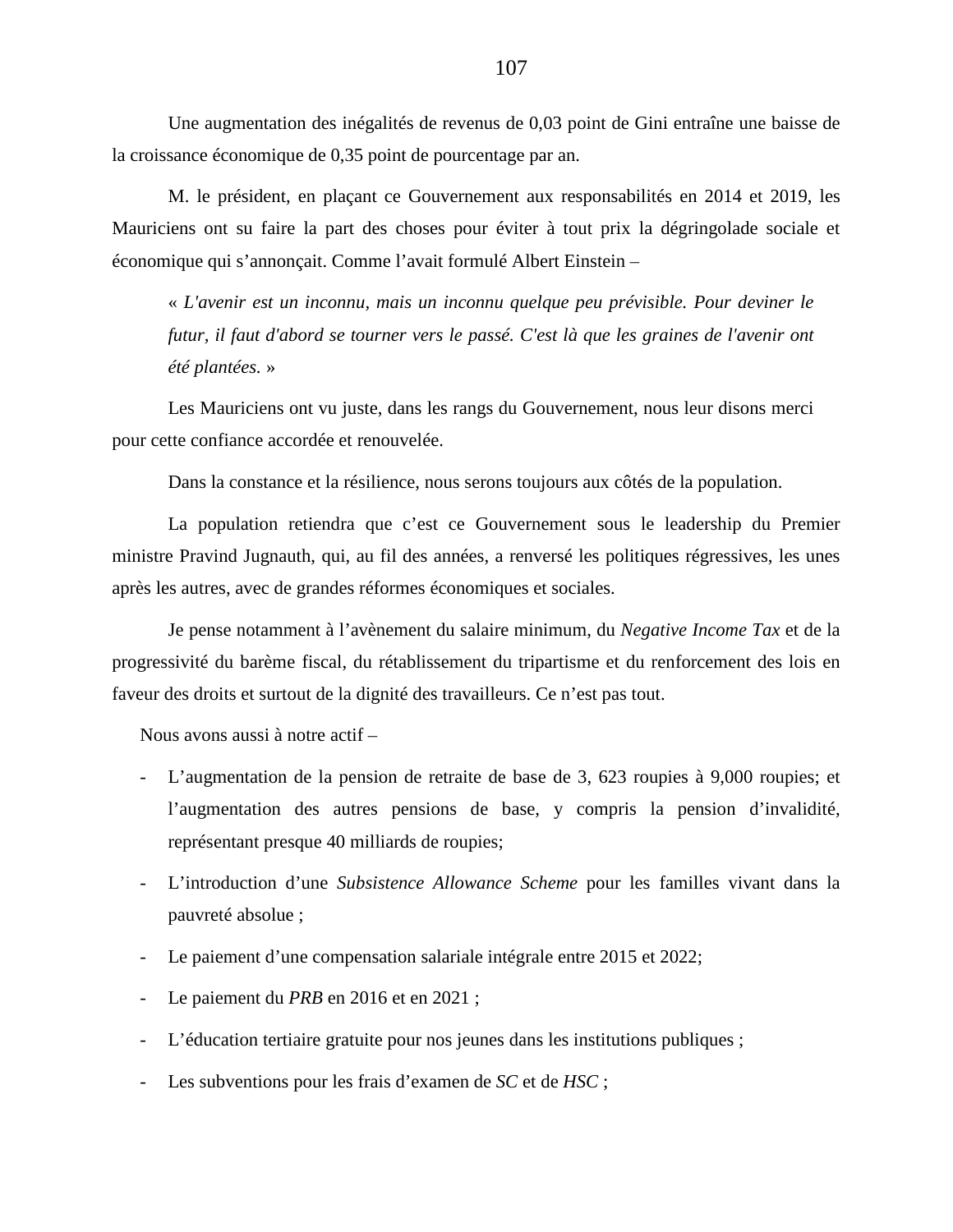- La distribution d'eau potable gratuite pour les ménages qui consomment jusqu'à six mètres cubes d'eau par mois ;
- Le maintien, malgré les difficultés, du transport gratuit pour les étudiants et les personnes âgées, et
- L'augmentation des subsides sur le riz, la farine et le gaz ménager.

Durant la pandémie, pour protéger les salariés du secteur privé et les travailleurs indépendants, le gouvernement a financé le *Wage Assistance Scheme* et le *Self-Employed Asssiatance Scheme* pour plus de 27 milliards de roupies.

Les petits entrepreneurs, eux, ont pu bénéficier de facilités de financement à taux zéro de la *DBM* pour maintenir leurs activités.

Pour restituer le pouvoir d'achat et la dignité des Mauriciens, ce gouvernement a doublé le budget du *Welfare State* par rapport à 2014.

Sans compter, les subventions que nous octroyons depuis juillet de l'année dernière sur les sept produits les plus consommés par les ménages au coût de 1,5 milliard de roupies. Et le leader de l'Opposition nous parle de gaspillage.

Les membres de l'Opposition sont loin d'être les mieux placés pour nous faire la leçon sur le pouvoir d'achat et la justice sociale.

M. le président, lorsque l'Opposition clame sur tous les toits que le gouvernement a abandonné le petit peuple, c'est la même Opposition qui voulait baisser la pension ou encore qui trouvait décent de payer un salarié 1,500 roupies par mois alors que seule, la bonbonne de gaz en coutait 330 roupies.

Intéressons-nous de plus près à l'auteur de cette motion de censure au temps où il était ministre des Finances. Il a fait du pouvoir d'achat le fondement même de cette motion. Savezvous pourtant qu'en 2012, il avait l'intention d'injecter 100 millions de dollars sur le marché d'échange dans le but délibérer de dévaluer la roupie. Son souci à l'époque était d'avoir une roupie faible. Il ne se souciait guère des retombées de sa politique sur le portemonnaie des plus vulnérables et de la classe moyenne.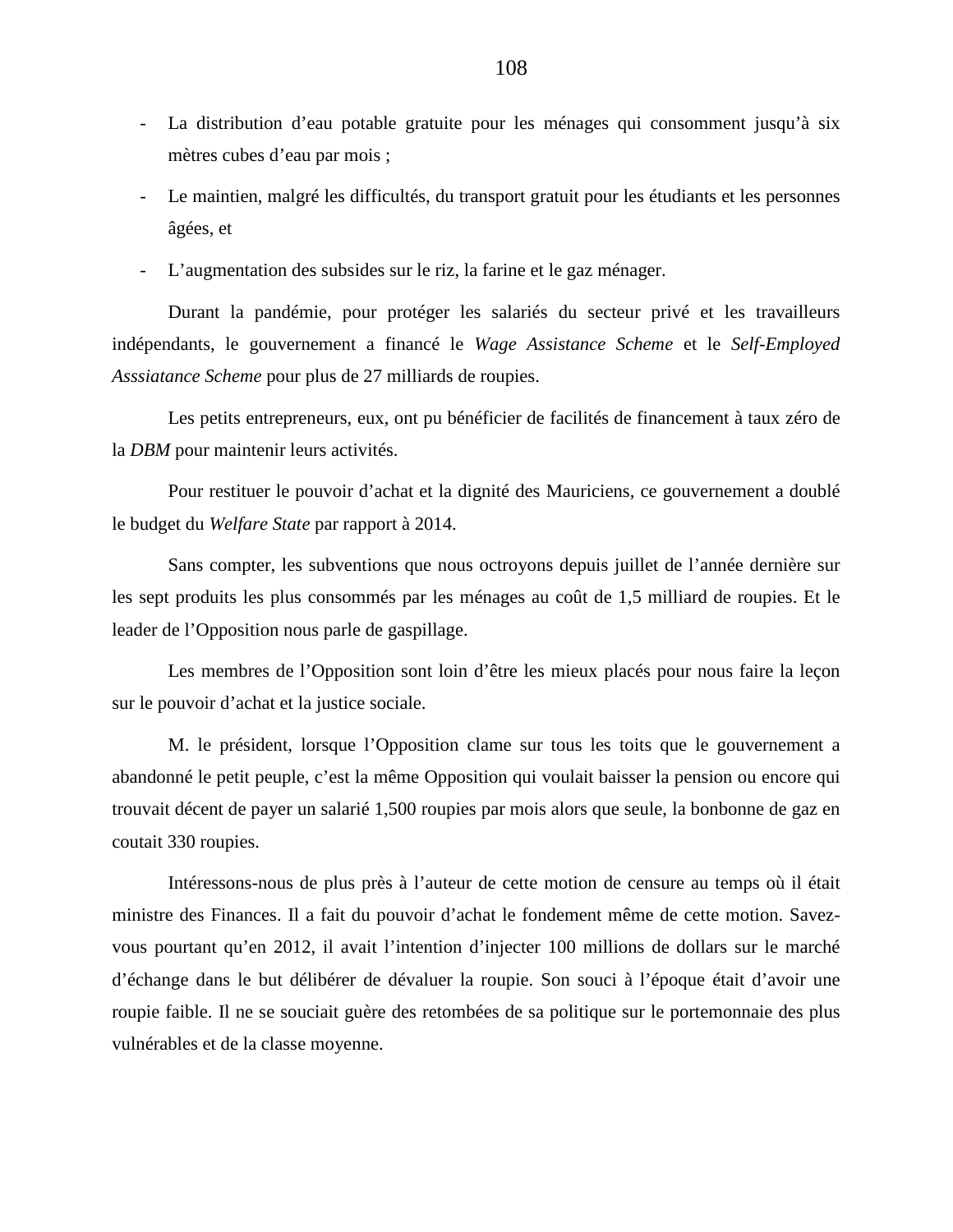L'inflation cumulée alors qu'il était au pouvoir entre 2005 et 2014 a été de 70%. 70%, et pourtant le salaire minimum était de 1,500 roupies et la pension à 3,623 roupies. Et la compensation, quand il était ministre des Finances, était de 175 roupies alors que l'inflation était à presque 7%.

M. le président, nous, de ce côté de la Chambre, avons proposé une compensation salariale de 500 roupies en 2021 alors que le taux d'inflation était que de 4%. Et cela, dans un contexte économique particulièrement difficile avec seulement 179, 000 touristes.

M. le président, alors qu'il n'y avait ni crise sanitaire, ni guerre en Europe, ni chocs pétroliers et alimentaires et que l'économie mondiale était en pleine expansion, le taux de chômage en 2012 et 2013 était à 8%.

L'investissement s'était contracté pendant trois années de suite et la productivité du capital avait dégringolé.

En 2013, alors que l'industrie du tourisme et le secteur manufacturier d'exportation ne faisaient face à aucune crise mondiale, nous avions seulement 5,2 mois de couverture d'importation en réserve, contre 14,8 mois en avril 2022, soit à un moment où l'économie mondiale est en train de vivre le plus gros choc des prix depuis le choc pétrolier de 1973.

M. le président, j'entends ici les commentaires odieux, concernant le soi-disant cout insoutenable de notre politique de redistribution des richesses au bénéfice des pensionnés ou encore des travailleurs et ménages vulnérables.

Mais rares sont ceux qui osent pointer du doigt l'impact négatif et bien réel de la hausse des inégalités sur la croissance économique.

Dans la lignée des études empiriques de l'OCDE et du FMI que j'ai souvent mentionnées, la corrélation entre hausse des inégalités et baisse de la croissance économique est indiscutable.

M. le président, j'ai la conviction qu'augmenter les salaires pour ceux qui construisent le pays, et accroitre la pension pour ceux qui ont bâti notre République est un investissement et non un coût.

C'est précisément pour ces raisons que je rejette la motion de censure.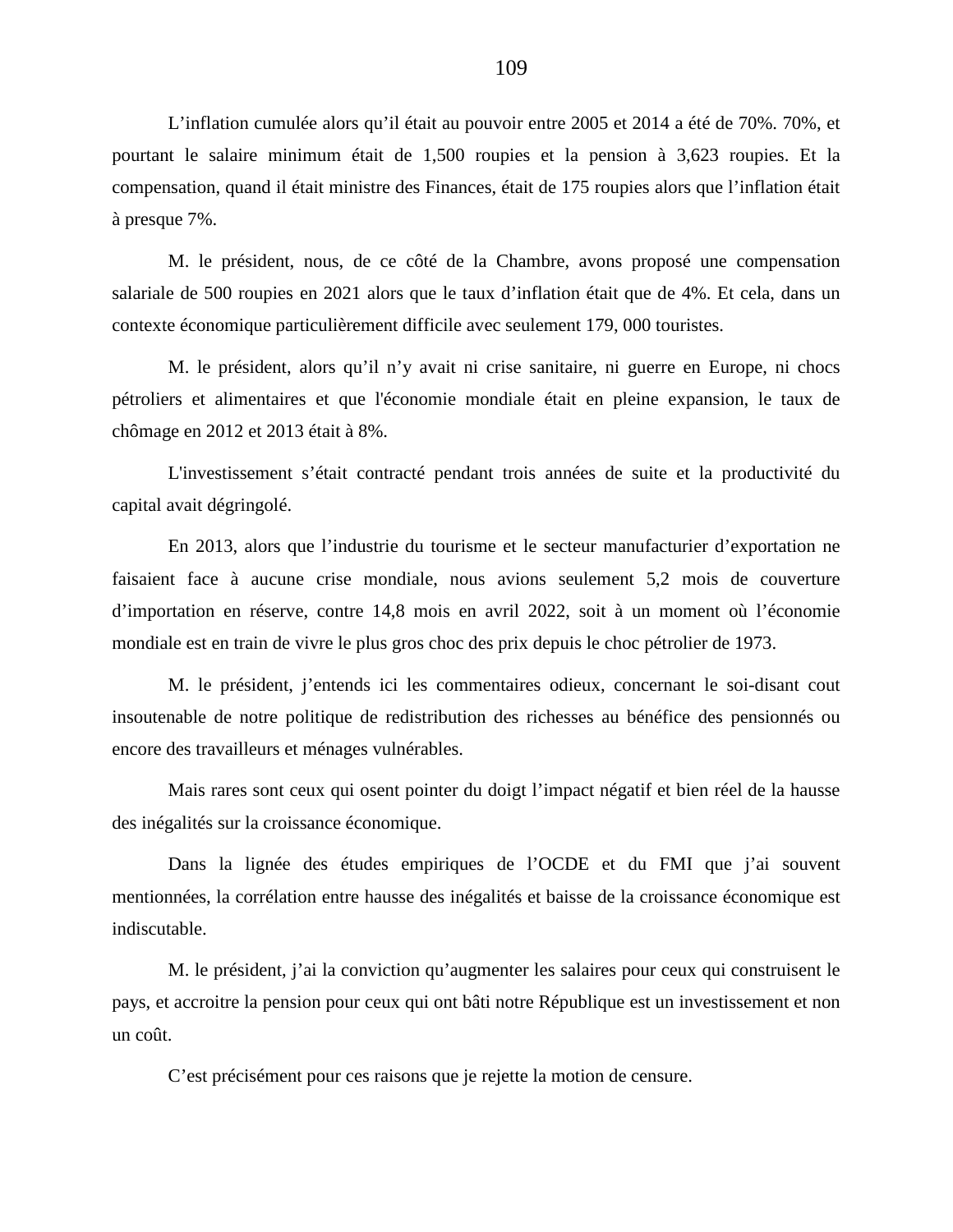Merci, M. le président.

**Mr Speaker:** MP P. Bérenger!

 $(6.27 \text{ p.m.})$ 

**Mr P. Bérenger (First Member for Stanley & Rose Hill):** Le pays, nous le savons tous, est en pleine crise, d'où la motion de blâme, le *Motion of No Confidence* qui est devant la Chambre aujourd'hui.

Le gouvernement actuel a mené le pays à une crise généralisée. Une crise avant tout économique et sociale mais aussi morale et démocratique. Le gouvernement actuel hypothèque chaque jour un peu plus l'avenir du pays et de ses enfants. Il faut le dire ; trop de Mauriciens et de Mauriciennes ne sont toujours pas pleinement conscients de la gravité de la crise dans laquelle nous nous enfonçons et de l'avenir plus que sombre qui nous attend si nous continuons sur la voie actuelle. La situation dans laquelle se retrouve aujourd'hui le pays rappelle sous bien des égards celle dont avaient hérité en 1982 le MMM et le PSM.

Oui, comme l'a dit le leader de l'Opposition, dont j'ai secondé la motion, oui la crise aujourd'hui, est avant tout économique. Avec l'inflation à 11% et plus et la dépréciation de la roupie, les retombées du Covid et de la guerre en Ukraine, l'endettement du pays à 100% du GDP, le dangereux dérèglement du Budget et de la Banque de Maurice, le gaspillage effréné des fonds publiques alors que la misère fait des ravages, l'incompétence généralisée, la mort de la démocratie et les bombes à retardement que sont tout le système de pension et de la Contribution Sociale Généralisée, la production d'électricité et le métro.

Ce n'est pas exagéré de dire que si l'île Maurice continue sur la voie économique actuelle, c'est le Sri Lanka qui nous attend.

La crise d'aujourd'hui est avant tout économique, oui. Mais pas seulement, elle est aussi morale. Le *money politics*, l'argent sale de la drogue, de la corruption et des courses sont en train de tout pourrir. Un clientélisme outrancier fait un tort terrible au pays et aux jeunes surtout.

La crise actuelle est aussi démocratique. Le gouvernement actuel détruit toutes les institutions, les unes après les autres. La démocratie est bafouée chaque jour ; un peu plus au niveau des élections et du Parlement lui-même. A la MBC et dans les administrations régionales, le gouvernement actuel s'efforce par tous les moyens de faire peur à la population et aux jeunes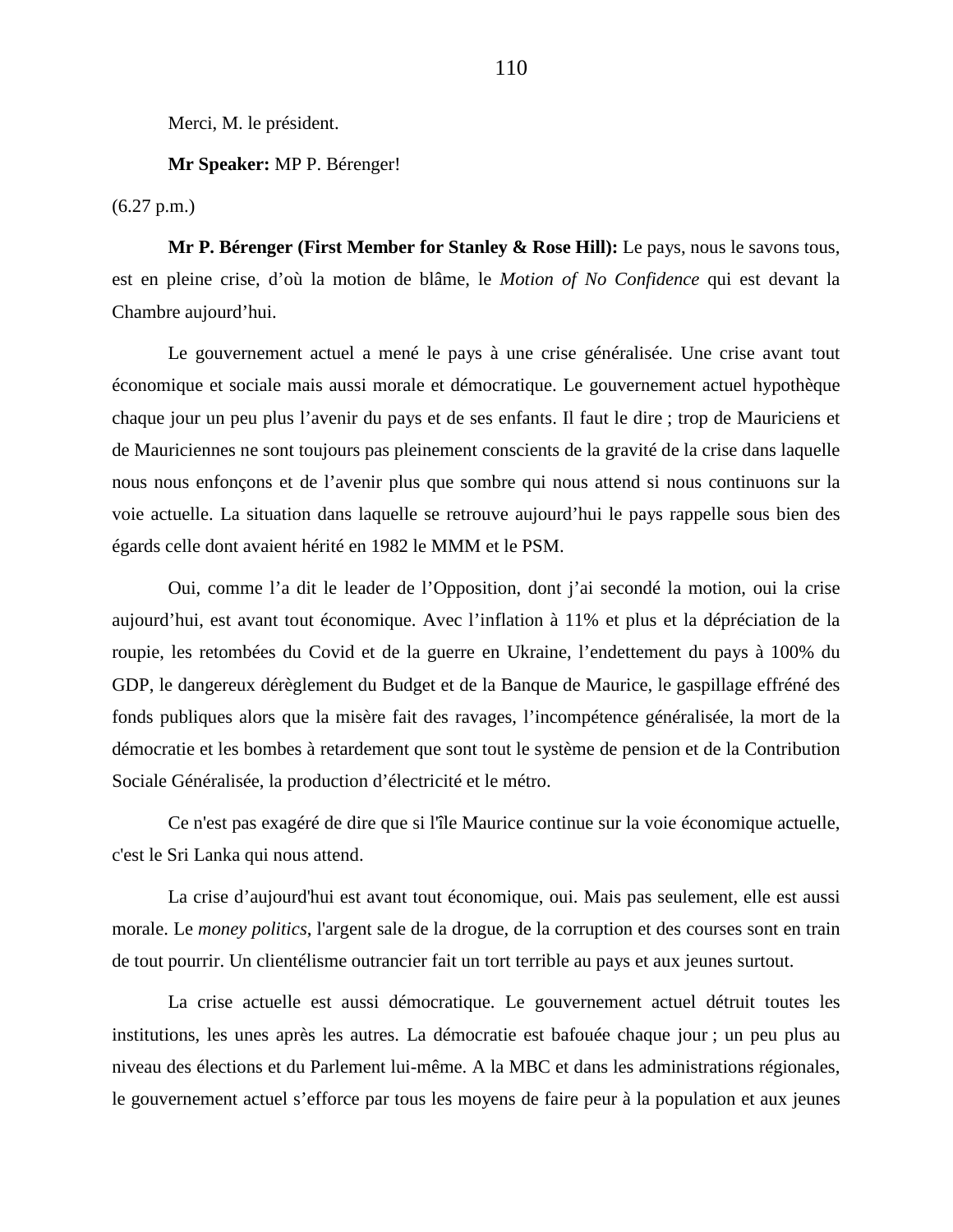en particulier. Le MSM continue de bloquer toutes réformes électorales dignes de ce nom, et cela alors que nos voisins en Afrique du Sud en débattent activement en ce moment même. Et alors que là-bas, comme ici à l'île Maurice, une bonne réforme électorale est plus que jamais une urgence et permettrait de commencer de sortir de la crise généralisée actuelle.

La crise est avant tout économique et sociale. Le peuple souffre. La crise est avant tout économique et sociale mais il faut le dire aussi, le gouvernement actuel hypothèque toujours plus l'avenir du pays et de ses enfants. La crise est avant tout économique et sociale, le peuple vit cela et souffre de cela mais il faut dire aussi fort et haut que la crise est aussi morale et démocratique. Le gouvernement est déjà à mi-mandat alors que le pays est en pleine crise généralisée. L'évidence même c'est que dans une telle situation, le plus tôt les prochaines élections générales, le mieux pour le pays. Peu importe finalement qui gagnera les prochaines élections générales, c'est le pays qui doit gagner.

Merci.

**Mr Speaker:** Hon. Callichurn!

 $(6.33 \text{ p.m.})$ 

**The Minister of Labour, Human Resource Development and Training, Minister of Commerce and Consumer Protection (Mr S. Callichurn):** Mr Speaker, Sir, at the very outset, I would like to say that on this side of the House, we are strongly against this motion and I shall during the course of my intervention give the reasons why.

Mr Speaker, Sir, even if this Motion of No Confidence perfectly fits our democratic system of parliamentary democracy wherein all voices should have a say in public affairs, still we believe that carrying such a motion to the floor of the House at this particular time and juncture is but a loss of time and energy.

I say so because we know too well that nobody is going to believe what they say. Why? Because none of their arguments holds water.

• Does it make sense to criticise the Government because world price for crude oil or gas is most volatile?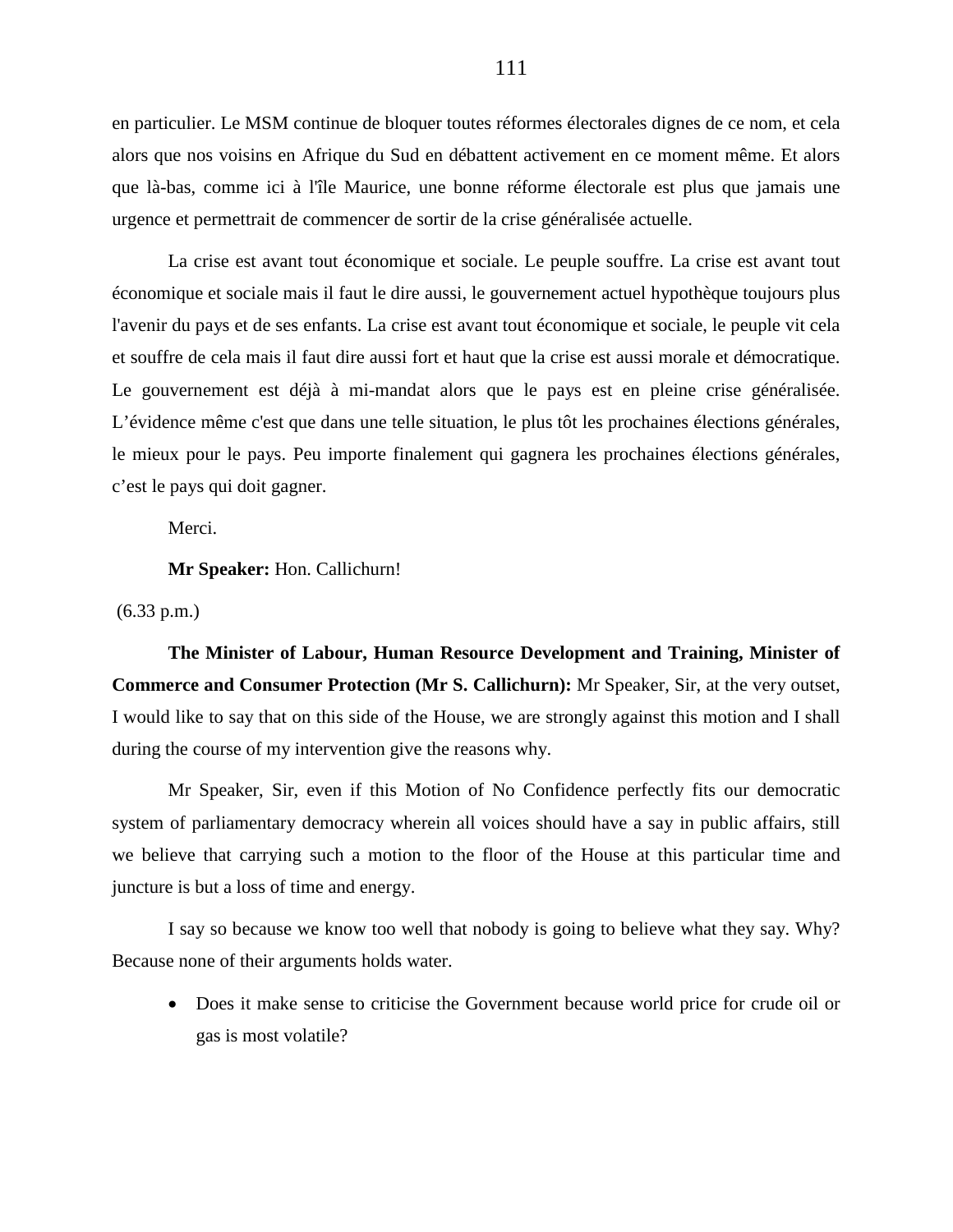- Does it make sense to criticise the Government because price for domestic oil is volatile?
- Does it make sense to criticise the Government because shipment for cargo has gone up from around 2,000 USD to more than 10, 000 USD on average?
- Does it make sense to criticise the Government because price of wheat and wheat products are on the increase?
- Does it make sense to criticise the Government because the world is facing a situation of global inflation?
- Now, does it make sense to criticise the Government when all these price increases are having cascading effects on retail price almost anywhere in the world?
- Does it make sense to criticise a Government that has taken every possible measure to protect the Mauritian population from price increase of essential food and other items through a costly policy of price subsidisation?

I ask myself, what will this motion presented today achieve if ever it were to go through? *Dans le pire des cas*, Parliament will be dissolved, new general elections will be called, new alliances will be formed. At the end of the day, as rightly pointed out by hon. Bérenger, the population will have to decide on a new Government.

Mr Speaker, Sir, the motion is presented today by the hon. Leader of the Opposition, who is also a member of *l'Alliance de l'Espoir,* and I presume it was done in concertation with all the partners. I also believe that if successful in their attempt, they aspire to form a Government.

Yet, if we refer to the recent opinion poll, I have it with me, the Week-end of last week, I note that the same alliance - actually, the hon. Minister of Finance, Economic Planning and Development made a mistake, he credited *l'Alliance de l'Espoir* 5% intention of vote. Actually, no, Mr Speaker, Sir. *L'Alliance de l'Espoir, Mouvement Militant Mauricien, PMSD*, Roshi Bhadain, Nando Bodha are worth a mere 1% of the electorate. I was quite surprised myself! I was stunned actually! I always thought they were the next or best alternative. The figures published in the poll speak for themselves, Mr Speaker, Sir. It is now clear that if general elections are called tomorrow, they do not stand a chance to form a new Government.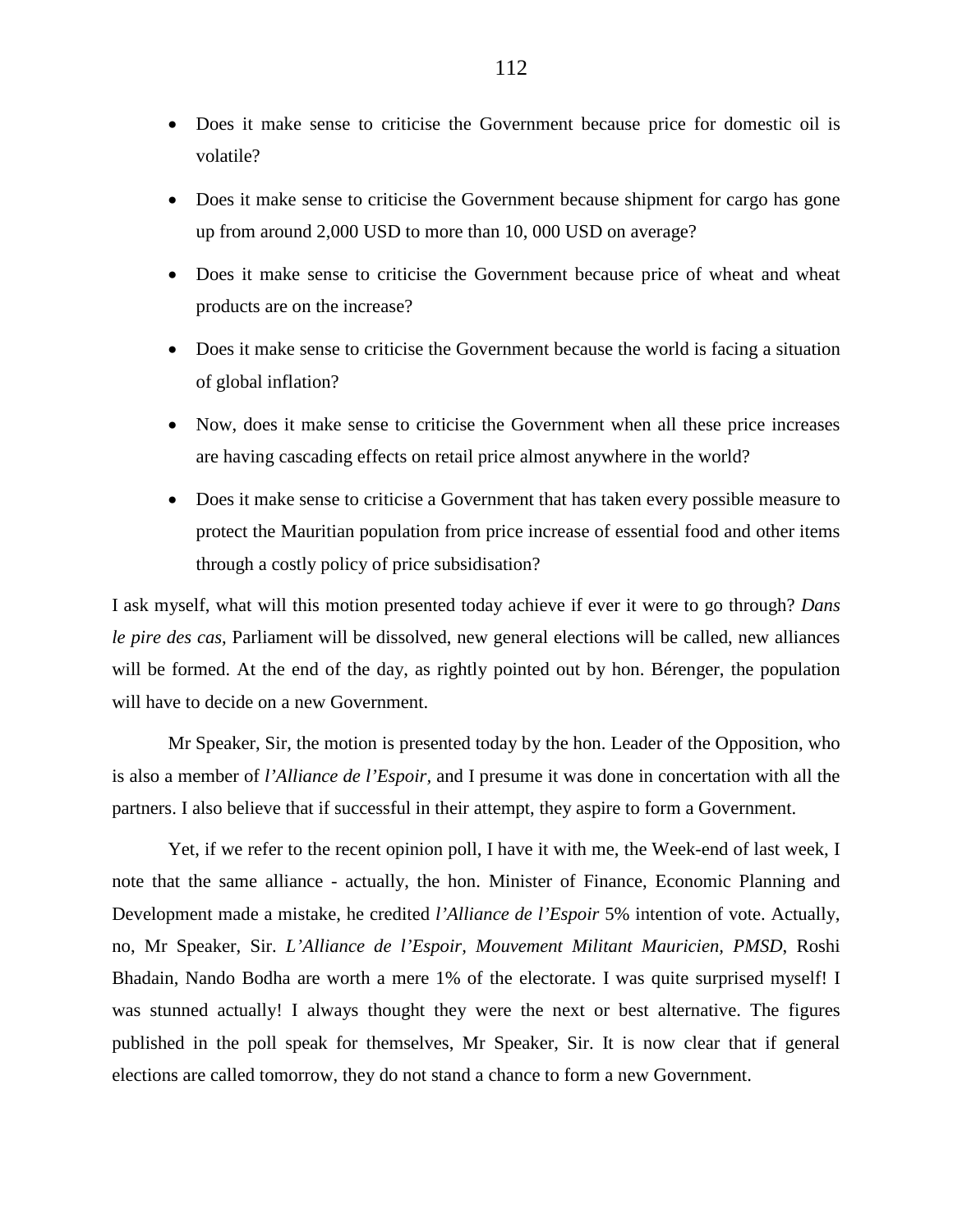### *(Interruptions)*

**Mr Speaker:** Order!

**Mr Callichurn:** So,…

*(Interruptions)*

**Mr Speaker:** Order!

**Mr Callichurn:** So,…

*(Interruptions)*

**Mr Speaker:** Order!

**Mr Callichurn:** How can the hon. Leader of the Opposition say that he is the *porte parole de la voix du people*?

Having said so, Mr Speaker, Sir, I would have thought following the publication of that survey during the week end, the Leader of the Opposition would have come back to his senses and withdraw his motion. Well, since it is still on the agenda, let us debate.

Mr Speaker, Sir, Mauritius, just like any other country, is facing the impact of several disruptions since COVID-19. Since 2020, there has been double economic contraction, rising inflation rates and decreasing growth rates. Our Government has done its best to shield the population against these impacts by providing safety nets, where and when it was necessary and we are determined to continue to do so.

Mr Speaker Sir, true it is that we are currently facing external shocks. However, this is not a reason to stop all developments as being proposed by the Opposition. Doing so could seriously impair our economic model, which is premised mainly on public and private sector investments for job creation and income generation. As former Ministers of Finance, hon. Duval and hon. Bérenger should know it better.

Mr Speaker Sir, the actual prevailing economic situation can somehow be compared to the early 1980's - well said, hon. Bérenger - when Mauritius was in recession, although we are not there yet.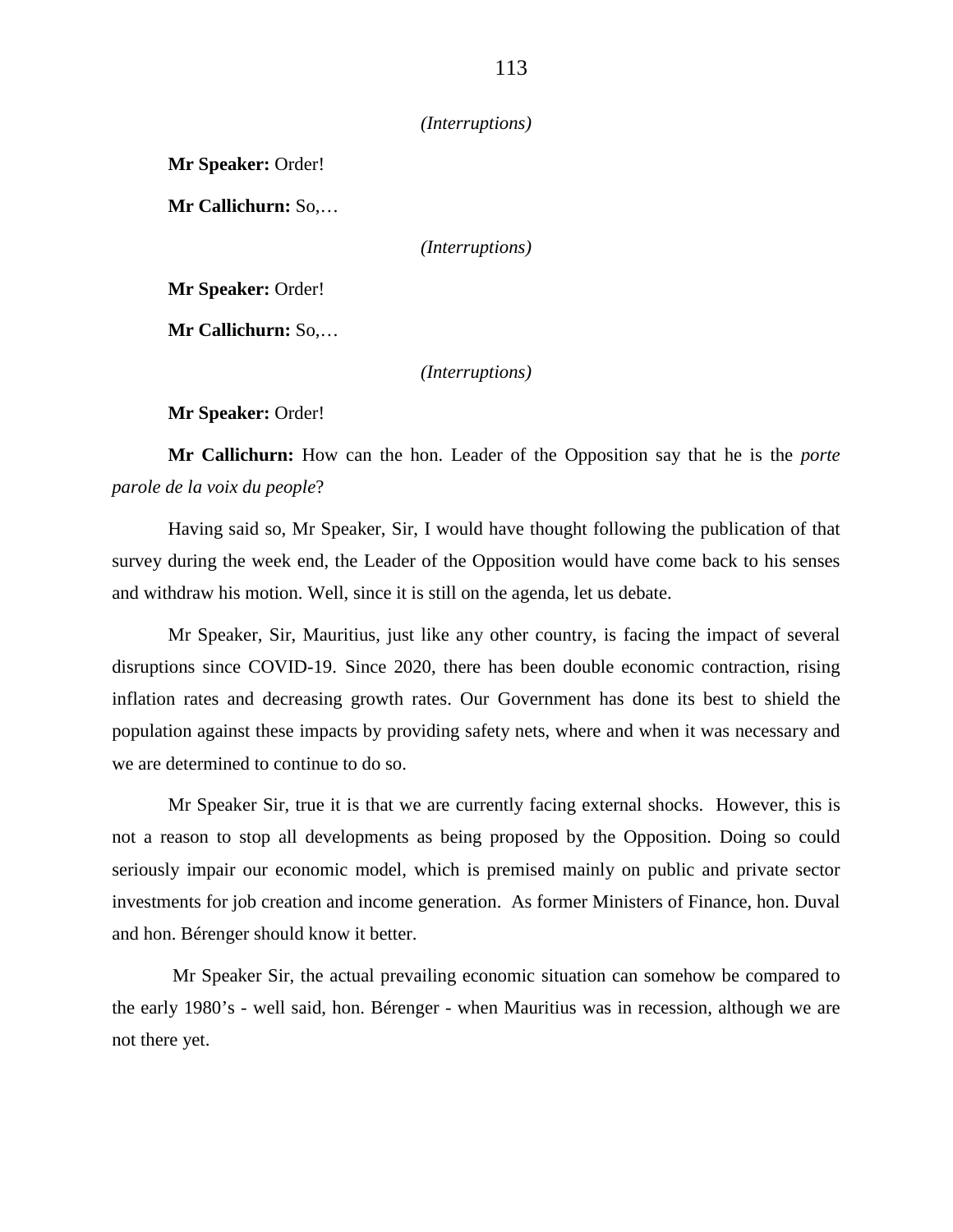Let me take the House back in history, more precisely to the situation prevailing in 1982. The new regime had inherited a country in ruins, international pressure was being exercised on Mauritius to bring drastic reforms and curb down development projects but due to the farsightedness of the then Prime Minister, Anerood Jugnauth and his Vice-Prime Minister, Sir Gaëtan Duval, the then Government decided not to blindly follow the recommendations of the IMF and rightly so. They chose the path of development over austerity and "*serre ceinture*". Thereafter, Mauritius experienced its first economic boom fuelled by shrewd investments in different sectors.

Mr Speaker Sir, I draw this parallel to show to the Leader of the Opposition the vision of true patriots over politicians who are simply looking to be in Government at any cost, even if it entails taking the country to ruins by blatantly being economical with the truth.

Mr Speaker Sir, this episode proves that in dire situations, you just do not stop progress, and today again, this Government is not going to jeopardise the future of the Republic by haltering development.

It is regrettable that during such difficult times, where we need to strike the right balance between the economic and social aspects, keeping in mind that the presentation of the national budget is not far ahead, the Opposition and some extra-parliamentary groups tend to believe that simple mathematical solutions can solve the actual difficulties.

Mr Speaker, Sir, we are here debating on this motion of no confidence while the Heads of the World Bank Group, IMF, World Food Programme and WTO in a joint statement on 13 April called for an urgent coordinated action on food security. They pressed on the international community to urgently support vulnerable countries through coordinated actions ranging from provision of emergency food supplies, financial support, increased agricultural production and open trade. Let me quote what these institutions stated -

"the world is shaken by compounding crises, sharply higher prices for staples and supply shortages are increasing pressure on households worldwide and pushing millions more into poverty.

There is a call on the international community to urgently support vulnerable countries." With your permission, Mr Speaker, Sir, I am tabling this statement.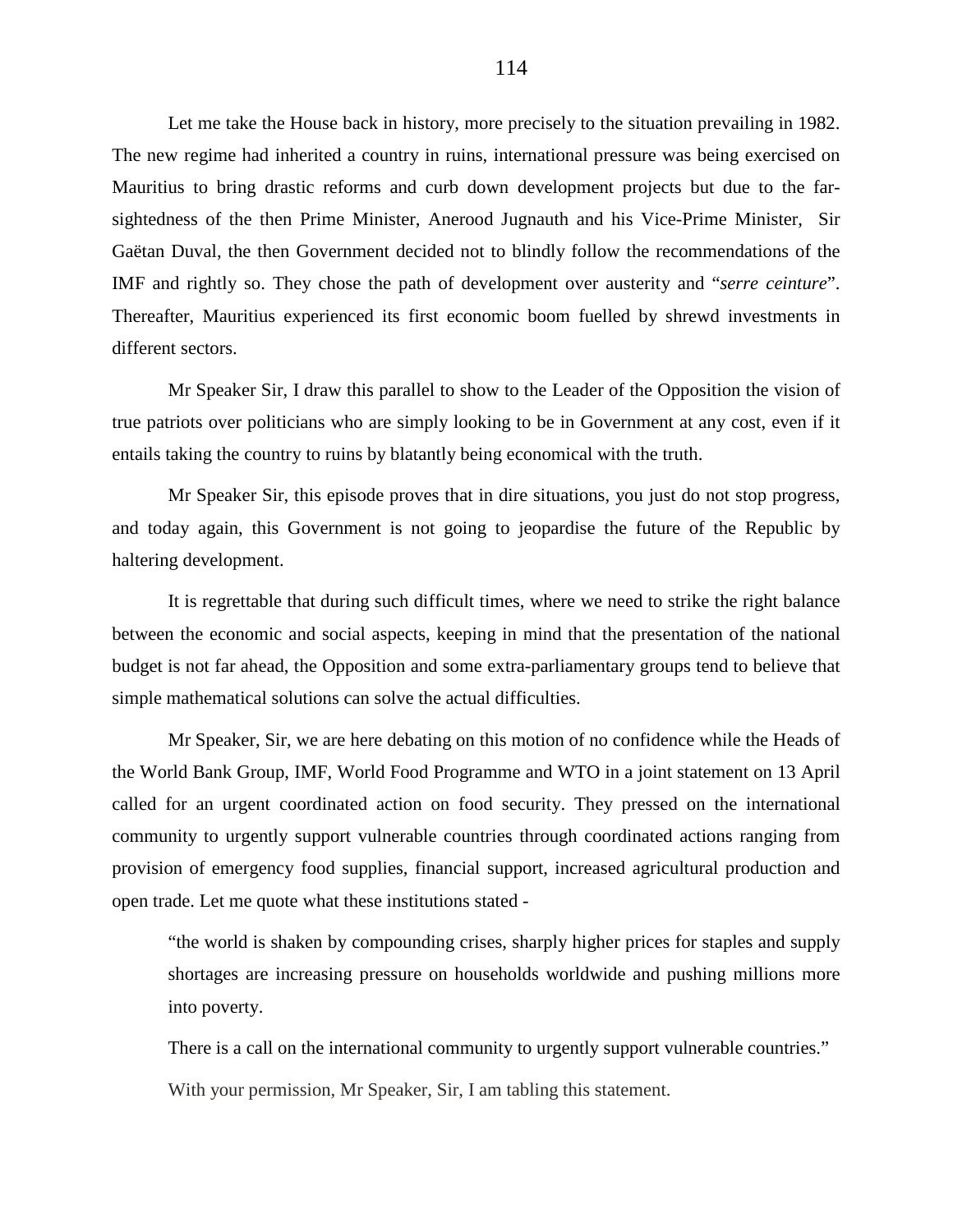Mr Speaker Sir, instead of collaborating with the Government on issues of national importance especially in light of the assessment of the situation by the international institutions, here we have an Opposition who prefer to brush aside economic issues and indulge in the blame games. It is more than ever urgent, we, as a nation come together with concrete and realistic solutions to overcome the hurdles standing on our way.

It is high time to stop being demagogical and start preparing the people to face the crude reality. The Opposition should assume their role as a responsible Opposition and enlighten the people on the difficulties the world is facing and not capitalising on the situation to make cheap politics. We need to find solutions and this is exactly what this Government has been doing since last year.

Mr Speaker Sir, allow me now to explain the context in which rising prices are becoming recurrent.

The outburst of the COVID-19 pandemic has brought considerable disruptions in the supply market worldwide and as a Small Island Developing State heavily dependent on importation, Mauritius has not been spared from this supply-driven shock. This unprecedented phenomenon resulted in a surge in the prices of raw materials.

During that period, some shipping companies diminished their activities. Such actions had the effect of causing a major fall in revenue of those shipping line companies.

To cover such losses, shipping line companies had, therefore, increased the cost of freight and as a result, the price of imported goods rose.

Moreover, the appreciation of the major trading currencies, specially the US dollar**,** had directly impacted on the cost of products imported in the country.

Mr Speaker, Sir, in the wake of the continuous rise in the price of food commodities, Government could not have remained insensitive to the plight of consumers. It is to the credit of this Government that in spite of the increasingly challenging environment and its impact on public finance we have, in line with our commitment to always act as a caring Government, maintained our policy of providing subsidies in order to keep prices of basic commodities at affordable reach for all and especially for the most vulnerable sections of our population.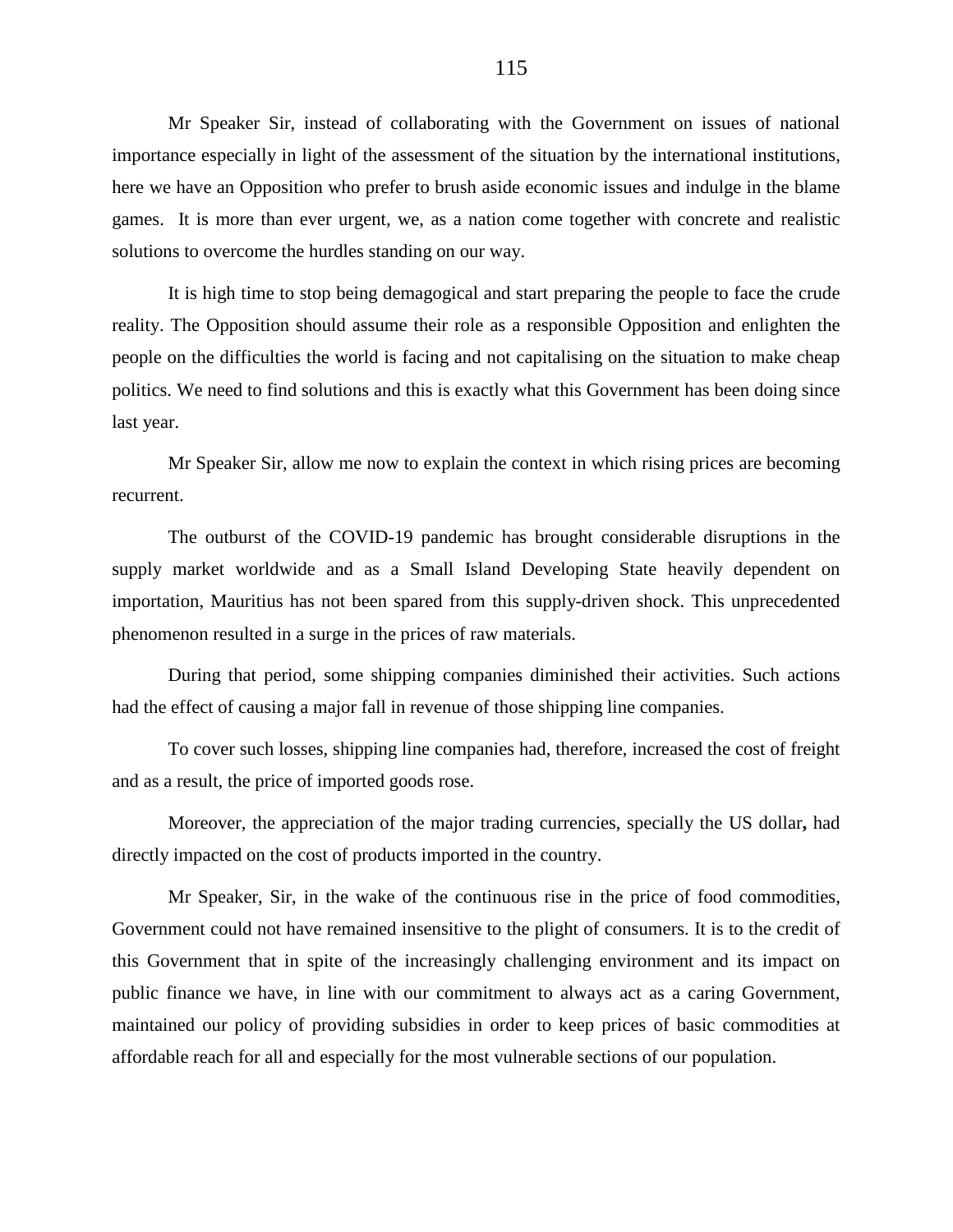This is why last year, we took an unprecedented initiative that is to provide finance in order to fix the price for seven essential commodities widely consumed by our households such as edible oil, pulses, canned tomatoes, milk powder, margarine, cheese and canned fish. The total amount earmarked has now been revised to Rs1.35 billion.

Under this mechanism, the retail prices of 371 different brands of commodities were fixed so that people may have access to these basic products at affordable prices.

Mr Speaker, Sir, allow me to take some examples to demonstrate that some people, who are perfectly aware of the mechanism, are engaging themselves in sheer demagogy to mislead the population in order to gain political mileage.

Today, consumers are buying canned tomatoes at an average price of Rs26.94. Without the subsidies since July 2021, this same item would have been sold at Rs32.96 and if we include the recent increase in prices, it would have cost around Rs37. The same applies for margarine. It is currently being sold at Rs75. whereas it should have cost Rs95.

For milk, again, currently it is being sold at Rs206, if no subsidy was given, it would have cost consumers Rs258.50.

Mr Speaker, Sir, I can mention many more other examples. Are these examples not clear enough to show that Government is putting in every possible effort to absorb the shocks and protect the purchasing power of the population, and particularly the most vulnerable?

As for the prices of medicines, we are fully conscious that the margin for retailers and distributors are on the high side. I gave the assurance that this Government is fully committed to review the mark-up on these products. The committee which was supposed to review the price structure has already submitted its report to me. They have proposed that we adopt a regressive mark-up as proposed by the Competition Commission. I again reassure the House that same will be presented to Cabinet soon and a decision will be taken.

Mr Speaker, Sir, moreover, in a gesture to alleviate the sufferings of the consumers, the subsidy on flour has been increased by Rs108 m. in order to meet the double objectives of maintaining the price of scheduled bread, that is, '*pain maison*' at Rs2.60 while not penalising bakeries for the increase in their production costs.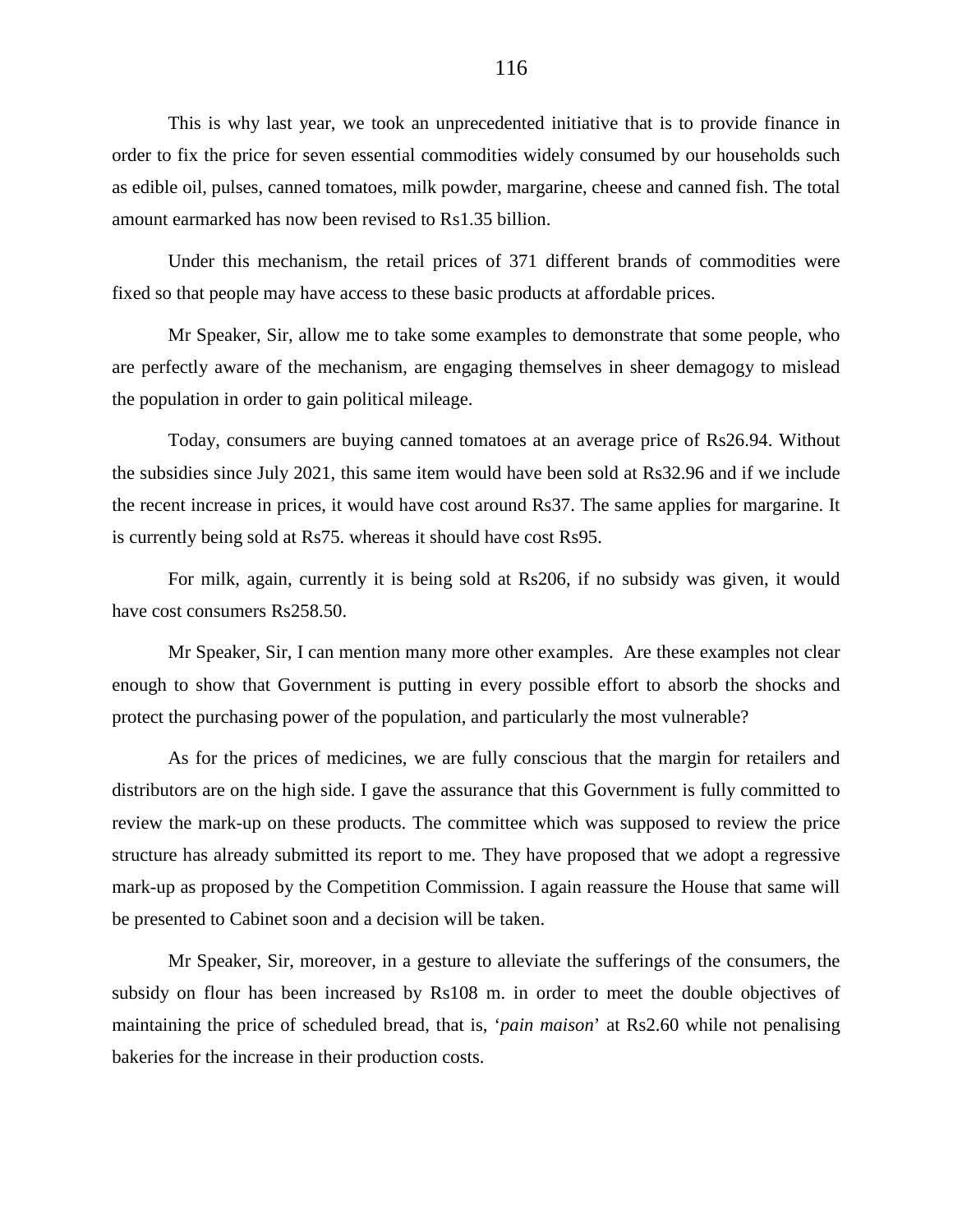It is also worth mentioning that the actual buying price of long grain rice, commonly known as '*riz ration*' by STC is sold at Rs10.80 per kg whereas STC procures it at Rs25.80. The Government therefore subsidises around Rs15 per kg which implies that a subsidy of 58% is provided to consumers representing a sum of Rs354 m. It is also worth noting that the projected amount the Government will be spending on subsidy for the Fiscal Year 2021-2022 will be approximately Rs4 billion.

Mr Speaker, Sir, the philosophy of this Government is to protect its population, as far as possible against any global crisis that could affect its well-being and we have been doing so well before the IMF, the World Bank, World Food Program, and the World Trade Organisation rings the alarm bell. My Ministry is also having regular consultations with the Mauritius Chamber of Commerce and Industry and other stakeholders concerned to ensure that there is no shortage of food commodity in Mauritius. Simultaneously, we are looking for alternative sources of imports to ensure continuity of supply in the country.

Mr Speaker, Sir, as a caring Government since 2014, this Government has been doing its utmost best to restore the dignity of the population which they had lost under the Labour/PMSD Government to which the Leader of the Opposition was also a member. Under the able stewardship of the Prime Minister, we have brought every single possible measure to alleviate the difficulties faced by our people. The very first measure the Government took after acceding to power was to give an additional remuneration of Rs600 across the Board to compensate for the loss of purchasing power under the Labour-PMSD Government.

**Mr Speaker:** Try to conclude.

**Mr Callichurn:** Les pensionnés vivaient dans la misère pendant des années avec une somme ne dépassant pas R 3,623, M. le président. On peut se demander aujourd'hui comment ces personnes faisaient pour manger à leur faim et payer leurs factures. Le leader de l'Opposition et d'autres membres qui étaient au gouvernement à cette époque n'avaient-ils pas de la compassion ? C'est maintenant qu'ils voient qu'une pension de R 9,000 n'est pas suffisante dans le contexte actuel.

M. le président, si nous n'avions pas augmenté la pension, un pensionné percevrait aujourd'hui seulement R 6,608 mensuellement.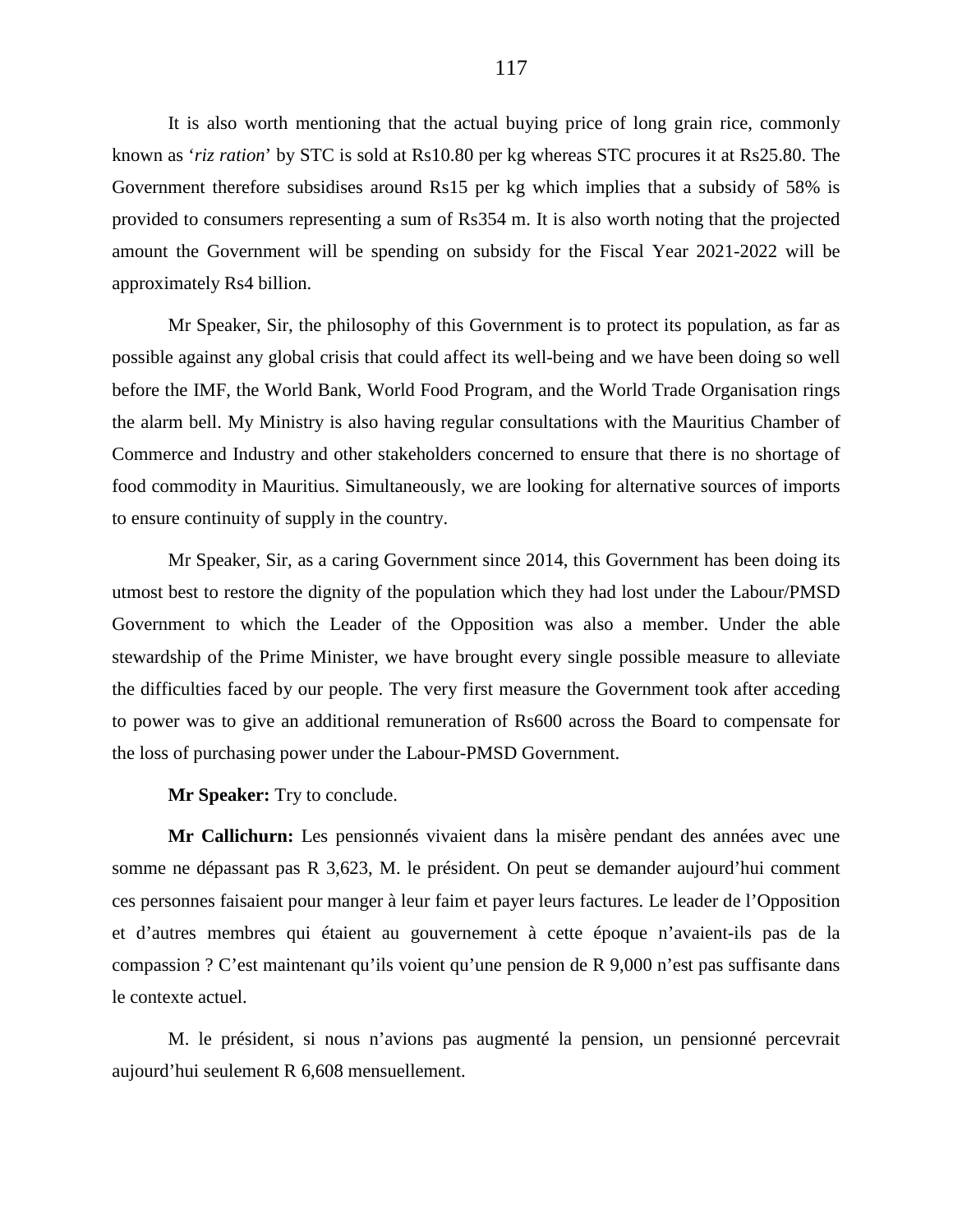I am sure that members on the other side of the House do acknowledge that there has been an unparalleled effort by this Government to assuage the sufferings of the senior citizens, widows, orphans and people living with disabilities. We have not been insensitive to families living in absolute poverty. The Government introduced the Subsistence Allowance Scheme, not to forget the minimum wage.

Mr Speaker, Sir, another break through measure…

**Mr Speaker:** Try to conclude.

**Mr Callichurn:** I will conclude, I still have two minutes. Moreover, it should be noted that education was free, access to tertiary education was still outside the reach of the poor families. On average, access to university costed Rs40,000 per year. Government has eliminated this final barrier by providing free access to tertiary education. Hence, implying a saving of an average Rs40,000 per household per child attending university. In addition, the Government has waived the examination fees for SC & HSC, making a saving of Rs11,000 and Rs12,000 respectively for parents with children sitting for SC and HSC.

Let us not forget, this has been canvassed, Mr Speaker, Sir, it is with pride that we shall continue to work restlessly for the benefit of the citizens of the Republic. All that I have mentioned today were measures…

**Mr Speaker:** Time is over for you.

**Mr Callichurn:** …thoughtfully carved to guarantee the population lives better today.

**Mr Speaker:** Thank you very much!

**Mr Callichurn:** Thank you.

**Mr Speaker:** Hon. Mohamed!

(6.54 p.m.)

**Mr S. Mohamed (First Member for Port Louis Maritime & Port Louis East):** Thank you, Mr Speaker, Sir. Since the time is limited, let me try to go straight and dive into the subject.

The hon. Minister of Finance has used some very bizarre terminology in order to defend his *bilan qui est lamentable* and he starts by saying that *c'est enn badinage politik*. He says –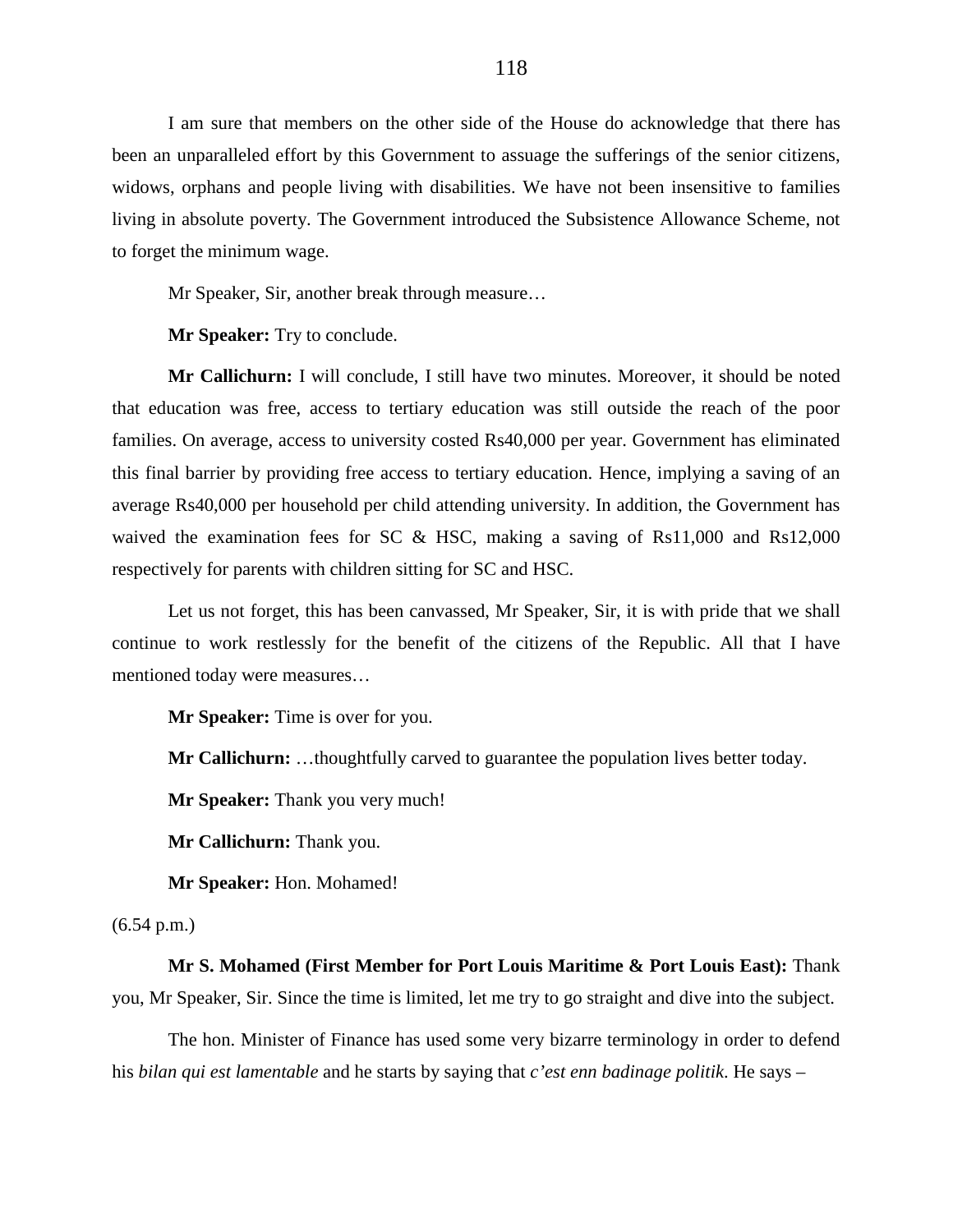« …*l'opposition ne reculera devant rien pour des gains politiques. Tentative de créer un climat de tension, de doute. »*

He says that they have a *langage de vérité et de solidarité* and he says that everything is to blame with – as my good friend, hon. Minister of Labour, has just stated – the fault is that of the international situation and it is never the fault of the Government.

What both Ministers and other Members of Government have to understand is that this Motion of No Confidence, I see them on the defensive; I see them trying to defend as though they are taking hits. It is not a Motion of No Confidence personally against anyone of them; it is collectively against Government. So, they do not have to be on the defensive and take it personally whenever we criticise what we believe to be wrong. There is no need to create enmity when we talk about subjects of national importance. There is no need for you to be so much on the defensive and keep on repetitively looking in the rear view mirror because what I have seen the hon. Minister of Finance do, is systematically, together with Minister Callichurn, systematically talk about what they did in the past, but they refuse and fail, once again *lamentablement*, to consider the fact that people outside of this Chamber, in hundreds and thousands, are unhappy - unhappy with the performance of this Government, unhappy with la *légèreté avec laquelle* they run *les affaires du gouvernement*, unhappy because of *la cherté de la vie,* unhappy because people still keep on travelling as Ministers as though they have nothing else as difficult in this world.

When it comes to people having to eat, when it comes to people - good friend hon. Callichurn says Government has subsidised and will be subsidising almost Rs4 billion, but when it comes to travelling for Ministers, then Ministers are not expected to open *bwat sardinn* and to eat in Dubai. Then, Ministers are not expected to economise and subsidise and travel economy. Then, Ministers are not expected to travel and take a taxi but will take a Mercedes to be driven to the pavilion for Dubai World Show and what not. This is what was said; at least the *trottinette*, I bought it with my money, not tax payers', whereas the Ministers travelling for this country, whereas people are suffering out there, what do the Ministers do?

Let us look at this document,  $7<sup>th</sup>$  National Assembly, First Session, report of the PAC – and I am looking at that document that is part of our history today. And look at the hypocrisy, Mr Speaker, Sir. I do not mean anything personal against Members of Government when I say that,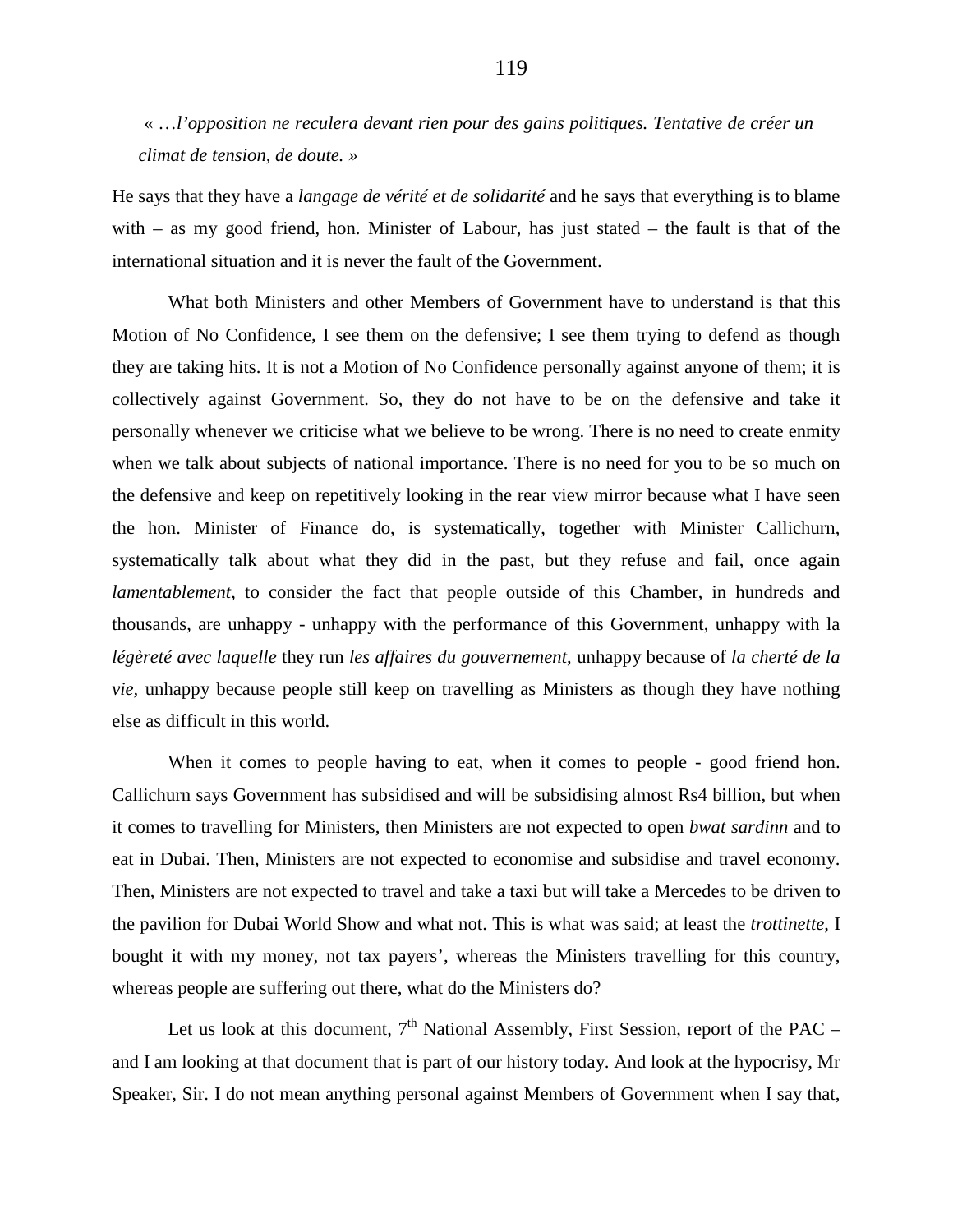but, in that Committee, there are four Members from Government's side. Hon. Ms Naveena Ramyad, hon. Rajanah Dhaliah, Dr. the hon. Muhammad Ismael Rawoo, hon. Rameswar Doolub are Members of this Committee. Those are Members of this Committee and when the Committee produces a report of this nature, this means that this Committee, all the Members thereon, collectively adopt that report and the contents of this report.

When this report says, for instance, and I will take one example, at paragraph  $2.1.2 -$ 

"Your Committee takes a very serious view of the representation made by the representatives of the Ministries that they were executing instructions from their respective Minister."

The hon. Minister of Health and Wellness, fingers are pointed at him; the former Minister of Commerce and Consumer Protection, fingers are pointed at him; when they are blamed for what they have done, those Members of Government, Mr Speaker, Sir, approved this report. Is this not, therefore, a Motion of No Confidence in the acts and doings of this Government voted beforehand? Have they not already given their views when siding with this report? That this Government, mainly the culprit, hon. Minister Dr. Jagutpal, has he not failed lamentably when we look at this report? Those four Members of Government, sitting only in front of him there…

## *(Interruptions)*

Bring your hand down! Do not interrupt me because it hurts!

## *(Interruptions)*

When those Members of Government…

**Mr Speaker**: What is it? **Mr Mohamed**: When those Members of Government… **Mr Speaker**: What is it that you want? **Ms Ramyad**: I have a point of order. **Mr Mohamed**: It is hurting? **Mr Speaker**: Point of order! **Mr Mohamed**: I know it is hurting!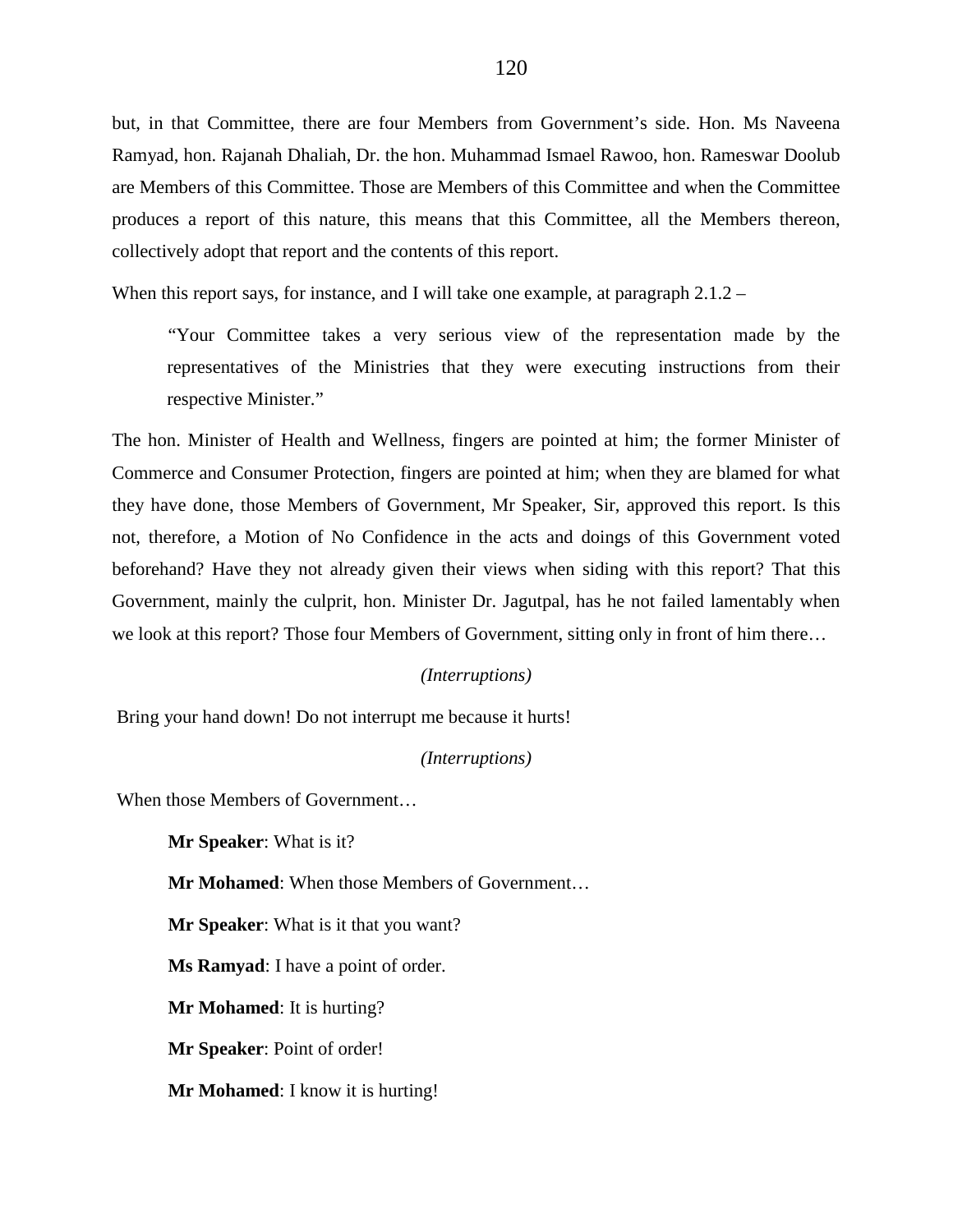**Ms Ramyad**: Yes, I have a point of order. The hon. Member is imputing motives. At no point, can he be of opinion that it was a blame. So, I want him to withdraw the fact that he said that is was a blame. It was not a blame.

#### *(Interruptions)*

**Mr Mohamed**: Mr Speaker, Sir, with your permission.

**Mr Speaker**: No, no!

**Mr Mohamed**: Yes?

**Mr Speaker**: There has been a point of order.

**Mr Mohamed**: Yes.

**Mr Speaker**: I have listened.

**Mr Mohamed**: Alright.

**Mr Speaker**: Now, I have to rule.

**Mr Mohamed**: Yes.

**Mr Speaker**: This is debate, and hon. Duval rightly said it may hurt. But the fact that the report has been adopted by the Committee, even you call it that you have adopted or you are against, but this a fact, you have to accept it! Continue!

**Mr Mohamed**: Thank you, Mr Speaker, Sir. Thank you very much.

## *(Interruptions)*

So, what I am saying here, when I look at that report, Mr Speaker, Sir, and when it says –

"Your Committee notes with concern that hundreds of millions of rupees worth of contract had been awarded during the COVID-19 pandemic without any record being kept as to who took the decision to award those contracts."

Who were the Ministers on that High-Level Committee that approved such a mess? Why is the Minister of Health and Wellness still in office? Why is the Prime Minister still tolerating such incompetence? Why is the Prime Minister turning a blind eye to the obvious? And why is it that the Members of Government who form part of that Committee, who have sat in that Committee,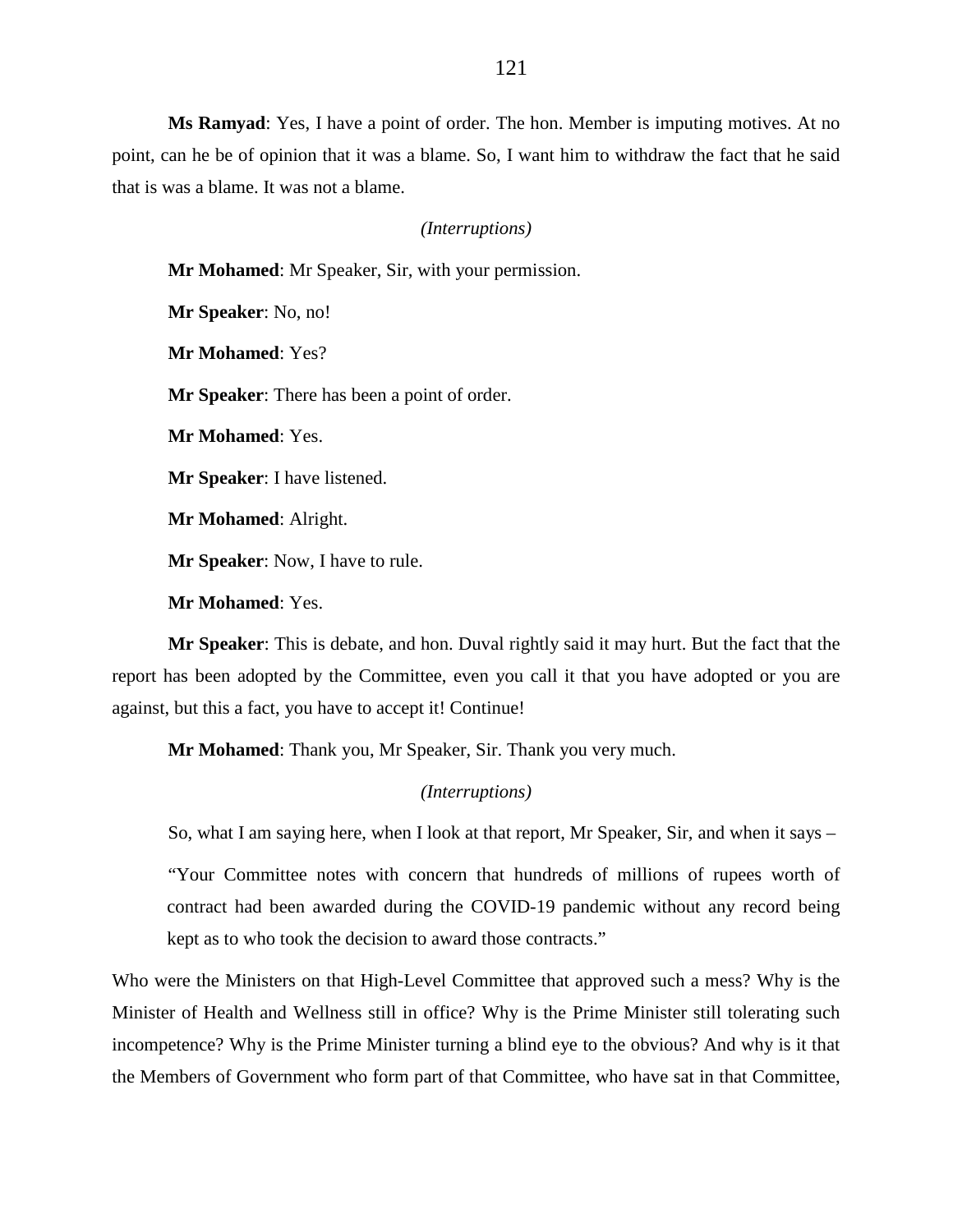who have approved this report, why is it that they, today, will turn their backs against this report and vote with this Government?

If this is not hypocrisy, Mr Speaker, Sir, what is it? If this is not turning a blind eye to one's conscience, what is it? Either you stand for good or you stand for bad. Do not sit on the fence because continuously sitting on the fence, you will get hurt!

*(Interruptions)*

I will not go that far.

## *(Interruptions)*

So, Mr Speaker, Sir, when I look at this Pack & Blister, the country today has suffered and is in blisters. But the hon. Minister of Health and Wellness still sits there and still pretends that there is no better person than him! His staffs say to the Committee that he gave instructions orally. His staffs say that he violated procurement rules. His staffs say that he kept no records and did not see to it that records were kept. And he smiles! Look at his smirk! Look at his smile!

**Mr Speaker**: Do not be personal!

### *(Interruptions)*

Do not be personal!

#### *(Interruptions)*

**Mr Mohamed**: I shall, therefore, withdraw the fact that I said 'look at his smile'. Let us not look at his smile! Let us refuse to look at his smile!

**Mr Speaker**: Do not look at his face!

**Mr Mohamed**: Do not look at his face, I agree! Mr Speaker, Sir, you are right!

### *(Interruptions)*

Mr Speaker, Sir, you know what is the difference between a politician and a leader? A politician is only interested in getting re-elected for the next elections.

*(Interruptions)*

**An hon. Member**: *Couma twa!*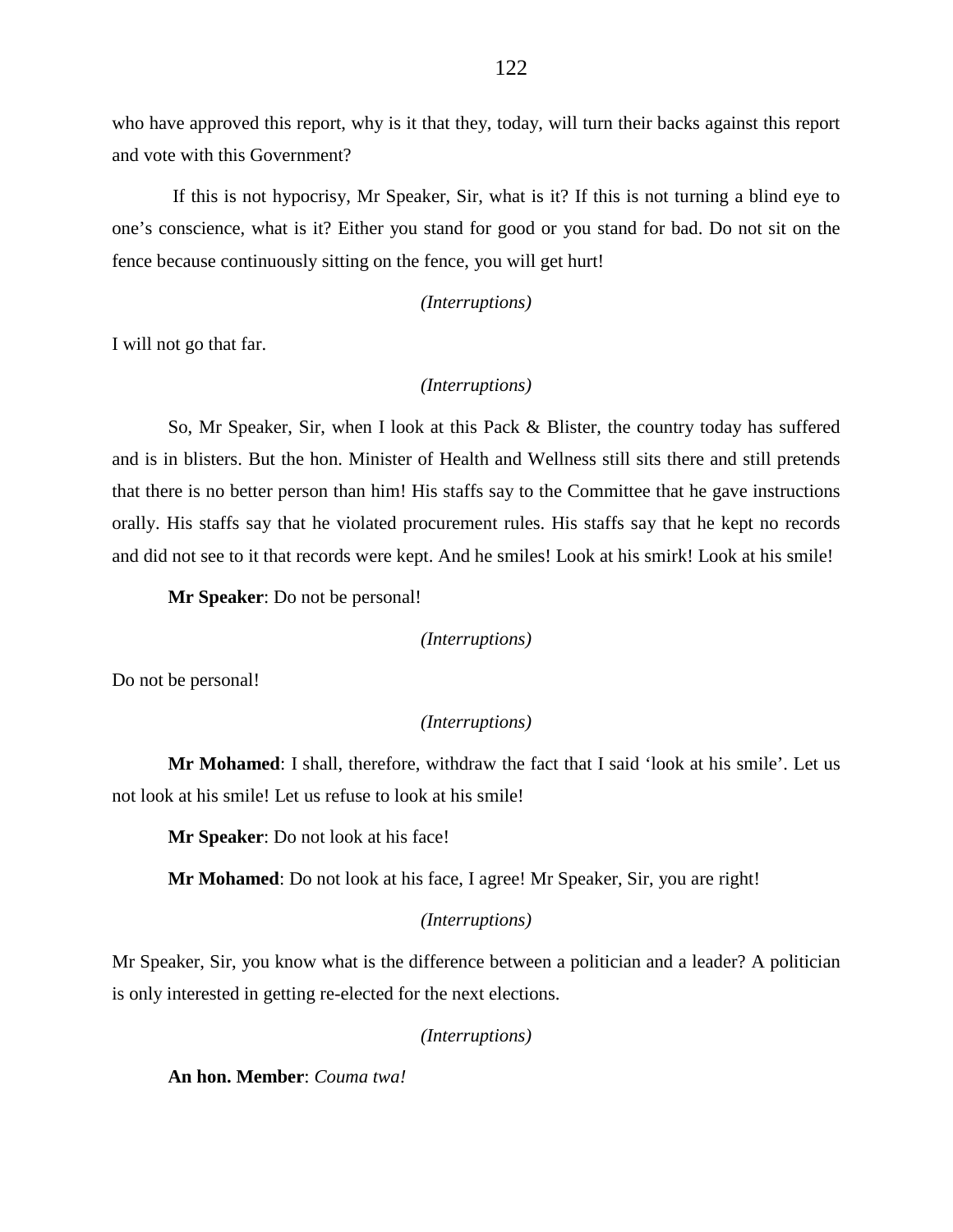**Mr Mohamed**: I am not!

## *(Interruptions)*

A leader is interested in sacrificing himself for the good of his country! Not the elections!

*(Interruptions)*

**Mr Speaker**: Order!

**Mr Mohamed**: And this is what we do on this side of the House!

*(Interruptions)*

**Mr Speaker**: Order! Hon. Dhaliah!

*(Interruptions)*

**Mr Mohamed**: We sacrifice for our country!

**Mr Speaker**: Hon. Dhaliah!

**Mr Mohamed**: Whereas they are only interested in getting re-elected. *La population mauricienne souffre et le ministre des Finances pense que c'est un badinage.*

**An hon. Member**: *Li tousel pa politisien !*

*(Interruptions)*

**Mr Speaker**: Do not interrupt the Member!

**Dr. Boolell:** *Met ar zot! Met ar zot!*

*(Interruptions)*

**Mr Mohamed**: The Minister of Finance, Economic Planning and Development - what explanations is he going to give to the people out there? I speak to those members of the PAC; I appeal to their conscience, and I ask them not to be ashamed for what they decided in the Committee, not to turn their backs like chameleons that try to adopt a different colour because the bush therein has changed *feuillage*.

**Dr. Boolell**: Camouflage!

**Mr Mohamed**: Do not try to wear camouflage and hide from the obvious. If you have agreed that therein lie problems as regards governance, I put it to you, Mr Speaker, Sir, why is it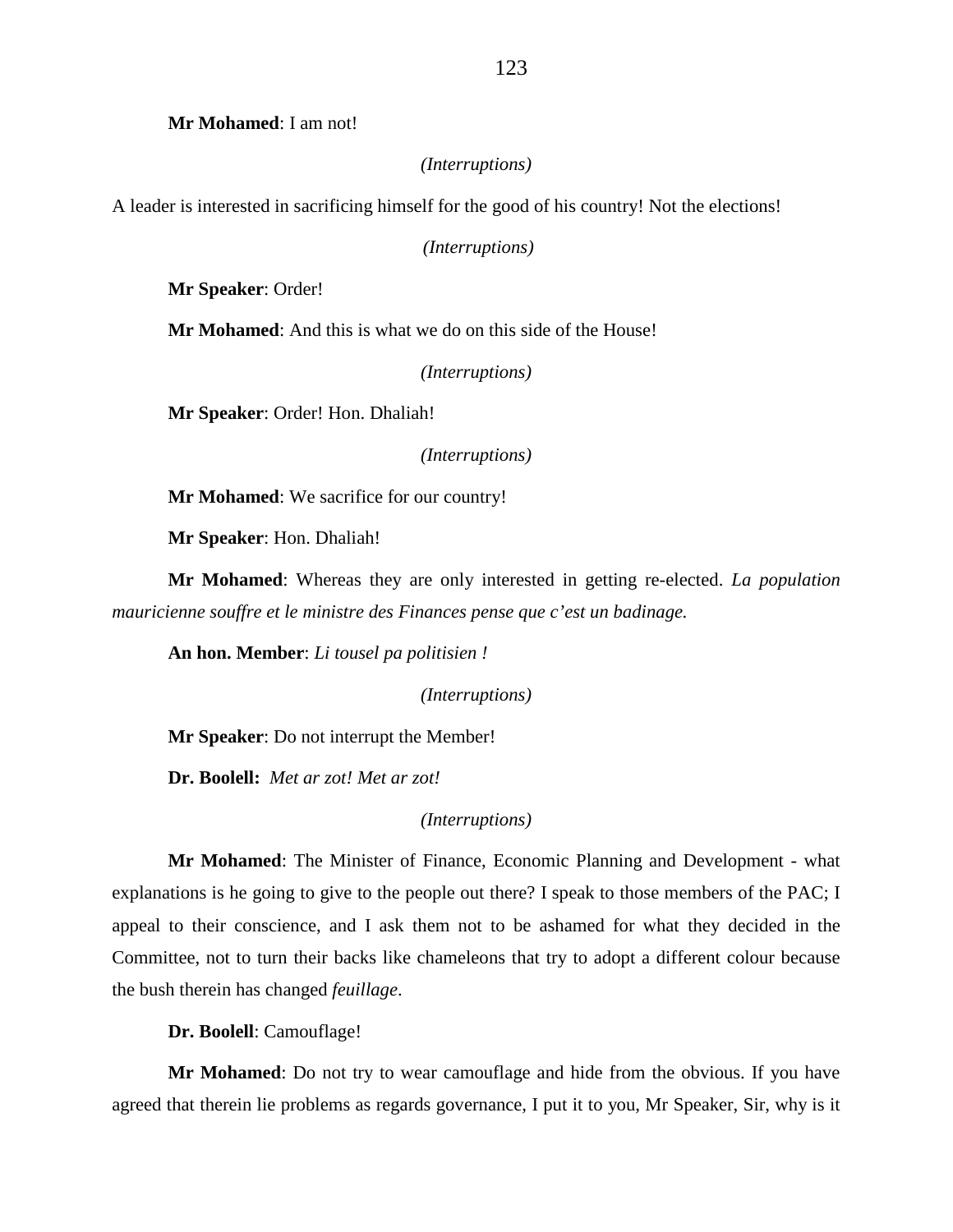that we have to tolerate political and parliamentary hypocrisy in the face of suffering out there? The Minister of Commerce and Consumer Protection, and I say, a good friend, just like other friends as well – let us not him feel the thing is pointing at him - good friends on the other side.

## *(Interruptions)*

No, no, he is also a good friend. He is quite a funny one though, but he is a good friend. So, when I look at this, explain to me something. The real price of Mogas, *aujourd'hui*, without any taxes, Rs37.20 per litre. The real price of Gasoil without any taxes, Rs38.96. *Le consommateur*, *aujourd'hui*, *paye la TVA sur* Mogas *R 8.80 par litre*. *Le consommateur sur* Gasoil *paye R 6.50 par litre. En plus, le consommateur - le badinage que le ministre des Finances pense qu'on fait - est obligé de payer R 2.00 par litre comme contribution pour les vaccins de Covid-19.*

*Mais cela n'a pas empêché les chers ministres, de l'autre côté de la Chambre, de se parader devant la presse, de prendre des photos, que ce soit avec les représentants diplomatiques d'autres pays, pour vanter la capacité de leur cher Premier ministre, de négocier des vaccins et de les obtenir gratuitement. Alors, moi, je me demande, M. le président, si on a pu obtenir des vaccins gratuitement, pourquoi alors ils sont en train de poignarder la population ou de vampiriser la population en suçant le sang jusqu'à la moelle de cette population en nous volant R 2.00 par litre ?* 

*Pourquoi alors, le ministre du Commerce, l'honorable membre, n'a même pas eu l'audace d'expliquer, aujourd'hui, pourquoi le gouvernement ne considère pas comme justifié la réduction des taxes ? Pourquoi est-ce qu'on continue à payer R 2.00 par litre ? Pourquoi est-ce qu'on continue à contribuer autant de taxes, et que le prix a presque même peut-être plus que doublé ? Le vrai prix est la moitié.*

In moments like this, you have to show solidarity*. Le type de solidarité dont parle le ministre des Finances est simplement joli à entendre dans son français de Molière. Mais en réalité, ce n'est même pas le véritable enjeu politique, la moralité ou la solidarité. Il nous vend une histoire qui est tout à fait fausse parce que la vérité est qu'aujourd'hui on va en discuter, ils vont défendre l'intérêt du gouvernement et puis ils vont tous dire* : ayes, ayes ayes. We are in the interest of Government and Government will win the day. But, out there, people are suffering; out there, people are paying a heavy price.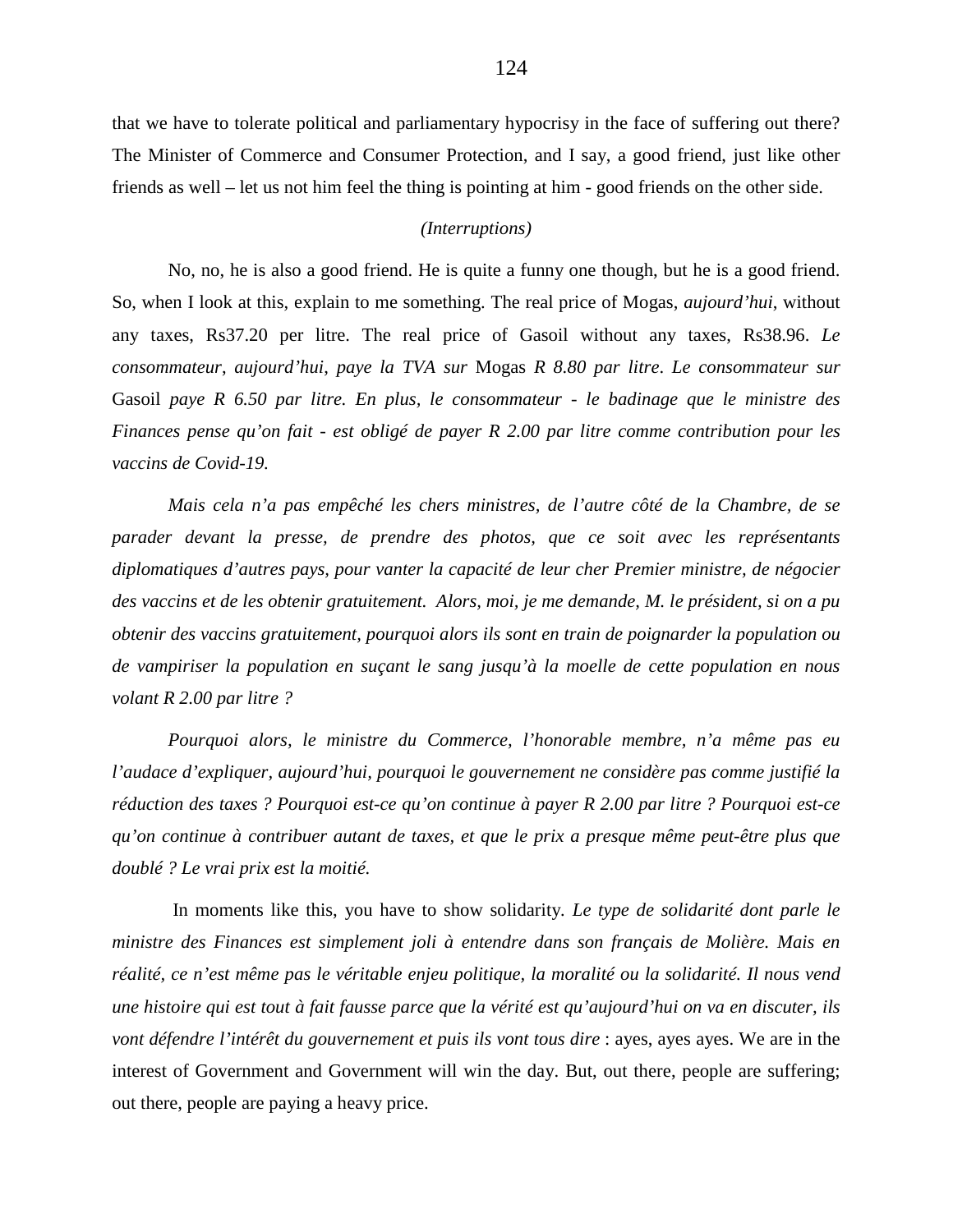So, Mr Speaker, Sir, maybe I will finish on this one sentence. I will ask the Minister of Finance, Economic Planning and Development, who says that he is transparent and that he is honest politically, to at least reply how much it did cost Government when the several Ministers went to Dubai. Because to those two questions from hon. Uteem and hon. Juman put on 05 April 2022, he said he would reply; he has still not replied. So, keep hiding, but we will find you.

Thank you.

 $(7.09 \text{ p.m.})$ 

**The Minister of Social Integration, Social Security and National Solidarity (Mrs F. Jeewa-Daureeawoo):** Thank you, Mr Speaker, Sir. I did want to begin my remark by saying that we have no apprehension at all to face this Motion of No Confidence. The Leader of the Opposition and other Members thought that Government would be taken aback by this particular motion. Not at all, Mr Speaker, Sir. Nothing personal, hon. Mohamed, it is an opportunity for us to set the record right of what we have achieved until now.

In fact, our Prime Minister lost no time in bringing the motion to Parliament. We, on this side of the House, consider it an opportunity to remind the House of all our achievements until now, notwithstanding the difficult situation. First, the adverse impact of the pandemic and second, the recent war between Ukraine and Russia. Should you have faced those uphill battles during the past two years, we have doubts, whether you would have met the challenges the way we have done so far. It is a pity that the Opposition Members are capitalising on the adverse effect of the pandemic and the war for their own - I must say - political gain. The Leader of the Opposition is holding Government accountable for the present situation. It appears that the Opposition does not understand their responsibilities.

On the international front, Mr Speaker, Sir, Mauritius has always done well on international ranking. The 2020 Development Report shows that Mauritius has made significant progress in three areas of human development; a long and healthy life, access to knowledge, and a decent standard of living. We ranked 13 on the World Bank Doing Business report 2020. We are first on the Mo Ibrahim Index of African Governance for the last 10 years.

Let me also remind the Leader of the Opposition that since we were elected in 2014, we have spared no effort in reversing the chaotic situation prevailing in the country under the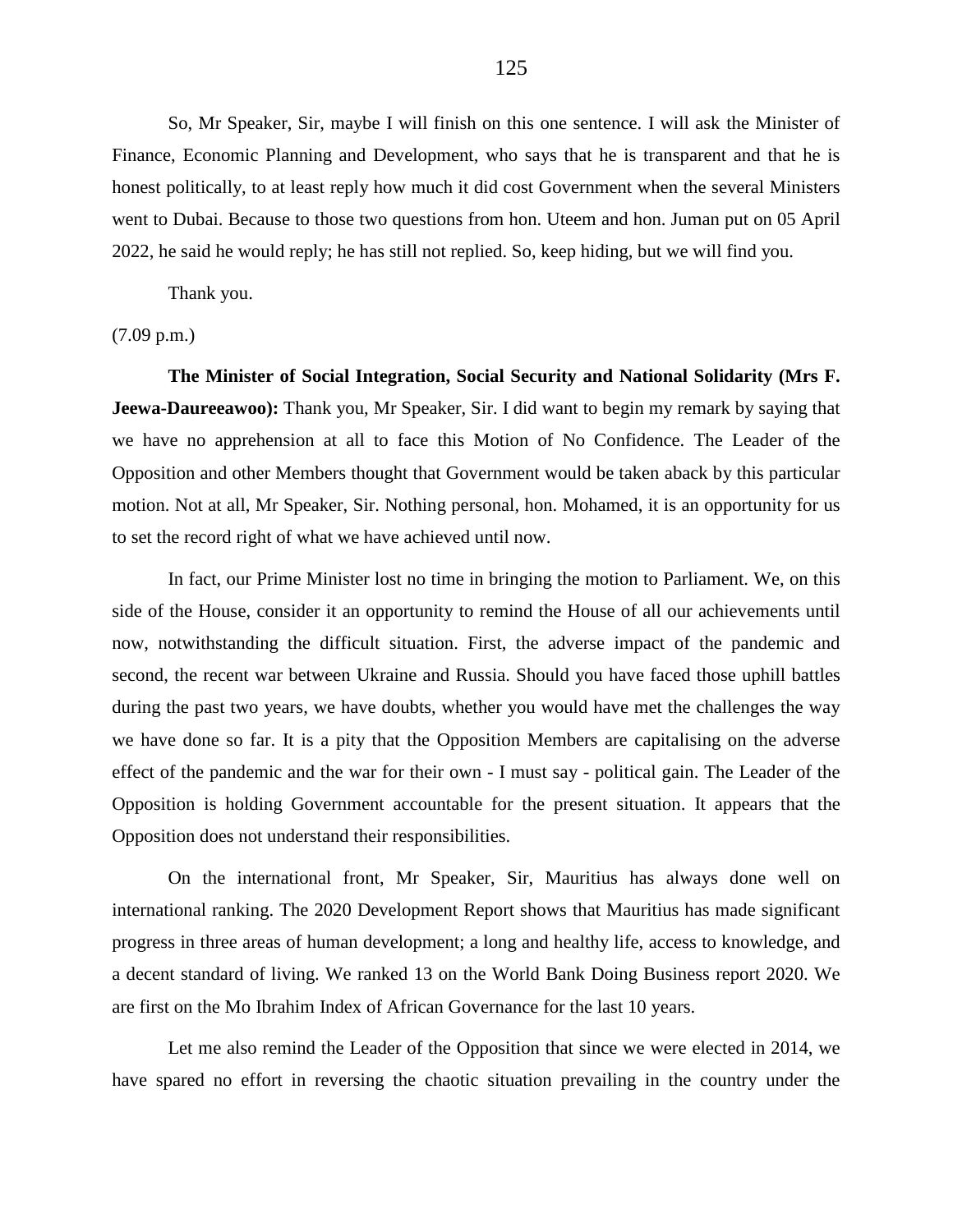previous regime of 2010 to 2014. It is useful to take a look at what we have done. We combine economic, social and infrastructural development to give new impetus to our country.

Furthermore, we have always focused on the well-being and social protection of the most vulnerable. Social security and social integration measures are essential instruments of social and economic justice. Never before have we seen a Government showing political willingness for the welfare of all people. We have so far done the things that need to be done. We have always, Mr Speaker, Sir, put people at the heart of all our efforts. In fact, putting people at the heart of any process makes a lot of sense.

Mr Speaker, Sir, let me, at this stage, put some pertinent questions. Who introduced the National Minimum Wage in January 2018? Our Government! Who introduced negative income tax and special allowance to support workers in the informal sector? Our Government! Who brought this substantial increase in basic pension in 2014 and 2019? Our Government! I am here, referring to basic pensions such as Basic Retirement Pension, Basic Widow's Pension, Basic Invalidity Pension. You will recall, Mr Speaker, Sir, that our Government increased the Basic Retirement Pension from Rs3,623 to gradually Rs9,000. And can you imagine that at that material time in 2014, before election, Basic Invalidity Pension and Basic Widow's Pension were less that the basic retirement pension, only Rs3,267. What have we done, Mr Speaker, Sir? We have aligned these basic pensions to Rs9,000 monthly.

I wonder why the Leader of the Opposition did not think of increasing basic pensions when he served as Minister of Finance from 2012 to 2014.

## *(Interruptions)*

**Mr Speaker:** Please, don't obstruct!

**Mrs Jeewa-Daureeawoo:** Of course, Mr Speaker, Sir, it is easy to criticise. He should have done what we have done for our elders long time back.

Moreover, Mr Speaker, Sir, the Basic Orphan's Pension for children under 15 years has got up from Rs3,710 to Rs5,000, and in December 2019, from Rs5,210 to Rs7,000 for students in full-time education up to 20 years of age. Carer's Allowance, Mr Speaker, Sir, was a meagre figure of Rs2,500. Now the Carer's Allowance is Rs3,500. We are brought this increase in December 2019.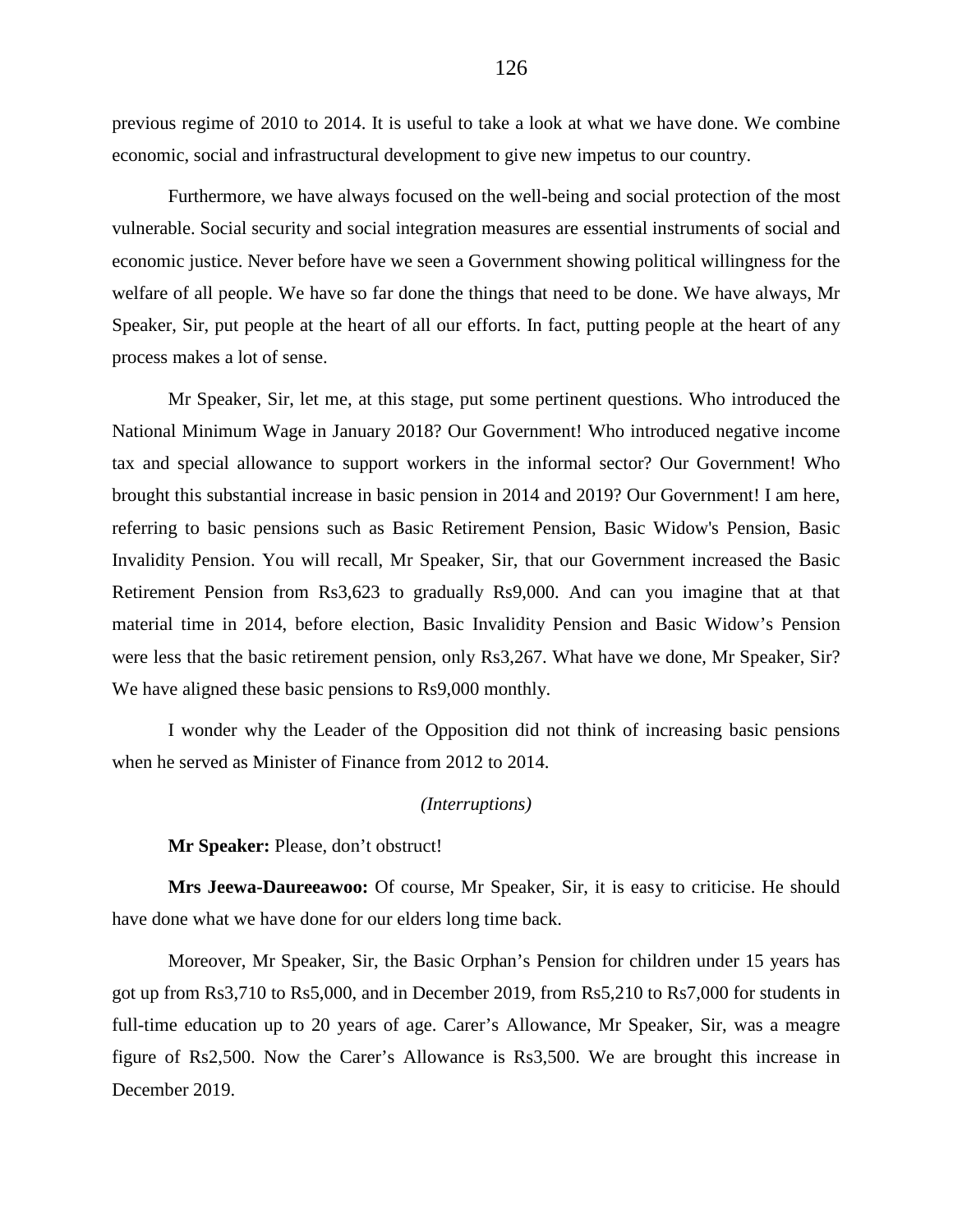So, Mr Speaker, Sir, these increases in pension have required major investment by Government. In 2014, the budget of the Ministry of Social Security stood at Rs13.9 billion. This amount has increased gradually to reach no less than Rs38.6 billion in 2021. Who was behind this massive investment for the well-being of our people, Mr Speaker, Sir? Again, our Government! That is the reality. Correct me if I am wrong.

The whole world is aware of the difficult conditions that are prevailing. The life of each and every citizen is being affected by the escalation of prices of basic commodities. As a small island nation, it was difficult for Mauritius to brave the pandemic. Even highly developed nations were brought to their knees in the face of this sanitary crisis. When this sanitary crisis began in 2020, no one knew how long our lives would be disrupted. We are living in a volatile world. We have had to develop resilience. Our Government reacted rapidly, Mr Speaker, Sir. And I think it will be good if we can touch upon a few key measures taken in response to COVID-19.

What have we done, Mr Speaker, Sir? We implemented a Wage Assistance Scheme. We introduced a Self-Employed Assistance Scheme. We established the COVID-19 Solidarity Fund. We distributed food packs to families on the SRM beneficiaries of a Carer's Allowance. We brought a reduction in the electricity tariff to alleviate difficulties faced by poor families. The Central Electricity Board of Mauritius has installed 1000 solar panels on houses of families in the social register without any cost to the household. These families are benefiting from 50 kilowatts of electricity free of charge each month over a period of 20 years. We set up a national database for vulnerable groups for household earning a monthly income between Rs10,501. and Rs14,000. These households received support in kind by the National Social Inclusion Foundation through registered NGOs. My Ministry has also been providing support to homeless persons via the COVID-19 Solidarity Committee through the setting-up of a night shelter and residential rehabilitation centre to support homeless persons.

Mr Speaker, Sir, the war in Ukraine may be happening thousands of kilometres away from us but it still has a very direct impact on our lives. The two countries involved in this war, Russia and Ukraine, are major commodities producers. And disruptions are causing global prices to soar, especially for oil, natural gas and basic food commodities, such as wheat. Allow me to quote Kristalina Georgieva, Managing Director of the IMF, who, in an address, made on 14 April 2022 stated –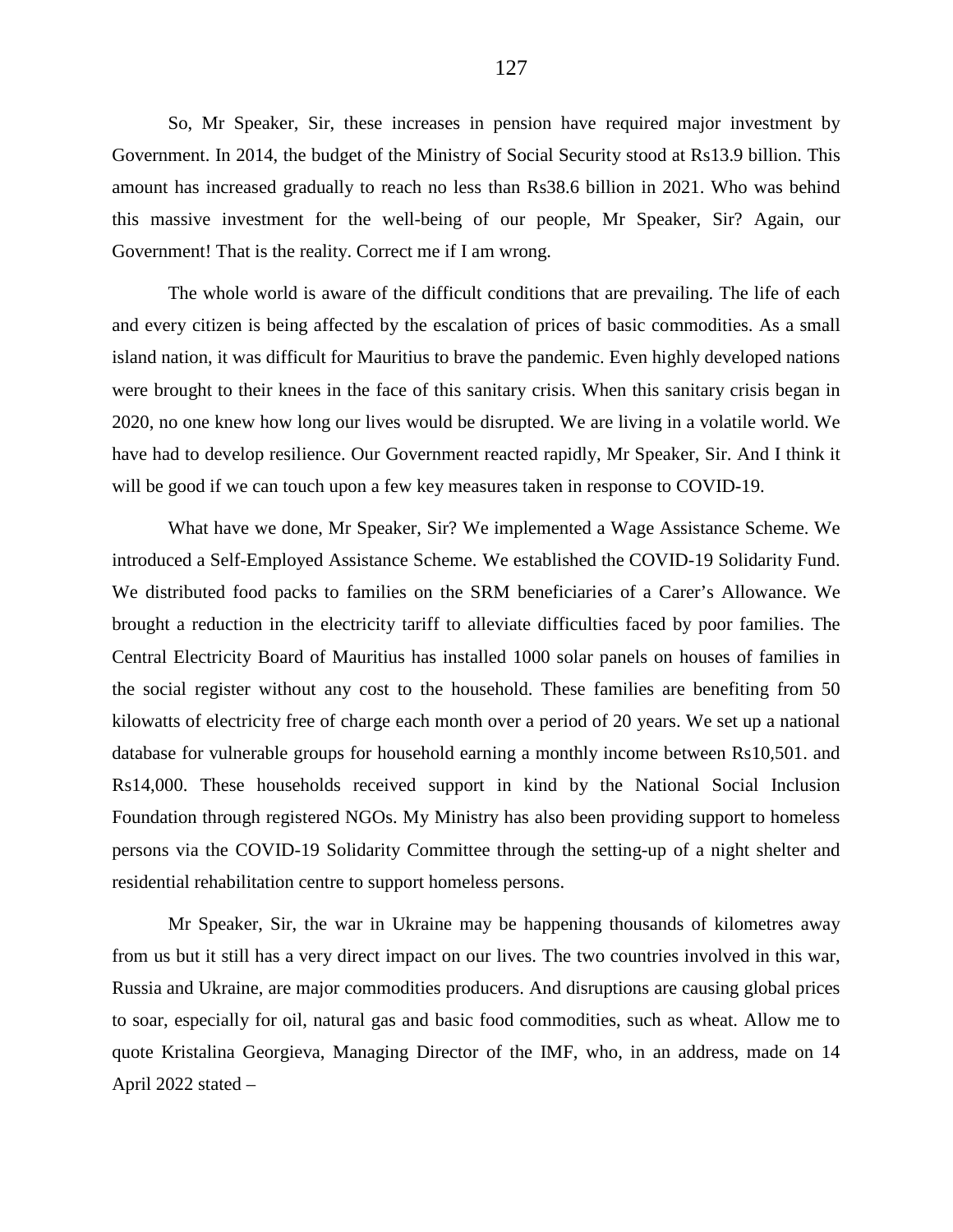"To put it simply: we are facing a crisis on top of a crisis.

First, the pandemic: it turned our lives and economies upside down – and it is not over.

Second, the war: Russia's invasion of Ukraine, devastating for the Ukrainian economy, is sending shockwaves throughout the globe.

Hundreds of millions of families were already struggling with lower incomes and higher energy and food prices. The war has made this much worse and threatens to further increase inequality".

Mr Speaker, Sir, so, I cannot understand how can we be blamed about what is happening.

My colleague, hon. Callichurn, has lengthily touched upon these subsidies provided by Government on basic commodities; I will not waste the time of the House by going through the same issue again. However, I can only say that this is no small matter, Mr Speaker, Sir. Had we not been willing to invest so much in subsidies, imagine what prices would be like today.

Allow me to remind the House, in particular, the members of the Opposition, that it was also our Government that developed the Marshall plan against poverty in 2016 which addresses the need of people living in absolute poverty. We developed the Social Register of Mauritius for vulnerable families to register themselves and benefit from empowerment programmes. We also established new absolute poverty threshold for eligible beneficiaries under the said register based on a minimum threshold of Rs2,700 with a maximum threshold of Rs9,520 for a family of two adults and three children. This is higher than the previous flat threshold of Rs6,200 introduced by the previous Government during their reign of 2005 to 2014. And we did not leave it at that, Mr Speaker, Sir. Since July 2021 in an effort to better respond to the pandemic, the poverty threshold for eligibility under the SRM has increased from Rs2,720 to Rs3,000 for an adult and from Rs1,360 to Rs1,500 for a child. The maximum threshold has increased from Rs9,720 to Rs10,500 for a family of two adults and three children.

With the Marshall plan and the Social Register, we are able to provide empowerment schemes based on five pillars –

- financial support;
- educational support;
- training;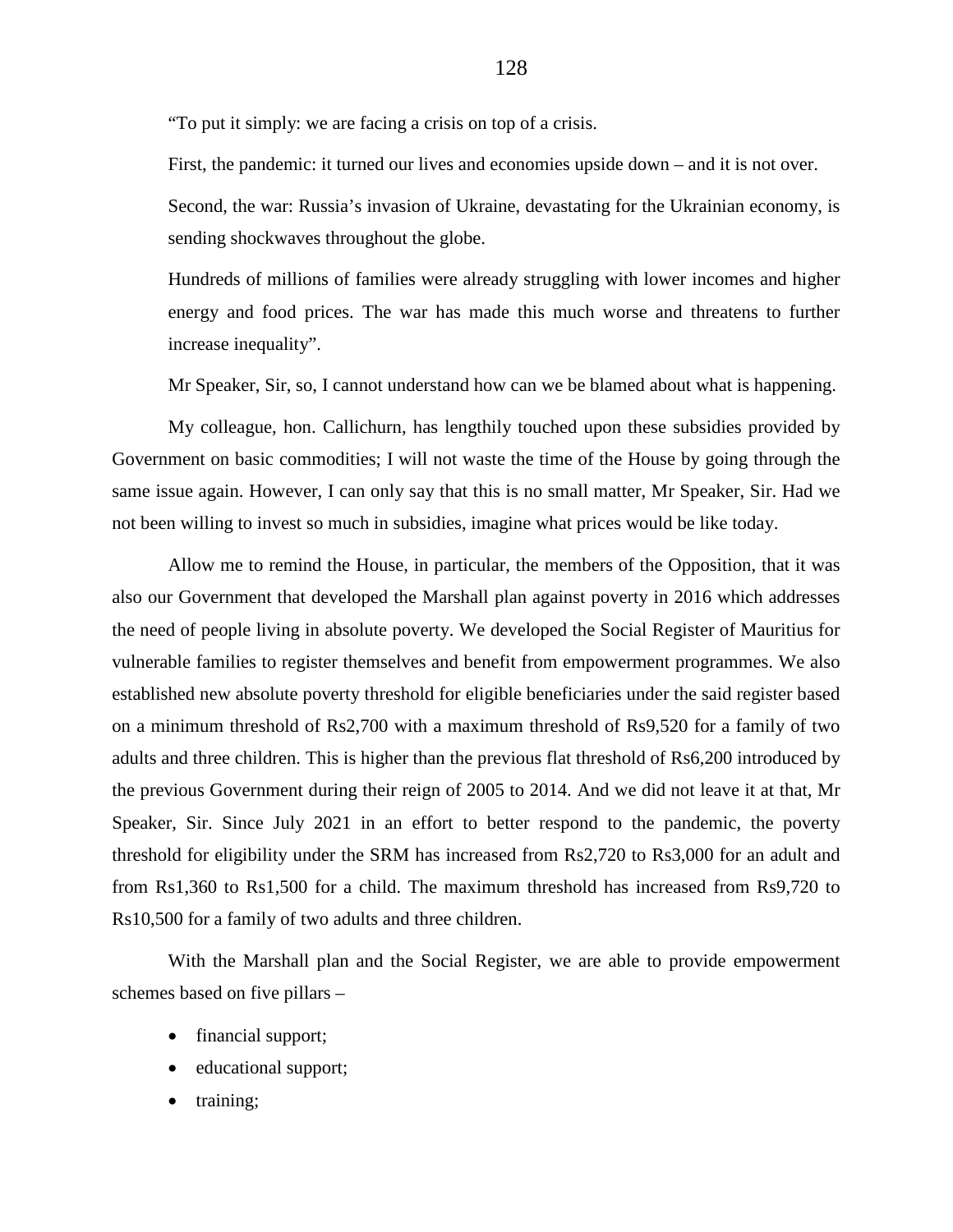- family values, and
- social housing.

Allow me to remind you of the support provided to families on the SRM. For the first time in Mauritian history, we came up with a new scheme under which, every household found to be living in in extreme poverty, is entitled to earn monthly income support in the form of a subsistence allowance. Subsistence allowance has been provided to some 9,761 households for a total amount of Rs231,721,425 during the last financial year. A monthly child allowance of Rs957 per child is being paid up to a maximum of three children per household. Funds to the tune of Rs59,178,900 have been disbursed for the year 2020/2021. The School Premium Scheme which was introduced in 2015 is awarded to students who have successfully completed their Grade 9 level, SC/HSC or tertiary level. The School Premium has been provided to some 375 beneficiaries to the tune of Rs7,320,000 for the last financial year. Same for free examination fees, Mr Speaker, Sir; we have been providing free examination fees to some 197 beneficiaries the tune of Rs2,614,584.

As at date, more than Rs200 m. has been disbursed since 2016 on school materials. As at date, some 1,125 students of Grade 9 to 13 classes have already been provided with tablets. This initiative has also been completed with the provision of free access of broadband Internet to some 7,000 eligible SRM households. We now provide free optical glasses to children aged up to 21 years old and free sanitary towels to girls.

The Crèche Scheme which was introduced in February 2017 to empower mothers of children aged between three months to 3 years to be placed in registered child day care centres thereby allowing their mothers to take up employment or following a training course for the purpose of their empowerment. Training opportunities are also provided to beneficiaries on the SRM.

Our Government, Mr Speaker, Sir, was determined to find a better system in 2017 with regard to social housing; we came up with the provisions of fully concrete housing units up to 50 m<sup>2</sup> to families who are already owners a plot of land but do not have the means to build a housing unit. With regard to those who are not owners of land, we have made provisions for reservation of 10% of all new NHDC housing units constructed for our beneficiaries. In both cases Government is subsidising the construction cost at the rate of 80% and beneficiaries are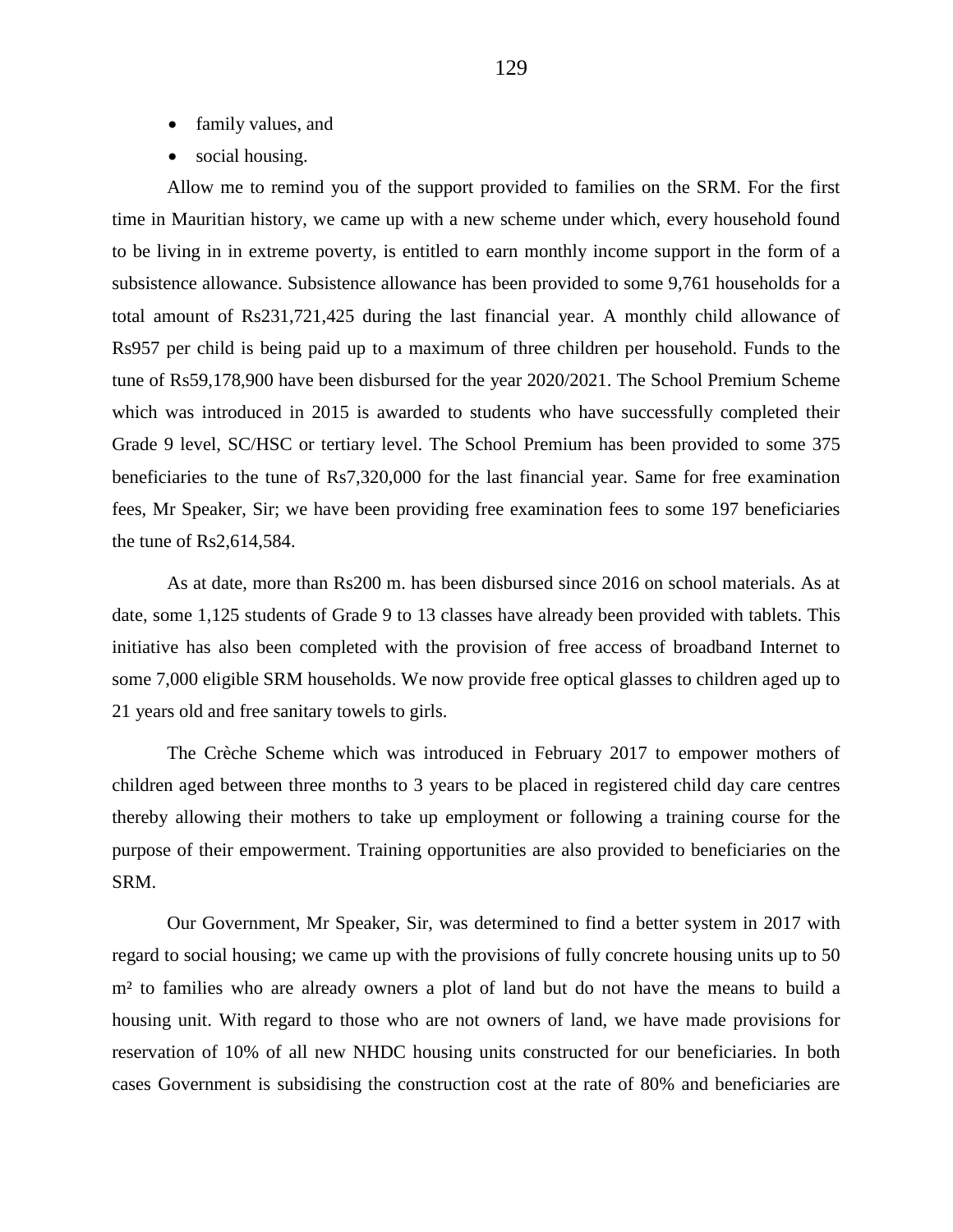reimbursing only 20% of the cost of the housing unit over a period of 15 to 25 years. We are trying to the best of our ability to help the beneficiaries who are under the SRM as we can.

Since the implementation of the fully concrete housing unit in 2016, a total of 253 housing units has been constructed and I can say, 43 are ongoing. The NEF intends to contract an additional batch of 50 housing units in 2020. Under the 10% NHDC Housing Scheme, 126 NHDC housing units have already been provided and a batch of 107 housing units will be handed over by May this year. It is worth mentioning that we have gone one step ahead with the upgrading of existing houses to cater for minor renovation works for our beneficiaries.

So, Mr Speaker, Sir, by adopting all these measures for families under the SRM, we have considerably improved the quality of life of many families.

**Mr Speaker:** Try to conclude!

**Mrs Jeewa-Daureeawoo:** Yes. All these measures, Mr Speaker, Sir, are concrete examples which confirm the deep commitment and solidarity of this Government with our people. The population can rest assured that as a loving and responsible Government, we have not hesitated and would not hesitate to consider new ways of dealing with the global challenges ahead.

We are realistic, Mr Speaker, Sir, we acknowledge that we are going through difficult times. Of course, there are no easy answers to what is happening. There is no doubt that with the rising prices, families are finding it harder and harder to make ends meet but I can assure the population that we are looking at all the options to provide relief. I do believe that there is reason for optimism. The Budget presentation is just around the corner and I am confident Government will explore options to do more for our people.

To end, Mr Speaker, Sir, I will simply say that this Motion of No Confidence has no basis at all.

Thank you.

**Mr Speaker:** Thank you very much. Hon. Dr. Aumeer!

(7.30 p.m.)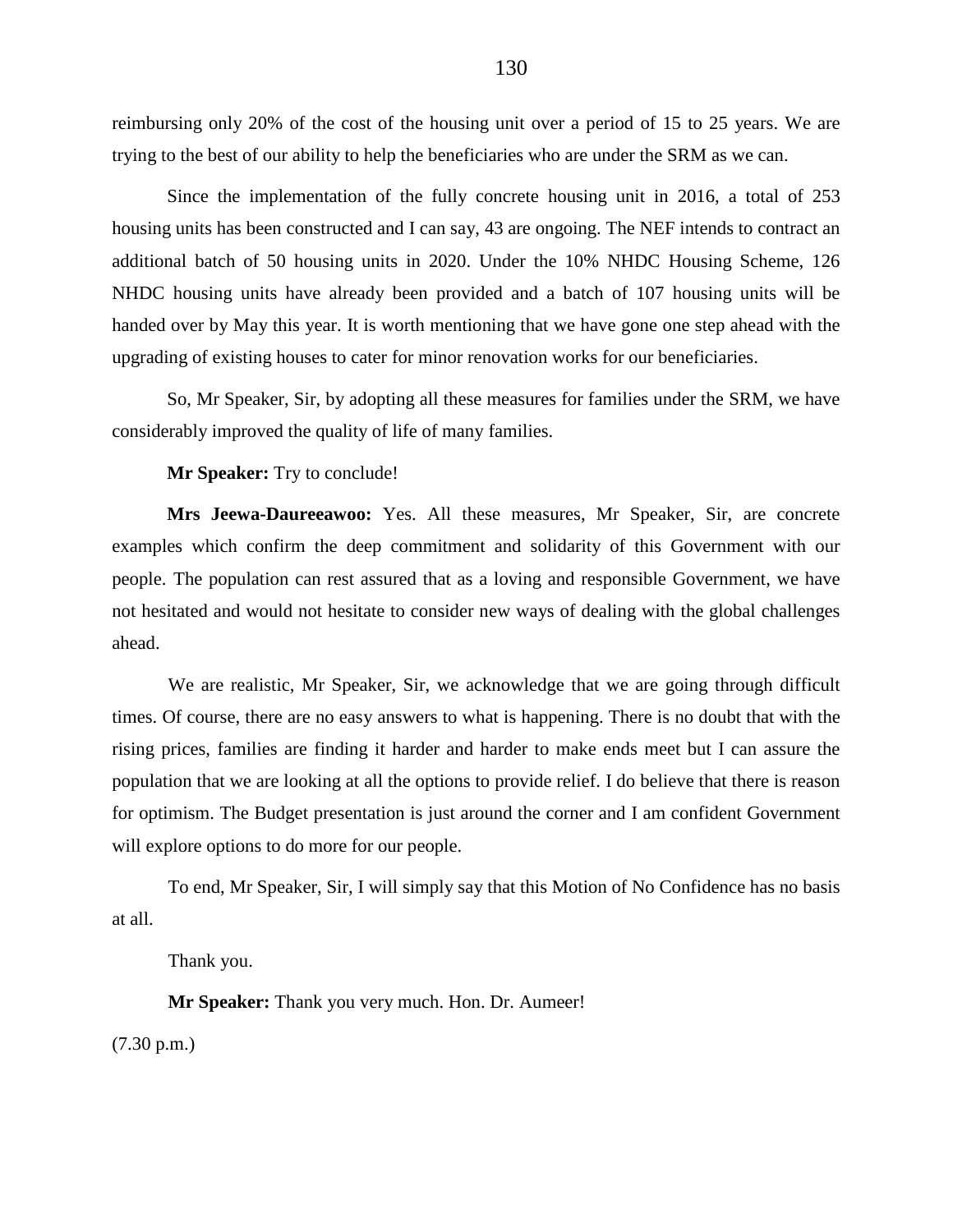**Dr. F. Aumeer (Third Member for Port Louis South & Port Louis Central):** Merci, M. le président. M. le président, nous avons vécu des moments difficiles ces dernières semaines. La braise est sous la paille et la paille prendra feu si on n'écoute pas et ne prend pas en considération les clameurs et les revendications de la rue. Les clameurs se sont tues, les bottes sont retournées aux casernes mais les plaies sont toujours ouvertes.

M. le président, cet état des choses est dû à une population tant assommée et meurtrie par les augmentations des prix de plusieurs denrées alimentaires, le gaz ménager, le gaspillage des fonds publics, le coût du transport en commun et les arrestations arbitraires.

M. le président, ce sentiment de révolte est aussi palpable parce qu'il y a eu une mauvaise gestion des finances de l'État. Animé à un certain moment par un esprit de vengeance politique telle que le démantèlement du *BAI* à qui on chantait le fameux ponzi mais qui a coûté à l'État R 20 milliards. Le revers du Betamax qui a dû forcer la *State Trading Corporation* de ce gouvernement à payer R 5.3 milliards de leur caisse et qui a mis en faillite la *STC* avec un déficit de R 1 milliard. La dette publique qui avoisine les R 426 milliards, le manque de transparence dans le déboursement des fonds du *MIC*, fonds qui a largement bénéficié pas à ceux au bas de l'échelle mais ces compagnies qui brassent même des millions et des milliards et dont j'en suis sûr, les directeurs ne consomment point du saumon *Glenryck* mais que du caviar.

M. le président, ce gouvernement est coupé de la réalité car ils sont trop occupés avec les magnats financiers pour des développements fonciers, par l'exemple, des hippodromes du futur, qui dans l'immédiat ne peut soulager la misère et la douleur de ce peuple mais pire qui entraînera, peut-être, le licenciement de 500 travailleurs dans le domaine hippique.

Mr Speaker, Sir, let me mention briefly our pensioners. Most of our old age pensioners spend money on two basic commodities particularly medicine and food. Unfortunately for them, both commodities had major prices increase, making the life of these people extremely difficult to meet ends at the end of the month. And, forget if they have to pay rent!

Mr Speaker, Sir, the elderly have unfortunately been taken on a ride during the last election when they were promised that there will be a rise in their pension. In the meantime, for them, it is just an illusion. *Je le dis et je le redis, le réveil de nos pensionnaires sera brutal pour ce gouvernement et la colère de la population qui gronde.*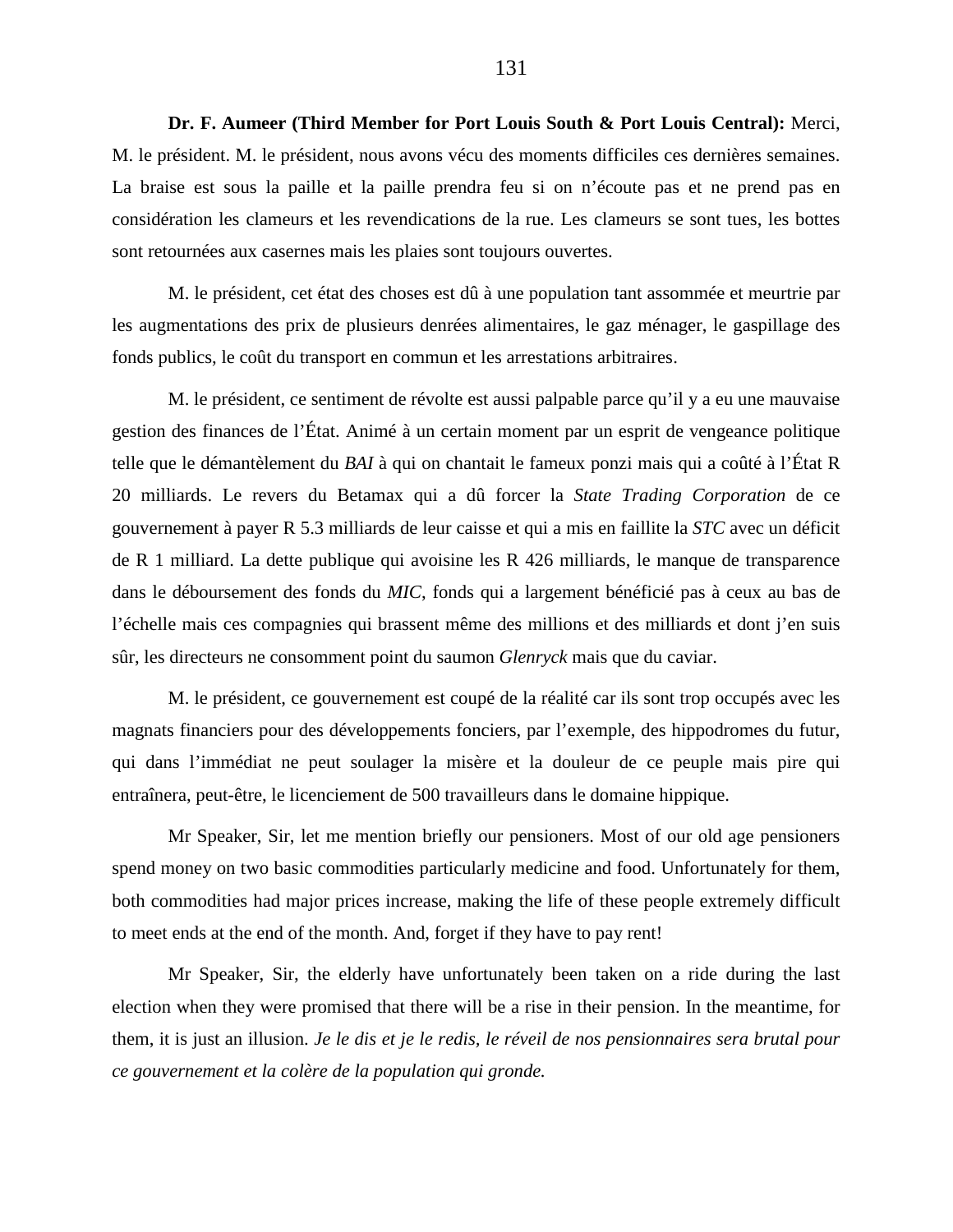M. le président, quand la nation est mise au courant des abus de gouvernance de ce gouvernement tel que le scandale en série au ministère de la Santé, le *Pack & Blister,* qui nous a coûté R 77. 9 millions dont on a jamais vu un respirateur ni au moins un sou qui est retourné à la caisse de l'État et pas d'arrestations à ce jour. Le Molnupiravir saga avec le prix qui change en 24 heures de R 9.30 à R 79, un surplus de R 65 millions et le contrat alloué en 24 heures au *blue eyed boy* du ministère de la Santé. La retraite anticipée et le *golden handshake* du chef de ce département qui a sa part de responsabilité dans l'organigramme des exercices de *procurement*. Pas d'arrestations et *business is as usual !* Cela fait mal, cela agace, cela fait déjà des troubles dans le pays. L'allocation de R 1.5 milliards à des petits copains par la *State Trading Corporation* pour l'octroi des masques, des *PPE*s, des respirateurs tandis que parmi tant d'autres, ces organisations/compagnies n'ont jamais été des fournisseurs agréées par le ministère de la Santé.

M. le président, ce gaspillage d'achat de médicaments tels que le *Hydroxychloroquine*, 500,000 comprimés pour le soi-disant traitement de ceux atteints de la Covid-19 et en se servant de l'*Emergency Procurement* qui dans quelques semaines ou mois devront tous détruits. *That was panic buying to support friends and cronies.*

Mr Speaker, Sir, if COVID-19 is always mentioned as one of the reasons for the state of our economy, then, it was indeed a moment of sacrifice and prayers for most of us. But for some friends and cronies, it was a bumper crop; thanks to the generous purchaser, the Ministry of Health and Wellness, who would never question the quality, the source of supply, the standard of products, the KYC of foreign companies bidding without forgetting the prices quoted well above current prices and sometimes ten times more. Should the population, therefore, stay quiet and not voice out their feelings when tax money is being involved?

*Mr Speaker, Sir, the MOH's approach to Emergency Procurement during the pandemic was marked by toxic mix of misspending and cronyism.* M. le président, quand le gouvernement refuse de rendre public le rapport du *FFC* sur le décès des 11 patients dialysés positifs à la Covid, c'est révoltant, inacceptable. C'est une insulte à la mémoire des défunts et de leurs familles.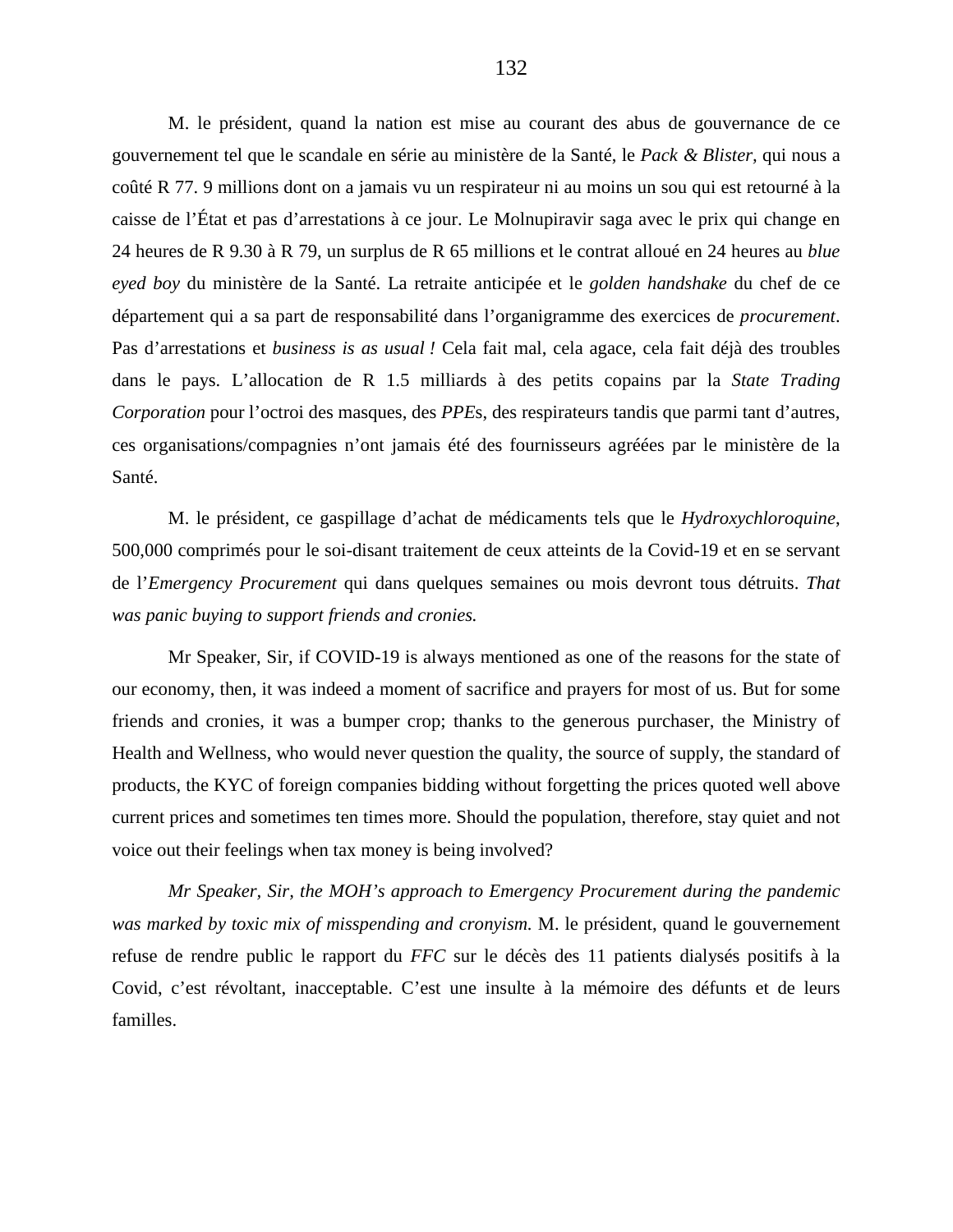M. le président, ils attendent des explications de pourquoi leur proches ont succombés. Était-ce la non-priorisation des vaccins, le manque de médicaments tels que le *Remdesivir*, une logistique mal inspirée ou tout simplement de la négligence médicale ?

M. le président, quand un membre de la majorité, jadis Premier ministre adjoint, fait savoir ses sentiments, je ne vois pas comment pourrait appeler cette hécatombe autrement qu'un carnage. Le ministre de la Santé ne trouve pas mieux comme façade à ne pas divulguer l'éclosion de son rapport.

**Mr Speaker:** Try to conlude!

**Dr. Aumeer:** Et le ridicule ne tue pas quand le ministre nous dit que dans le passé, les rapports des FFC ne sont pas rendus publics. Quand notre économie est si fragile, n'est-il pas révoltant et provocateur quand tant de ministres se rendent à Dubaï pour le Dubaï *jalsa* qui nous a coûté au moins R 50 millions officiellement ? C'est cette arrogance du gouvernement qui fait mal.

M. le président, pour terminer, la vérité est que la masse silencieuse, elle aussi se trouve entre le marteau et l'enclume. Et celle-ci n'a pas dit son dernier mot que quand le pays sera appelé aux urnes à moins que le type électronique nous fasse des tours.

**Mr Speaker:** Thank you very much.

**Dr. Aumeer:** Thank you.

**Mr Speaker:** Hon. Dr. Jagutpal!

(7.37 p.m.)

**The Minister of Health and Wellness (Dr. K. Jagutpal):** Mr Speaker, Sir, I will start my intervention by quoting the English poet, John Dryden. It reads as follows –

"What flocks of critics hover here to-day,

As vultures wait on armies for their prey,

All gaping for the carcase of a play!

With croaking notes they bode some dire event."

*(Interruptions)*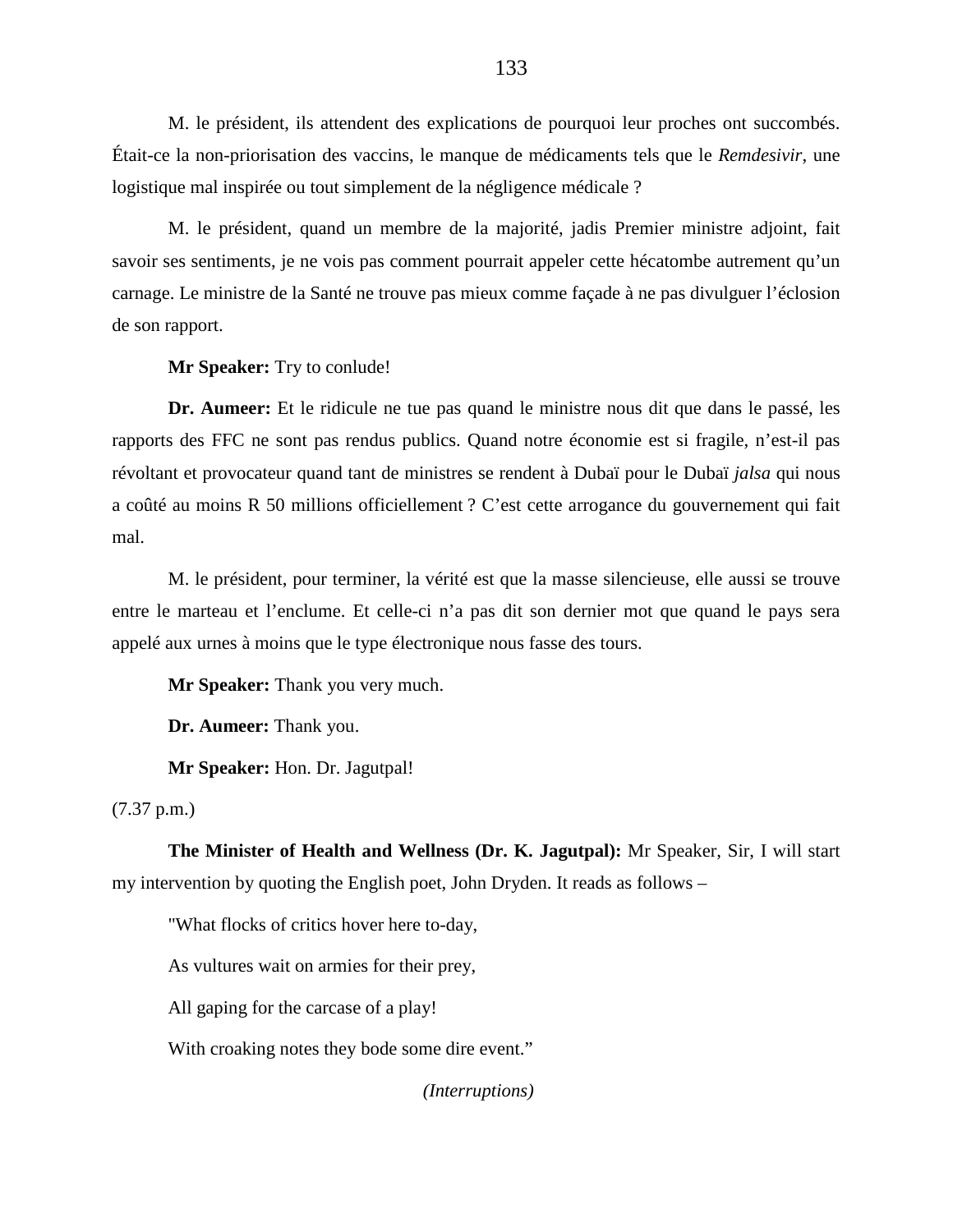**Mr Speaker:** Try to be polite!

**Dr. Jagutpal:** Mr Speaker, Sir, our Prime Minister was indeed brilliantly summarising this as the *croque-mort.* Today, Mr Speaker, Sir, the Leader of the Opposition chose to come with a Motion of No Confidence and to go to such extremes, it is only to exist or it is only to have a purpose. It is a pity. While populations, Governments and even Oppositions are working to address the unprecedented challenges, here, the focus is on how to come back to power by all means.

Mr Speaker, Sir, when the claims of *élections truquées* are falling into pieces, they have embarked on yet another agenda. Mr Speaker, Sir, let me first refute some arguments made by the former speakers. I will start by the hon. Leader of the Opposition. He forgets that in spite of the ongoing challenges, we are sustaining the Welfare State.

Mr Speaker, Sir, more than 75% of the population of patients are having treatment in Government hospitals and in Government healthcare centres, and out of them, more than 90% of the elderly have recourse to the public hospitals which are totally free. Mr Speaker, Sir, for cancer patients, the drugs are available in the public sector.

Mr Speaker, Sir, the Leader of the Opposition, I believe, at one point, has to inform the House which medication Mr Yusuf is on instead of making vague statements. Mr Speaker, Sir, even if you consider Xanax, Xanax has an equivalent.

### *(Interruptions)*

The equivalent of Xanax is Valium, and Valium, Mr Speaker, Sir, prevents you from getting stressed and, obviously, it will help keep the hairs on. Mr Speaker, Sir…

# *(Interruptions)*

# **Mr Speaker**: Order!

**Dr. Jagutpal**: Mr Speaker, Sir, on the Medical Negligence Standing Committee, the statement made again by the hon. Leader of the Opposition…

## *(Interruptions)*

**Mr Speaker**: Order!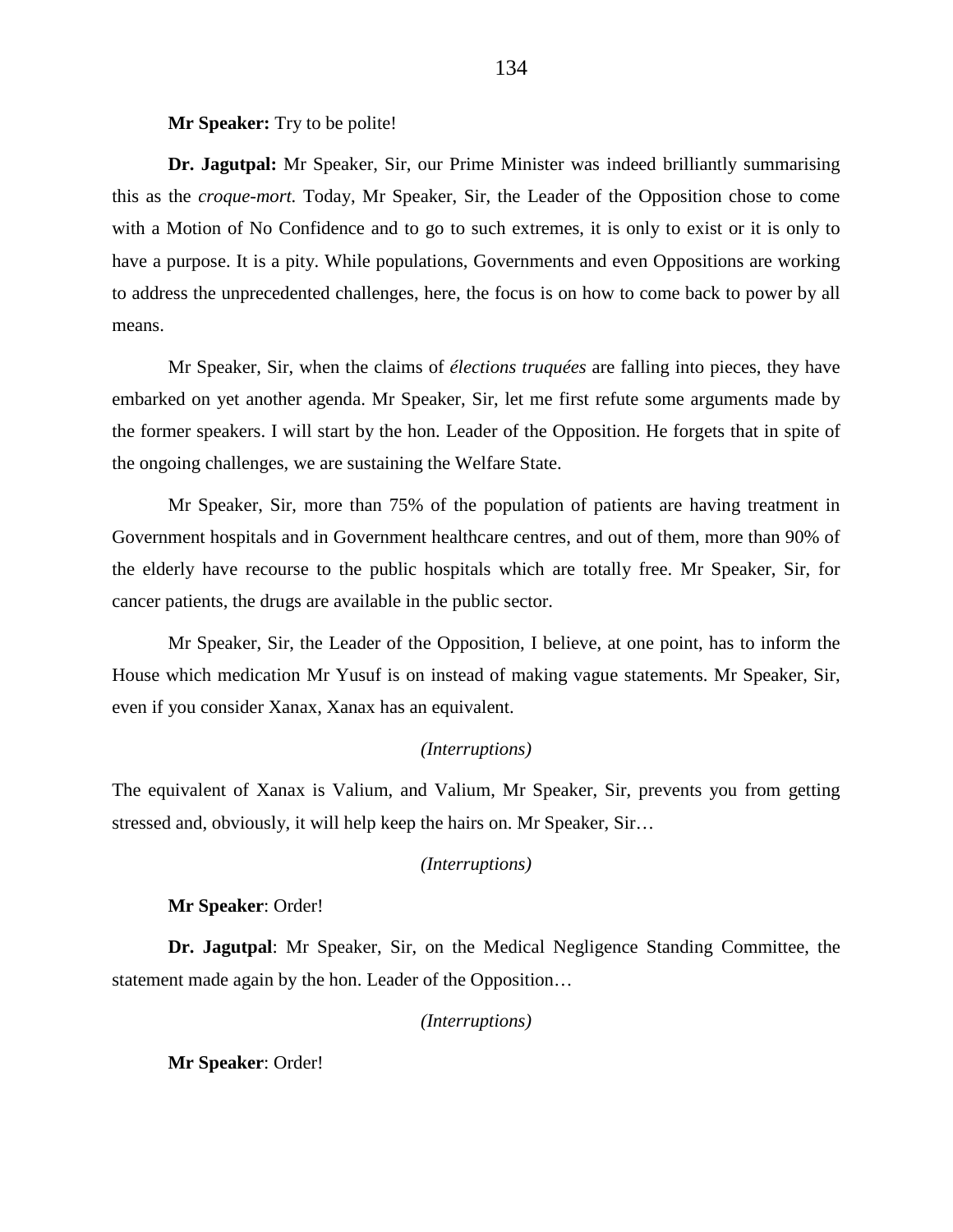**Dr. Jagutpal**: … are false and malicious. In fact, even if he would have requested me about what happened to the MNSC, I would have informed him that the Chairman, at present, was not in Mauritius for the last two weeks. He had already met the relatives of the deceased dialysis patients and I have his text message now. And what he is saying is again totally false and malicious. Mr Speaker, Sir, about the patient he referred, who had a bullet wound in his body, this bullet wound has already been removed and the patient will be discharged in the coming days. And not what the Opposition was saying, that this patient has to be transferred elsewhere for further treatment.

Mr Speaker, Sir, again, I will come back with what...

# *(Interruptions)*

### **Mr Speaker**: Order!

**Dr. Jagutpal**: …hon. Shakeel Mohamed said earlier. In fact, when he was former Minister of Labour, at that time, sending Mauritians to work abroad, and overnight, the spouse of the latter turns into *un agent recruteur.* Is this not a total moral failure?

*(Interruptions)*

**Mr Speaker**: Wait!

*(Interruptions)*

Wait!

**Dr. Boolell**: On a point of order, Mr Speaker, Sir. The hon. Minister has no right to impute motives. And what he has done is imputing motives in relation to the wife of a hon. Member who intervened. I think this is uncalled for. He has to withdraw.

*(Interruptions)*

**Mr Speaker**: Wait! What is happening in this House?

*(Interruptions)*

Make your point!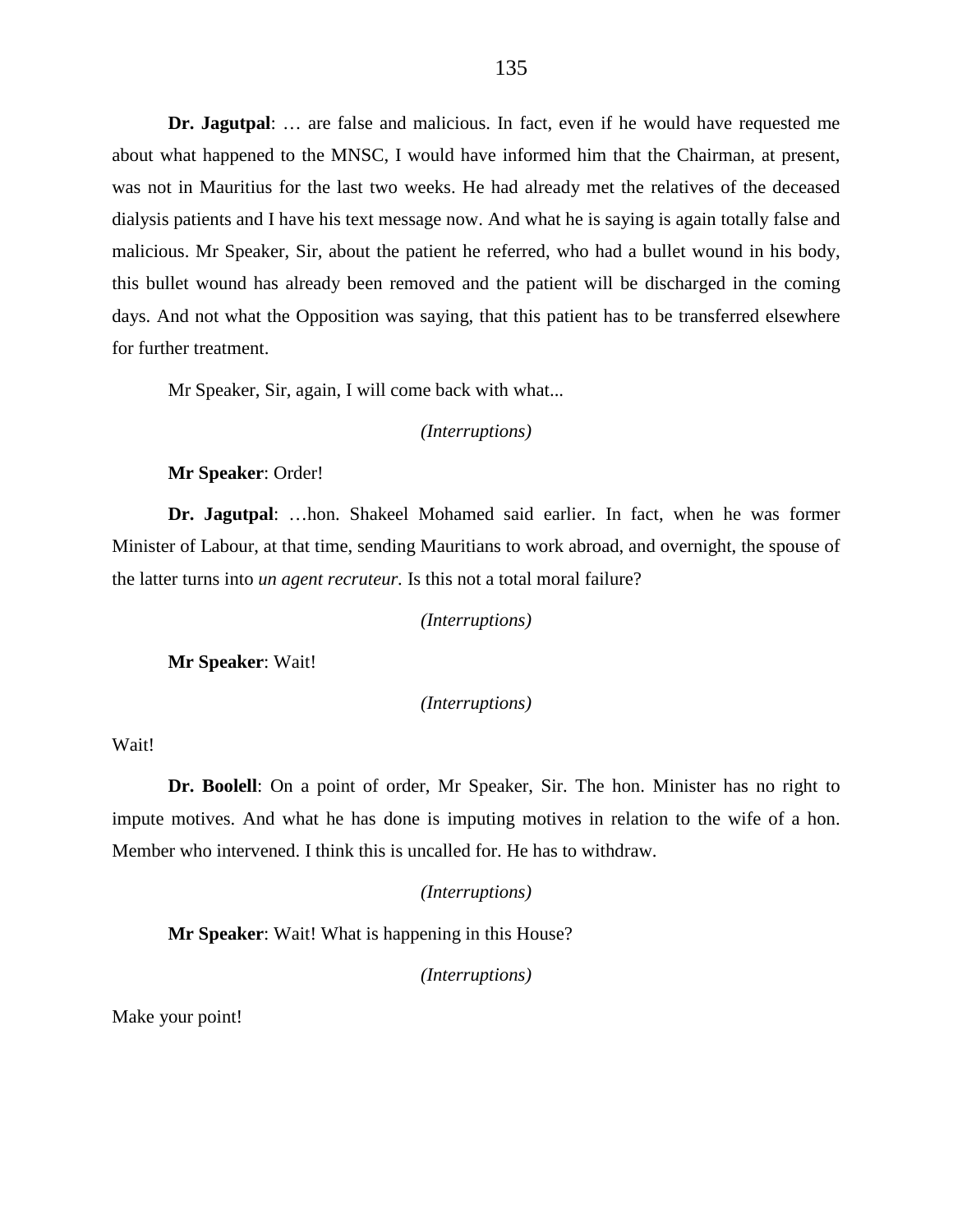**Dr. Boolell**: I have stated very clearly that the hon. Minister has imputed motives in relation to the wife of a hon. Member. He has no right to say that the wife has taken advantage to set up a company for workers to work overseas. I think this is uncalled for.

#### *(Interruptions)*

**Mr Speaker**: Did you say that the hon. Member has set up a company to recruit workers to work overseas?

**An hon. Member**: The wife!

## *(Interruptions)*

**Dr. Boolell**: Then, we have to find out whether what he has stated is right or not. And I have heard him; he has stated that the wife of a hon. Member has set up a company to send workers to work overseas.

### *(Interruptions)*

**Mr Speaker**: You heard the hon. Member saying…

### *(Interruptions)*

Please, what is happening there, hon. Teeluck? You said that the wife of the hon. Member has set up a company to recruit.

**Dr. Boolell**: Withdraw!

**Dr. Jagutpal**: Mr Speaker, Sir, I stated a former Minister of Labour approves the sending of Mauritians to work abroad.

**Mr Speaker**: Okay! You do not have a point of order! Continue!

# *(Interruptions)*

**Dr. Jagutpal**: So, Mr Speaker, Sir, again, I have no lesson to take from an ex-Minister.

## *(Interruptions)*

**Mr Speaker**: Are you questioning my ruling?

## *(Interruptions)*

You Members, do you think you can question a ruling like this?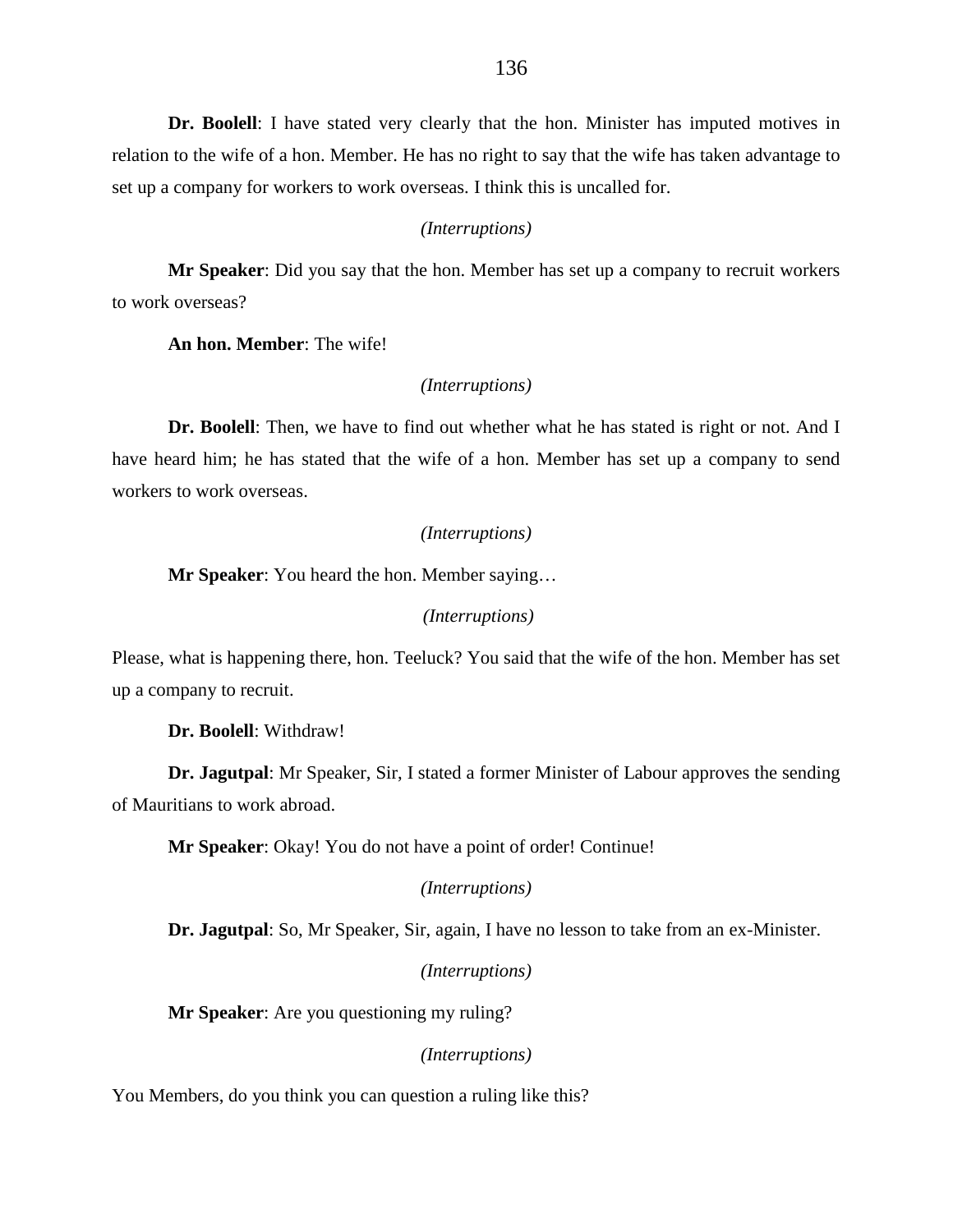### *(Interruptions)*

The hon. Member said: 'a former Minister'. There have been many former Ministers, here and abroad, and everywhere.

### *(Interruptions)*

Oh, he didn't say that!

*(Interruptions)*

So, listen, if you continue to question my ruling, then…

*(Interruptions)*

Please, continue!

**Dr. Jagutpal**: Mr Speaker, Sir, let me continue with what I have to say. So, I had something which I can share with all Members which reads as follows: 'H. A. couldn't be involved in other cases of fraud. This is indicated by the Central Investigation Division of the Metropolitan Police of the North Division, who arrested him on Monday, February 10 in the wake of a fraud case. And this one what it meant, she had promised to find a job for his son, but H. A. former political agent of S. M. seized money from a resident of Plaine Verte without giving effect to the steps.' Mr Speaker, Sir, let me continue. I have, again, no lesson to take from an ex-Minister involved in Gora Issac, involved in armed dealings.

# *(Interruptions)*

And, Mr Speaker, Sir, I will continue with what ex-Minister, hon. Shakeel Mohamed said on the Public Accounts Committee. Mr Speaker, Sir, he stated that there were five Members on the Government side, but he never stated that the Chairman of the Public Accounts Committee is hon. Uteem.

*(Interruptions)*

Now, Mr Speaker, Sir…

**Mr Speaker**: Order!

**Dr. Jagutpal**: …it is whatever…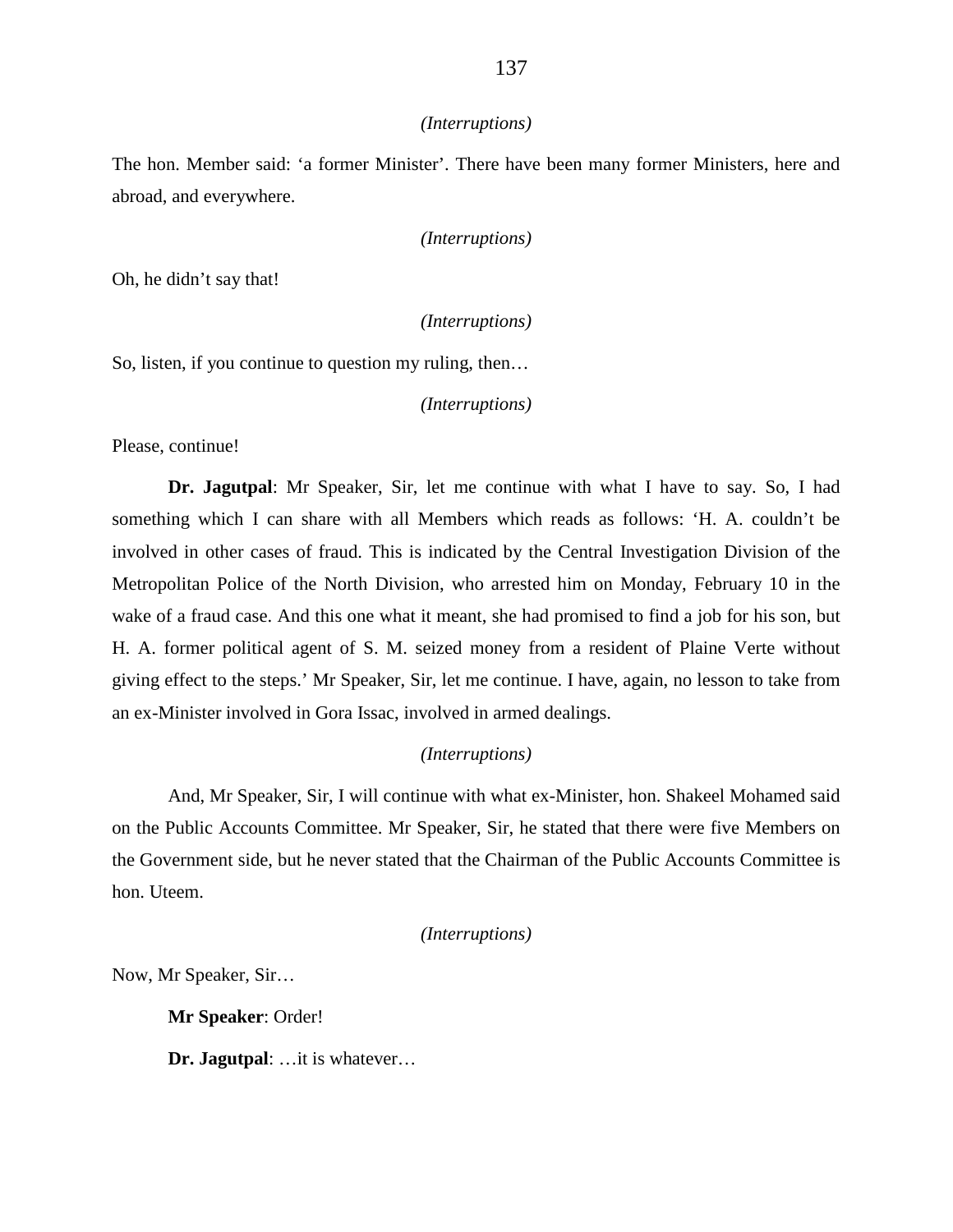**Mr Speaker**: Excuse me! You are not debating; you are listening to the debate! Please, keep quiet!

| ( <i>Interruptions</i> ) |
|--------------------------|
|                          |
|                          |

Please, keep quiet!

Please, keep quiet!

*(Interruptions)*

*(Interruptions)*

Keep quiet!

*(Interruptions)*

Quiet!

# *(Interruptions)*

**Dr. Jagutpal**: Mr Speaker, Sir, concerning the report of the Public Accounts Committee, as the Prime Minister earlier stated, if he has been listening to the public officers, it is his duty to go to the respective authorities and inform them. And I believe that if he is on the list of orators, he will come and tell us what he is going to do with whatever he has listened from the public officers in the Public Accounts Committee, on report that he, himself, has submitted to the House.

Mr Speaker, Sir, for some, COVID-19 only affected Mauritius and it is even created by this Government. The same thing happened with Wakashio where, I would not be surprised, if they can even manage by some means to impute the Ukraine war, because this Government has created the Ukraine war.

*(Interruptions)*

**Mr Speaker**: Quiet! Order!

**Dr. Jagutpal**: Mr Speaker, Sir…

*(Interruptions)*

**Mr Speaker**: Order!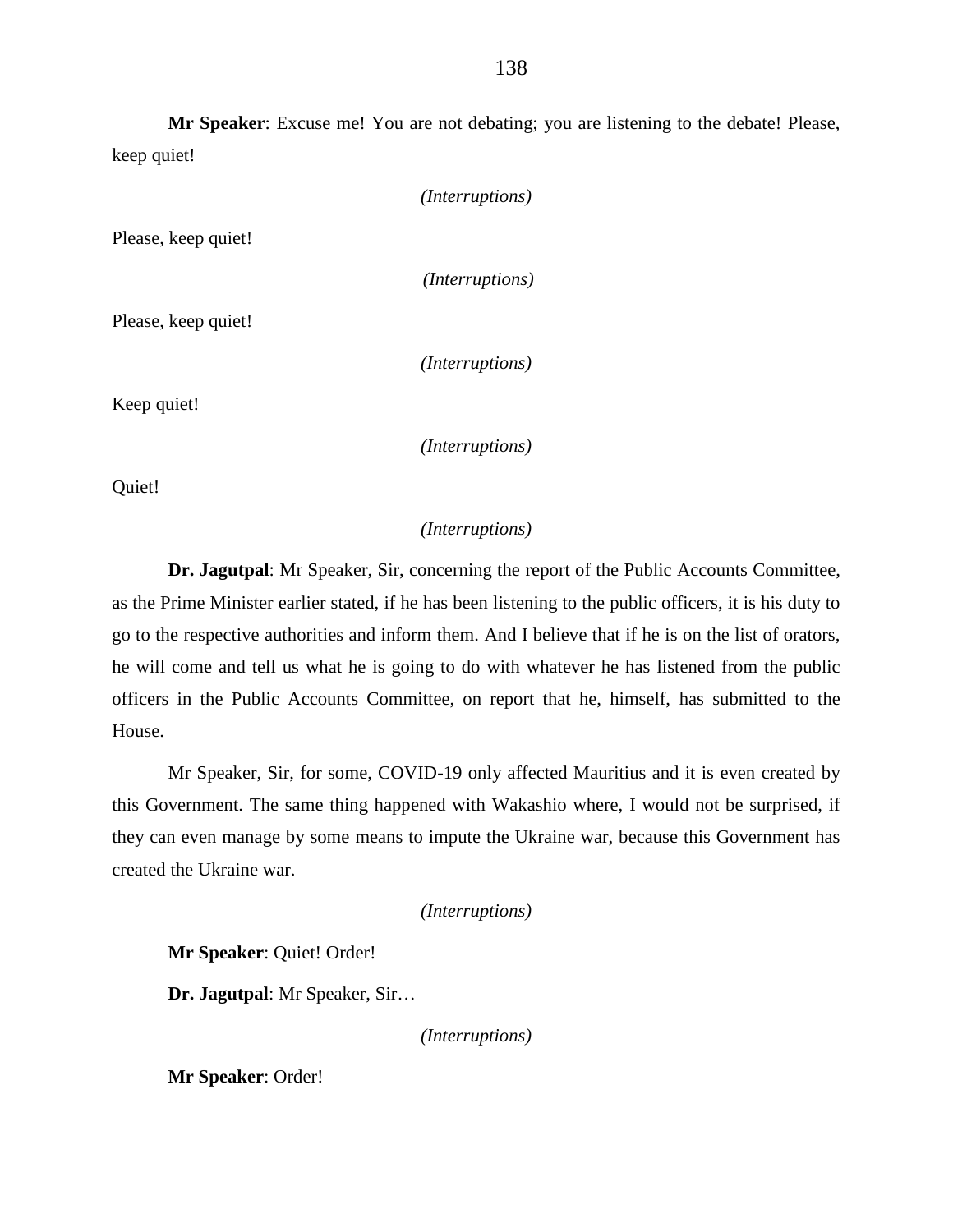**Dr. Jagutpal**: …back to COVID-19 management, in fact, we needed strong decisions to shelter our country from the disastrous effects of COVID-19. Bold measures require strong leadership and this is *la marque de fabrique* of our Prime Minister, Pravind Kumar Jugnauth. It is no surprise that renowned institutions like the Singaporean Chandler Institute of Governance ranked our country first in Africa, and in the world,  $14<sup>th</sup>$  in its Good Governance Index. This is not my saying; this is the report of that prestigious agency. Mr Speaker, Sir…

# *(Interruptions)*

I listened to you; now, you listen to me.

### *(Interruptions)*

Mr Speaker, Sir, Xanax is available in the private sector but in the hospitals, it is available freely. If you don't have it, I will make provision for anybody who requires it in this House or outside this House.

Mr Speaker, Sir, prestigious agencies around the world recognise our work. I am m sure our experts in the Opposition will disagree and deny it. Mr Speaker, Sir, the word "denial phase" in Psychology is a defence mechanism and it is good that I inform the House. It was proposed by Freud and it involves refusal to accept reality; those blocking the external events from their awareness. I hope that all Members from this side of the House have already stated what the Government is doing and how the denial phase, the immature defence mechanism is right on track from the other side of the House.

Mr Speaker, Sir, I am indeed very proud to serve in a team captained by a modern visionary and hardworking leader. Let me highlight the COVID-19 management. It's not only more than 350 times that we met since the beginning of the pandemic, it is also the result and this result allows our country to be back on track to function normally, be it the education sector, the students going to school, the normal activities, and be it tourism.

Mr Speaker, Sir, we again received the recognition of international instances for the sound management of COVID-19. It is important to rely on indicators and not what they say there that we are manipulating figures. UK recorded 259 deaths per 100,000 population; France - 215 deaths; USA - 301 deaths. For us, *chaque décès est un décès de trop*, but what I am saying is that we have outplayed those predictions. In Mauritius, it is only 81 deaths per hundred thousand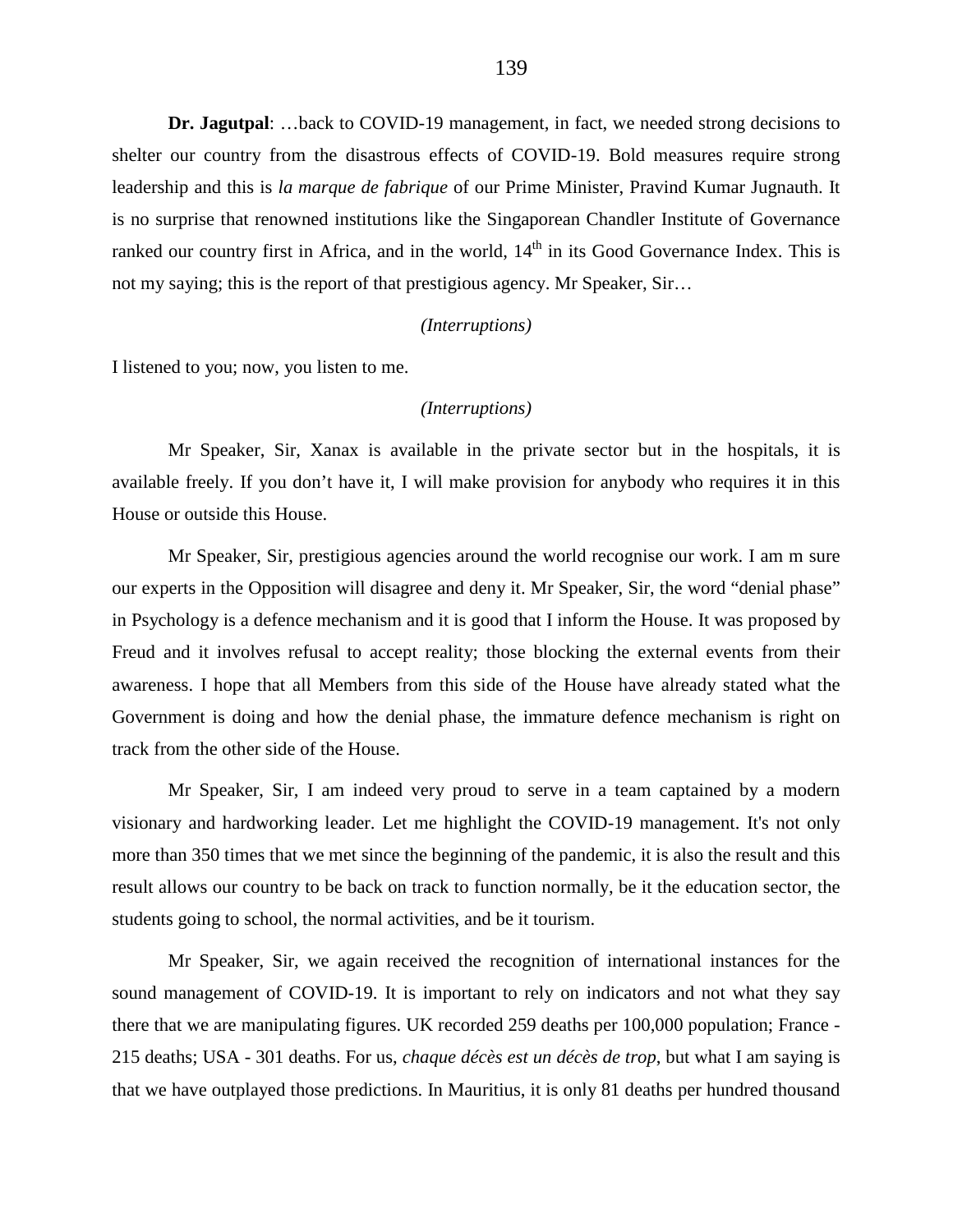of the population. This is what the High-Level Committee did. This is what the Prime Minister did: save the lives of the population. Again, from the other side of the House, it is denial.

Mr Speaker, Sir, this Government is working to shield the country from disaster and sail towards normality. And creating sensation, this is, you know, who is doing such a job. They went to the international press to shamelessly denigrate our country, our motherland. They did not care about the economy, our reputation, our tourism, our employment. What is their aim? Power! Power; even at the expense of the citizens. They adopted the same approach when it came to procurement of equipment and medication. We all know that the WHO predicted that there would be thousands of deaths in our ICU. So, it is our duty to act. Even at that time, there were no planes, there were no ships coming to Mauritius.

I will invite hon. Bodha who was with us during that time and he has to tell his new allies the truth about those challenging times; how, at that time, he was there to get all the equipment to Mauritius. And here, what are they sounding? They are sounding that we have done this just for political reasons, for other reasons. No! Mr Speaker, Sir, I hope hon. Bodha will come and highlight his contribution in this House unless at that time, he was having a good nap. I don't know. If he was having a good nap, then there is no question of him coming to report this. So, I will leave it to him. So, we purchase from all suppliers from all means and at that time of crisis, even for Pack and Blister, he knew how it was difficult for us to get the equipment. Again, I will invite him to come up and tell the House how, at that time, the High-Level Committee was coordinating to get equipment in Mauritius and that the prime objective was to safeguard life.

Mr Speaker, Sir, Mauritius is not the only country to have encountered such events, especially when we talk about Pack and Blister and about the ventilators. The Opposition tends to forget. Do you know how many medical equipment have been left unused in the past? I am not going to blame them for that. There were so many equipment like automatic methadone dispensers, but at that time there was no pandemic. All these equipment were bought because they thought that the specification was made by 10 technicians and they thought that this will be used for our population, for those who will require. But unfortunately, here it is another story - of trying to blame the Government for making provisions of those equipment.

Mr Speaker, Sir, there was a PNQ addressed to me for the procurement of medical supplies and equipment. I tabled all the names of the suppliers. I have no problem of tabling the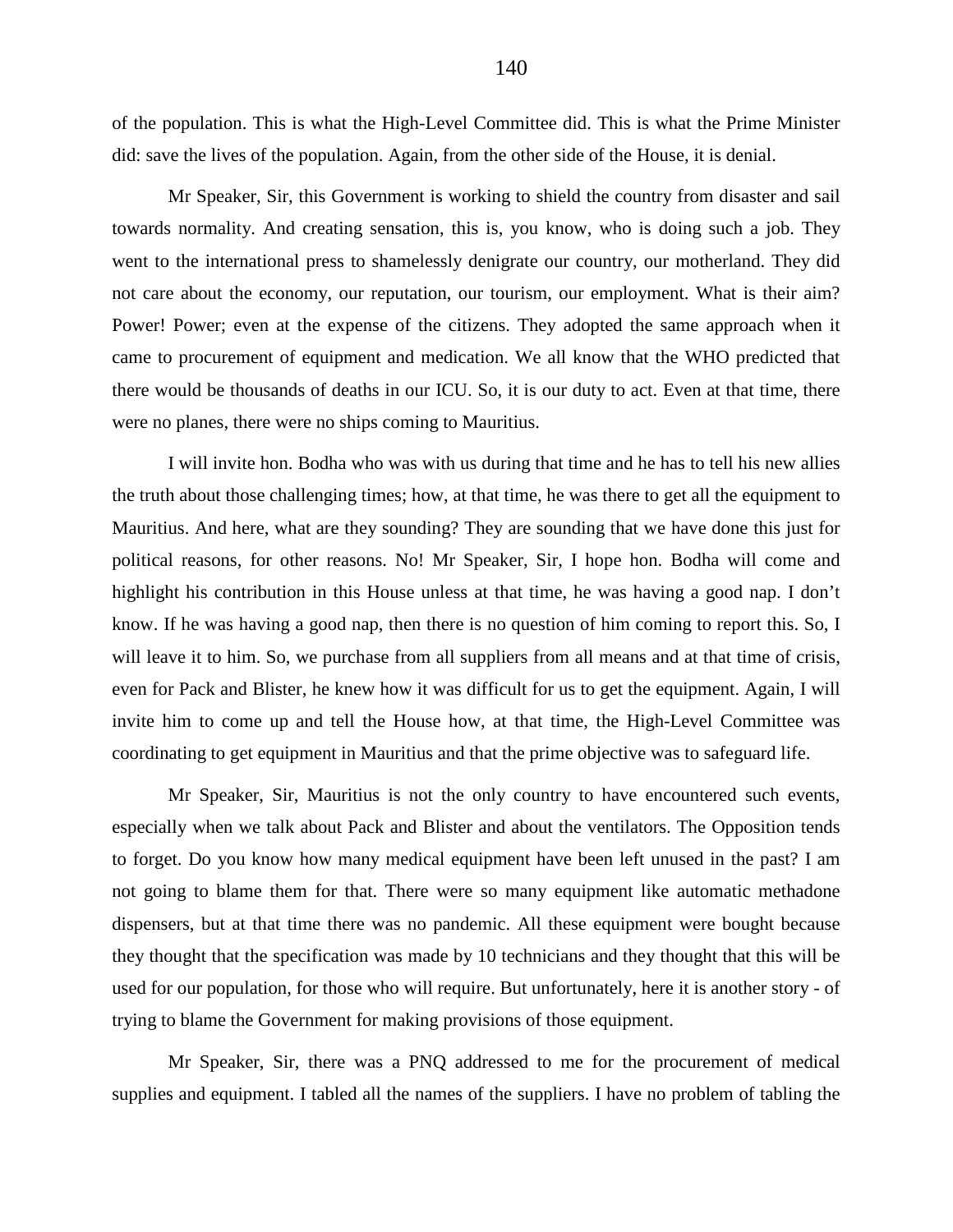names, and I am again inviting them because, at that time the Opposition said there was *anguille sous roche* because we have been having procurements, masks and all from different suppliers. So, I'm waiting for the *anguille*. Is it still there? It is two years now. Where is the *anguille*? The question was addressed to me in 2020 …

#### *(Interruptions)*

**Mr Speaker:** Order!

**Dr. Jagutpal:** And again, Mr Speaker, Sir…

## *(Interruptions)*

**Mr Speaker:** Order!

**Dr. Jagutpal:** In 2020 I believe there was a question from one Member of the Opposition where they queried why the Ministry has over stock piling of facemasks and purchase of equipment. And finally, what happened? In 2021, when we again had the wave of infection, those equipment were really helpful in saving lives. I am inviting them for questions. They should ask me about the price we paid at that time. Was it reasonable? Was it that we really paid an expensive price? Come up! Come up and ask me those questions. I will give you the figures and I will make the comparison to other islands, especially the Small Island Developing States. Come up with these questions! I'm inviting them.

They have always, Mr Speaker, Sir, been asking all questions and now I hear that there is no democracy. The Leader of the Opposition said that there is no *débat sur la democratie*, but those questions that we are having every week, the Parliament is open and not closed. Is it not democracy? You are allowed even like today to have your motion. Is it not democracy? Mr Speaker, Sir, when the Leader of the Opposition came up with PNQ on Molnupiravir, all information was given to the public through this very House. And he said that we have not yet effected one single rupee payment for the purchase of Molnupiravir. I am welcoming him again for any PNQ or PQs on the purchase of drug and for the medical equipment. In fact, I am ready to give all the information. It is purely transparent. I will give you all the information.

Mr Speaker, Sir, some even tried to correlate the minister's involvement in the procurement procedures, but their intention was nearly vile. Mr Speaker, Sir, at that time they pointed fingers on the Ministry of health as if I am the culprit. So, again, I'll invite the Chairman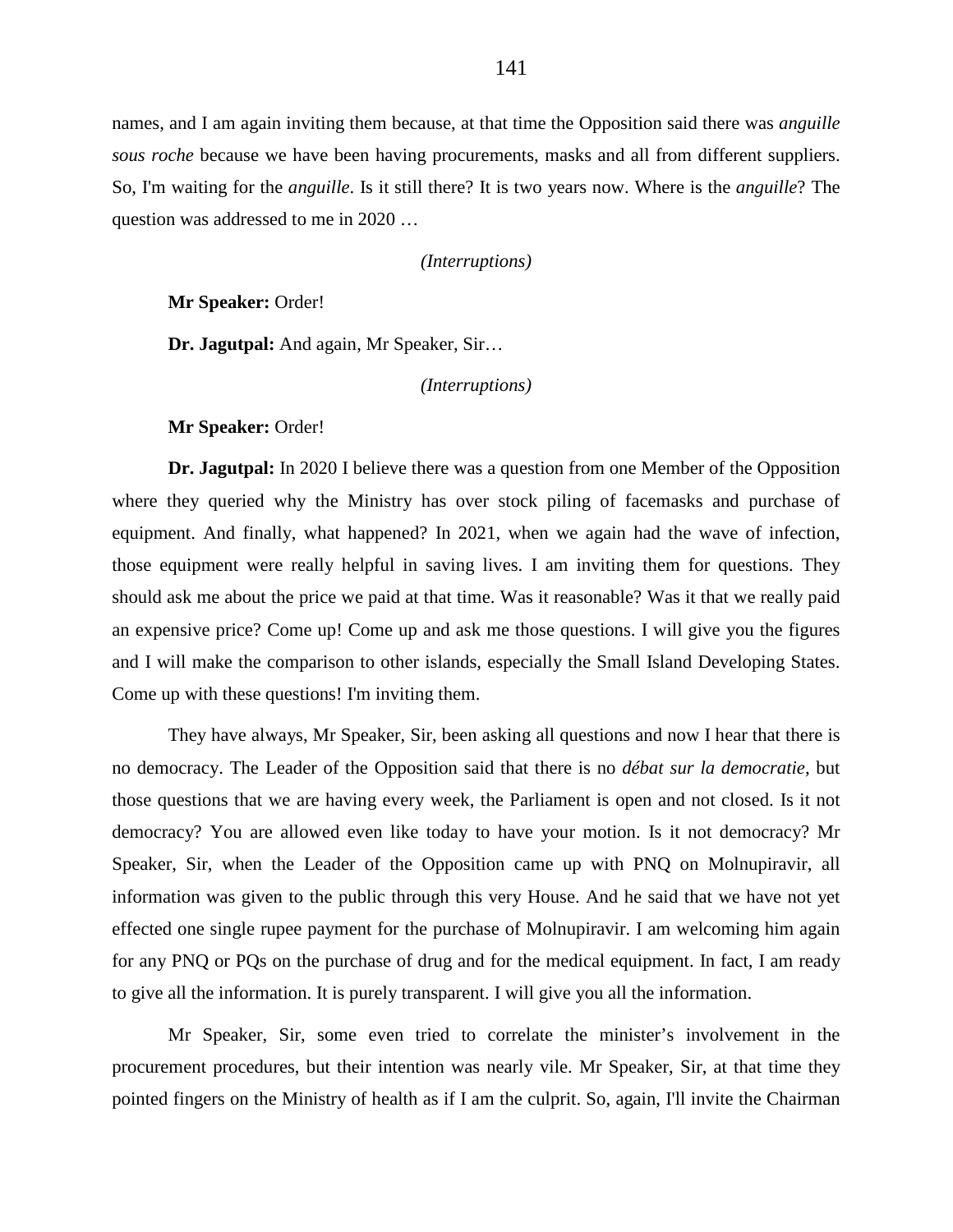of the PAC as stated earlier to go (and even now, tomorrow) and do a statement. I will take my responsibility. Again, I say it, Mr Speaker, Sir. I will take my responsibility! And I am ready to do so! So, I am inviting you to do so. Having said that, we remain fundamentally different from those of the other side of the House.

I will recall the H1N1 crisis. At that time, tons of Tamiflu were purchased. So, what hon. Dr. Aumeer said. At that time tons of Tamiflu were purchased but we did not accuse the then Government. This is a different approach. This is a different attitude; this is the different behaviour of squandering public funds. Because have you read what has happened in the UK, last week, in the BMJ Report? The Government, again, is being accused of stockpiling one drug called Paxlovid which might eventually go to waste.

So, this is not only for Mauritius. It was there during the time of H1N1 with the Tamiflu, where tons of medications were purchased. But, we did not do that because we know when it comes to public health, what are the predictions. It is not an exact science. We cannot decide exactly what will be the amount of drugs required. That is happening in the UK. That is happening everywhere around the world, where Governments or even authorities have purchased medications, and we cannot afford to do better them.

Mr Speaker, Sir, the money spent in response was meant, again, to save lives. It cannot be compared with the Rs45 m. squandered in the *'Maurice c'est un plaisir.* Mr Speaker, Sir, that was squandered money! That was money wasted and that was money that you spent lavishly on '*Maurice c'est un plaisir*.'

The fact remains that the resilience of our health system was never put to test. This is undeniable. On the other side of the House, it is deniable. Mr Speaker, Sir, again, regarding the demise of the COVID-positive dialysis patients, it should be noted that they were more vulnerable. Let me tell you the worldwide figures, as at November, in countries like –

- UK had 20% of COVID death among the dialysis patients;
- in Canada: 28%;
- $\bullet$  in USA: 26%;
- in Reunion Island: 15%,
- in Mauritius, the death rate is at 13%.

So, again here, our health sector remains resilient.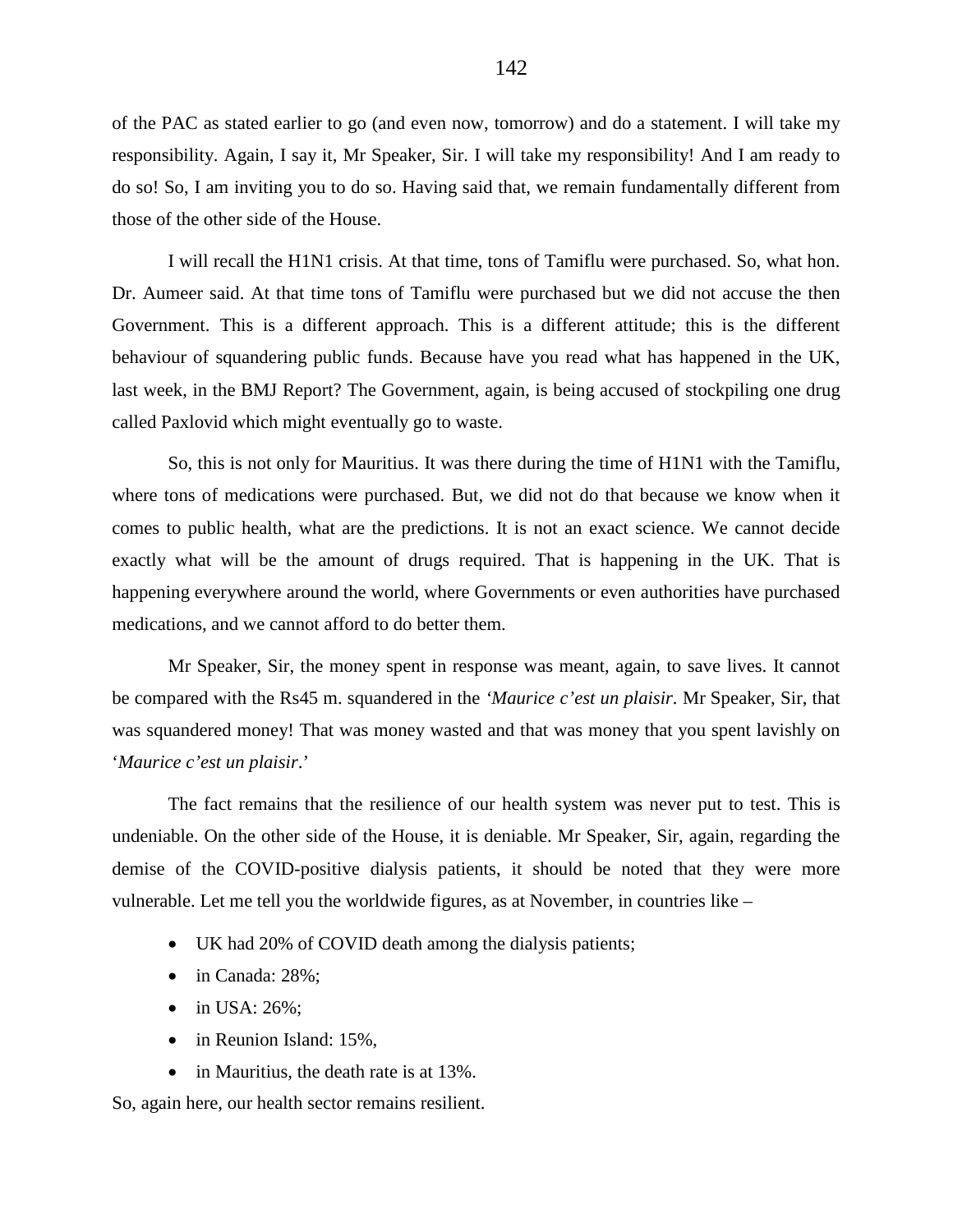I am here to say that I congratulate all those frontliners. I congratulate all the healthcare workers who have done their best, be it for the treatment of patients, be it during the time of pandemic when they have worked relentlessly and this is where we stand today.

Mr Speaker, Sir, our frontliners were accused of all crimes and this is why, the Government instituted the Fact-Finding Committee. What is happening now? You blame that the Medical Negligence Standing Committee is looking into the allegations of medical negligence on a case to case basis because here, justice has to be done and justice has to be fair, all under the legal framework. Let us wait! Time will tell what would be the report of the Medical Negligence Standing Committee. It is not what is stated by the hon. Leader of the Opposition that the Medical Negligence Standing Committee is not working.

They also accused us of having no compassion for dialysis patients. Let me remind the House –

- it is this Government which set up the new dialysis unit at Long Mountain in 2021;
- it is this Government which upgraded the dialysis unit at Souillac Hospital.
- it is this Government which embarked in replacement of all dialysis machines dated for more than 15 year;
- it is this Government which procured 19 new machines to the tune of Rs25 m.;
- it is this Government which approved the setting up of two water treatment plants at Long Mountain and SSR Hospital tune of Rs11 m.,
- it is this Government which procured hemofiltration machine and portable water treatment plant for dialysis patients. All that was done during the pandemic and for the welfare of dialysis patients.

Now, Mr Speaker, Sir, we are expecting 18 new dialysis machines by the end of this year. This Government will start work for a new renal transplant unit at Nehru Hospital and upgrade the dialysis machines at Rose Belle with 15 new machines.

This Government will proceed with upgrading the dialysis unit at the SSR Hospital and the Victoria Hospital. And this Government will again, in the new Flacq Hospital and the Bel Air MediClinic, have new dedicated dialysis units.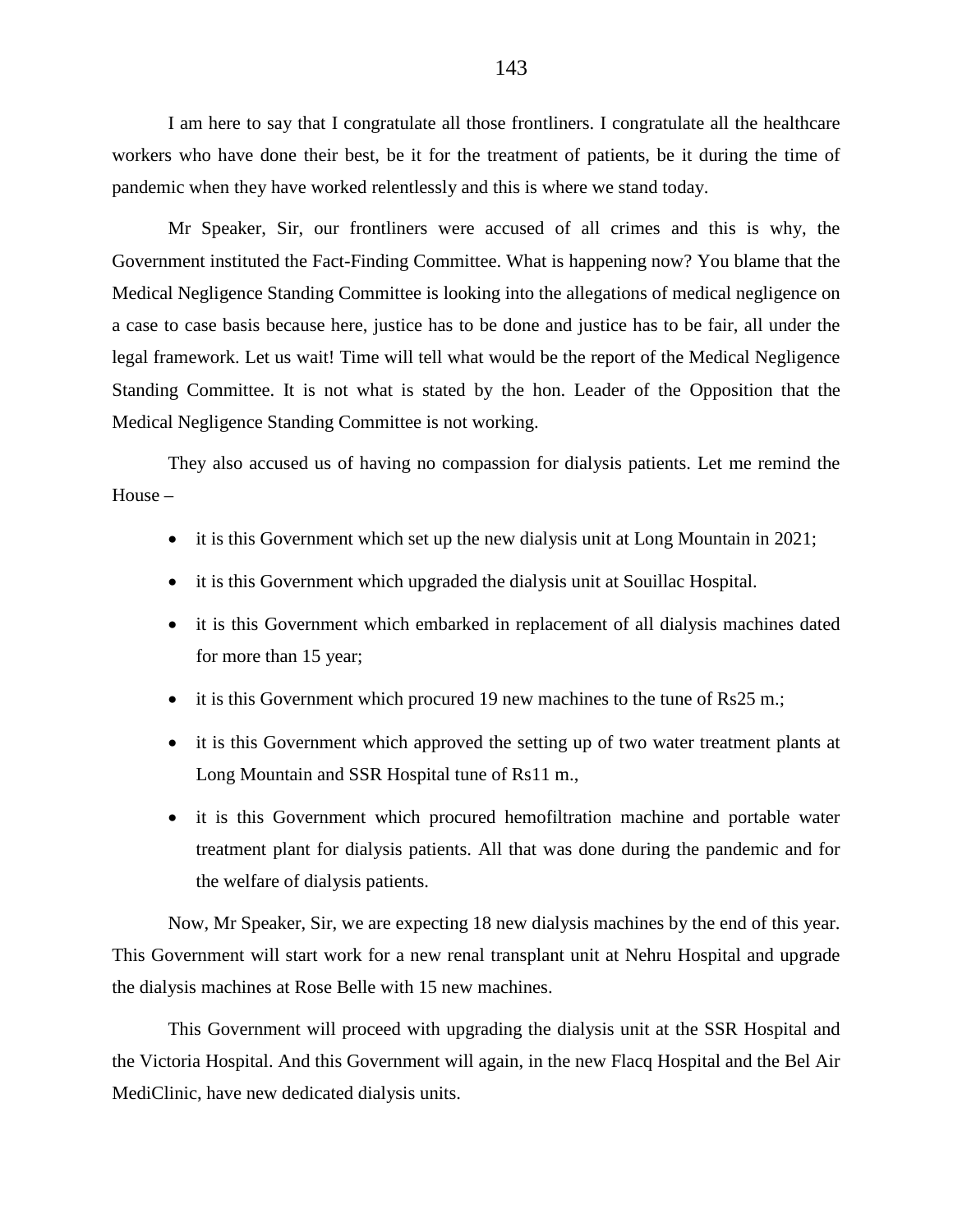Mr Speaker, Sir, all this was done in two years while we are battling with the COVID-19 and the fight is still on. Some are wise enough to affirm that our country is *en faillite* in spite of all those investments. They were in power for so many years when there was no pandemic. Now, I will ask them: there was no global crisis, what did they do for the dialysis patients? Nothing! Today, they have the guts to come up and speak of no confidence!

Mr Speaker, Sir, this Government succeeded in offering safe and efficient vaccination for the population. I will have to remind the House while we were all looking for vaccines, finding from where we will get vaccines and arranging to get vaccines, what was happening? Instead of encouraging the population to get vaccinated, they made the population question the consent form. What had happened? They tried to frighten our citizens but these very persons, they went to queue up late at night, *en catimini,* to get themselves vaccinated in private clinics.

However, Mr Speaker, Sir, we are very lucky that our population did not fall into their open trap. Now what, Mr Speaker, Sir? How to create another scandal? Anything that will come to their mind, they will create it and try to make a scandal.

Mr Speaker, Sir, we acknowledge the PAC Report and we are even grateful for the Audit Report as it comes with constructive criticisms. This document has always highlighted things to improve irrespective of the Government of the day. It is as if this is the first time that we are getting critics on the Audit Report and so, it means doing politics on the Audit Report.

It is easy to affirm that drugs that have to be discarded are wasted. Imagine, Mr Speaker, Sir, for one moment, if these critical drugs are not available in Mauritius – we are not a country that can produce drugs or medications, we are an island and we are very far, we cannot purchase in bulk, we cannot get it overnight. It takes time and we have to follow procedures. Now imagine, if these drugs are not available. Even if Xanax is not available, do you know how painful it is? Mr Speaker, Sir, if Xanax is not available, is it not painful? We need to understand. So, we need to have extra amount of Xanax always in stock.

# *(Interruptions)*

**Mr Speaker:** Order! Order!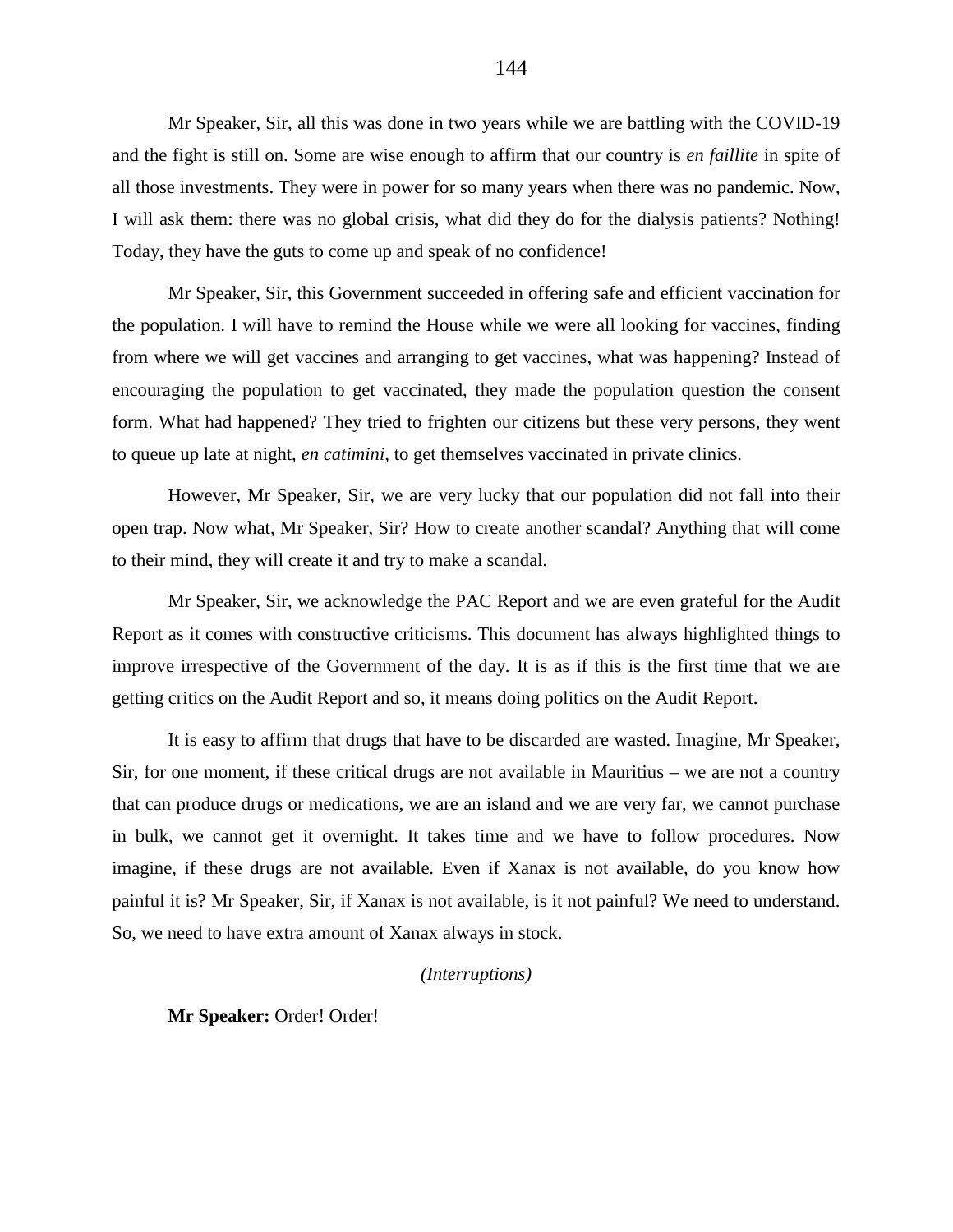**Dr. Jagutpal:** We acknowledge that we have a concerning audit report. We acknowledge that we have to improve and there is room for improvement. For that, Mr Speaker, Sir,…

**Mr X. L. Duval:** *Enn malelve!*

*(Interruptions)*

**Mr Speaker:** Come on! Parliamentary democracy! This is debate!

**Dr. Jagutpal:** *Fermal? Fermal?* Take one Xanax!

*(Interruptions)*

**Mr Speaker:** Order! Order! I know *que cela fait mal*, but this is parliamentary debate!

*(Interruptions)*

This is parliamentary democracy!

*(Interruptions)*

**Mr X. L. Duval:** *Ki cuyonade?*

**Mr Speaker:** No! You have to withdraw it!

**Mr X. L. Duval:** I withdraw.

**Mr Speaker:** Thank you. Try to conclude!

**Dr. Jagutpal:** Yes, Mr Speaker, Sir. In three minutes, I will conclude. Mr Speaker, Sir, money spent to ensure the health and wellness of our citizens is never wasted money. Money wasted is in the crumbling Terre Rouge-Verdun link road. Money wasted is in the leaking Bagatelle Dam. Money wasted is when we used to finance Ole Ole holidays in the Swiss Alps. Money wasted is when more than 1,150 acres of prime lands, State owned lands are lavishly handed to *ti copains* and *ti copines!*

Mr Speaker, Sir, I will conclude by the…

**Mr Speaker:** Rapidly!

**Dr. Jagutpal:** Rapidly, Mr Speaker, Sir. It is 30 months and 3 days that this democratically elected Government after the last election, is doing a lot of projects. I will have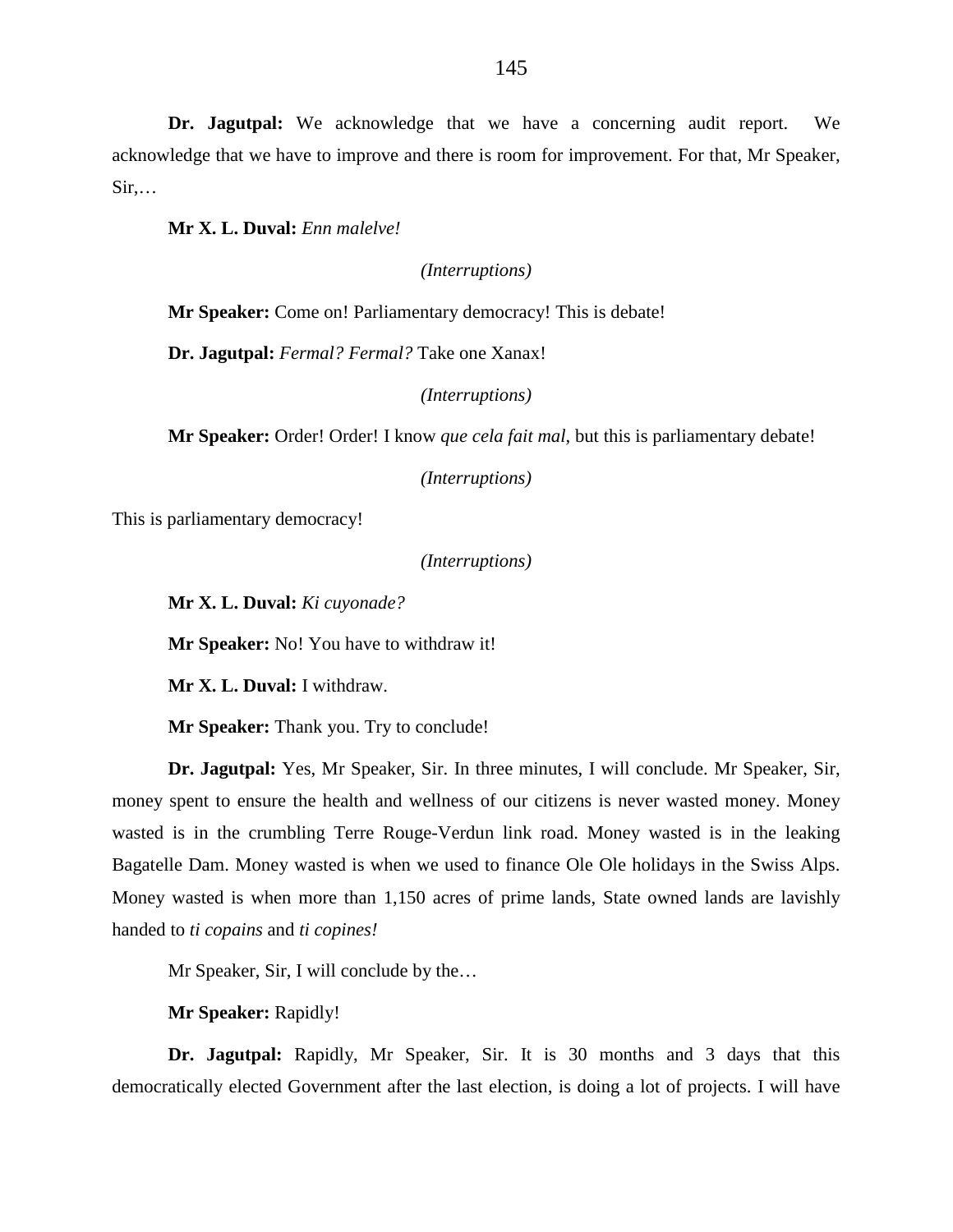time during the Budget Speech to mention all the achievements of this Government. Mr Speaker, Sir, the list is very long for the accomplishment. I will come back again.

**Mr Speaker:** No, please!

**Dr. Jagutpal:** All the above would not…

**Mr Speaker:** May I stop you there?

**Dr. Jagutpal:** Yes.

**Mr Speaker:** For the record of the Chief Whip, 12 minutes have gone through the reserve. So, I will now call MP Bhagwan!

### *(Interruptions)*

(8.10 p.m.)

**Mr R. Bhagwan (First Member for Beau Bassin & Petite Rivière):** *Merci pour l'applaudissement !* Mr Speaker, Sir, on this side of the House, I find the Minister of Health very nervous. I think it time for him to take his pills. We have no lesson to learn from him and we know that he is good at singing. So, I will advise him to go and sing *kukuruku* outside.

M. le président, cette motion de censure que nous débattons aujourd'hui contre le gouvernement à son mi-mandat est totalement justifiée, voire nécessaire. Qu'importe l'issue du vote qui s'en suivra, il est opportun de rappeler à ce gouvernement ses grosses lacunes, ses carences et surtout sa responsabilité première envers la nation et le peuple.

Cette motion est aussi contre sa gouvernance ou plutôt son absence totale de gouvernance. "*Government*", M. le président, n'est pas le synonyme de gouvernance. Faut-il rappeler aux membres de la majorité qu'ils ne sont que des locataires du *Government House* que pour la durée de leur mandat et non les propriétaires du pays et toutes les institutions ?

Comment se porte le navire *Mauritius*, M. le président, depuis les dernières élections? Le capitaine a perdu son second et a dû lui trouver un remplaçant. Son colistier a perdu son portefeuille et son aura dans son fief. Le capitaine doit souvent quitter la passerelle pour descendre dans les cales où se trouve la cuisine pour prendre ses feuilles de route. Son fidèle lieutenant a sérieusement endommagé le gouvernail économique par ses maladresses répétées et certains de ses ministres lui comblent de louanges mais lui fournissent des faux renseignements.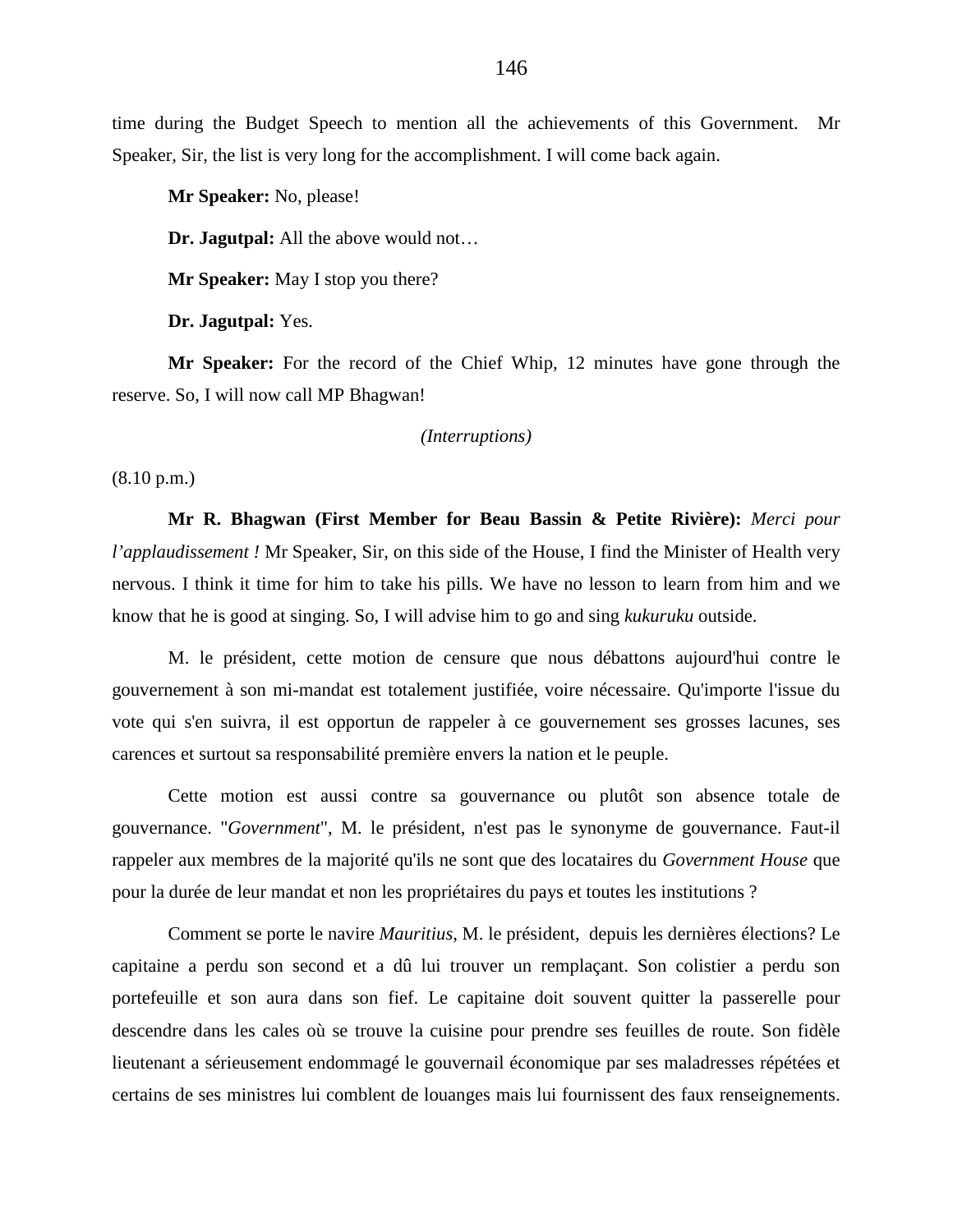La lourde cargaison de dettes a affecté la ligne de flottaison et a ralenti sensiblement le navire et certains en profitent pour piller la cargaison de grande valeur alors que d'autres se tiennent près des canots de sauvetage.

M. le président, s'il fallait établir le bilan du mi-mandat de ce gouvernement, voilà l'image qu'on retiendrait. Quant à Air Mauritius, nul besoin de métaphore pour décrire comment les administrateurs lui ont méthodiquement coupé les ailes et éjecté sur le tarmac des centaines d'employés qui ont servi loyalement cette compagnie pendant des décennies.

M. le président, un gouvernement qui se respecte doit d'abord respecter la démocratie. Or, les élections municipales ont été renvoyées à deux reprises confisquant ainsi aux citadins leurs droits civiques. *Zot inn sove, bate bef zot ti pou gagne !* Quant à notre auguste Assemblée, on constate, à chaque séance, comment notre démocratie parlementaire est allègrement piétinée sous les applaudissements des *taper latab*.

Pour la population cependant, la plus grande déception, je dirai même, la plus grande trahison est au niveau du coût de la vie. Le feu couvre sous les cendres, *koltar so pou zot. Miniss pe bizin galoupe !* Messieurs les ministres, allez sur le terrain, *body guard pou bizin vinn gody guard.*

Il y a une profonde colère au sein de la population. Quand un gouvernement joue avec le pouvoir d'achat de la population, il joue dangereusement avec le feu. Les ménagères s'arrachent les cheveux pour faire bouillir la marmite. Allez au supermarché, vous verrez comment les consommateurs se ruent sur les produits en promotion, sur les articles de bas de gamme. Les Mauriciens sont victimes de l'incompétence, de l'insouciance et de l'affairisme de ce gouvernement.

Je disais plutôt que la gouvernance n'est pas le synonyme de "gouvernement". La gouvernance concerne la manière dont un gouvernement et les autres organisations sociétales interagissent, comment ils interagissent avec les citoyens, et comment les décisions sont prises dans un monde de plus en plus complexe. Pour comprendre l'idée de gouvernance dans un cadre public, il est important de comprendre que l'intérêt pour les questions d'intérêt public ne se limite pas au gouvernement. D'autres acteurs, y compris les médias ainsi que les entreprises, la société civile et des ONG partagent un intérêt et parfois un rôle dans la résolution des problèmes publics. Les medias contribuent à relier les secteurs, car ils véhiculent l'information de l'un à l'autre, et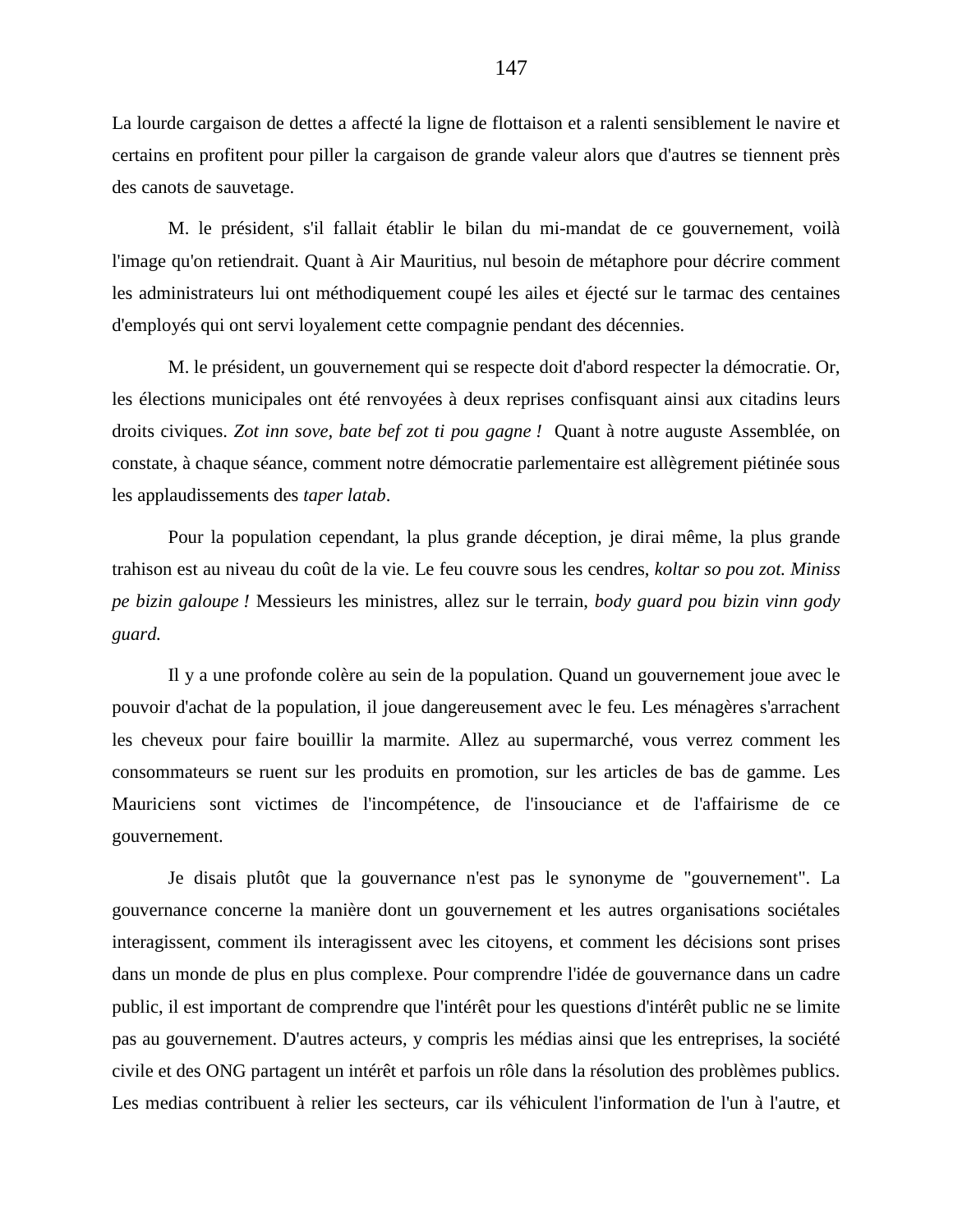peuvent jouer un rôle important dans la responsabilisation en façonnant les perceptions de la politique publique. Ils appartiennent clairement à tout débat sur la gouvernance.

Sur ce chapitre, M. le président, on ne peut que déplorer les tentatives de l'*IBA* de museler les radios privées tandis que l'*ICTA* se transforme en gabelous des réseaux sociaux. Les interpellations suite aux postes jugés blasphématoires par le régime sont effectuées à la vitesse grand V par le *CCID* dans le but d'instaurer un climat de peur et décourager les internautes – surtout les jeunes – à exprimer librement leurs opinions.

La publicité gouvernementale est utilisée pour soutenir certains titres de presse collaborationnistes et asphyxier ceux qui chérissent leur indépendance alors que la *MBC* nous confisque R 150 mensuellement pour nous servir une insidieuse propagande chaque soir. C'est peut-être là que réside maintenant la différence fondamentale entre les deux termes. La gouvernance concerne la manière dont le pouvoir est exercé : qui a de l'influence, qui décide et comment les décideurs sont tenus responsables.

Qui a de l'influence ? Que constatons-nous ? Des conseillers, des membres d'une obscure cuisine, des hommes d'affaires ont aujourd'hui plus de pouvoir que les ministres et exercent une forte influence sur la prise des décisions. Nous n'avons même pas un gouvernement digne de ce nom, nous avons un semi gouvernement et les leviers du pouvoir sont tenus par les non élus et les courtisans véreux et quasiment toutes les institutions du pays ont été prises en otage par un autocrate capricieux et peureux.

M. le président, depuis 2019, le pays a connu pas mal de scandales. Pas mal de scandales ont été découverts, ont été emmenés ici au niveau du Parlement à travers les questions parlementaires dont les réponses ont été rarement données. Aujourd'hui, il y d'autres, on passe devant les cliniques smart métamorphosées en *Two Futures* engrangeant R 235 millions au passage. Des affairistes-piranhas voraces et insatiables attirés par l'odeur de l'argent sale pullulent dans les coulisses du pouvoir.

S'il vaut en rire que d'en pleurer devant cette rapacité sans limites, y compris sur les *ventilators*, le cadavre calciné de Telfair doit constamment nous rappeler que la fin justifie les moyens pour ces prédateurs de l'argent public. Oui, il y la fameuse *ICAC* qui parait-il maintenant *pe get figir*. Villarosa, l'ancienne ambassadrice des Etats-Unis à Maurice n'avait-elle pas déclaré avant son départ –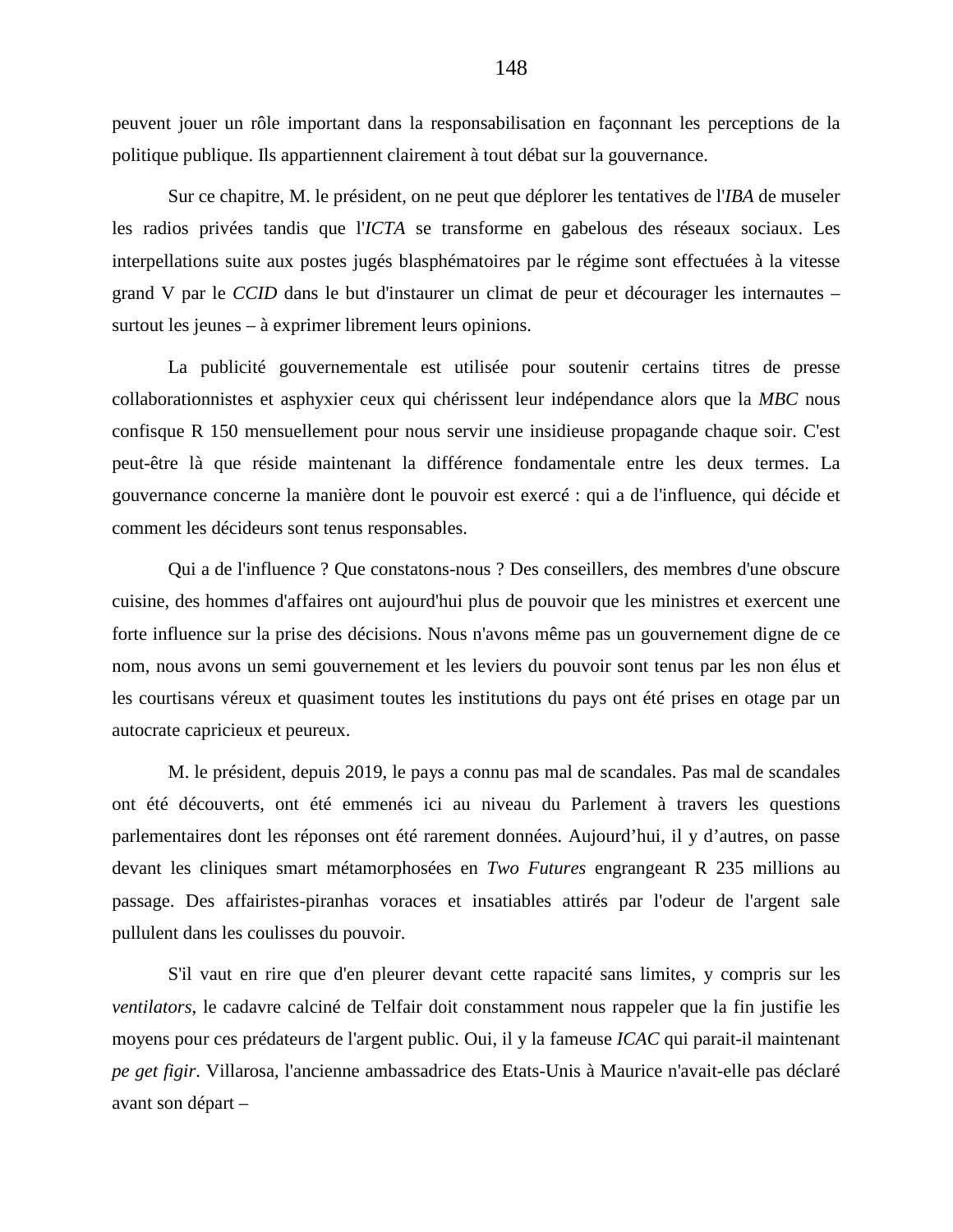*"I am bewildered at the ICAC today. There is so much turmoil that it has lost all its credibility."*

M. le président, il existe un degré considérable de corrélation entre les niveaux de la corruption, la gouvernance et la qualité du leadership. Le mercredi 23 octobre 2019, *l'Alliance Morisien* divulguait les grandes lignes de son manifeste électoral. Voici ce que le Premier ministre disait –

« Nous mènerons une politique de zéro tolérance contre la fraude et la corruption. »

Qu'est-ce que nous constatons aujourd'hui, M. le président ? Beaucoup plus de fraude et de corruption.

La grandeur d'un homme, disait Bob Marley, ne se mesure pas à la richesse qu'il acquiert mais à son intégrité et à sa capacité à affecter positivement les gens autour de lui.

Je ne peux terminer mon intervention, M. le président, sans la question environnementale. M. le président, l'emblématique crécerelle de Maurice sera déclarée « Oiseau national de l'ile Maurice ». Le sauvetage de ce rapace est l'une des plus grandes réussites en matière de conservation et non seulement à Maurice mais également dans le monde. La population sauvage actuelle de crécerelles s'élève à 350 mais ce qu'il faut aussi savoir c'est que cette population a été réduite de 700 à 350 en 10 ans. Pourquoi? Principalement en raison de la déforestation entrainant une réduction de l'habitat mais ce qui se préoccupe, M. le président, est-ce qu'il y a quelqu'un au sein de ce gouvernement qui songerait à la personnalité juridique de nos lagons, de nos forêts et de nos rivières ?

Malheureusement, c'est à la destruction de nos *wetlands*, des flancs de montagnes, de nos forêts et de nos lagons qu'on est témoin. Et ce ne sont pas les actions cosmétiques de la *National Environmental Cleaning Authority* qui renverseront cette tendance destructrice.

Il y a un total mépris pour la planification pour le long terme et pour les enjeux qui détermineront la qualité de vie de nos enfants et de notre République. Le populisme, aujourd'hui, est à la base de toute action gouvernementale.

M. le président, pour conclure, nous débattons d'une motion qui a déjà été votée sans débats par la population dans son ensemble. Ceux qui marchent dans les rues en savent. Ceux qui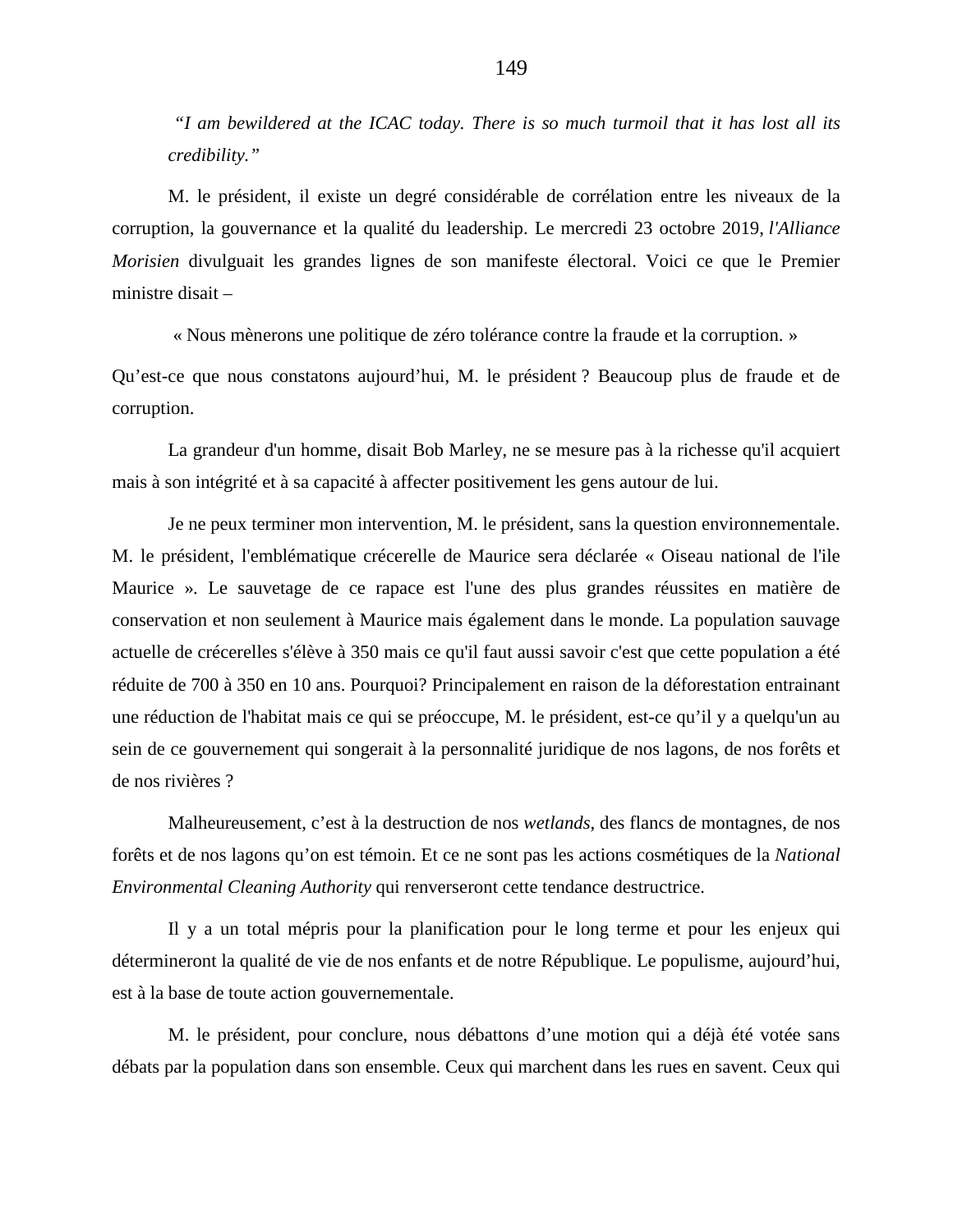sont dans les grandes voitures ne savent pas, ils sont protégés. Et certains ont goûté, dans le sudest, cette révolte des habitants.

Et, M. le président, pour cause un pouvoir d'achat en chute libre et une qualité de vie qui ne cesse de se dégrader alors que nous assistons, la population assiste, à la dilapidation des fonds publics qui se poursuit en toute impunité.

M. le président, Confucius avait dit –

« Sous un bon gouvernement, la pauvreté est une honte ; sous un mauvais gouvernement, la richesse est aussi une honte »

Je vous remercie.

**Mr Speaker**: Hon. Gobin!

(8.20 p.m.)

**The Attorney General, Minister of Agro-Industry and Food Security (Mr M. Gobin)**: Thank you, Mr Speaker, Sir. I thank the orator who was speaking before me. He was reminding me of what he was saying hardly 2 years back, in 2019. I can distinctly remember hon. Senior Member, Bhagwan, saying that we would be walking with helmets on our heads.

### *(Interruptions)*

I…

**Mr Speaker**: Wait! Wait!

**Mr Gobin**: I distinctly remember. It forms part of debate. I remember you saying, hon. Senior Member. I bow to your seniority in this House. But, we have heard that many times from you specially. Allow me, very humbly to say, *vous êtes déconnecté, mon cher ami*.

*(Interruptions)*

You know, each time I hear my hon. colleague, he is saying: '*Koltar so*…we will wear helmets and all that.'

Mr Speaker, Sir, what I want to say is we are not oblivious to what is happening outside. We know very well, just the same way as we knew what was happening outside in 2019 and the elections results proved us to be right and proved you to be wrong. Likewise, even now, we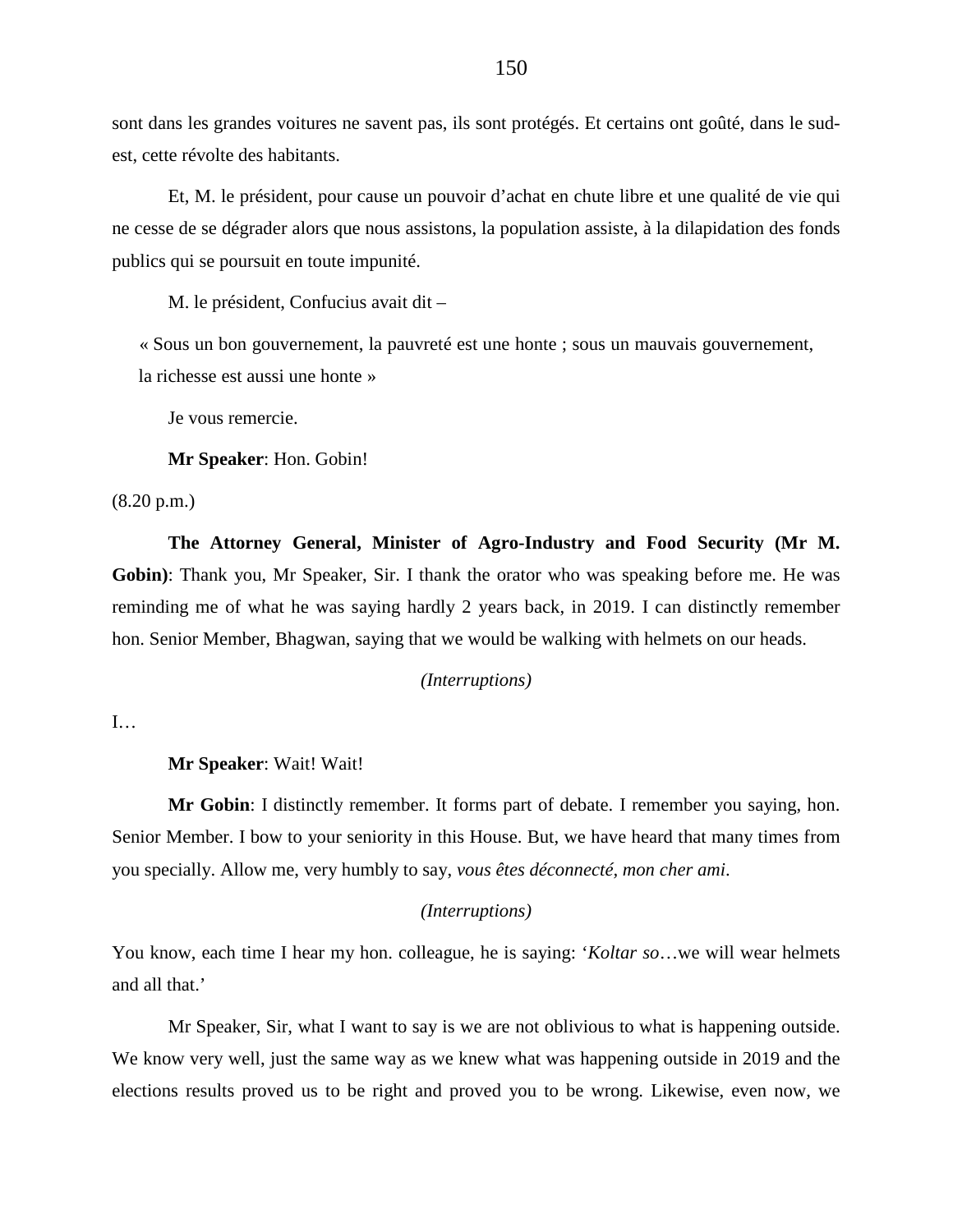know what is happening, *on ne fait pas la politique de l'autruche*. I will come back to this point a bit later.

Let me first of all say what this Motion of No Confidence is about? I will go straight to the point and I take very few minutes because I think my colleagues who spoke before me have elaborated a lot on the actions of Government. The actions of Government speak volumes of what Government is doing in favour of the population. I totally understand the hon. Leader of the Opposition proposing a Motion of No Confidence at this specific stage because of the recent events. The hon. Leader of the Opposition is expecting, as any other Leader of the Opposition would have expected, that a Motion of No Confidence at this particular point in time, will bring cracks in the majority of Government. And this is exactly what hon. Mohamed did! *Une fois n'est pas coutume*, I have to say well done hon. Shakeel Mohamed who is not here. He tried to use the PAC report of hon. Uteem to create cracks in the majority of Government. Let me reassure the 1% of the Opposition…

### *(Interruptions)*

…there will be no cracks in the majority of Government.

#### *(Interruptions)*

What is the Leader of Opposition saying? If we were to be in power, we would do this, we would do that. If we were to be in power, we would have done… *Ce ne sont que des suppositions. Avec des 'Si', on mettrait Paris en bouteille ! Qu'est que c'est ? Ce sont des suppositions sans fondements, des spéculations vaines, inutiles.* Totally waste the time of the House!

Let me ask the people of Mauritius a question. Will the people of Mauritius trust the hon. Leader of the Opposition more than they trust Pravind Kumar Jugnauth? This is the question. It is a question of trust. We are all going through hard times, hon. Leader of the Opposition. Even you are going through hard times. We are all going through hard times because of the compounded effects of COVID-19 and the war between Russia and Ukraine.

When Shanghai Harbour is still closed, when that machinery around Shanghai is to a standstill because of COVID, it affects everybody. When I look at the hon. Leader of the Opposition, on your table, you have a flashy red phone; even that phone cover probably has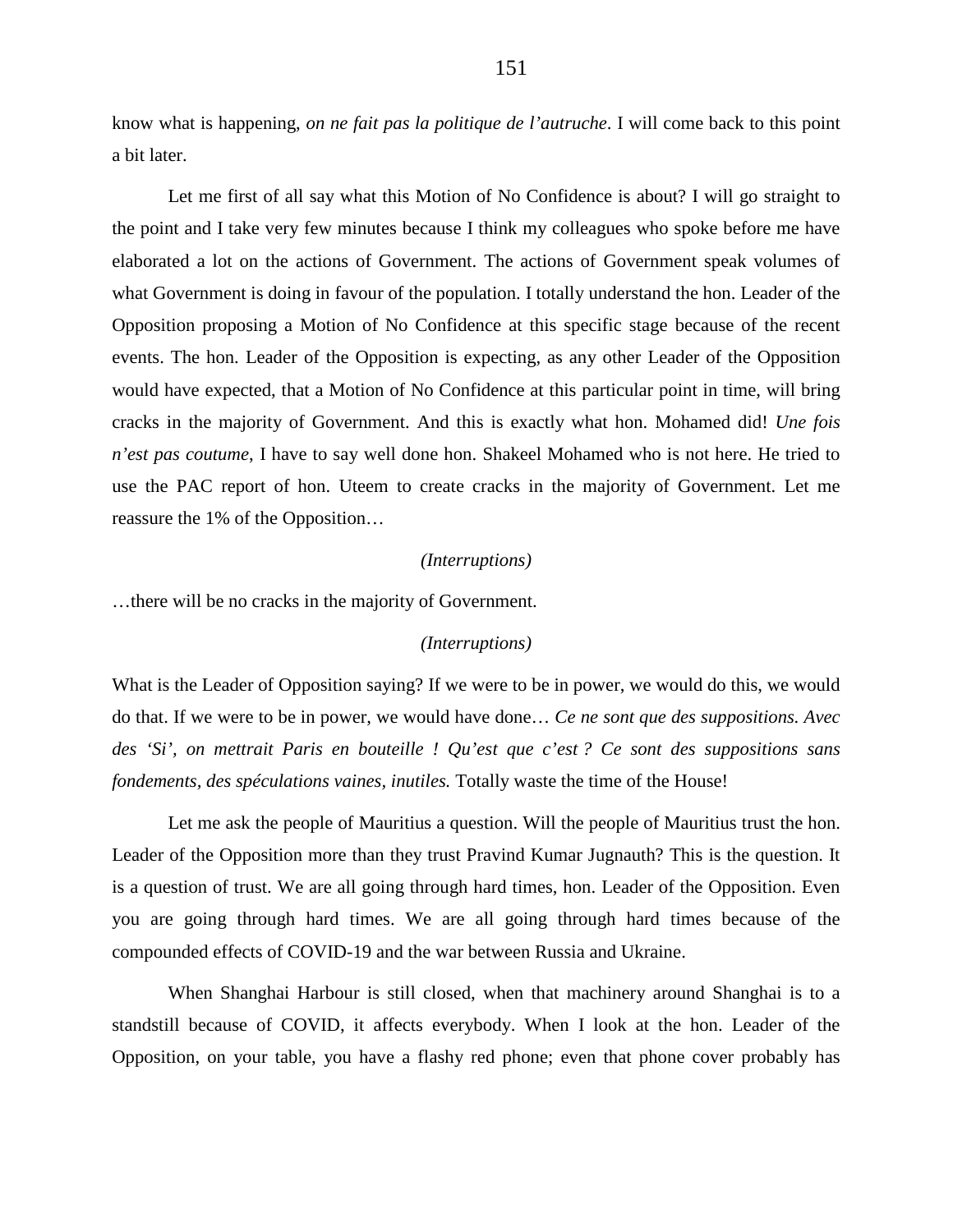come from Shanghai. With the war in Ukraine and with the standstill in Shanghai, that delivery will be delayed.

When I look at the Seconder of the Motion, hon. Senior Member Bérenger, when I look at that proud pin you are wearing - I salute you for wearing the pin of Mauritius - even that pin probably comes from China. Even the price of that pin has gone up! Why? Because Shanghai is not working because of the COVID pandemic. Did you say that to the people out there? That the paper clips on hon. Lobine's desk are no longer available probably because of the freight, because of the ships. Are you saying that to the people out there? No, you are not! What are you saying? Government must go. Why? To make place for you? You think you can do better? We are the first ones to say we could have done better. You know why, Mr Speaker, Sir? Because we had a programme in 2019.

The machinery of Government was going at full speed when in March 2020, we had to come to an abrupt stop. We are the ones who are frustrated. We wanted to complete our programme as we had announced in this House. But, could we have done otherwise? Could we have predicted the COVID-19 pandemic? Could we have predicted what Mr Putin would have done? We could not have predicted that. But we have to face it. What are they doing? 1% of the Opposition thinks that they will bring cracks in the majority of Government! They will not!

Let me tell the people what the Opposition is capable of – this Opposition. When we were increasing pensions in 2014, when we had even announced the increase in pension in 2014, they said: '*Non pa pou kapav. Pena cass!*' When we had the money in 2014, they were saying no. This is the denial principle as hon. Dr. Jagutpal, qualified psychiatrist, is saying. When we were buying vaccines or when we were receiving vaccines by donations, they said: 'No, don't go and do the vaccine! You are taking too much risk'. They were discouraging the people. This is the denial. Just to say 'No'. It's the pleasure of saying 'No'. 'No, don't go for vaccination.' And then, today, the paradox is, the hon. Leader of the Opposition says we can remove our masks! Would you be able to remove your mask had you not been vaccinated with the same vaccine that this Government brought to this country?

When the CSG was announced and when the CSG Bill was presented to this House, they were the first ones to vociferously say no. But today, what is the argument? The same CSG has brought forth Rs15 billion in the coffers of the State and we can use those Rs15 billion! *Qu'est-*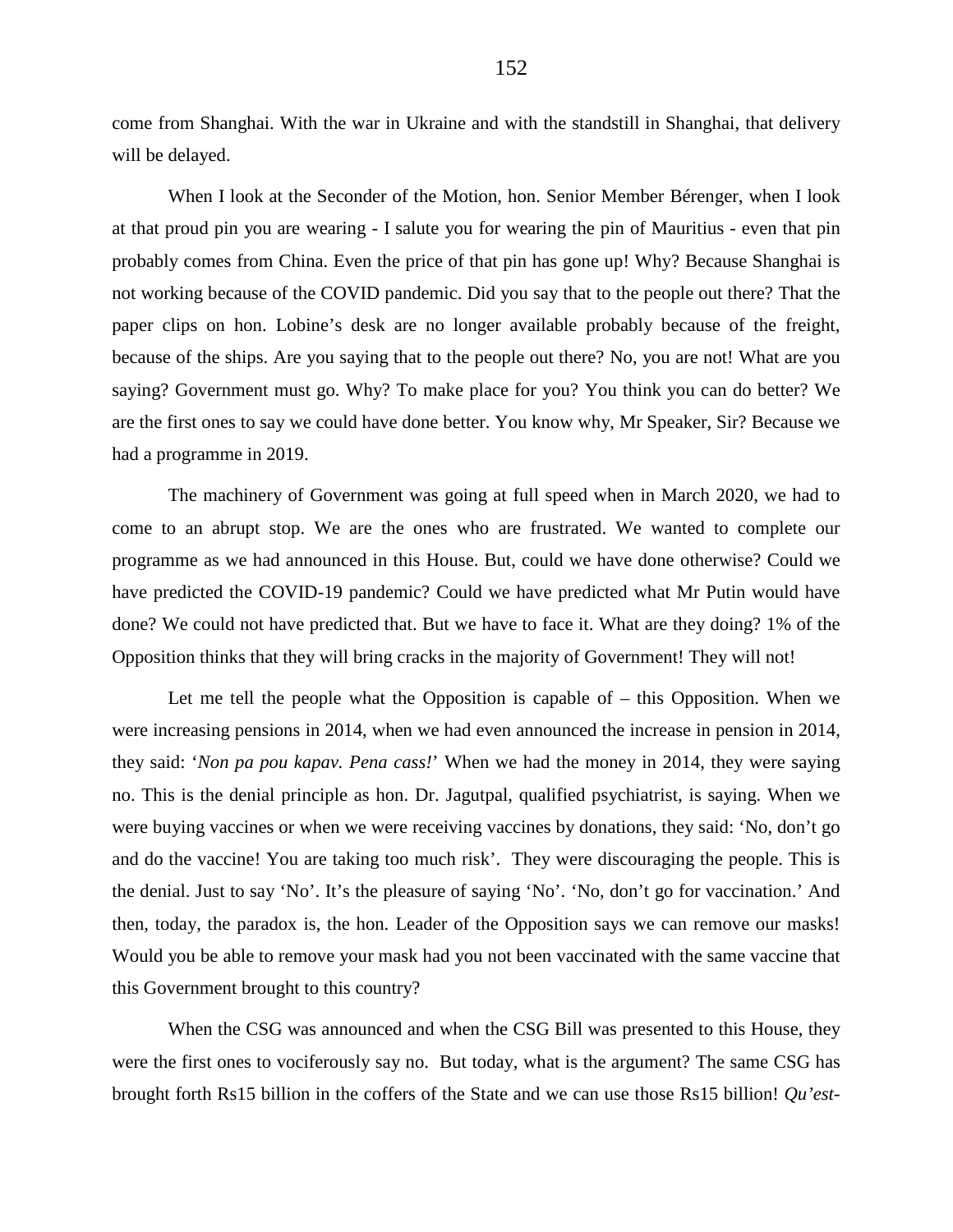*ce que c'est ca?* Blowing hot and cold depending on which day of the week we are. It is this Opposition that the people of Mauritius will believe? There is no way. There is no way. They believe that people will say they can do better.

The people of Mauritius had shown, in the last elections, as in so many elections, in whom they place their trust. And believe me, we are in contact with the people, *avek lepep*. Hon. Bhagwan has left. We will say yes, *koltar so*. *Bien sur koltar so*. *So pou tou dimounn.* But we will face it together. We will face it together! And let me tell the people; yes, there are tough times. We are in tough times. We were the first ones to say we are going to go through tough times. And this tough time will continue for some times, Mr Speaker, Sir. We say it to the people. But we stand together in tough times. We don't do like the 1% Opposition is doing.

And believe me, let me come to that 1%. That *sondage* published on the Sunday was not paid for by my Party or Sun Trust. It was by *Le Mauricien*. Yet, they come with the Motion of No Confidence. Never mind. Tough times are here, but as the saying goes: "tough times do not last, tough people do."

Thank you, Mr Speaker, Sir.

**Mr Speaker**: Hon. Members, at this stage, I will suspend the Sitting for one and a half hour.

*At 8.30 p.m., the Sitting was suspended.*

*On resuming at 10.00 p.m. with Mr Speaker in the Chair.*

**Mr Speaker:** Remain seated and be seated! Hon. Yeung Sik Yuen!

(10.00 p.m.)

**Mr M. Yeung Sik Yuen (Second Member for Curepipe & Midlands):** M. le président, je tiens à contribuer au débat sur la motion de blâme contre le gouvernement, même si ce soir, on m'accorde que sept minutes.

L'Opposition est là pour écouter à la population et nous sommes, en fait, les porte-paroles du peuple mauricien. Aujourd'hui, la population n'a plus confiance en ce gouvernement, et à travers la motion de blâme déposée par le chef de l'Opposition, on exprime les doléances du peuple.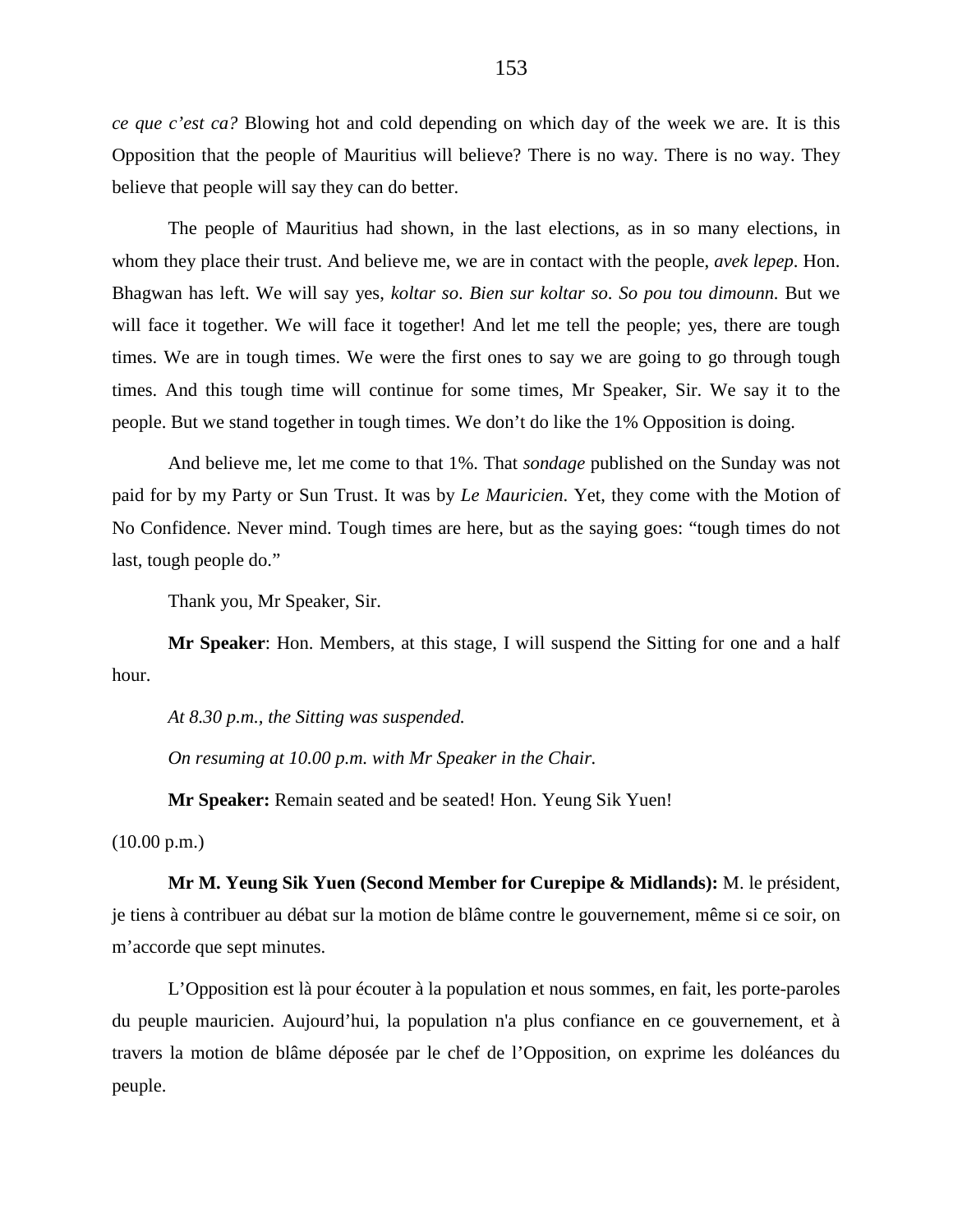M. le président, ce gouvernement nous a promis un avenir meilleur, un miracle économique, mais on constate qu'on vit un cauchemar. On a devant nous, un gouvernement sans direction, et les différentes mesures annoncées dans les précédents budgets, n'ont pas résolu les grands soucis de notre économie. Beaucoup d'entreprises ont malheureusement cessé d'opérer. Le taux de chômage a grimpé. La roupie a perdu sa valeur à une vitesse inouïe et la vie à Maurice est devenue très chère. Les gens et surtout ceux au bas de l'échelle n'arrivent plus à joindre les deux bouts. Il y a un désespoir au sein de la population.

J'avais dit lors de mon discours du budget 2020 que les pauvres deviennent plus pauvres et cela devient beaucoup plus difficile à vivre à Maurice. Certains dorment le ventre vide et les récentes protestations qu'on a eues dans différentes régions de l'île sont des signes que les gens ont faim. Ils souffrent de ce qui se passe à Maurice.

Il faut que ce gouvernement vienne avec de meilleurs sentiments pour le peuple mauricien et avec des vraies mesures pour relancer l'économie. M. le président, le gouvernement n'arrive plus à stabiliser la roupie vis-à-vis les devises étrangères. Le dollar américain coûte aujourd'hui 18 % plus cher qu'en novembre 2019. L'euro coûte 13 % plus cher qu'en novembre 2019.

M. le président, le peuple mauricien est remonté et ils sont en colère et ils blâment ce gouvernement car il a augmenté le prix du gaz par 33 %, soit une augmentation de R 60. Le prix de l'essence : par 33 % depuis décembre 2021. Le prix du transport a augmenté entre une fourchette de 25 % à 42 %. Et aujourd'hui, j'ai une pensée spéciale pour les *self-employed* qui doivent débourser de l'argent du transport chaque jour pour aller travailler ; j'ai en tête les maçons, charpentiers, peintres, électriciens, plombiers car certains travaillent le matin pour pouvoir manger le soir. *Gramatin travay pou manze aswar* !

Le prix des médicaments a augmenté énormément. Je vais venir qu'avec des exemples. Je vous donne l'exemple pour les médicaments pour les diabétiques. *Forxiga* 10 mg se vend à R 1,807 soit une augmentation sur le prix de l'année dernière. *NovoMix* et *NovoRapid* se vendent à R 2,077, 60 % d'augmentation sur le prix de l'année dernière. Aujourd'hui, M. le président, le budget d'un pensionnaire pour les médicaments tourne autour de R 6,000 à 7,000 mensuellement. Certains mauriciens ne savent plus comment payer le loyer et l'électricité et pire encore, on entend que le prix du courant va aussi augmenter.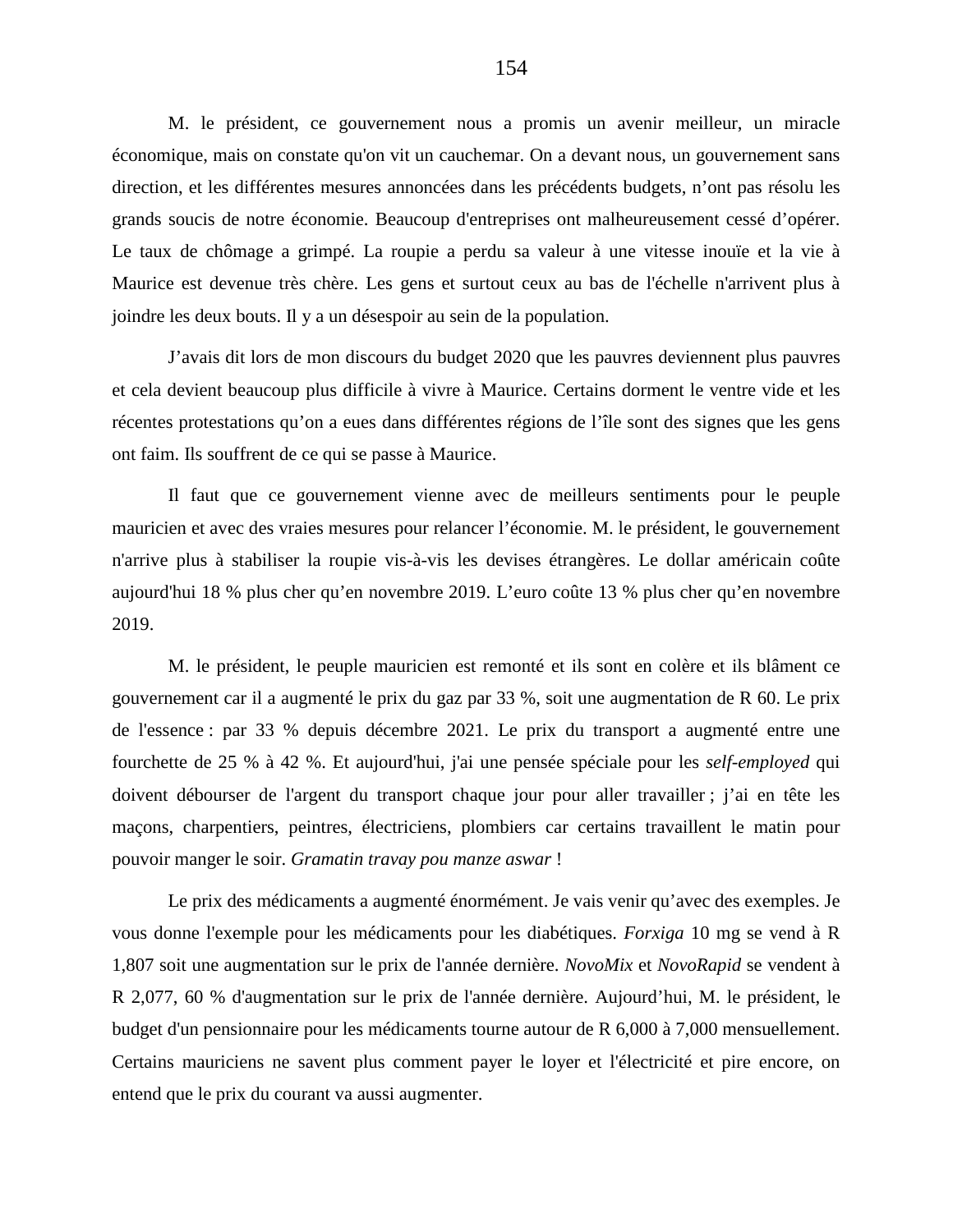Il ne faut pas tout mettre sur le compte du Covid-19 et le conflit de la Russie et de l'Ukraine. M. le président, les Mauriciens ne sont pas dupes. On ne va pas accepter que certains légumes soient chers. Aujourd'hui, j'ai payé trois chayottes à R 129. Pour les gens qui ne savent pas c'est quoi chayotte, ce sont chouchous. *3 sousous pou R 129* ! R 129 pour une aubergine !

#### *(Interruptions)*

**Mr Speaker:** Are you going to table it?

**Mr Yeung Sik Yuen:** I can table it! I can table it, yes!

*(Interruptions)*

R 129 pour une aubergine ! *I can table this also*! R 143 pour quatre pommes d'amour, R 125 pour une courgette, R 128 pour quatre carottes !

*(Interruptions)*

**Mr Speaker:** Order!

**Mr Yeung Sik Yuen:** R 240 pour 340 grammes de *piment-cari !*

*(Interruptions)*

**Mr Speaker:** Order!

**Mr Yeung Sik Yuen :** Aujourd'hui, cela m'a coûté dans les R 1,000 pour ces quelques légumes.

**An hon. Member**: *Mank zis macaroni la!*

**Mr Yeung Sik Yuen:** *To kapav donn mwa!*

M. le président, je pose la question aux membres du gouvernement à travers vous. Est-ce que ces légumes sont cultivés en Ukraine ou à Maurice ?

M. le président, ce gouvernement nous dit de serrer la ceinture - *okay*, mais il fait le contraire ! *Sintir dan zot lame zot !* Ils dévalisent les fonds publics, et je vais citer quelques exemples –

- les voyages des 13 ministres à Dubaï ;
- l'achat des *ventilators*,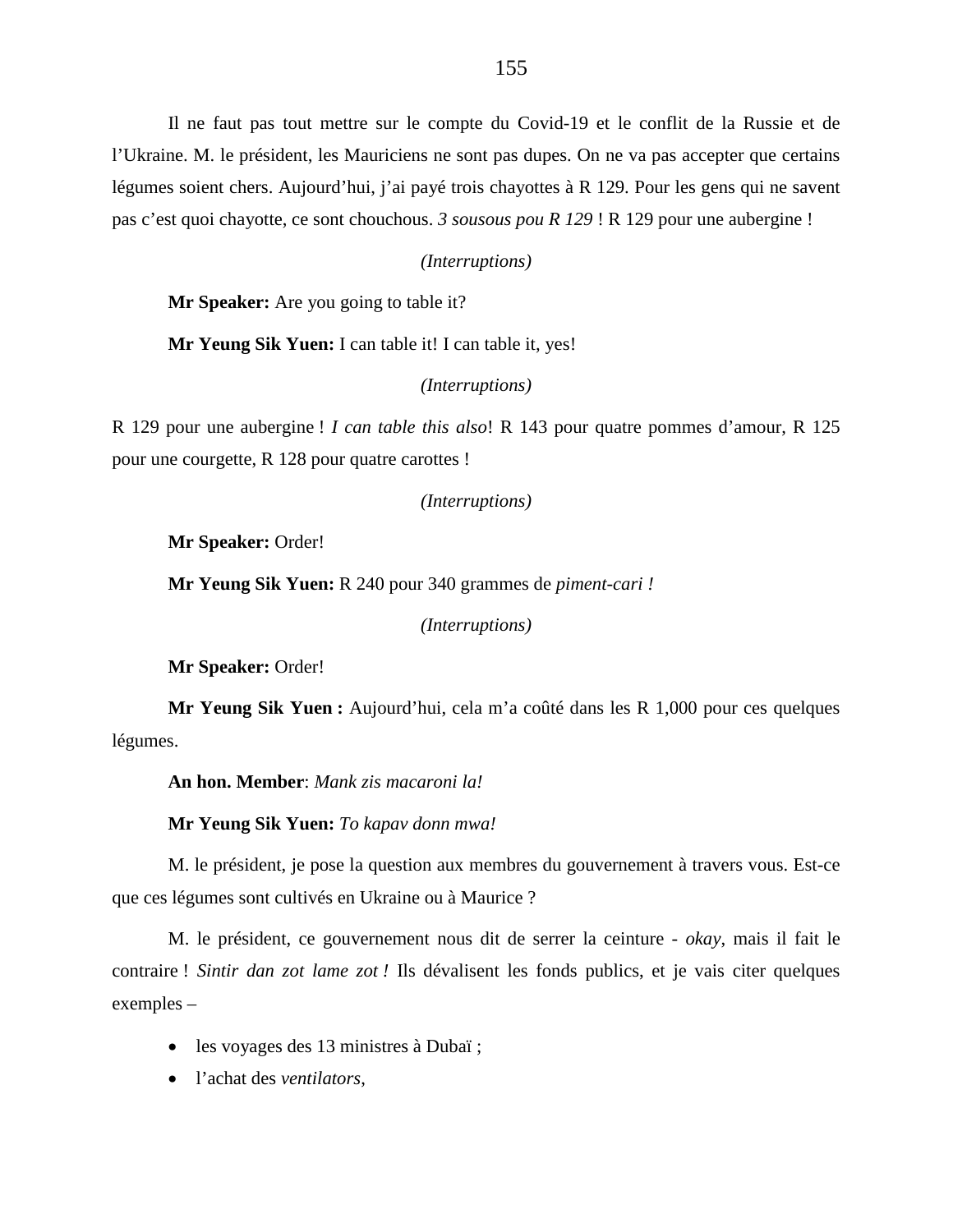• le gaspillage sur *Heritage City*.

M. le président, si le gouvernement ne se ressaisit pas, on sera dans la même situation de la crise économique en Sri Lanka et le Liban, où il y a des coupures de courant et de graves pénuries de nourriture, de carburant et des produits pharmaceutiques.

Il faut surtout stabiliser la roupie, M. le président. Il faut baisser la taxe sur l'essence. Il faut conscientiser les gens à consommer plus de produits locaux et il faut aider les pauvres à travers les vouchers.

**Mr Speaker:** Try to conclude!

**Mr Yeung Sik Yuen:** *Yes, I am finishing.* M. le président, au moment du vote de cette motion, je demande aux membres de la majorité de bien vouloir réfléchir sur les points suivants –

- Depuis qu'ils sont au gouvernement, M. le président, est-ce que l'économie de Maurice va dans la bonne direction ?
- Est-ce qu'il y a un avenir pour les jeunes à Maurice ?
- Est-ce que les Mauriciens se sont appauvris ?
- Est-ce que la corruption a augmenté ?

M. le président, en tout cas, je les laisse avec leur conscience. Au moment voulu, le peuple jugera.

Merci, M. le président.

**Mr Speaker:** Thank you. Remove your exhibits from the Chamber!

(10.09 p.m.)

**The Vice-Prime Minister, Minister of Local Government and Disaster Risk Management (Dr. A. Husnoo):** Mr Speaker, Sir, *mo sir avek sa ban prix la supermase pe travay bien.*

Mr Speaker, Sir, looking at the wordings of this Motion of No Confidence, I am a bit surprised. The labelling of this motion is: 'this Assembly has no confidence in Government'. In this motion, the Leader of the Opposition does not say that he does not have confidence in this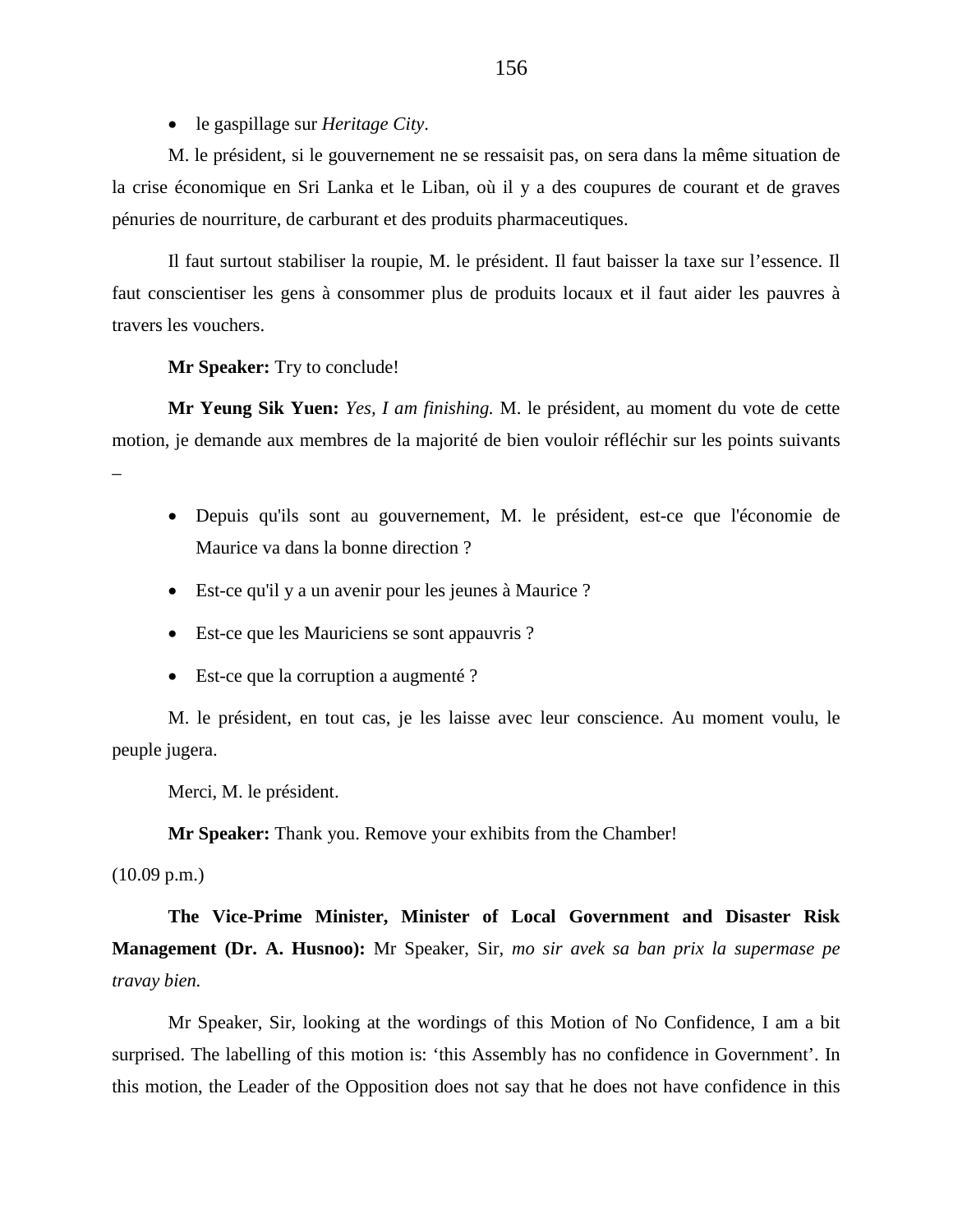Government. The wording of this motion is rather broad, Mr Speaker, Sir. Do I understand that the Leader of the Opposition does not believe in Government or is it a subliminal warning? If he has no confidence in this Government, does that mean he wants a system of anarchy? Anarchy is a state of disorder due to absence of authorities. Is that why he did not condemn the riots that took place on April 22, of this year? A riot that was organised by rioters carrying mattresses and old tyres and setting fire at the different junctions across different localities; incidents that have caused many casualties among the public, policemen and members of the Fire Services, not to mention the damage to Government property including the brand-new Metro station at Barkly with infrastructural damages of Rs13 m. just at Barkly Metro station.

Mr Speaker, Sir, this riot reminds me of the situation that prevailed in 1999 and 1968. In 1999 …

**Mr Speaker:** Can you give me one minute, please? Hon. Member, I have told you to remove the exhibit and three times I have told you. Do it instantly, if not, you have to withdraw from the Chamber.

#### *(Interruptions)*

Then, if everybody brings cows and goats and everything when the price is going up! Everything, the price is going up!

Please continue!

**Dr. Husnoo:** In 1999, after the death of Kaya, a riot spread to Candos, Goodlands and many other localities causing damage to property and loss of innocent lives. Similarly, the riots in 1968 which I personally witnessed, at that time I was 16 years old and I was residing in Plaine Verte. I experienced at first-hand how innocent people lost their properties, had their houses burnt down and some, eventually, lost their lives. This happened both in Roche Bois and Plaine Verte, Mr Speaker, Sir. It was mainly the innocent people from these regions who lost their lives.

Do I understand that this is what the Leader of the Opposition wants? As far as I remember he has not yet publicly condemned this riot. Do I take it that the Leader of the Opposition condoned what happened three weeks ago?

Nowadays, we have people who are posting on the social media the address of policemen who arrested somebody. What is the message behind publicly putting these posts? Is it to incite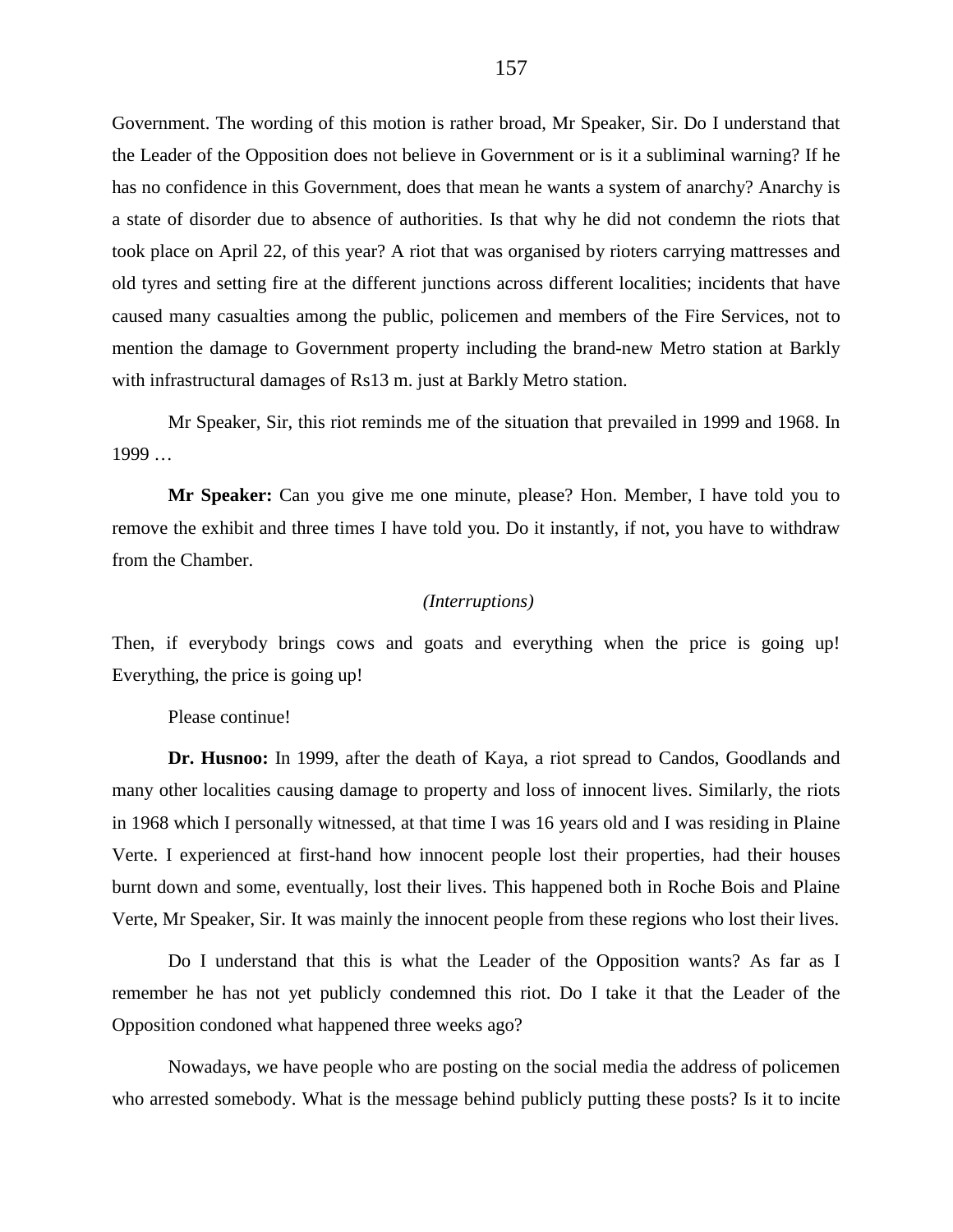people to go and attack the policeman and his family at his residence? But I see the Leader of the Opposition did not have anything to say about this particular policeman.

You would agree, Mr Speaker, Sir, it is a first time that we have reached so low. This is from educated individuals who are very much aware of the possible consequences of their actions. Mr Speaker, Sir, are we going to relive the Azor Adelaïde episode? From what has been happening three weeks ago, it is obvious that the extra parliamentary opposition wants to have a state of anarchy and insurrection. But what has surprised me is the reaction or rather the nonreaction of the Leader of the Opposition. Do I get the impression that the Leader of the Opposition wants such an anarchic situation to develop in Mauritius?

Mr Speaker, Sir, we are living in a democratic society. If the Opposition does not agree with the Government, at the next election they can vote to remove the Government, but you do not try to remove the Government by fuelling riots and violence. In a democratic society, we change the Government through the ballot box but not by the bullet. Mauritius has always had the reputation of being a peaceful and democratic society; let us keep it like this. Let us not change the Government by violent means. Once we go down this lane, we will destroy our beautiful island where *c'est un plaisir de vivre*.

Mr Speaker, Sir, since the beginning of 2020, we have been severely impacted by the COVID-19 pandemic and in the last three months, the war in Ukraine has worsened the situation. In 2019, we had about 1.4 million tourists whereas last year, we had only 183,000 tourists who visited Mauritius. We know how the situation has severely impacted on the financial situation of this country. We all know how the price of petrol has gone up on the world market. The price of crude oil recently reached a peak of USD140, though now it has settled down to around, I think, USD120. As we know, when the price of petrol goes up, it has a cascading effect on the price of transport and eventually on all the commodities that we import. Neither the COVID-19, nor the Ukraine war was the doing of this Government; we all know it except the Opposition Party.

When the COVID-19 pandemic hit Mauritius, right from the beginning, the Government, under the chairmanship of the Prime Minister, insisted that we are going to do everything to save the lives of our citizens even though that is going to cost us a lot financially. In fact, well before the COVID-19 pandemic, the Government has been trying to improve the financial situation of the population, especially people on the lower rung of the ladder. Have we forgotten that this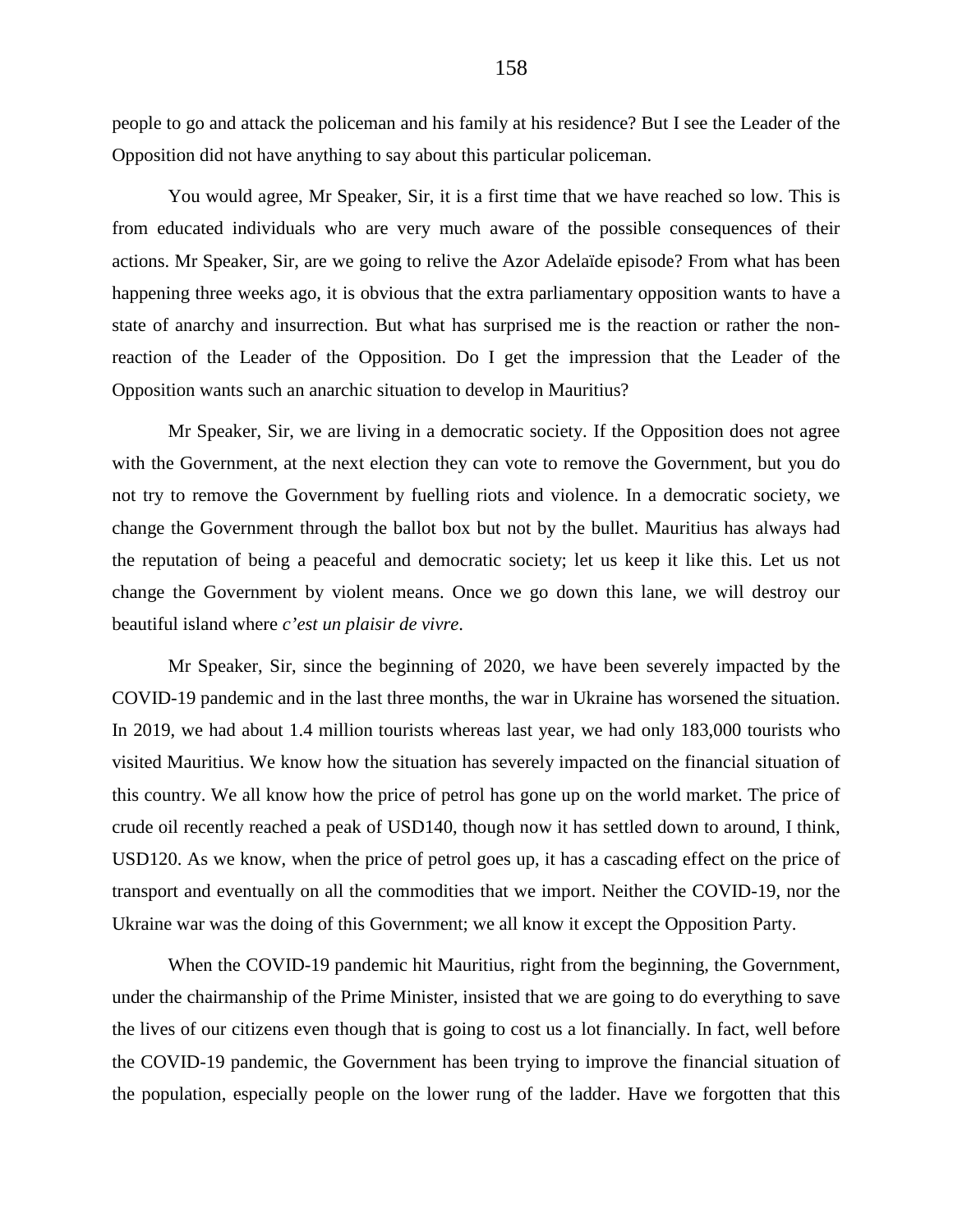Government introduced the minimum wage starting from Rs8,000 and is now Rs11,000. And the old age pension which has increased from Rs3,600 to Rs9,000 now; this was well before the COVID-19 pandemic, Mr Speaker, Sir.

We all remember how difficult it was during the period of confinement. In spite of this situation, Government provided food pack to vulnerable groups; Wage Assistance Scheme to workers in different industries and the Self-Employed Assistance Scheme to people working in the informal sector. Government injected around Rs500 m. in national budget twice in order to subsidise the price of basic commodities and essential items due to the soaring prices at the level of the international market.

Mr Speaker, Sir, Members of the Opposition do not realise or do not want to realise that we are among the few countries in the world to come up with such exceptional economic measures to boost up our economy during these two years of pandemic which has caused havoc across the world.

Mr Speaker, Sir, if you would allow me to take one or two points about the points raised by the Leader of Opposition. Firstly, about the postponement of the municipal elections. As you are aware, the elections was due by June 2021, but we all know at that particular time we were still having a large number of COVID cases and even a number of deaths. The number of COVID cases was increasing; was it possible to have elections in this situation? This year also, we have postponed the election to June 2023, at latest  $-$  I repeat this is at latest. If the Government feels that we can do the elections before that date, I am sure we will do it.

Mr Speaker, Sir, remember who postponed the general elections in 1972, why was it possible? Who postponed it? Was there any epidemic at that time? Similarly, the municipal elections were due in 2011. Why was it postponed to December 2012? What was the reason? Again, was there any COVID at that particular time? Mr Speaker, Sir, some people have short memories or maybe, let us say, selective amnesia.

Now, coming to COVID cases; the Leader of the Opposition said that we have to stop wearing masks and decrease the precautionary measures that we have been taking against COVID. We know, Mr Speaker, Sir, that we have different strings across the world. We know what happened to Shanghai recently and how Shanghai was completely locked down. If we do have a relapse of COVID-19 in Mauritius, he will be the first person to blame the Government.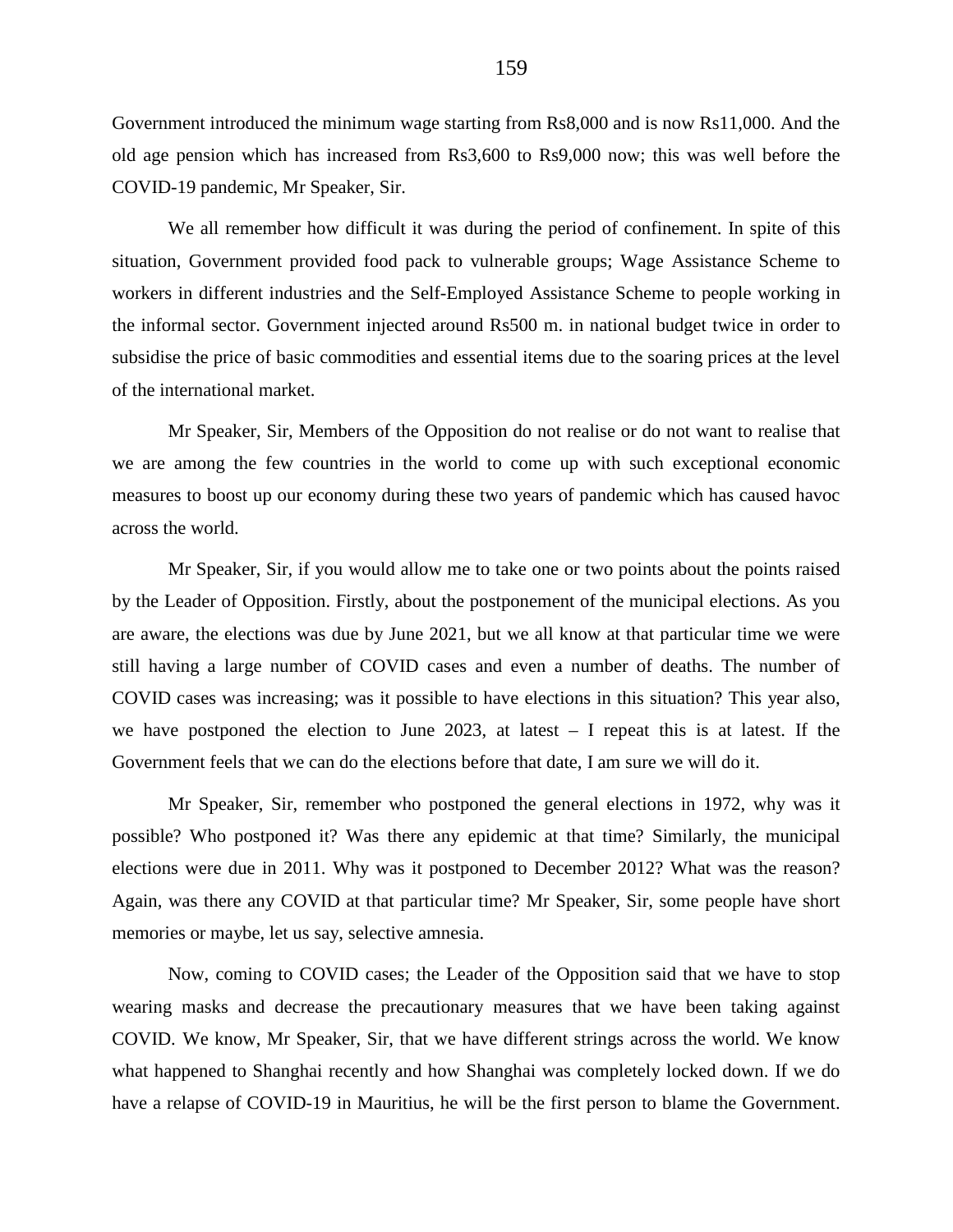He is trying to tell us to remove, to decrease the precautionary measures we are taking but in case there is a resurgence, he will be the first person to blame the Government.

According to the Leader of the Opposition, whatever the Government does regarding COVID-19 is wrong. It was the same for COVID-19 vaccination; I think somebody else mentioned it earlier.

Firstly, it was said the vaccine was dangerous; there was a campaign to discourage people from doing the vaccine.

The second reason is that some of the vaccines were not approved by WHO.

Thirdly, they asked the population not to sign the consent form.

Fourthly, the vaccine does not protect you against different variants.

All sorts of excuses were used to discourage the population from taking the necessary precaution, Mr Speaker, Sir.

Another point which was raised by the Leader of the Opposition: in 2012 when he was the Minister of Finance, he was congratulated by Moody's and the World Bank I think. Now, he is coming to say if he was in Government, *nous aurions augmenté la pension de vieillesse et introduit le salaire minimum.* When he was doing so well in 2012, why did he not increase the old age pension? The pension at that time was Rs3,600 and it is this Government that increased it to Rs9,000. Similarly for the minimum wage, some workers at that time were earning, Mr Speaker, Sir, Rs1,500 per month and what did he do for them? He was congratulated by Moody's, I am happy for him but what did he do for the old aged people at that particular time? What did he do about minimum wage at that particular time? Today, when we have increased the minimum wage initially to Rs8,000 and now to Rs11,000, he is complaining that it is not enough. I think he should have done it when the country was doing so well but he did not do it.

Mr Speaker, Sir, I believe that the present Opposition party is running out of steam. They do not realise in what mess they are. An alliance that cannot even decide who is going to lead the Opposition alliance for the next General Election is trying to bring a Motion of No Confidence against this Government.

On the other hand, the population knows that since 2014 when we came in power, we have been working to improve the lot of our population. We have had two major and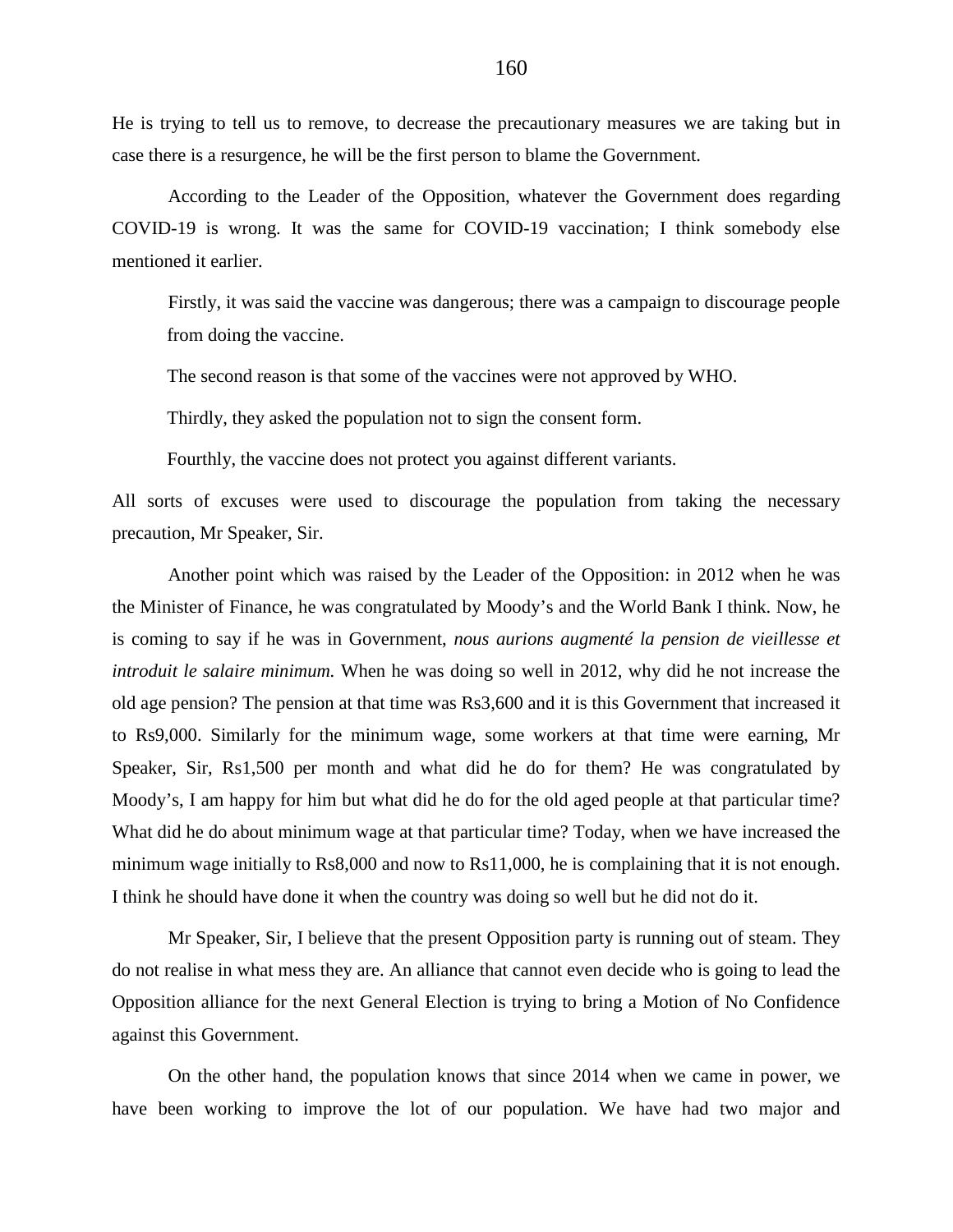unprecedented problems which the world has not witnessed in the last 75 years, Mr Speaker, Sir, that is, the COVID-19 pandemic and the war in Ukraine. But despite all the difficulties, the Government has done and is still trying to do its utmost to improve the lives of our citizens.

We are not out of the woods yet, Mr Speaker, Sir. God knows what is going to happen in Ukraine. If that situation gets worse at it looks like it, if we go into a third World War – it is not farfetched – we just have to realise how catastrophic this is going to be not just for Mauritius, for the whole world.

Before concluding, Mr Speaker, Sir, I would like to quote a survey that was carried out by *Le Mauricien* and StraConsult and was published two days ago. The first question: "To which political party do you feel closest to?" The *Mouvement Socialiste Mauricien* recorded 18%, that is, 18% of the sample feels closest to MSM and as for PMSD, only 1%. The next question: "Who would you vote as the next PM?" Pravind Jugnauth - 21%, Xavier Duval - 2%. Third question: "Which party alliance would you be willing to vote if there is a general election tomorrow?" Alliance de l'Espoir - MMM, PMSD, Roshi Bhadain, Nando Bodha - 1%, that is, only six people out of 600 of the sample. MMM, Alan Ganoo and Steve Obeegadoo - 11%.

From these results, it is already clear that the population has, without the slightest doubt, already voted a Motion of No Confidence against the Opposition, Mr Speaker, Sir.

# *(Interruptions)*

If this is not a Motion of No Confidence against the Opposition, I wonder what it is.

Mr Speaker, Sir, following the results of the survey and the *claque magistrale* that he has received, I think to maintain his credibility, the most decent thing that the Leader of the Opposition should do is to withdraw this Motion of No Confidence without further ado.

Merci, M. le président.

**Mr Speaker:** Hon. Assirvaden!

 $(10.24 \text{ p.m.})$ 

**Mr P. Assirvaden (Second Member for La Caverne & Phoenix):** Merci, M. le président.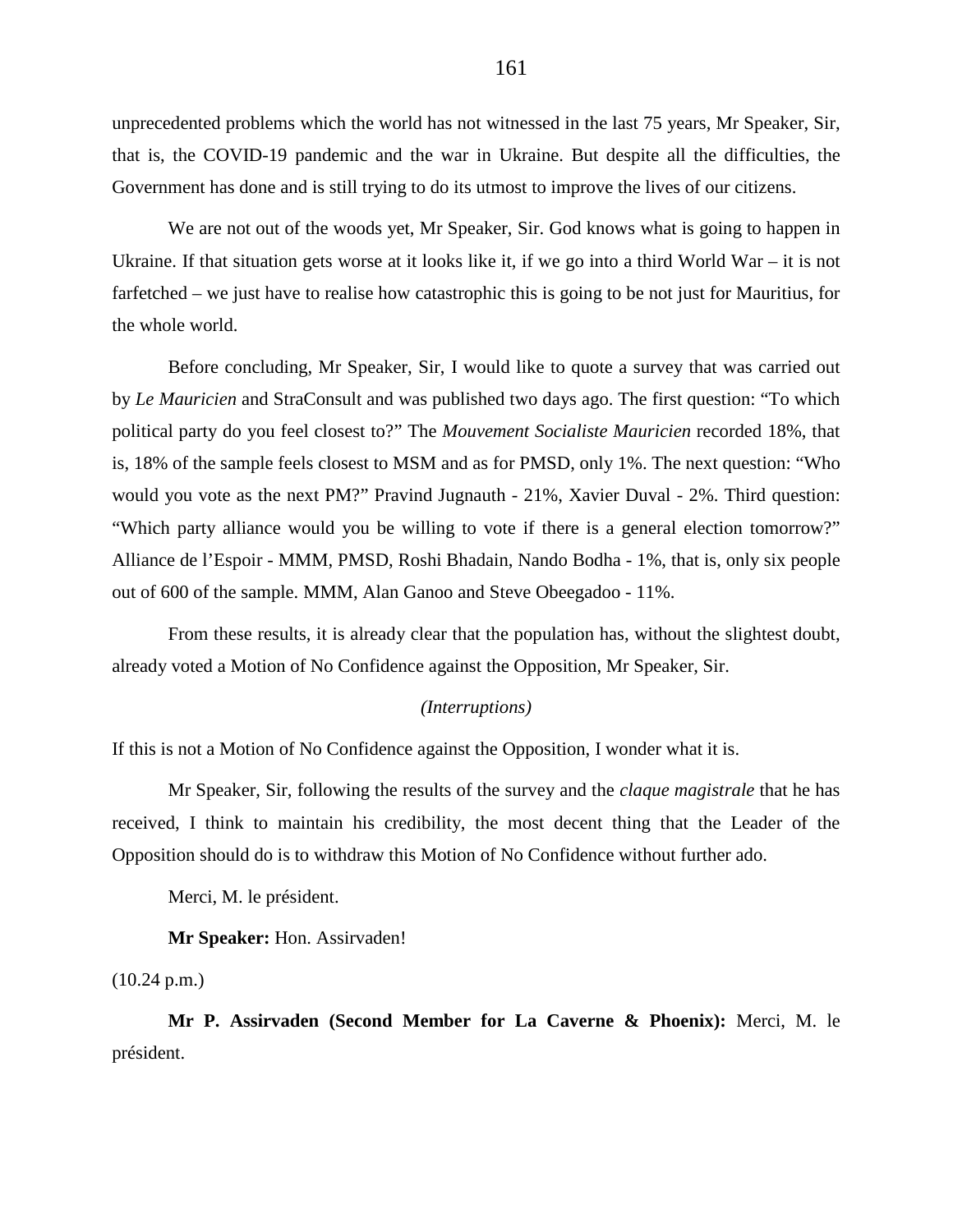M. le président, j'ai 15 minutes pour mon plaidoyer à l'occasion de cette motion de blâme qui a été présentée par le leader de l'Opposition. Au sein du Parti travailliste, nous soutenons la motion de blâme contre le gouvernement. Cette motion de blâme, M. le président, est présentée dans un contexte particulier.

Il est un fait qu'en 2022, le peuple souffre énormément. C'est un fait que la population s'appauvrit de jour en jour, que le doute est dans le pays et que le gouvernement n'a plus la confiance de la population. Cette motion de blâme, il faut bien le dire, n'est pas présentée contre un ministre, n'est pas présenté contre le ministre de la Santé, contre le ministre du Commerce, contre le ministre des Finances ou même contre le Premier ministre. Cette motion de blâme est présentée contre l'ensemble du gouvernement parce que l'ensemble du gouvernement mène ce pays vers la déroute.

J'ai écouté 12 orateurs qui m'ont précédé, des ministres, le ministre des Finances, le ministre du Commerce. J'ai écouté le ministre de l'Agriculture disant à l'honorable Bhagwan qu'il est coupé de la réalité. Quand j'ai écouté le ministre de l'Agriculture, l'*Attorney General,*  alors que le pays, des gens dans ce pays mangent un repas par jour, alors que certaines familles n'arrivent pas à finir leur fin de mois, alors que tous les prix des alimentations dans nos supermarchés, l'honorable Sik Yuen vient d'en faire la preuve, augmentent. Alors que les médicaments pour les retraités augmentent criminellement, c'est dommage alors que la ménagère attend du ministre de l'Agriculture des solutions, des réponses à leurs interrogations, le ministre de l'Agriculture trouve important le *pin* sur la veste de l'honorable Bérenger. Important pour dire alors que nous attendons des solutions, c'est cela qu'on appelle coupé de la réalité et notre devoir en tant que l'Opposition, ce n'est pas simplement de critiquer mais aussi d'attirer l'attention du gouvernement par ce cri du cœur. C'est pour cela que certains observateurs ont qualifié les désordres de ces dernières semaines des désordres de la faim.

Le coût de la vie dans ce pays, M. le président, la population comprend très bien qu'il y a une guerre entre la Russie et l'Ukraine. La population comprend très bien que le Covid est passé, nous sommes passés par des moments difficiles. Le père de famille comprend très bien que dans le monde entier le prix de l'huile augmente, le prix du charbon augmente, les matières premières augmentent, la population comprend. Ils comprennent. Les Mauriciens, les jeunes et les Mauriciens en général disent, regardent la télé, mais ce qu'ils ne comprennent pas, M. le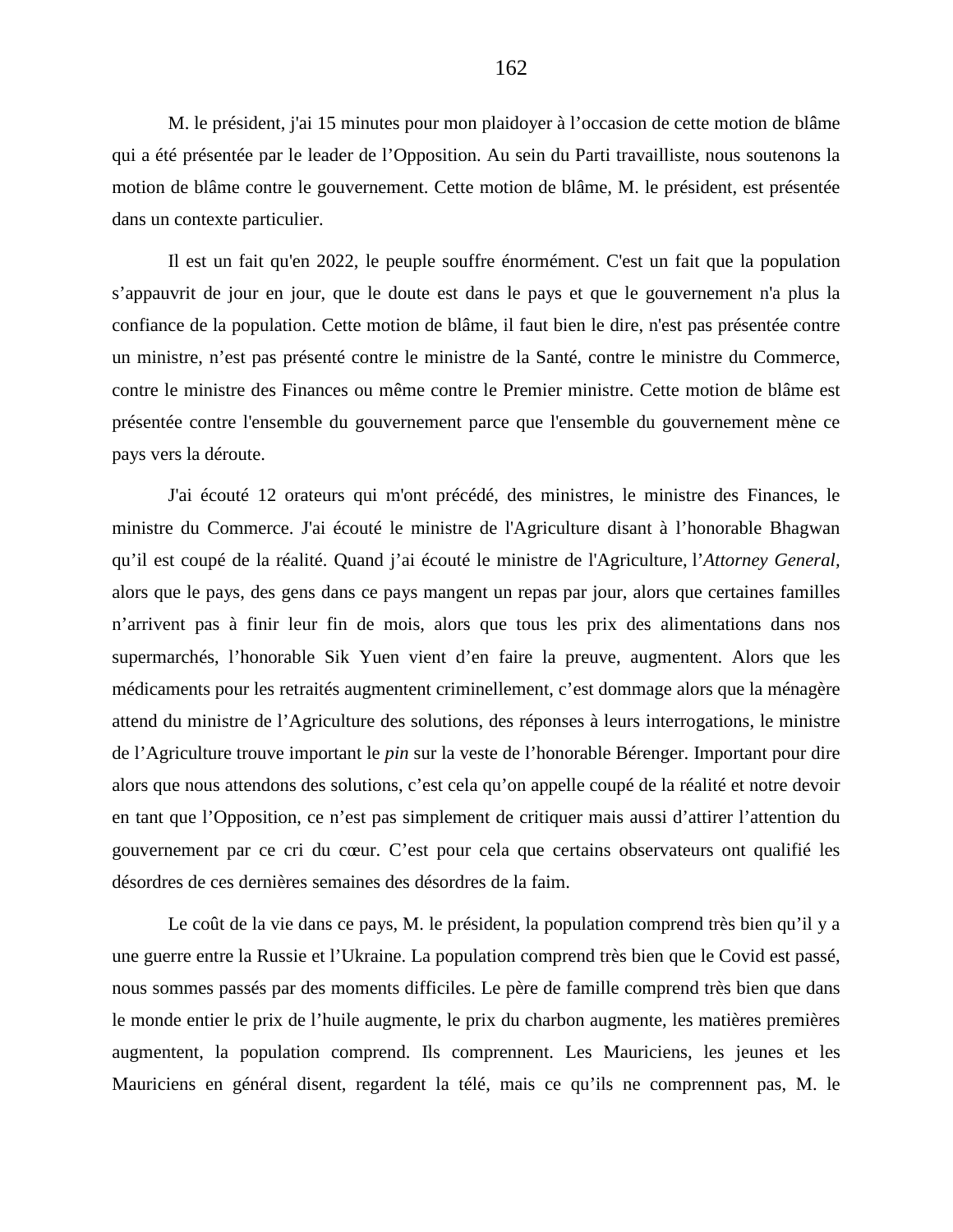président, c'est qu'au même moment qu'on demande à cette population qu'il faut qu'ils serrent la ceinture pour payer son carburant plus cher. En un mois, pour payer le gaz ménager plus cher, pour payer le métro, pour payer le taxi, pour payer le bus, pour payer les médicaments. Alors que le ministre du Transport vienne dire « la population comprendra ». Oui, la population comprendra! Mais la population comprendra quand 13 ministres partent à Dubai pour le *jalsa* de Dubai, alors que vous demandez à la population de serrer les ceintures? La population va comprendre quand, au CEB, pendant six ans nous avons créé trois subsidiaires qui ont englouti R 1.2 milliards et ce matin, le ministre de l'Énergie est venu confirmer que deux subsidiaires seront en faillite, seront fermés alors que le gouvernement a investi R 1.2 milliards. Comment la population peut comprendre quand nous savons ce qui est arrivé au stade de Côte d'Or, autour de R 5 milliards - éléphant blanc? Le *Safe City* caméra : R 19 milliards. La population se pose des questions.

J'ai écouté le Vice-premier ministre, Dr. Husnoo. Il disait que la situation est grave. Oui, M. le ministre. L'Opposition, nous sommes responsables, nous comprenons que la situation est grave. Mais, est-ce le moment, Mr le Vice-premier ministre de *launch* un *tender* pour la rénovation du bureau de votre ministère? Est-ce le moment-là ? Actuellement, alors que le pays passe des moments difficiles, la police vient d'acheter 25 berlines neuves pour les *PPS* ou pour les ministres? Est-ce le moment, M. le président? La population passe par des moments difficiles - les milliards de la *MIC* sont dilapidés sans transparence! Servez de cet argent, la population comprendra !

Donc, M. le président, la population est une population intelligente. Mais, la population se pose des questions. La population se pose des questions, M. le président, comment dans notre démocratie, dans ce pays, un député écrit au directeur général de la *Mauritius Broadcasting Corporation* et une journaliste est suspendue - elle perd son emploi. Est-ce possible en 2022 que la population puisse comprendre?

#### **An hon. Member**: Incroyable!

**Mr Assirvaden**: Puisqu'une journaliste n'a pas pris la carte de visite de l'honorable Dhunoo, elle est suspendue ; elle perd son emploi à la *MBC*. C'est cela que le peuple, la population se pose des questions…

#### **An hon. Member**: La honte !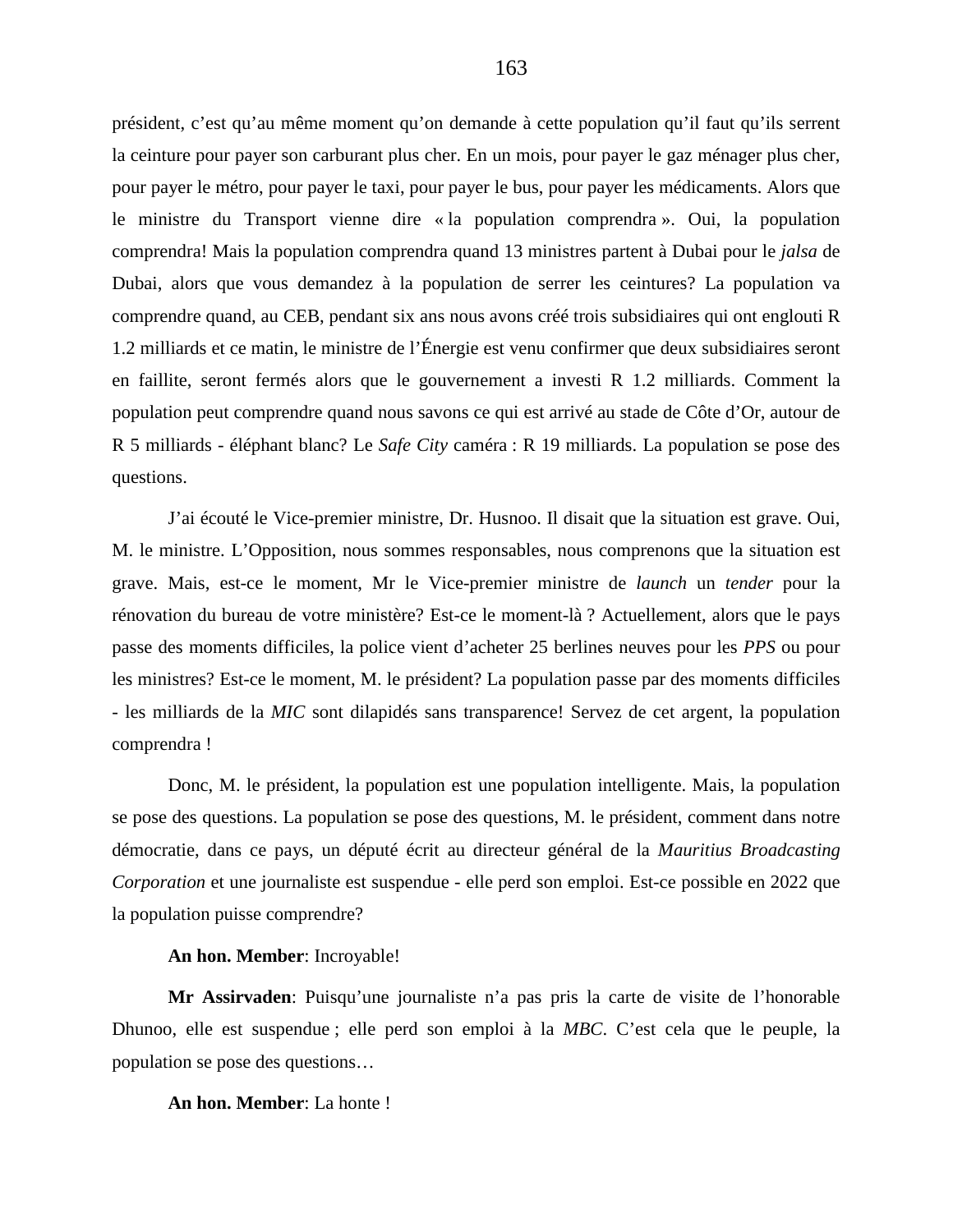*(Interruptions)*

**An hon. Member**: La honte !

*(Interruptions)*

**Mr Speaker**: Please, behave yourself! Don't interrupt the Member!

**Mr Assirvaden**: La ménagère…

*(Interruptions)*

**Mr Assirvaden**: La ménagère…

*(Interruptions)*

**Mr Assirvaden**: La ménagère…

*(Interruptions)*

**Mr Assirvaden**: Cela fait mal!

**Mr Speaker**: Who started?

*(Interruptions)*

You are a mature politician.

**Mr Assirvaden**: Cela fait mal !

**Mr Speaker**: Who started this game?

*(Interruptions)*

Quiet there!

**Mr Assirvaden**: L'honorable Dhunoo s'excite.

**Mr Dhunoo**: Mr Speaker, Sir, I have a point of order.

**Mr Speaker**: Yes.

**Mr Assirvaden**: What point of order? I am not going to give way, Mr Speaker, Sir.

**Mr Speaker**: Come on! It is point of order. You don't…

**Mr Dhunoo**: It is a point of order. I am not giving a point of clarification.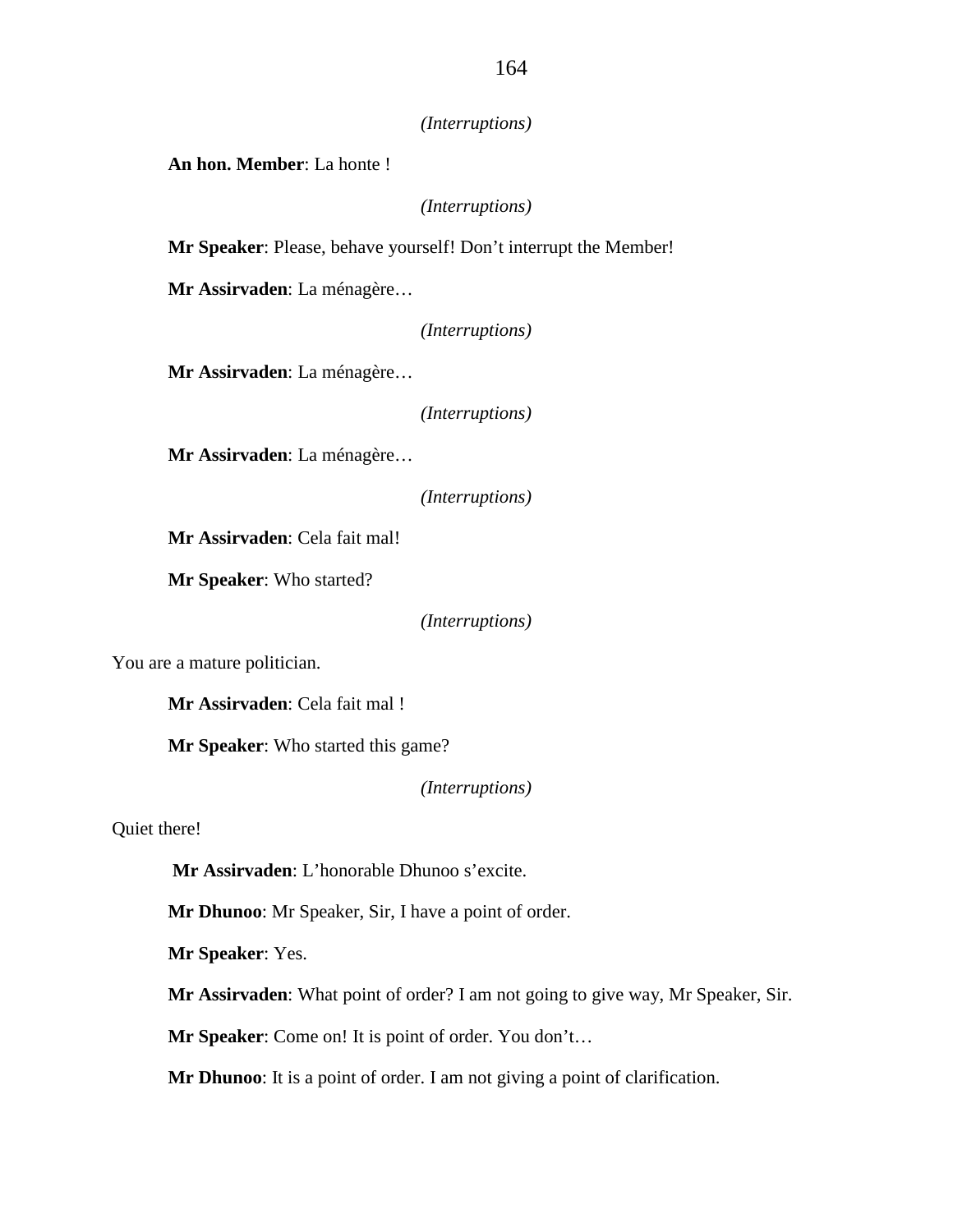**Mr Speaker**: Hon. Member, you should know your Standing Orders.

**Mr Assirvaden**: I know my Standing Orders.

**Mr Speaker**: You don't know your Standing Orders!

**Mr Assirvaden**: *Il est en train de m'interrompre!*

**Mr Speaker**: No, he has the right of a point of order. There is no way to give! I give the floor! I give the way, please!

**Mr Dhunoo**: Thank you, Mr Speaker, Sir. I refer to Standing Order 40: to other Members imputing motives. There has been an inquiry; he has mentioned my name. And the Prime Minister gave a reply; and there has been an inquiry. He cannot say that because of me this person has been… He cannot be imputing motives.

**Mr Speaker**: Yes.

**Mr Dhunoo**: He cannot put allegations on me.

**Mr Speaker**: You have a point of order.

**Mr Dhunoo**: Exactly!

**Mr Speaker**: Please withdraw this!

**Mr Dhunoo**: He has to withdraw!

**Mr Speaker**: You have to withdraw that.

*(Interruptions)*

You can't! You can't!

*(Interruptions)*

You can't be a judge! There is an inquiry going on. You can't be a judge!

**Mr Assirvaden**: L'honorable député a écrit à la *MBC* pour demander de sanctionner la journaliste, oui ou non ?

### *(Interruptions)*

Aujourd'hui, il se dédouane? Je ne porte pas un jugement, M. le président, mais c'est un fait une journaliste a perdu son emploi.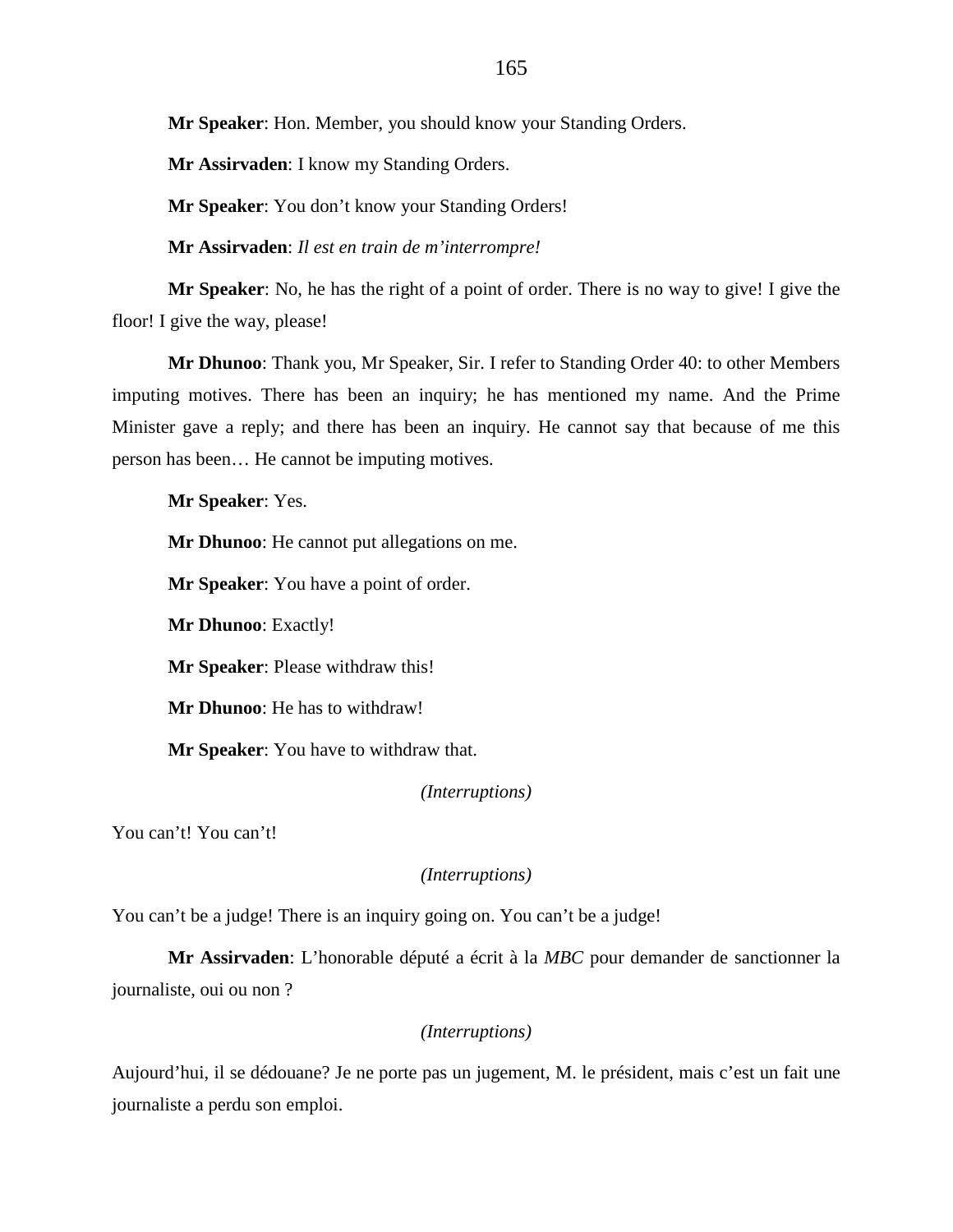**Mr Speaker**: Please! Please! I am asking to withdraw that!

*(Interruptions)*

**Mr Assirvaden**: Il l'a fait ; je ne vais pas retirer.

**Mr Speaker**: You have no speech! Next one!

**An hon. Member**: Shame!

*(Interruptions)*

**Mr Speaker**: You have no speech!

**Mr Assirvaden**: Il protège le député !

**Mr Speaker**: You have no speech!

**An hon. Member:** You withdraw! You withdraw!

*(Interruptions)*

**Mr Speaker**: Withdraw from the Chamber!

*(Interruptions)*

Withdraw from the Chamber!

*(Interruptions)*

Withdraw from the Chamber!

*(Interruptions)*

**An hon. Member**: *Met li deor do!*

**Mr Speaker**: Hon. Nuckcheddy, you start your speech!

(10.34 p.m.)

**Mr S. Nuckcheddy (Third Member for Flacq & Bon Accueil)**: Thank you, Mr Speaker, Sir. Let me first thank the Leader of the Opposition that he is back in this House to listen to the debate on his motion. Oh, you are going?

*(Interruptions)*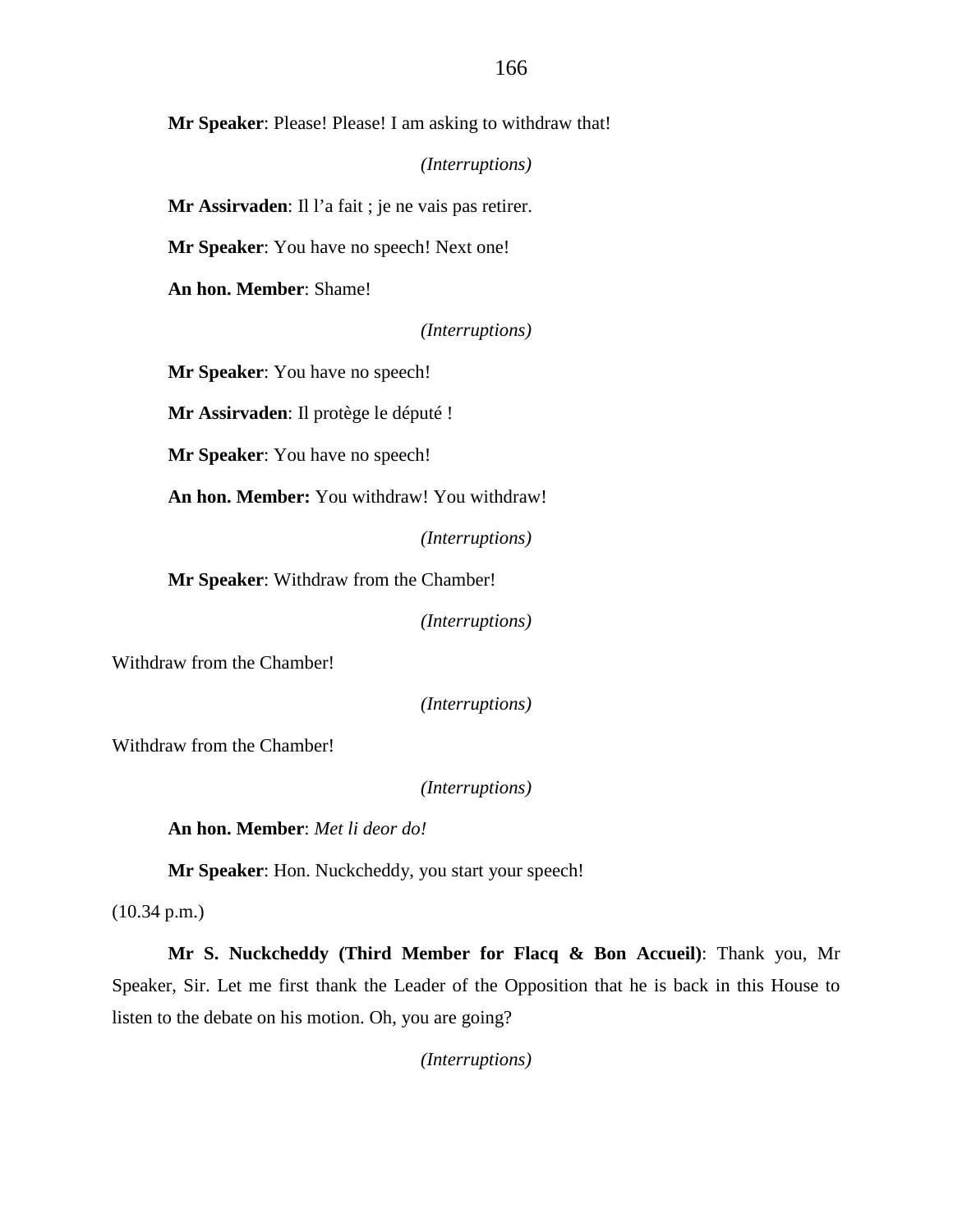The mover is going. Okay. No problem. Yet, again, Mr Speaker, Sir, it gave me a great satisfaction that he was here up to that time, nearly half past ten, because normally, after his PNQ, he disappears from this House, so that does not make any difference.

A Motion of No Confidence on this Government, Mr Speaker, Sir, at this point of time when we should be working together to face the new normal is shameful. As if the census of the Week-End Paper was not enough for the Leader of Opposition to withdraw his motion. So, let me bring my contribution and, Mr Speaker, Sir, I will start from the very beginning.

In November 2019, we went in an election. There were 3 major blocks. I still consider the MMM as one of the major blocks despite the fact that in several Constituencies, the MMM candidates have not been able to recover their deposit, the *tire caution, comme on dit*. There was one in No. 9 and all the three in No. 7, and elsewhere also.

So, Mr Speaker, Sir, with 3 blocks it was clear that none of them was going to get more than 50% of the votes. We, the *Alliance Morisien*, we got 37%. The others, they got what they got. So, we all got a minority. But, Mr Speaker, Sir, what makes the difference is that we got the majority of the minority whereas there, they got the minority of the minority.

### *(Interruptions)*

And, they are doing a very simple mathematics, that is, 100% minus the 37% that we got, and they are telling everyone that they have 63% of the population with them but, what you don't tell the population is that there were 22% of the population which did not cast the vote. So, if you remove the 22% from the 63%, it means that you got only 41%, and that all of you together, *et avec ces 4%, vous êtes comme-ci la grenouille qui veut se faire aussi grosse que le bœuf*. And, now, they are behind the *Election Municipale*. *Sa aussi zot pou gagn bate!*

#### *(Interruptions)*

This is what we must understand and explain to the people. And since then, they are using all sorts of tactics to tarnish the image of the country. They came with petitions, which one after the other was thrown away. In one instance, they did get a recount. But then, what happened? The country lost money because it was tax payers' money and MMM lost a member!

*(Interruptions)*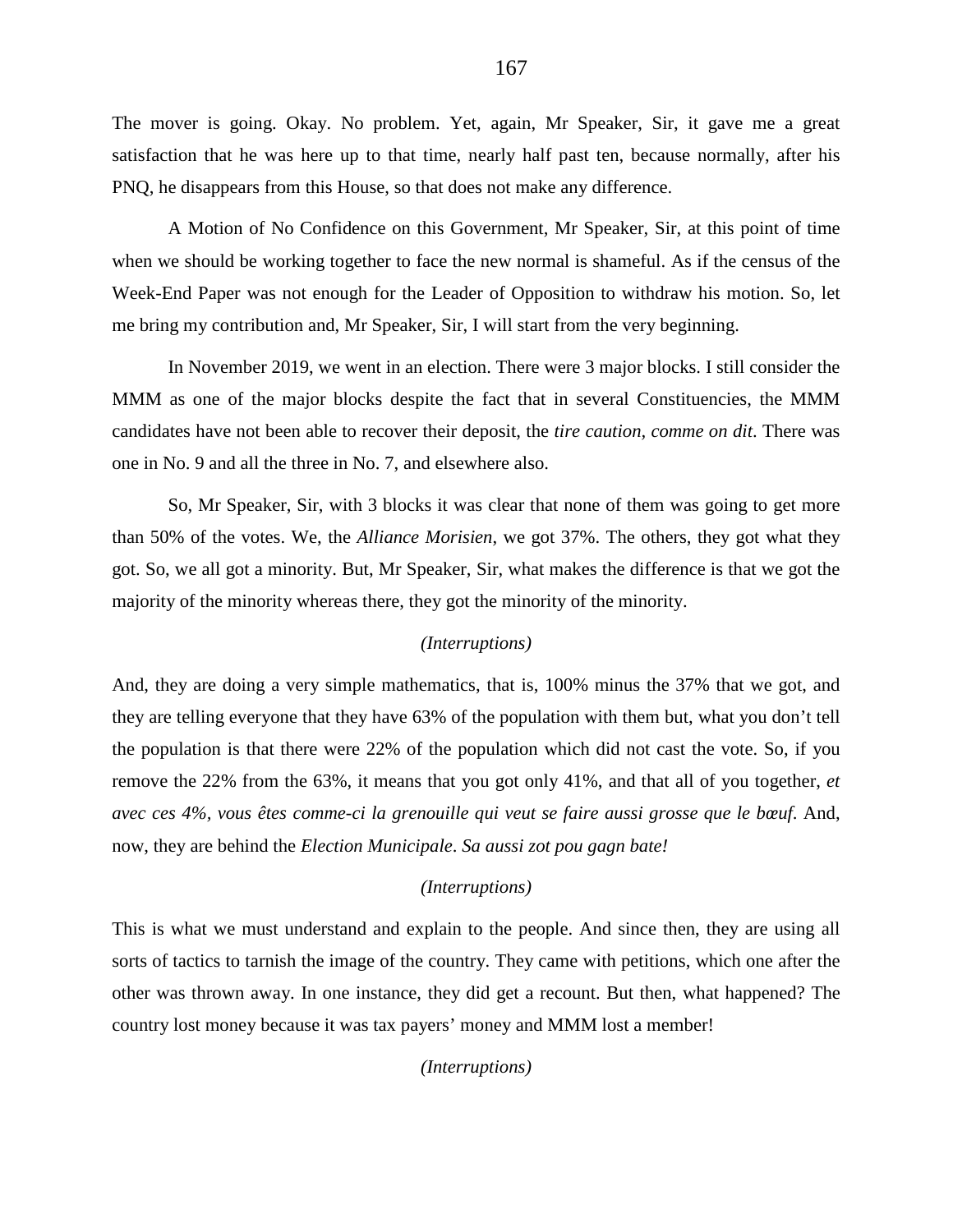Mr Speaker, Sir, in the Constituency No. 9, the MMM got only 5% of votes more than the *Parti Malin*, as highlighted by hon. Collendavelloo some time back.

During his intervention on the COVID-19 Bill on 13 May 2020, the then Leader of Opposition, hon. Dr. Boolell mentioned -

"Do not forget, electoral petitions are before the Court to contest the legitimacy of this Government."

What I want you to understand, Mr Speaker, Sir, is that since 08 November 2019, the Opposition's major concern is to create confusion in the mind of people and have recourse to all sorts of anti-democratic means to contest the legitimacy of this Government. As their attempt of electoral petitions did not work, now they are coming with this motion.

Mr Speaker, Sir, on 23 October 2019, the leader of *Alliance Morisien*, hon. Pravind Kumar Jugnauth, presented his manifesto with 15 measures, and we just completed our two years, we are nearly approaching the mid-mandate and here is our bilan. *Malgré le contexte difficile, on a maintenu l'éducation gratuite, on a maintenu la santé gratuite, on a maintenu le transport gratuit. En plus de cela, M. le président, d'après le manifeste électoral* -

- Le rapport du *PRB* a été appliqué comme promis.
- Les manuels scolaires gratuits, cela a été fait.
- La pension de vieillesse à R 9,000, cela a été fait.
- Cette opposition que nous avons en face de nous avait déclaré qu'elle n'avait pas le moyen de payer R 5,000 en 2014.

Le Leader de l'opposition – heureusement qu'il n'est pas là – aurait dit que c'est lui et l'honorable Bodha qui avaient proposé la pension à R 5,000 en 2014 car déjà on voit l'honorable Bodha déclarer le *Urban Terminal* comme son concept).

• L'aide pour les soins à l'étranger qui passe de R 800,000 à R 1 m. avec le proche du patient bénéficiant d'un billet d'avion gratuit.

Le plus important, M. le président, on avait promis la création d'un *Youth Environnent Council* pour que les jeunes puissent s'exprimer sur la question environnementale.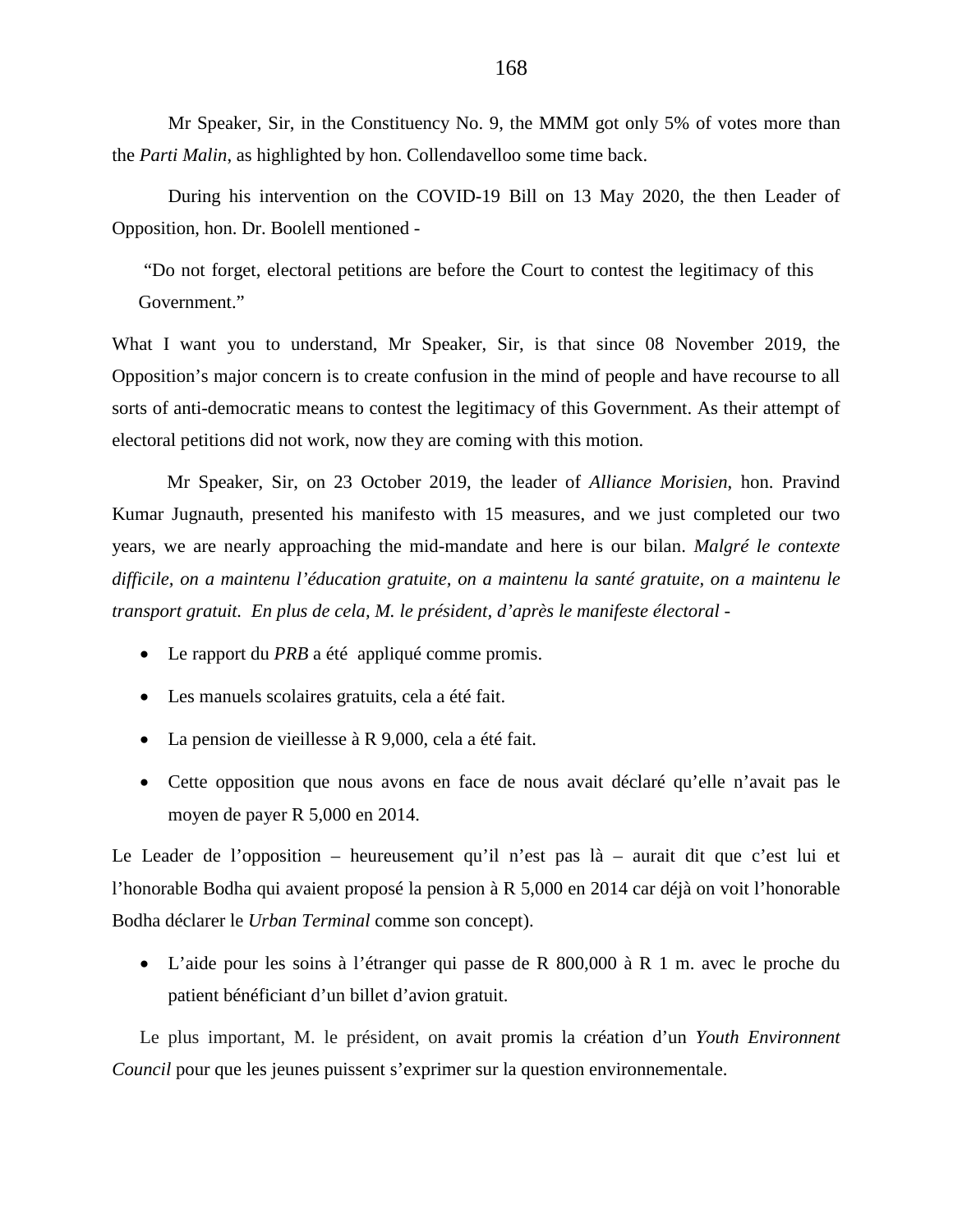In March 2021, the National Youth Environment Council (NYEC) was created and this Council, Mr Speaker, Sir, has a very young and dynamic chairperson, Dr. Zaheer Allam. This Council is already working towards science-based policy recommendations and the chairperson was cited in the latest flagship IPCC report. The Intergovernmental Panel on Climate Change (IPCC) which is the United Nations' body for assessing the science related to climate change. Already the United Nations is recognising the contributions of this Council which is the vision of our Prime Minister, hon. Pravind Kumar Jugnauth, to provide opportunities to our young people.

Another achievement, Mr Speaker, Sir, is that in the last mandate this Government appointed a lady to the post of Speaker for the first time, a lady as the President of the Republic for the first time. And in this mandate for the first time, we have a Chief Whip who is a lady and doing her job in an excellent manner.

Mr Speaker, Sir, the world is going through a tough time. I won't say that we don't have problem, we have problem with the economy. Yes, we do have. But what would you expect when your major pillars of the economy like the tourism industry is not operating at its optimum and did not work at all for about 18 months? And when it started to pick up, some people who are close to the Opposition - I won't call them *Chatwa de l'Opposition,* don't worry - organise manifestation in front of the Parliament to request tourists not to come to Mauritius. Is that the fault of this caring Government? *Kot noune fauté?*

The hon. Leader of the Opposition mentioned the participant of the riot who was injured this morning when he moved his motion but not a single word for the policemen who were injured while discharging their duty. Not a word on the damages to our infrastructure which we, the taxpayers, are going to pay. Why? Why this Opposition is trying to say that the people who participated in riots are against us? But it was hon. Shakeel Mohamed who was insulted and called to move away when he tried to take a political gain during the riot. Even during this debate, listening to the Members on the other side of the House, we get the feeling that they are praying for Mauritius to become like Sri Lanka. That is the wish that they have for the country.

I heard a lot about MIC. The MIC, Mr Speaker, Sir, is here to ensure an orderly and balanced economic development of the country and the stability and soundness of the financial system by assisting corporations or companies incorporated in Mauritius which are financially distressed as a result of the Covid-19 pandemic.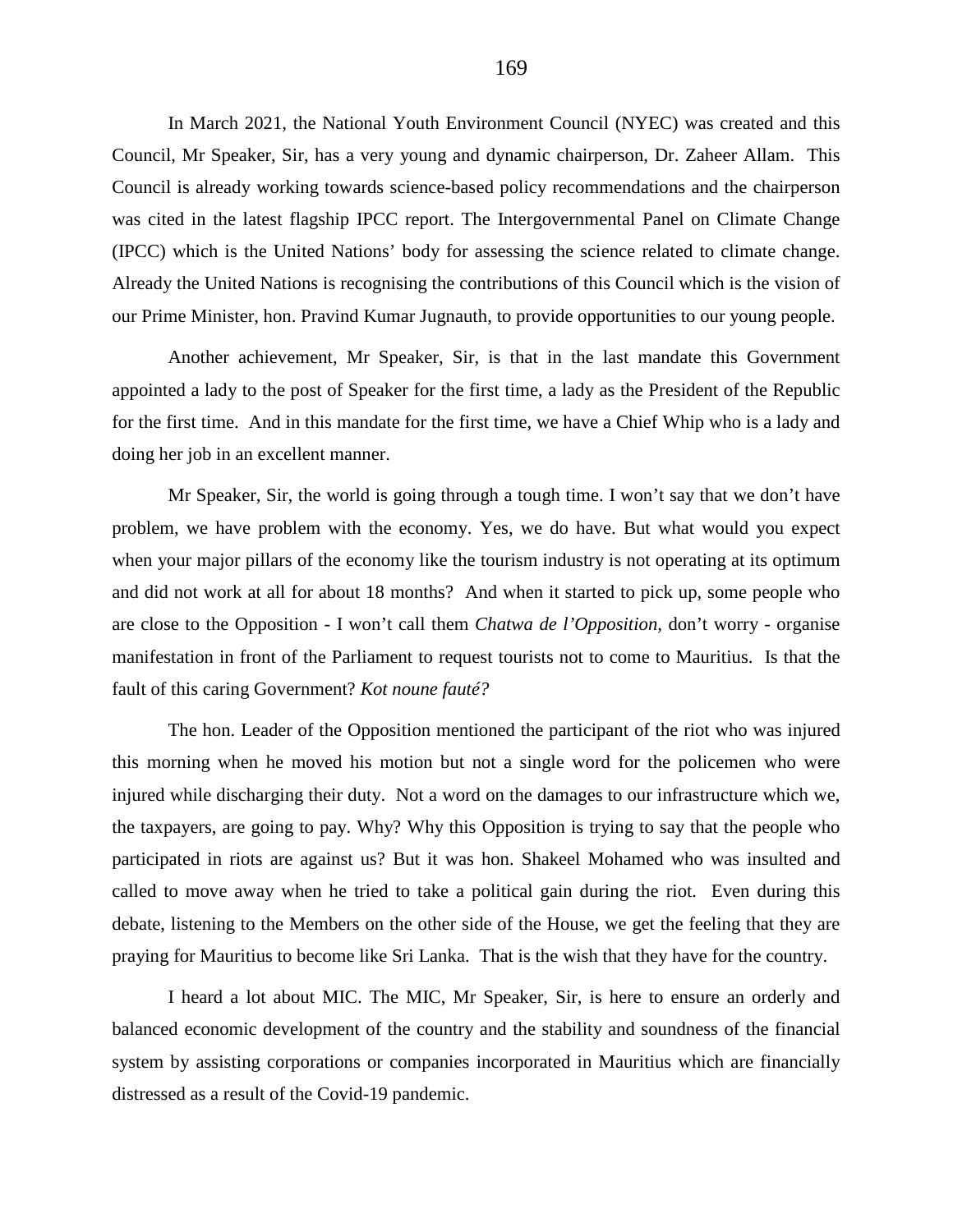Now, if you compare this to the stimulus package, Mr Speaker, Sir, you will see the difference. Stimulus Package was a mean to give away money to those who were close to the then Government and without any need of reimbursing that money. The MIC financing is a loan which will have to be reimbursed. Once you get the loan, the MIC will have a representative on the board of those companies and follow how the money is used.

The whole world suffered during the pandemic and we will continue to feel its effect up to we don't know when. The effect was global but the measures taken by different Governments across the world were different. A small island, a small economy like ours, despite all the constraints we came up with several such measures which are unique like, for example, the -

- 1. Wage Assistance Scheme;
- 2. Self-employed Assistance Scheme, and
- 3. measures to protect employment are all the characteristics of a caring Government.

We are not abusing public funds, Mr Speaker, Sir. And talking about abuse of public funds, Mr Speaker, Sir, that reminds me of a letter sent to the Press in April 2000 by one Mr Eric Stauffer from Switzerland who explained how public funds were misused by the then Government.

Mr Speaker, Sir, whether you are in the Opposition or on the side of the Government, we all have a duty towards our country. And the duty is to tell the truth. We just saw an example by hon. Yeung Sik Yeun. We understand that *chouchou, aubergine et cotomili*, the prices have gone up. But why they don't explain even these vegetables are grown here, the fertilizers are imported and that has a cost, the cost of producing these vegetables have gone up. This, they won't go and tell the public. They will tell lies. Unfortunately, the hon. Members of the Opposition and even those who are outside are not telling the truth to the people.

You may recall, when we came with the COVID-19 Act, it was said that the Bill infringes upon personal liberty. Today, after two years, we see that there is nothing as such. When we came with the IBA Amendment Act, again, the Opposition left no stone unturned to terrify the population, making them believe that there is no democracy in Mauritius. But that's not the case at all, Mr Speaker Sir, Mauritians have voted for a caring Government with a vision. On this side of the House, we are doing the utmost to face the prevailing situation. We will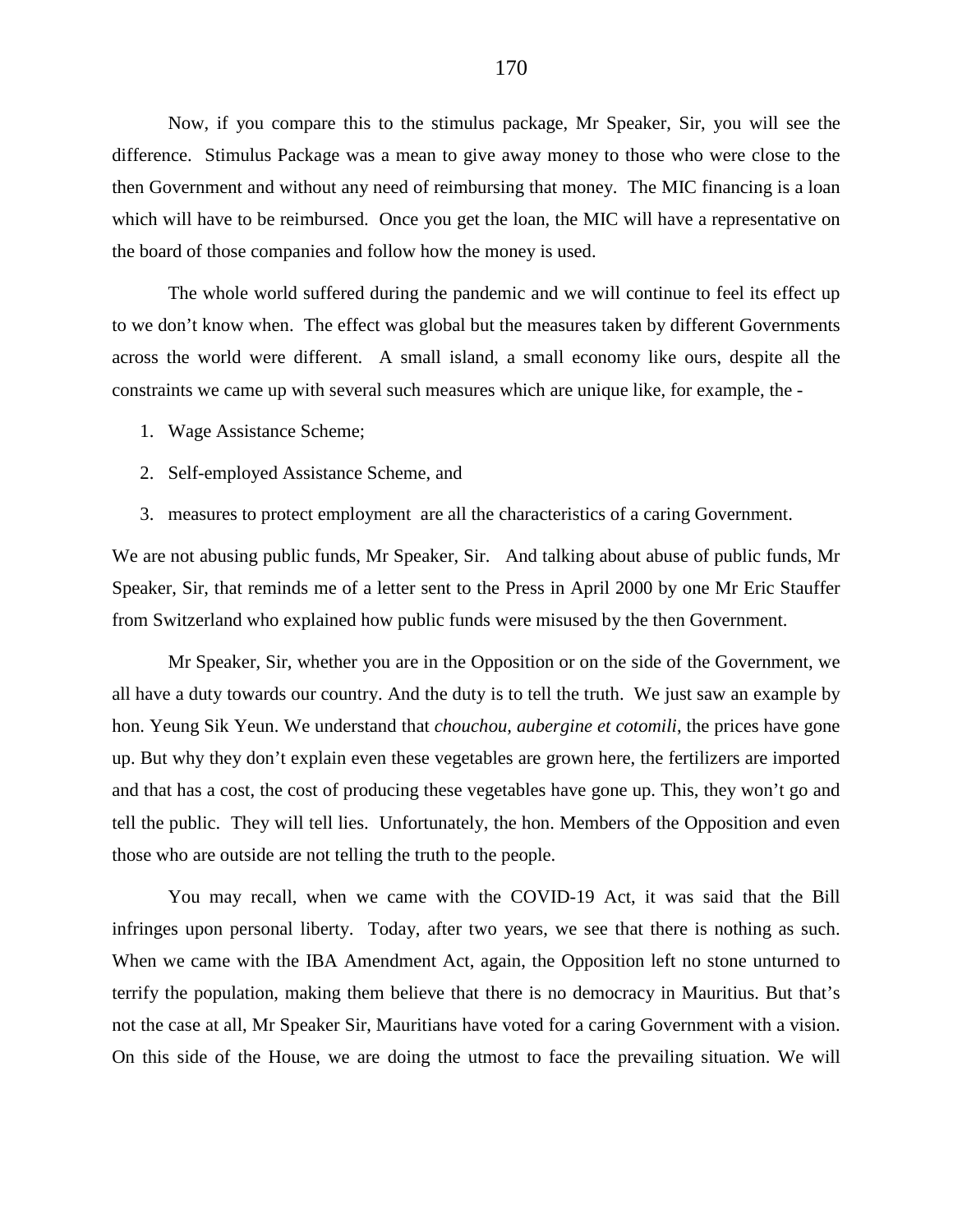continue to be by the side of our population and care for them. Mr Speaker, Sir, we shall not forget the unprecedented measures that this Government has implemented like -

- The Portable Retirement Gratuity Fund;
- Negative Income Tax, and
- Minimum Wage.

We provided our people with dignity; we abolished the salary of Rs1500, not only abolished but made it illegal. We are valorising our people. We are not like others encouraging and using them for their own benefits to walk on the street, to set fires on mattresses by making them believe that it is the Government who is behind the increase in prices.

This is a dangerous game that the Opposition is playing, Mr Speaker, Sir. Some hon. Members in this House even mentioned that the Government was using the COVID-19 Pandemic to bring laws which were against the workers. Hon. Uteem, on 13 May 2020, mentioned the following and I quote -

*"Le gouvernement s'apprête à voter une loi anti-travailleurs, une loi qui remet en question leurs droits acquis, une loi qui, au lieu de les protéger contre les licenciements abusifs, les rend plus vulnérables à la merci du patronat. »*

But, Mr Speaker, Sir, after he said that in this House, a few months later, on 29 August 2020, we saw very well where the *patronat* was situated. On a vu qui sont ceux qui avaient sponsorisé cette marche de vulgarité.

Talking of *per diem,* Mr Speaker, Sir, let me remind this House that the cost of overseas travel of the leader of PTR, when he was the Prime Minister, amounted to Rs206 m. And for one trip to India in 2014 the *per diem* that was paid to him was Rs2 m. The sister of the ex-Prime Minister was paid Rs3 m. as *per diem* for the year 2007 to 2008. *Sa ki appelle Amizer ! Amizer et abuser !*

M. le président, on voit aujourd'hui une Opposition qui a fixé comme objectif de se rassembler malgré leur divergence d'opinion qu'on voit chaque jour. Leur rassemblement est guidé par la blessure de leurs egos lors des dernières élections législatives. Ce qui les rapproche est cette haine contre le Premier ministre qui, avec cette victoire des élections législatives de 2019, les a fait passer pour des leaders dépassés.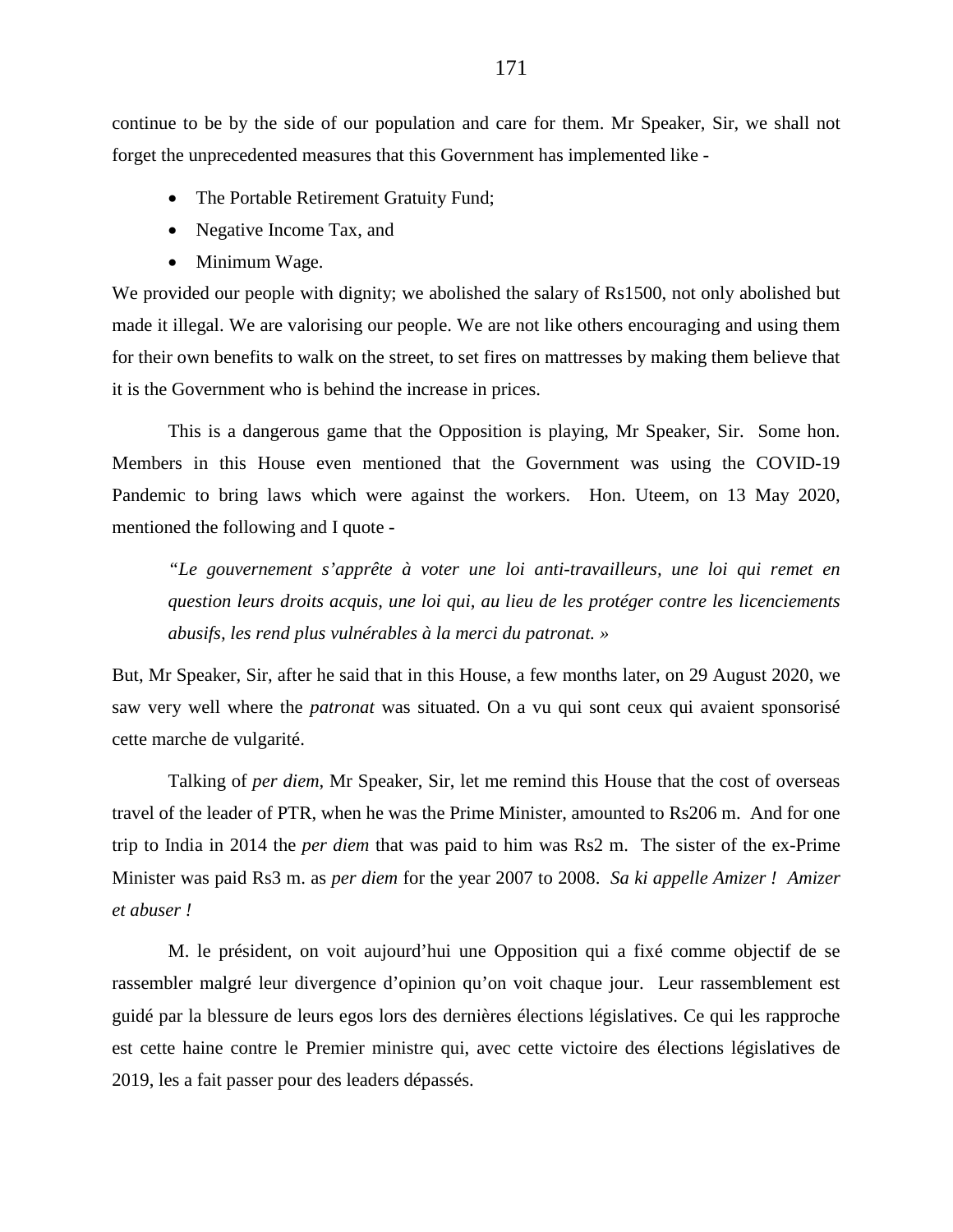Et c'est cela qui les motivent avec cette haine rassembleur de présenter aujourd'hui cette motion de censure remplie d'antipatriotisme et de malhonnêteté. Une Opposition déraillée et engourdie, dirigée par des forces occultes.

Et cela me fait les accorder cette citation de Daniel Confland, je cite –

« Un homme politique malhonnête, c'est comme un cerf-volant: il est gonflé de vent, il se pare de belles couleurs pour séduire, et lorsqu'il vole, il est en général manipulé par quelqu'un qui tire les ficelles ! »

M. le président, quant à nous de cette côté de la Chambre, nous tendons les ficelles à la population car on est guidé par leur aspiration. On est là pour les servir, pour leur offrir un avenir brillant. On est là par amour pour nos enfants, par amour pour notre pays. On est là car on a confiance qu'il y aura un demain meilleure.

So, before I end, Mr Speaker, Sir, I request that this motion shall not be allowed in this House and I am sure that my friends on this side are not going to vote for it as this motion is just an attempt to mislead the population and the mover only has political motive underhand.

On this note, I thank you, Mr Speaker, Sir.

**Mr Speaker:** Hon. Mrs Navarre-Marie!

(10.50 p.m.)

**Mrs A. Navarre-Marie (Fourth Member for GRNW & Port Louis West):** Merci, M. le président. Nous débattons aujourd'hui sur la *Motion of No Confidence*. Le leader de l'Opposition a donné les raisons d'une telle démarche et il importe que Maurice soit gouverné par un gouvernement responsable ayant un cœur l'intérêt et le bien-être de la population.

J'ai écouté avec attention l'orateur qui m'a précédé et également l'honorable ministre, Dr. Husnoo. S'ils étaient aussi fort, pourquoi refuser de donner les élections municipales? Vos conseils municipaux sont déjà en péremption. Si les élections générales devaient avoir lieu aujourd'hui, ce gouvernement prendrait un mauvais coup. Dans le contexte de scandale pendant la pandémie sur l'achat des médicaments, des grosses dépenses dans des projets de métro et le gaspillage des fonds publics.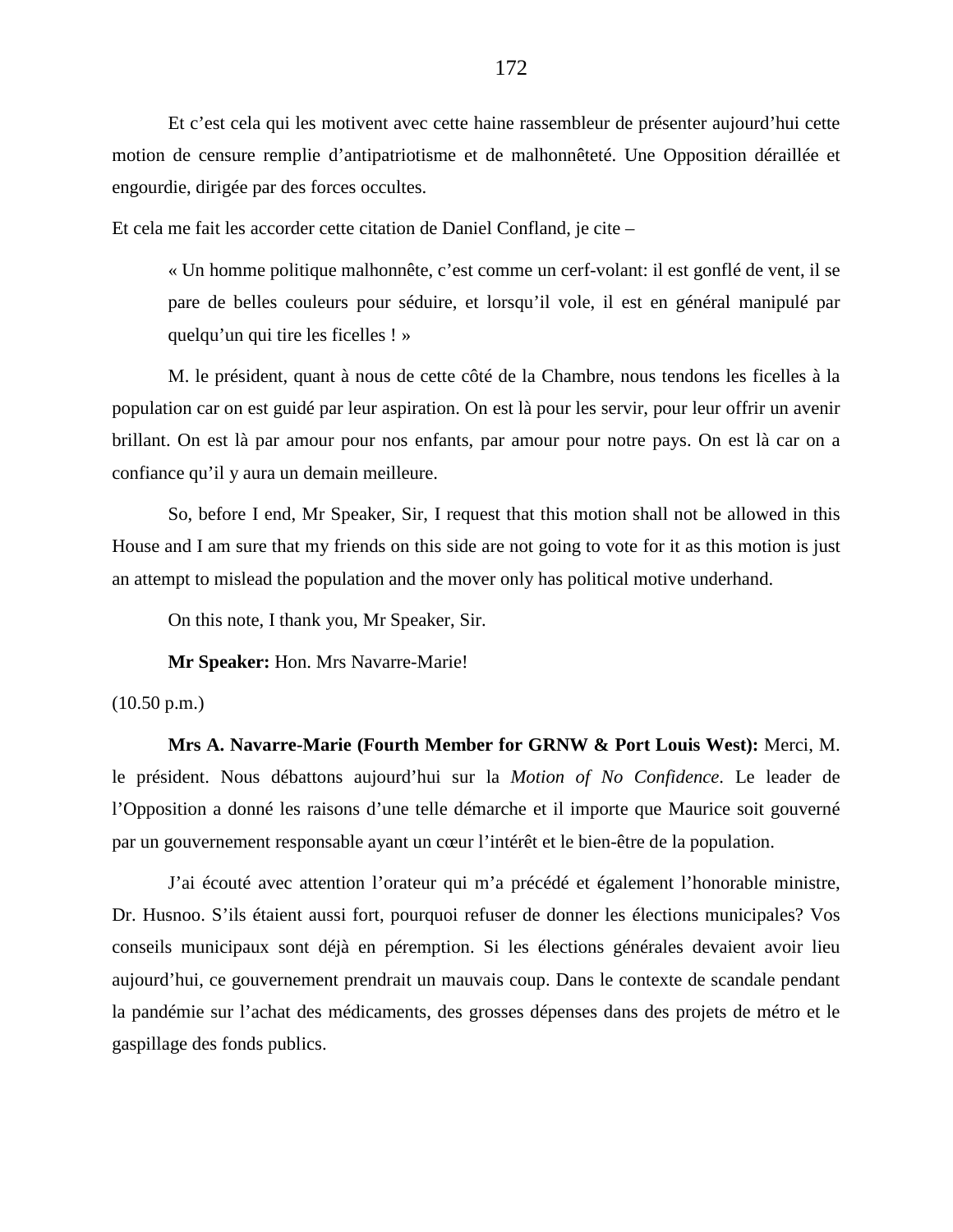M. le président, le 22 avril il y a eu des manifestations dans différentes régions du pays. Les familles sont inquiètes face à la montée du prix de carburant et ses effets cascades sur les produits alimentaires. Il y a aujourd'hui une crise du coût de la vie. Deux ans et demi après les élections législatives, au cœur même de son mandat, il est devenu évident que les promesses n'ont pas été tenues. Et ce gouvernement s'enlise dans des projets qui n'ont rien à voir avec la qualité et le niveau de vie de la population. Ce gouvernement est complètement déconnecté de la réalité du peuple; il est en déphasage complet du quotidien de la famille mauricienne. Les promesses du gouvernement n'ont pas été tenues – la distribution de l'eau 24/7, par exemple ; la pension de vieillesse à R 13,000 ; le *Public Advertisement* pour tous les postes, sur tous les postes de responsabilité, et j'en passe.

Nous faisons face au spectre de l'appauvrissement. La cherté de la vie entraîne une paupérisation de la population dont la classe moyenne qui peine à joindre les deux bouts. Le pouvoir d'achat baisse avec la hausse continue des prix. Du coup, les Mauriciens n'achètent que les produits essentiels et les moins chers, et sont à l'affût des promotions dans les supermarchés. Des commerçants menacent de ne plus importer; des entrepreneurs ferment les boutiques; des travailleurs perdent leur emploi – prétexte, le COVID ou alors ils ne sont pas vaccinés. Des familles peinent à survivre; elles vivotent grâce aux dons de certains ONG à l'instar de Caritas et les compagnies du secteur privé se sont mis de la partie en distribuant des *food packs* au plus nécessiteux.

Le pays est confronté à plusieurs défis - la flambée des prix, les factures de plus en plus fortes, l'inflation entraînant une forte baisse du niveau de vie et les consommateurs ressentent la pression. L'inégalité croissante entre les riches et les pauvres, les effets des changements climatiques, l'éducation non-inclusive, de nouvelles modalités imposées par le ministère des Finances concernant l'octroi de fauteuils roulants, de lunettes ou d'appareils auditifs aux personnes du troisième âge et les personnes handicapées. Avec un montant de R 5,000, il est impossible de se procurer des appareils auditifs qui ne coûtent pas moins de R 40,000. Et en même temps, elles doivent trouver de l'argent pour s'acheter des médicaments qui coûtent des yeux de la tête.

Ces défis, M. le président, exigent un leadership responsable et intègre. Or ce gouvernement met l'accent sur les projets de prestige et oublie les choses qui sont beaucoup plus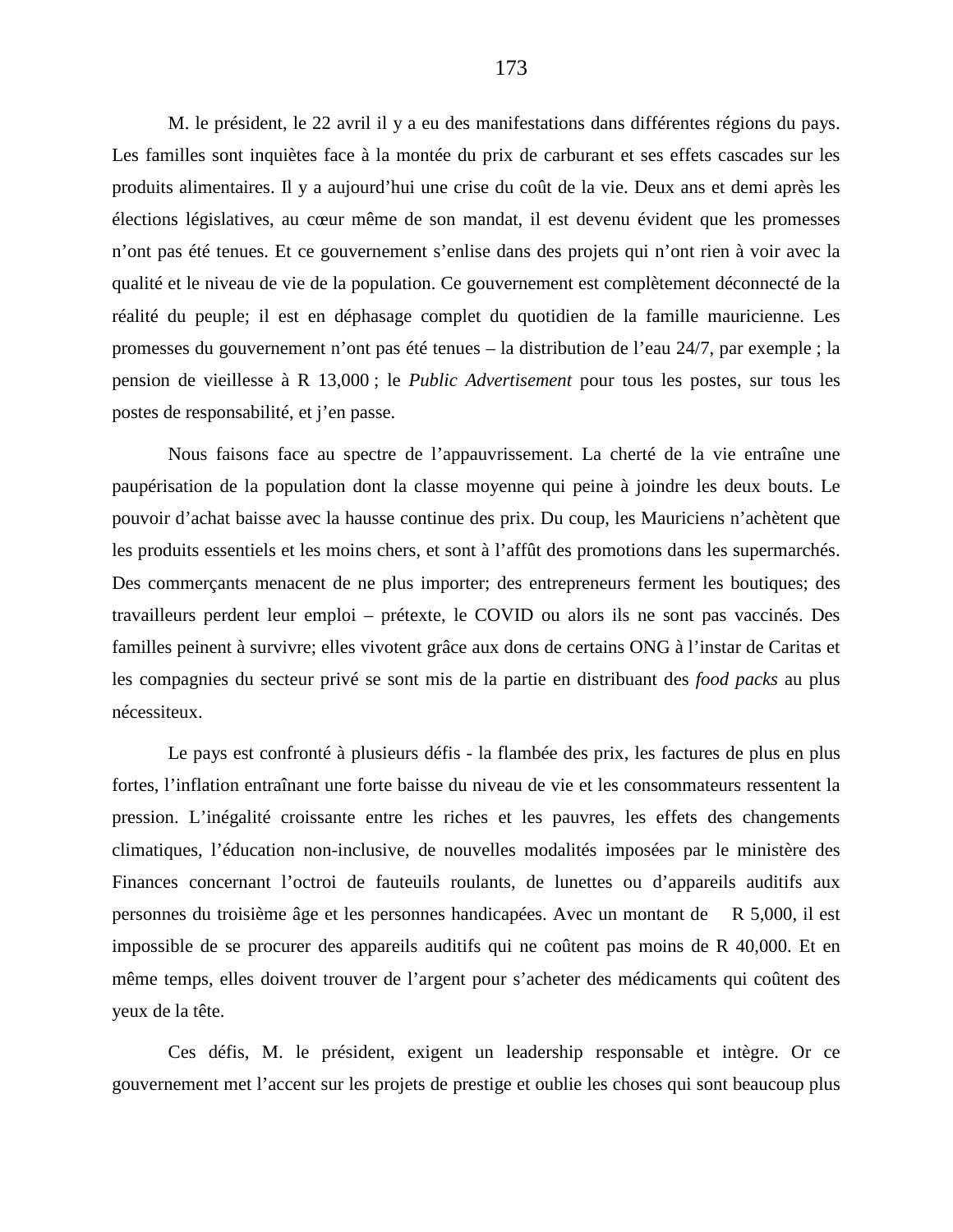importantes pour la population. Il ignore les besoins de la population telle que l'emploi, le pouvoir d'achat, la lutte contre la corruption dans nos institutions, un service qui laisse à désirer dans les hôpitaux et la situation dans le secteur de l'éducation. Tout en concédant que le COVID et la guerre en Ukraine ont contribué à faire flamber les prix de certains produits, nous ne pouvons occulter le fait que le gaspillage d'argent et l'accaparement des biens publics, l'abus de pouvoir, les passe-droits, le népotisme et le favoritisme sont les maîtres-mots de ce gouvernement. Des projets de prestige ne rempliront pas les *katora* du peuple. Ces projets n'apaiseront pas la faim. Les dépenses exagérées et indécentes en terme de mission ministérielle à Dubaï Expo, le projet métro express, l'hippodrome à Côte d'Or, le scandale des *ventilators* et des médicaments, la liste est longue.

L'exemple devrait venir d'en haut. Nos institutions n'inspirent plus la confiance. Les Mauriciens crient leur indignation dans les rues, sur les ondes des radios privées telles que 'enquête en direct', *'explik ou ka'*, *'tempo la so'* pour s'exprimer, pour exprimer leur misère et leurs doléances au lieu de se diriger vers les *CAB*. Des institutions telles que l'*ICAC* n'inspire plus la confiance. Combien de cas ont été référés à l'*ICAC*? Combien de ces cas ont été résolus? La *MBC*, – mon camarade, l'honorable Assirvaden, en a parlé – le cas de la journaliste contrainte de partir parce qu'elle avait refusé de prendre la déclaration d'un élu de la majorité. La *MBC* censurant le message du Cardinale Piat contenant des propos qui ne font pas plaisir aux potentats et mandarins, en l'occurrence, la notoire, *lakwizin*. La *MBC* qui ne passe pas un séga du défunt chanteur, Lin, pour les mêmes raisons et j'en passe.

Où est passé le rapport du *Fact Finding Committee* sur le décès des dialysés, le rapport sur le rapport Lam Shang Leen sur la drogue ? Combien de cas de brutalités policières n'ont pas été résolus à l'heure actuelle? Les institutions ne fonctionnent plus, elles n'ont jamais fonctionné correctement et dans la transparence sous ce gouvernement. Ce gouvernement gouverne dans l'opacité.

D'ailleurs dans son *Annual Audit Report* 2019-2020, le Directeur de l'Audit fait clairement ressortir qu'il n'a pas accès aux documents. À la page 22, il écrit ceci –

*"(...)NAO officers either could not have access to records or such access was simply denied. For example, for the audit of the Ministry of Health and Wellness, important files could not be provided."*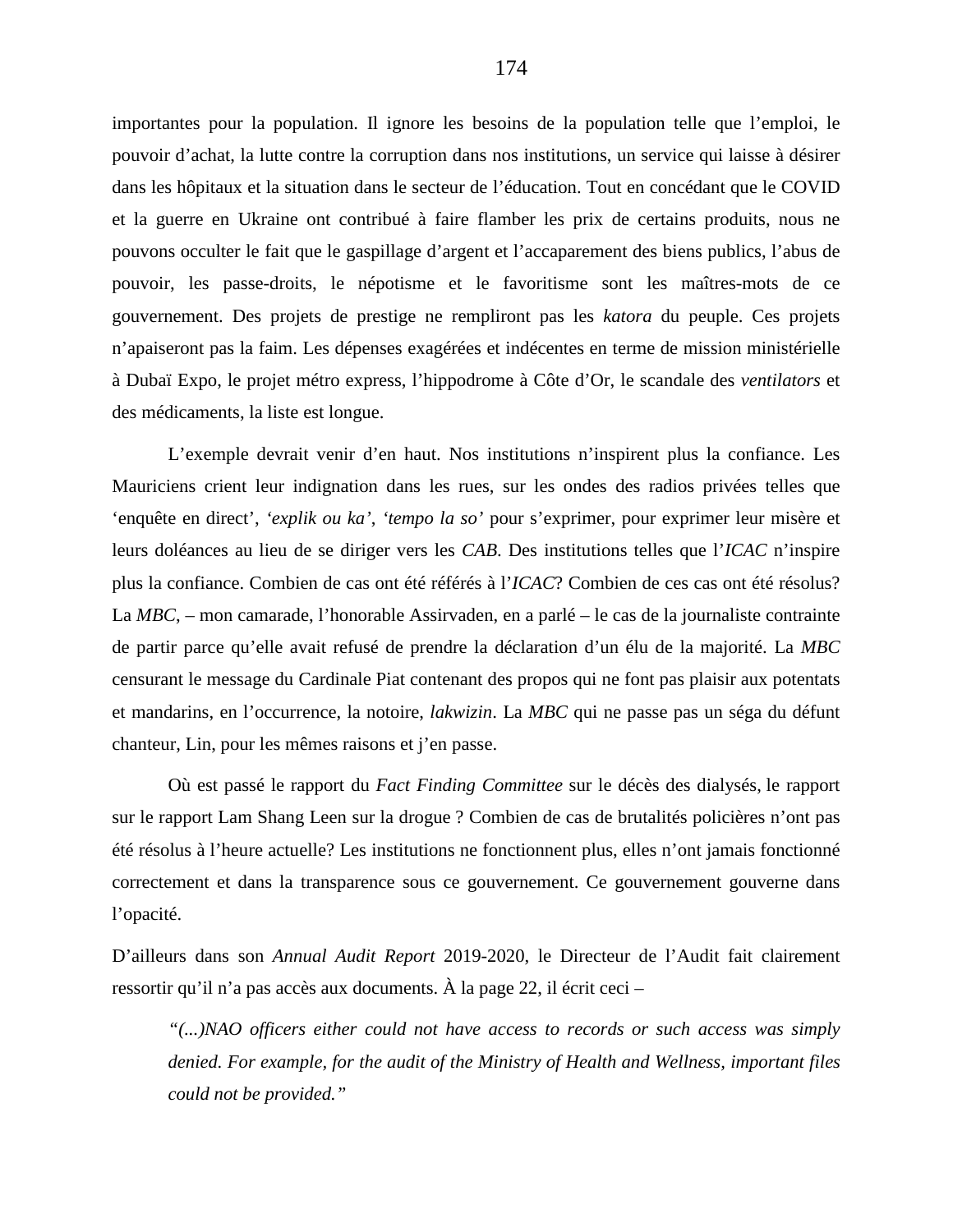*"Another example is the case of the Police service that invoked a confidentiality clause in a contract to restrict access to records and information to NAO officers."*

Le Directeur de l'Audit mentionne également *the key issues* de ce rapport –

- *"(a) Non-compliance with Legislations regulating Reporting Responsibilities.*
- *(b) Lapses in Procurement Management.*
- *(c) Deficiencies in Contract Management.*
- *(d) Non-Compliance with Legislations and Non-Enforcement of Rules.*
- *(e) Value for Money not obtained from significant expenditure incurred.*
- *(f) Deficiencies in Asset Management"*

Je préfère m'arrêter ici.

**Mr Speaker:** Merci!

**Mrs Navarre-Marie:** Je n'ai pas terminé.

**Mr Speaker**: No, time is time!

**Mrs Navarre-Marie:** Il n'y a pas que les institutions…

**Mr Speaker:** Time!

**Mrs Navarre-Marie:** Pardon?

**Mr Speaker:** Time is over for you! I said *merci!*

*(Interruptions)*

Time is over for you!

**Mrs Navarre-Marie:** Une minute ! Je termine !

**Mr Speaker:** Next orator!

**Mrs Navarre-Marie:** Je termine, M. le président !

**Mr Speaker:** Next orator would be hon. François! You have the floor!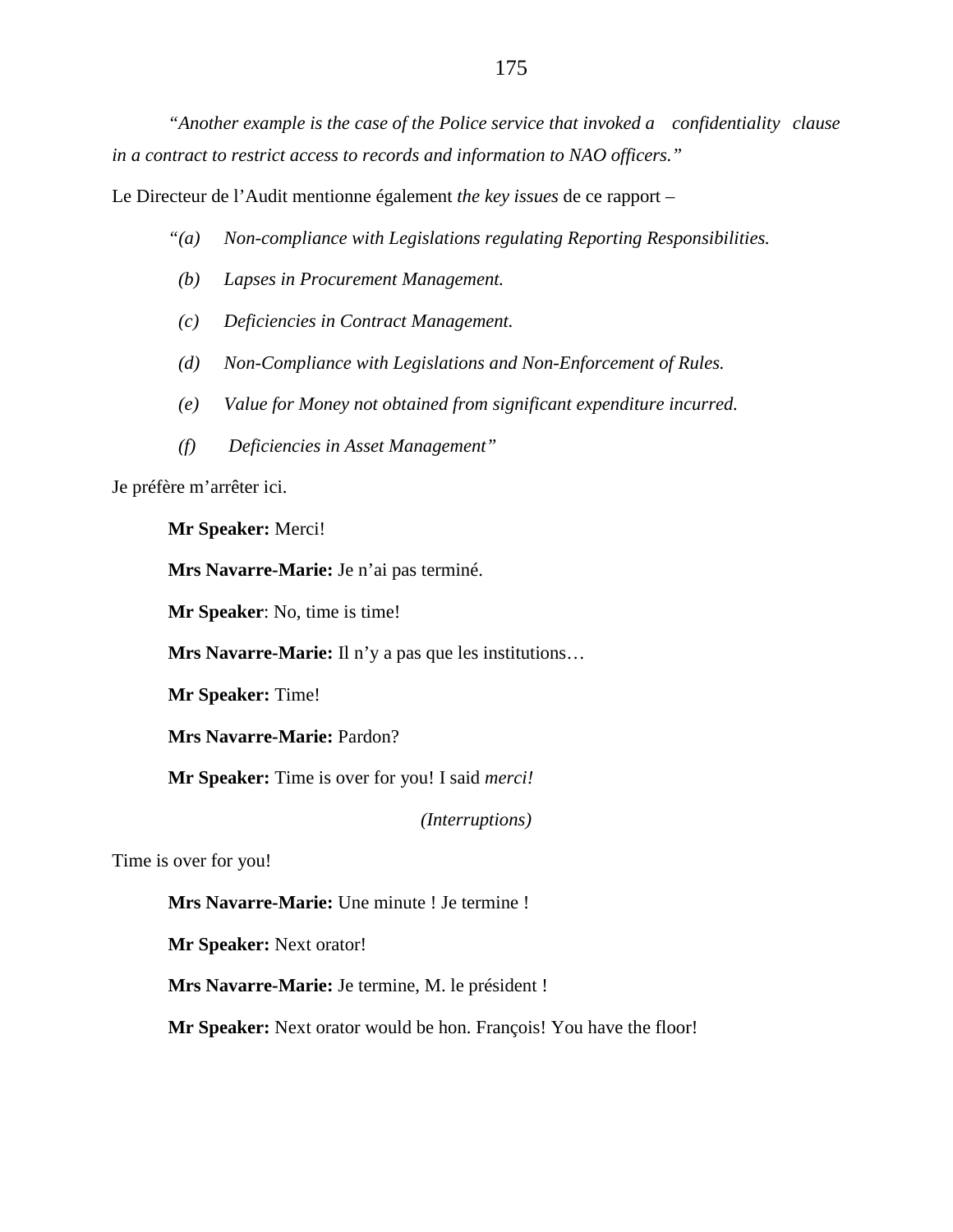(11.01 p.m.)

**Mr F. François (First Member for Rodrigues):** Thank you very much, Mr Speaker, Sir, for the opportunity to contribute to today's debate on this Motion of No Confidence in Government.

On 21 November 2019, I took my oath for allegiance in this House after I was democratically elected to serve our Republic and the nation for this mandate 2019-2024. When I was thinking on what to deliver in my speech today on this motion, as a Rodriguan Parliamentarian in Government, it was kind of challenging, principally for me not to depart from the values and principles of OPR Party.

As a binding principle for OPR, we do not interfere in the political partisanship at national level. Though, OPR does share cordial relationships from both sides of the House. We do not have any qualms to support any central Government following any OPR National Assembly election victory. The hon. Prime Minister and Dr. Padayachy regularly reiterated that we are in a period of exceptional times which requires exceptional measures that go beyond the usual constraints by exceptional decision making in the name of crisis resolution.

Mr Speaker, Sir, as a matter of comparison, are we on the same social-economic footings as Sri Lanka today, which was on the break of bankruptcy, suspended payments of foreign loans, serious shortage of essential goods and so on. Are we in a critical situation to be bailed out by the International Monetary Fund?

Mr Speaker, Sir, Government's Programme 2019-2024 defines this Government's vision for this mandate. Today, one will realise that there is a shift in certain decisions taken as a matter of urgency to reprioritise some of the commitments and represent unexpected and even unprecedented circumstances. We are in a time of inclusive recovery. Our Government's spending must be carefully prioritised on safety nets to curtail social crisis, health, housing and education by targeting the most vulnerable of our society.

Mr Speaker, Sir, having said so, my intervention today, with in mind the ideology to debating constructively on the Motion of No Confidence in Government, is not simply to provide a comfortable majority in support to the Prime Minister in Government to defeat the motion. Rather, it is a great opportunity for me, as an OPR Government member, to reiterate the vision,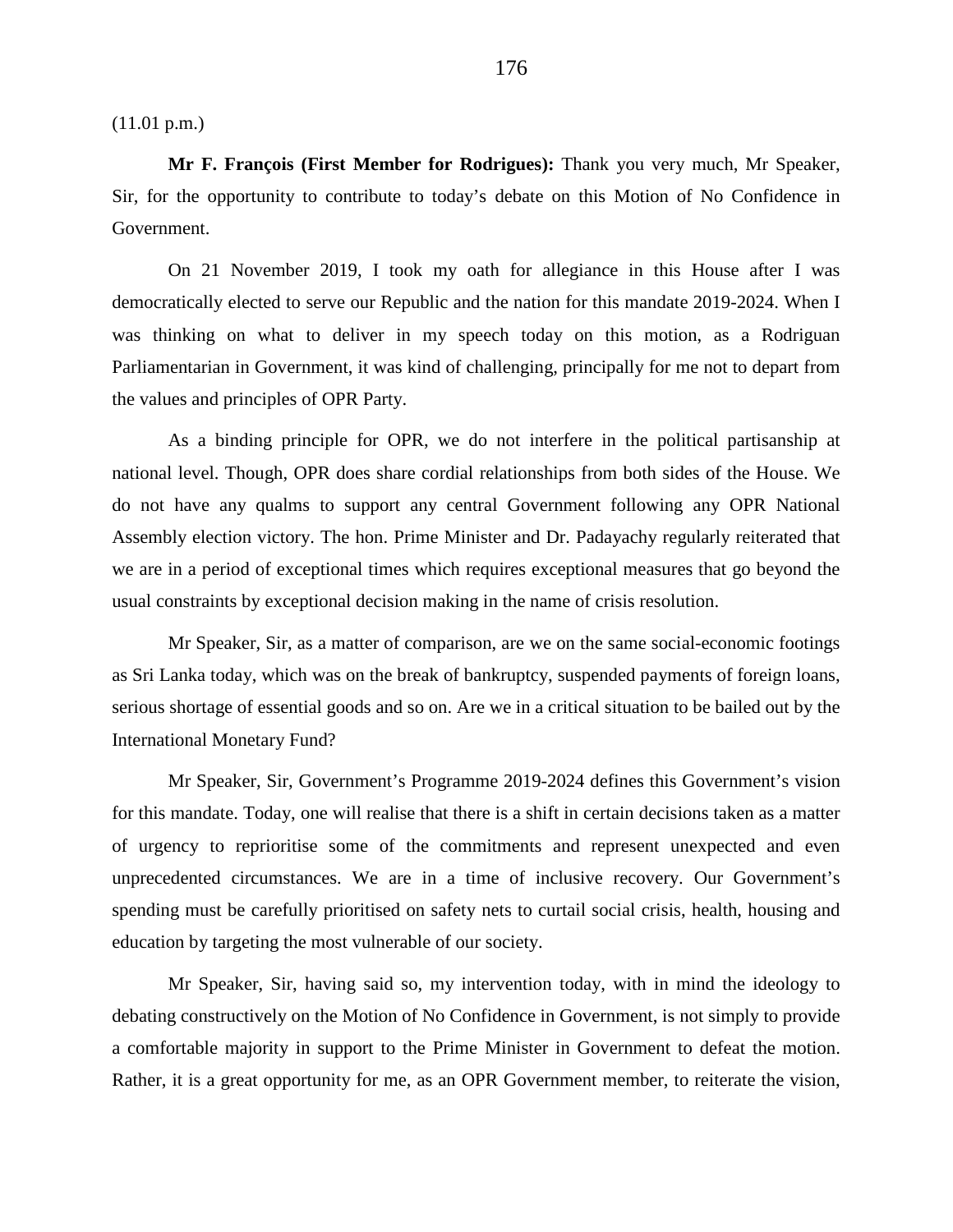commitment, accomplishment and the road ahead for a better future for our Republic as responsible and stable Government.

Mr Speaker, Sir, from crisis COVID-19 to ongoing climate change and now Russian's invasion of Ukraine, Government is responsibly asking and telling people to alter their behaviour and make great sacrifices, yes, *ser sintir,* of short term satisfaction and immediate benefits if they have positive expectations on longer term outcomes of public policies. Let me remind us all that in this difficult period of crisis, Government, the nation and all the population are surely enduring the burden of the consequences and that should not open doors for a negative shift of a societal political intoxication to our detriment.

Mr Speaker, Sir, I agree with Government's decision to stay focused on major structural transformations under way. Firstly - very importantly - through green transition for food security, production and nutrition as economics of life. *Nou ena boku later agrikol et nou bizin kapav plante pou nouri nou pays. Bizin plant plis sousous, missie Yeung Sik Yuen!* 

## *(Interruptions)*

Mr Speaker, Sir, you will recall Serge Clair's leitmotiv since 1976 is still valid today. *Pa kont lor manze ki sorti dehor, kont lor manze ki sorti dan ou later.* Otherwise, Mr Speaker, Sir, *larzan pou ena mais manze pa pou ena pou aste.* Secondly, innovation and digital revolution as a new development model rightly avocated by hon. Balgobin during the *Assises de l'innovation*  2022. This is a future model. I note in the Global Innovation Index 2021, flacking innovation from the COVID-19 crisis, Mauritius ranks first in Africa, 52 in the world among 630 countries. This is a meaningful achievement despite all odds.

Mr Speaker, Sir, an important foundation for this motion is trust in Government. Since the pandemic began, there is the perception that trust in Government has fallen despite people recognise the need for Government to help solving fundamental problems in crisis situation. People outside, Mr Speaker, Sir, are tired of political instability. More than ever, the nation requires a reinforcement of social, political 'mauritianism' consciousness instead of factionalism and fragmentation of our society, which is a threat to our collective progress and prosperity. Our nation requires an awakening of this collective responsibility to meet people's expectations for stable governance and not the same anti-patriotic political rhetoric which deepens societal division and divisiveness.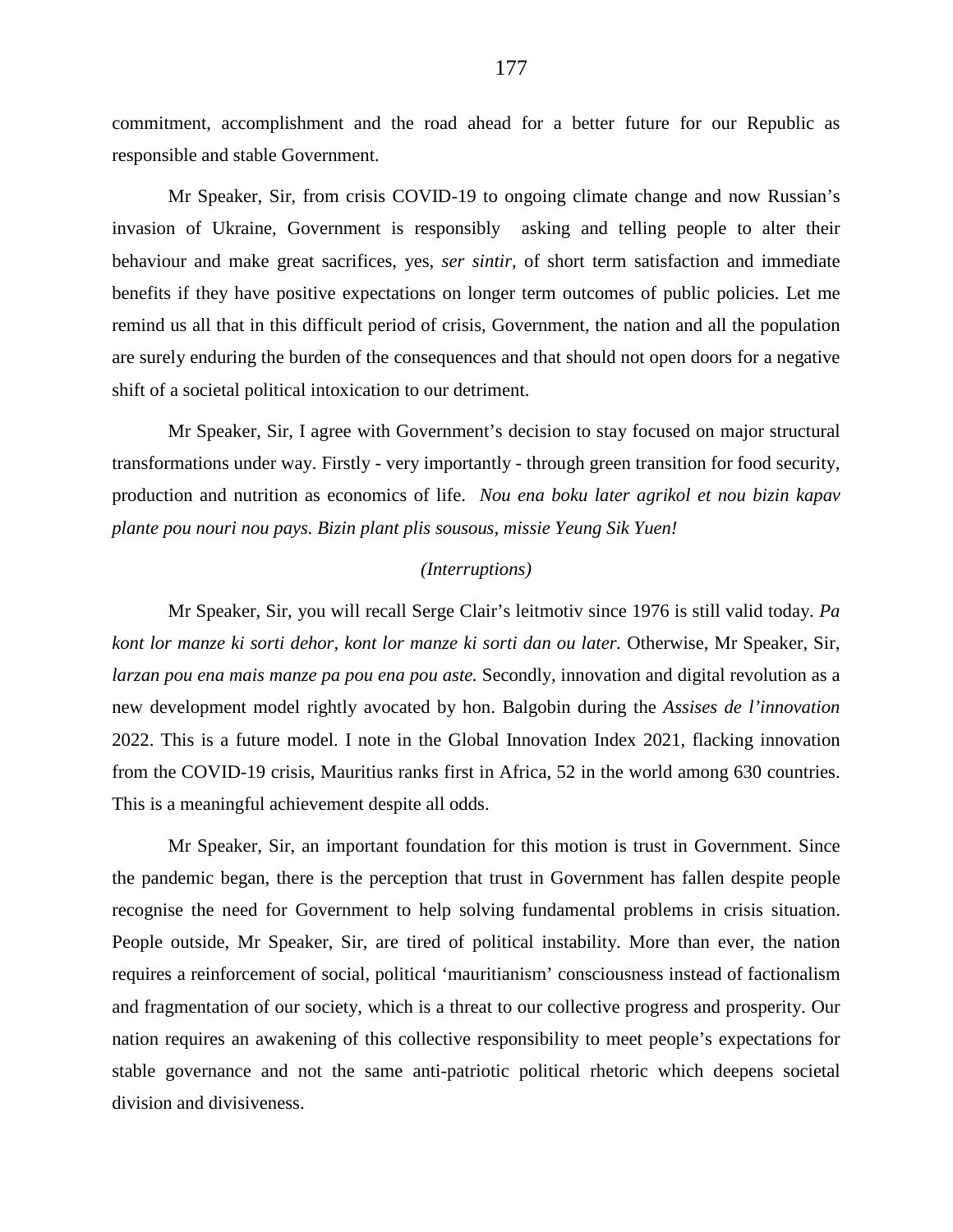Mr Speaker, Sir, Government recently responded to rises in prices and high cost of living pressures by increasing petrol and groceries for households due to external factors. My question is: Is Government not doing enough despite all its limits? We are in a global situation of painful uncertainty, of painful misunderstandings, public frustration, violent protests which in these cases create the temptation of political scape goat instead of a structured system of national dialogue.

Mr Speaker, Sir, to strengthen our social and economic fabrics, I feel the necessity for an open national dialogue through an indivisible nation by all political parties in this country; private sectors, civil societies and especially our young generation.

Kristalina Georgieva, Director of IMF, recently stated in an article: Facing Crisis upon Crisis: How the World Can Respond, as so referred by hon. Dr. Padayachy, and I quote, she said –

"The actions we take now, together, will determine our future in fundamental ways. It reminds me of Bretton Woods in 1944 when, in the dark shadow of war, leaders came together to envision a brighter world. It was moment of unprecedented courage and cooperation.

We need that spirit today, as we face bigger challenges and more difficult choices."

M. le président, j'aime bien la pertinence de sa réflexion qui répond à notre situation actuelle alors que nous débattons sur cette motion de blâme. Elle formule que sur le plan économique, la croissance est en baisse et l'inflation en hausse. Sur le plan humain, ce sont les revenus des populations qui sont en baisse et les difficultés qui sont en hausse. C'est clair que les personnes pauvres seront les plus touchées par ces bouleversements. Peut-on dire que le gouvernement reste insensible et fait la sourde oreille aux pauvres ? Non, M. le président ! R 12 milliards pour les logements, R 8 milliards en subsides mais l'État n'est pas en mesure de satisfaire toutes les attentes.

M. le président, à titre de comparaison et d'exemple ce qui me réconforte au Maroc, plusieurs stratégies d'actions collectives ont été déployées face aux revendications pour freiner la hausse des prix et maintenir le fonds de compensation. Au Ghana, la société civile demande des appuis pour les agricultrices sous forme d'investissement dans le domaine des moyens de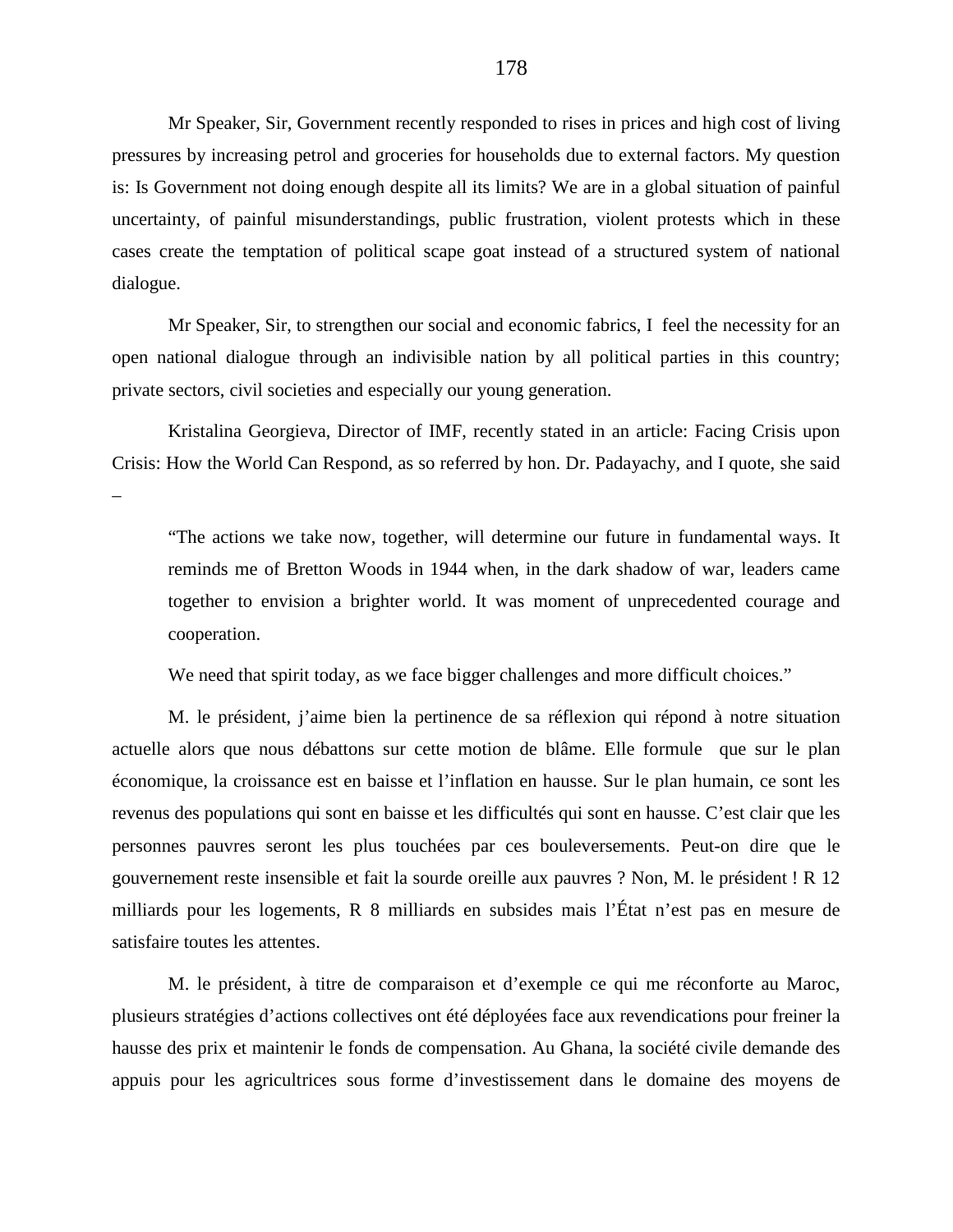production pour encourager la création d'emplois, la croissance économique et le bien-être de la population. Aux Philippines, un programme de relance devrait donner la priorité à la sécurité alimentaire, à la création d'emplois grâce à la stimulation au soutien des entreprises locales afin d'en faire profiter les travailleurs et à l'investissement dans des projets axés sur des infrastructures vertes et l'allégement de la pauvreté.

M. le président, le gouvernement central Mauricien, pour sa part, a adopté des mesures que certains considèrent insuffisante pour soulager la population. Non pas tant qu'elles sont intrinsèquement souhaitables, mais parce qu'elles permettent d'écarter une menace d'une perpétuelle instabilité dans le pays. Dans ce contexte de crise, nous sommes en face d'une politique de l'urgence et de patience qui repose sur le principe de vérité, de nécessité, de rapidité et de solidarité par une gouvernance cohérente et d'harmonisation. Certes, M. le président, l'Opposition a le devoir de contester l'orientation de certaines politiques gouvernementales. Mais être jugé principalement sur des questions que de compétences ou mauvaise gouvernance plutôt que sur les fins auxquelles l'orientation politique gouvernementale est destinée relève d'une grande faiblesse démocratique pour notre République.

M. le président, je l'ai déjà dit, le Premier ministre a une vision globale et à long terme des actions qui mènent son gouvernement. Il en va de même pour chacun des ministres, des *PPS* et députés de ce côté de la Chambre, chacun dans son domaine de compétence, M. le président.

Now, Mr Speaker, Sir, let me say a few words specifically on Rodrigues, and also to put on record that OPR Party is one of the top five parties of our Republic. It is one of the rare parties which constantly scores on its own for the National Assembly elections, more than 50% of votes, and in the last elections having obtained a very unfortunate 46% of votes alone against two alliances of six parties, including a national party with a high-risk of instability and disintegration at any moment from now. OPR has never been in alliance with any party be it at local or national level. Mr Speaker, Sir, OPR always works with any Government of the day in the best interests of Rodrigues and for the prosperity and progress of our Republic. My Leader Serge Clair said that the Republic of Mauritius must have a different vision for Rodrigues after the advent of autonomy in 2001. The hon. Prime Minister and the Central Government have understood this very well through an excellent respectful working relationship and understanding as we witness with the outgoing OPR Regional Government in the true spirit of our autonomy.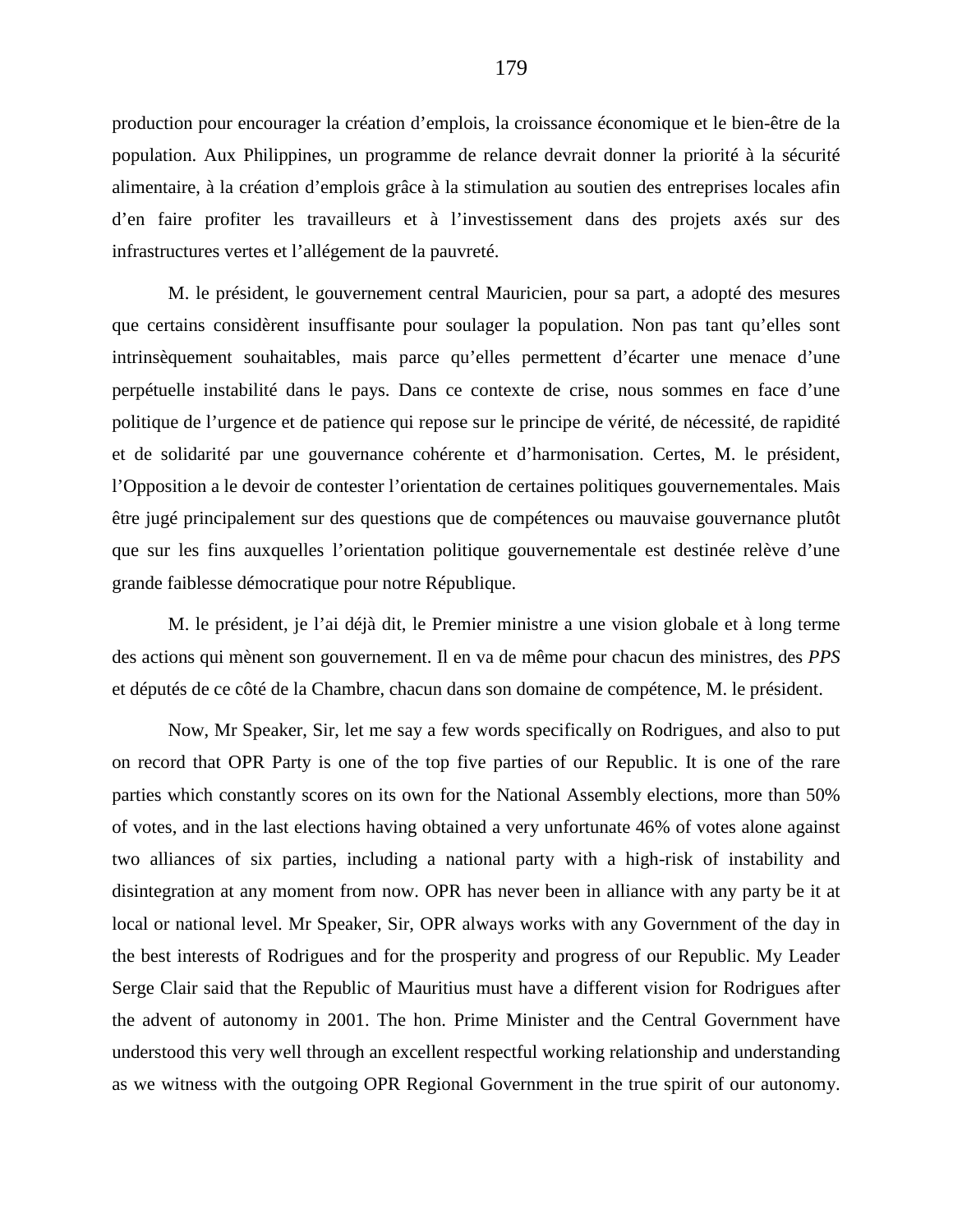The House will note the Central Government's unflinching support for the transformational development of Rodrigues today in 2022, amounting to Rs4.79 billion as compared to Rs1.7 billion in 2013, and Rs2.7 billion in 2015.

Allow me to quote a few paragraphs of Government Programme 2019-2024, which have been reinforced in various budget speeches as well -

- Paragraph 182, Government stated: 'The sustainable development of Rodrigues with due regard to their fragile ecosystems, will remain at the heart of Government's agenda 2020-2024.'
- Paragraph 184: "A new runway, 2.1 km long by 45 metres wide, at Plaine Corail Airport, requiring Rs4 billion investments will be built. The works are expected to start this year."
- Paragraph 186: "to increase water supply in Rodrigues, Government will support the application of new technologies for desalination and storage."

I note Government meaningful financial commitment of Rs1 billion through the Mauritius Investment Corporation for water distribution solution to increase water production capacity.

Mr Speaker, Sir, other essential Central Government measures towards Rodrigues –

- subsidy on cost of airfare;
- holiday packages to sustain tourism industry;
- financial support under the COVID-19 financial support initiatives for tourism alternative livelihood;
- electricity cost subsidy for tourism industry;
- sales of local meat, handicrafts and agro processed products, and support to local artists;
- financial supports from COVID-19 projects funds and national environment funds I will not go into the financial quantum - for implementation of various development projects in Rodrigues.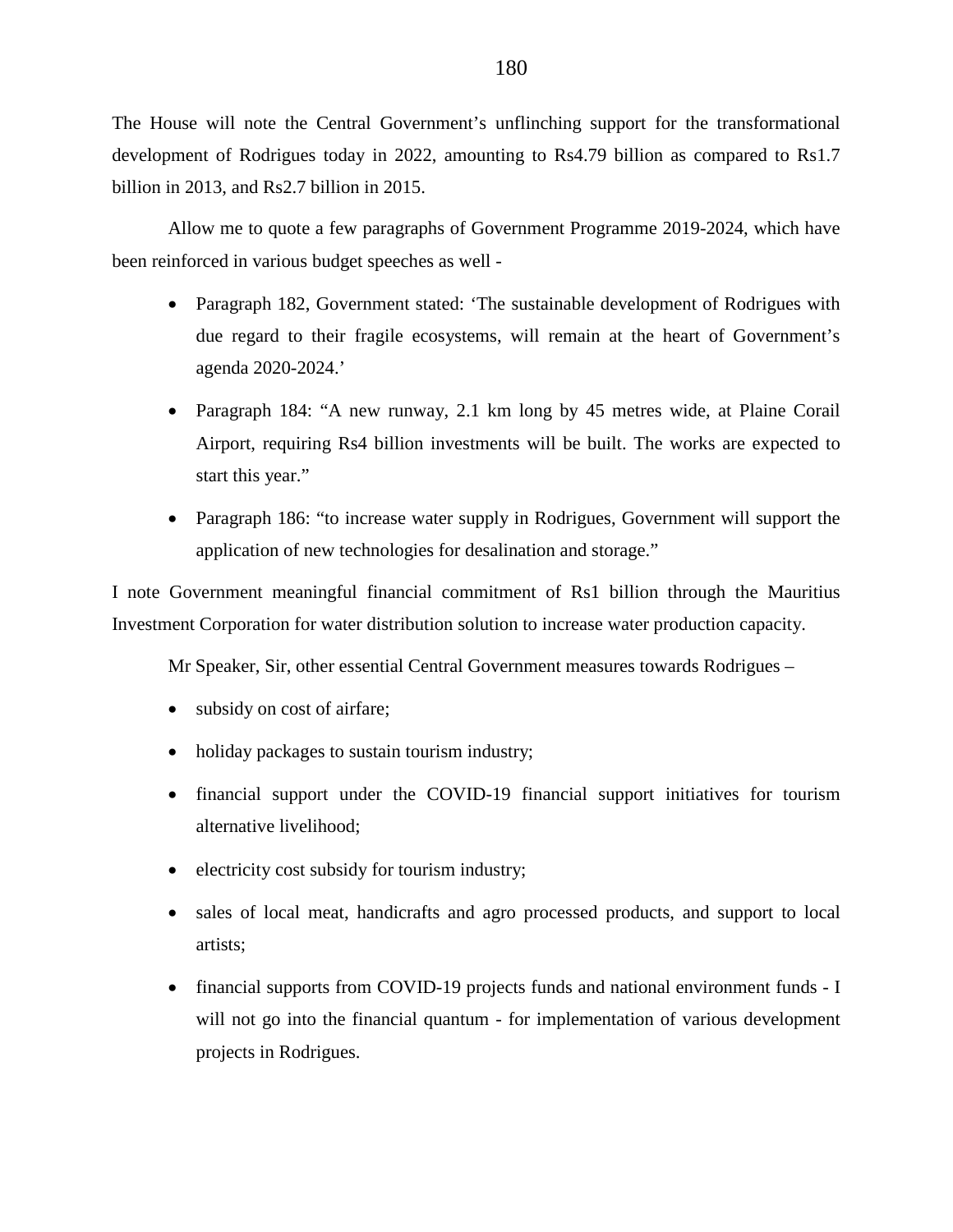Mr Speaker, Sir, Government, also, is fully supportive to the New Social Housing Scheme, *Enn Fami Enn Bon Lacaz* for vulnerable families in Rodrigues.

Further, as part of its territorial continuity vision within our Republic, an IT sector development, the Central Government provided Rodrigues with high-speed bandwidth through the installation of a Mauritius and Rodrigues Submarine Cable System (MARS). And also the ongoing construction of Technopark with a first smart building to developing businesses and employment for our youths in Rodrigues; fibernet home service is a reality. Government commits also, through the Rodrigues Subsidy Fund, approximately Rs160 m. in 2021 to subsidise petroleum products, namely Mogas, Gasoil, dual purpose kerosene, liquefied petroleum gas and also ration rice, flour and cement to keep these products in Rodrigues at par with their respective retail prices prevailing in Mauritius.

M. le président, le Budget 2022-2023 sera bientôt présenté au Parlement. Comme je l'ai déjà mentionné, le gouvernement central venait de prendre une série de mesures en réponse à la hausse des prix, ici, à Maurice. Dans le même élan, je voudrais au nom de l'OPR, mon collègue l'honorable Léopold, et en mon nom personnel faire une requête pressante au ministère des Finances d'envisager d'ajuster le fret entre Maurice et Rodrigues, qui est actuellement à 20%, à un meilleur taux pour soulager la population de Rodrigues face à l'augmentation du coût de la vie à Rodrigues. Il s'agit d'un appel très urgent.

Mr Speaker, Sir, let me also thank the hon. Prime Minister, Pravind Jugnauth, and Government to allow me as Parliamentary Private Secretary for Rodrigues, with regard to implementation of costly major drains projects construction to remedy the flooding problems in many flood prone areas through the National Development Unit. The population of Rodrigues is extremely grateful for the consideration given in this process of saving lives and facilitating them. *Bon travay pe kontinie !* 

Mr Speaker, Sir, one last point before concluding, for almost 2 years Rodrigues was COVID free, protected from COVID-19, Delta variant. A prompt decision of Governments, both local and central, to close our borders and to provide necessary funds to pay Air Mauritius and hotels as quarantine centres. During strict control repatriation, the population of Rodrigues highly values these decisions for the strict sanitary control, to keep Rodrigues COVID free even up to after the dissolution of the Regional Assembly, which allowed regional elections to be held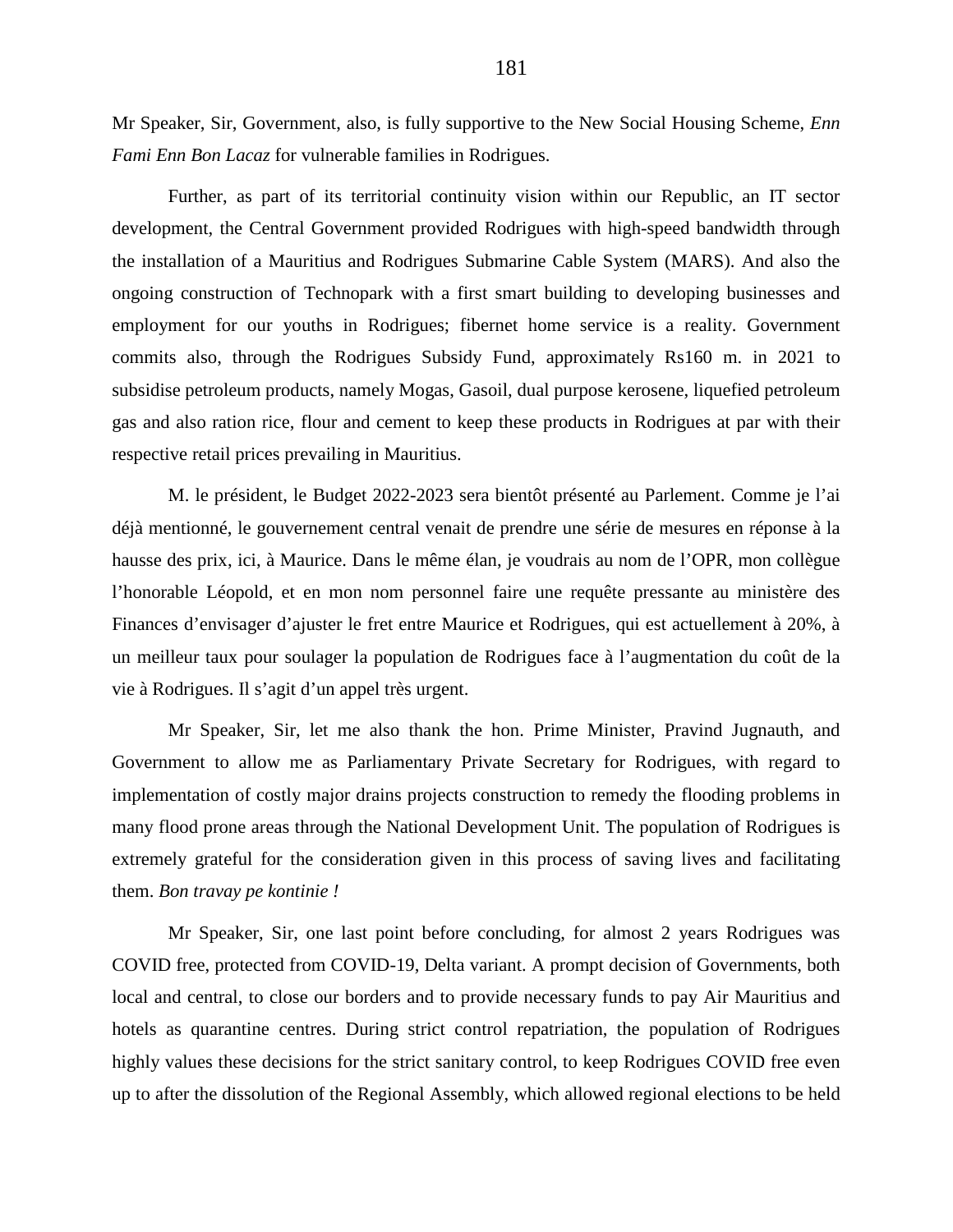in Rodrigues. I also note Government's technical, medical - through vaccines - and financial help to Rodrigues during the foot-and-mouth disease pandemic for its control and eradication in the interest of our farmers' community. Mr Speaker, Sir, despite the crisis situation, I sincerely welcome Government's commitments for the transformational development of Rodrigues.

To conclude, and in response to our citizens' expectations, let me put the following questions –

- Is our Government reliable to minimise uncertainty in the economic, social and political environment and is acting in a consistent and predictable manner? Yes, we are.
- Is our Government responsive in the provision of accessible, efficient and citizenoriented public services that effectively address the needs and expectations of the public? Yes, we are.
- Is our Government open and inclusive in a systematic, comprehensive approach to improve transparency, accountability and engagement? Yes, we are.
- Is our Government fair in the treatment of citizens and businesses in the policymaking and policy implementation processes? Yes, we are.

And I leave it here to the appreciation of one and all.

Mr Speaker, Sir, in this difficult time of global crisis and in the spirit of national solidarity to our population, as a Member of Parliament, I am ready to modestly contribute again a monthly 10% of my salary to the National Solidarity Fund. I think this is my call for all of us in this House, both sides of the House.

M. le président, je termine en faisant un appel solennel à toute la nation, l'heure n'est pas d'encourager la division de notre société mais sa transformation dans la solidarité ; l'heure n'est pas des grands discours politiques mais un dialogue national constant vers une société républicaine cohésive.

L'avenir de la république ne repose pas dans l'instabilité nationale ou l'instabilité politique mais dans un nouvel engagement patriotique, profond et citoyen de tout un chacun.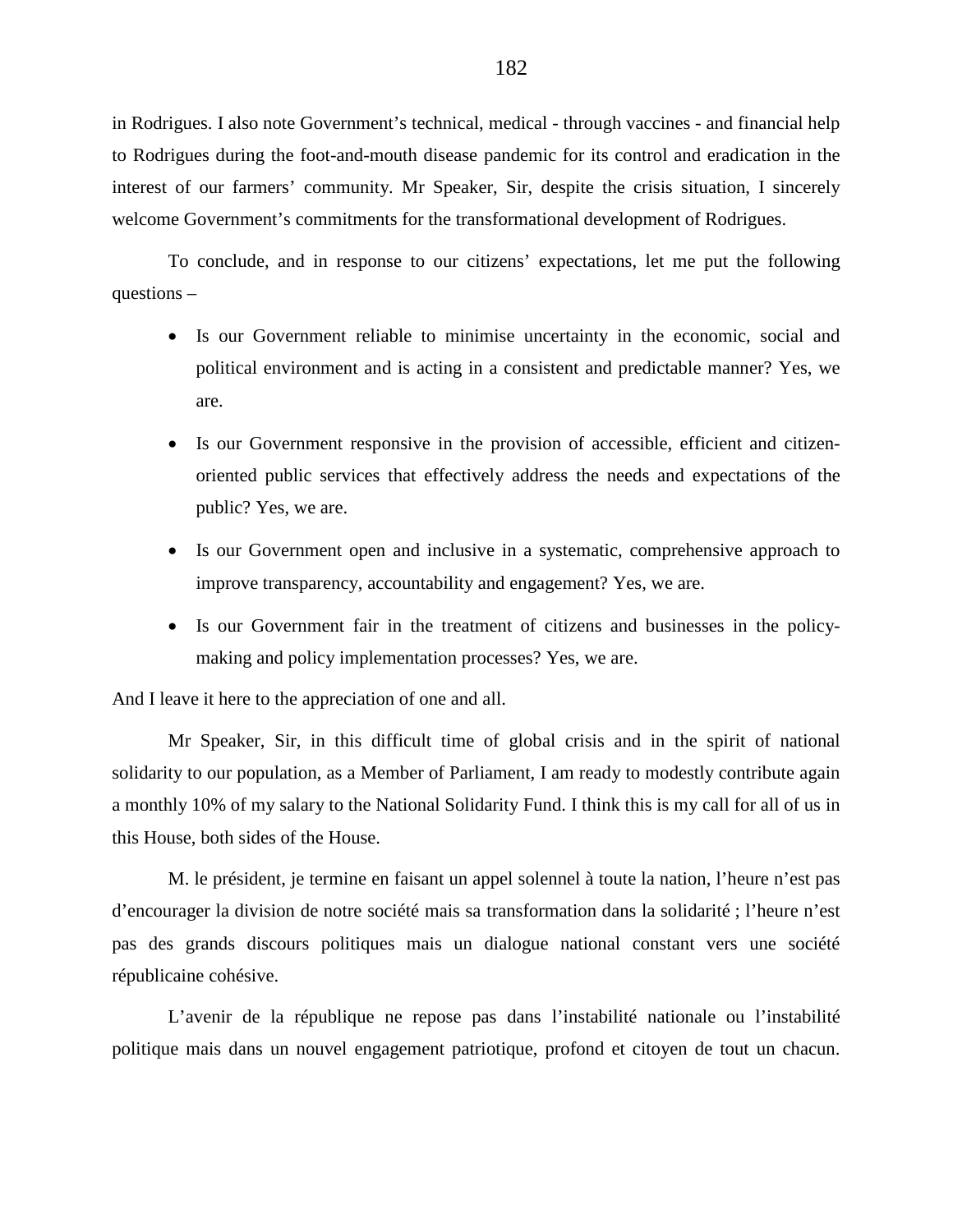Nous devons choisir de faire face ensemble comme une république unie face aux plus grandes crises sanitaire, économique et planétaire actuelle.

M. le président, je termine au nom de l'OPR et les 56 % de votants qui ont voté pour nous à Rodrigues pour ce mandat 2019-2024. Mon collègue, l'honorable Léopold, et moi-même en tant que PPS pour Rodrigues, face à cette motion de blâme, nous avons le devoir et la conscience collective de soutenir pleinement l'honorable Premier ministre et le gouvernement central dans l'intérêt de la république et de Rodrigues.

M. le président, sur ce, vivre la république de Maurice. Je vous remercie pour votre attention.

**Mr Speaker:** Hon. Lobine! 15 minutes!

(11.20 p.m.)

**Mr K. Lobine (First Member for La Caverne & Phoenix):** Thank you, Mr Speaker, Sir.

Mr Speaker, Sir, a Motion of No Confidence is an important exercise in the functioning of this temple of democracy and should be tackled with all its seriousness. So, as time is of the essence, I will not rebut baseless allegations, character assassinations from certain hon. Members from the other side of the House because debates on a Motion of No Confidence in the Government is a serious matter that should be tackled with all its seriousness. And I would invite most of the hon. Members of this House to ponder as to the first Motion of No Confidence that was debated in this House. It was on 12 July 1979. For the first time ever in post-independence Mauritius, a Motion of No Confidence was presented before this august Assembly by the then Leader of the Opposition, Anerood Jugnauth, as he then was. And from there on, we have had another five Motion of No Confidence, and this seventh motion has all its importance as we face almost the same situation that we were facing in 1979, Mr Speaker, Sir. Growing poverty, high cost of living, depreciation of our rupee, eroding purchasing power, two ministers have resigned. One former Deputy Prime Minister was revoked and the motion in 1979 did not go through as the other motion, but, Mr Speaker, Sir, the aftermath of this motion -the then Government faced the fury of the people and lost all seats in 1982; the first famous 60-0, Mr Speaker, Sir. The writings on the walls now as well, and the best test is election.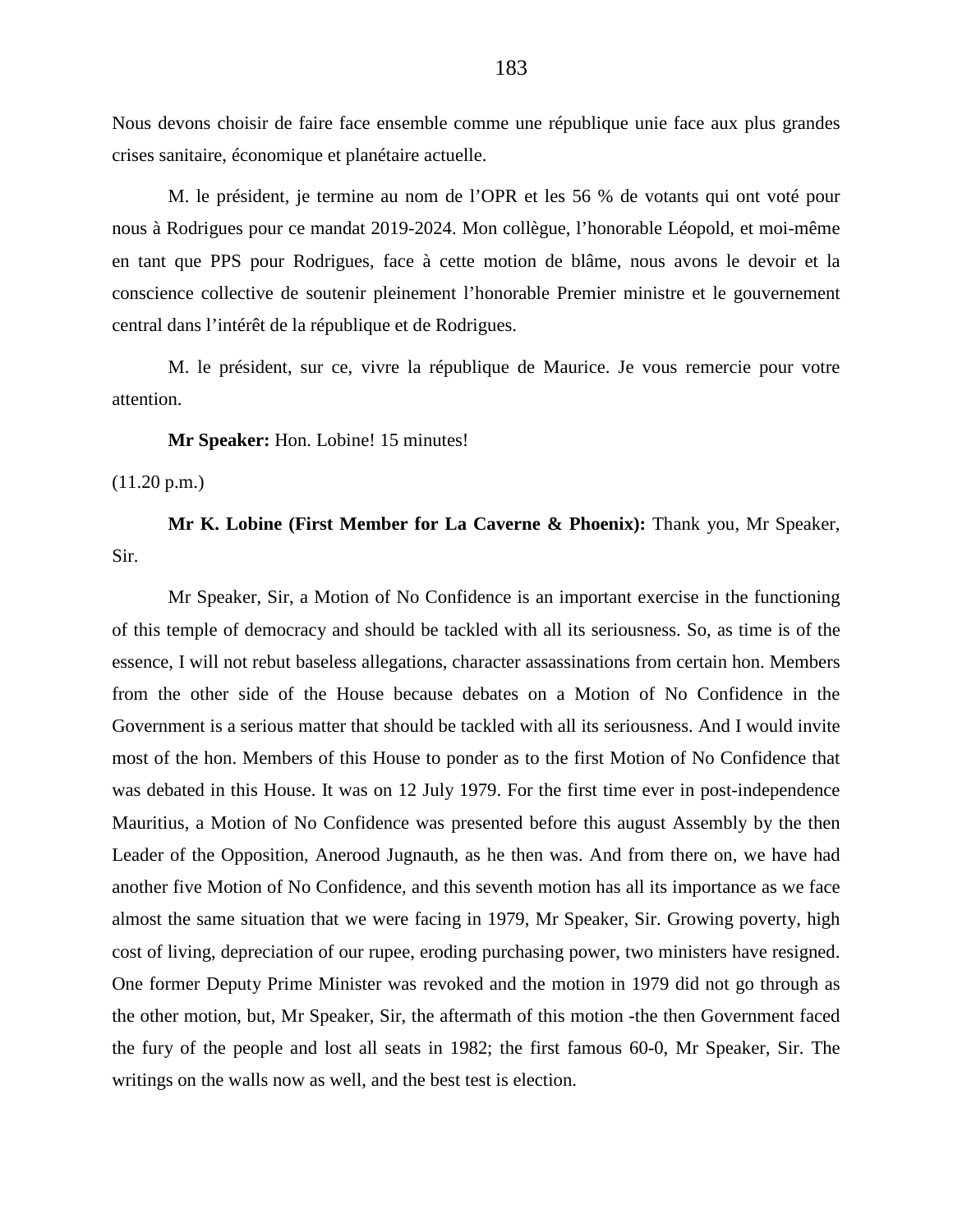As true democrats, I urge Government to bring on the municipal elections, for instance. Bring on the municipal elections! This is the best fall! This is the true survey! Instead of 600 people opining, you will have more than half of the population giving their own opinion. This is the true survey! And our people shall have the chance to give a Motion of Confidence or a Motion of No-Confidence to this Government. This is democracy and municipal elections are due. Mr Speaker, Sir, when we turn on the radio or scroll down our phones and the big headlines belong to COVID-19 but when this latest version of the plague drops off the front pages, another story is set to take its place and this one will hang around for most of the year and the coming year, which will most possibly be deciding the Government's future, Mr Speaker, Sir. The cost of living crisis that our people are facing is about to shape our politics in a way that it has not for decades. Whether certain Members like it or not, this will happen. This will change the politics of this country. That is why this Motion of No Confidence has all its importance.

The hon. Leader of the Opposition has provided in great details facts and figures, Mr Speaker, Sir, as to how our people are suffering and why this Government is being insensible and no immediate actions are being taken to alleviate same. Mr Speaker, Sir, various examples have been provided by various speakers from this side of the House. I would take a few. In Spain, for example, Mr Speaker, Sir, VAT on household energy bills has been lowered from 21% to 10% until June, while taxes on electricity have been cut from 7% to 0.5%, Mr Speaker, Sir. France has from 01 April and that for four months, provided a fuel discount. Germany, Mr Speaker, Sir, passed a raft of measures to help households cope with the cost of living crisis, including a cut to tax on fuel for three months by 30 cents for petrol and 14 cents for diesel, and all taxpayers in Germany, Mr Speaker, Sir, will receive a one-off 300 Euro payment to help with the rising cost of living with a further 100 euros for each child and an additional 100 euros for anybody receiving State benefit. And this is the trend in all major democracies, Mr Speaker, Sir, like Sweden, Belgium, Netherlands, New Zealand, the UK, Ireland, for instance. This is what we, from this side of the House, have been advocating right from the beginning through PNQs and PQs. Bring immediate measures! Mr Speaker, Sir, it is worth here quoting Abraham Lincoln when he said –

"Leave nothing for tomorrow which can be done today."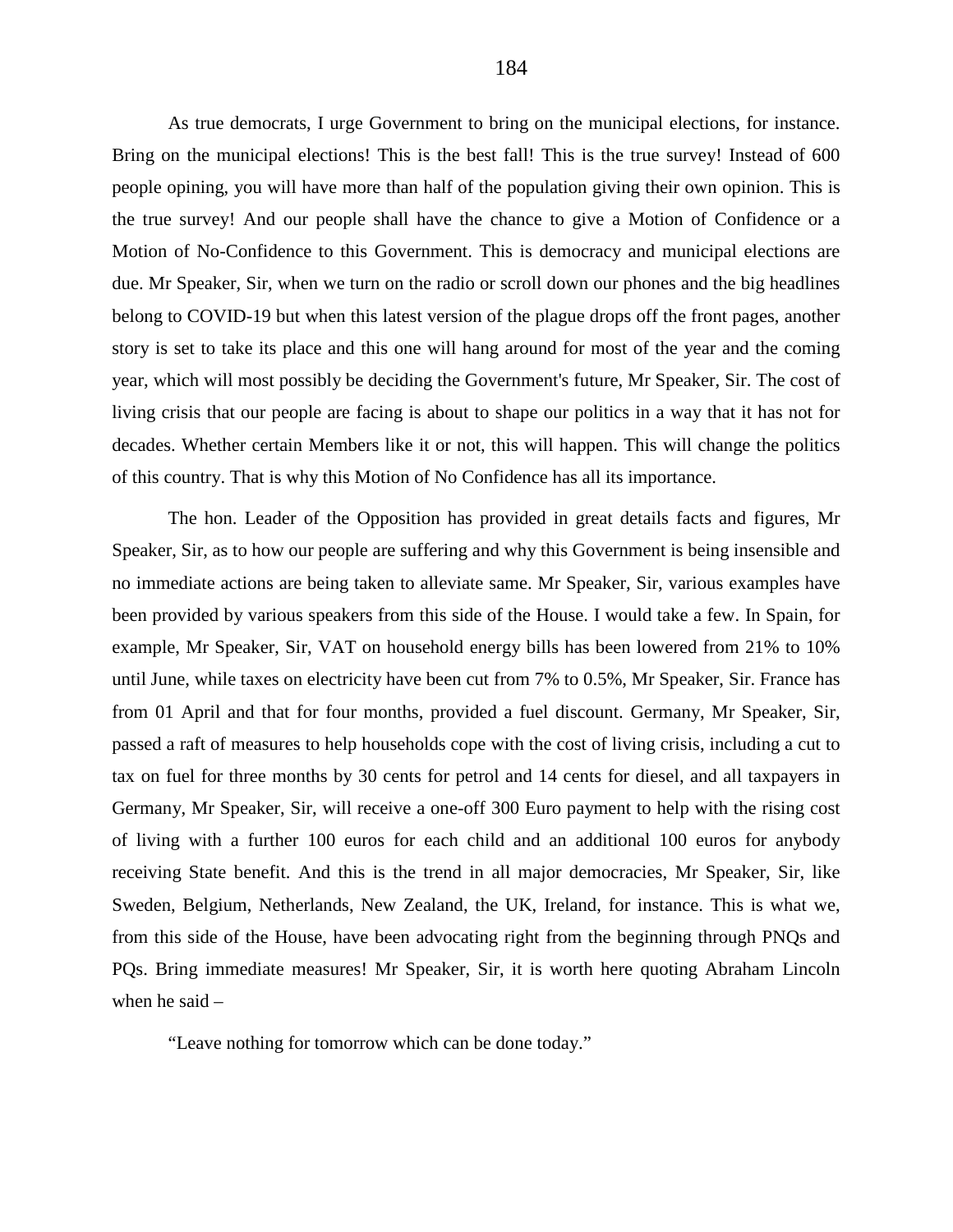And today, Mr Speaker, Sir, we have to reduce tax on petrol and diesel. Today! We can do it. Give an extra allowance to our pensioners today! We can do it. Increase the national minimum wage today! This can be done, Mr Speaker, Sir. The hon. Leader of the Opposition has explained with facts and figures.

And with the regard to democracy and the rule of law, Mr Speaker, Sir, restraining public debates and ignoring the public outcry with regard to the repressive approach being adopted with the use of laws like, recently amended the Police Act, the Public Health Act, the Quarantine Act amongst others, are not acceptable by our people anymore. Mr Speaker, Sir, democracy can no longer continue to take the backseat. In the same vein, with the abuse being made of the provisional charges policy by the Police, yet this Government is keeping silent and condoning this practice. Since 2018, Mr Speaker, Sir, this Government has announced that it will be bringing to this House, the Police and Criminal Justice Bill, and that bill shall contain amongst others, a code of conduct for the Police. This is a bill that should be brought to this House with a Certificate of Urgency and yet, Mr Speaker, Sir, the population continues to succumb and suffer to politics, fear and repression. Breaches to the rights to privacy by snooping on political opponents and their families, the Leader of the Opposition vividly portrayed the directives given to our Police Constables to take at least five contraventions per day for those not wearing protective masks in public. As if, Mr Speaker, Sir, contraventions have become a new pillar of our economy.

Mr Speaker, Sir, in these unprecedented times, it is not just economic policy, health policy and social policy that require creativity and innovation. Our democratic structures need to be equally responsive, Mr Speaker, Sir. The spirit of our Constitution should also be upheld. The three pillars of our Constitution: the Legislature, Parliament, the Executive, and the Judiciary should be able to live up when faced with adversity. We need major constitutional reforms, Mr Speaker, Sir. We need to bring systemic changes as rightly pointed out by hon. Bérenger and this can only happen by going back to the people, listen to the voices of our people. *La voix du people, c'est la voix de dieu*.

Mr Speaker, Sir, now is the time to bring meaningful change to the system and this motion is a stepping stone for this Government to redress their racks and doings, be less arrogant and overconfident and engage in public consultation. Listen to the cry of our people and do not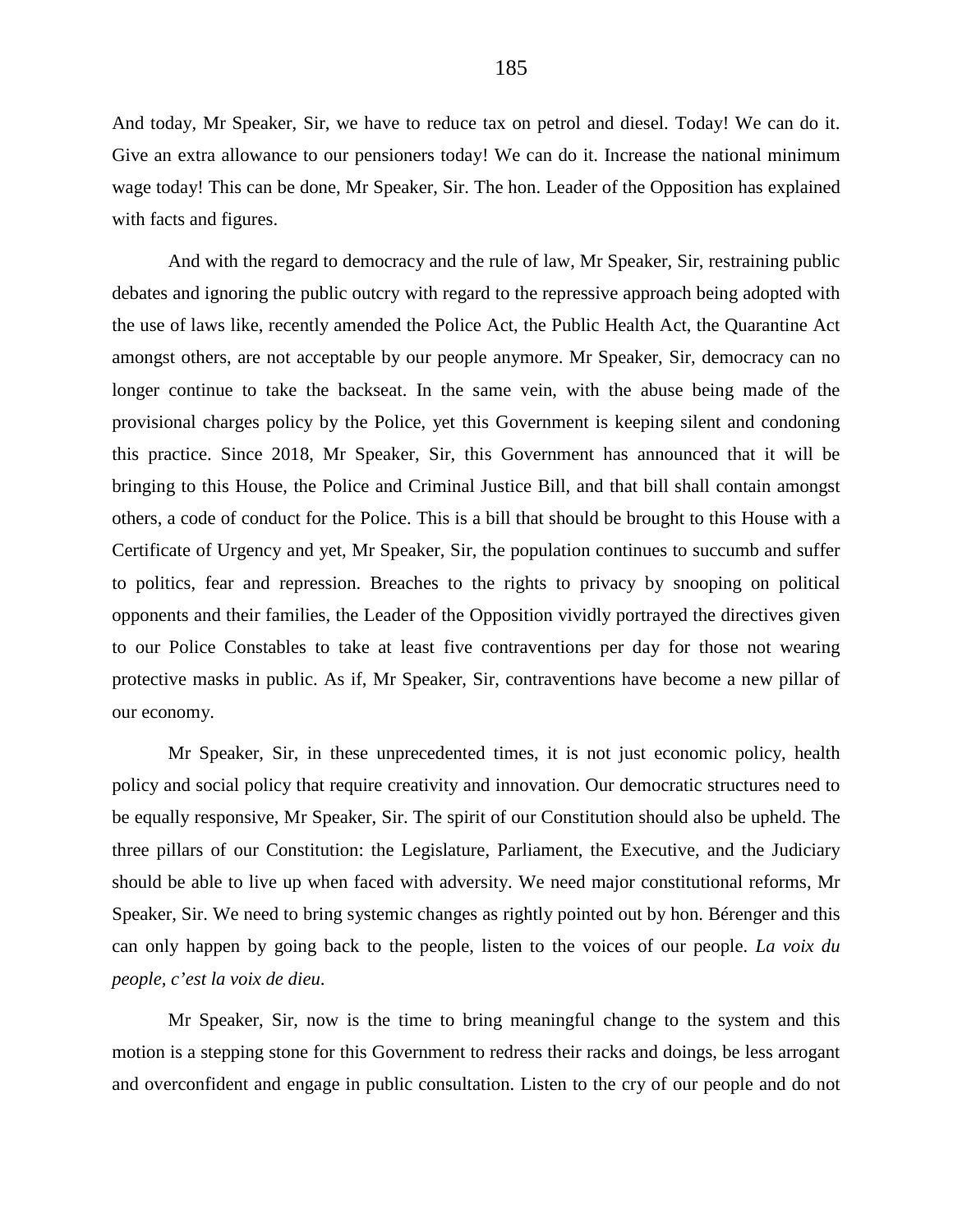jubilate on mere surveys and opinion poll because one week is a long time in politics my friend. So, let us not seize this opportunity to make those constitutional changes that we badly need. Bring same to the House for debates! This is what we should do in this august Assembly. We need a Government for the many, Mr Speaker, Sir, not for the few as it is now.

Thank you, Mr Speaker, Sir.

**Mr Speaker:** Hon. Ramano!

**Mr Ramano:** Mr Speaker, Sir, I move for the adjournment of the debates.

# **The Vice-Prime Minister, Minister of Education, Tertiary Education, Science and Technology (Mrs L. D. Dookun-Luchoomun) seconded.**

*Question put and agreed to.*

*Debate adjourned accordingly.*

#### **ADJOURNMENT**

**The Vice-Prime Minister, Minister of Education, Tertiary Education, Science and Technology (Mrs L. D. Dookun-Luchoomun):** Mr Speaker, Sir, I beg to move that this Assembly do now adjourn to Friday 13 May at 3.00 p.m.

**The Vice-Prime Minister, Minister of Local Government and Disaster Risk Management (Dr. A. Husnoo) seconded.**

*Question put and agreed to.*

**Mr Speaker:** The House stands adjourned.

Adjournment Matter! No adjournment matters.

*At 11.30 p.m., the Assembly, was, on its rising, adjourned to Friday 13 May 2022 at 3.00 p.m.*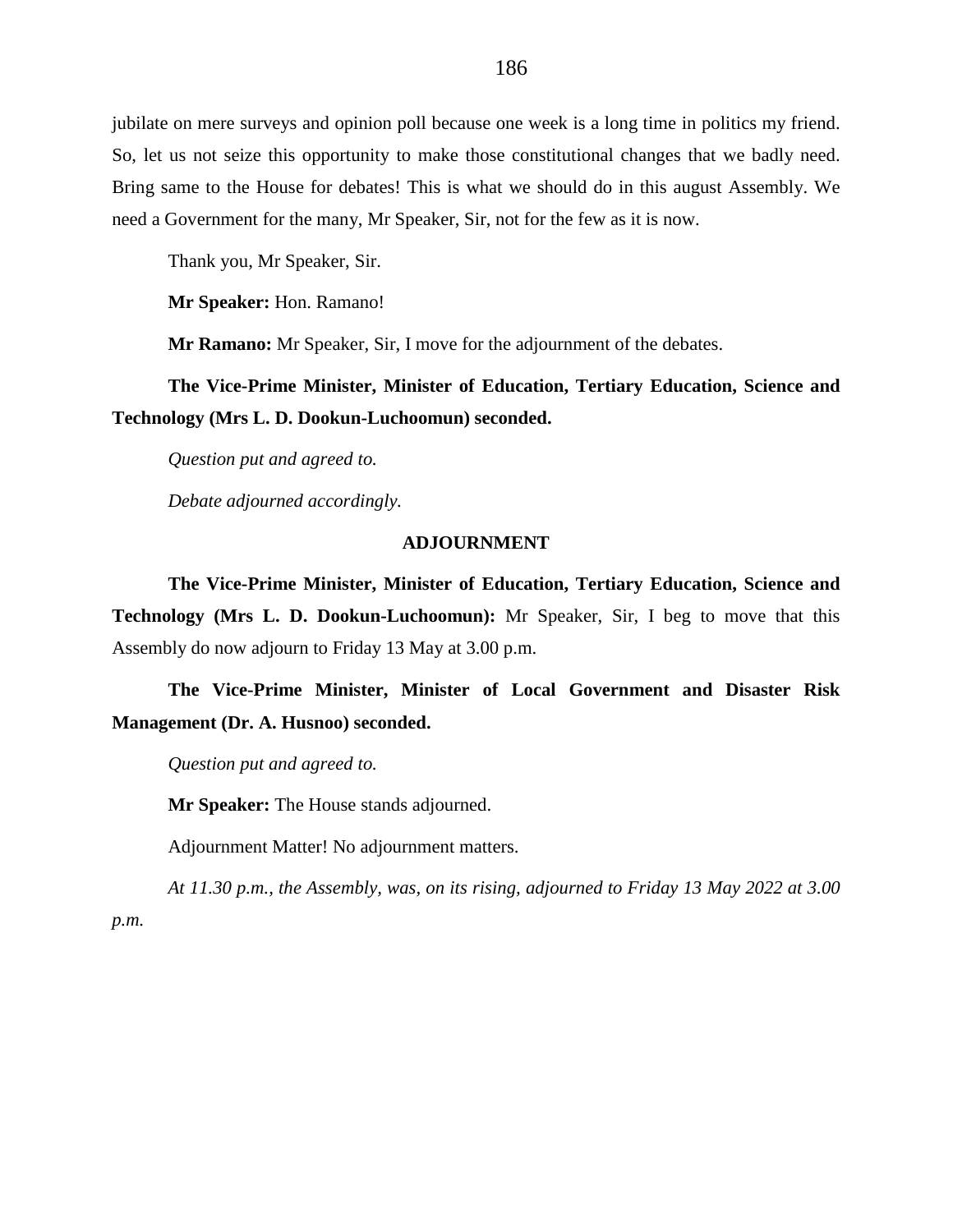### **WRITTEN ANSWERS TO QUESTIONS**

# **VALLÉE DES PRÊTRES - THEFT & VIOLENCE - SAFETY & SECURITY MEASURES**

**(No. B/528) Ms J. Tour (Third Member for Port Louis North & Montagne Longue)** asked the Prime Minister, Minister of Defence, Home Affairs and External Communications, Minister for Rodrigues, Outer Islands and Territorial Integrity whether, in regard to Vallée des Prêtres, he will, for the benefit of the House, obtain from the Commissioner of Police, information as to the safety and security measures being envisaged following the recent reported cases of theft and violence thereat.

# *(Withdrawn)*

### **AIRPORTS OF MAURITIUS LTD - MR P. M. - CHAIRPERSON**

**(No. B/529) Mr R. Bhagwan (First Member for Beau Bassin & Petite Rivière)** asked the Prime Minister, Minister of Defence, Home Affairs and External Communications, Minister for Rodrigues, Outer Islands and Territorial Integrity whether, in regard to Mr P. M. he will, for the benefit of the House, obtain from Airports of Mauritius Ltd., information as to the –

- (a) date of appointment thereof as Chairperson of the board thereof, and
- (b) terms and conditions of appointment, including, the monthly remuneration drawn and if he is entitled to an official car, indicating the type, date of purchase and total cost thereof.

#### *(Withdrawn)*

### **MR R. V. & OTHER LAWYERS - RECENT GATHERINGS**

**(No. B/533) Mr S. Nuckcheddy (Third Member for Flacq & Bon Accueil)** asked the Prime Minister, Minister of Defence, Home Affairs and External Communications, Minister for Rodrigues, Outer Islands and Territorial Integrity whether, in regard to reported recent gatherings held by Mr R. V. and some other lawyers, he will, for the benefit of the House, obtain from the Commissioner of Police, information as to if same have been held in compliance with the existing legislation pertaining to public gatherings and, if not, indicate if any arrest has been effected in connection therewith and, if not, why not.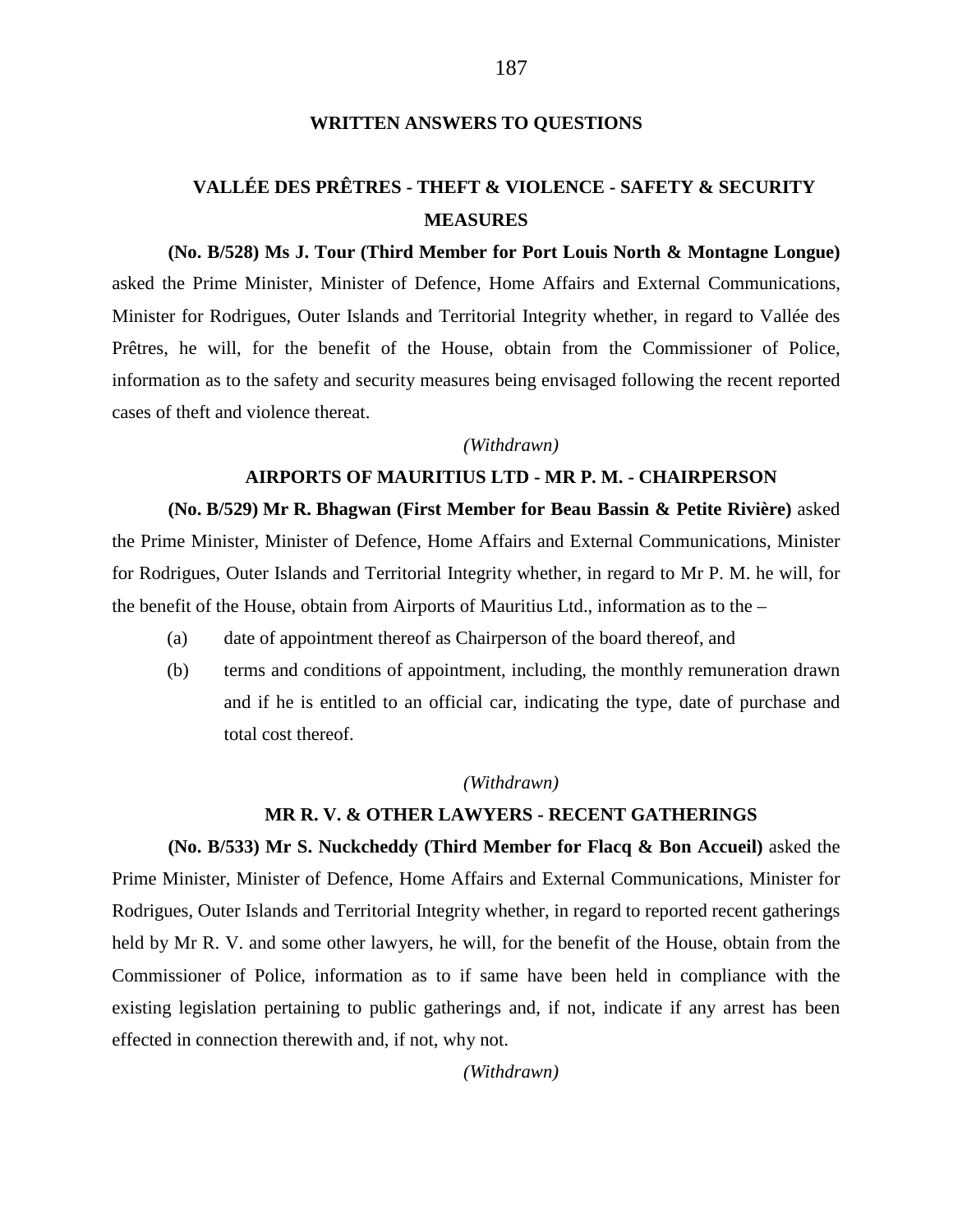# **MR S. K. - DEATH - FINDINGS & STATEMENTS**

# **(No. B/534) Mr R. Bhagwan (First Member for Beau Bassin & Petite Rivière)** asked

the Prime Minister, Minister of Defence, Home Affairs and External Communications, Minister for Rodrigues, Outer Islands and Territorial Integrity whether, in regard to the death of late Mr S. K. at Moka, he will for the benefit of the House, obtain from the Commissioner of Police, information as to where matters stand as to the inquiry carried out thereinto following the findings of the Magistrate of the District Court of Moka, indicating the number of statements recorded by the Central Crime Investigation Division, including if Mr Y. S. has been interrogated.

# *(Withdrawn)*

# **MR P. M., SENIOR ADVISOR - BOARDS - OCTOBER 2021 TO APRIL 2022**

**(No. B/535) Mr R. Bhagwan (First Member for Beau Bassin & Petite Rivière)** asked the Prime Minister, Minister of Defence, Home Affairs and External Communications, Minister for Rodrigues, Outer Islands and Territorial Integrity whether, in regard to Mr P. M., Senior Advisor attached to his Office, he will state, since October 2021 to date, the number of Boards of public bodies and/or State-owned companies on which he is serving, indicating in each case the –

- (a) nomination date, and
- (b) monthly remuneration drawn.

### *(Withdrawn)*

### **OVERSEAS MISSIONS – MINISTERIAL DELEGATIONS**

#### **(No. B/536) Mr E. Juman (Fourth Member for Port Louis Maritime & Port Louis**

**East)** asked the Prime Minister, Minister of Defence, Home Affairs and External Communications, Minister for Rodrigues, Outer Islands and Territorial Integrity whether, in regard to overseas missions, he will state the number of ministerial delegations and Honourable Members having undertaken same since the reopening of the borders in October 2021, indicating in each case the –

- (a) purpose and outcome thereof, if any, and
- (b) cost incurred, including air tickets and *per diem* allowances.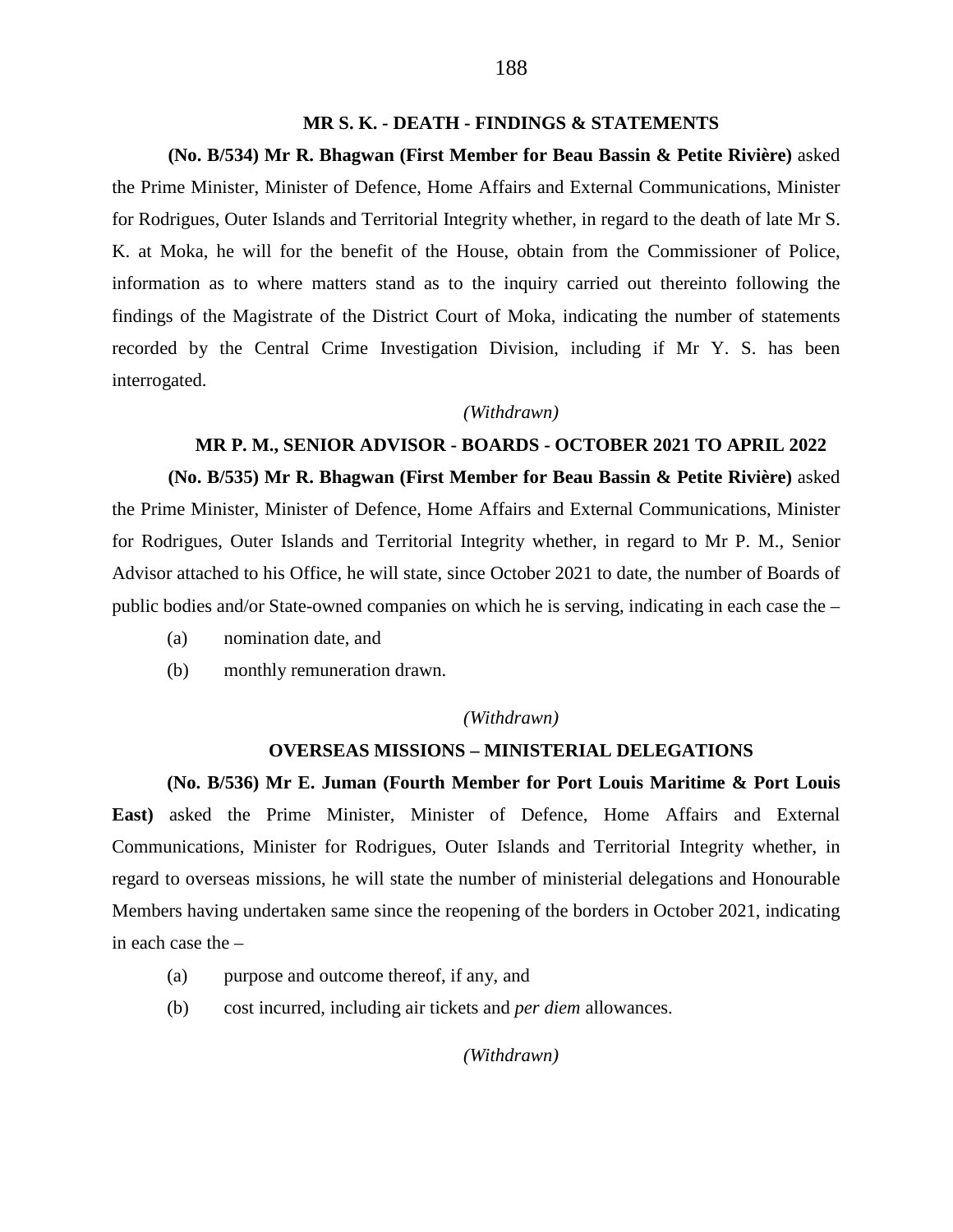#### **ICTA – META – ACTIVITIES & WORKSHOPS - AWARENESS**

**(No. B/537) Mrs S. Luchmun Roy (Second Member for Port Louis North & Montagne Longue)** asked the Prime Minister, Minister of Defence, Home Affairs and External Communications, Minister for Rodrigues, Outer Islands and Territorial Integrity whether, in regard to Meta, he will, for the benefit of the House, obtain from the Independent Communication Technologies Authority, information as to where matters stand as to the carrying out in Mauritius of a proposed programme of activities and workshops to build awareness on responsible online behaviour.

# *(Withdrawn)*

# **MAURITIUS PORTS AUTHORITY - OIL SPILL**

**(No. B/540) Mr K. Lobine (First Member for La Caverne & Phoenix)** asked the Prime Minister, Minister of Defence, Home Affairs and External Communications, Minister for Rodrigues, Outer Islands and Territorial Integrity whether, in regard to the oil spill that occurred on or about 29 April 2022 within the waters falling under the control of the Mauritius Ports Authority (MPA), he will, for the benefit of the House, obtain from the MPA, information as to –

- (a) the causes thereof;
- (b) if an inquiry has been initiated to identify the polluters, and
- (c) the immediate actions taken to mitigate the negative impact thereof on marine environment within the region.

#### *(Withdrawn)*

## *16ÈME MILLE* **– MULTIPURPOSE HALL CONSTRUCTION**

**(No. B/562) Mr S. Dhunoo (Third Member for Curepipe & Midlands)** asked the Vice-Prime Minister, Minister of Local Government and Disaster Risk Management whether, in regard to the construction of the Multipurpose Hall of *16ème Mille*, he will, for the benefit of the House, obtain from the District Council of Grand Port, information as to where matters stand.

**Reply:** I am informed by the District Council of Grand Port that the project 'Construction of a Multipurpose hall' at 16ème Milles, at an estimated cost of Rs20 m., has been included in the list of capital projects proposed to the Ministry of Finance, Economic Planning and Development in the context of Budget Estimates 2022/2023.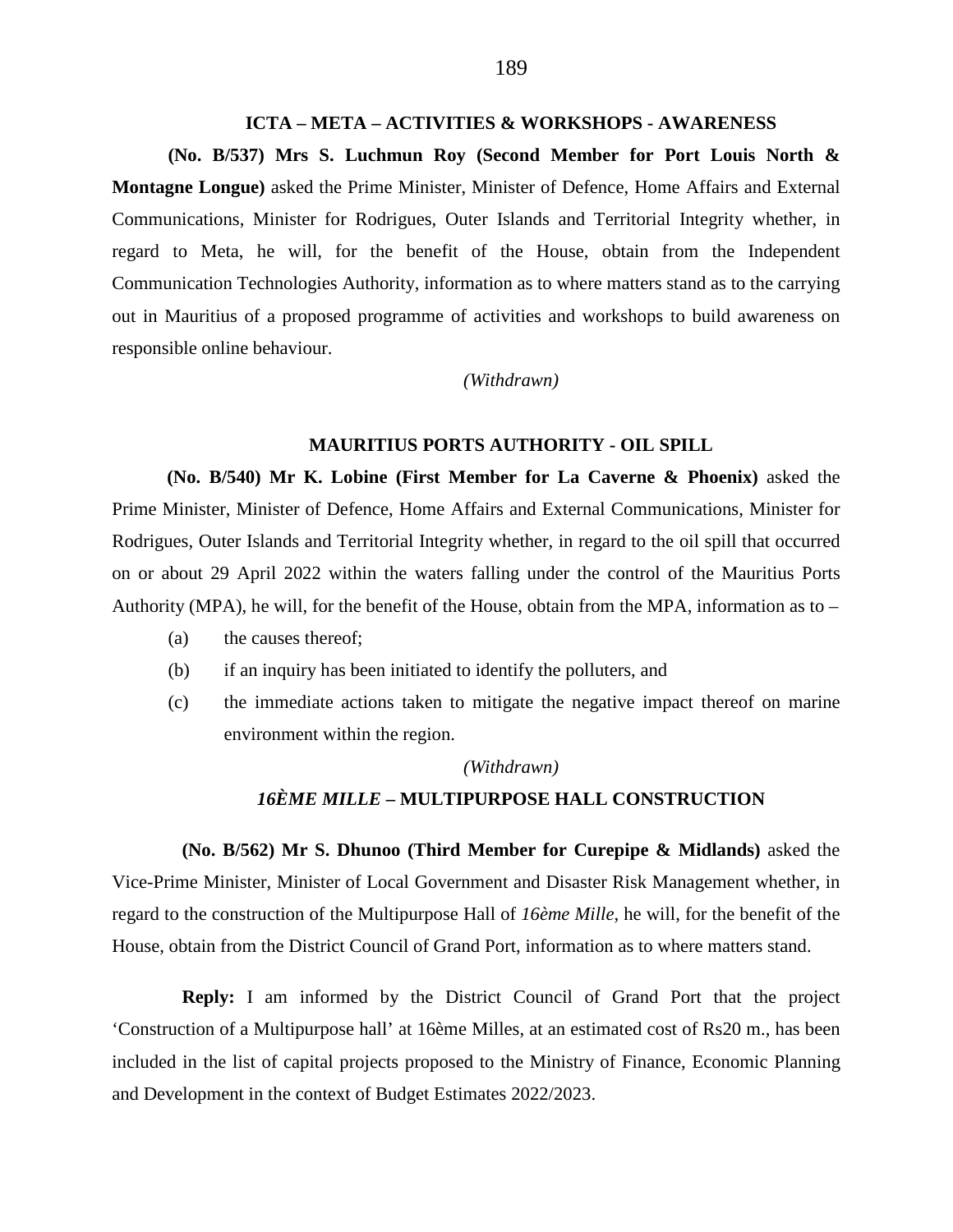The project will be implemented by the District Council of Grand Port in the event funds are allocated.

# **SOCIAL REGISTER OF MAURITIUS - SUBSISTENCE ALLOWANCE INCREASE**

**(No. B/563) Mr F. Quirin (Third Member for Beau Bassin & Petite Rivière)** asked the Minister of Social Integration, Social Security and National Solidarity whether, in regard to the subsistence allowance payable to persons on the Social Register of Mauritius, she will state if consideration will be given for an increase of the quantum thereof following the recent rise in the cost of living and, if so, give details thereof and, if not, why not.

*(Withdrawn)*

# **CONSOLIDATED COVID-19 REGULATIONS 2021 - RESTRICTIONS - REVIEW**

**(No. B/564) Mr D. Ramful (First Member for Mahebourg & Plaine Magnien)** asked the Minister of Health and Wellness whether, in regard to the COVID-19 pandemic, he will state if consideration will be given for a review of the restrictions imposed under the Consolidated COVID-19 Regulations 2021, in the light of the Ruling of the Supreme Court of India dated 02 May 2022 on a petition filed by Dr. J. P.

**Reply:** Following the declaration of the COVID-19 outbreak as a public health emergency in 2020, each country adopted its own strategy and devised specific measures to limit the spread of the disease in the community.

Based upon our country's specific characteristics, namely population density, extent to which the virus can be transmitted, amongst others, a series of specific measures were applied in Mauritius which comprised, *inter alia* –

- setting up of the High-Level Committee;
- closing of borders;
- stringent national curfew;
- compulsory quarantine of incoming travellers and contact cases;
- regular surveillance through contact tracing and random testing;
- setting up of COVID testing centres and flu clinics;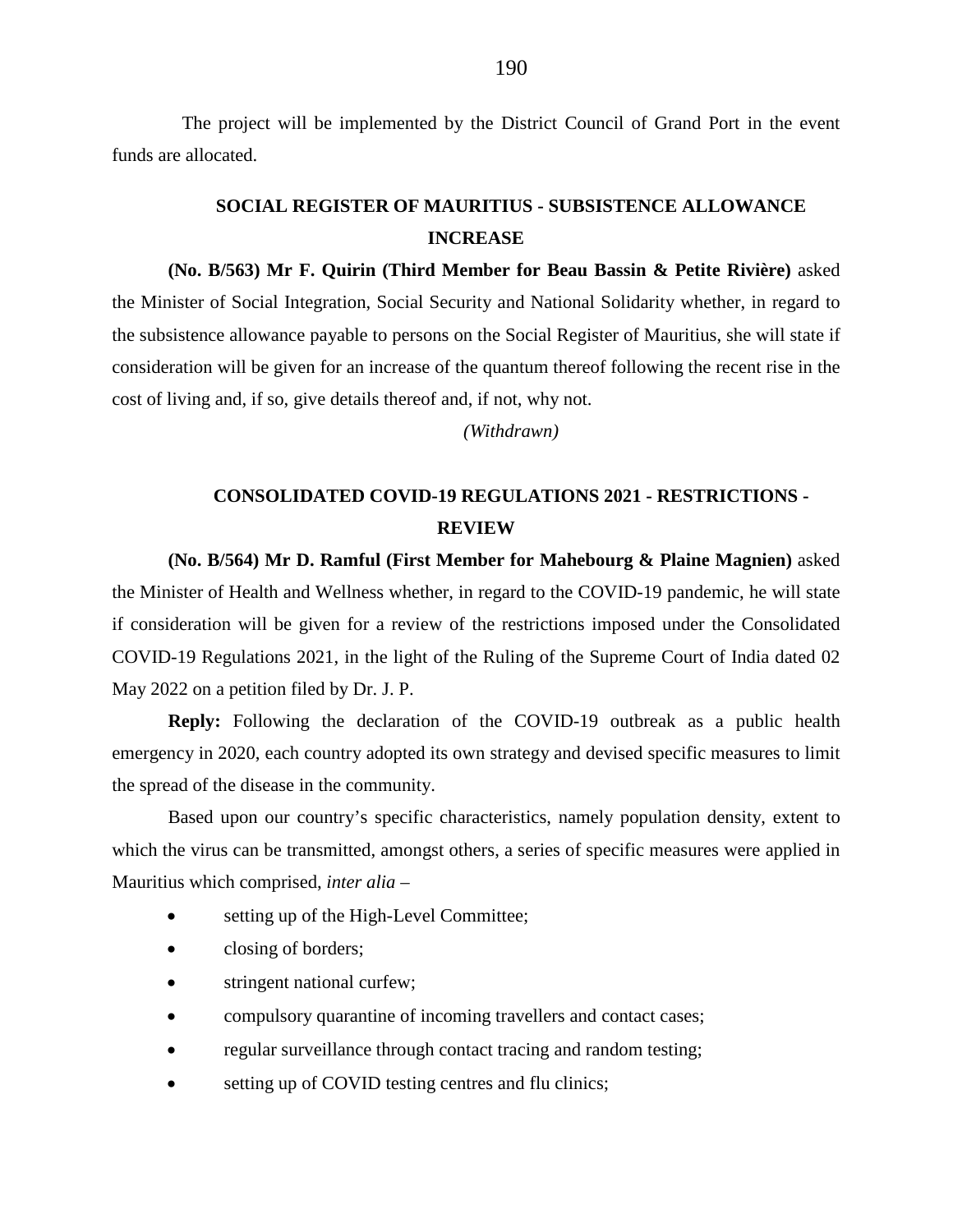- intensive sensitisation on sanitary precautions, and
- setting up of legal frameworks to prevent the spread of COVID-19.

To further enhance our response strategy against the COVID-19, the national vaccination and deployment plan was developed in collaboration with the World Health Organisation.

The sanitary condition prevailing in Mauritius cannot be compared to other countries and especially not with a large country as India. Our strategy has been and will remain the health of our population. This is essentially why emphasis is not being laid on the elimination or reduction of the public and sanitary measures.

We are neither envisaging the review of our regulations pertaining to restriction of access to specified institution, place and premises.

For the time being, Mauritius has decided to maintain most of the sanitary precautions under the Consolidated COVID-19 Regulations 2021 until June 2022 so as to safeguard the health of our population and prevent the morbidity and mortality observed in other countries, whilst awaiting further reduction in the circulation of the virus across the world.

Consideration will be given for review of the restrictions under the said Regulations in due course.

# **PORT LOUIS CENTRAL MARKET - UPGRADING & RENOVATION – UNESCO CLEARANCE**

# **(No. B/565) Mr A. Ameer Meea (Third Member for Port Louis Maritime & Port Louis East)** asked the Vice-Prime Minister, Minister of Local Government and Disaster Risk Management whether, in regard to the proposed upgrading and renovation of the Port Louis Central Market, he will, for the benefit of the House, obtain from the Municipal City Council of Port Louis, information as to if clearance from the UNESCO has been obtained and, if so, indicate where matters stand as to the implementation thereof.

**Reply**: I am informed by the Municipal City Council of Port Louis (MCCPL) that the Fish, Meat and Poultry section of the Port Louis Central Market has not been renovated since long and is still sheltered under the building which was constructed more than 75 years ago. In this context, the Municipal City Council of Port Louis intends to upgrade and renovate the Fish, Meat and Poultry section of the Port Louis Central Market. It requires a complete renovation and uplifting since it is a place of visit for many tourists and is strategically located.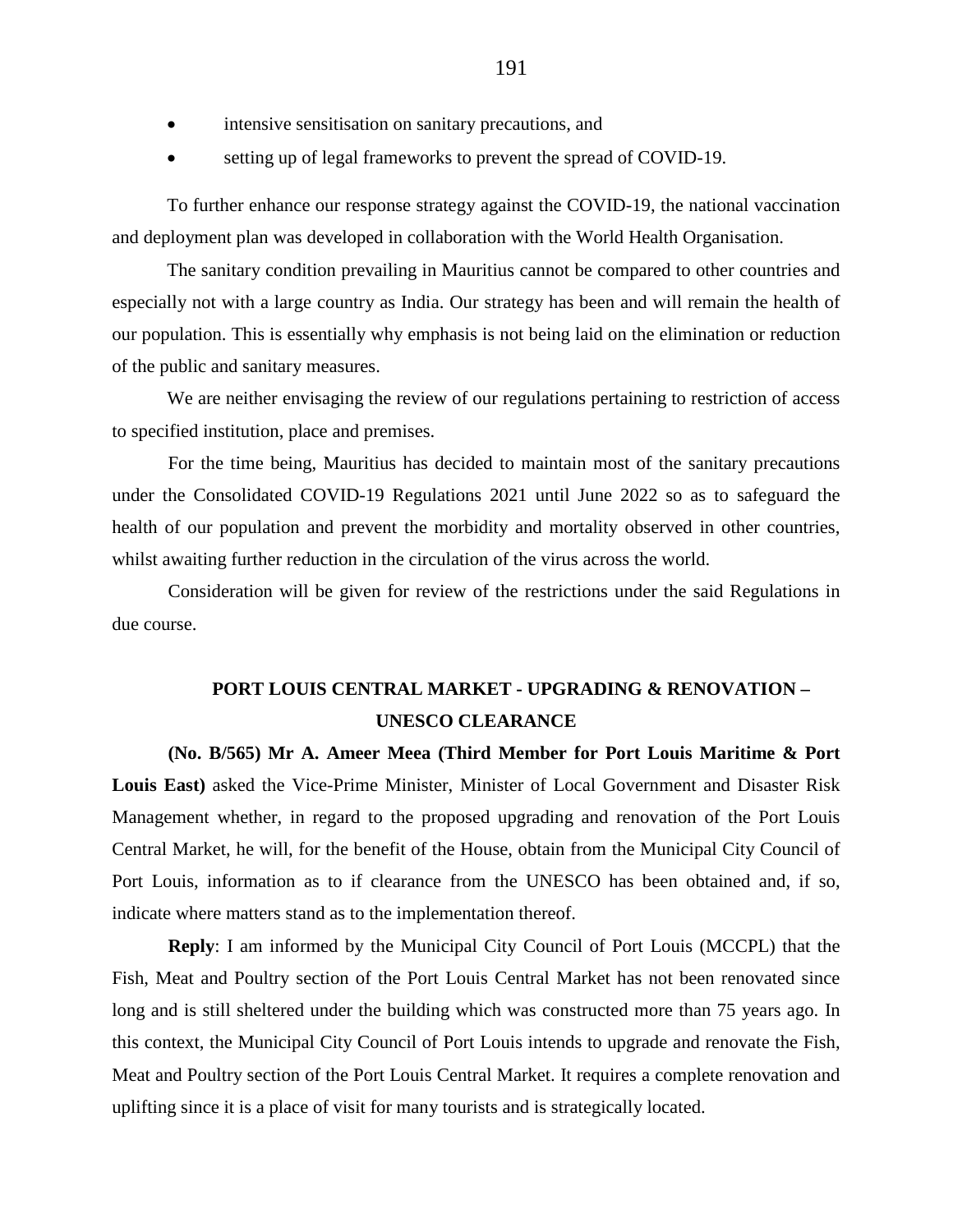In this respect, the MCCPL has sought the clearance of the National Heritage Fund as the Port Louis Central Market is listed as National Monument and is also governed by the National Heritage Fund Act. Thus, all aspects statutorily require the consideration and clearance on the National Heritage Fund.

Moreover, given that the Central Market is situated in the buffer zone of the Aapravasi Ghat World Heritage Property, the Ministry of Arts and Cultural Heritage has enlisted the services of EcoAfrica Environmental Consultant Pty Ltd for the preparation of an overarching Heritage Impact Assessment (HIA) and Visual Impact Assessment (VIA) report in the context of the Area Action Plan with regard to development in the buffer zone.

The report from UNESCO is still being awaited.

#### **MR G. S., SENIOR ADVISOR – APPOINTMENT**

**(No. B/566) Mr S. Nuckcheddy (Third Member for Flacq & Bon Accueil)** asked the Minister of Finance, Economic Planning and Development whether, in regard to Mr G. S., he will state the date of appointment thereof as adviser/senior adviser at the then Ministry of Finance and Economic Development, indicating the –

(a) duration of the appointment and monthly remuneration drawn, and

(b) board of parastatal bodies on which he served over the period 2015 to

2019, indicating in each case, the monthly remuneration drawn.

*(Withdrawn)*

#### **MRA - WAGE ASSISTANCE SCHEME**

**(No. B/567) Dr. M. Gungapersad (Second Member for Grand' Baie & Poudre d'Or)** asked the Minister of Finance, Economic Planning and Development whether, in regard to the Government Wage Assistance Scheme, he will, for the benefit of the House, obtain from the Mauritius Revenue Authority, information as to the –

- (a) number of employers and employees having claimed same as at to date, and
- (b) quantum of funds disbursed thereunder, indicating the quantum thereof recovered.

*(Withdrawn)*

### **MEDICAL COUNCIL - MEDICAL SPECIALIST TRAINING**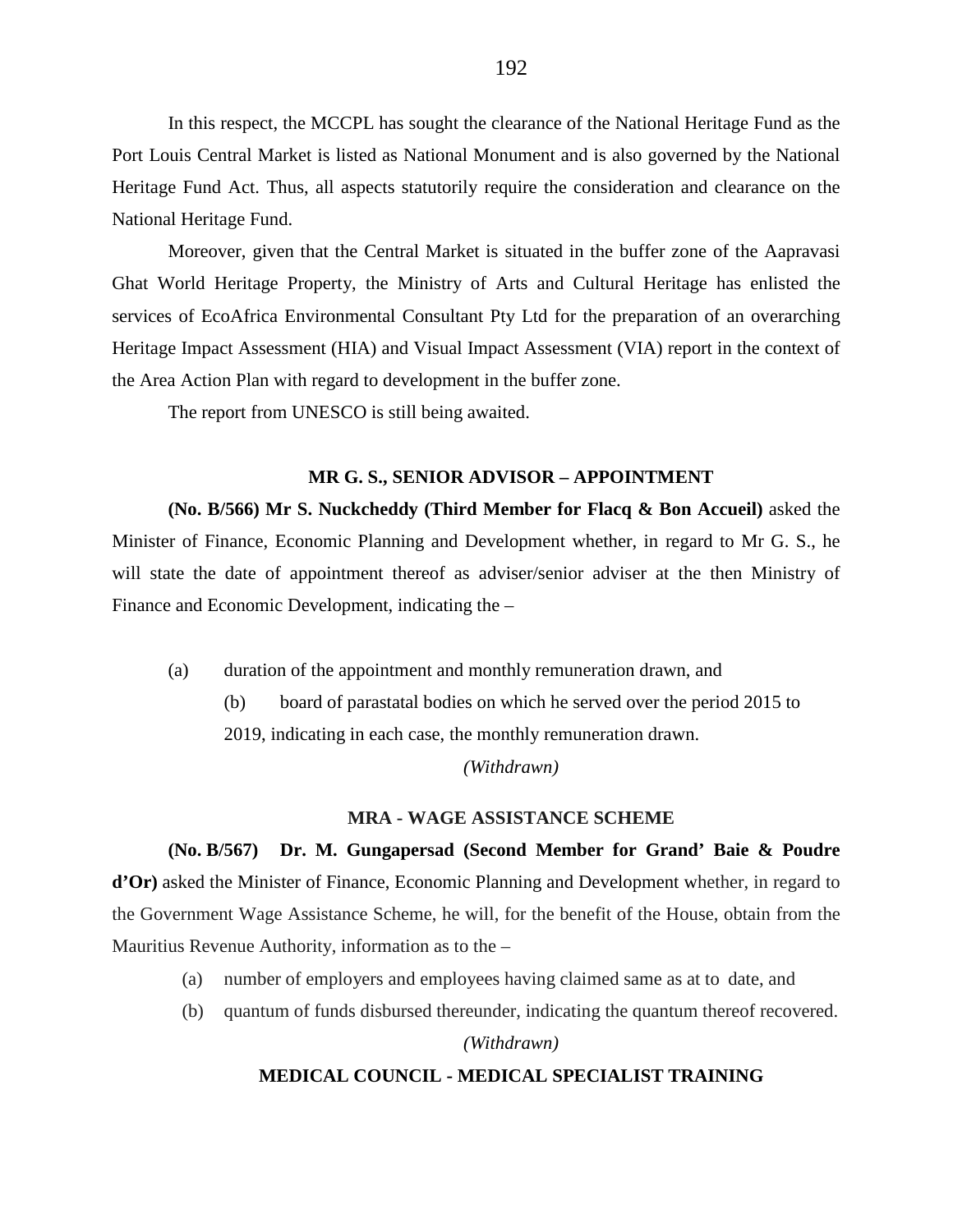**(No. B/568) Dr. F. Aumeer (Third Member for Port Louis South & Port Louis Central)** asked the Minister of Health and Wellness whether, in regard to the Medical Council, he will, for the benefit of the House, obtain information as to –

- (a) if *l'Université de la Réunion* has been refused recognition as an awarding body for the dispensation of medical specialist training as at end April 2022, and
- (b) the number of requests made by holders of *Diplome Universitaire* from l'*Université de la Réunion* for recognition of specialist training, indicating the specialty fields.

*(Withdrawn)*

# **FIRE STATIONS - FIRE CERTIFICATES - FIRE RISK MANAGEMENT SYSTEM**

**(No. B/569) Mr D. Nagalingum (Second Member for Stanley & Rose Hill)** asked the Vice-Prime Minister, Minister of Local Government and Disaster Risk Management whether, in regard to the six fire stations which are operating without valid Fire Certificates, as highlighted in the recent report of the Director of Audit, he will, for the benefit of the House, obtain from the Fire and Rescue Service, information as to if remedial measures have been initiated to implement a proper management system for fire risk management thereat.

*(Withdrawn)*

# **RDA- WOOTON ROUNDABOUT - ROAD DECONGESTION PROGRAMME**

**(No. B/570) Mr K. Dhunoo (Third Member for Curepipe & Midlands)** asked the Minister of National Infrastructure and Community Development whether, in regard to the Road Decongestion Programme, he will, for the benefit of the House, obtain from the Road Development Authority, information as to if the Wooton Roundabout is being considered thereunder.

*(Withdrawn)*

# **ANDERSON & LEES STREETS, CUREPIPE – REHABILITATION & CONSTRUCTION OF DRAINS**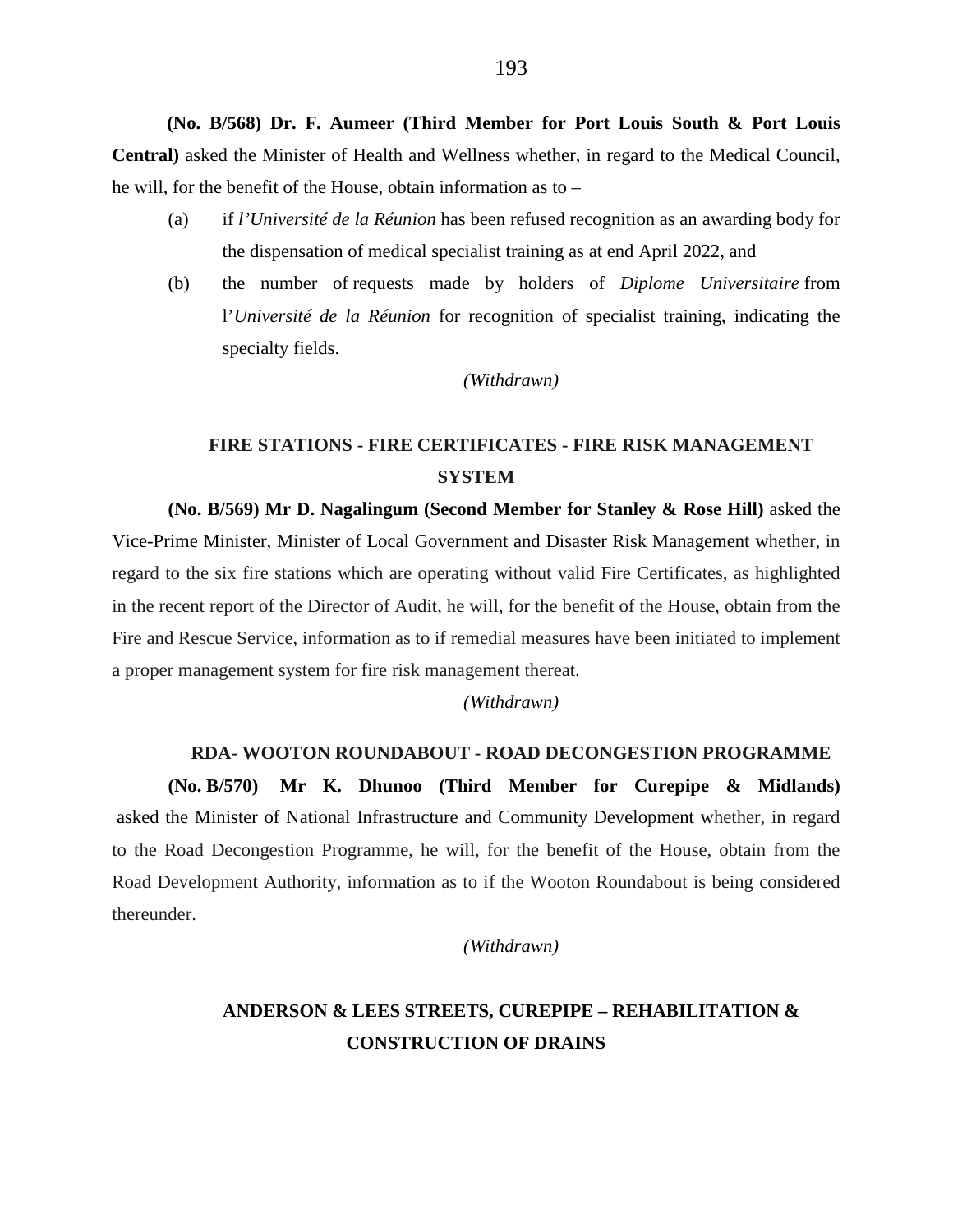**(No. B/571) Mr S. Dhunoo (Third Member for Curepipe & Midlands)** asked the Minister of National Infrastructure and Community Development whether, in regard to the Anderson and Lees streets, in Curepipe, he will, for the benefit of the House, obtain from the Land Drainage Authority, information as to where matters stand as to the rehabilitation and construction of drains thereat.

*(Withdrawn)*

#### **BASIC INVALIDITY PENSIONS – APPLICATIONS & GRANTS**

**(No. B/573) Mrs S. Mayotte (Second Member for Savanne & Black River)** asked the Minister of Social Integration, Social Security and National Solidarity whether, in regard to the Basic Invalidity Pensions, she will state the number of applications received for the granting thereof, since July 2021 to date, including the number thereof received from persons suffering from physical and/or mental disability, indicating the number thereof benefitting thereunder.

#### *(Withdrawn)*

# **CASINO DE MAURICE, CUREPIPE – MR D. N., HUMAN RESOURCE DIRECTOR – DISCIPLINARY PROCEEDINGS**

**(No. B/574) Ms S. Anquetil (Fourth Member for Vacoas & Floréal)** asked the Minister of Finance, Economic Planning and Development whether, in regard to Mr D. N., Human Resource Director at the Casino de Maurice, Curepipe, he will, for the benefit of the House, obtain information as to if disciplinary proceedings have been initiated against him and, if so, give details thereof.

*(Withdrawn)*

# **TRANSPORT SERVICES CONTRACT(S) – CONTRACTORS – PROCUREMENT METHODS**

**(No. B/581) Mr R. Duval (Fourth Member for Mahebourg & Plaine Magnien)** asked the Minister of Finance, Economic Planning and Development whether, in regard to existing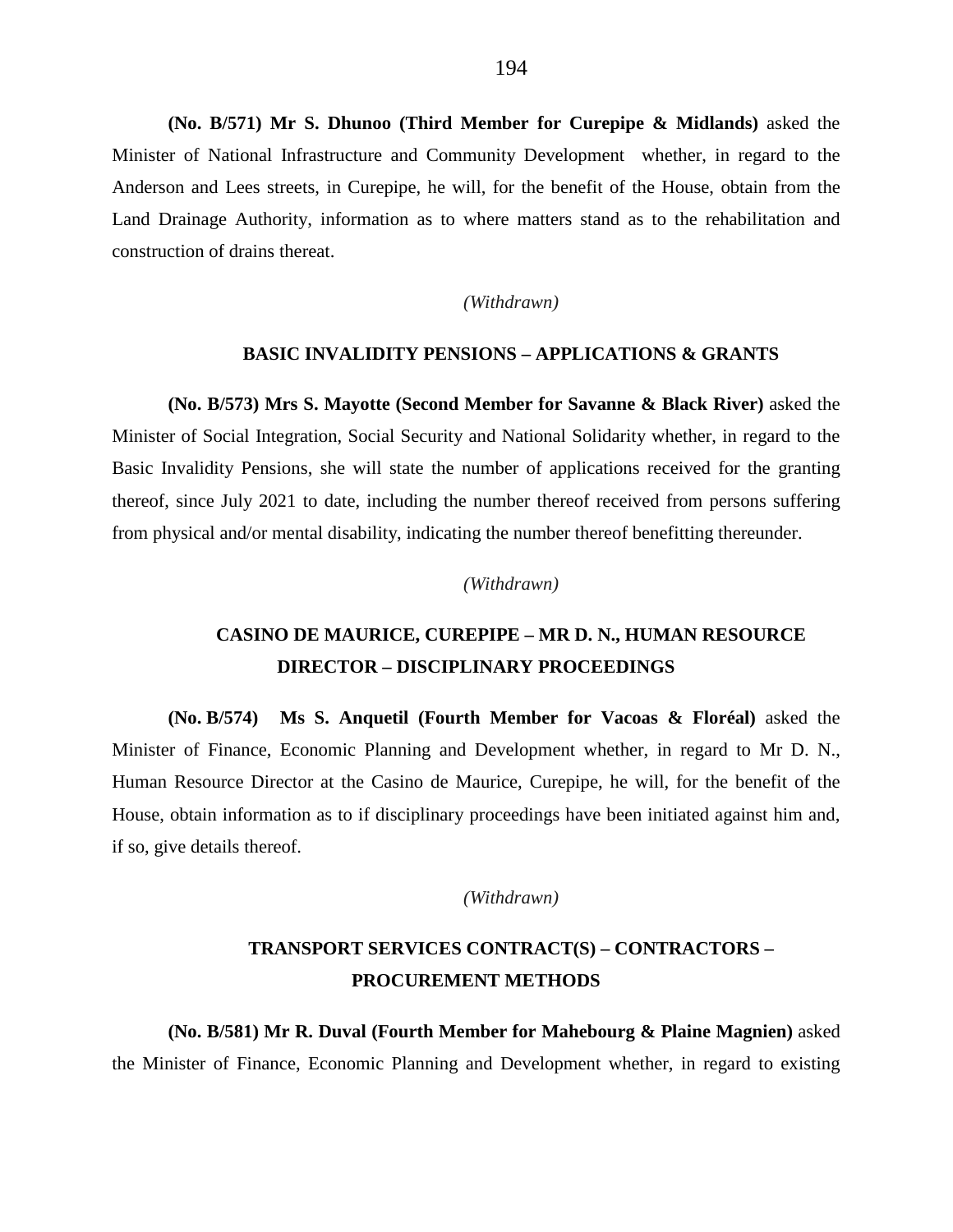transport services contract(s) entered into by his Ministry, he will state the names of the contractors therefor, indicating in each case, the –

- (a) procurement method used;
- (b) date of award of contract;
- (c) name of contractor;
- (d) duration of contract, and
- (e) contractual value thereof.

*(Withdrawn)*

# **MAURITIUS RECREATION COUNCIL – BOARD – COMPOSITION & ACTIVITIES**

**(No. B/582) Mr F. Quirin (Third Member for Beau Bassin & Petite Rivière)** asked the Minister of Youth Empowerment, Sports and Recreation whether, in regard to the present Board of the Mauritius Recreation Council, he will, for the benefit of the House, obtain information as to the –

- (a) composition thereof, indicating the
	- (i) allowances paid to the Chairperson and other members thereof, and
	- (ii) dates of the meetings held, and
- (b) list of activities organized.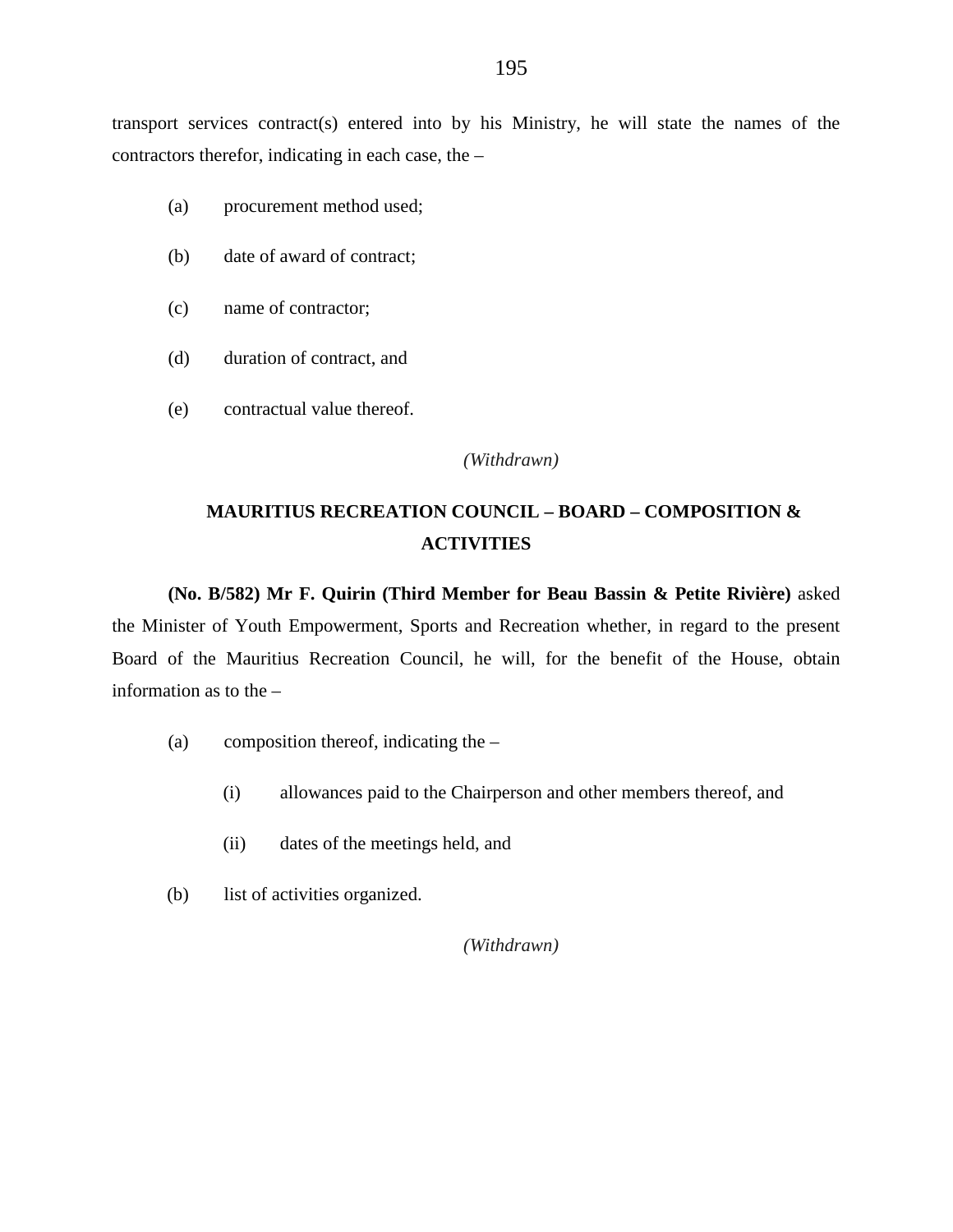# **SHELTERS & CHILD DEVELOPMENT CARE CENTRES – INFORMATION MANAGEMENT SYSTEM**

**(No. B/583) Mr A. Ameer Meea (Third Member for Port Louis Maritime & Port Louis East)** asked the Minister of Gender Equality and Family Welfare whether, in regard to the proposed development and implementation of an Information Management System for the monitoring of the Shelters and Child Development Care Centres, she will state where matters stand.

**Reply:** My Ministry is responsible for the monitoring of 18 Residential Care Institutions (RCIs) and 357 Child Day Care Centres (CDCCs) and regular monitoring visits are carried out by the Enforcement Officers of my Ministry to ensure compliance with existing legislations.

The project write-up for an "Online Licensing and Enforcement Management Information System (OLEMIS)" is being finalised, in consultation with the Central Informatics Bureau (CIB) and funds for its implementation are being sought from the Ministry of Finance, Economic Planning and Development for the Financial Year 2022-2023.

# **SME MAURITIUS LTD – SUPPORT SCHEMES & ASSISTANCE**

**(No. B/584) Mr M. Yeung Sik Yuen (Second Member for Curepipe & Midlands)** asked the Minister of Industrial Development, SMEs and Cooperatives whether, in regard to the small and medium enterprises, he will for the benefit of the House, obtain from SME Mauritius Ltd., information as to the support schemes and assistance extended thereto since January 2020 to date.

**Reply:** I am informed by SME Mauritius Ltd that at the very start of COVID-19 in 2020, wary of the unprecedented disruptions, the pandemic was likely to cause, it reviewed and customised its schemes to respond to the emerging challenges and headwinds facing SMEs, especially with regard to their operational sustainability and resilience.

Consequently, a series of 5 new schemes covering 35 components relating to functional areas of SMEs were introduced to improve the endurance of SMEs in the face of more complex environmental dynamics.

The five schemes are as follows –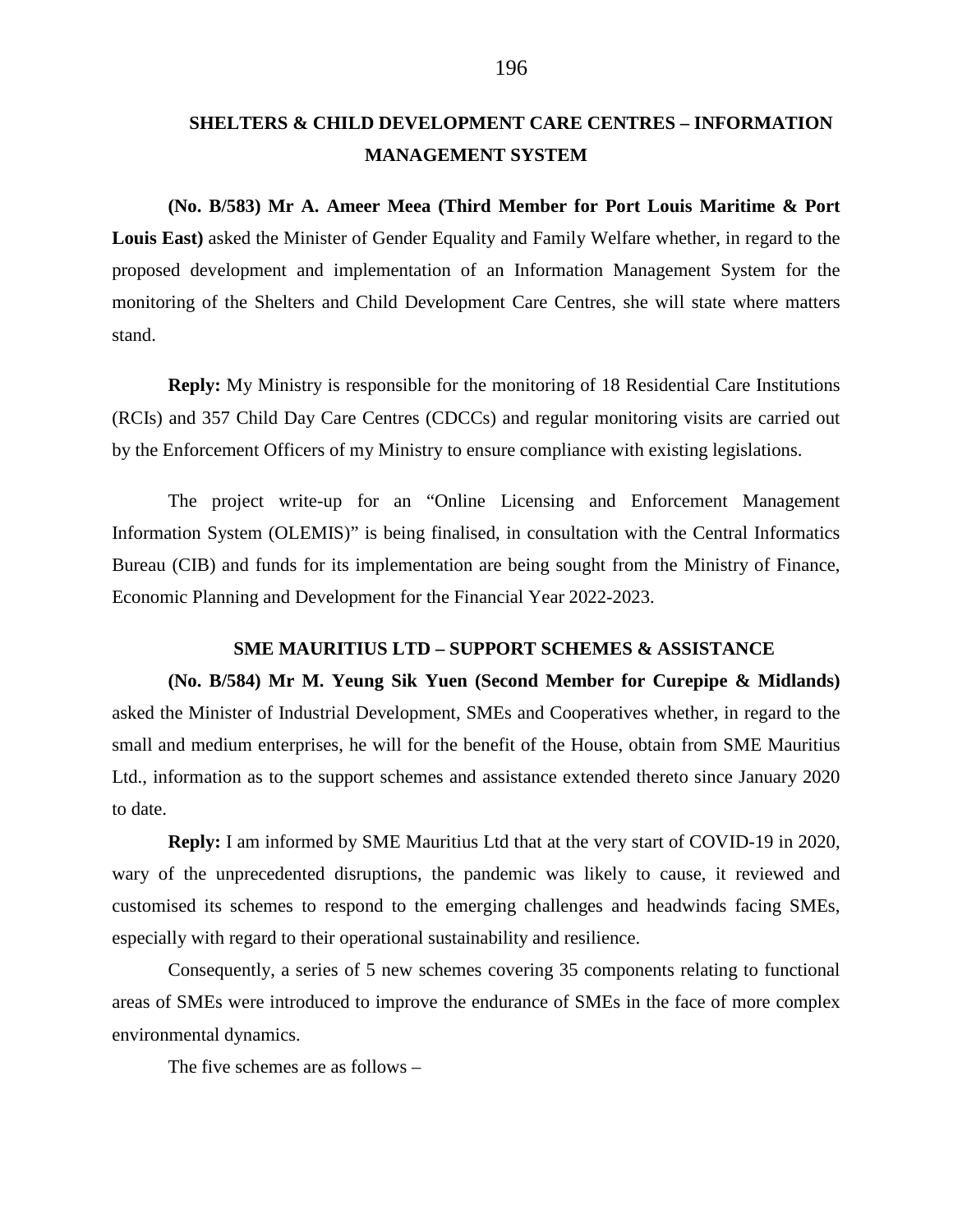- (a) the Internal Capability Development Scheme to improve the efficiency of the value chain of small businesses and their responsiveness to customer requirements as well as market dynamics in any sector of economic activity;
- (b) the Technology and Innovation Scheme to encourage SMEs to continuously invest in technology and automated production capabilities and create technologybased integrated and sustainable SMEs;
- (c) the SME Marketing Support Scheme to support SMEs in improving their market accessibility and competitiveness in both local and export markets and respond to more stringent requirements of diverse customer bases;
- (d) the Inclusiveness and Integration Scheme to encourage SMEs to favour inclusiveness, interlinkages and networking as well as collaborate and synergise for mutual benefit, which is a necessary pre-condition for the establishment of clusters in different key sectors, and
- (e) the SME Utility Connection Assistance Scheme to support SMEs connect their places of activity to mains of utility suppliers (CEB or CWA). The Scheme would assist SMEs to benefit from alleviation of upfront costs, ease entry and improve chances of SME survival.

I am further informed that for the period January 2020-30 April 2022, 1,469 SMEs have benefitted from the Schemes in place.

It is worthy to note that these 1,469 SMEs have a joint turnover of Rs5 billion and provide employment to some 6,800 persons.

In terms of scheme distribution by SME classification and Turnover range, 66% of all Schemes went to Micro SMEs, 23% to Small SMEs and 11% went to Medium SMEs.

The 4 main sectors of activity that were supported were Manufacturing with 55%, Services with 23%, Agri-Agro Business with 12% and 10% for Construction and Others.

In a sustained effort to support the adoption of productive Technology among SMEs, 86% of all schemes approved were on Technology and Innovation, 6% to Utility Connections and 4% to Internal Capability Development respectively.

The total amount that was committed on these 1,469 Schemes over the period was approximately Rs75 m., and the sum disbursed to date is Rs56 m.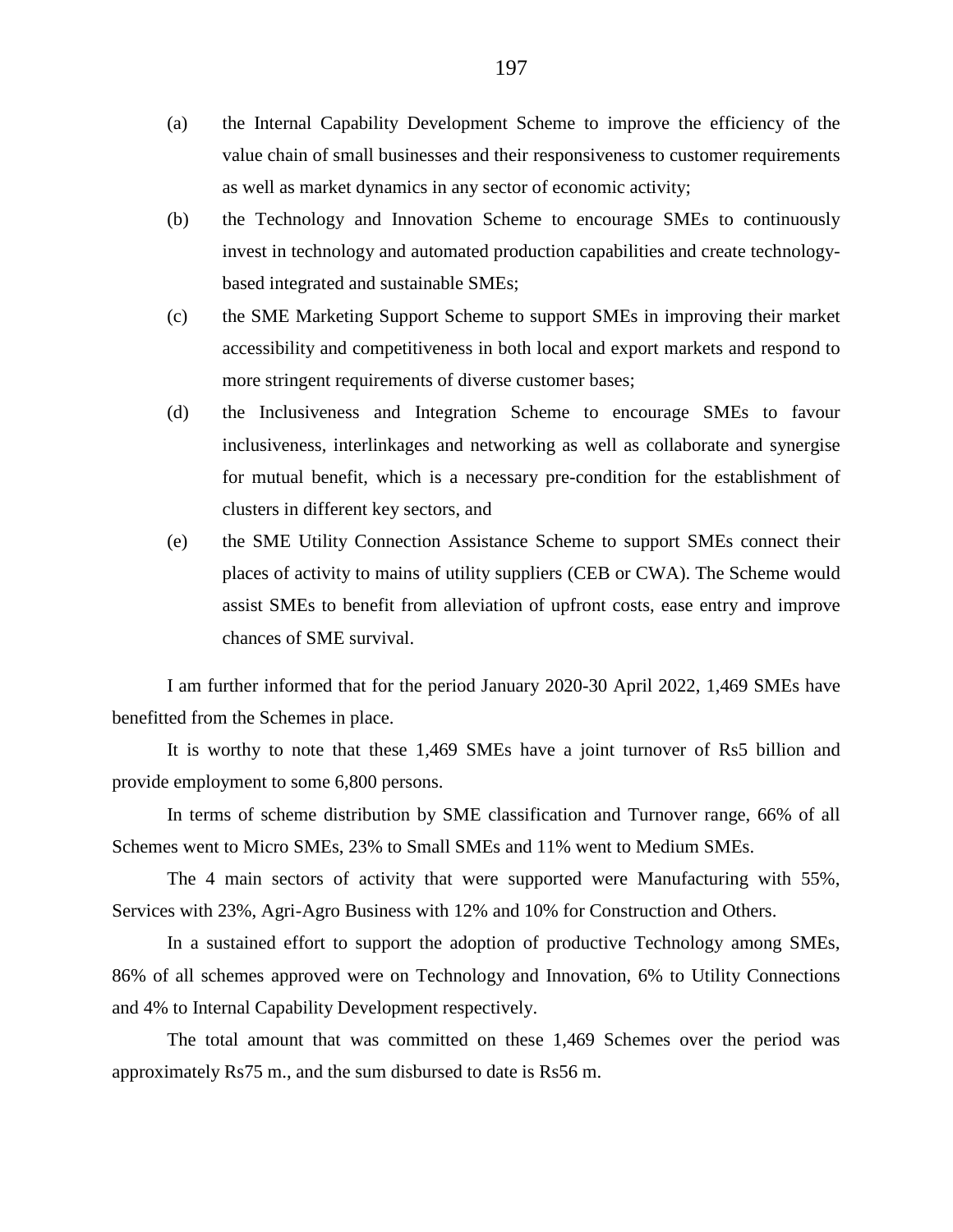In order to strengthen the human resource adequacy of SMEs, 586 Degree holders and 246 Diploma holders are in placement in SMEs to support their operations with a constant flow of fresh talents and skills and ease their financial burden.

Additionally, conscious of the importance of capacity building and the imperative of continuously updating and upgrading skills of Entrepreneurs in the face of adverse headwinds and more abrasive market conditions, SME Mauritius Ltd provided training to 3,174 Entrepreneurs, of which 1,716 benefitted from training in Skills and Crafts and 1,458 benefitted from training in Management-related fields.

Therefore, from January 2020 to date, discounting for consultation and advisory services, SME Mauritius has provided direct assistance and support Schemes to some 5,000 SMEs.

# **ROCHES-NOIRES SMART CITY PROJECT – EIA LICENCE**

**(No. B/586) Mr R. Duval (Fourth Member for Mahebourg & Plaine Magnien)** asked the Minister of Environment, Solid Waste Management and Climate Change whether, in regard to the Roches-Noires Smart City Project, he will state if the requirement for the issue of an Environment Impact Assessment Licence for the construction thereof is being envisaged by his Ministry**.**

*(Withdrawn)*

# **CÔTE D'OR INTERNATIONAL RACECOURSE & ENTERTAINMENT COMPLEX LTD**

**(No. B/587) Mr E. Juman (Fourth Member for Port Louis Maritime & Port Louis East)** asked the Minister of Finance, Economic Planning and Development whether, in regard to the Côte d'Or International Racecourse and Entertainment Complex Ltd., he will, for the benefit of the House, obtain information as to when decision was taken for the setting up thereof, indicating the purpose thereof, giving details of the project.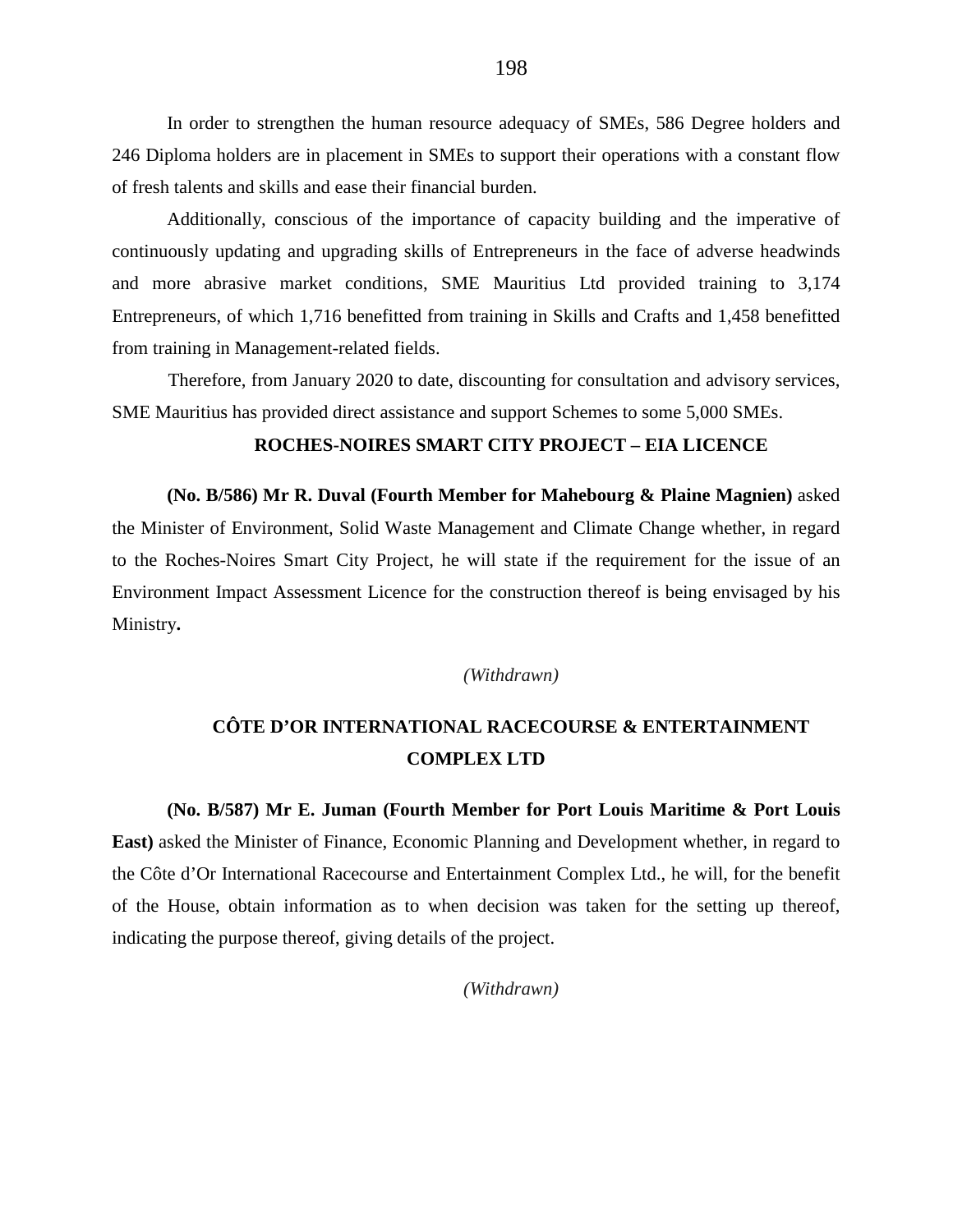### **COVID-19 VACCINE – SECOND BOOSTER DOSE**

**(No. B/589) Mr D. Nagalingum (Second Member for Stanley & Rose Hill)** asked the Minister of Health and Wellness whether, in regard to the fourth dose of the COVID-19 vaccine, he will state the number of persons having been administered therewith as at to date, indicating the type of vaccine administered.

**Reply**: In view to provide further protection from COVID-19 to vulnerable groups in Mauritius against the Omicron variant which can be fatal in certain high risks patients and patients above the age of 60, especially in the wake of the spread of new variants which are highly contagious and the change in season, the National Vaccination Committee recommended the administration of a  $2<sup>nd</sup>$  booster dose.

The concerned high-risk patients are those having at least one of these comorbidities –

- (i) Diabetes;
- (ii) HBP;
- (iii) Obesity;
- (iv) Renal Insufficiency;
- (v) Chronic Respiratory diseases;
- (vi) Cardiovascular diseases;
- (vii) Immuno-compromised patients,
- (viii) Down syndrome.

The recommended vaccine to be administered as  $2<sup>nd</sup>$  booster dose is –

- i. the Pfizer vaccine for high-risk patients aged 40 to 59 years old and for persons aged 59 years and above, and
- ii. Moderna vaccine for high-risk patients aged 18 to 39 years old.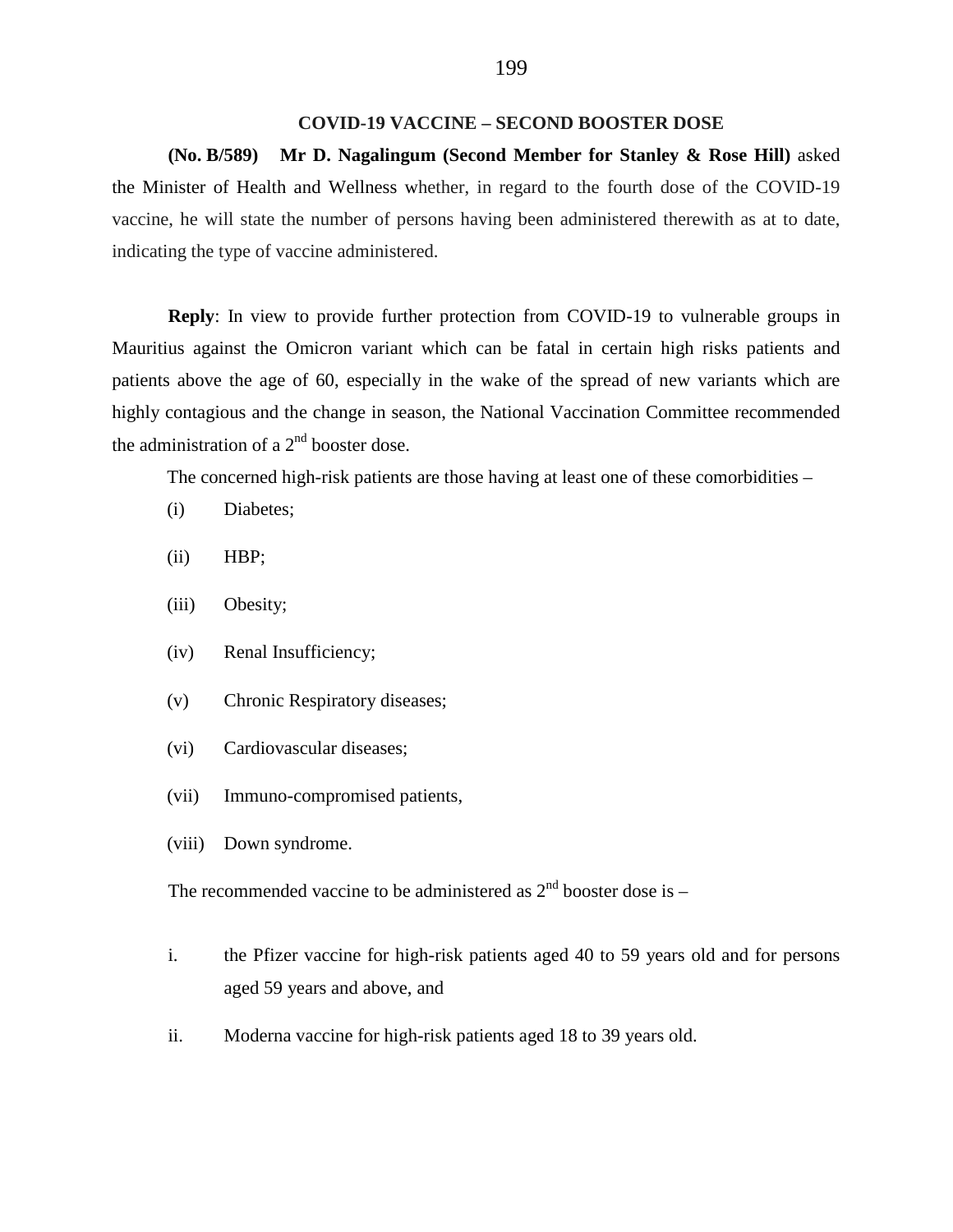Accordingly, our vaccination campaign for  $2<sup>nd</sup>$  booster dose was launched on 13 April 2022.

I am informed that as at 05 May 2022, 4,508 persons have been administered a 2nd booster dose as follows –

- Pfizer vaccine: 4,433
- Moderna vaccine: 75

# **COVID-19 – NEW SOUILLAC HOSPITAL – RENAL DIALYSIS PATIENTS – DEATH**

**(No. B/591) Mrs K. Foo Kune-Bacha (Second Member for Beau Bassin & Petite Rivière)** asked the Minister of Health and Wellness whether, in regard to the renal dialysis patients who died following their admission at the New Souillac Hospital after having contracted the COVID-19 virus, he will, following the referral of the cases thereof to the Medical Negligence Standing Committee, obtain therefrom, information as to the actions taken in relation thereto, giving details thereof.

### *(Withdrawn)*

# **MOLNUPIRAVIR TABLETS - PURCHASE**

**(No. B/592) Mrs K. Foo Kune-Bacha (Second Member for Beau Bassin & Petite Rivière)** asked the Minister of Health and Wellness whether, in regard to the Molnupiravir tablets, he will state the –

- (a) indications for use thereof;
- (b) quantity thereof purchased as at to date, indicating the total cost thereof;
- (c) current stock thereof, indicating where they are stocked, and
- (d) number of patients treated therewith as at to date.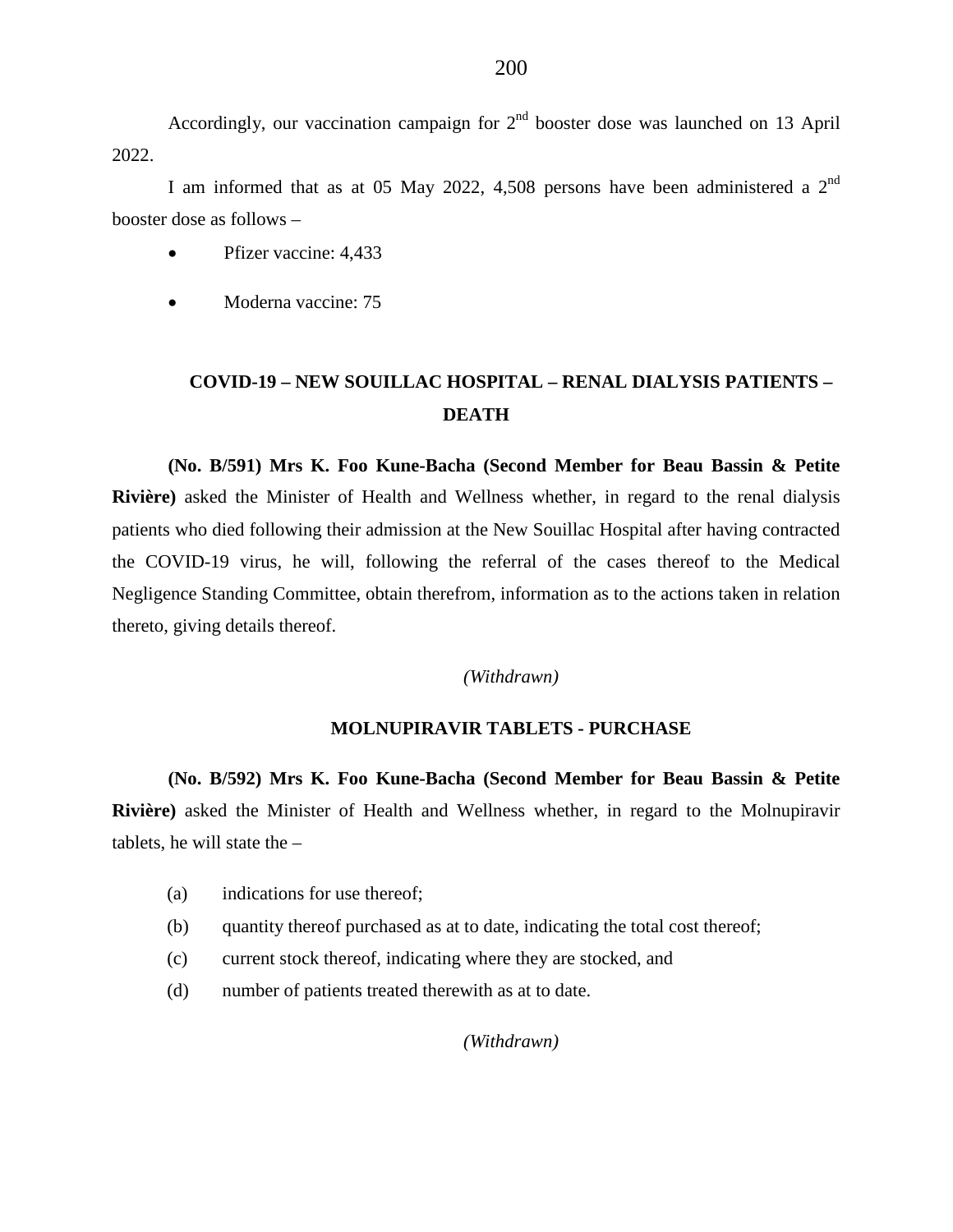### **MEDICAL COUNCIL – DOCTORS – SUSPENSION**

**(No. B/593) Mrs A. Navarre-Marie (Fourth Member for GRNW & Port Louis West)** asked the Minister of Health and Wellness whether, in regard to doctors, he will, for the benefit of the House, obtain from the Public Service Commission and the Medical Council, information as to the number thereof under suspension since 2019 to date.

**Reply:** I am informed by the Public Service Commission and the Medical Council that since 2019 to date, two doctors have been suspended.

## **B104, CHAMAREL - CASE NOYALE – SOIL STABILISATION WORKS**

**(No. B/594) Mrs S. Mayotte (Second Member for Savanne & Black River)** asked the Minister of National Infrastructure and Community Development whether, in regard to soil stabilisation works currently ongoing along road B104, Chamarel - Case Noyale, he will, for the benefit of the House, obtain from the Road Development Authority, information as to where matters stand.

#### *(Withdrawn)*

# **MINISTRY OF FINANCE, ECONOMIC PLANNING AND DEVELOPMENT – CLEANING SERVICES - CONTRACTORS**

**(No. B/597) Mr R. Duval (Fourth Member for Mahebourg & Plaine Magnien)** asked the Minister of Finance, Economic Planning and Development whether, in regard to the cleaning services in his Ministry, he will state the names of the contractors therefor, indicating in each case, the –

- (a) procurement method used;
- (b) date of award of contract;
- (c) name of contractor;
- (d) duration of contract, and
- (e) contract value.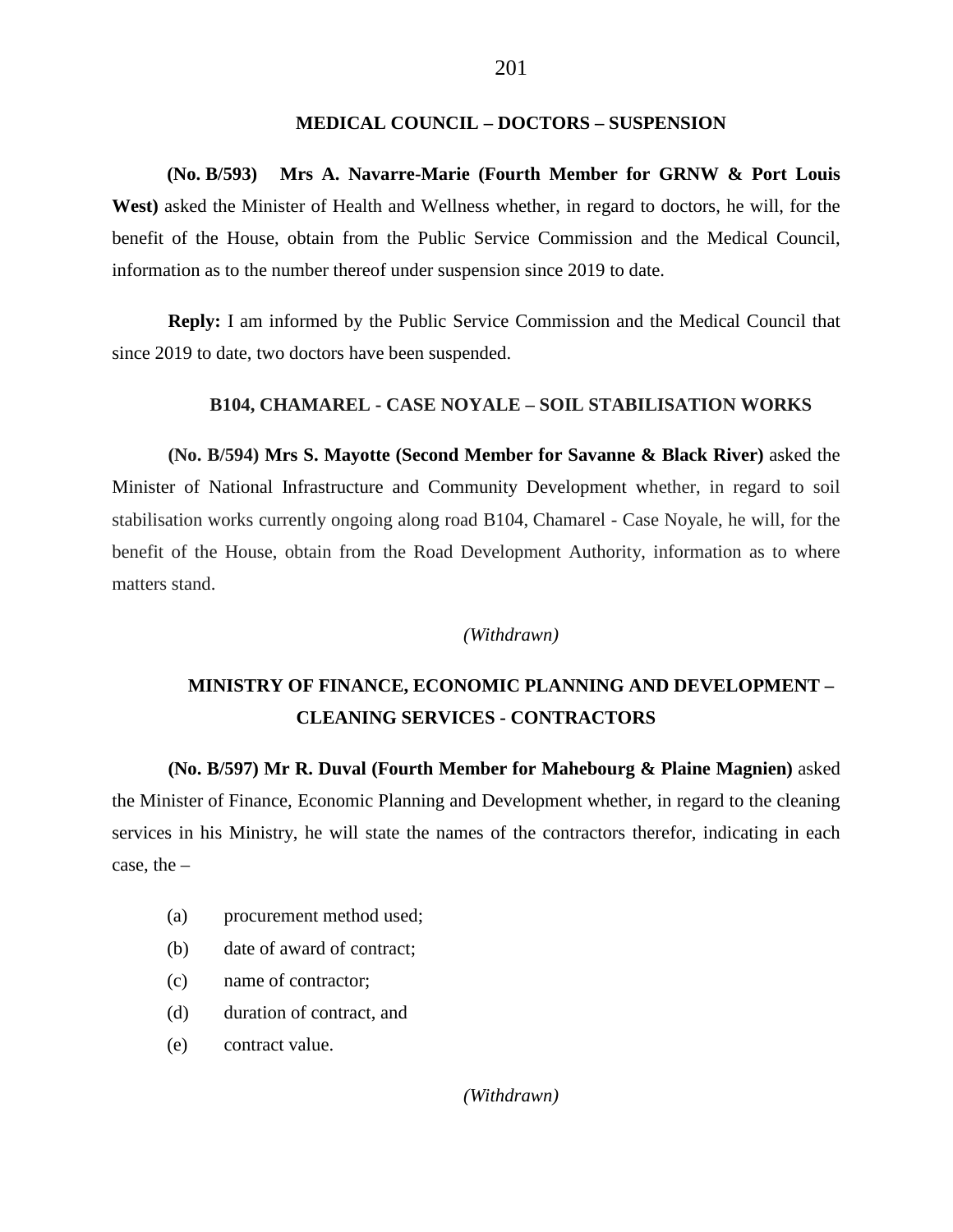### **MR P. U. – OCCUPATION PERMIT**

# **(No. B/598) Mr E. Juman (Fourth Member for Port Louis Maritime & Port Louis East)** asked the Minister of Finance, Economic Planning and Development whether, in regard to Mr P. U., he will, for the benefit of the House, obtain from the Economic Development Board, information as to when he landed in Mauritius, indicating the date on which he was issued with an Occupation Permit and if a due diligence exercise was carried out prior thereto.

### *(Withdrawn)*

# **GRADUATES – UNEMPLOYED & UNDEREMPLOYED**

**(No. B/599) Mr N. Bodha (Second Member for Vacoas & Floréal)** asked the Minister of Labour, Human Resource Development and Training, Minister of Commerce and Consumer Protection whether, in regard to the graduates, he will state the present number thereof being –

- (a) unemployed, and
- (b) underemployed.

#### *(Withdrawn)*

#### **COASTAL EROSION – RISING SEA LEVEL – MITIGATING ACTIONS**

**(No. B/600) Mr R. Woochit (Third Member for Pamplemousses & Triolet)** asked the Minister of Environment, Solid Waste Management and Climate Change whether, in regard to the coast, he will state the actions, if any, taken to mitigate rising sea levels and erosion thereof over the past five years and, if so, give details thereof.

**Reply:** As a Small Island Developing State surrounded by the ocean, Mauritius is at the frontline of the prevailing global climate crisis, namely sea level rise which is further exacerbated by the effects of global warming. According to the Mauritius Meteorological Services, a sea level rise of 5.6 millimetres per year has been recorded in Mauritius and it exceeds the global averages of 3.3 millimetres per year. Sea level rise has serious impacts on our beaches and coastal assets, ultimately impacting on the socio-economic activities.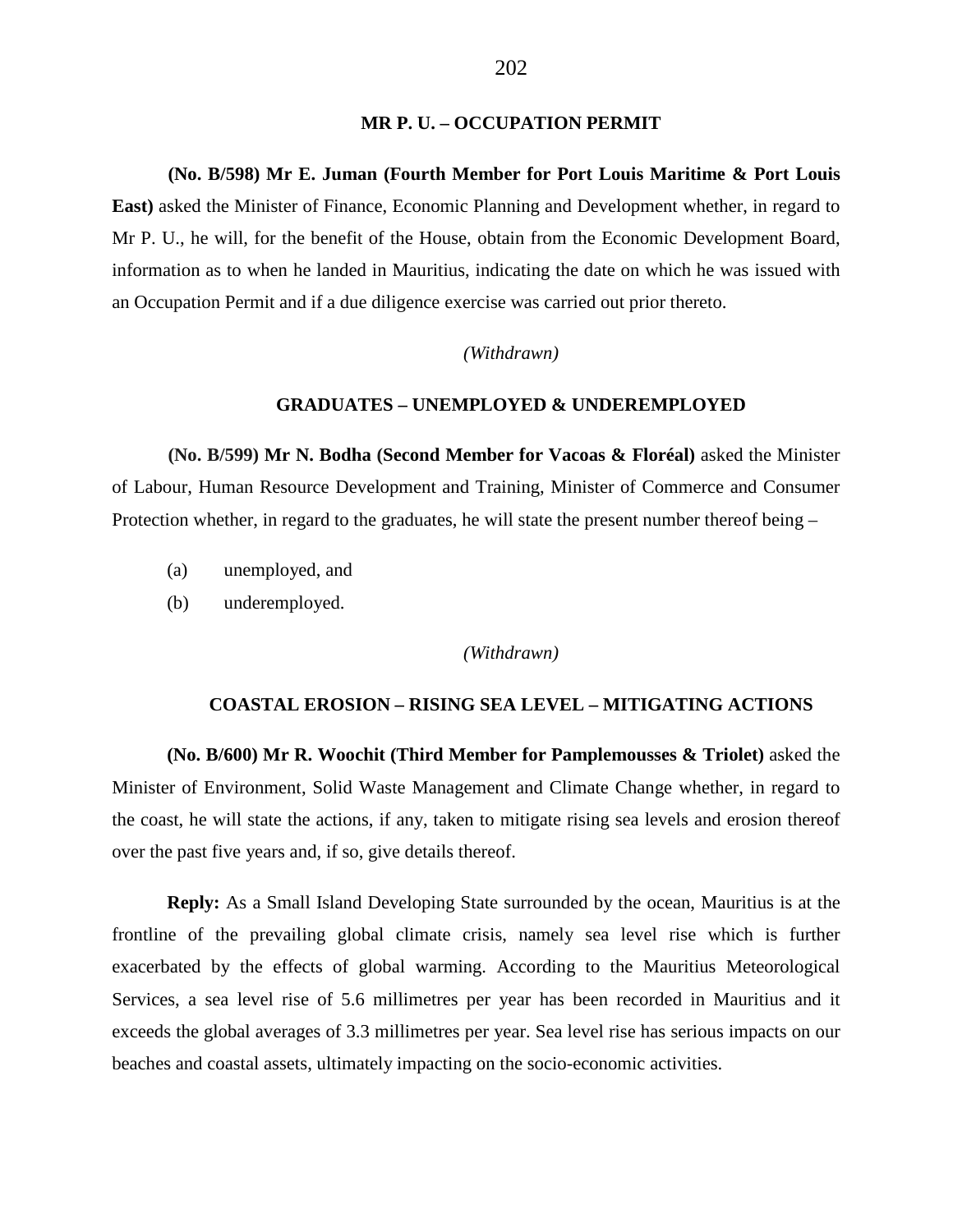In order to mitigate the impacts of sea level rise, a holistic approach has been adopted by the Ministry of Environment, Solid Waste Management and Climate Change and in that respect, following an island-wide survey carried out jointly by the Ministry of Environment, Solid Waste Management and Climate Change in collaboration with the Japan International Cooperation Agency (JICA) in 2014, some 50 sites had been identified as priority ones for undertaking adaptation works. Since then, substantial resources have been injected in terms of consultancy and coastal works for the rehabilitation of those eroded coastlines and as at date, some 10 km of coastline at 23 sites have been rehabilitated. Currently, coastal protection works are ongoing over a stretch of 5.4 km at vulnerable sites along the south east coast, namely Pointe aux Feuilles to Grand Sable, Providence, Petit Sable to Bambous Virieux, Bambous Virieux to Anse Jonchée and Bois des Amourettes. These works are expected to be completed by September 2022. Additionally, consultancy services for detailed design for coastal protection works of some 1.1 km at Deux Frères are at finalisation stage. Works are expected to start early next year and completed in June 2024.

For the forthcoming five years, the Ministry of Environment, Solid Waste Management and Climate Change is planning to rehabilitate 25 additional eroded sites over a total length of some 20 km across the island. In this respect, actions are underway for the recruitment of consultancy services at 16 sites and for the implementation of coastal protection, landscaping and infrastructural works at Rivière des Créoles and Vieux Grand Port as well as at Flic-en-Flac. These projects would comprise, *inter alia*, the measures for the protection of the shoreline against erosion and coral reef restoration, thereby increasing coastal resilience against the adverse impacts of climate change and the rising sea level thereat.

In addition to coastal rehabilitation works, other measures have been put in place to address beach erosion. In line with the provisions of the Planning Policy Guidance and through the Environment Impact Assessment and Preliminary Environmental Report mechanisms, a minimum setback of 30 metres from the high water mark is being imposed for the construction of structures on the shoreline. Moreover, in 2017, the Integrated Coastal Zone Management Committee, under the Chair of the Ministry of Environment, Solid Waste Management and Climate Change, developed a policy for the replacement of casuarina (filao) trees within the dynamic beach zone by endemic plants which are more adapted to the coastal areas. In the first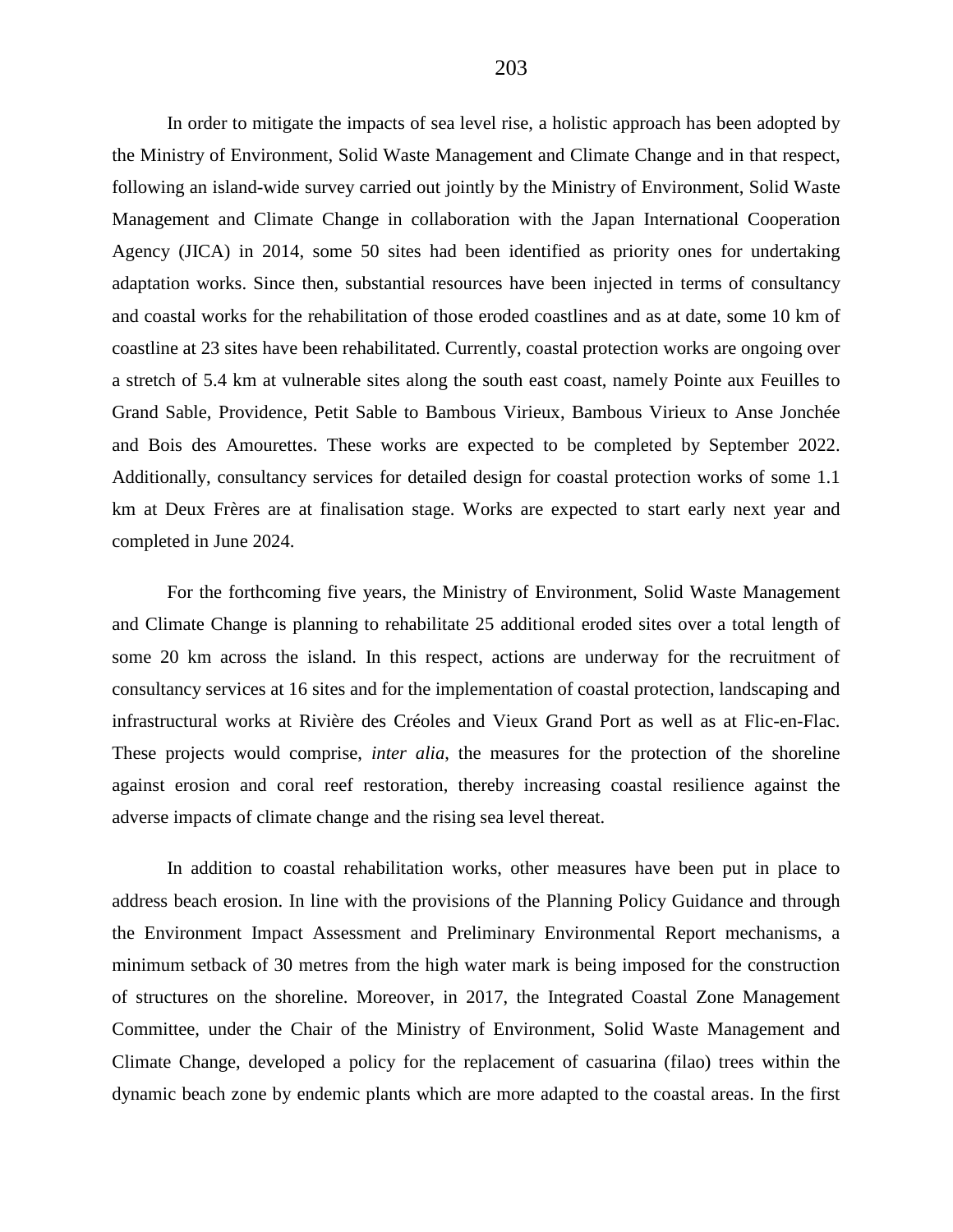instance, the public beaches of Flic en Flac, Le Morne and Belle Mare were concerned over a stretch of 200m, 280m and 400m, respectively. Shrubs, namely Sainte Marie, Veloutiers Vert, and Veloutiers D'argent, amongst others, were planted and the project is presently under maintenance period until September 2023.

In 2019, in order to address the vulnerability of the Port Louis harbour which is exposed to several climate hazards, a "Climate Change Vulnerability and Adaptation Study for Port of Port Louis" was undertaken following the technical assistance of the Climate Technology Centre and Network and funding to the tune of USD325,000 from the Green Climate Fund. One of the main adaptation measures recommended is the construction of a breakwater of about 1.2 km long by 2025 to increase the resilience of Port Louis by decreasing the number of days/hours in terms of stoppage of port operations due to adverse weather conditions. The estimated investment cost for this project varies between USD300 m. and USD350 m. The Mauritius Ports Authority is exploring co-financing to enable implementation of the recommendations of the study.

With the support of the *Agence Française de Développement* under the Adap'Action Programme to the tune of EUR2 m., my Ministry has also undertaken climate change vulnerability assessments for five critical coastal sites namely, Port-Louis (excluding the port area), Flic-en-Flac and Tamarin, Bel Ombre and Riambel, Belle Mare, Péreybère and Grand Baie. These assessments have culminated in the 2019 Mauritius Resilience Strategy which aims at strengthening climate resilience by the mapping, updating and mainstreaming of Environmentally Sensitive Areas in the development planning process. A capacity building of cartographers, planners and surveyors on the mapping of marine and terrestrial Environmentally Sensitive Areas would be organised by my Ministry through funds to the tune of Rs1 m. made available under the National Environment and Climate Change Fund.

Additionally, preliminary vulnerability assessments were carried out for the formulation of a Land Drainage Master Plan which is currently under finalisation and a National Disaster Risk Reduction Strategic Policy Framework and Action Plan, which has been completed and is presently under implementation.

Other initiatives which would help to mitigate the impacts of sea level rise and erosion along our coasts include the formulation of a National Adaptation Plan. On 21 April 2022, a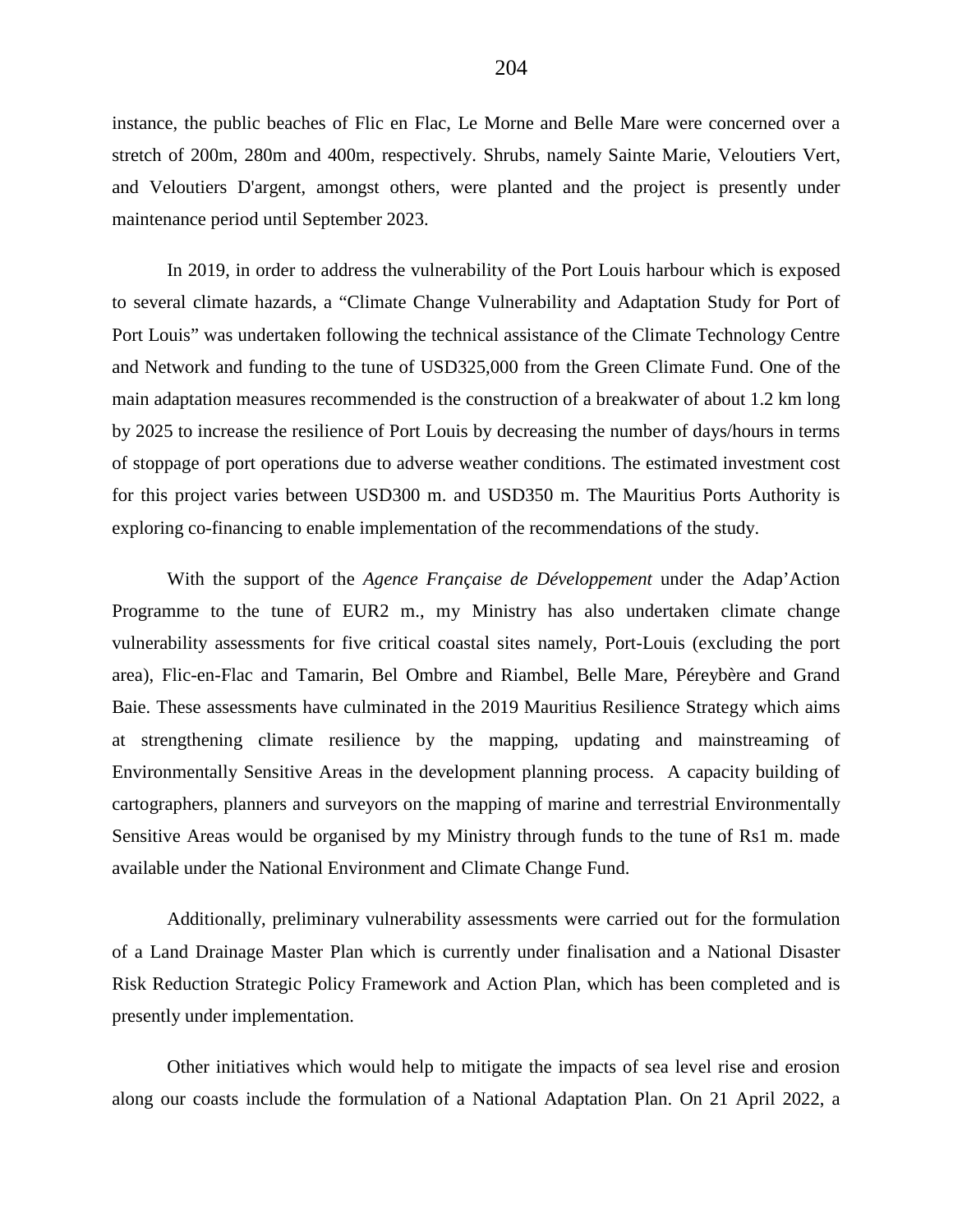revised project proposal for same to the tune of USD2.5 m. over a span of three years for four sectors, namely disaster risk reduction, infrastructure, coastal zone and fisheries has been submitted by the Ministry of Environment, Solid Waste Management and Climate Change to the Ministry of Finance, Economic Planning and Development for onward transmission to the Green Climate Fund. The National Adaptation Plan would enable effective adaptation planning, leverage cross-sectoral investment opportunities for climate change adaptation and resilience and increase flow of adaptation finance for disproportionately vulnerable groups, namely local communities, fishers, farmers and at-risk infrastructure.

Moreover, in order to address the social and economic challenges of climate change on the maritime borders of Mauritius and Rodrigues, an in-depth study on the hazards of coastal erosion and marine submersion would be carried out with the financial support of the *Agence Française de Développement* to the tune of EUR1 m. for a duration of 2 years. This study would comprise assessment, analysis and mapping of hazards, coastal risks and exposed assets. The project would culminate in the production of 50 maps which would be used as tool for decisionmaking as well as to respond to crisis on the coastal zone by responders.

### **CONSTITUENCY NO. 20 – DRAINS**

**(No. B/601) Mr F. Quirin (Third Member for Beau Bassin & Petite Rivière)** asked the Minister of National Infrastructure and Community Development whether, in regard to the Rs462 m. earmarked in the Budget 2021-2022 for construction and upgrading of drains in Constituency No. 20, Beau Bassin and Petite Rivière, he will state the –

- (a) quantum thereof disbursed, indicating the locations where drains have been constructed as at to date, giving details as to the costs incurred and names of contractors therefor, and
- (b) list of on-going construction, indicating the costs and expected completion dates thereof.

### *(Withdrawn)*

# **OVERSEAS TREATMENT SCHEME - PRIVATE CLINICS - FRAMEWORK**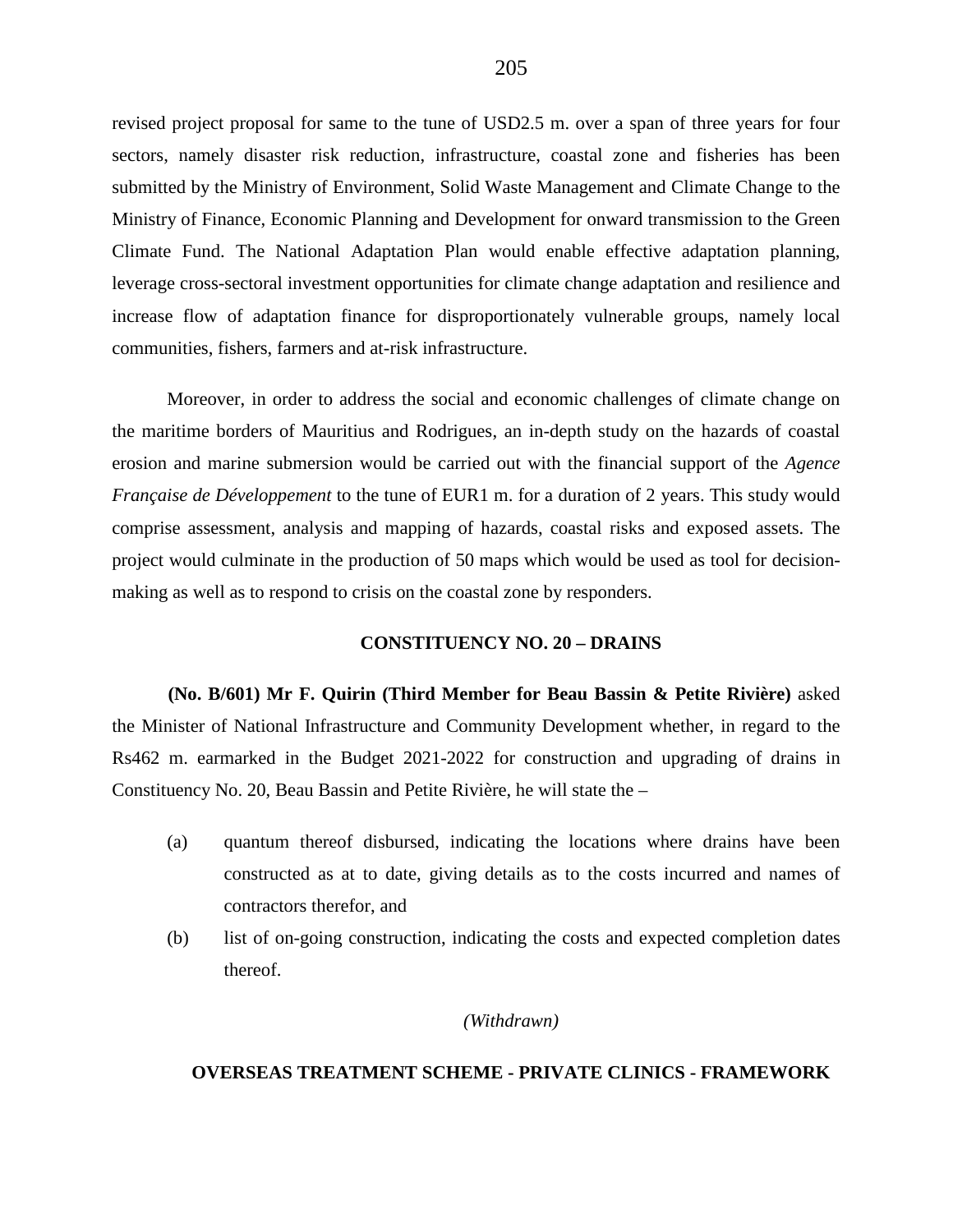**(No. B/602) Mr F. Quirin (Third Member for Beau Bassin & Petite Rivière)** asked the Minister of Health and Wellness whether, in regard to the Overseas Treatment Scheme, he will state if the framework to allow patients to undergo treatment in private clinics which is not available in public hospitals, as announced in Budget Speech 2021-2202 has been established and, if so, indicate –

- (a) since when;
- (b) the number of patients having benefitted thereunder as at to date, and
- (c) the quantum of funds disbursed to each private clinic as at to date.

### *(Withdrawn)*

#### **COVID-19 VACCINES – CHILDREN – DELIVERY DATE**

# **(No. B/603) Mr A. Ameer Meea (Third Member for Port Louis Maritime & Port**

**Louis East)** asked the Minister of Health and Wellness whether, in regard to the COVID-19 vaccines to be administered to children aged 5 years and above, he will state the number of vaccines ordered, indicating the expected delivery date of the consignments thereof.

**Reply:** In December 2021, my Ministry placed an order with Pfizer for some 200,000 doses of paediatric vaccines for administration in children aged 5 to 11 years old in Mauritius.

Accordingly, on 17 February of this year, we received the draft Manufacturing and Supply Agreement with details on the quantum and pricing of vaccines to be supplied as well as the delivery terms and conditions from Pfizer for consideration. The unit price of the vaccine was at USD15 with delivery by the end of March 2022.

On 14 March 2022, we received a proposal from the British High Commission regarding donation of paediatric Pfizer vaccines from the UK Government. We were requested to provide details of our requirements and preferred delivery schedules.

We, readily, conveyed our consent to the donation and to that effect, a Memorandum of Understanding was entered with the Foreign, Commonwealth and Development Office of the UK Government on 02 May 2022 for 211,200 donated doses of the paediatric Pfizer vaccines.

My thanks go to the British High Commission and the UK Government for having facilitated the arrival of the donated doses of the vaccines which reached Mauritius in two identical shipments on 08 and 09 May 2022 respectively. The vaccines are presently being stored at minus 60 degrees Celsius at our Central Warehouse in Castel.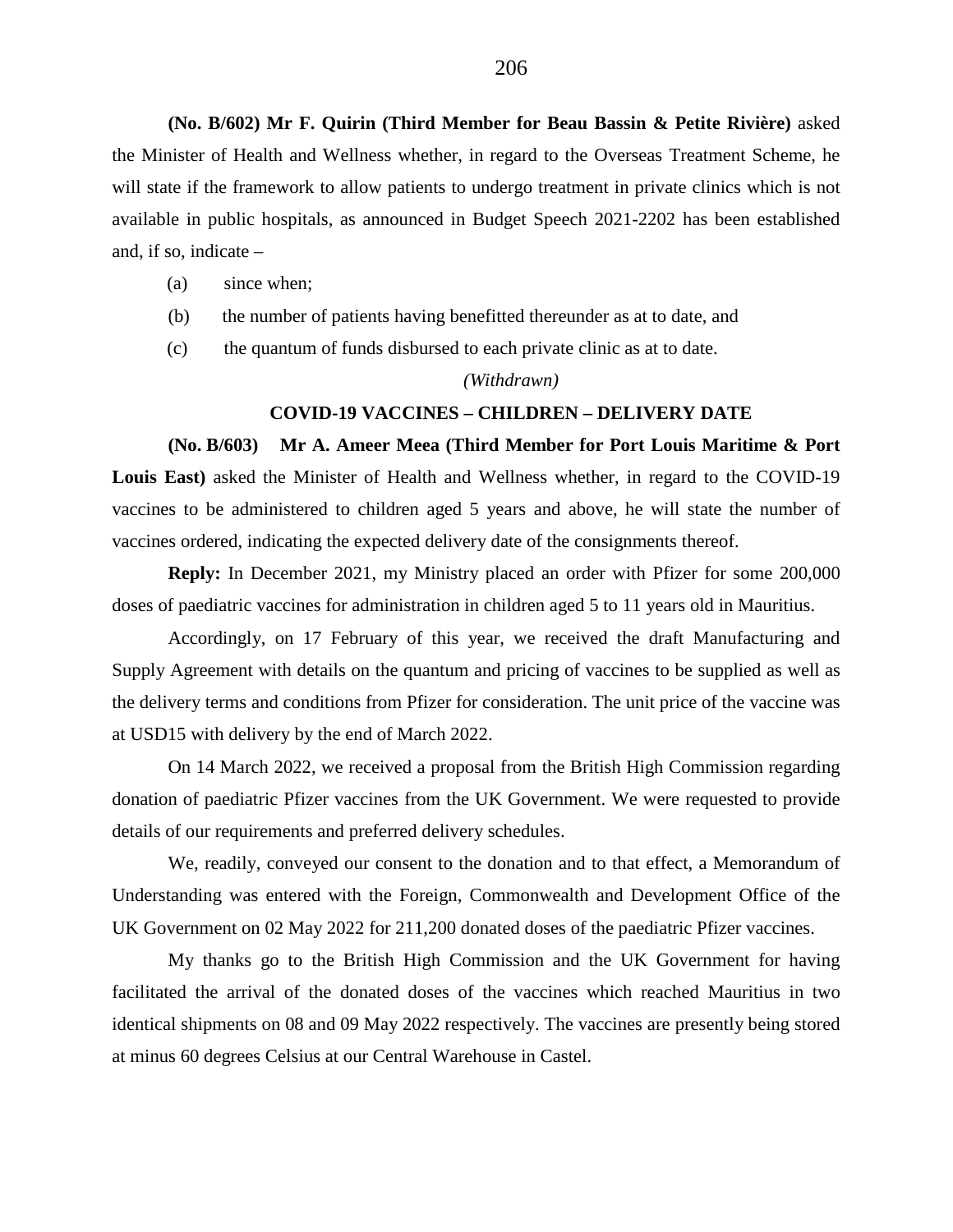I wish to point out that upon receipt of the donated doses of paediatric vaccines from the UK Government, the order placed with Pfizer B.V for the 200,000 doses was cancelled and the manufacturer has, accordingly, acknowledged our request for cancellation on 03 May 2022.

#### **HORSE RACING DIVISION – BOARD COMPOSITION**

**(No. B/604) Mr R. Duval (Fourth Member for Mahebourg & Plaine Magnien)** asked the Minister of Finance, Economic Planning and Development whether, in regard to the Horse Racing Division, he will, for the benefit of the House, obtain from the Gambling Regulatory Authority, information as to the composition of the Board thereof, indicating the date of appointment and terms and conditions of appointment of the Chairperson and members thereof.

*(Withdrawn)*

### *LA CIGOGNE & LA MARGUERITE* **SHELTERS – ANNUAL RETURNS**

**(No. B/605) Ms S. Anquetil (Fourth Member for Vacoas & Floréal)** asked the Minister of Gender Equality and Family Welfare whether, in regard to La Cigogne and La Marguerite Shelters managed by the Children's Foundation, she will state the actions taken, if any, by her Ministry for non-submission of the respective accounts thereof.

**Reply:** In regard to *La Cigogne* and *La Marguerite* Shelters managed by the Children's Foundation, the Annual Return for accounting period ending 31 December 2020 was submitted on 08 April 2022 and the Annual Return for accounting period ending 31 December 2021 was submitted on 15 April 2022.

#### **PUBLIC HEALTH SERVICES – DRUGS SHORTAGE**

**(No. B/607) Mr E. Juman (Fourth Member for Port Louis Maritime & Port Louis East)** asked the Minister of Health and Wellness whether, in regard to the public health services, he will state if a shortage of certain drugs has occurred over the past six months and, if so, indicate the –

- (a) reasons therefor;
- (b) remedial measures taken, and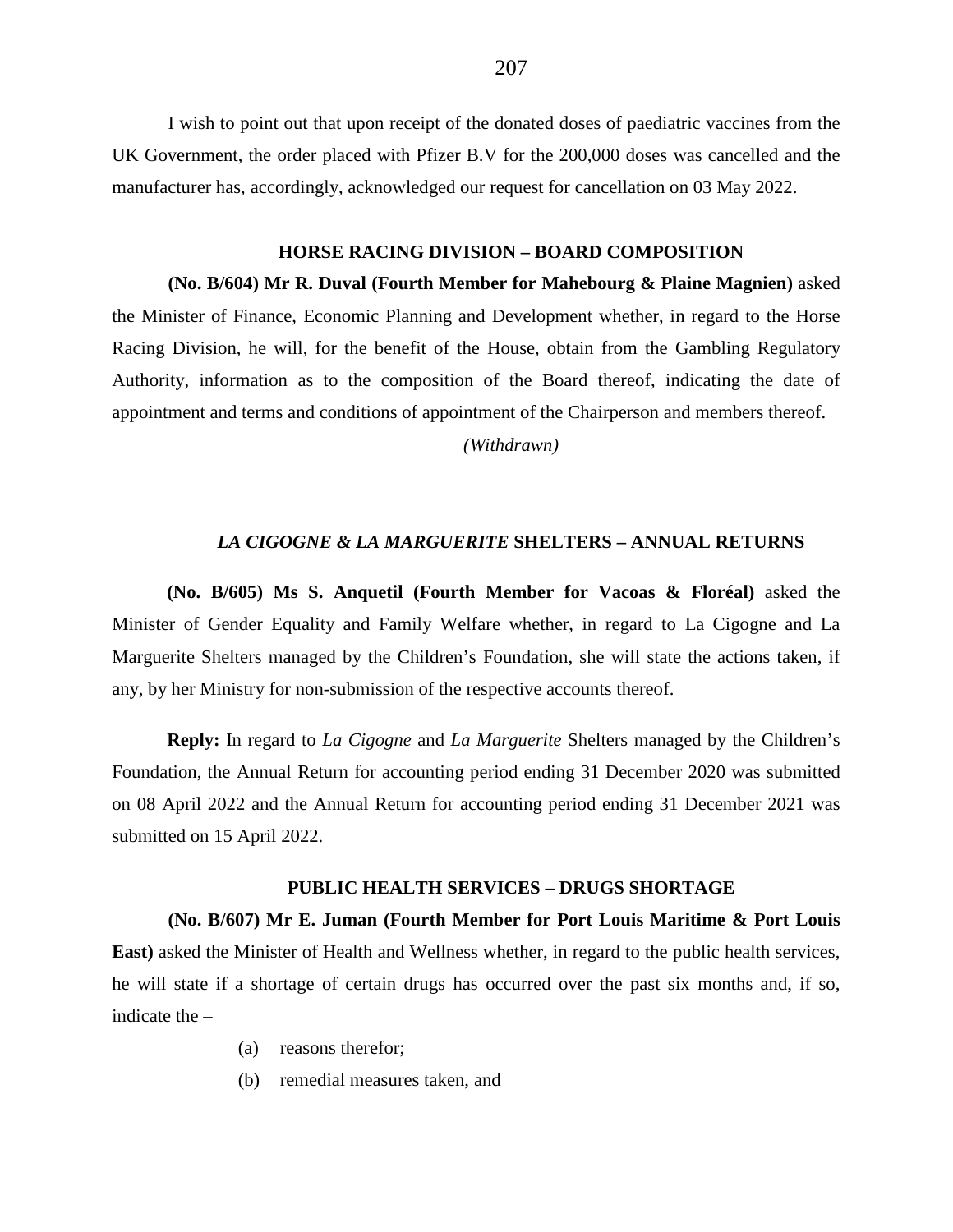(c) quantity thereof purchased under emergency procurement.

### *(Withdrawn)*

# **COMMISSION OF INQUIRY ON DRUGS - DANGEROUS DRUGS - CONTROL**

#### **(No. B/609) Ms J. Tour (Third Member for Port Louis North & Montagne Longue)**

asked the Minister of Health and Wellness whether, in regard to dangerous drugs, he will state the additional measures taken by his Ministry for the control thereof in the wake of the recommendations of the latest Commission of Inquiry on Drugs.

#### *(Withdrawn)*

# **VALLÉE DES PRÊTRES MULTI PURPOSE CENTRE - YARD - UPGRADING**

#### **(No. B/611) Mrs S. Luchmun Roy (Second Member for Port Louis North &**

**Montagne Longue)** asked the Vice-Prime Minister, Minister of Local Government and Disaster Risk Management whether, in regard to the Vallée des Prêtres Multi Purpose Centre, he will state where matters stand as to the upgrading of the yard thereof.

### *(Withdrawn)*

# **SURINAM - FOOTBALL PLAYGROUND PROJECT**

**(No. B/613) Mrs S. Mayotte (Second Member for Savanne & Black River)** asked the Vice-Prime Minister, Minister of Local Government and Disaster Risk Management whether, in regard to the Football Playground Project at Surinam, he will state where matters stand as to the implementation thereof.

#### *(Withdrawn)*

#### **LE MORNE VILLAGE - EVICTION EXERCISE - 21 APRIL 2022**

**(No. B/614) Mrs S. Mayotte (Second Member for Savanne & Black River)** asked the Deputy Prime Minister, Minister of Housing and Land Use Planning, Minister of Tourism whether, in regard to the eviction exercise carried out by the Police in Le Morne Village on 21 April 2022, he will state the circumstances thereof.

*(Withdrawn)*

# **OBESE/OVERWEIGHT & DIABETIC CHILDREN – PERCENTAGE - 2014 TO 10 MAY 2022**

**(No. B/616) Mrs K. Foo Kune-Bacha (Second Member for Beau Bassin & Petite Rivière)** asked the Minister of Health and Wellness whether, in regard to obese and overweight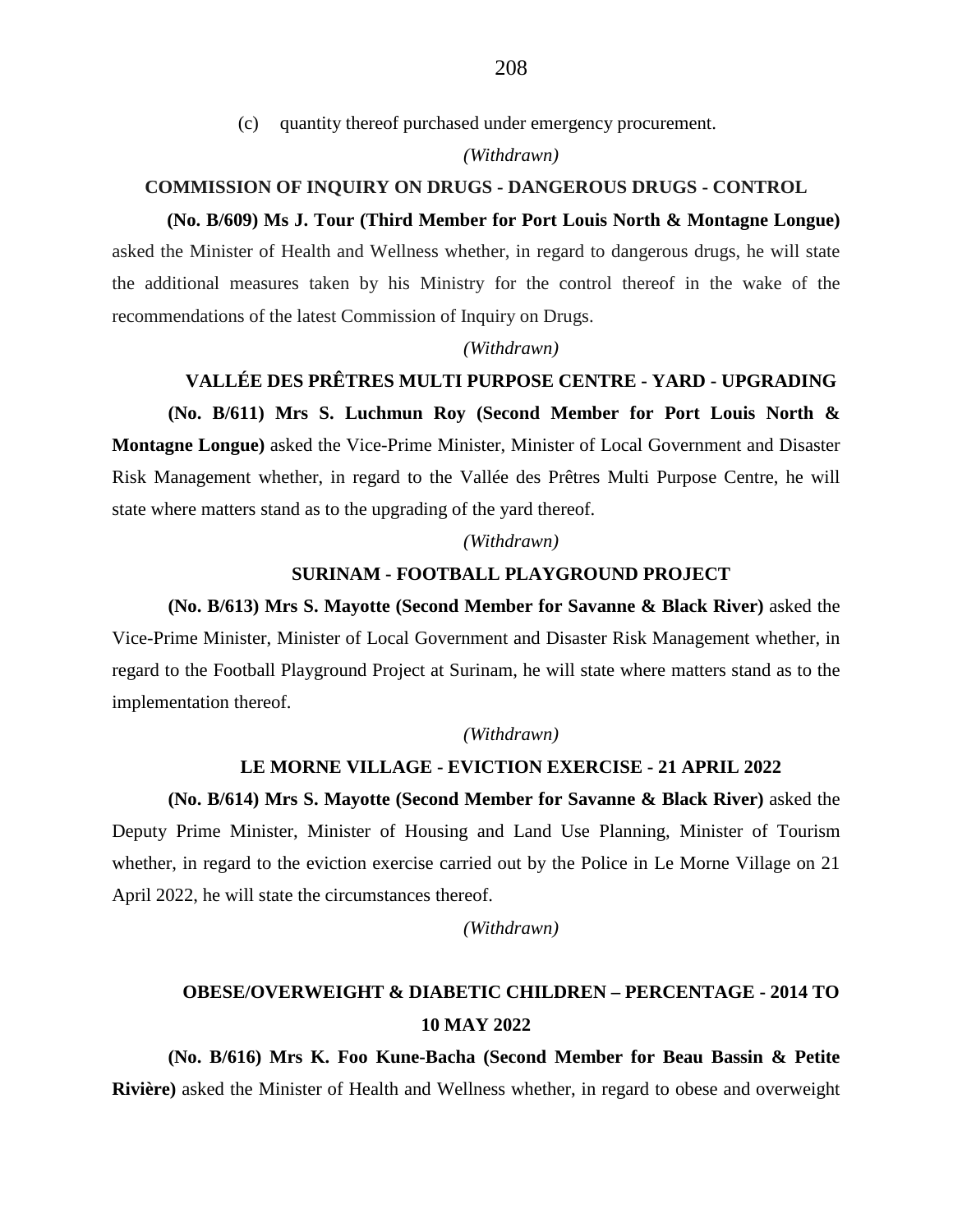children, he will state the percentages thereof in Mauritius since the year 2014 to date, indicating

–

- (a) the percentages thereof suffering from diabetes, and
- (b) if consideration will be given for the banning of advertising of high fat, salt or sugar (HFSS) food or drink products directed towards children.

# *(Withdrawn)*

# **OVERSEAS TREATMENT SCHEME – BENEFICIARIES & FUNDS DISBURSED**

**(No. B/619) Mr S. Abbas Mamode (Second Member for Port Louis Maritime & Port Louis East)** asked the Minister of Health and Wellness whether, in regard to the Overseas Treatment Scheme, he will state the number of patients having benefitted thereunder since December 2021 to date, indicating the amount of funds disbursed thereunder.

**Reply**: I wish to inform the House that from December 2021 to date, 85 patients have benefitted from the Overseas Treatment Scheme, mainly for treatment in India. The amount of funds disbursed in respect of the 85 patients is to the tune of Rs29,548,216.

#### **MEDCO-CLAIRFOND FOOTBALL GROUND – RENOVATION WORKS**

**(No. B/622) Mr K. Lobine (First Member for La Caverne & Phoenix)** asked the Vice-Prime Minister, Minister of Local Government and Disaster Risk Management whether, in regard to the ongoing renovation and construction works at the MEDCO-Clairfond Football ground, he will, for the benefit of the House, obtain from the Municipal Council of Vacoas Phoenix, information as to the –

- (a) contract cost thereof;
- (b) date of award of contract, and
- (c) name of contractor.

**Reply:** I am informed by the Municipal Council of Vacoas Phoenix that the contract for the project setting up of a mini soccer pitch at Clairefond had been awarded for an amount of